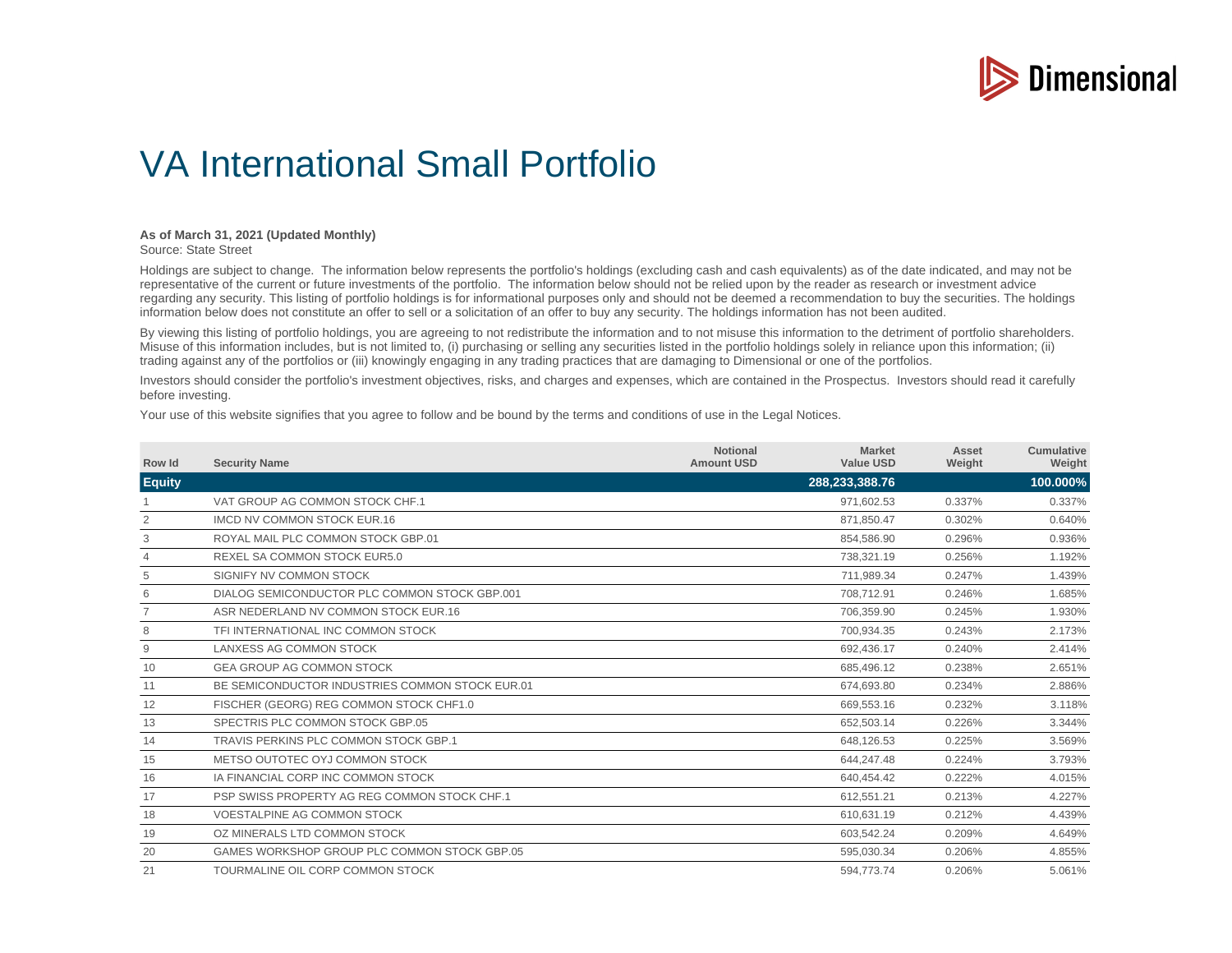| Row Id        | <b>Security Name</b>                            | <b>Notional</b><br><b>Amount USD</b> | <b>Market</b><br><b>Value USD</b> | Asset<br>Weight | <b>Cumulative</b><br>Weight |
|---------------|-------------------------------------------------|--------------------------------------|-----------------------------------|-----------------|-----------------------------|
| <b>Equity</b> |                                                 |                                      | 288,233,388.76                    |                 | 100.000%                    |
| 22            | ROYAL UNIBREW COMMON STOCK DKK2.0               |                                      | 593,541.90                        | 0.206%          | 5.267%                      |
| 23            | IMI PLC COMMON STOCK GBP.2857                   |                                      | 586,212.84                        | 0.203%          | 5.471%                      |
| 24            | G4S PLC COMMON STOCK GBP.25                     |                                      | 582,153.81                        | 0.202%          | 5.673%                      |
| 25            | BELLWAY PLC COMMON STOCK GBP.125                |                                      | 580,420.96                        | 0.201%          | 5.874%                      |
| 26            | OVINTIV INC COMMON STOCK                        |                                      | 576,505.75                        | 0.200%          | 6.074%                      |
| 27            | ELECTROCOMPONENTS PLC COMMON STOCK GBP.1        |                                      | 573,915.33                        | 0.199%          | 6.273%                      |
| 28            | INTER PIPELINE LTD COMMON STOCK                 |                                      | 565,696.80                        | 0.196%          | 6.469%                      |
| 29            | AALBERTS NV COMMON STOCK EUR.25                 |                                      | 560,759.57                        | 0.195%          | 6.664%                      |
| 30            | SIMCORP A/S COMMON STOCK DKK1.                  |                                      | 560.021.22                        | 0.194%          | 6.858%                      |
| 31            | AMS AG COMMON STOCK                             |                                      | 557.400.57                        | 0.193%          | 7.052%                      |
| 32            | CAMECO CORP COMMON STOCK                        |                                      | 554,259.09                        | 0.192%          | 7.244%                      |
| 33            | THYSSENKRUPP AG COMMON STOCK                    |                                      | 547,943.60                        | 0.190%          | 7.434%                      |
| 34            | SIGNATURE AVIATION PLC COMMON STOCK GBP.3720238 |                                      | 545,720.51                        | 0.189%          | 7.623%                      |
| 35            | IG GROUP HOLDINGS PLC COMMON STOCK GBP.00005    |                                      | 543,028.69                        | 0.188%          | 7.812%                      |
| 36            | SCOR SE COMMON STOCK EUR7.876972                |                                      | 541,771.75                        | 0.188%          | 8.000%                      |
| 37            | HELVETIA HOLDING AG REG COMMON STOCK CHF.02     |                                      | 538,457.71                        | 0.187%          | 8.186%                      |
| 38            | BANCO BPM SPA COMMON STOCK NPV                  |                                      | 534,669.12                        | 0.185%          | 8.372%                      |
| 39            | BANK OF QUEENSLAND LTD COMMON STOCK             |                                      | 534,453.89                        | 0.185%          | 8.557%                      |
| 40            | VALMET OYJ COMMON STOCK NPV                     |                                      | 531,705.48                        | 0.184%          | 8.742%                      |
| 41            | TATE + LYLE PLC COMMON STOCK GBP.25             |                                      | 530,326.33                        | 0.184%          | 8.926%                      |
| 42            | RHEINMETALL AG COMMON STOCK                     |                                      | 528,516.87                        | 0.183%          | 9.109%                      |
| 43            | ELEMENT FLEET MANAGEMENT COR COMMON STOCK       |                                      | 522.230.84                        | 0.181%          | 9.290%                      |
| 44            | EURONEXT NV COMMON STOCK EUR1.6                 |                                      | 519.755.09                        | 0.180%          | 9.471%                      |
| 45            | DIPLOMA PLC COMMON STOCK GBP.05                 |                                      | 507.386.44                        | 0.176%          | 9.647%                      |
| 46            | NOKIAN RENKAAT OYJ COMMON STOCK                 |                                      | 501,605.67                        | 0.174%          | 9.821%                      |
| 47            | PARKLAND CORP COMMON STOCK                      |                                      | 501,153.05                        | 0.174%          | 9.995%                      |
| 48            | BANKINTER SA COMMON STOCK EUR.3                 |                                      | 497,124.89                        | 0.172%          | 10.167%                     |
| 49            | PROSIEBENSAT.1 MEDIA SE COMMON STOCK            |                                      | 496.583.34                        | 0.172%          | 10.339%                     |
| 50            | INCHCAPE PLC COMMON STOCK GBP.1                 |                                      | 494,348.29                        | 0.172%          | 10.511%                     |
| 51            | STANTEC INC COMMON STOCK                        |                                      | 494,247.63                        | 0.171%          | 10.682%                     |
| 52            | FINNING INTERNATIONAL INC COMMON STOCK          |                                      | 491,162.15                        | 0.170%          | 10.853%                     |
| 53            | LYNAS RARE EARTHS LTD COMMON STOCK              |                                      | 487,238.29                        | 0.169%          | 11.022%                     |
| 54            | S.O.I.T.E.C. COMMON STOCK EUR2.0                |                                      | 486,254.09                        | 0.169%          | 11.191%                     |
| 55            | BLACKBERRY LTD COMMON STOCK                     |                                      | 484,775.58                        | 0.168%          | 11.359%                     |
| 56            | ACCIONA SA COMMON STOCK EUR1.                   |                                      | 483,096.71                        | 0.168%          | 11.526%                     |
| 57            | ROTORK PLC COMMON STOCK GBP.005                 |                                      | 477.916.96                        | 0.166%          | 11.692%                     |
| 58            | WIENERBERGER AG COMMON STOCK                    |                                      | 475.958.96                        | 0.165%          | 11.857%                     |
| 59            | EVOTEC SE COMMON STOCK                          |                                      | 475,234.50                        | 0.165%          | 12.022%                     |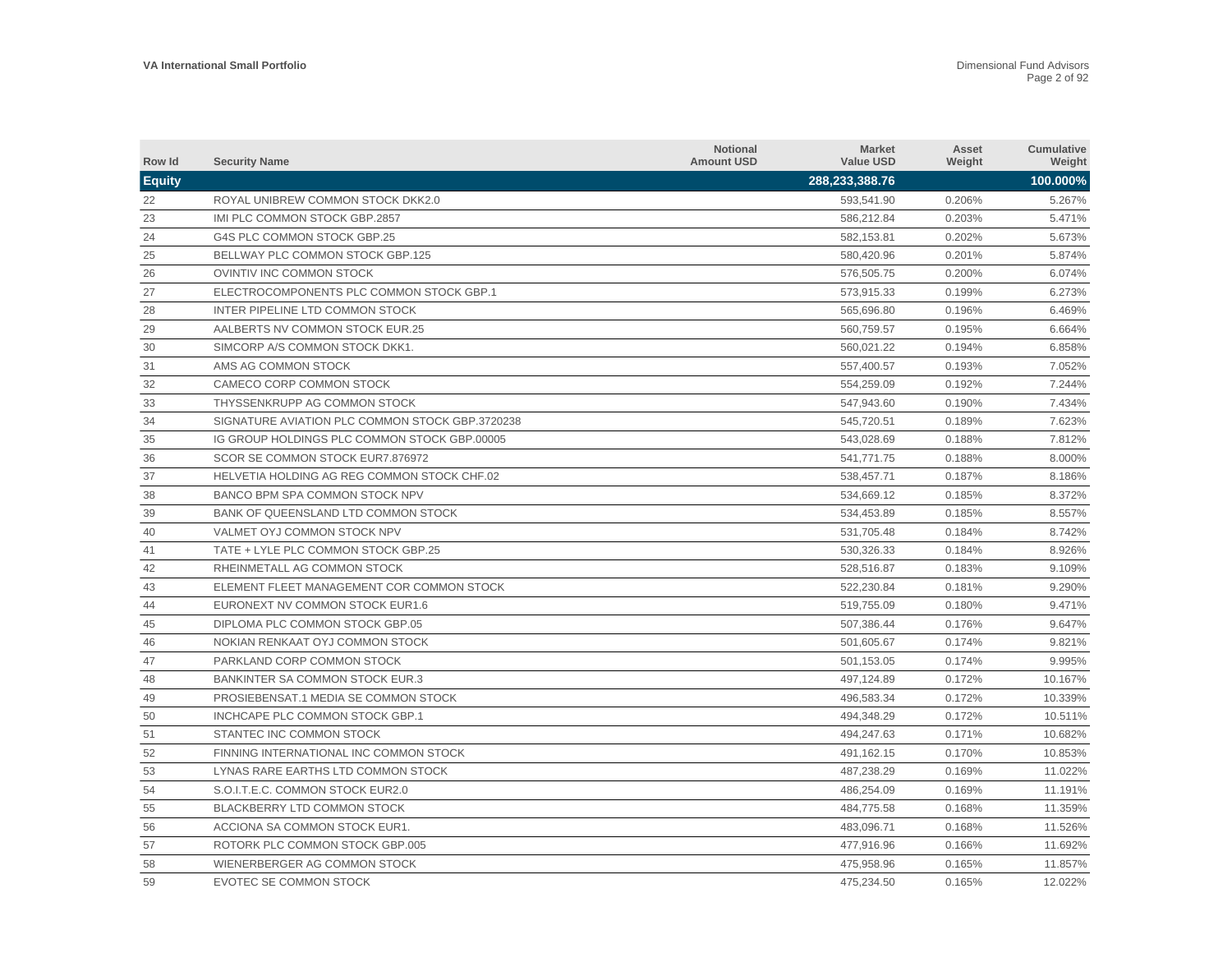| Row Id        | <b>Security Name</b>                           | <b>Notional</b><br><b>Amount USD</b> | <b>Market</b><br><b>Value USD</b> | Asset<br>Weight | <b>Cumulative</b><br>Weight |
|---------------|------------------------------------------------|--------------------------------------|-----------------------------------|-----------------|-----------------------------|
| <b>Equity</b> |                                                |                                      | 288,233,388.76                    |                 | 100.000%                    |
| 60            | HUHTAMAKI OYJ COMMON STOCK                     |                                      | 474.586.90                        | 0.165%          | 12.187%                     |
| 61            | TAG IMMOBILIEN AG COMMON STOCK                 |                                      | 472,230.99                        | 0.164%          | 12.351%                     |
| 62            | ONEX CORPORATION COMMON STOCK                  |                                      | 469,445.12                        | 0.163%          | 12.514%                     |
| 63            | COMMERZBANK AG COMMON STOCK                    |                                      | 462,633.17                        | 0.161%          | 12.674%                     |
| 64            | SIG COMBIBLOC GROUP AG COMMON STOCK CHF.01     |                                      | 459,213.03                        | 0.159%          | 12.833%                     |
| 65            | <b>RUBIS COMMON STOCK EUR1.25</b>              |                                      | 458,249.48                        | 0.159%          | 12.992%                     |
| 66            | FAURECIA COMMON STOCK EUR7.0                   |                                      | 456,127.70                        | 0.158%          | 13.151%                     |
| 67            | <b>ENAGAS SA COMMON STOCK EUR1.5</b>           |                                      | 454,749.59                        | 0.158%          | 13.308%                     |
| 68            | CLARIANT AG REG COMMON STOCK CHF3.7            |                                      | 453,417.10                        | 0.157%          | 13.466%                     |
| 69            | BELIMO HOLDING AG REG COMMON STOCK CHF1.0      |                                      | 444,671.77                        | 0.154%          | 13.620%                     |
| 70            | DUFRY AG REG COMMON STOCK CHF5.0               |                                      | 434,695.34                        | 0.151%          | 13.771%                     |
| 71            | <b>KEYERA CORP COMMON STOCK</b>                |                                      | 433,525.07                        | 0.150%          | 13.921%                     |
| 72            | ORION OYJ CLASS B COMMON STOCK EUR.65          |                                      | 430,717.15                        | 0.149%          | 14.071%                     |
| 73            | ACKERMANS + VAN HAAREN COMMON STOCK            |                                      | 428.576.95                        | 0.149%          | 14.219%                     |
| 74            | QUILTER PLC COMMON STOCK GBP.01                |                                      | 427,620.28                        | 0.148%          | 14.368%                     |
| 75            | BUCHER INDUSTRIES AG REG COMMON STOCK CHF.2    |                                      | 427.527.64                        | 0.148%          | 14.516%                     |
| 76            | ENDEAVOUR MINING CORP COMMON STOCK USD.1       |                                      | 426,419.58                        | 0.148%          | 14.664%                     |
| 77            | KINDRED GROUP PLC SDR GBP.005                  |                                      | 413,960.45                        | 0.144%          | 14.808%                     |
| 78            | BANK OF IRELAND GROUP PLC COMMON STOCK EUR1.0  |                                      | 413,821.91                        | 0.144%          | 14.951%                     |
| 79            | <b>HAYS PLC COMMON STOCK GBP.01</b>            |                                      | 407,872.10                        | 0.142%          | 15.093%                     |
| 80            | CLOSE BROTHERS GROUP PLC COMMON STOCK GBP.25   |                                      | 404,697.07                        | 0.140%          | 15.233%                     |
| 81            | NINE ENTERTAINMENT CO HOLDIN COMMON STOCK      |                                      | 401,041.06                        | 0.139%          | 15.372%                     |
| 82            | ALTAGAS LTD COMMON STOCK                       |                                      | 400,720.98                        | 0.139%          | 15.511%                     |
| 83            | <b>SSR MINING INC COMMON STOCK</b>             |                                      | 399,087.63                        | 0.138%          | 15.650%                     |
| 84            | PETS AT HOME GROUP PLC COMMON STOCK GBP.01     |                                      | 398,963.94                        | 0.138%          | 15.788%                     |
| 85            | MAN GROUP PLC/JERSEY COMMON STOCK USD.03428571 |                                      | 397,885.27                        | 0.138%          | 15.926%                     |
| 86            | <b>GRAFTON GROUP PLC UTS UNIT EUR.05</b>       |                                      | 394,986.02                        | 0.137%          | 16.063%                     |
| 87            | <b>ILIAD SA COMMON STOCK</b>                   |                                      | 390,163.96                        | 0.135%          | 16.199%                     |
| 88            | ANSELL LTD COMMON STOCK                        |                                      | 388,783.20                        | 0.135%          | 16.333%                     |
| 89            | ALAMOS GOLD INC CLASS A COMMON STOCK           |                                      | 388,586.05                        | 0.135%          | 16.468%                     |
| 90            | FLUGHAFEN ZURICH AG REG COMMON STOCK CHF10.0   |                                      | 388,287.14                        | 0.135%          | 16.603%                     |
| 91            | IWG PLC COMMON STOCK                           |                                      | 387,029.27                        | 0.134%          | 16.737%                     |
| 92            | COUNTRYSIDE PROPERTIES PLC COMMON STOCK GBP.01 |                                      | 386,293.69                        | 0.134%          | 16.871%                     |
| 93            | SIEGFRIED HOLDING AG REG COMMON STOCK CHF2.0   |                                      | 384,809.93                        | 0.134%          | 17.005%                     |
| 94            | GREGGS PLC COMMON STOCK GBP.02                 |                                      | 384,589.83                        | 0.133%          | 17.138%                     |
| 95            | CTS EVENTIM AG + CO KGAA COMMON STOCK          |                                      | 383.684.26                        | 0.133%          | 17.271%                     |
| 96            | CAPITAL POWER CORP COMMON STOCK                |                                      | 383.232.59                        | 0.133%          | 17.404%                     |
| 97            | CENTRICA PLC COMMON STOCK GBP.061728           |                                      | 382.652.65                        | 0.133%          | 17.537%                     |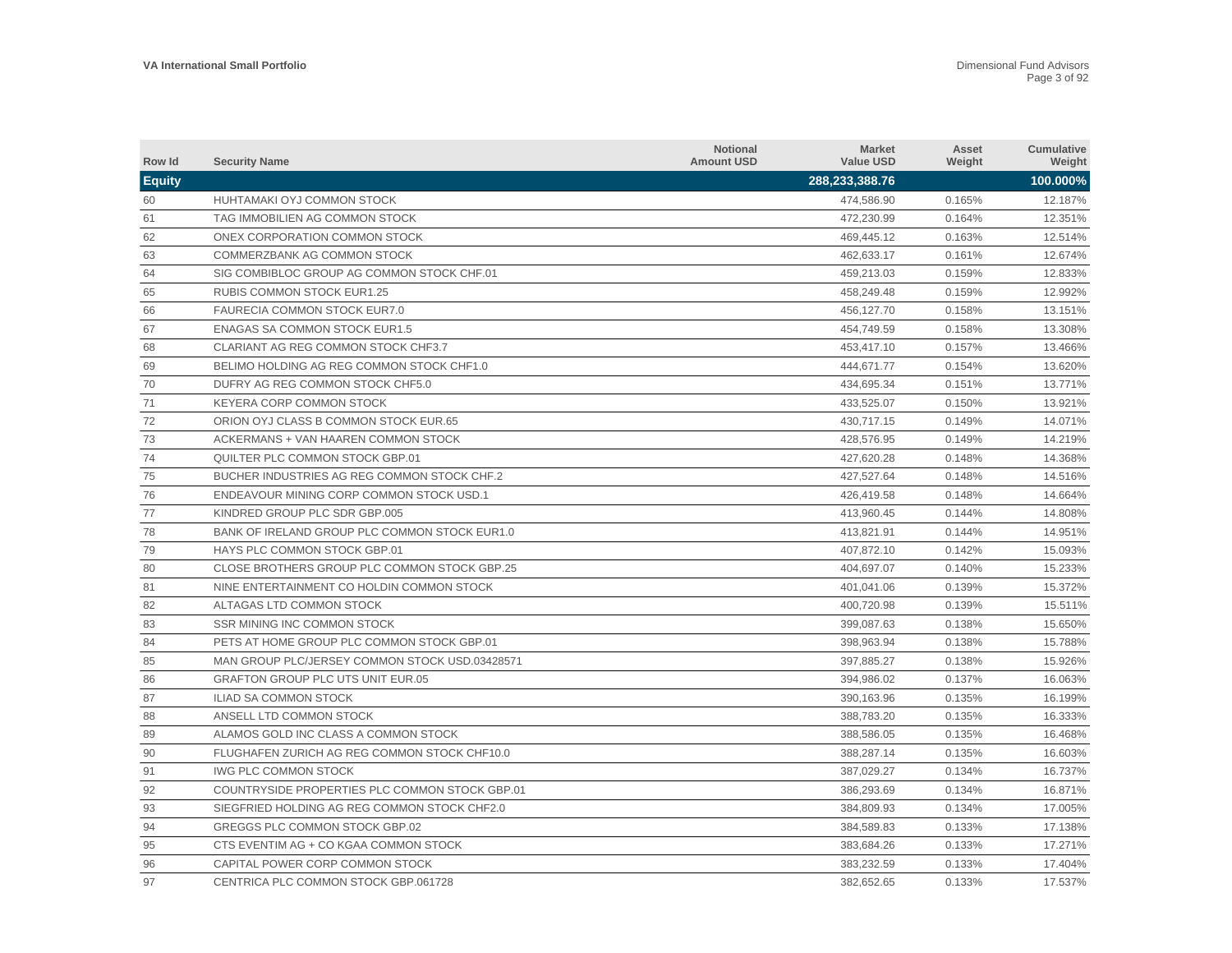| Row Id        | <b>Security Name</b>                           | <b>Notional</b><br><b>Amount USD</b> | <b>Market</b><br><b>Value USD</b> | Asset<br>Weight | <b>Cumulative</b><br>Weight |
|---------------|------------------------------------------------|--------------------------------------|-----------------------------------|-----------------|-----------------------------|
| <b>Equity</b> |                                                |                                      | 288,233,388.76                    |                 | 100.000%                    |
| 98            | TOROMONT INDUSTRIES LTD COMMON STOCK           |                                      | 381,024.76                        | 0.132%          | 17.669%                     |
| 99            | <b>GERRESHEIMER AG COMMON STOCK</b>            |                                      | 376,810.07                        | 0.131%          | 17.800%                     |
| 100           | VISTRY GROUP PLC COMMON STOCK GBP.5            |                                      | 375,178.28                        | 0.130%          | 17.930%                     |
| 101           | SITC INTERNATIONAL HOLDINGS COMMON STOCK HKD.1 |                                      | 370,960.32                        | 0.129%          | 18.059%                     |
| 102           | FREENET AG COMMON STOCK                        |                                      | 368,840.79                        | 0.128%          | 18.187%                     |
| 103           | NETCOMPANY GROUP AS COMMON STOCK DKK1.0        |                                      | 367,365.25                        | 0.127%          | 18.314%                     |
| 104           | HERA SPA COMMON STOCK EUR1.0                   |                                      | 366,574.67                        | 0.127%          | 18.441%                     |
| 105           | ADDTECH AB B SHARES COMMON STOCK SEK.75        |                                      | 366.388.26                        | 0.127%          | 18.569%                     |
| 106           | LINAMAR CORP COMMON STOCK                      |                                      | 365,821.95                        | 0.127%          | 18.695%                     |
| 107           | PREMIUM BRANDS HOLDINGS CORP COMMON STOCK      |                                      | 364.927.35                        | 0.127%          | 18.822%                     |
| 108           | ALLREAL HOLDING AG REG COMMON STOCK CHF50.0    |                                      | 364,828.70                        | 0.127%          | 18.949%                     |
| 109           | KONECRANES OYJ COMMON STOCK EUR.5              |                                      | 364,786.83                        | 0.127%          | 19.075%                     |
| 110           | <b>CORBION NV COMMON STOCK EUR.25</b>          |                                      | 363,468.40                        | 0.126%          | 19.201%                     |
| 111           | <b>ITALGAS SPA COMMON STOCK NPV</b>            |                                      | 362,623.69                        | 0.126%          | 19.327%                     |
| 112           | CEMBRA MONEY BANK AG COMMON STOCK CHF1.0       |                                      | 362,342.88                        | 0.126%          | 19.453%                     |
| 113           | SILTRONIC AG TEND COMMON STOCK                 |                                      | 360,869.11                        | 0.125%          | 19.578%                     |
| 114           | ARCADIS NV COMMON STOCK EUR.02                 |                                      | 360.176.33                        | 0.125%          | 19.703%                     |
| 115           | AGGREKO PLC COMMON STOCK GBP.04832911          |                                      | 358,254.98                        | 0.124%          | 19.827%                     |
| 116           | CI FINANCIAL CORP COMMON STOCK                 |                                      | 358,132.85                        | 0.124%          | 19.951%                     |
| 117           | <b>IGO LTD COMMON STOCK</b>                    |                                      | 354,101.75                        | 0.123%          | 20.074%                     |
| 118           | DRAX GROUP PLC COMMON STOCK GBP.1155172        |                                      | 354,089.70                        | 0.123%          | 20.197%                     |
| 119           | ASM PACIFIC TECHNOLOGY COMMON STOCK HKD.1      |                                      | 353,216.43                        | 0.123%          | 20.320%                     |
| 120           | SWISS PRIME SITE REG COMMON STOCK              |                                      | 351,823.74                        | 0.122%          | 20.442%                     |
| 121           | ELIA GROUP SA/NV COMMON STOCK                  |                                      | 351,198.14                        | 0.122%          | 20.564%                     |
| 122           | METCASH LTD COMMON STOCK                       |                                      | 346,996.34                        | 0.120%          | 20.684%                     |
| 123           | DKSH HOLDING AG COMMON STOCK CHF.1             |                                      | 346,602.03                        | 0.120%          | 20.804%                     |
| 124           | SOFTCAT PLC COMMON STOCK GBP.0005              |                                      | 343.531.38                        | 0.119%          | 20.923%                     |
| 125           | <b>VOCUS GROUP LTD COMMON STOCK</b>            |                                      | 342,790.57                        | 0.119%          | 21.042%                     |
| 126           | AURUBIS AG COMMON STOCK                        |                                      | 341,120.25                        | 0.118%          | 21.161%                     |
| 127           | ALTEN SA COMMON STOCK EUR1.016399              |                                      | 336,485.57                        | 0.117%          | 21.277%                     |
| 128           | IVANHOE MINES LTD CL A COMMON STOCK            |                                      | 335,995.18                        | 0.117%          | 21.394%                     |
| 129           | TRANSALTA CORP COMMON STOCK                    |                                      | 334,860.91                        | 0.116%          | 21.510%                     |
| 130           | ANDRITZ AG COMMON STOCK                        |                                      | 334,342.14                        | 0.116%          | 21.626%                     |
| 131           | ALS LTD COMMON STOCK                           |                                      | 333,533.95                        | 0.116%          | 21.742%                     |
| 132           | A2A SPA COMMON STOCK EUR.52                    |                                      | 331,662.41                        | 0.115%          | 21.857%                     |
| 133           | BRITVIC PLC COMMON STOCK GBP.2                 |                                      | 330,833.39                        | 0.115%          | 21.972%                     |
| 134           | <b>GALENICA AG COMMON STOCK CHF.1</b>          |                                      | 329.772.35                        | 0.114%          | 22.086%                     |
| 135           | YAMANA GOLD INC COMMON STOCK                   |                                      | 328,816.52                        | 0.114%          | 22.200%                     |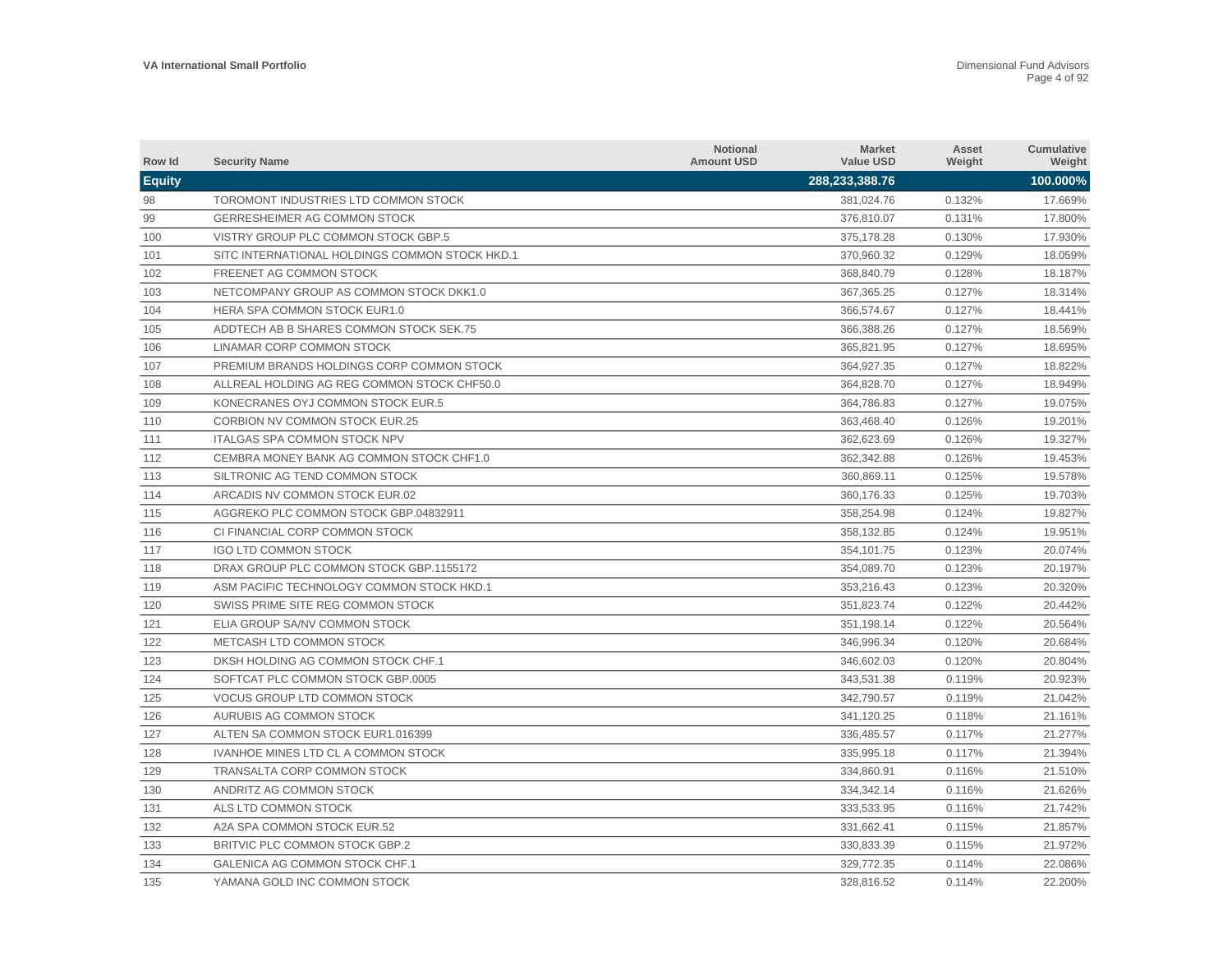| Row Id        | <b>Security Name</b>                             | <b>Notional</b><br><b>Amount USD</b> | <b>Market</b><br><b>Value USD</b> | Asset<br>Weight | <b>Cumulative</b><br>Weight |
|---------------|--------------------------------------------------|--------------------------------------|-----------------------------------|-----------------|-----------------------------|
| <b>Equity</b> |                                                  |                                      | 288,233,388.76                    |                 | 100.000%                    |
| 136           | SBM OFFSHORE NV COMMON STOCK EUR.25              |                                      | 328,578.23                        | 0.114%          | 22.314%                     |
| 137           | BEAZLEY PLC COMMON STOCK GBP.05                  |                                      | 327, 153.51                       | 0.114%          | 22.428%                     |
| 138           | BALFOUR BEATTY PLC COMMON STOCK GBP.5            |                                      | 326.550.48                        | 0.113%          | 22.541%                     |
| 139           | FUCHS PETROLUB SE PREF PREFERENCE                |                                      | 326,473.96                        | 0.113%          | 22.654%                     |
| 140           | NORDEX SE COMMON STOCK                           |                                      | 326,447.72                        | 0.113%          | 22.768%                     |
| 141           | MEGGITT PLC COMMON STOCK GBP.05                  |                                      | 326,179.05                        | 0.113%          | 22.881%                     |
| 142           | VICTREX PLC COMMON STOCK GBP.01                  |                                      | 325,431.09                        | 0.113%          | 22.994%                     |
| 143           | AF POYRY AB COMMON STOCK SEK2.5                  |                                      | 323,567.72                        | 0.112%          | 23.106%                     |
| 144           | FEVERTREE DRINKS PLC COMMON STOCK GBP.0025       |                                      | 323,369.60                        | 0.112%          | 23.218%                     |
| 145           | TP ICAP GROUP PLC COMMON STOCK GBP.25            |                                      | 322,011.96                        | 0.112%          | 23.330%                     |
| 146           | WH SMITH PLC COMMON STOCK GBP.22                 |                                      | 320,578.60                        | 0.111%          | 23.441%                     |
| 147           | NEXANS SA COMMON STOCK EUR1.0                    |                                      | 320,309.36                        | 0.111%          | 23.552%                     |
| 148           | BORALEX INC A COMMON STOCK                       |                                      | 320.009.17                        | 0.111%          | 23.663%                     |
| 149           | PAREX RESOURCES INC COMMON STOCK                 |                                      | 318,130.34                        | 0.110%          | 23.774%                     |
| 150           | <b>GRAND CITY PROPERTIES COMMON STOCK EUR.1</b>  |                                      | 317,455.11                        | 0.110%          | 23.884%                     |
| 151           | KAZ MINERALS PLC COMMON STOCK GBP.2              |                                      | 317.072.21                        | 0.110%          | 23.994%                     |
| 152           | CA IMMOBILIEN ANLAGEN AG COMMON STOCK            |                                      | 316,539.09                        | 0.110%          | 24.104%                     |
| 153           | BOSKALIS WESTMINSTER COMMON STOCK EUR.01         |                                      | 315,617.42                        | 0.110%          | 24.213%                     |
| 154           | <b>BUZZI UNICEM SPA COMMON STOCK NPV</b>         |                                      | 313,406.25                        | 0.109%          | 24.322%                     |
| 155           | QINETIQ GROUP PLC COMMON STOCK GBP.01            |                                      | 312,423.07                        | 0.108%          | 24.430%                     |
| 156           | RELIANCE WORLDWIDE CORP LTD COMMON STOCK         |                                      | 312,006.92                        | 0.108%          | 24.538%                     |
| 157           | SPIE SA COMMON STOCK EUR.47                      |                                      | 310,806.92                        | 0.108%          | 24.646%                     |
| 158           | NORDIC ENTERTAINMENT GROUP B COMMON STOCK SEK1.0 |                                      | 310,743.35                        | 0.108%          | 24.754%                     |
| 159           | SPARK INFRASTRUCTURE GROUP STAPLED SECURITY      |                                      | 309,002.64                        | 0.107%          | 24.861%                     |
| 160           | CANADIAN WESTERN BANK COMMON STOCK               |                                      | 308,470.45                        | 0.107%          | 24.968%                     |
| 161           | CARSALES.COM LTD COMMON STOCK                    |                                      | 308,414.43                        | 0.107%          | 25.075%                     |
| 162           | UNIPOL GRUPPO SPA COMMON STOCK                   |                                      | 307,759.74                        | 0.107%          | 25.182%                     |
| 163           | COMPUTACENTER PLC COMMON STOCK GBP.075555        |                                      | 307,082.25                        | 0.107%          | 25.289%                     |
| 164           | KINAXIS INC COMMON STOCK                         |                                      | 305,410.38                        | 0.106%          | 25.395%                     |
| 165           | DE LONGHI SPA COMMON STOCK EUR1.5                |                                      | 304,578.62                        | 0.106%          | 25.500%                     |
| 166           | <b>GLANBIA PLC COMMON STOCK EUR.06</b>           |                                      | 302,689.79                        | 0.105%          | 25.605%                     |
| 167           | PRIMO WATER CORP COMMON STOCK                    |                                      | 301,259.37                        | 0.105%          | 25.710%                     |
| 168           | NATIONAL EXPRESS GROUP PLC COMMON STOCK GBP.05   |                                      | 300,072.89                        | 0.104%          | 25.814%                     |
| 169           | PROXIMUS COMMON STOCK                            |                                      | 299,628.20                        | 0.104%          | 25.918%                     |
| 170           | BENDIGO AND ADELAIDE BANK COMMON STOCK           |                                      | 298.809.06                        | 0.104%          | 26.022%                     |
| 171           | OC OERLIKON CORP AG REG COMMON STOCK CHF1.0      |                                      | 298,262.92                        | 0.103%          | 26.125%                     |
| 172           | VISCOFAN SA COMMON STOCK EUR.7                   |                                      | 297.213.78                        | 0.103%          | 26.228%                     |
| 173           | HISCOX LTD COMMON STOCK GBP.065                  |                                      | 296.604.03                        | 0.103%          | 26.331%                     |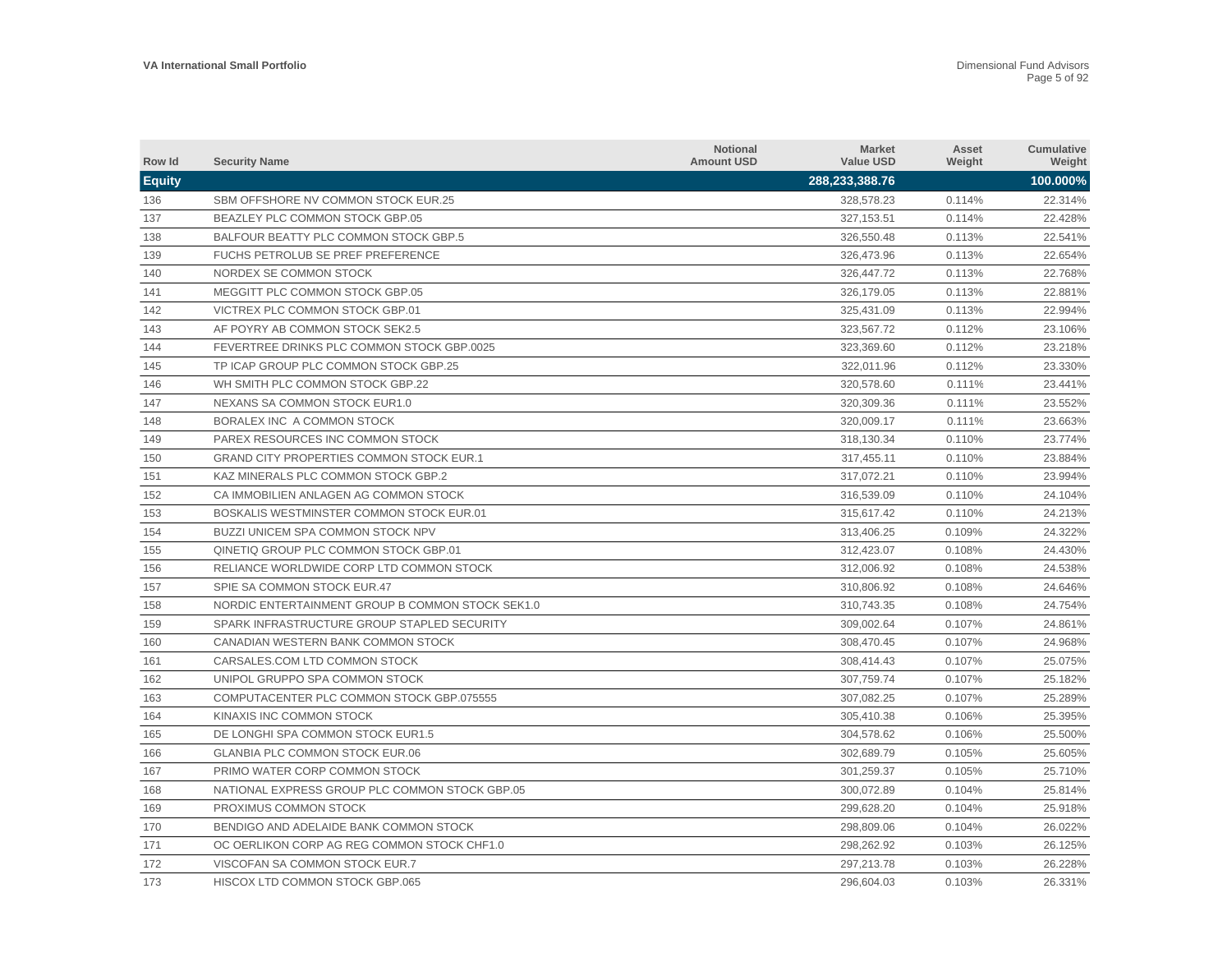| Row Id        | <b>Security Name</b>                             | <b>Notional</b><br><b>Amount USD</b> | <b>Market</b><br><b>Value USD</b> | Asset<br>Weight | Cumulative<br>Weight |
|---------------|--------------------------------------------------|--------------------------------------|-----------------------------------|-----------------|----------------------|
| <b>Equity</b> |                                                  |                                      | 288,233,388.76                    |                 | 100.000%             |
| 174           | CRANSWICK PLC COMMON STOCK GBP.1                 |                                      | 295,799.79                        | 0.103%          | 26.434%              |
| 175           | BKW AG COMMON STOCK CHF2.5                       |                                      | 295,794.18                        | 0.103%          | 26.536%              |
| 176           | JYSKE BANK REG COMMON STOCK DKK10.               |                                      | 294,285.38                        | 0.102%          | 26.638%              |
| 177           | SOPRA STERIA GROUP COMMON STOCK EUR1.0           |                                      | 293,257.37                        | 0.102%          | 26.740%              |
| 178           | INTERPUMP GROUP SPA COMMON STOCK EUR.52          |                                      | 291,712.72                        | 0.101%          | 26.841%              |
| 179           | NORDIC SEMICONDUCTOR ASA COMMON STOCK NOK.01     |                                      | 290,386.38                        | 0.101%          | 26.942%              |
| 180           | ELIS SA COMMON STOCK EUR1.0                      |                                      | 289,142.65                        | 0.100%          | 27.042%              |
| 181           | COLLIERS INTERNATIONAL GROUP COMMON STOCK        |                                      | 288,287.04                        | 0.100%          | 27.142%              |
| 182           | REDROW PLC COMMON STOCK GBP.105                  |                                      | 288.211.74                        | 0.100%          | 27.242%              |
| 183           | ARC RESOURCES LTD COMMON STOCK                   |                                      | 288.202.28                        | 0.100%          | 27.342%              |
| 184           | STAR ENTERTAINMENT GRP LTD/T COMMON STOCK        |                                      | 288,118.88                        | 0.100%          | 27.442%              |
| 185           | REPLY SPA COMMON STOCK EUR.13                    |                                      | 287, 153. 19                      | 0.100%          | 27.542%              |
| 186           | KORIAN COMMON STOCK EUR5.0                       |                                      | 285,692.83                        | 0.099%          | 27.641%              |
| 187           | BRAVIDA HOLDING AB COMMON STOCK SEK.02           |                                      | 284,744.00                        | 0.099%          | 27.740%              |
| 188           | RINGKJOEBING LANDBOBANK A/S COMMON STOCK DKK1.0  |                                      | 282.509.84                        | 0.098%          | 27.838%              |
| 189           | WHITECAP RESOURCES INC COMMON STOCK              |                                      | 281,294.20                        | 0.098%          | 27.935%              |
| 190           | WIHLBORGS FASTIGHETER AB COMMON STOCK SEK2.5     |                                      | 278,784.93                        | 0.097%          | 28.032%              |
| 191           | TIETOEVRY OYJ COMMON STOCK                       |                                      | 278,294.05                        | 0.097%          | 28.129%              |
| 192           | ALK ABELLO A/S COMMON STOCK DKK10.               |                                      | 277,202.94                        | 0.096%          | 28.225%              |
| 193           | BECHTLE AG COMMON STOCK                          |                                      | 276,515.84                        | 0.096%          | 28.321%              |
| 194           | COMFORTDELGRO CORP LTD COMMON STOCK              |                                      | 276,437.70                        | 0.096%          | 28.417%              |
| 195           | <b>CSR LTD COMMON STOCK</b>                      |                                      | 275.766.82                        | 0.096%          | 28.512%              |
| 196           | <b>BAWAG GROUP AG COMMON STOCK</b>               |                                      | 275.545.41                        | 0.096%          | 28.608%              |
| 197           | HUGO BOSS AG ORD COMMON STOCK                    |                                      | 274.429.80                        | 0.095%          | 28.703%              |
| 198           | SSP GROUP PLC COMMON STOCK GBP.01085             |                                      | 273,915.01                        | 0.095%          | 28.798%              |
| 199           | D IETEREN SA/NV COMMON STOCK                     |                                      | 272,931.67                        | 0.095%          | 28.893%              |
| 200           | UDG HEALTHCARE PLC COMMON STOCK EUR.05           |                                      | 272,782.81                        | 0.095%          | 28.988%              |
| 201           | WACKER CHEMIE AG COMMON STOCK                    |                                      | 272,732.14                        | 0.095%          | 29.082%              |
| 202           | SCHWEITER TECHNOLOGIES AG BR COMMON STOCK CHF1.0 |                                      | 272,482.31                        | 0.095%          | 29.177%              |
| 203           | LINDAB INTERNATIONAL AB COMMON STOCK SEK1.0      |                                      | 270,800.58                        | 0.094%          | 29.271%              |
| 204           | BPER BANCA COMMON STOCK EUR3.0                   |                                      | 270,770.21                        | 0.094%          | 29.365%              |
| 205           | RENISHAW PLC COMMON STOCK GBP.2                  |                                      | 270,700.40                        | 0.094%          | 29.459%              |
| 206           | JUNGHEINRICH PRFD PREFERENCE                     |                                      | 270,681.41                        | 0.094%          | 29.552%              |
| 207           | SYNTHOMER PLC COMMON STOCK GBP.1                 |                                      | 269,947.52                        | 0.094%          | 29.646%              |
| 208           | JOHN WOOD GROUP PLC COMMON STOCK GBP.042857      |                                      | 269,777.94                        | 0.094%          | 29.740%              |
| 209           | PRYSMIAN SPA COMMON STOCK EUR.1                  |                                      | 269.339.52                        | 0.093%          | 29.833%              |
| 210           | ALTUS GROUP LTD COMMON STOCK                     |                                      | 269.327.60                        | 0.093%          | 29.927%              |
| 211           | STROEER SE + CO KGAA COMMON STOCK                |                                      | 268,142.88                        | 0.093%          | 30.020%              |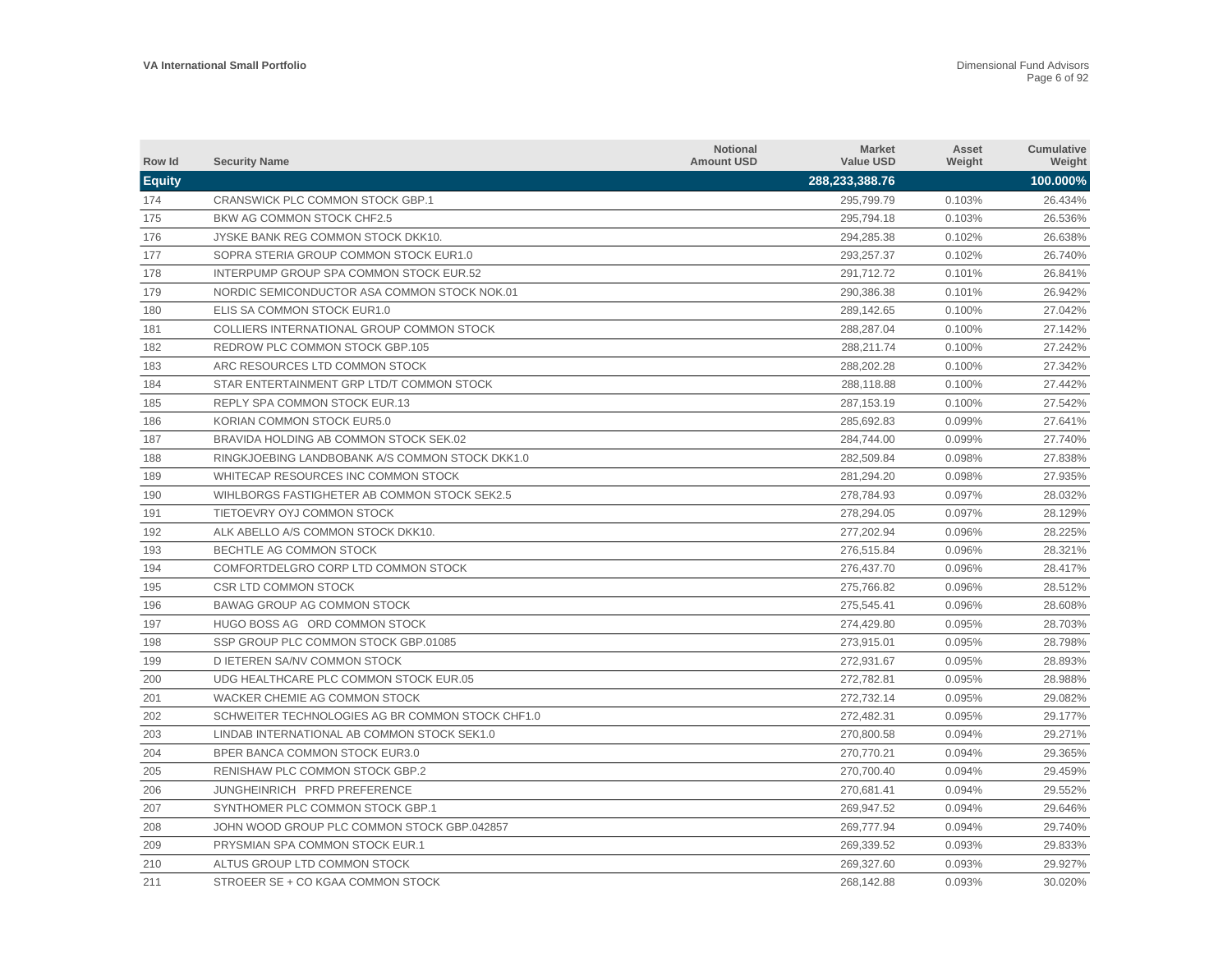| Row Id        | <b>Security Name</b>                                 | <b>Notional</b><br><b>Amount USD</b> | <b>Market</b><br><b>Value USD</b> | Asset<br>Weight | <b>Cumulative</b><br>Weight |
|---------------|------------------------------------------------------|--------------------------------------|-----------------------------------|-----------------|-----------------------------|
| <b>Equity</b> |                                                      |                                      | 288,233,388.76                    |                 | 100.000%                    |
| 212           | BODYCOTE PLC COMMON STOCK GBP.17273                  |                                      | 267,647.13                        | 0.093%          | 30.113%                     |
| 213           | GIBSON ENERGY INC COMMON STOCK                       |                                      | 267,605.05                        | 0.093%          | 30.205%                     |
| 214           | DOWNER EDI LTD COMMON STOCK                          |                                      | 267,007.67                        | 0.093%          | 30.298%                     |
| 215           | DUERR AG COMMON STOCK                                |                                      | 266,887.10                        | 0.093%          | 30.391%                     |
| 216           | <b>GRAINGER PLC COMMON STOCK GBP.05</b>              |                                      | 265,831.05                        | 0.092%          | 30.483%                     |
| 217           | VIRGIN MONEY UK PLC COMMON STOCK GBP.1               |                                      | 265,326.74                        | 0.092%          | 30.575%                     |
| 218           | ELDORADO GOLD CORP COMMON STOCK                      |                                      | 265,114.19                        | 0.092%          | 30.667%                     |
| 219           | ULTRA ELECTRONICS HLDGS PLC COMMON STOCK GBP.05      |                                      | 264,659.73                        | 0.092%          | 30.759%                     |
| 220           | CENTERRA GOLD INC COMMON STOCK                       |                                      | 264,292.50                        | 0.092%          | 30.850%                     |
| 221           | <b>SES RECEIPT</b>                                   |                                      | 264,225.84                        | 0.092%          | 30.942%                     |
| 222           | HOCHTIEF AG COMMON STOCK                             |                                      | 263,211.57                        | 0.091%          | 31.033%                     |
| 223           | <b>EMMI AG REG COMMON STOCK CHF10.0</b>              |                                      | 262,627.92                        | 0.091%          | 31.124%                     |
| 224           | VONTOBEL HOLDING AG REG COMMON STOCK CHF1.0          |                                      | 262.478.89                        | 0.091%          | 31.216%                     |
| 225           | MOBIMO HOLDING AG REG COMMON STOCK                   |                                      | 261,941.85                        | 0.091%          | 31.306%                     |
| 226           | VITASOY INTL HOLDINGS LTD COMMON STOCK               |                                      | 261,742.49                        | 0.091%          | 31.397%                     |
| 227           | STEADFAST GROUP LTD COMMON STOCK                     |                                      | 261.520.69                        | 0.091%          | 31.488%                     |
| 228           | POSTNL NV COMMON STOCK EUR.08                        |                                      | 260,708.98                        | 0.090%          | 31.578%                     |
| 229           | ALUMINA LTD COMMON STOCK                             |                                      | 257,560.04                        | 0.089%          | 31.668%                     |
| 230           | EUTELSAT COMMUNICATIONS COMMON STOCK EUR1.0          |                                      | 256,357.28                        | 0.089%          | 31.757%                     |
| 231           | AZIMUT HOLDING SPA COMMON STOCK                      |                                      | 256,139.65                        | 0.089%          | 31.846%                     |
| 232           | <b>BURE EQUITY AB COMMON STOCK SEK6.6</b>            |                                      | 255,314.06                        | 0.089%          | 31.934%                     |
| 233           | SPIRENT COMMUNICATIONS PLC COMMON STOCK GBP.03333333 |                                      | 255,258.42                        | 0.089%          | 32.023%                     |
| 234           | SNC LAVALIN GROUP INC COMMON STOCK                   |                                      | 254,423.01                        | 0.088%          | 32.111%                     |
| 235           | CARGOTEC OYJ B SHARE COMMON STOCK                    |                                      | 254,336.39                        | 0.088%          | 32.199%                     |
| 236           | STELLA JONES INC COMMON STOCK                        |                                      | 254,149.52                        | 0.088%          | 32.287%                     |
| 237           | DOMINO S PIZZA GROUP PLC COMMON STOCK GBP.005208     |                                      | 253,769.81                        | 0.088%          | 32.375%                     |
| 238           | APERAM COMMON STOCK                                  |                                      | 252,981.17                        | 0.088%          | 32.463%                     |
| 239           | DIXONS CARPHONE PLC COMMON STOCK GBP.001             |                                      | 252,845.41                        | 0.088%          | 32.551%                     |
| 240           | DORMAKABA HOLDING AG COMMON STOCK CHF.1              |                                      | 252,053.71                        | 0.087%          | 32.638%                     |
| 241           | GRUPO CATALANA OCCIDENTE SA COMMON STOCK EUR.3       |                                      | 251,726.60                        | 0.087%          | 32.726%                     |
| 242           | MARSHALLS PLC COMMON STOCK GBP.25                    |                                      | 251,646.59                        | 0.087%          | 32.813%                     |
| 243           | ARITZIA INC SUBORDINATE VOTI COMMON STOCK            |                                      | 251,035.89                        | 0.087%          | 32.900%                     |
| 244           | HYSAN DEVELOPMENT CO COMMON STOCK                    |                                      | 250,442.10                        | 0.087%          | 32.987%                     |
| 245           | TRANSALTA RENEWABLES INC COMMON STOCK                |                                      | 250,156.21                        | 0.087%          | 33.074%                     |
| 246           | PIRELLI + C SPA COMMON STOCK NPV                     |                                      | 248.949.35                        | 0.086%          | 33.160%                     |
| 247           | ORORA LTD COMMON STOCK                               |                                      | 248,787.10                        | 0.086%          | 33.246%                     |
| 248           | SEVEN GENERATIONS ENERGY A COMMON STOCK              |                                      | 248.445.93                        | 0.086%          | 33.333%                     |
| 249           | GREAT CANADIAN GAMING CORP COMMON STOCK              |                                      | 247,906.42                        | 0.086%          | 33.419%                     |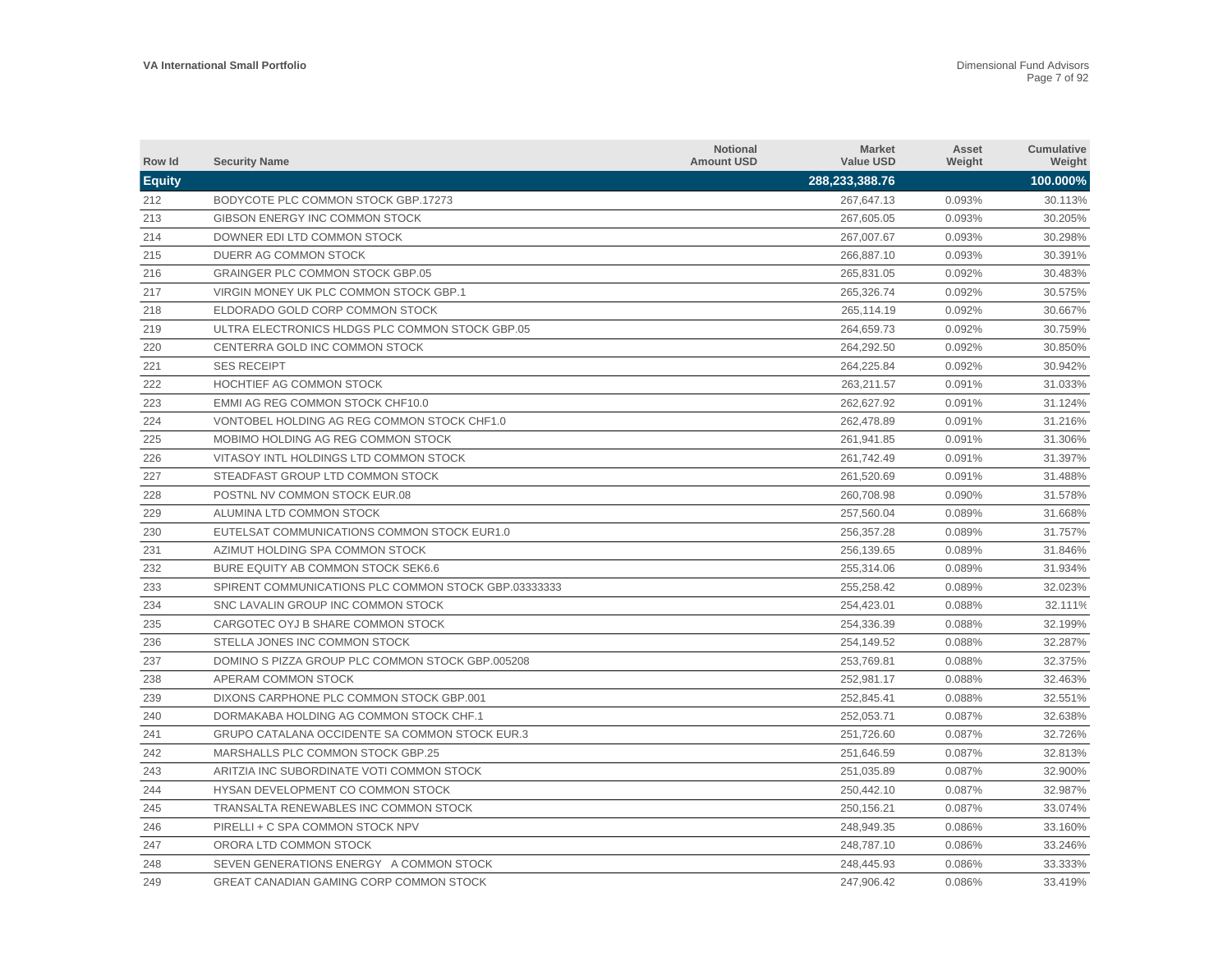| Row Id        | <b>Security Name</b>                         | <b>Notional</b><br><b>Amount USD</b> | <b>Market</b><br><b>Value USD</b> | Asset<br>Weight | Cumulative<br>Weight |
|---------------|----------------------------------------------|--------------------------------------|-----------------------------------|-----------------|----------------------|
| <b>Equity</b> |                                              |                                      | 288,233,388.76                    |                 | 100.000%             |
| 250           | ACERINOX SA COMMON STOCK EUR.25              |                                      | 247,410.60                        | 0.086%          | 33.505%              |
| 251           | DESCARTES SYSTEMS GRP/THE COMMON STOCK       |                                      | 247,355.51                        | 0.086%          | 33.590%              |
| 252           | SAVILLS PLC COMMON STOCK GBP.025             |                                      | 247,139.14                        | 0.086%          | 33.676%              |
| 253           | INNERGEX RENEWABLE ENERGY COMMON STOCK       |                                      | 246,675.18                        | 0.086%          | 33.762%              |
| 254           | ECN CAPITAL CORP COMMON STOCK                |                                      | 245,809.79                        | 0.085%          | 33.847%              |
| 255           | CERVED GROUP SPA COMMON STOCK NPV            |                                      | 245,430.95                        | 0.085%          | 33.932%              |
| 256           | K S AG REG COMMON STOCK                      |                                      | 244,318.98                        | 0.085%          | 34.017%              |
| 257           | LANCASHIRE HOLDINGS LTD COMMON STOCK USD.5   |                                      | 244,147.46                        | 0.085%          | 34.102%              |
| 258           | INTERROLL HOLDING AG REG COMMON STOCK CHF1.0 |                                      | 244.122.76                        | 0.085%          | 34.186%              |
| 259           | BAVARIAN NORDIC A/S COMMON STOCK DKK10.      |                                      | 243.649.41                        | 0.085%          | 34.271%              |
| 260           | SOFTWARE AG COMMON STOCK                     |                                      | 243,621.10                        | 0.085%          | 34.355%              |
| 261           | FERREXPO PLC COMMON STOCK GBP.1              |                                      | 242,058.84                        | 0.084%          | 34.439%              |
| 262           | FORBO HOLDING AG REG COMMON STOCK CHF.1      |                                      | 241,423.02                        | 0.084%          | 34.523%              |
| 263           | MEDIOBANCA SPA COMMON STOCK EUR.5            |                                      | 241,327.32                        | 0.084%          | 34.607%              |
| 264           | MITSUI MINING + SMELTING CO COMMON STOCK     |                                      | 240,111.31                        | 0.083%          | 34.690%              |
| 265           | PRAIRIESKY ROYALTY LTD COMMON STOCK          |                                      | 239,365.00                        | 0.083%          | 34.773%              |
| 266           | METSA BOARD OYJ COMMON STOCK EUR1.7          |                                      | 239,155.73                        | 0.083%          | 34.856%              |
| 267           | KOBE STEEL LTD COMMON STOCK                  |                                      | 238,612.16                        | 0.083%          | 34.939%              |
| 268           | SULZER AG REG COMMON STOCK CHF.01            |                                      | 238,457.90                        | 0.083%          | 35.022%              |
| 269           | ALSO HOLDING AG REG COMMON STOCK CHF1.0      |                                      | 238,307.54                        | 0.083%          | 35.104%              |
| 270           | BANCO DE SABADELL SA COMMON STOCK EUR.125    |                                      | 236,854.03                        | 0.082%          | 35.186%              |
| 271           | SFS GROUP AG COMMON STOCK CHF.1              |                                      | 236.190.47                        | 0.082%          | 35.268%              |
| 272           | OUTOKUMPU OYJ COMMON STOCK                   |                                      | 235.627.76                        | 0.082%          | 35.350%              |
| 273           | PLASTIC OMNIUM COMMON STOCK EUR.5            |                                      | 235.465.64                        | 0.082%          | 35.432%              |
| 274           | CHALLENGER LTD COMMON STOCK                  |                                      | 235,321.07                        | 0.082%          | 35.513%              |
| 275           | CAIXABANK SA COMMON STOCK EUR1.0             |                                      | 234,556.82                        | 0.081%          | 35.595%              |
| 276           | COMPUGROUP MEDICAL SE + CO K COMMON STOCK    |                                      | 234,030.23                        | 0.081%          | 35.676%              |
| 277           | SIMS LTD COMMON STOCK                        |                                      | 233,978.20                        | 0.081%          | 35.757%              |
| 278           | FIRSTGROUP PLC COMMON STOCK GBP.05           |                                      | 233,373.58                        | 0.081%          | 35.838%              |
| 279           | FLATEXDEGIRO AG COMMON STOCK                 |                                      | 232,989.58                        | 0.081%          | 35.919%              |
| 280           | <b>BAPCOR LTD COMMON STOCK</b>               |                                      | 232,805.82                        | 0.081%          | 36.000%              |
| 281           | HELLA GMBH + CO KGAA COMMON STOCK            |                                      | 232,475.22                        | 0.081%          | 36.080%              |
| 282           | CONZZETA AG A REG COMMON STOCK CHF2.0        |                                      | 231,470.17                        | 0.080%          | 36.161%              |
| 283           | BREVILLE GROUP LTD COMMON STOCK              |                                      | 231,360.35                        | 0.080%          | 36.241%              |
| 284           | SUPERIOR PLUS CORP COMMON STOCK              |                                      | 229,860.01                        | 0.080%          | 36.321%              |
| 285           | RICHELIEU HARDWARE LTD COMMON STOCK          |                                      | 229.028.17                        | 0.079%          | 36.400%              |
| 286           | ROCKWOOL INTL A/S B SHS COMMON STOCK DKK10.  |                                      | 228.967.54                        | 0.079%          | 36.480%              |
| 287           | DEUTSCHE PFANDBRIEFBANK AG COMMON STOCK      |                                      | 228,703.99                        | 0.079%          | 36.559%              |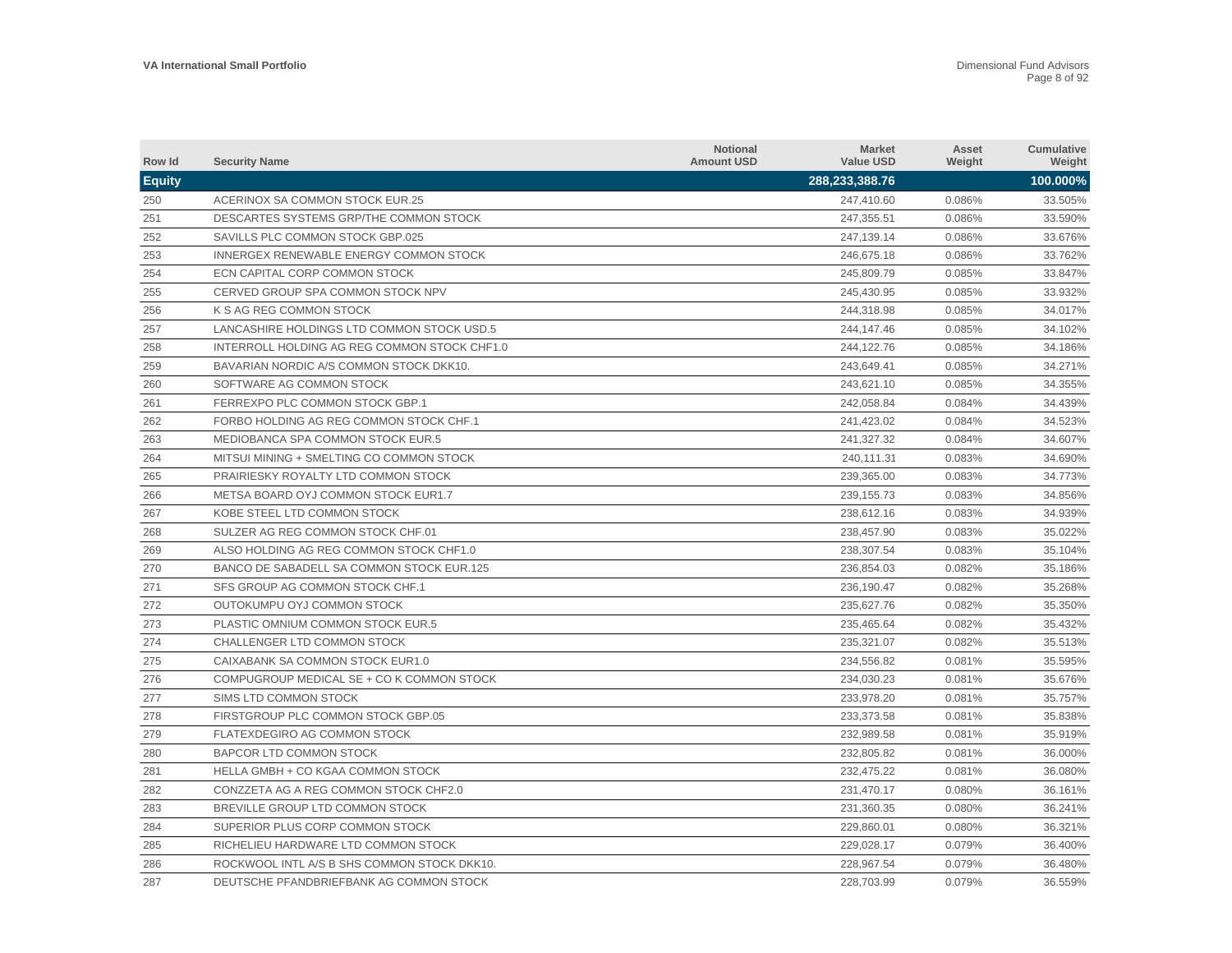| Row Id        | <b>Security Name</b>                           | <b>Notional</b><br><b>Amount USD</b> | <b>Market</b><br><b>Value USD</b> | Asset<br>Weight | <b>Cumulative</b><br>Weight |
|---------------|------------------------------------------------|--------------------------------------|-----------------------------------|-----------------|-----------------------------|
| <b>Equity</b> |                                                |                                      | 288,233,388.76                    |                 | 100.000%                    |
| 288           | DEUTSCHE LUFTHANSA REG COMMON STOCK            |                                      | 228,473.59                        | 0.079%          | 36.638%                     |
| 289           | INFICON HOLDING AG REG COMMON STOCK CHF5.0     |                                      | 228,131.26                        | 0.079%          | 36.717%                     |
| 290           | LABRADOR IRON ORE ROYALTY CO COMMON STOCK      |                                      | 226,888.68                        | 0.079%          | 36.796%                     |
| 291           | LAGERCRANTZ GROUP AB B SHS COMMON STOCK SEK.7  |                                      | 226,277.04                        | 0.079%          | 36.875%                     |
| 292           | ARB CORP LTD COMMON STOCK                      |                                      | 226,090.66                        | 0.078%          | 36.953%                     |
| 293           | METHANEX CORP COMMON STOCK                     |                                      | 225,694.40                        | 0.078%          | 37.031%                     |
| 294           | BEFESA SA COMMON STOCK                         |                                      | 225,208.41                        | 0.078%          | 37.110%                     |
| 295           | SAMSONITE INTERNATIONAL SA COMMON STOCK USD.01 |                                      | 225.201.36                        | 0.078%          | 37.188%                     |
| 296           | <b>VIDRALA SA COMMON STOCK EUR1.02</b>         |                                      | 224.994.86                        | 0.078%          | 37.266%                     |
| 297           | AAREAL BANK AG COMMON STOCK                    |                                      | 224.658.33                        | 0.078%          | 37.344%                     |
| 298           | VARTA AG COMMON STOCK NPV                      |                                      | 223,863.07                        | 0.078%          | 37.421%                     |
| 299           | ISS A/S COMMON STOCK DKK1.0                    |                                      | 223,813.27                        | 0.078%          | 37.499%                     |
| 300           | HUDBAY MINERALS INC COMMON STOCK               |                                      | 223,721.80                        | 0.078%          | 37.577%                     |
| 301           | KUNGSLEDEN AB COMMON STOCK SEK.42              |                                      | 223,631.13                        | 0.078%          | 37.654%                     |
| 302           | BORREGAARD ASA COMMON STOCK NOK1.0             |                                      | 223,299.16                        | 0.077%          | 37.732%                     |
| 303           | FIRST MAJESTIC SILVER CORP COMMON STOCK        |                                      | 223,012.97                        | 0.077%          | 37.809%                     |
| 304           | FIELMANN AG COMMON STOCK                       |                                      | 222,682.60                        | 0.077%          | 37.886%                     |
| 305           | DUNELM GROUP PLC COMMON STOCK GBP.01           |                                      | 221,976.28                        | 0.077%          | 37.963%                     |
| 306           | NYFOSA AB COMMON STOCK SEK.5                   |                                      | 221,606.64                        | 0.077%          | 38.040%                     |
| 307           | LEONARDO SPA COMMON STOCK EUR4.4               |                                      | 220,038.88                        | 0.076%          | 38.117%                     |
| 308           | <b>JM AB COMMON STOCK SEK1.0</b>               |                                      | 219.948.12                        | 0.076%          | 38.193%                     |
| 309           | JOHN LAING GROUP PLC COMMON STOCK GBP.1        |                                      | 219.578.00                        | 0.076%          | 38.269%                     |
| 310           | CLEANAWAY WASTE MANAGEMENT L COMMON STOCK      |                                      | 218.726.83                        | 0.076%          | 38.345%                     |
| 311           | TOPDANMARK A/S COMMON STOCK DKK1.0             |                                      | 218,698.73                        | 0.076%          | 38.421%                     |
| 312           | NEXITY COMMON STOCK EUR5.0                     |                                      | 218,611.58                        | 0.076%          | 38.497%                     |
| 313           | NIPPON ELECTRIC GLASS CO LTD COMMON STOCK      |                                      | 218,499.34                        | 0.076%          | 38.572%                     |
| 314           | CANCOM SE COMMON STOCK                         |                                      | 218,390.79                        | 0.076%          | 38.648%                     |
| 315           | PAGEGROUP PLC COMMON STOCK GBP.01              |                                      | 217,039.35                        | 0.075%          | 38.724%                     |
| 316           | MAPLE LEAF FOODS INC COMMON STOCK              |                                      | 216,487.94                        | 0.075%          | 38.799%                     |
| 317           | PREMIER INVESTMENTS LIMITED COMMON STOCK       |                                      | 216,140.93                        | 0.075%          | 38.874%                     |
| 318           | PARAGON BANKING GROUP PLC COMMON STOCK GBP1.0  |                                      | 215,550.53                        | 0.075%          | 38.948%                     |
| 319           | YUE YUEN INDUSTRIAL HLDG COMMON STOCK HKD.25   |                                      | 213,819.55                        | 0.074%          | 39.023%                     |
| 320           | JUPITER FUND MANAGEMENT COMMON STOCK GBP.02    |                                      | 213,730.23                        | 0.074%          | 39.097%                     |
| 321           | MORNEAU SHEPELL INC COMMON STOCK               |                                      | 213,435.27                        | 0.074%          | 39.171%                     |
| 322           | UBE INDUSTRIES LTD COMMON STOCK                |                                      | 213,350.82                        | 0.074%          | 39.245%                     |
| 323           | LAGARDERE SCA COMMON STOCK EUR6.1              |                                      | 211,453.70                        | 0.073%          | 39.318%                     |
| 324           | <b>HEALIUS LTD COMMON STOCK</b>                |                                      | 211.291.70                        | 0.073%          | 39.391%                     |
| 325           | CANFOR CORP COMMON STOCK                       |                                      | 211,272.38                        | 0.073%          | 39.465%                     |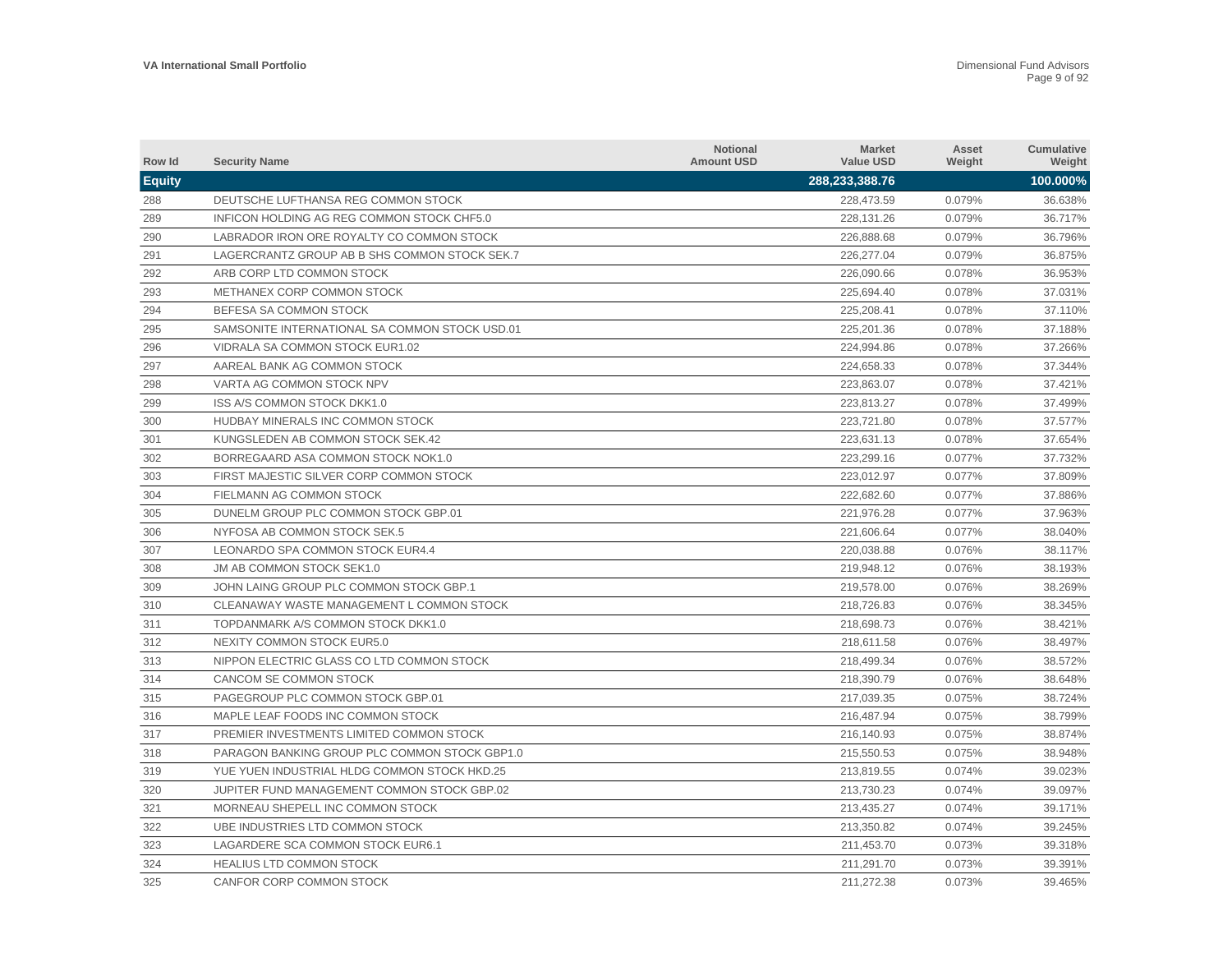| Row Id        | <b>Security Name</b>                          | <b>Notional</b><br><b>Amount USD</b> | <b>Market</b><br><b>Value USD</b> | Asset<br>Weight | <b>Cumulative</b><br>Weight |
|---------------|-----------------------------------------------|--------------------------------------|-----------------------------------|-----------------|-----------------------------|
| <b>Equity</b> |                                               |                                      | 288,233,388.76                    |                 | 100.000%                    |
| 326           | PLAYTECH PLC COMMON STOCK                     |                                      | 210,934.35                        | 0.073%          | 39.538%                     |
| 327           | AIXTRON SE COMMON STOCK NPV                   |                                      | 210,862.76                        | 0.073%          | 39.611%                     |
| 328           | MAYR MELNHOF KARTON AG COMMON STOCK           |                                      | 210,783.27                        | 0.073%          | 39.684%                     |
| 329           | KOJAMO OYJ COMMON STOCK NPV                   |                                      | 210,413.21                        | 0.073%          | 39.757%                     |
| 330           | BACHEM HOLDING AG REG B COMMON STOCK CHF.05   |                                      | 209,379.55                        | 0.073%          | 39.830%                     |
| 331           | JAFCO GROUP CO LTD COMMON STOCK               |                                      | 209,038.98                        | 0.073%          | 39.902%                     |
| 332           | IMMOFINANZ AG COMMON STOCK                    |                                      | 208,729.09                        | 0.072%          | 39.975%                     |
| 333           | SAIPEM SPA COMMON STOCK NPV                   |                                      | 208.308.40                        | 0.072%          | 40.047%                     |
| 334           | VESUVIUS PLC COMMON STOCK GBP.1               |                                      | 208.146.79                        | 0.072%          | 40.119%                     |
| 335           | MIPS AB COMMON STOCK SEK.1                    |                                      | 207.851.31                        | 0.072%          | 40.191%                     |
| 336           | LAURENTIAN BANK OF CANADA COMMON STOCK        |                                      | 207,046.23                        | 0.072%          | 40.263%                     |
| 337           | KONICA MINOLTA INC COMMON STOCK               |                                      | 205,326.47                        | 0.071%          | 40.334%                     |
| 338           | <b>ZOOPLUS AG COMMON STOCK</b>                |                                      | 205,098.83                        | 0.071%          | 40.406%                     |
| 339           | FURUKAWA ELECTRIC CO LTD COMMON STOCK         |                                      | 204,441.88                        | 0.071%          | 40.477%                     |
| 340           | ADEKA CORP COMMON STOCK                       |                                      | 204,424.92                        | 0.071%          | 40.547%                     |
| 341           | NOLATO AB B SHS COMMON STOCK SEK5.0           |                                      | 202,679.42                        | 0.070%          | 40.618%                     |
| 342           | ASHMORE GROUP PLC COMMON STOCK GBP.0001       |                                      | 202,565.27                        | 0.070%          | 40.688%                     |
| 343           | CENTAMIN PLC COMMON STOCK                     |                                      | 202,165.48                        | 0.070%          | 40.758%                     |
| 344           | CREDIT CORP GROUP LTD COMMON STOCK            |                                      | 202,132.09                        | 0.070%          | 40.828%                     |
| 345           | NIB HOLDINGS LTD COMMON STOCK                 |                                      | 202,013.19                        | 0.070%          | 40.898%                     |
| 346           | BARCO N.V. COMMON STOCK                       |                                      | 201.896.40                        | 0.070%          | 40.968%                     |
| 347           | BEKAERT NV COMMON STOCK                       |                                      | 201.800.55                        | 0.070%          | 41.039%                     |
| 348           | TRANSCONTINENTAL INC CL A COMMON STOCK        |                                      | 201.098.91                        | 0.070%          | 41.108%                     |
| 349           | PCCW LTD COMMON STOCK                         |                                      | 200,076.46                        | 0.069%          | 41.178%                     |
| 350           | <b>IOOF HOLDINGS LTD COMMON STOCK</b>         |                                      | 200,066.91                        | 0.069%          | 41.247%                     |
| 351           | MARKS + SPENCER GROUP PLC COMMON STOCK GBP.25 |                                      | 200,017.22                        | 0.069%          | 41.316%                     |
| 352           | TRIGANO SA COMMON STOCK EUR4.2568             |                                      | 199,806.26                        | 0.069%          | 41.386%                     |
| 353           | <b>INFRATIL LTD COMMON STOCK</b>              |                                      | 199,619.05                        | 0.069%          | 41.455%                     |
| 354           | OUTSOURCING INC COMMON STOCK                  |                                      | 199,595.43                        | 0.069%          | 41.524%                     |
| 355           | GAMESYS GROUP PLC COMMON STOCK                |                                      | 199,527.28                        | 0.069%          | 41.594%                     |
| 356           | ERG SPA COMMON STOCK EUR.1                    |                                      | 199,485.55                        | 0.069%          | 41.663%                     |
| 357           | WETHERSPOON (J.D.) PLC COMMON STOCK GBP.02    |                                      | 199,426.20                        | 0.069%          | 41.732%                     |
| 358           | BABCOCK INTL GROUP PLC COMMON STOCK GBP.6     |                                      | 199,151.20                        | 0.069%          | 41.801%                     |
| 359           | BRP INC/CA SUB VOTING COMMON STOCK            |                                      | 198,828.85                        | 0.069%          | 41.870%                     |
| 360           | TKH GROUP NV DUTCH CERT DUTCH CERT EUR.25     |                                      | 198,683.15                        | 0.069%          | 41.939%                     |
| 361           | MONEYSUPERMARKET.COM COMMON STOCK GBP.0002    |                                      | 198,175.69                        | 0.069%          | 42.008%                     |
| 362           | <b>BEGA CHEESE LTD COMMON STOCK</b>           |                                      | 196.729.64                        | 0.068%          | 42.076%                     |
| 363           | PEAB AB CLASS B COMMON STOCK SEK5.35          |                                      | 196,386.85                        | 0.068%          | 42.144%                     |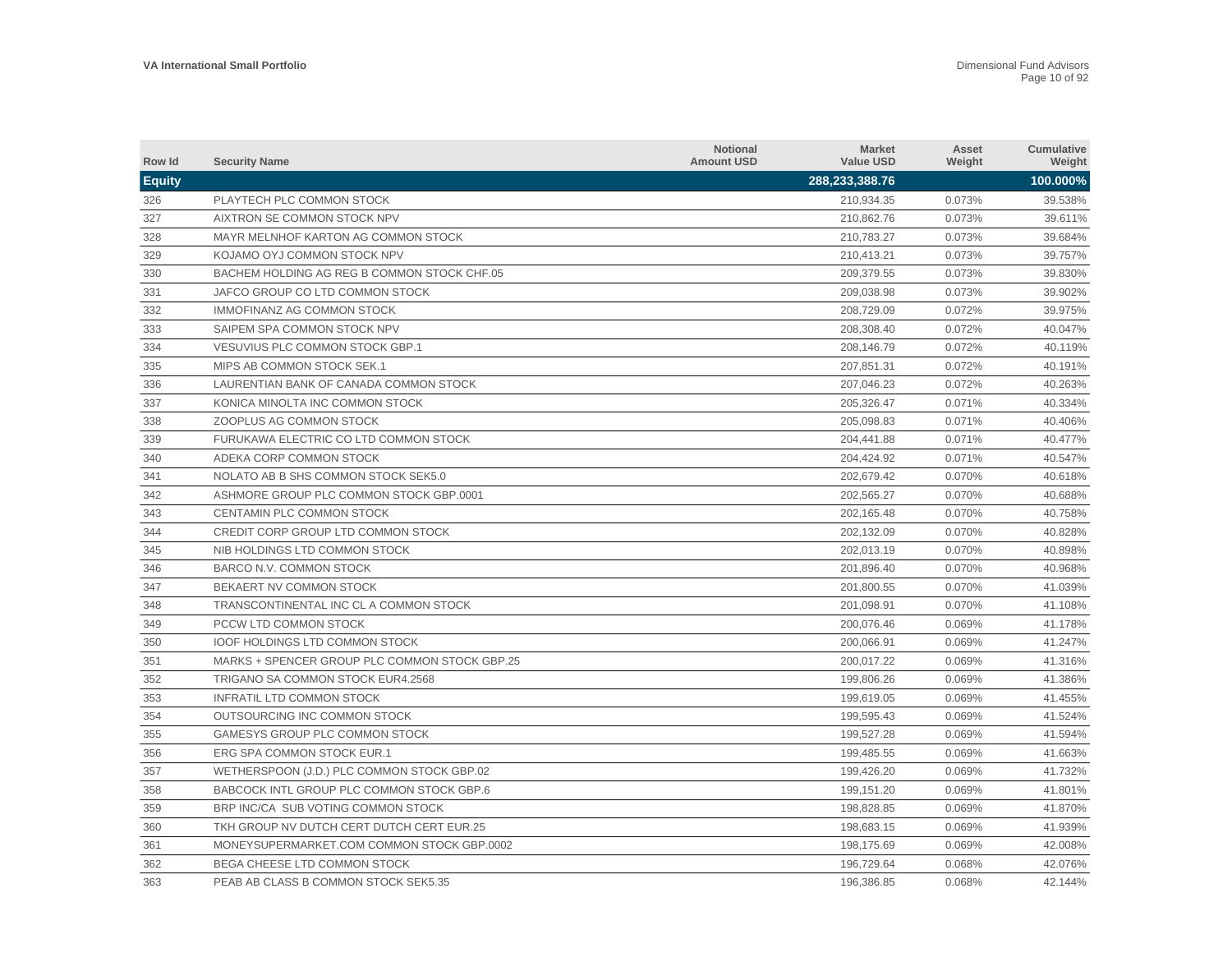| Row Id        | <b>Security Name</b>                             | <b>Notional</b><br><b>Amount USD</b> | <b>Market</b><br><b>Value USD</b> | Asset<br>Weight | Cumulative<br>Weight |
|---------------|--------------------------------------------------|--------------------------------------|-----------------------------------|-----------------|----------------------|
| <b>Equity</b> |                                                  |                                      | 288,233,388.76                    |                 | 100.000%             |
| 364           | LENZING AG COMMON STOCK                          |                                      | 196,231.95                        | 0.068%          | 42.212%              |
| 365           | SYDBANK A/S COMMON STOCK DKK10.                  |                                      | 196,108.45                        | 0.068%          | 42.280%              |
| 366           | EAGERS AUTOMOTIVE LTD COMMON STOCK               |                                      | 196,056.82                        | 0.068%          | 42.348%              |
| 367           | NEXTDC LTD COMMON STOCK                          |                                      | 195,985.93                        | 0.068%          | 42.416%              |
| 368           | HOWDEN JOINERY GROUP PLC COMMON STOCK GBP.1      |                                      | 195,766.83                        | 0.068%          | 42.484%              |
| 369           | PENTA OCEAN CONSTRUCTION CO COMMON STOCK         |                                      | 195,688.74                        | 0.068%          | 42.552%              |
| 370           | TECHNOLOGY ONE LTD COMMON STOCK                  |                                      | 195,366.06                        | 0.068%          | 42.620%              |
| 371           | HILL + SMITH HOLDINGS PLC COMMON STOCK GBP.25    |                                      | 195,260.76                        | 0.068%          | 42.688%              |
| 372           | BEACH ENERGY LTD COMMON STOCK                    |                                      | 195,189.37                        | 0.068%          | 42.755%              |
| 373           | 888 HOLDINGS PLC COMMON STOCK GBP.005            |                                      | 195,141.91                        | 0.068%          | 42.823%              |
| 374           | SOFTWAREONE HOLDING AG COMMON STOCK CHF.01       |                                      | 195,020.47                        | 0.068%          | 42.891%              |
| 375           | H.U. GROUP HOLDINGS INC COMMON STOCK             |                                      | 194,929.27                        | 0.068%          | 42.958%              |
| 376           | SALZGITTER AG COMMON STOCK                       |                                      | 194.767.17                        | 0.068%          | 43.026%              |
| 377           | PHARMA MAR SA COMMON STOCK EUR.6                 |                                      | 194,531.36                        | 0.067%          | 43.093%              |
| 378           | ALTIUM LTD COMMON STOCK                          |                                      | 193.924.75                        | 0.067%          | 43.161%              |
| 379           | SINGAPORE PRESS HOLDINGS LTD COMMON STOCK        |                                      | 193,408.17                        | 0.067%          | 43.228%              |
| 380           | PERPETUAL LTD COMMON STOCK                       |                                      | 193,297.11                        | 0.067%          | 43.295%              |
| 381           | TAKASHIMAYA CO LTD COMMON STOCK                  |                                      | 192,716.80                        | 0.067%          | 43.362%              |
| 382           | IREN SPA COMMON STOCK EUR1.                      |                                      | 192,640.22                        | 0.067%          | 43.428%              |
| 383           | DFDS A/S COMMON STOCK DKK20.0                    |                                      | 192,517.54                        | 0.067%          | 43.495%              |
| 384           | INSTALCO AB COMMON STOCK SEK.005                 |                                      | 192,008.18                        | 0.067%          | 43.562%              |
| 385           | CHORUS LTD COMMON STOCK                          |                                      | 191,996.10                        | 0.067%          | 43.629%              |
| 386           | ATS AUTOMATION TOOLING SYS COMMON STOCK          |                                      | 191.969.11                        | 0.067%          | 43.695%              |
| 387           | NKT A/S COMMON STOCK DKK20.0                     |                                      | 191,795.59                        | 0.067%          | 43.762%              |
| 388           | GRANGES AB COMMON STOCK SEK1.339775              |                                      | 191,414.31                        | 0.066%          | 43.828%              |
| 389           | <b>GIMV NV COMMON STOCK</b>                      |                                      | 191,344.07                        | 0.066%          | 43.894%              |
| 390           | INVESTEC PLC COMMON STOCK GBP.0002               |                                      | 191,241.76                        | 0.066%          | 43.961%              |
| 391           | POLYPIPE GROUP PLC COMMON STOCK GBP.001          |                                      | 190,736.85                        | 0.066%          | 44.027%              |
| 392           | TIKKURILA OYJ COMMON STOCK NPV                   |                                      | 190,364.28                        | 0.066%          | 44.093%              |
| 393           | ANIMA HOLDING SPA COMMON STOCK NPV               |                                      | 190,113.78                        | 0.066%          | 44.159%              |
| 394           | CIE AUTOMOTIVE SA COMMON STOCK EUR.25            |                                      | 189,979.82                        | 0.066%          | 44.225%              |
| 395           | TOKUYAMA CORP COMMON STOCK                       |                                      | 189,762.50                        | 0.066%          | 44.291%              |
| 396           | ENGHOUSE SYSTEMS LTD COMMON STOCK                |                                      | 189,708.04                        | 0.066%          | 44.357%              |
| 397           | WARTSILA OYJ ABP COMMON STOCK                    |                                      | 189,634.41                        | 0.066%          | 44.422%              |
| 398           | INTERFOR CORP COMMON STOCK                       |                                      | 189,162.09                        | 0.066%          | 44.488%              |
| 399           | MITCHELLS + BUTLERS PLC COMMON STOCK GBP.0854167 |                                      | 189,107.05                        | 0.066%          | 44.554%              |
| 400           | <b>BANCA GENERALI SPA COMMON STOCK EUR1.</b>     |                                      | 188.437.85                        | 0.065%          | 44.619%              |
| 401           | COGECO COMMUNICATIONS INC COMMON STOCK           |                                      | 187,793.43                        | 0.065%          | 44.684%              |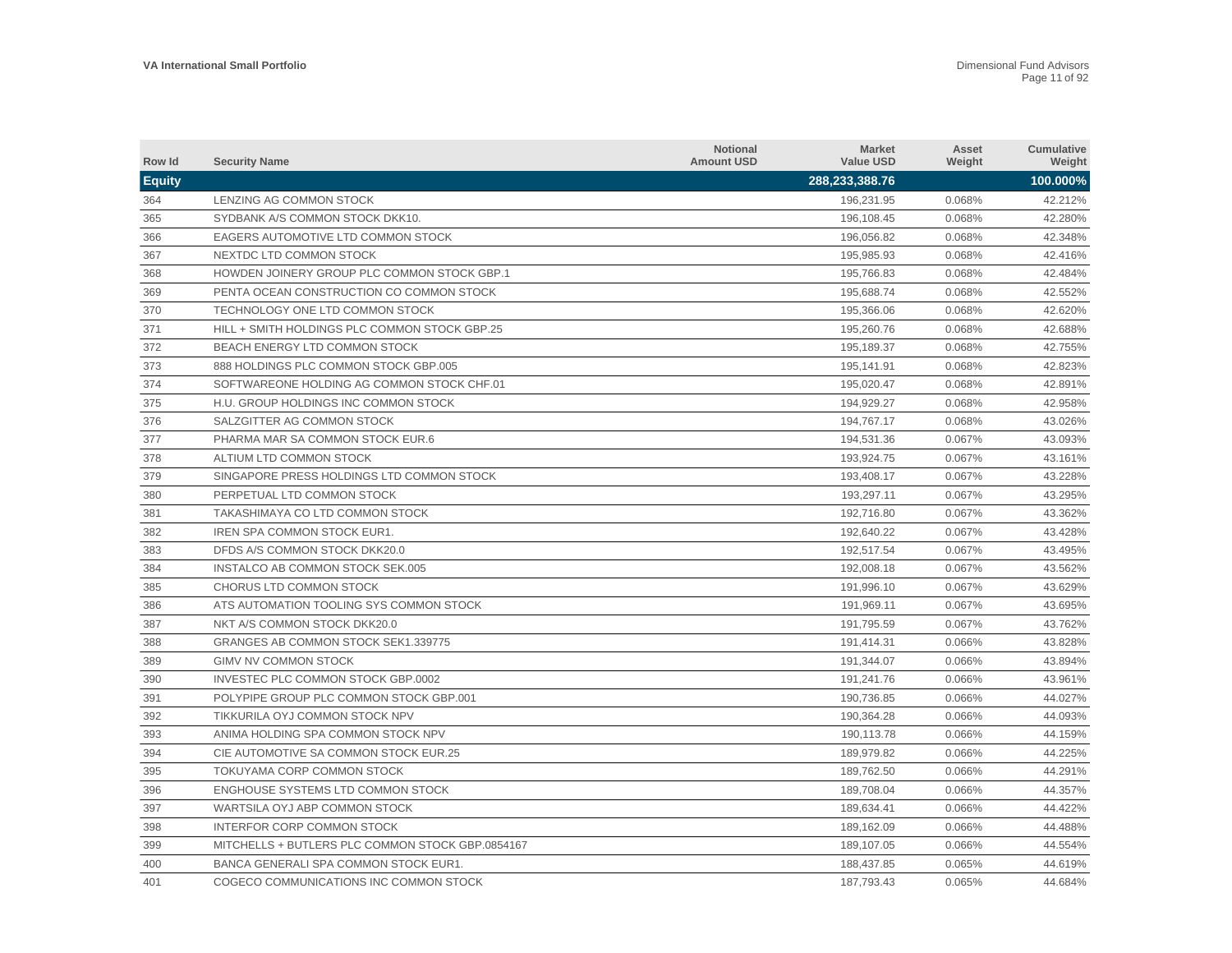| Row Id        | <b>Security Name</b>                              | <b>Notional</b><br><b>Amount USD</b> | <b>Market</b><br><b>Value USD</b> | Asset<br>Weight | <b>Cumulative</b><br>Weight |
|---------------|---------------------------------------------------|--------------------------------------|-----------------------------------|-----------------|-----------------------------|
| <b>Equity</b> |                                                   |                                      | 288,233,388.76                    |                 | 100.000%                    |
| 402           | MELEXIS NV COMMON STOCK                           |                                      | 187,544.89                        | 0.065%          | 44.749%                     |
| 403           | DAILY MAIL+GENERAL TST A NV COMMON STOCK GBP.125  |                                      | 186,728.31                        | 0.065%          | 44.814%                     |
| 404           | FUTURE PLC COMMON STOCK GBP.15                    |                                      | 186,272.19                        | 0.065%          | 44.879%                     |
| 405           | STABILUS SA COMMON STOCK EUR.01                   |                                      | 186,179.67                        | 0.065%          | 44.943%                     |
| 406           | LINK ADMINISTRATION HOLDINGS COMMON STOCK         |                                      | 186,179.19                        | 0.065%          | 45.008%                     |
| 407           | <b>ELDERS LTD COMMON STOCK</b>                    |                                      | 186,158.07                        | 0.065%          | 45.072%                     |
| 408           | BANCA POPOLARE DI SONDRIO COMMON STOCK EUR3.      |                                      | 185,817.81                        | 0.064%          | 45.137%                     |
| 409           | ST. MODWEN PROPERTIES PLC COMMON STOCK GBP.1      |                                      | 185,236.21                        | 0.064%          | 45.201%                     |
| 410           | VERBIO VEREINIGTE BIOENERGI COMMON STOCK          |                                      | 185,047.11                        | 0.064%          | 45.265%                     |
| 411           | NAGASE + CO LTD COMMON STOCK                      |                                      | 184,810.67                        | 0.064%          | 45.329%                     |
| 412           | LUZERNER KANTONALBANK AG REG COMMON STOCK CHF31.0 |                                      | 184,364.75                        | 0.064%          | 45.393%                     |
| 413           | CVS GROUP PLC COMMON STOCK GBP.002                |                                      | 184,085.24                        | 0.064%          | 45.457%                     |
| 414           | <b>HYPOPORT SE COMMON STOCK</b>                   |                                      | 184.038.00                        | 0.064%          | 45.521%                     |
| 415           | ILUKA RESOURCES LTD COMMON STOCK                  |                                      | 183.995.22                        | 0.064%          | 45.585%                     |
| 416           | HOME CAPITAL GROUP INC COMMON STOCK               |                                      | 183.920.20                        | 0.064%          | 45.649%                     |
| 417           | <b>KEMIRA OYJ COMMON STOCK</b>                    |                                      | 183.680.53                        | 0.064%          | 45.712%                     |
| 418           | PRO MEDICUS LTD COMMON STOCK                      |                                      | 183,434.97                        | 0.064%          | 45.776%                     |
| 419           | <b>SIXT SE COMMON STOCK</b>                       |                                      | 183,403.33                        | 0.064%          | 45.840%                     |
| 420           | GRUPPO MUTUIONLINE SPA COMMON STOCK               |                                      | 183,205.66                        | 0.064%          | 45.903%                     |
| 421           | TOKYO SEIMITSU CO LTD COMMON STOCK                |                                      | 182,995.99                        | 0.063%          | 45.967%                     |
| 422           | KERRY LOGISTICS NETWORK LTD COMMON STOCK HKD.5    |                                      | 182,890.47                        | 0.063%          | 46.030%                     |
| 423           | <b>JENOPTIK AG COMMON STOCK</b>                   |                                      | 182,644.68                        | 0.063%          | 46.094%                     |
| 424           | VALIANT HOLDING AG REG COMMON STOCK CHF.5         |                                      | 182,582.35                        | 0.063%          | 46.157%                     |
| 425           | HANG LUNG GROUP LTD COMMON STOCK                  |                                      | 182,512.82                        | 0.063%          | 46.220%                     |
| 426           | DMG MORI CO LTD COMMON STOCK                      |                                      | 182,413.54                        | 0.063%          | 46.284%                     |
| 427           | JET2 PLC COMMON STOCK GBP.0125                    |                                      | 182,386.16                        | 0.063%          | 46.347%                     |
| 428           | AVON RUBBER PLC COMMON STOCK GBP1.0               |                                      | 182,264.56                        | 0.063%          | 46.410%                     |
| 429           | PRETIUM RESOURCES INC COMMON STOCK                |                                      | 181,586.70                        | 0.063%          | 46.473%                     |
| 430           | MEDICLINIC INTERNATIONAL PLC COMMON STOCK GBP.1   |                                      | 181,385.09                        | 0.063%          | 46.536%                     |
| 431           | PLUS500 LTD COMMON STOCK ILS.01                   |                                      | 181,008.69                        | 0.063%          | 46.599%                     |
| 432           | LOOMIS AB COMMON STOCK SEK5.0                     |                                      | 180,997.37                        | 0.063%          | 46.662%                     |
| 433           | HIROGIN HOLDINGS INC COMMON STOCK                 |                                      | 180,463.36                        | 0.063%          | 46.724%                     |
| 434           | SUMITOMO BAKELITE CO LTD COMMON STOCK             |                                      | 180,451.76                        | 0.063%          | 46.787%                     |
| 435           | QT GROUP OYJ COMMON STOCK NPV                     |                                      | 180,448.57                        | 0.063%          | 46.849%                     |
| 436           | ATCO LTD CLASS I COMMON STOCK                     |                                      | 180.265.46                        | 0.063%          | 46.912%                     |
| 437           | CANADA GOOSE HOLDINGS INC COMMON STOCK            |                                      | 179,097.75                        | 0.062%          | 46.974%                     |
| 438           | SAGEN MI CANADA INC COMMON STOCK                  |                                      | 178.751.09                        | 0.062%          | 47.036%                     |
| 439           | NHK SPRING CO LTD COMMON STOCK                    |                                      | 177,606.06                        | 0.062%          | 47.098%                     |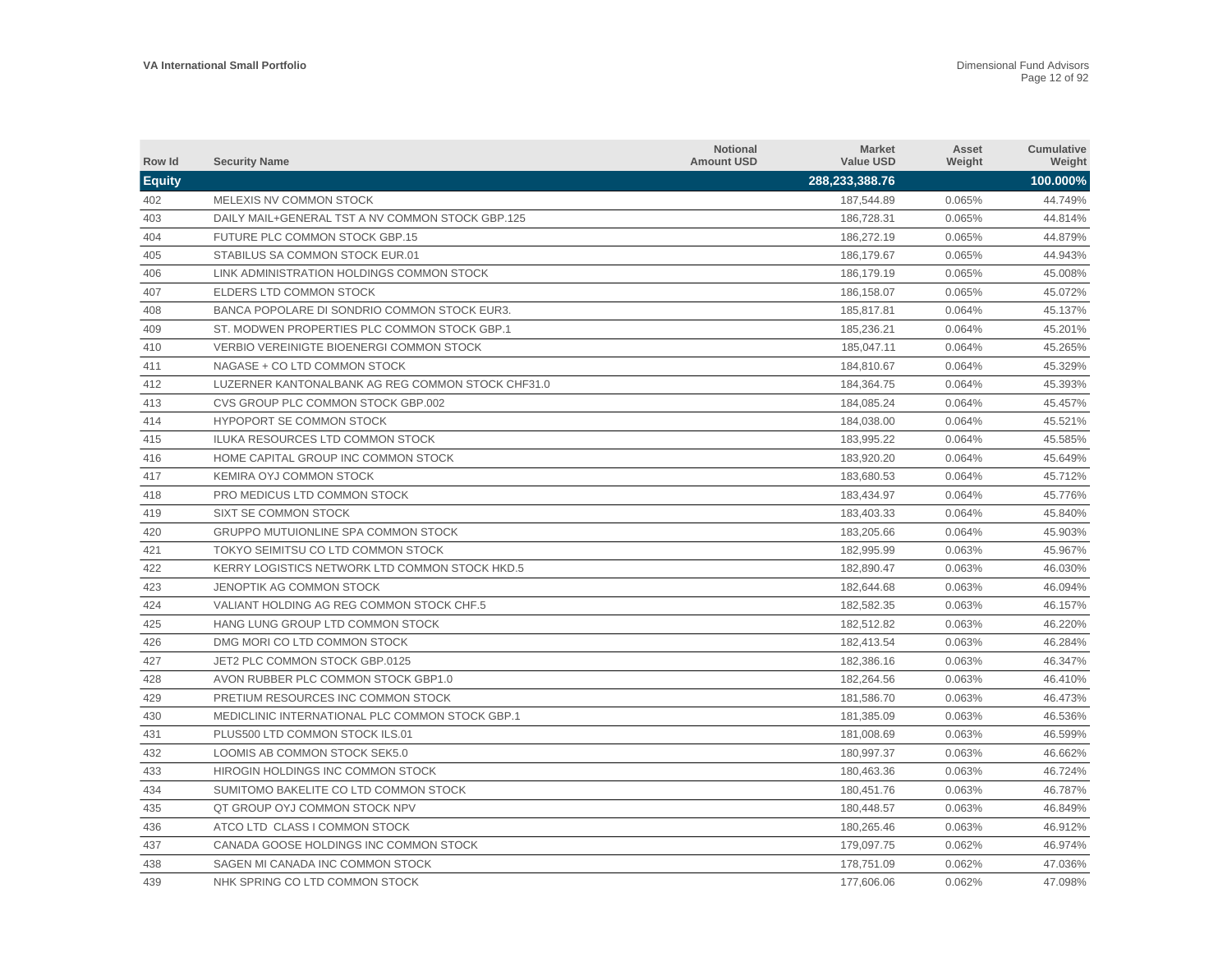| Row Id        | <b>Security Name</b>                              | <b>Notional</b><br><b>Amount USD</b> | <b>Market</b><br><b>Value USD</b> | Asset<br>Weight | Cumulative<br>Weight |
|---------------|---------------------------------------------------|--------------------------------------|-----------------------------------|-----------------|----------------------|
| <b>Equity</b> |                                                   |                                      | 288,233,388.76                    |                 | 100.000%             |
| 440           | SANOMA OYJ COMMON STOCK                           |                                      | 177,261.32                        | 0.061%          | 47.159%              |
| 441           | SECTRA AB B SHS COMMON STOCK                      |                                      | 176,650.99                        | 0.061%          | 47.220%              |
| 442           | <b>JCDECAUX SA COMMON STOCK</b>                   |                                      | 176.593.93                        | 0.061%          | 47.282%              |
| 443           | KERRY PROPERTIES LTD COMMON STOCK HKD1.0          |                                      | 176,255.06                        | 0.061%          | 47.343%              |
| 444           | YANGZIJIANG SHIPBUILDING COMMON STOCK             |                                      | 176,224.42                        | 0.061%          | 47.404%              |
| 445           | ARJO AB B SHARES COMMON STOCK SEK.33              |                                      | 176,205.25                        | 0.061%          | 47.465%              |
| 446           | ST GALLER KANTONALBANK A REG COMMON STOCK CHF80.0 |                                      | 175,914.51                        | 0.061%          | 47.526%              |
| 447           | <b>CODAN LTD COMMON STOCK</b>                     |                                      | 175.686.42                        | 0.061%          | 47.587%              |
| 448           | BOSSARD HOLDING AG REG A COMMON STOCK CHF5.0      |                                      | 175.521.97                        | 0.061%          | 47.648%              |
| 449           | EURONAV NV COMMON STOCK                           |                                      | 175.260.49                        | 0.061%          | 47.709%              |
| 450           | LOTUS BAKERIES COMMON STOCK                       |                                      | 174,505.71                        | 0.061%          | 47.769%              |
| 451           | MYCRONIC AB COMMON STOCK                          |                                      | 174,412.45                        | 0.061%          | 47.830%              |
| 452           | CREST NICHOLSON HOLDINGS COMMON STOCK GBP.05      |                                      | 174,407.59                        | 0.061%          | 47.890%              |
| 453           | <b>GS YUASA CORP COMMON STOCK</b>                 |                                      | 174,231.61                        | 0.060%          | 47.951%              |
| 454           | <b>BILFINGER SE COMMON STOCK</b>                  |                                      | 173,869.73                        | 0.060%          | 48.011%              |
| 455           | SUPER RETAIL GROUP LTD COMMON STOCK               |                                      | 173.772.75                        | 0.060%          | 48.071%              |
| 456           | EBRO FOODS SA COMMON STOCK EUR.6                  |                                      | 173,709.66                        | 0.060%          | 48.132%              |
| 457           | NIPPON GAS CO LTD COMMON STOCK                    |                                      | 172,444.55                        | 0.060%          | 48.192%              |
| 458           | CRESCENT POINT ENERGY CORP COMMON STOCK NPV       |                                      | 172,400.31                        | 0.060%          | 48.251%              |
| 459           | NORMA GROUP SE COMMON STOCK                       |                                      | 171,412.92                        | 0.059%          | 48.311%              |
| 460           | RESORTTRUST INC COMMON STOCK                      |                                      | 170.888.97                        | 0.059%          | 48.370%              |
| 461           | JAPAN STEEL WORKS LTD COMMON STOCK                |                                      | 169,140.81                        | 0.059%          | 48.429%              |
| 462           | RUSSEL METALS INC COMMON STOCK                    |                                      | 169.026.02                        | 0.059%          | 48.487%              |
| 463           | ALBIOMA SA COMMON STOCK EUR.0385                  |                                      | 168,933.78                        | 0.059%          | 48.546%              |
| 464           | FLIGHT CENTRE TRAVEL GROUP L COMMON STOCK         |                                      | 168,288.67                        | 0.058%          | 48.604%              |
| 465           | FLSMIDTH + CO A/S COMMON STOCK DKK20.             |                                      | 168,183.19                        | 0.058%          | 48.663%              |
| 466           | IP GROUP PLC COMMON STOCK GBP.02                  |                                      | 168,010.23                        | 0.058%          | 48.721%              |
| 467           | COCOKARA FINE INC COMMON STOCK                    |                                      | 167.822.26                        | 0.058%          | 48.779%              |
| 468           | GO AHEAD GROUP PLC COMMON STOCK GBP.1             |                                      | 167,604.56                        | 0.058%          | 48.837%              |
| 469           | BREMBO SPA COMMON STOCK NPV                       |                                      | 167.470.31                        | 0.058%          | 48.896%              |
| 470           | IAMGOLD CORP COMMON STOCK                         |                                      | 167,242.01                        | 0.058%          | 48.954%              |
| 471           | OKUMA CORP COMMON STOCK                           |                                      | 166,495.55                        | 0.058%          | 49.011%              |
| 472           | SEMBCORP INDUSTRIES LTD COMMON STOCK              |                                      | 165,992.89                        | 0.058%          | 49.069%              |
| 473           | TELENET GROUP HOLDING NV COMMON STOCK             |                                      | 165,301.30                        | 0.057%          | 49.126%              |
| 474           | <b>IPSOS COMMON STOCK EUR.25</b>                  |                                      | 165.021.67                        | 0.057%          | 49.184%              |
| 475           | TOREX GOLD RESOURCES INC COMMON STOCK             |                                      | 164,294.34                        | 0.057%          | 49.241%              |
| 476           | <b>WEBJET LTD COMMON STOCK</b>                    |                                      | 163,855.87                        | 0.057%          | 49.297%              |
| 477           | RATHBONE BROTHERS PLC COMMON STOCK GBP.05         |                                      | 162.786.37                        | 0.056%          | 49.354%              |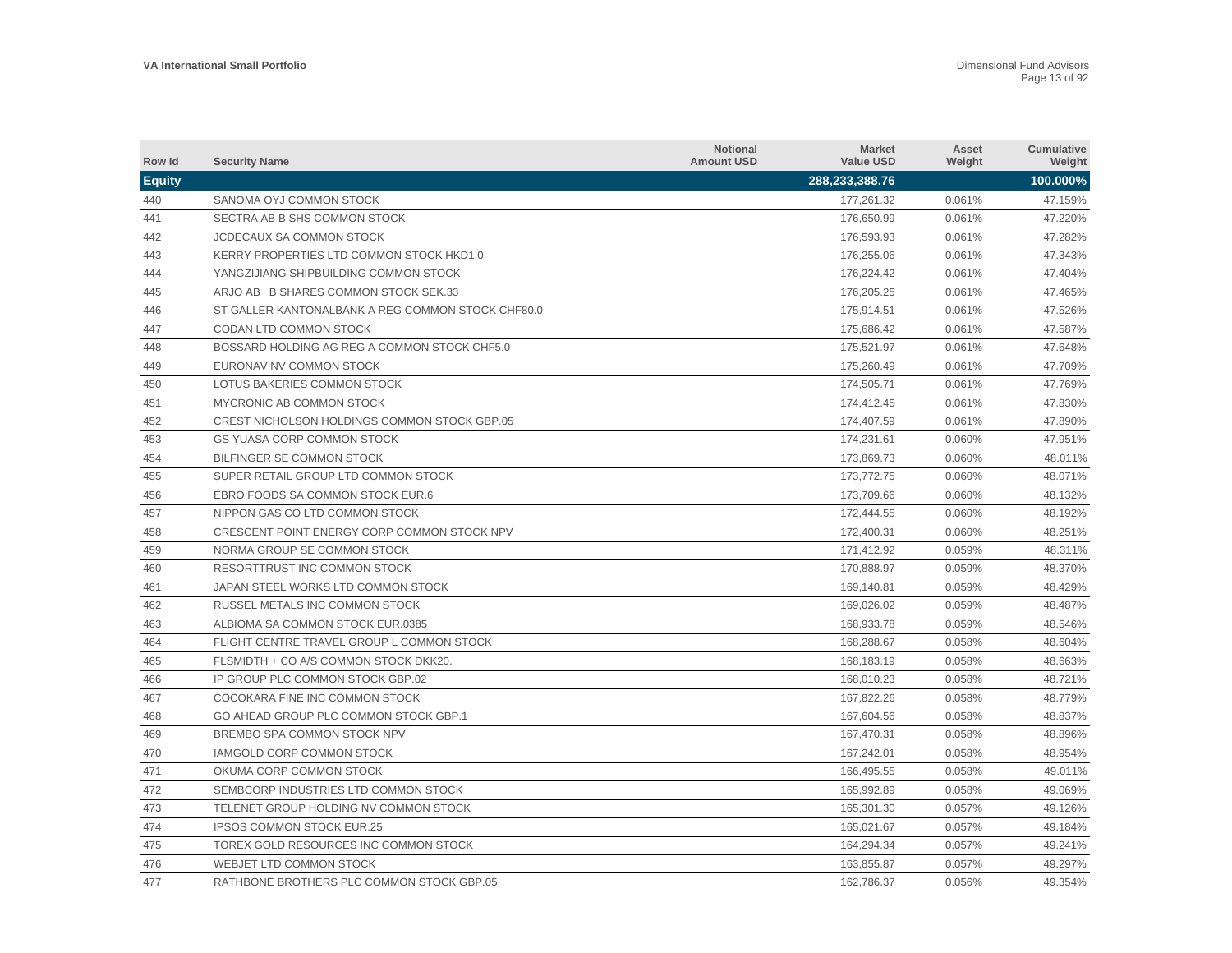| Row Id        | <b>Security Name</b>                             | <b>Notional</b><br><b>Amount USD</b> | <b>Market</b><br><b>Value USD</b> | Asset<br>Weight | <b>Cumulative</b><br>Weight |
|---------------|--------------------------------------------------|--------------------------------------|-----------------------------------|-----------------|-----------------------------|
| <b>Equity</b> |                                                  |                                      | 288,233,388.76                    |                 | 100.000%                    |
| 478           | GAZTRANSPORT ET TECHNIGA SA COMMON STOCK EUR.01  |                                      | 162,452.98                        | 0.056%          | 49.410%                     |
| 479           | INWIDO AB COMMON STOCK SEK4.0                    |                                      | 162,012.99                        | 0.056%          | 49.466%                     |
| 480           | KARDEX HOLDING AG REG COMMON STOCK CHF.45        |                                      | 161,887.73                        | 0.056%          | 49.523%                     |
| 481           | <b>IBSTOCK PLC COMMON STOCK GBP.01</b>           |                                      | 161,457.66                        | 0.056%          | 49.579%                     |
| 482           | SUNOPTA INC COMMON STOCK                         |                                      | 160,917.26                        | 0.056%          | 49.634%                     |
| 483           | MITIE GROUP PLC COMMON STOCK GBP.025             |                                      | 160,790.52                        | 0.056%          | 49.690%                     |
| 484           | KANEKA CORP COMMON STOCK                         |                                      | 160,498.78                        | 0.056%          | 49.746%                     |
| 485           | ULVAC INC COMMON STOCK                           |                                      | 160,477.61                        | 0.056%          | 49.802%                     |
| 486           | COSTA GROUP HOLDINGS LTD COMMON STOCK            |                                      | 160,395.70                        | 0.056%          | 49.857%                     |
| 487           | DAIWABO HOLDINGS CO LTD COMMON STOCK             |                                      | 159.888.31                        | 0.055%          | 49.913%                     |
| 488           | MEG ENERGY CORP COMMON STOCK                     |                                      | 159,759.97                        | 0.055%          | 49.968%                     |
| 489           | YAMAGUCHI FINANCIAL GROUP IN COMMON STOCK        |                                      | 159,527.50                        | 0.055%          | 50.024%                     |
| 490           | KEPPEL INFRASTRUCTURE TRUST UNIT                 |                                      | 159,339.61                        | 0.055%          | 50.079%                     |
| 491           | NTN CORP COMMON STOCK                            |                                      | 159,322.50                        | 0.055%          | 50.134%                     |
| 492           | NIPPON SUISAN KAISHA LTD COMMON STOCK            |                                      | 159,123.87                        | 0.055%          | 50.189%                     |
| 493           | <b>INFOMART CORP COMMON STOCK</b>                |                                      | 159,062.83                        | 0.055%          | 50.244%                     |
| 494           | SOLARIA ENERGIA Y MEDIO AMBI COMMON STOCK EUR.01 |                                      | 158,897.74                        | 0.055%          | 50.300%                     |
| 495           | SANDSTORM GOLD LTD COMMON STOCK                  |                                      | 158,830.27                        | 0.055%          | 50.355%                     |
| 496           | NORWEGIAN FINANS HOLDING ASA COMMON STOCK NOK1.0 |                                      | 158,638.53                        | 0.055%          | 50.410%                     |
| 497           | MORGAN ADVANCED MATERIALS PL COMMON STOCK GBP.25 |                                      | 158,231.08                        | 0.055%          | 50.465%                     |
| 498           | NISHIMATSU CONSTRUCTION CO COMMON STOCK          |                                      | 157.367.85                        | 0.055%          | 50.519%                     |
| 499           | SCHOUW + CO COMMON STOCK DKK10.0                 |                                      | 157,104.97                        | 0.055%          | 50.574%                     |
| 500           | INTERTAPE POLYMER GROUP INC COMMON STOCK         |                                      | 156.944.38                        | 0.054%          | 50.628%                     |
| 501           | MONEX GROUP INC COMMON STOCK                     |                                      | 156,401.61                        | 0.054%          | 50.682%                     |
| 502           | ROTHSCHILD + CO COMMON STOCK EUR2.0              |                                      | 156,235.98                        | 0.054%          | 50.737%                     |
| 503           | USHIO INC COMMON STOCK                           |                                      | 156,001.86                        | 0.054%          | 50.791%                     |
| 504           | PENDAL GROUP LTD COMMON STOCK                    |                                      | 155,771.88                        | 0.054%          | 50.845%                     |
| 505           | ACEA SPA COMMON STOCK EUR5.16                    |                                      | 155,745.40                        | 0.054%          | 50.899%                     |
| 506           | SOMFY SA COMMON STOCK EUR.2                      |                                      | 155,297.04                        | 0.054%          | 50.953%                     |
| 507           | COSMO ENERGY HOLDINGS CO LTD COMMON STOCK        |                                      | 155,224.74                        | 0.054%          | 51.007%                     |
| 508           | EQUITABLE GROUP INC COMMON STOCK                 |                                      | 154,950.74                        | 0.054%          | 51.060%                     |
| 509           | NICHIAS CORP COMMON STOCK                        |                                      | 154,668.09                        | 0.054%          | 51.114%                     |
| 510           | KRONES AG COMMON STOCK                           |                                      | 154,508.49                        | 0.054%          | 51.168%                     |
| 511           | NELES OYJ COMMON STOCK                           |                                      | 154,455.79                        | 0.054%          | 51.221%                     |
| 512           | SOCIETE BIC SA COMMON STOCK EUR3.82              |                                      | 154,414.97                        | 0.054%          | 51.275%                     |
| 513           | CASCADES INC COMMON STOCK                        |                                      | 154,320.98                        | 0.054%          | 51.328%                     |
| 514           | HUBER SUHNER AG REG COMMON STOCK CHF.25          |                                      | 154.121.45                        | 0.053%          | 51.382%                     |
| 515           | OXFORD INSTRUMENTS PLC COMMON STOCK GBP.05       |                                      | 153,819.66                        | 0.053%          | 51.435%                     |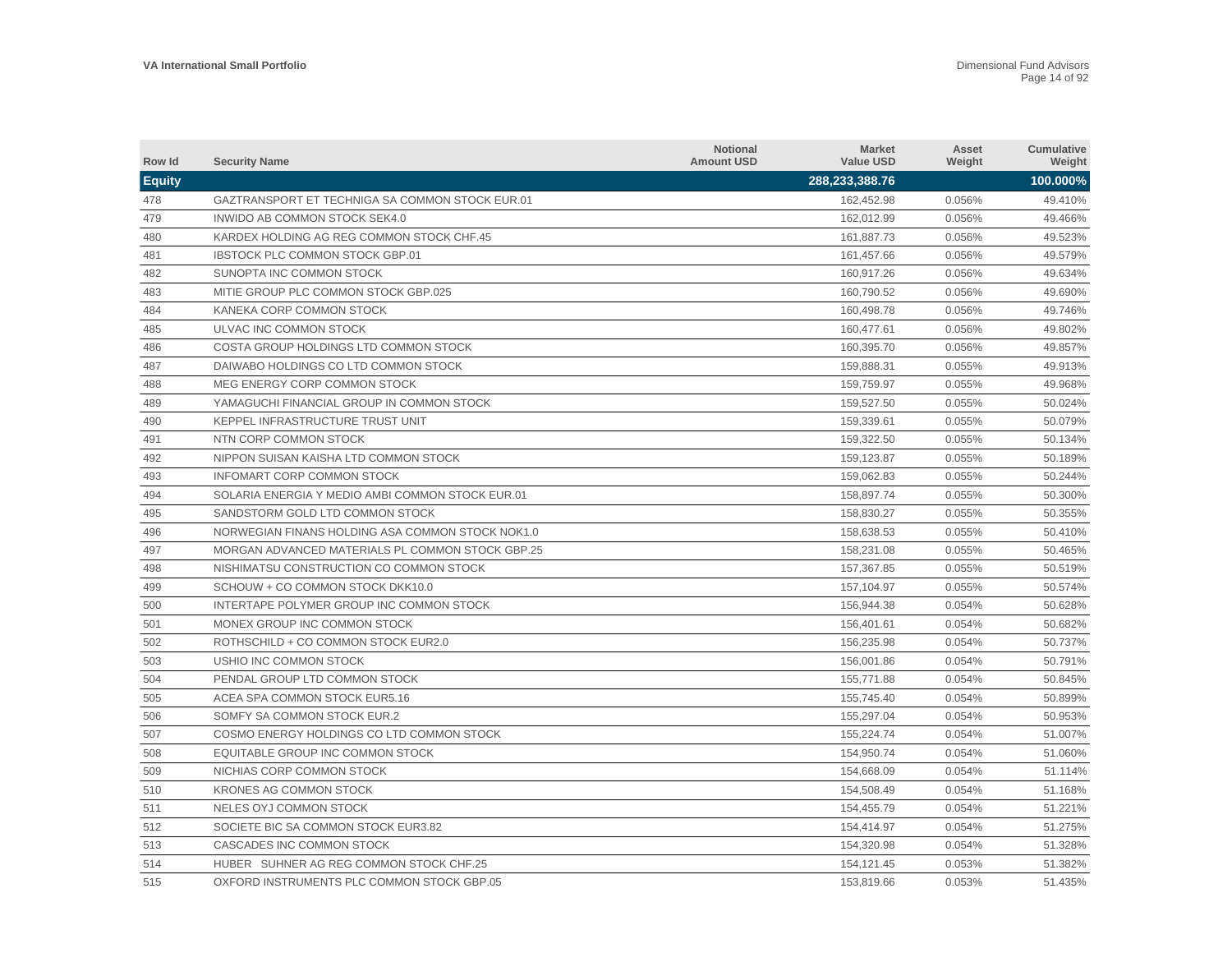| Row Id        | <b>Security Name</b>                               | <b>Notional</b><br><b>Amount USD</b> | <b>Market</b><br><b>Value USD</b> | Asset<br>Weight | <b>Cumulative</b><br>Weight |
|---------------|----------------------------------------------------|--------------------------------------|-----------------------------------|-----------------|-----------------------------|
| <b>Equity</b> |                                                    |                                      | 288,233,388.76                    |                 | 100.000%                    |
| 516           | BANQUE CANTONALE VAUDOIS REG COMMON STOCK CHF10.0  |                                      | 153,775.50                        | 0.053%          | 51.489%                     |
| 517           | VEIDEKKE ASA COMMON STOCK NOK.5                    |                                      | 153,576.28                        | 0.053%          | 51.542%                     |
| 518           | OSG CORP COMMON STOCK                              |                                      | 153,487.24                        | 0.053%          | 51.595%                     |
| 519           | NORTH WEST CO INC/THE COMMON STOCK                 |                                      | 153,425.09                        | 0.053%          | 51.648%                     |
| 520           | TRICON RESIDENTIAL INC COMMON STOCK                |                                      | 153,333.52                        | 0.053%          | 51.701%                     |
| 521           | DAIDO STEEL CO LTD COMMON STOCK                    |                                      | 153,105.07                        | 0.053%          | 51.755%                     |
| 522           | CELESTICA INC COMMON STOCK                         |                                      | 153,050.85                        | 0.053%          | 51.808%                     |
| 523           | ERO COPPER CORP COMMON STOCK                       |                                      | 152.995.20                        | 0.053%          | 51.861%                     |
| 524           | SWISSQUOTE GROUP HOLDING REG COMMON STOCK CHF.2    |                                      | 152.991.72                        | 0.053%          | 51.914%                     |
| 525           | GREENCORE GROUP PLC COMMON STOCK GBP.01            |                                      | 152.623.23                        | 0.053%          | 51.967%                     |
| 526           | EUROMONEY INSTL INVESTOR PLC COMMON STOCK GBP.0025 |                                      | 152,369.73                        | 0.053%          | 52.020%                     |
| 527           | <b>JUST GROUP PLC COMMON STOCK GBP.1</b>           |                                      | 152,181.23                        | 0.053%          | 52.072%                     |
| 528           | SUMMERSET GROUP HOLDINGS LTD COMMON STOCK          |                                      | 151,853.32                        | 0.053%          | 52.125%                     |
| 529           | <b>COLRUYT SA COMMON STOCK</b>                     |                                      | 151,488.41                        | 0.053%          | 52.178%                     |
| 530           | SAPPORO HOLDINGS LTD COMMON STOCK                  |                                      | 151,472.19                        | 0.053%          | 52.230%                     |
| 531           | FLOW TRADERS COMMON STOCK EUR.1                    |                                      | 151,169.17                        | 0.052%          | 52.283%                     |
| 532           | BREWIN DOLPHIN HOLDINGS PLC COMMON STOCK GBP.01    |                                      | 151,157.51                        | 0.052%          | 52.335%                     |
| 533           | CAIRN ENERGY PLC COMMON STOCK GBP.016154           |                                      | 151,051.80                        | 0.052%          | 52.388%                     |
| 534           | KAINOS GROUP PLC COMMON STOCK GBP.005              |                                      | 150,764.81                        | 0.052%          | 52.440%                     |
| 535           | E L FINANCIAL CORP LTD COMMON STOCK                |                                      | 150, 155. 17                      | 0.052%          | 52.492%                     |
| 536           | REACH PLC COMMON STOCK GBP.1                       |                                      | 149,439.08                        | 0.052%          | 52.544%                     |
| 537           | HAZAMA ANDO CORP COMMON STOCK                      |                                      | 149.036.01                        | 0.052%          | 52.596%                     |
| 538           | <b>FAES FARMA SA COMMON STOCK EUR.1</b>            |                                      | 148.975.66                        | 0.052%          | 52.647%                     |
| 539           | SIXT SE PRFD PREFERENCE                            |                                      | 148,922.17                        | 0.052%          | 52.699%                     |
| 540           | ECKERT + ZIEGLER STRAHLEN UN COMMON STOCK          |                                      | 148,815.19                        | 0.052%          | 52.750%                     |
| 541           | MAEDA CORP COMMON STOCK                            |                                      | 148,541.54                        | 0.052%          | 52.802%                     |
| 542           | MIRAIT HOLDINGS CORP COMMON STOCK                  |                                      | 148,528.15                        | 0.052%          | 52.854%                     |
| 543           | RATOS AB B SHS COMMON STOCK SEK3.15                |                                      | 148,447.46                        | 0.052%          | 52.905%                     |
| 544           | NETLINK NBN TRUST UNIT                             |                                      | 148,337.30                        | 0.051%          | 52.957%                     |
| 545           | INCITEC PIVOT LTD COMMON STOCK                     |                                      | 148,262.18                        | 0.051%          | 53.008%                     |
| 546           | PATRIZIA AG COMMON STOCK                           |                                      | 148,048.02                        | 0.051%          | 53.059%                     |
| 547           | REDES ENERGETICAS NACIONAIS COMMON STOCK EUR1.     |                                      | 147,982.40                        | 0.051%          | 53.111%                     |
| 548           | CAPSTONE MINING CORP COMMON STOCK                  |                                      | 147,955.50                        | 0.051%          | 53.162%                     |
| 549           | APPLUS SERVICES SA COMMON STOCK EUR.1              |                                      | 147,861.56                        | 0.051%          | 53.213%                     |
| 550           | AMPLIFON SPA COMMON STOCK EUR.02                   |                                      | 147,651.77                        | 0.051%          | 53.265%                     |
| 551           | TELEKOM AUSTRIA AG COMMON STOCK                    |                                      | 147,514.50                        | 0.051%          | 53.316%                     |
| 552           | CHUGOKU BANK LTD/THE COMMON STOCK                  |                                      | 147.129.65                        | 0.051%          | 53.367%                     |
| 553           | ENCAVIS AG COMMON STOCK                            |                                      | 146,912.91                        | 0.051%          | 53.418%                     |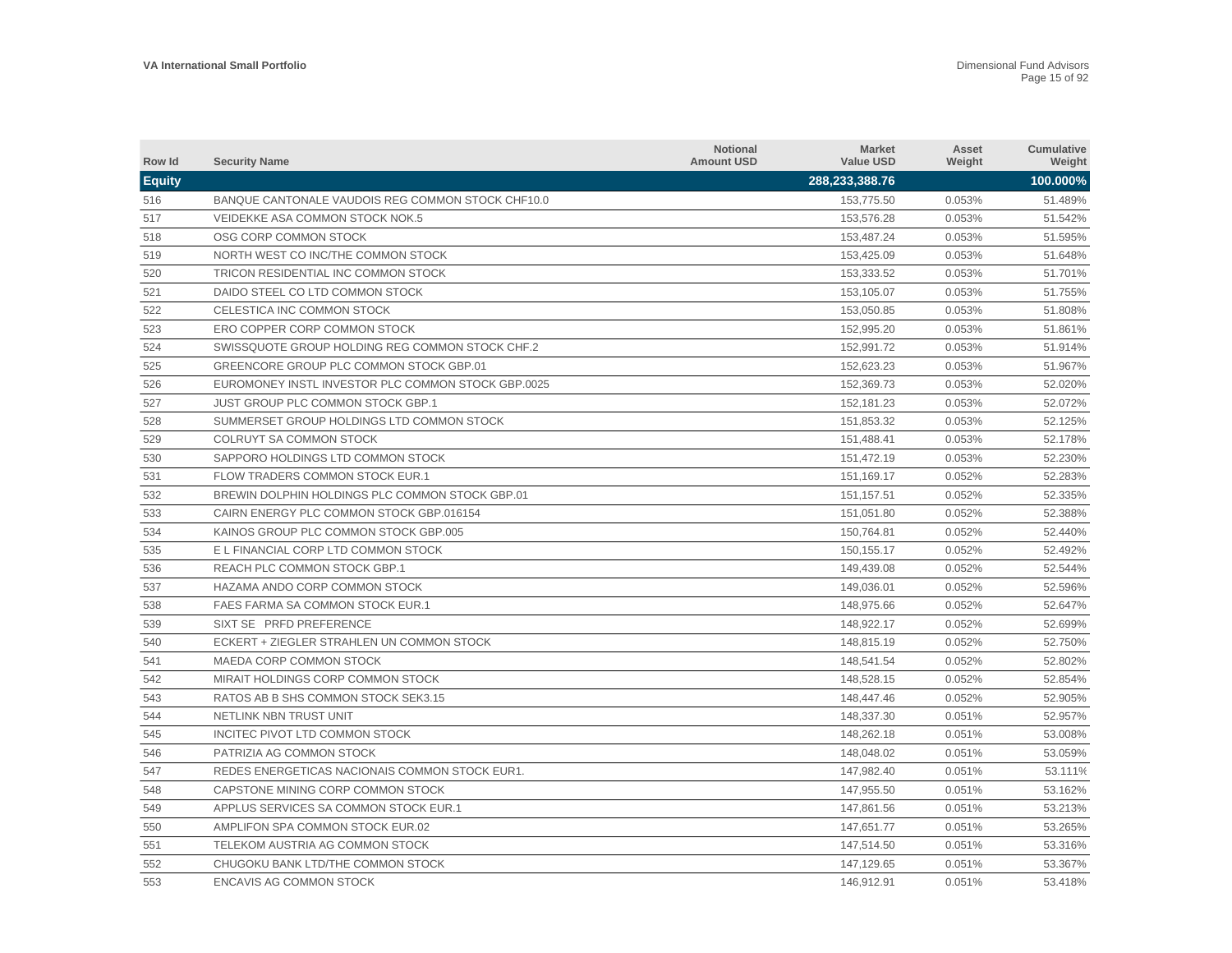| Row Id        | <b>Security Name</b>                           | <b>Notional</b><br><b>Amount USD</b> | <b>Market</b><br><b>Value USD</b> | Asset<br>Weight | <b>Cumulative</b><br>Weight |
|---------------|------------------------------------------------|--------------------------------------|-----------------------------------|-----------------|-----------------------------|
| <b>Equity</b> |                                                |                                      | 288,233,388.76                    |                 | 100.000%                    |
| 554           | INTERTRUST NV COMMON STOCK EUR.6               |                                      | 146.869.32                        | 0.051%          | 53.469%                     |
| 555           | FUJIKURA LTD COMMON STOCK                      |                                      | 146,216.18                        | 0.051%          | 53.519%                     |
| 556           | FOX WIZEL LTD COMMON STOCK ILS.01              |                                      | 146,214.56                        | 0.051%          | 53.570%                     |
| 557           | OESTERREICHISCHE POST AG COMMON STOCK          |                                      | 145,979.69                        | 0.051%          | 53.621%                     |
| 558           | BRUNELLO CUCINELLI SPA COMMON STOCK NPV        |                                      | 145,964.60                        | 0.051%          | 53.671%                     |
| 559           | RHI MAGNESITA NV COMMON STOCK EUR1.0           |                                      | 145,530.55                        | 0.050%          | 53.722%                     |
| 560           | FUJI SOFT INC COMMON STOCK                     |                                      | 145,357.41                        | 0.050%          | 53.772%                     |
| 561           | TROAX GROUP AB COMMON STOCK EUR.13             |                                      | 145,320.07                        | 0.050%          | 53.823%                     |
| 562           | MULLEN GROUP LTD COMMON STOCK                  |                                      | 145,264.45                        | 0.050%          | 53.873%                     |
| 563           | FUYO GENERAL LEASE CO LTD COMMON STOCK         |                                      | 144,757.37                        | 0.050%          | 53.923%                     |
| 564           | CORPORATE TRAVEL MANAGEMENT COMMON STOCK       |                                      | 144,572.98                        | 0.050%          | 53.974%                     |
| 565           | <b>BRICKWORKS LTD COMMON STOCK</b>             |                                      | 143,921.84                        | 0.050%          | 54.023%                     |
| 566           | S IMMO AG COMMON STOCK                         |                                      | 143.854.14                        | 0.050%          | 54.073%                     |
| 567           | PACIFIC BASIN SHIPPING LTD COMMON STOCK USD.01 |                                      | 143,807.55                        | 0.050%          | 54.123%                     |
| 568           | NUFARM LTD COMMON STOCK                        |                                      | 143.504.89                        | 0.050%          | 54.173%                     |
| 569           | EUSKALTEL SA COMMON STOCK EUR3.0               |                                      | 142.995.13                        | 0.050%          | 54.223%                     |
| 570           | RWS HOLDINGS PLC COMMON STOCK GBP.01           |                                      | 142,842.93                        | 0.050%          | 54.272%                     |
| 571           | YAMATO KOGYO CO LTD COMMON STOCK               |                                      | 142,792.07                        | 0.050%          | 54.322%                     |
| 572           | WHITEHAVEN COAL LTD COMMON STOCK               |                                      | 142,621.92                        | 0.049%          | 54.371%                     |
| 573           | HAREL INSURANCE INVESTMENTS COMMON STOCK ILS.1 |                                      | 142,493.99                        | 0.049%          | 54.421%                     |
| 574           | ASAHI HOLDINGS INC COMMON STOCK                |                                      | 142,146.48                        | 0.049%          | 54.470%                     |
| 575           | SUEDZUCKER AG COMMON STOCK                     |                                      | 142,010.13                        | 0.049%          | 54.519%                     |
| 576           | HORNBACH HOLDING AG + CO KGA COMMON STOCK      |                                      | 141,902.06                        | 0.049%          | 54.568%                     |
| 577           | UPONOR OYJ COMMON STOCK                        |                                      | 141,407.91                        | 0.049%          | 54.618%                     |
| 578           | <b>ESSENTRA PLC COMMON STOCK GBP.25</b>        |                                      | 141,406.54                        | 0.049%          | 54.667%                     |
| 579           | TAKUMA CO LTD COMMON STOCK                     |                                      | 141,175.16                        | 0.049%          | 54.716%                     |
| 580           | NEW GOLD INC COMMON STOCK                      |                                      | 140,432.72                        | 0.049%          | 54.764%                     |
| 581           | S+T AG COMMON STOCK                            |                                      | 140,308.82                        | 0.049%          | 54.813%                     |
| 582           | H LUNDBECK A/S COMMON STOCK DKK5.              |                                      | 140,205.17                        | 0.049%          | 54.862%                     |
| 583           | HOKURIKU ELECTRIC POWER CO COMMON STOCK        |                                      | 139,814.91                        | 0.049%          | 54.910%                     |
| 584           | CATTOLICA ASSICURAZIONI SC COMMON STOCK EUR3.0 |                                      | 139,608.68                        | 0.048%          | 54.959%                     |
| 585           | GURIT HOLDING AG BR COMMON STOCK CHF50.0       |                                      | 139,512.06                        | 0.048%          | 55.007%                     |
| 586           | AUSTRIA TECHNOLOGIE + SYSTEM COMMON STOCK      |                                      | 139,237.57                        | 0.048%          | 55.055%                     |
| 587           | NFI GROUP INC COMMON STOCK                     |                                      | 139,220.93                        | 0.048%          | 55.104%                     |
| 588           | TECHNOGYM SPA COMMON STOCK NPV                 |                                      | 139.036.01                        | 0.048%          | 55.152%                     |
| 589           | BILIA AB A SHS COMMON STOCK SEK2.5             |                                      | 138,951.12                        | 0.048%          | 55.200%                     |
| 590           | AMANO CORP COMMON STOCK                        |                                      | 138.651.73                        | 0.048%          | 55.248%                     |
| 591           | HANWA CO LTD COMMON STOCK                      |                                      | 138,467.75                        | 0.048%          | 55.296%                     |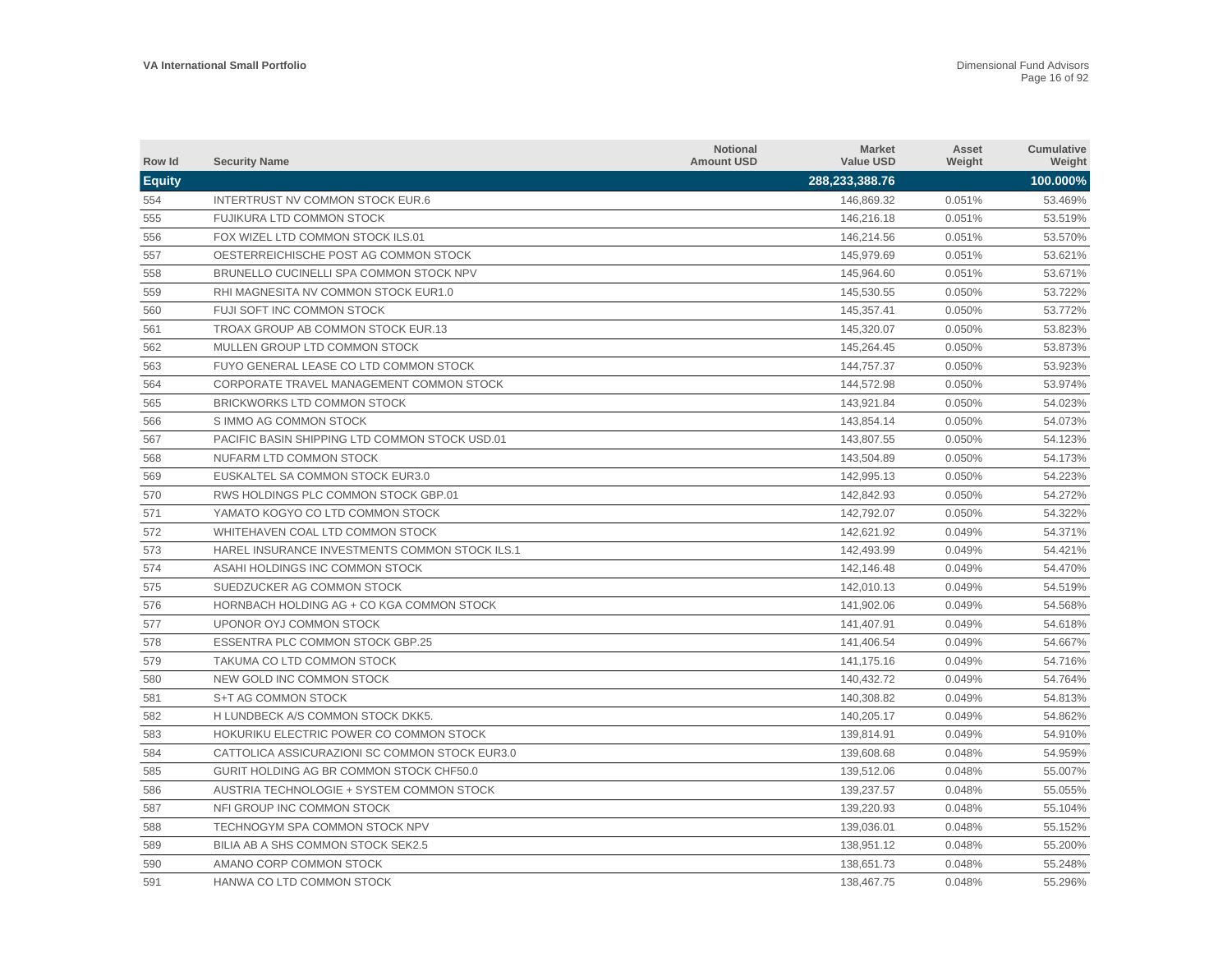| Row Id        | <b>Security Name</b>                             | <b>Notional</b><br><b>Amount USD</b> | <b>Market</b><br><b>Value USD</b> | Asset<br>Weight | <b>Cumulative</b><br>Weight |
|---------------|--------------------------------------------------|--------------------------------------|-----------------------------------|-----------------|-----------------------------|
| <b>Equity</b> |                                                  |                                      | 288,233,388.76                    |                 | 100.000%                    |
| 592           | KUREHA CORP COMMON STOCK                         |                                      | 138,358.35                        | 0.048%          | 55.344%                     |
| 593           | <b>GUNMA BANK LTD/THE COMMON STOCK</b>           |                                      | 138,098.86                        | 0.048%          | 55.392%                     |
| 594           | KOKUYO CO LTD COMMON STOCK                       |                                      | 138,091.16                        | 0.048%          | 55.440%                     |
| 595           | ENLIGHT RENEWABLE ENERGY LTD COMMON STOCK ILS.01 |                                      | 138,038.76                        | 0.048%          | 55.488%                     |
| 596           | IRESS LTD COMMON STOCK                           |                                      | 137,970.92                        | 0.048%          | 55.536%                     |
| 597           | OSISKO GOLD ROYALTIES LTD COMMON STOCK           |                                      | 137,911.02                        | 0.048%          | 55.584%                     |
| 598           | DOWA HOLDINGS CO LTD COMMON STOCK                |                                      | 137,692.99                        | 0.048%          | 55.631%                     |
| 599           | TGS NOPEC GEOPHYSICAL CO ASA COMMON STOCK NOK.25 |                                      | 137.631.74                        | 0.048%          | 55.679%                     |
| 600           | FRASERS GROUP PLC COMMON STOCK GBP.1             |                                      | 137,574.29                        | 0.048%          | 55.727%                     |
| 601           | HOKUHOKU FINANCIAL GROUP INC COMMON STOCK        |                                      | 137,530.44                        | 0.048%          | 55.775%                     |
| 602           | NEOEN SA COMMON STOCK                            |                                      | 137,457.75                        | 0.048%          | 55.822%                     |
| 603           | MILBON CO LTD COMMON STOCK                       |                                      | 137,414.16                        | 0.048%          | 55.870%                     |
| 604           | SACYR SA COMMON STOCK EUR1.0                     |                                      | 137,279.97                        | 0.048%          | 55.918%                     |
| 605           | CASINO GUICHARD PERRACHON COMMON STOCK EUR1.53   |                                      | 136,987.86                        | 0.048%          | 55.965%                     |
| 606           | ENERPLUS CORP COMMON STOCK                       |                                      | 136,899.94                        | 0.047%          | 56.013%                     |
| 607           | ZUGER KANTONALBANK BR COMMON STOCK CHF500.0      |                                      | 136,608.07                        | 0.047%          | 56.060%                     |
| 608           | BERNER KANTONALBANK AG REG COMMON STOCK CHF20.0  |                                      | 136.598.85                        | 0.047%          | 56.107%                     |
| 609           | TELECOM PLUS PLC COMMON STOCK                    |                                      | 136,592.23                        | 0.047%          | 56.155%                     |
| 610           | ADDLIFE AB B COMMON STOCK SEK2.037               |                                      | 136,584.85                        | 0.047%          | 56.202%                     |
| 611           | CANACCORD GENUITY GROUP INC COMMON STOCK         |                                      | 136,312.54                        | 0.047%          | 56.249%                     |
| 612           | WINPAK LTD COMMON STOCK                          |                                      | 136,282.33                        | 0.047%          | 56.297%                     |
| 613           | INVOCARE LTD COMMON STOCK                        |                                      | 136, 133. 72                      | 0.047%          | 56.344%                     |
| 614           | COMET HOLDING AG REG COMMON STOCK CHF1.0         |                                      | 136,054.00                        | 0.047%          | 56.391%                     |
| 615           | NIPRO CORP COMMON STOCK                          |                                      | 135,558.72                        | 0.047%          | 56.438%                     |
| 616           | SCANDINAVIAN TOBACCO GROUP A COMMON STOCK DKK1.0 |                                      | 135,516.67                        | 0.047%          | 56.485%                     |
| 617           | DAISEKI CO LTD COMMON STOCK                      |                                      | 135,468.76                        | 0.047%          | 56.532%                     |
| 618           | <b>JEOL LTD COMMON STOCK</b>                     |                                      | 135,428.87                        | 0.047%          | 56.579%                     |
| 619           | NAGACORP LTD COMMON STOCK USD.0125               |                                      | 135,153.60                        | 0.047%          | 56.626%                     |
| 620           | TOAGOSEI CO LTD COMMON STOCK                     |                                      | 134,964.89                        | 0.047%          | 56.673%                     |
| 621           | REVENIO GROUP OYJ COMMON STOCK                   |                                      | 134,719.85                        | 0.047%          | 56.720%                     |
| 622           | XP POWER LTD COMMON STOCK GBP.01                 |                                      | 134,453.22                        | 0.047%          | 56.766%                     |
| 623           | <b>CLARKSON PLC COMMON STOCK GBP.25</b>          |                                      | 134,373.77                        | 0.047%          | 56.813%                     |
| 624           | AECON GROUP INC COMMON STOCK                     |                                      | 134,372.67                        | 0.047%          | 56.860%                     |
| 625           | DCM HOLDINGS CO LTD COMMON STOCK                 |                                      | 134,079.50                        | 0.047%          | 56.906%                     |
| 626           | NINETY ONE PLC COMMON STOCK                      |                                      | 133,954.66                        | 0.046%          | 56.953%                     |
| 627           | INDIVIOR PLC COMMON STOCK USD.1                  |                                      | 133,856.64                        | 0.046%          | 56.999%                     |
| 628           | HITACHI ZOSEN CORP COMMON STOCK                  |                                      | 133.658.65                        | 0.046%          | 57.045%                     |
| 629           | AUTOGRILL SPA COMMON STOCK                       |                                      | 133,587.32                        | 0.046%          | 57.092%                     |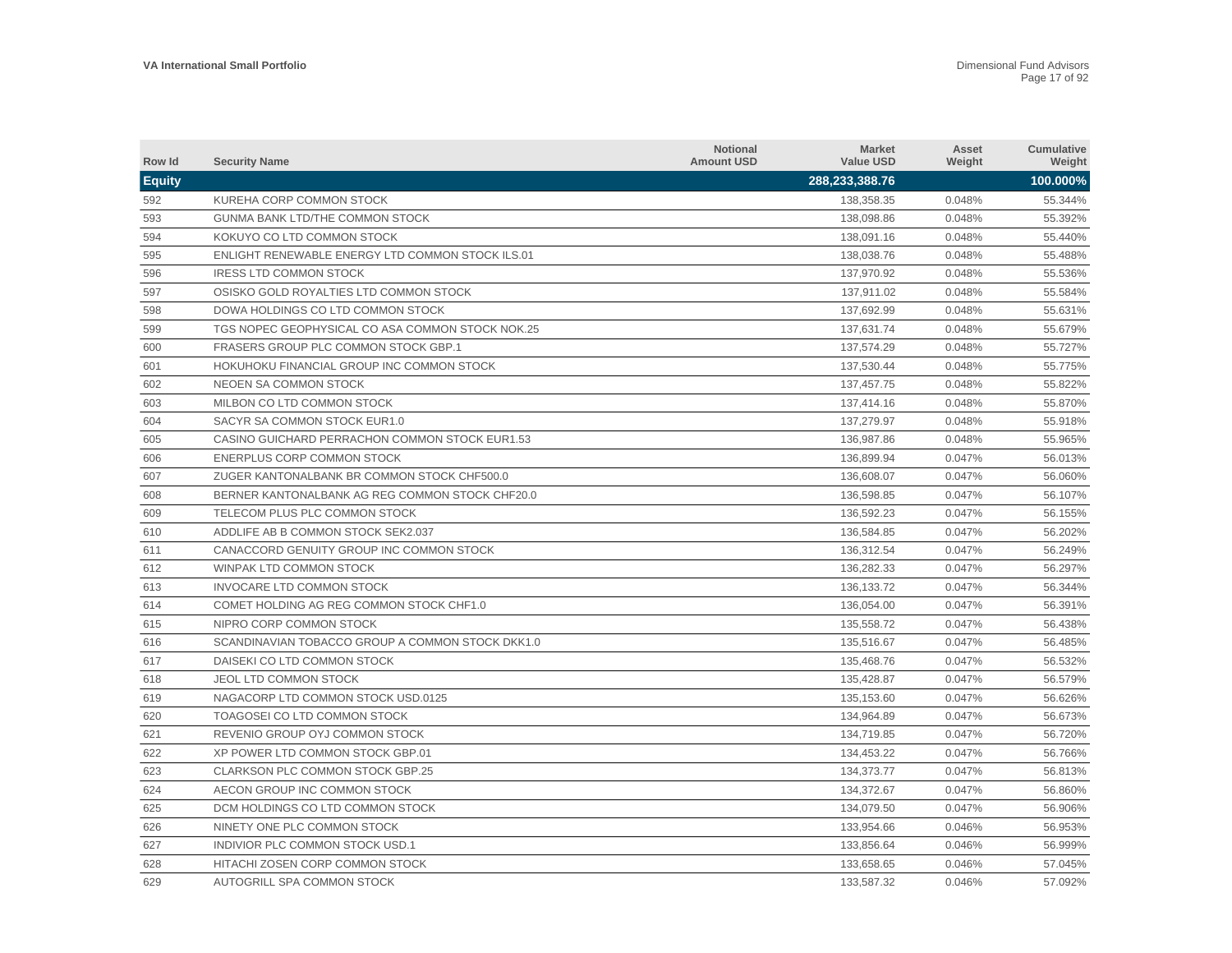| Row Id        | <b>Security Name</b>                           | <b>Notional</b><br><b>Amount USD</b> | <b>Market</b><br><b>Value USD</b> | Asset<br>Weight | <b>Cumulative</b><br>Weight |
|---------------|------------------------------------------------|--------------------------------------|-----------------------------------|-----------------|-----------------------------|
| <b>Equity</b> |                                                |                                      | 288,233,388.76                    |                 | 100.000%                    |
| 630           | TAMBURI INVESTMENT PARTNERS COMMON STOCK NPV   |                                      | 133,537.59                        | 0.046%          | 57.138%                     |
| 631           | HUTCHISON PORT HOLDINGS TR U UNIT              |                                      | 133,479.16                        | 0.046%          | 57.184%                     |
| 632           | DERICHEBOURG COMMON STOCK EUR.25               |                                      | 133,173.02                        | 0.046%          | 57.231%                     |
| 633           | PANDOX AB COMMON STOCK SEK2.5                  |                                      | 133, 163. 23                      | 0.046%          | 57.277%                     |
| 634           | PETROPAVLOVSK PLC COMMON STOCK GBP.01          |                                      | 133,007.54                        | 0.046%          | 57.323%                     |
| 635           | CITIZEN WATCH CO LTD COMMON STOCK              |                                      | 132,950.10                        | 0.046%          | 57.369%                     |
| 636           | CHEMRING GROUP PLC COMMON STOCK GBP.01         |                                      | 132,374.11                        | 0.046%          | 57.415%                     |
| 637           | FDM GROUP HOLDINGS PLC COMMON STOCK GBP.01     |                                      | 132.127.74                        | 0.046%          | 57.461%                     |
| 638           | PLATINUM ASSET MANAGEMENT COMMON STOCK         |                                      | 131,797.15                        | 0.046%          | 57.506%                     |
| 639           | KLOVERN AB B SHS COMMON STOCK SEK2.0           |                                      | 131,444.05                        | 0.046%          | 57.552%                     |
| 640           | FORTUNA SILVER MINES INC COMMON STOCK          |                                      | 131,313.12                        | 0.046%          | 57.598%                     |
| 641           | VICAT COMMON STOCK EUR4.0                      |                                      | 131,270.95                        | 0.046%          | 57.643%                     |
| 642           | ELEMENTIS PLC COMMON STOCK GBP.05              |                                      | 131,239.58                        | 0.046%          | 57.689%                     |
| 643           | AUB GROUP LTD COMMON STOCK                     |                                      | 130,763.88                        | 0.045%          | 57.734%                     |
| 644           | FRAPORT AG FRANKFURT AIRPORT COMMON STOCK      |                                      | 130,747.77                        | 0.045%          | 57.779%                     |
| 645           | GOLDEN AGRI RESOURCES LTD COMMON STOCK USD.025 |                                      | 130,689.64                        | 0.045%          | 57.825%                     |
| 646           | CREDITO VALTELLINESE SPA COMMON STOCK          |                                      | 130,436.73                        | 0.045%          | 57.870%                     |
| 647           | FLUIDRA SA COMMON STOCK EUR1.0                 |                                      | 130,377.66                        | 0.045%          | 57.915%                     |
| 648           | COFACE SA COMMON STOCK EUR2.0                  |                                      | 130,177.62                        | 0.045%          | 57.960%                     |
| 649           | NIPPON LIGHT METAL HOLDINGS COMMON STOCK       |                                      | 130,125.07                        | 0.045%          | 58.006%                     |
| 650           | FUCHS PETROLUB SE COMMON STOCK                 |                                      | 129.855.18                        | 0.045%          | 58.051%                     |
| 651           | VTECH HOLDINGS LTD COMMON STOCK USD.05         |                                      | 129.724.98                        | 0.045%          | 58.096%                     |
| 652           | ASCENTIAL PLC COMMON STOCK GBP.01              |                                      | 129.325.52                        | 0.045%          | 58.141%                     |
| 653           | <b>QUADIENT SA COMMON STOCK EUR1.0</b>         |                                      | 129,176.45                        | 0.045%          | 58.185%                     |
| 654           | MTY FOOD GROUP INC COMMON STOCK                |                                      | 128,447.52                        | 0.045%          | 58.230%                     |
| 655           | IYO BANK LTD/THE COMMON STOCK                  |                                      | 128,428.99                        | 0.045%          | 58.274%                     |
| 656           | NIPPON PAPER INDUSTRIES CO L COMMON STOCK      |                                      | 128,347.31                        | 0.045%          | 58.319%                     |
| 657           | MACNICA FUJI ELECTRONICS HOL COMMON STOCK      |                                      | 128,215.94                        | 0.044%          | 58.363%                     |
| 658           | BANCA MEDIOLANUM SPA COMMON STOCK EUR.1        |                                      | 128,169.69                        | 0.044%          | 58.408%                     |
| 659           | OCEANAGOLD CORP COMMON STOCK                   |                                      | 128,160.55                        | 0.044%          | 58.452%                     |
| 660           | TOYOBO CO LTD COMMON STOCK                     |                                      | 127,720.63                        | 0.044%          | 58.497%                     |
| 661           | INDRA SISTEMAS SA COMMON STOCK EUR.2           |                                      | 127,720.13                        | 0.044%          | 58.541%                     |
| 662           | ATOSS SOFTWARE AG COMMON STOCK                 |                                      | 127,654.81                        | 0.044%          | 58.585%                     |
| 663           | MEITEC CORP COMMON STOCK                       |                                      | 127,226.96                        | 0.044%          | 58.629%                     |
| 664           | NISSHINBO HOLDINGS INC COMMON STOCK            |                                      | 127,034.36                        | 0.044%          | 58.674%                     |
| 665           | C+C GROUP PLC COMMON STOCK EUR.01              |                                      | 126,500.10                        | 0.044%          | 58.717%                     |
| 666           | BINGO INDUSTRIES LTD COMMON STOCK              |                                      | 126.161.83                        | 0.044%          | 58.761%                     |
| 667           | <b>GRAINCORP LTD A COMMON STOCK</b>            |                                      | 126,074.63                        | 0.044%          | 58.805%                     |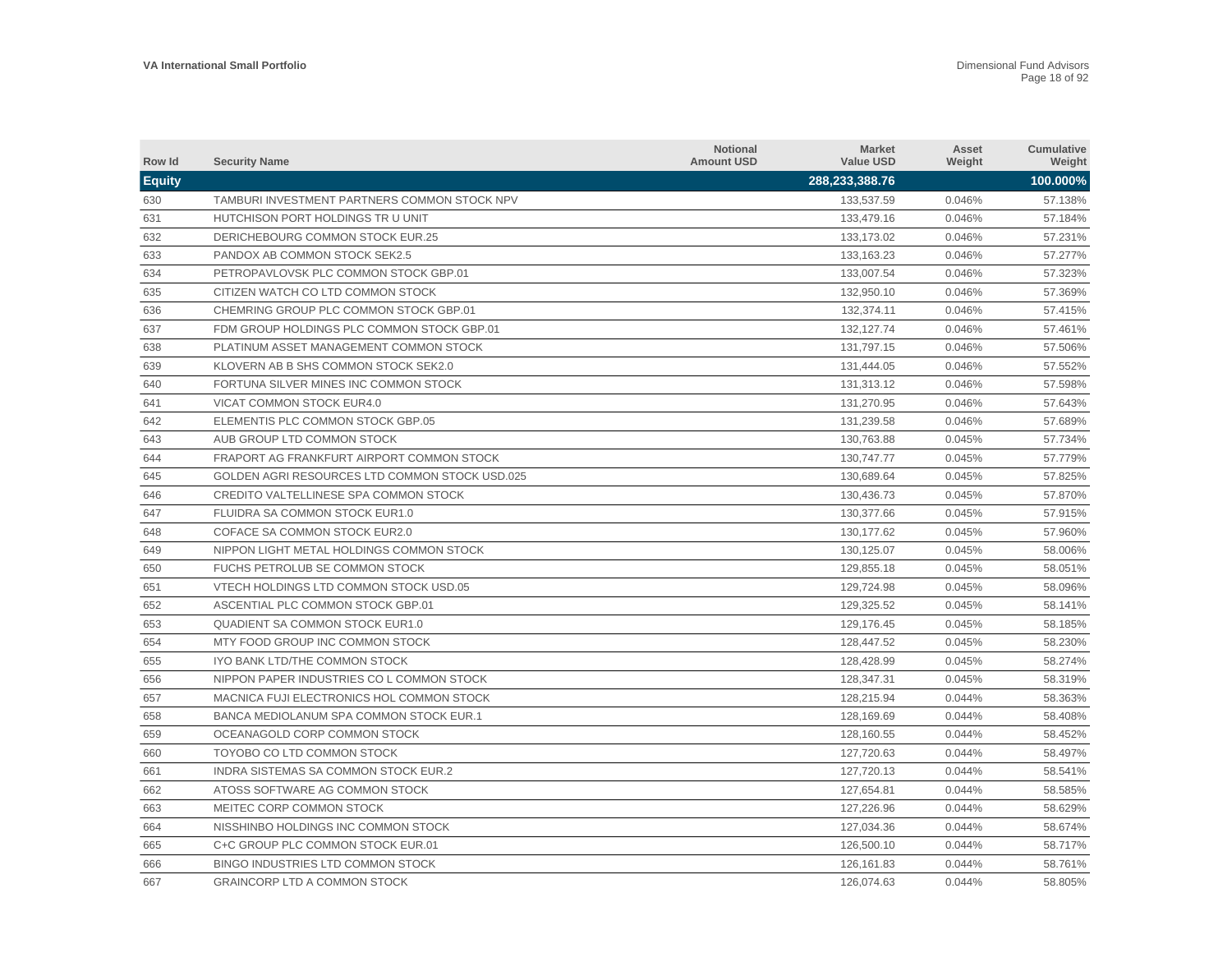| Row Id        | <b>Security Name</b>                          | <b>Notional</b><br><b>Amount USD</b> | <b>Market</b><br><b>Value USD</b> | Asset<br>Weight | <b>Cumulative</b><br>Weight |
|---------------|-----------------------------------------------|--------------------------------------|-----------------------------------|-----------------|-----------------------------|
| <b>Equity</b> |                                               |                                      | 288,233,388.76                    |                 | 100.000%                    |
| 668           | <b>IMERYS SA COMMON STOCK EUR2.0</b>          |                                      | 125.963.38                        | 0.044%          | 58.849%                     |
| 669           | <b>REGIS RESOURCES LTD COMMON STOCK</b>       |                                      | 125,917.09                        | 0.044%          | 58.892%                     |
| 670           | VZ HOLDING AG COMMON STOCK CHF.25             |                                      | 125,815.63                        | 0.044%          | 58.936%                     |
| 671           | INABA DENKI SANGYO CO LTD COMMON STOCK        |                                      | 125,672.70                        | 0.044%          | 58.980%                     |
| 672           | ASCENDAS INDIA TRUST UNIT                     |                                      | 125,493.12                        | 0.044%          | 59.023%                     |
| 673           | TOHO HOLDINGS CO LTD COMMON STOCK             |                                      | 124,986.38                        | 0.043%          | 59.066%                     |
| 674           | SEMBCORP MARINE LTD COMMON STOCK              |                                      | 124,606.70                        | 0.043%          | 59.110%                     |
| 675           | SHIKOKU ELECTRIC POWER CO COMMON STOCK        |                                      | 124,561.65                        | 0.043%          | 59.153%                     |
| 676           | BANCO COMERCIAL PORTUGUES R COMMON STOCK      |                                      | 124,502.57                        | 0.043%          | 59.196%                     |
| 677           | SENIOR PLC COMMON STOCK GBP.1                 |                                      | 123,680.93                        | 0.043%          | 59.239%                     |
| 678           | NEXUS AG COMMON STOCK                         |                                      | 123,668.71                        | 0.043%          | 59.282%                     |
| 679           | MODERN TIMES GROUP B SHS COMMON STOCK SEK5.0  |                                      | 123,563.15                        | 0.043%          | 59.325%                     |
| 680           | JAMIESON WELLNESS INC COMMON STOCK            |                                      | 123,268.89                        | 0.043%          | 59.368%                     |
| 681           | TAKEUCHI MFG CO LTD COMMON STOCK              |                                      | 123,081.26                        | 0.043%          | 59.410%                     |
| 682           | BETSSON AB COMMON STOCK SEK.67                |                                      | 122,934.93                        | 0.043%          | 59.453%                     |
| 683           | AIN HOLDINGS INC COMMON STOCK                 |                                      | 122,858.28                        | 0.043%          | 59.496%                     |
| 684           | IGG INC COMMON STOCK USD.0000025              |                                      | 122,816.65                        | 0.043%          | 59.538%                     |
| 685           | NIKKON HOLDINGS CO LTD COMMON STOCK           |                                      | 122,731.09                        | 0.043%          | 59.581%                     |
| 686           | PFEIFFER VACUUM TECHNOLOGY COMMON STOCK       |                                      | 122,714.23                        | 0.043%          | 59.623%                     |
| 687           | MELCO INTERNATIONAL DEVELOP. COMMON STOCK     |                                      | 122,478.38                        | 0.042%          | 59.666%                     |
| 688           | SANKEN ELECTRIC CO LTD COMMON STOCK           |                                      | 122,378.67                        | 0.042%          | 59.708%                     |
| 689           | VIRBAC SA COMMON STOCK EUR1.25                |                                      | 122,221.81                        | 0.042%          | 59.751%                     |
| 690           | HALFORDS GROUP PLC COMMON STOCK GBP.01        |                                      | 121,635.51                        | 0.042%          | 59.793%                     |
| 691           | <b>IPH LTD COMMON STOCK</b>                   |                                      | 121,566.73                        | 0.042%          | 59.835%                     |
| 692           | UNIQA INSURANCE GROUP AG COMMON STOCK         |                                      | 121,468.97                        | 0.042%          | 59.877%                     |
| 693           | BASIC FIT NV COMMON STOCK EUR.06              |                                      | 121,415.96                        | 0.042%          | 59.919%                     |
| 694           | ATEA ASA COMMON STOCK NOK1.0                  |                                      | 121,317.07                        | 0.042%          | 59.961%                     |
| 695           | CHAMPION IRON LTD COMMON STOCK                |                                      | 121,173.54                        | 0.042%          | 60.003%                     |
| 696           | CATENA AB COMMON STOCK SEK4.4                 |                                      | 121,112.25                        | 0.042%          | 60.045%                     |
| 697           | ADDNODE GROUP AB COMMON STOCK SEK12.0         |                                      | 121.044.04                        | 0.042%          | 60.087%                     |
| 698           | SUMITOMO OSAKA CEMENT CO LTD COMMON STOCK     |                                      | 121,034.67                        | 0.042%          | 60.129%                     |
| 699           | LIFESTYLE COMMUNITIES LTD COMMON STOCK        |                                      | 121,004.78                        | 0.042%          | 60.171%                     |
| 700           | 1+1 DRILLISCH AG COMMON STOCK                 |                                      | 120,877.64                        | 0.042%          | 60.213%                     |
| 701           | BUFAB AB COMMON STOCK SEK.01                  |                                      | 120,867.11                        | 0.042%          | 60.255%                     |
| 702           | AUTOBACS SEVEN CO LTD COMMON STOCK            |                                      | 120.850.14                        | 0.042%          | 60.297%                     |
| 703           | MELIA HOTELS INTERNATIONAL COMMON STOCK EUR.2 |                                      | 120.667.22                        | 0.042%          | 60.339%                     |
| 704           | <b>FUJI CORP/AICHI COMMON STOCK</b>           |                                      | 120,656.73                        | 0.042%          | 60.381%                     |
| 705           | MEDIASET SPA COMMON STOCK EUR.52              |                                      | 120.450.72                        | 0.042%          | 60.423%                     |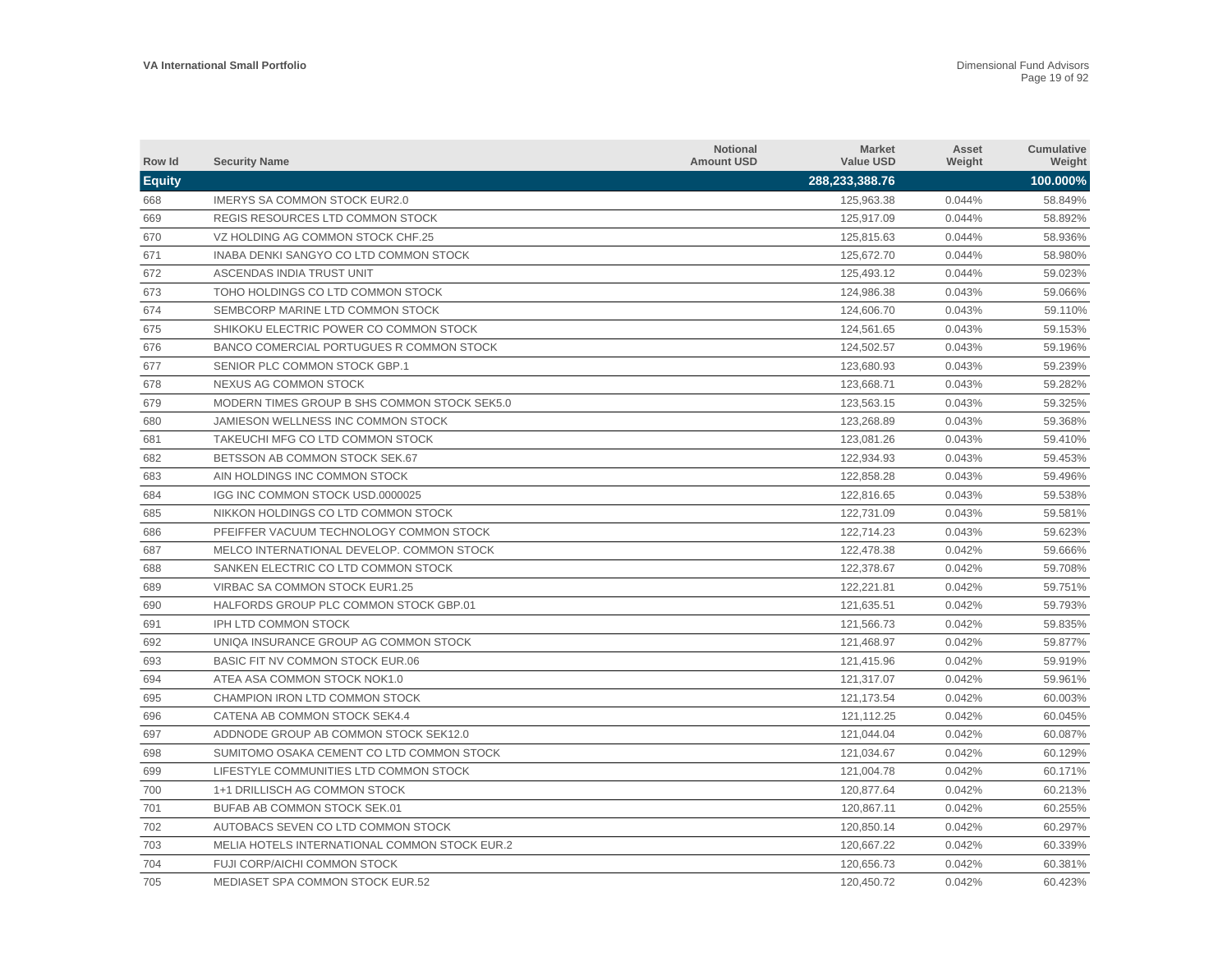| Row Id        | <b>Security Name</b>                               | <b>Notional</b><br><b>Amount USD</b> | <b>Market</b><br><b>Value USD</b> | Asset<br>Weight | <b>Cumulative</b><br>Weight |
|---------------|----------------------------------------------------|--------------------------------------|-----------------------------------|-----------------|-----------------------------|
| <b>Equity</b> |                                                    |                                      | 288,233,388.76                    |                 | 100.000%                    |
| 706           | TOPCON CORP COMMON STOCK                           |                                      | 120,444.28                        | 0.042%          | 60.465%                     |
| 707           | OSB GROUP PLC COMMON STOCK GBP.01                  |                                      | 120,371.02                        | 0.042%          | 60.506%                     |
| 708           | BHG GROUP AB COMMON STOCK SEK.03                   |                                      | 120,200.54                        | 0.042%          | 60.548%                     |
| 709           | NIPPON KAYAKU CO LTD COMMON STOCK                  |                                      | 119,918.86                        | 0.042%          | 60.590%                     |
| 710           | COLLINS FOODS LTD COMMON STOCK                     |                                      | 119,735.63                        | 0.042%          | 60.631%                     |
| 711           | BADGER DAYLIGHTING LTD COMMON STOCK                |                                      | 119,703.06                        | 0.042%          | 60.673%                     |
| 712           | TULLOW OIL PLC COMMON STOCK GBP.1                  |                                      | 119,621.81                        | 0.042%          | 60.714%                     |
| 713           | VECTURA GROUP PLC COMMON STOCK GBP.000271          |                                      | 119,548.54                        | 0.041%          | 60.756%                     |
| 714           | SMA SOLAR TECHNOLOGY AG COMMON STOCK               |                                      | 119,534.80                        | 0.041%          | 60.797%                     |
| 715           | WATCHES OF SWITZERLAND GROUP COMMON STOCK GBP.0125 |                                      | 119,421.31                        | 0.041%          | 60.839%                     |
| 716           | HAW PAR CORP LTD 1 COMMON STOCK                    |                                      | 119,375.56                        | 0.041%          | 60.880%                     |
| 717           | KUMAGAI GUMI CO LTD COMMON STOCK                   |                                      | 119,372.24                        | 0.041%          | 60.921%                     |
| 718           | BOOZT AB COMMON STOCK SEK.0833                     |                                      | 118,941.34                        | 0.041%          | 60.963%                     |
| 719           | SKYCITY ENTERTAINMENT GROUP COMMON STOCK           |                                      | 118,829.14                        | 0.041%          | 61.004%                     |
| 720           | LANDIS GYR GROUP AG COMMON STOCK CHF10.0           |                                      | 118,807.10                        | 0.041%          | 61.045%                     |
| 721           | NWS HOLDINGS LTD COMMON STOCK HKD1.0               |                                      | 118,734.12                        | 0.041%          | 61.086%                     |
| 722           | KIYO BANK LTD/THE COMMON STOCK                     |                                      | 118,348.49                        | 0.041%          | 61.127%                     |
| 723           | ZEALAND PHARMA A/S COMMON STOCK DKK1.              |                                      | 118,282.61                        | 0.041%          | 61.168%                     |
| 724           | CONSTRUCC Y AUX DE FERROCARR COMMON STOCK EUR.301  |                                      | 118,236.58                        | 0.041%          | 61.209%                     |
| 725           | EUROPRIS ASA COMMON STOCK NOK1.0                   |                                      | 118,064.03                        | 0.041%          | 61.250%                     |
| 726           | WACOAL HOLDINGS CORP COMMON STOCK                  |                                      | 117,819.38                        | 0.041%          | 61.291%                     |
| 727           | LINTEC CORP COMMON STOCK                           |                                      | 117,778.12                        | 0.041%          | 61.332%                     |
| 728           | CANADA GOOSE HOLDINGS INC COMMON STOCK             |                                      | 117,760.80                        | 0.041%          | 61.373%                     |
| 729           | SENKO GROUP HOLDINGS CO LTD COMMON STOCK           |                                      | 117,557.47                        | 0.041%          | 61.414%                     |
| 730           | VIENNA INSURANCE GROUP AG COMMON STOCK             |                                      | 117,441.81                        | 0.041%          | 61.454%                     |
| 731           | TOKAI RIKA CO LTD COMMON STOCK                     |                                      | 117,348.10                        | 0.041%          | 61.495%                     |
| 732           | KAWASAKI KISEN KAISHA LTD COMMON STOCK             |                                      | 117,292.58                        | 0.041%          | 61.536%                     |
| 733           | ST BARBARA LTD COMMON STOCK                        |                                      | 117,140.80                        | 0.041%          | 61.577%                     |
| 734           | PERSEUS MINING LTD COMMON STOCK                    |                                      | 117,091.71                        | 0.041%          | 61.617%                     |
| 735           | NCC AB B SHS COMMON STOCK SEK8.0                   |                                      | 116,926.01                        | 0.041%          | 61.658%                     |
| 736           | CHINA GOLD INTERNATIONAL RES COMMON STOCK          |                                      | 116,727.94                        | 0.040%          | 61.698%                     |
| 737           | SYSTENA CORP COMMON STOCK                          |                                      | 116,361.49                        | 0.040%          | 61.739%                     |
| 738           | MAPFRE SA COMMON STOCK EUR.1                       |                                      | 116,050.49                        | 0.040%          | 61.779%                     |
| 739           | INTEGRAFIN HOLDINGS PLC COMMON STOCK GBP.01        |                                      | 116,037.01                        | 0.040%          | 61.819%                     |
| 740           | MORINAGA MILK INDUSTRY CO COMMON STOCK             |                                      | 115,530.07                        | 0.040%          | 61.859%                     |
| 741           | BONAVA AB B SHARES COMMON STOCK SEK4.0             |                                      | 115,381.28                        | 0.040%          | 61.899%                     |
| 742           | MIVNE REAL ESTATE KD LTD COMMON STOCK ILS1.0       |                                      | 115,261.51                        | 0.040%          | 61.939%                     |
| 743           | CIA DE DISTRIBUCION INTEGRAL COMMON STOCK EUR.2    |                                      | 115,062.59                        | 0.040%          | 61.979%                     |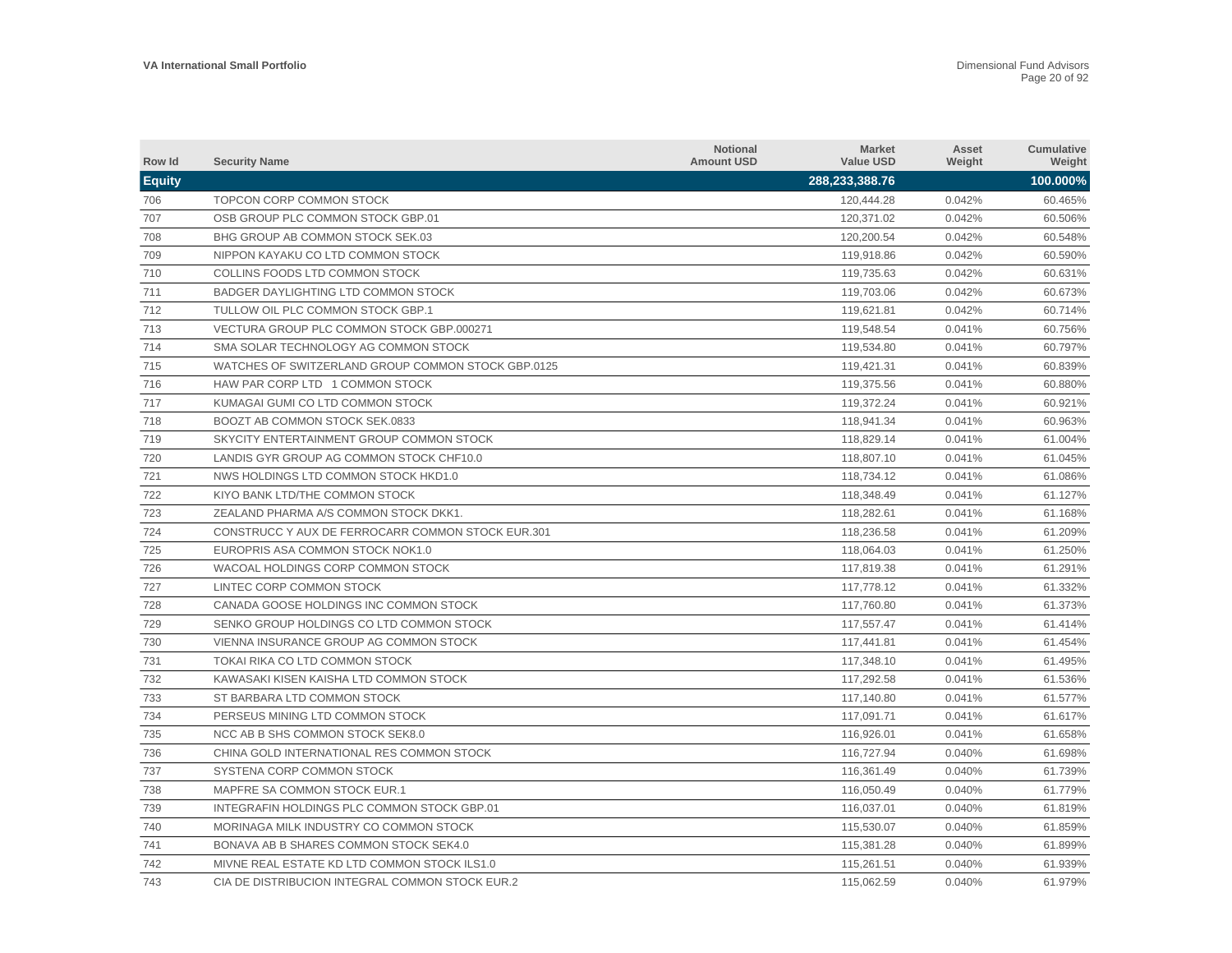| Row Id        | <b>Security Name</b>                           | <b>Notional</b><br><b>Amount USD</b> | <b>Market</b><br><b>Value USD</b> | Asset<br>Weight | <b>Cumulative</b><br>Weight |
|---------------|------------------------------------------------|--------------------------------------|-----------------------------------|-----------------|-----------------------------|
| <b>Equity</b> |                                                |                                      | 288,233,388.76                    |                 | 100.000%                    |
| 744           | PURETECH HEALTH PLC COMMON STOCK GBP.01        |                                      | 114,934.35                        | 0.040%          | 62.019%                     |
| 745           | KOMAX HOLDING AG REG COMMON STOCK CHF.1        |                                      | 114,689.49                        | 0.040%          | 62.059%                     |
| 746           | G.U.D. HOLDINGS LTD COMMON STOCK               |                                      | 114,026.15                        | 0.040%          | 62.098%                     |
| 747           | WILLIAM HILL PLC COMMON STOCK GBP.1            |                                      | 113,987.78                        | 0.040%          | 62.138%                     |
| 748           | NOBIA AB COMMON STOCK SEK.33                   |                                      | 113,873.20                        | 0.040%          | 62.177%                     |
| 749           | DUNDEE PRECIOUS METALS INC COMMON STOCK        |                                      | 113,856.81                        | 0.040%          | 62.217%                     |
| 750           | SLEEP COUNTRY CANADA HOLDING COMMON STOCK      |                                      | 113,751.70                        | 0.039%          | 62.256%                     |
| 751           | ARBONIA AG COMMON STOCK CHF4.2                 |                                      | 113,499.69                        | 0.039%          | 62.296%                     |
| 752           | WESDOME GOLD MINES LTD COMMON STOCK            |                                      | 113,343.57                        | 0.039%          | 62.335%                     |
| 753           | DEUTSCHE EUROSHOP AG COMMON STOCK              |                                      | 113,207.19                        | 0.039%          | 62.374%                     |
| 754           | <b>GOEASY LTD COMMON STOCK</b>                 |                                      | 113,093.79                        | 0.039%          | 62.414%                     |
| 755           | DIC ASSET AG COMMON STOCK                      |                                      | 112,978.05                        | 0.039%          | 62.453%                     |
| 756           | HEIWA REAL ESTATE CO LTD COMMON STOCK          |                                      | 112,628.91                        | 0.039%          | 62.492%                     |
| 757           | AIFUL CORP COMMON STOCK                        |                                      | 112,483.41                        | 0.039%          | 62.531%                     |
| 758           | ALLIED GROUP LTD COMMON STOCK                  |                                      | 112,198.98                        | 0.039%          | 62.570%                     |
| 759           | FUJI SEAL INTERNATIONAL INC COMMON STOCK       |                                      | 111,992.15                        | 0.039%          | 62.609%                     |
| 760           | <b>FAGRON COMMON STOCK</b>                     |                                      | 111,858.78                        | 0.039%          | 62.647%                     |
| 761           | UNITED MALT GRP LTD COMMON STOCK               |                                      | 111,763.62                        | 0.039%          | 62.686%                     |
| 762           | NCC GROUP PLC COMMON STOCK GBP.01              |                                      | 111,701.23                        | 0.039%          | 62.725%                     |
| 763           | KANEMATSU CORP COMMON STOCK                    |                                      | 111,681.19                        | 0.039%          | 62.764%                     |
| 764           | MARSTON S PLC COMMON STOCK GBP.07375           |                                      | 111,571.70                        | 0.039%          | 62.802%                     |
| 765           | SAF HOLLAND SE COMMON STOCK EUR.01             |                                      | 111,415.86                        | 0.039%          | 62.841%                     |
| 766           | BIOTAGE AB COMMON STOCK SEK1.28                |                                      | 111,228.07                        | 0.039%          | 62.880%                     |
| 767           | SATS LTD COMMON STOCK                          |                                      | 111,094.26                        | 0.039%          | 62.918%                     |
| 768           | HUFVUDSTADEN AB A SHS COMMON STOCK SEK5.0      |                                      | 110,756.29                        | 0.038%          | 62.957%                     |
| 769           | HKBN LTD COMMON STOCK HKD.0001                 |                                      | 110,699.64                        | 0.038%          | 62.995%                     |
| 770           | CORUS ENTERTAINMENT INC B SH COMMON STOCK      |                                      | 110,585.76                        | 0.038%          | 63.033%                     |
| 771           | <b>TADANO LTD COMMON STOCK</b>                 |                                      | 110,546.69                        | 0.038%          | 63.072%                     |
| 772           | FIRST PACIFIC CO COMMON STOCK USD.01           |                                      | 110,427.51                        | 0.038%          | 63.110%                     |
| 773           | HILTON FOOD GROUP PLC COMMON STOCK GBP.1       |                                      | 110,350.26                        | 0.038%          | 63.148%                     |
| 774           | MARUHA NICHIRO CORP COMMON STOCK               |                                      | 110,312.28                        | 0.038%          | 63.187%                     |
| 775           | SAS AB COMMON STOCK                            |                                      | 110,030.09                        | 0.038%          | 63.225%                     |
| 776           | MAKINO MILLING MACHINE CO COMMON STOCK         |                                      | 109,955.86                        | 0.038%          | 63.263%                     |
| 777           | DEUTZ AG COMMON STOCK                          |                                      | 109,946.20                        | 0.038%          | 63.301%                     |
| 778           | KYUSHU FINANCIAL GROUP INC COMMON STOCK        |                                      | 109,910.59                        | 0.038%          | 63.339%                     |
| 779           | AMG ADVANCED METALLURGICAL COMMON STOCK EUR.02 |                                      | 109,897.71                        | 0.038%          | 63.377%                     |
| 780           | FORMULA SYSTEMS (1985) LTD COMMON STOCK ILS1.0 |                                      | 109.770.36                        | 0.038%          | 63.415%                     |
| 781           | ZEHNDER GROUP AG RG COMMON STOCK CHF.05        |                                      | 109,624.10                        | 0.038%          | 63.454%                     |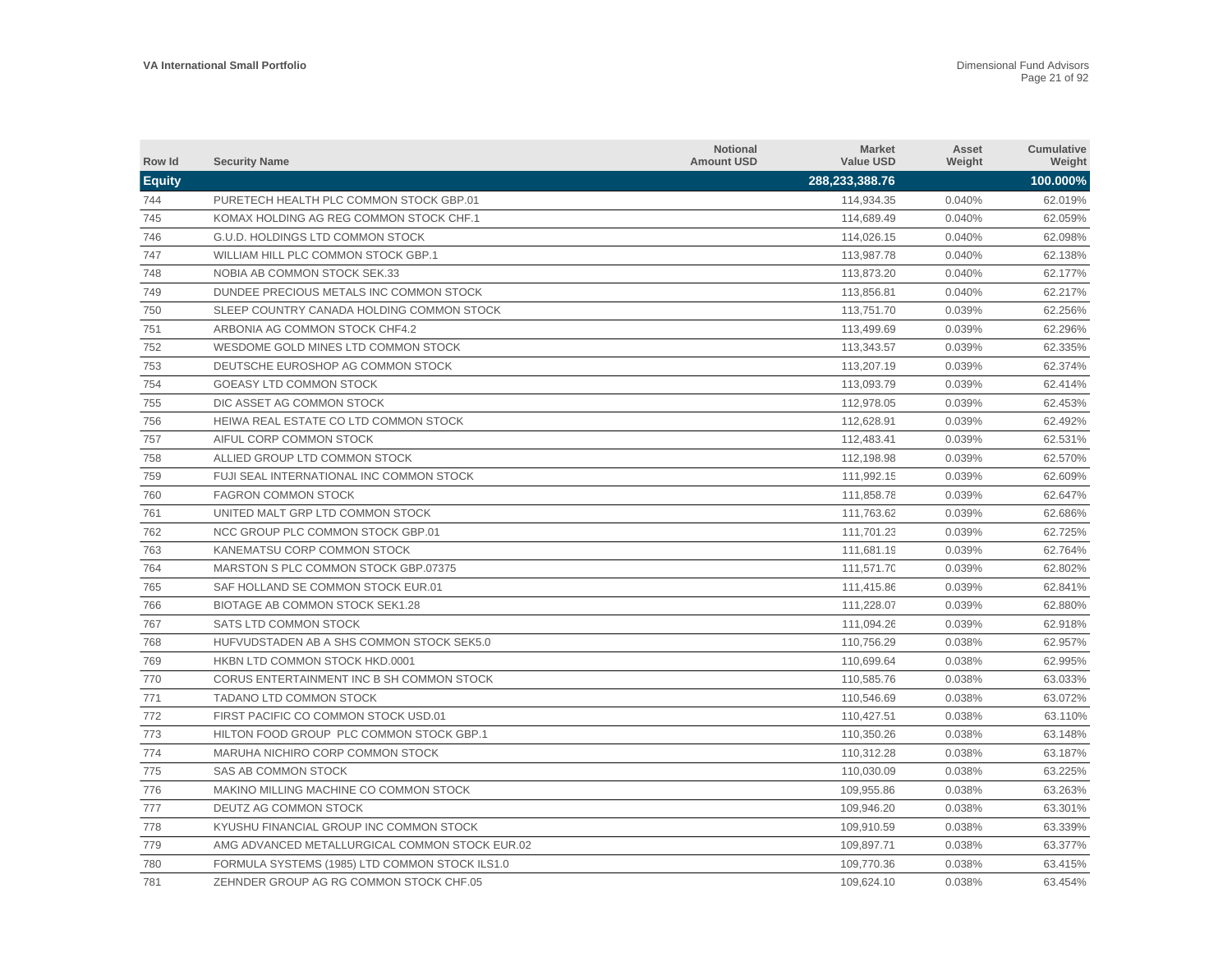| Row Id        | <b>Security Name</b>                            | <b>Notional</b><br><b>Amount USD</b> | <b>Market</b><br><b>Value USD</b> | Asset<br>Weight | <b>Cumulative</b><br>Weight |
|---------------|-------------------------------------------------|--------------------------------------|-----------------------------------|-----------------|-----------------------------|
| <b>Equity</b> |                                                 |                                      | 288,233,388.76                    |                 | 100.000%                    |
| 782           | KANAMOTO CO LTD COMMON STOCK                    |                                      | 109.559.46                        | 0.038%          | 63.492%                     |
| 783           | MARTINREA INTERNATIONAL INC COMMON STOCK        |                                      | 109,450.70                        | 0.038%          | 63.530%                     |
| 784           | ELIOR GROUP COMMON STOCK EUR.01                 |                                      | 109,148.88                        | 0.038%          | 63.567%                     |
| 785           | COLLIERS INTERNATIONAL GROUP COMMON STOCK       |                                      | 108,948.16                        | 0.038%          | 63.605%                     |
| 786           | KOMERI CO LTD COMMON STOCK                      |                                      | 108,765.09                        | 0.038%          | 63.643%                     |
| 787           | ADBRI LTD COMMON STOCK                          |                                      | 108,688.33                        | 0.038%          | 63.681%                     |
| 788           | EN JAPAN INC COMMON STOCK                       |                                      | 108,551.58                        | 0.038%          | 63.718%                     |
| 789           | FERROTEC HOLDINGS CORP COMMON STOCK             |                                      | 108,512.50                        | 0.038%          | 63.756%                     |
| 790           | NISHI NIPPON FINANCIAL HOLDI COMMON STOCK       |                                      | 108,472.54                        | 0.038%          | 63.794%                     |
| 791           | INTERSHOP HOLDING AG COMMON STOCK CHF10.0       |                                      | 108,281.27                        | 0.038%          | 63.831%                     |
| 792           | VALOR HOLDINGS CO LTD COMMON STOCK              |                                      | 108,066.30                        | 0.037%          | 63.869%                     |
| 793           | <b>GLORY LTD COMMON STOCK</b>                   |                                      | 107,738.71                        | 0.037%          | 63.906%                     |
| 794           | ACCELL GROUP COMMON STOCK EUR.01                |                                      | 107,718.37                        | 0.037%          | 63.943%                     |
| 795           | FIRST MAJESTIC SILVER CORP COMMON STOCK         |                                      | 107,704.54                        | 0.037%          | 63.981%                     |
| 796           | JOHNSON ELECTRIC HOLDINGS COMMON STOCK HKD.05   |                                      | 107.546.12                        | 0.037%          | 64.018%                     |
| 797           | NAGARRO SE COMMON STOCK                         |                                      | 107.496.52                        | 0.037%          | 64.055%                     |
| 798           | IRISO ELECTRONICS CO LTD COMMON STOCK           |                                      | 107,435.70                        | 0.037%          | 64.093%                     |
| 799           | SHOEI CO LTD COMMON STOCK                       |                                      | 107,413.38                        | 0.037%          | 64.130%                     |
| 800           | ELECTROLUX PROFESSIONAL AB B COMMON STOCK SEK.1 |                                      | 107,357.13                        | 0.037%          | 64.167%                     |
| 801           | KLOECKNER + CO SE COMMON STOCK                  |                                      | 107,300.60                        | 0.037%          | 64.204%                     |
| 802           | <b>MAYTRONICS LTD COMMON STOCK ILS.1</b>        |                                      | 107,114.86                        | 0.037%          | 64.242%                     |
| 803           | <b>BLACKMORES LTD COMMON STOCK</b>              |                                      | 106,825.16                        | 0.037%          | 64.279%                     |
| 804           | NANOSONICS LTD COMMON STOCK                     |                                      | 106,711.89                        | 0.037%          | 64.316%                     |
| 805           | KINTETSU WORLD EXPRESS INC COMMON STOCK         |                                      | 106,570.83                        | 0.037%          | 64.353%                     |
| 806           | ASHTROM GROUP LTD COMMON STOCK                  |                                      | 106,272.92                        | 0.037%          | 64.389%                     |
| 807           | DAISHI HOKUETSU FINANCIAL GR COMMON STOCK       |                                      | 106,213.73                        | 0.037%          | 64.426%                     |
| 808           | DIGITAL GARAGE INC COMMON STOCK                 |                                      | 106,187.11                        | 0.037%          | 64.463%                     |
| 809           | KELLER GROUP PLC COMMON STOCK GBP.1             |                                      | 106,031.54                        | 0.037%          | 64.500%                     |
| 810           | NIHON PARKERIZING CO LTD COMMON STOCK           |                                      | 106,029.16                        | 0.037%          | 64.537%                     |
| 811           | ALM. BRAND A/S COMMON STOCK DKK10.0             |                                      | 105,927.46                        | 0.037%          | 64.573%                     |
| 812           | REAL MATTERS INC COMMON STOCK                   |                                      | 105,813.40                        | 0.037%          | 64.610%                     |
| 813           | BENESSE HOLDINGS INC COMMON STOCK               |                                      | 105,326.31                        | 0.037%          | 64.647%                     |
| 814           | MINERAL RESOURCES LTD COMMON STOCK              |                                      | 105,083.55                        | 0.036%          | 64.683%                     |
| 815           | OCI NV COMMON STOCK EUR.02                      |                                      | 105,052.95                        | 0.036%          | 64.720%                     |
| 816           | ORION OYJ CLASS A COMMON STOCK                  |                                      | 104.940.87                        | 0.036%          | 64.756%                     |
| 817           | AJ BELL PLC COMMON STOCK GBP.000125             |                                      | 104,869.10                        | 0.036%          | 64.792%                     |
| 818           | FNAC DARTY SA COMMON STOCK EUR1.0               |                                      | 104.860.14                        | 0.036%          | 64.829%                     |
| 819           | LUK FOOK HOLDINGS INTL LTD COMMON STOCK HKD.1   |                                      | 104,811.91                        | 0.036%          | 64.865%                     |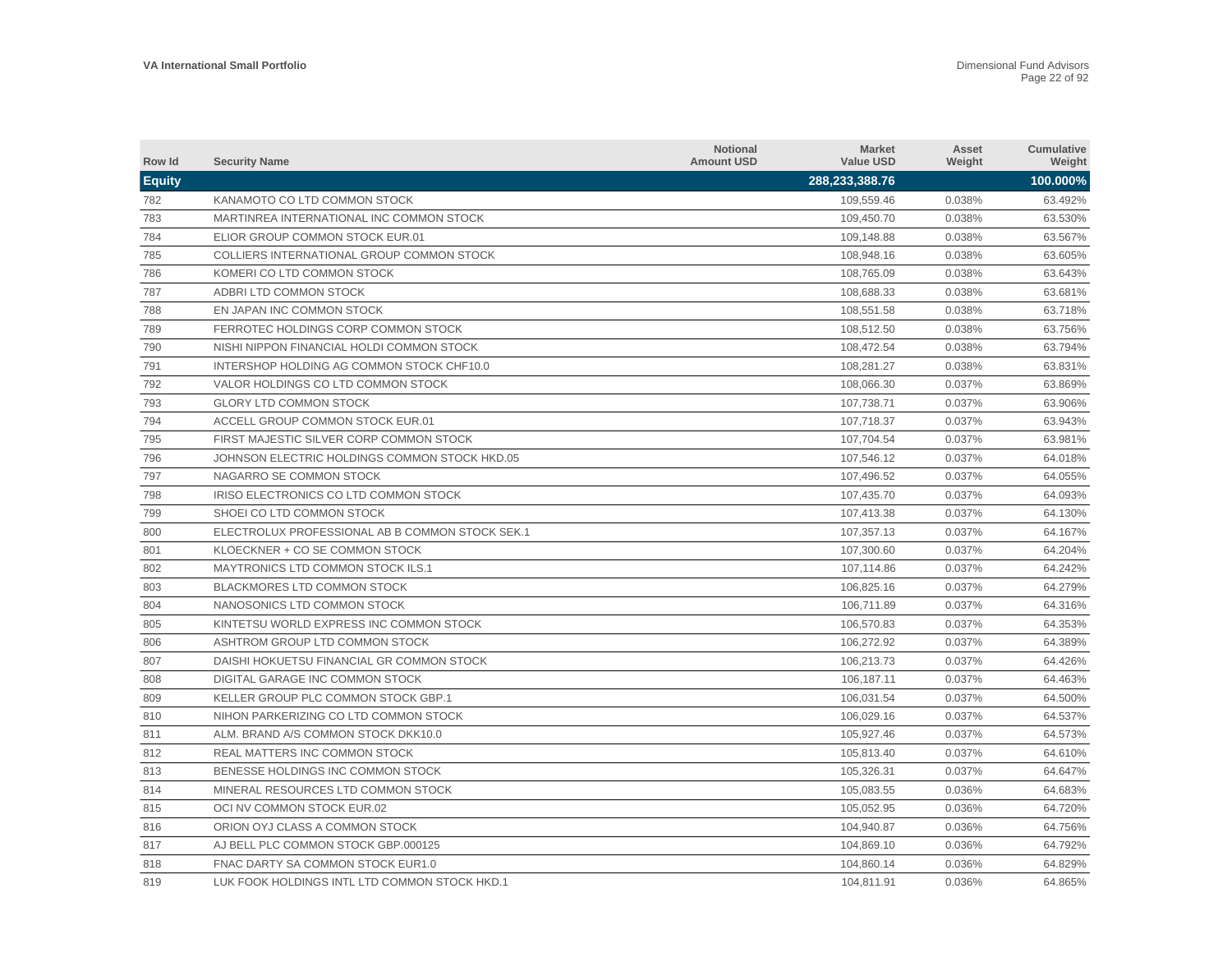| Row Id        | <b>Security Name</b>                           | <b>Notional</b><br><b>Amount USD</b> | <b>Market</b><br><b>Value USD</b> | Asset<br>Weight | Cumulative<br>Weight |
|---------------|------------------------------------------------|--------------------------------------|-----------------------------------|-----------------|----------------------|
| <b>Equity</b> |                                                |                                      | 288,233,388.76                    |                 | 100.000%             |
| 820           | <b>HUB24 LTD COMMON STOCK</b>                  |                                      | 104,785.34                        | 0.036%          | 64.902%              |
| 821           | NOS SGPS COMMON STOCK EUR.01                   |                                      | 104,709.83                        | 0.036%          | 64.938%              |
| 822           | EDION CORP COMMON STOCK                        |                                      | 104.258.76                        | 0.036%          | 64.974%              |
| 823           | CEWE STIFTUNG + CO KGAA COMMON STOCK           |                                      | 104,227.37                        | 0.036%          | 65.010%              |
| 824           | DERMAPHARM HOLDING SE COMMON STOCK             |                                      | 104,064.66                        | 0.036%          | 65.046%              |
| 825           | SHIGA BANK LTD/THE COMMON STOCK                |                                      | 103,966.34                        | 0.036%          | 65.082%              |
| 826           | VGP COMMON STOCK EUR55.0                       |                                      | 103,959.11                        | 0.036%          | 65.118%              |
| 827           | STRATEC SE COMMON STOCK                        |                                      | 103,874.79                        | 0.036%          | 65.154%              |
| 828           | CHANGE INC COMMON STOCK                        |                                      | 103,580.42                        | 0.036%          | 65.190%              |
| 829           | HIAG IMMOBILIEN AG COMMON STOCK CHF1.0         |                                      | 103.569.17                        | 0.036%          | 65.226%              |
| 830           | TOKMANNI GROUP CORP COMMON STOCK NPV           |                                      | 103,516.66                        | 0.036%          | 65.262%              |
| 831           | MEGMILK SNOW BRAND CO LTD COMMON STOCK         |                                      | 103,502.68                        | 0.036%          | 65.298%              |
| 832           | MORGAN SINDALL GROUP PLC COMMON STOCK GBP.05   |                                      | 103,342.68                        | 0.036%          | 65.334%              |
| 833           | SPIN MASTER CORP SUB VTG SHR COMMON STOCK      |                                      | 103,312.64                        | 0.036%          | 65.370%              |
| 834           | DUSKIN CO LTD COMMON STOCK                     |                                      | 103,297.08                        | 0.036%          | 65.406%              |
| 835           | NOBINA AB COMMON STOCK SEK.36                  |                                      | 103,282.37                        | 0.036%          | 65.442%              |
| 836           | INDUS HOLDING AG COMMON STOCK                  |                                      | 103,144.17                        | 0.036%          | 65.477%              |
| 837           | ZARDOYA OTIS SA COMMON STOCK EUR.1             |                                      | 103,033.40                        | 0.036%          | 65.513%              |
| 838           | 77 BANK LTD/THE COMMON STOCK                   |                                      | 102,922.53                        | 0.036%          | 65.549%              |
| 839           | MARUWA CO LTD COMMON STOCK                     |                                      | 102,862.15                        | 0.036%          | 65.584%              |
| 840           | PREMIER FOODS PLC COMMON STOCK GBP.1           |                                      | 102,848.38                        | 0.036%          | 65.620%              |
| 841           | TOSHIBA TEC CORP COMMON STOCK                  |                                      | 102,784.44                        | 0.036%          | 65.656%              |
| 842           | NSD CO LTD COMMON STOCK                        |                                      | 102,775.23                        | 0.036%          | 65.691%              |
| 843           | HOCHSCHILD MINING PLC COMMON STOCK GBP.25      |                                      | 102,351.21                        | 0.036%          | 65.727%              |
| 844           | SEIREN CO LTD COMMON STOCK                     |                                      | 102,256.52                        | 0.035%          | 65.762%              |
| 845           | OKI ELECTRIC INDUSTRY CO LTD COMMON STOCK      |                                      | 102,096.38                        | 0.035%          | 65.798%              |
| 846           | SPIRE HEALTHCARE GROUP PLC COMMON STOCK GBP.01 |                                      | 101,942.75                        | 0.035%          | 65.833%              |
| 847           | TKC CORP COMMON STOCK                          |                                      | 101.937.34                        | 0.035%          | 65.869%              |
| 848           | ARCS CO LTD COMMON STOCK                       |                                      | 101,715.88                        | 0.035%          | 65.904%              |
| 849           | INSTONE REAL ESTATE GROUP AG COMMON STOCK      |                                      | 101.639.27                        | 0.035%          | 65.939%              |
| 850           | PZ CUSSONS PLC COMMON STOCK GBP.01             |                                      | 101,606.05                        | 0.035%          | 65.974%              |
| 851           | SPAR NORD BANK A/S COMMON STOCK DKK10.         |                                      | 101,333.89                        | 0.035%          | 66.010%              |
| 852           | KH NEOCHEM CO LTD COMMON STOCK                 |                                      | 101,285.65                        | 0.035%          | 66.045%              |
| 853           | BOC AVIATION LTD COMMON STOCK                  |                                      | 101,212.68                        | 0.035%          | 66.080%              |
| 854           | DEXERIALS CORP COMMON STOCK                    |                                      | 101,152.66                        | 0.035%          | 66.115%              |
| 855           | CRONOS GROUP INC COMMON STOCK                  |                                      | 101,013.88                        | 0.035%          | 66.150%              |
| 856           | APPEN LTD COMMON STOCK                         |                                      | 100.984.72                        | 0.035%          | 66.185%              |
| 857           | KWS SAAT SE + CO KGAA COMMON STOCK EUR3.0      |                                      | 100.894.02                        | 0.035%          | 66.220%              |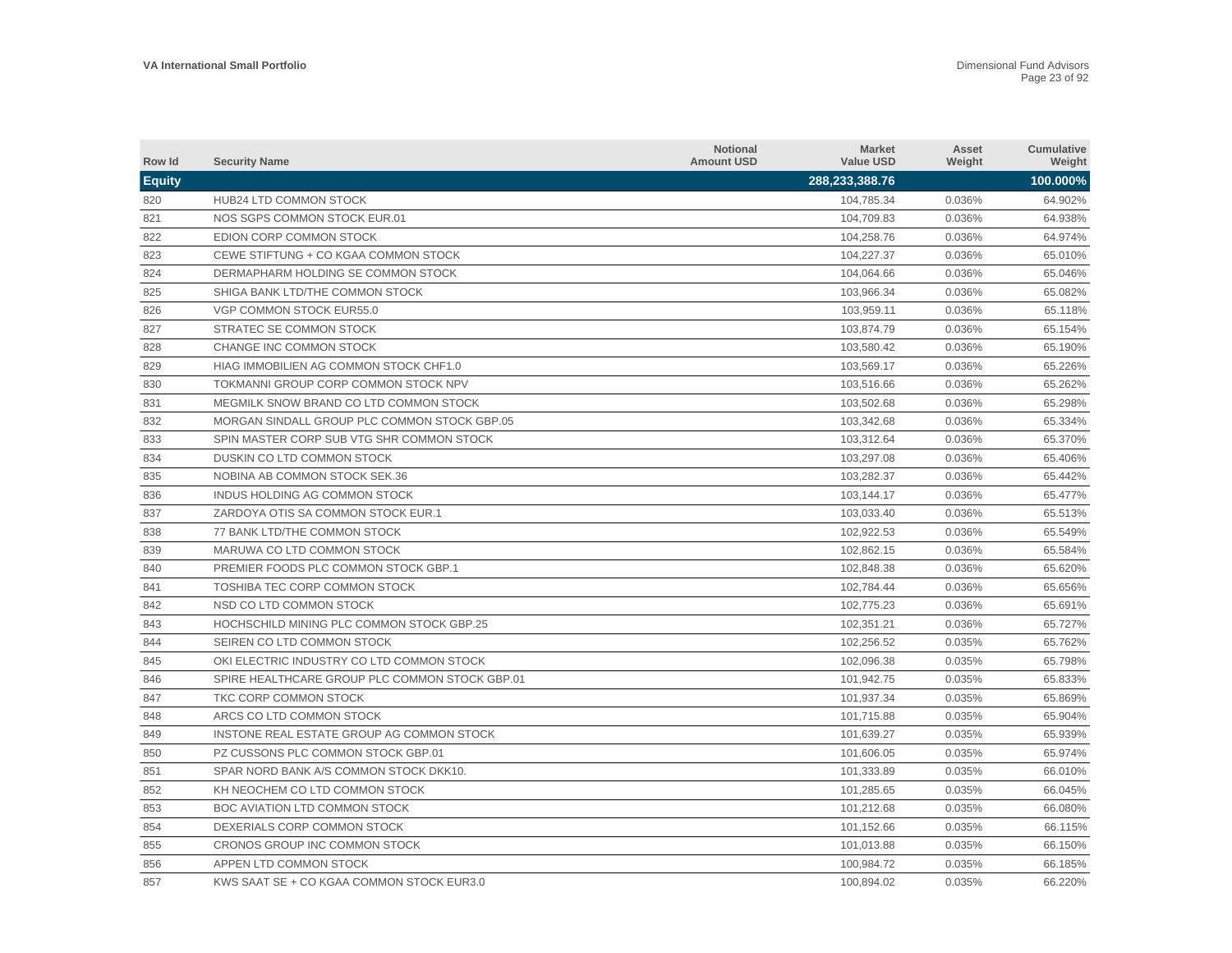| Row Id        | <b>Security Name</b>                             | <b>Notional</b><br><b>Amount USD</b> | <b>Market</b><br><b>Value USD</b> | Asset<br>Weight | <b>Cumulative</b><br>Weight |
|---------------|--------------------------------------------------|--------------------------------------|-----------------------------------|-----------------|-----------------------------|
| <b>Equity</b> |                                                  |                                      | 288,233,388.76                    |                 | 100.000%                    |
| 858           | AUSTEVOLL SEAFOOD ASA COMMON STOCK NOK.5         |                                      | 100,867.33                        | 0.035%          | 66.255%                     |
| 859           | TRUSCO NAKAYAMA CORP COMMON STOCK                |                                      | 100,807.60                        | 0.035%          | 66.290%                     |
| 860           | KAUFMAN + BROAD SA COMMON STOCK EUR.26           |                                      | 100,542.02                        | 0.035%          | 66.325%                     |
| 861           | MEIDENSHA CORP COMMON STOCK                      |                                      | 100,396.08                        | 0.035%          | 66.360%                     |
| 862           | SHANGRI LA ASIA LTD COMMON STOCK HKD1.0          |                                      | 100,036.21                        | 0.035%          | 66.394%                     |
| 863           | DETERRA ROYALTIES LTD COMMON STOCK               |                                      | 99,860.36                         | 0.035%          | 66.429%                     |
| 864           | PNE AG COMMON STOCK                              |                                      | 99,728.39                         | 0.035%          | 66.464%                     |
| 865           | LIECHTENSTEIN LANDESBANK COMMON STOCK CHF5.0     |                                      | 99,513.91                         | 0.035%          | 66.498%                     |
| 866           | RORZE CORP COMMON STOCK                          |                                      | 99,453.82                         | 0.035%          | 66.533%                     |
| 867           | MUSASHI SEIMITSU INDUSTRY CO COMMON STOCK        |                                      | 99,447.37                         | 0.035%          | 66.567%                     |
| 868           | MEDICOVER AB B SHARE COMMON STOCK EUR.2          |                                      | 99,228.83                         | 0.034%          | 66.602%                     |
| 869           | SPROTT INC COMMON STOCK                          |                                      | 98,705.21                         | 0.034%          | 66.636%                     |
| 870           | CGG SA COMMON STOCK EUR.01                       |                                      | 98,643.61                         | 0.034%          | 66.670%                     |
| 871           | INGHAMS GROUP LTD COMMON STOCK                   |                                      | 98,607.93                         | 0.034%          | 66.704%                     |
| 872           | JAMES FISHER + SONS PLC COMMON STOCK GBP.25      |                                      | 98.399.06                         | 0.034%          | 66.738%                     |
| 873           | CINEWORLD GROUP PLC COMMON STOCK GBP.01          |                                      | 98.389.40                         | 0.034%          | 66.773%                     |
| 874           | TAIYO HOLDINGS CO LTD COMMON STOCK               |                                      | 98,311.21                         | 0.034%          | 66.807%                     |
| 875           | CLINUVEL PHARMACEUTICALS LTD COMMON STOCK        |                                      | 98,270.00                         | 0.034%          | 66.841%                     |
| 876           | BAYSIDE LAND CORPORATION LTD COMMON STOCK ILS1.0 |                                      | 98,242.59                         | 0.034%          | 66.875%                     |
| 877           | FREIGHTWAYS LTD COMMON STOCK                     |                                      | 98,018.36                         | 0.034%          | 66.909%                     |
| 878           | SILVER LAKE RESOURCES LTD COMMON STOCK           |                                      | 97,844.36                         | 0.034%          | 66.943%                     |
| 879           | ENCE ENERGIA Y CELULOSA SA COMMON STOCK EUR.9    |                                      | 97,761.87                         | 0.034%          | 66.977%                     |
| 880           | BANCA FARMAFACTORING SPA COMMON STOCK NPV        |                                      | 97,730.61                         | 0.034%          | 67.011%                     |
| 881           | DANEL (ADIR YEOSHUA) LTD COMMON STOCK ILS1.      |                                      | 97,627.58                         | 0.034%          | 67.044%                     |
| 882           | BIOGAIA AB B SHS COMMON STOCK SEK1.0             |                                      | 97,459.13                         | 0.034%          | 67.078%                     |
| 883           | <b>H2O RETAILING CORP COMMON STOCK</b>           |                                      | 97,176.47                         | 0.034%          | 67.112%                     |
| 884           | SUMITOMO WAREHOUSE CO LTD COMMON STOCK           |                                      | 97,145.51                         | 0.034%          | 67.146%                     |
| 885           | CONCENTRIC AB COMMON STOCK SEK2.2                |                                      | 97,045.34                         | 0.034%          | 67.179%                     |
| 886           | DAIHEN CORP COMMON STOCK                         |                                      | 97,031.58                         | 0.034%          | 67.213%                     |
| 887           | EFG INTERNATIONAL AG COMMON STOCK CHF.5          |                                      | 97,022.43                         | 0.034%          | 67.247%                     |
| 888           | SINGAPORE POST LTD COMMON STOCK                  |                                      | 96,917.71                         | 0.034%          | 67.280%                     |
| 889           | VALORA HOLDING AG REG COMMON STOCK CHF1.0        |                                      | 96,604.42                         | 0.034%          | 67.314%                     |
| 890           | LEM HOLDING SA REG COMMON STOCK CHF.5            |                                      | 96,579.97                         | 0.034%          | 67.347%                     |
| 891           | TSUBAKIMOTO CHAIN CO COMMON STOCK                |                                      | 96,578.36                         | 0.034%          | 67.381%                     |
| 892           | PAZ OIL CO LTD COMMON STOCK ILS5.                |                                      | 96,205.75                         | 0.033%          | 67.414%                     |
| 893           | RHI MAGNESITA NV COMMON STOCK EUR1.0             |                                      | 95,870.47                         | 0.033%          | 67.447%                     |
| 894           | AGFA GEVAERT NV COMMON STOCK                     |                                      | 95.769.33                         | 0.033%          | 67.481%                     |
| 895           | ORPEA COMMON STOCK EUR1.25                       |                                      | 95,765.23                         | 0.033%          | 67.514%                     |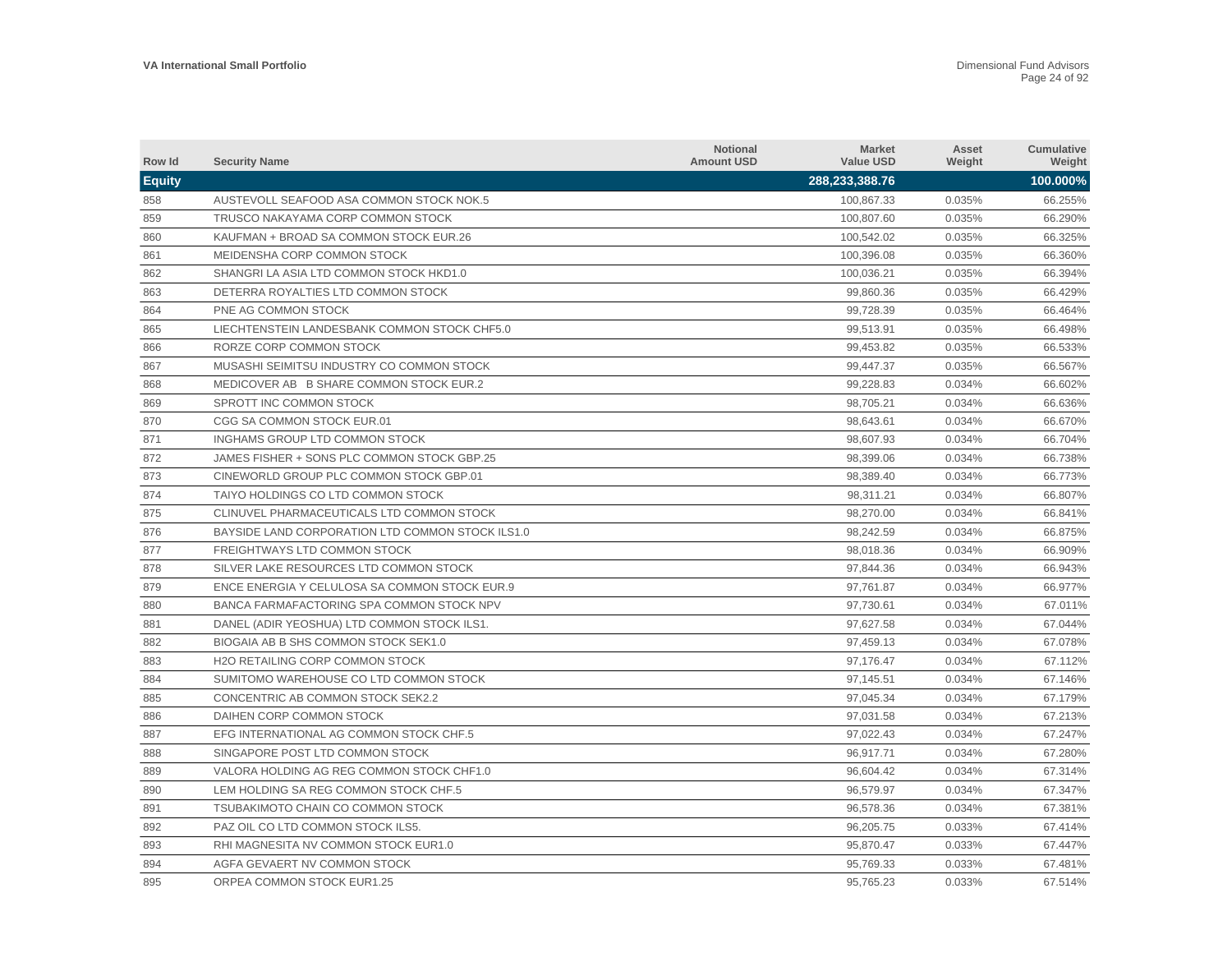| Row Id        | <b>Security Name</b>                               | <b>Notional</b><br><b>Amount USD</b> | <b>Market</b><br><b>Value USD</b> | Asset<br>Weight | <b>Cumulative</b><br>Weight |
|---------------|----------------------------------------------------|--------------------------------------|-----------------------------------|-----------------|-----------------------------|
| <b>Equity</b> |                                                    |                                      | 288,233,388.76                    |                 | 100.000%                    |
| 896           | PARK LAWN CORP COMMON STOCK                        |                                      | 95.718.69                         | 0.033%          | 67.547%                     |
| 897           | METRO AG COMMON STOCK                              |                                      | 95,700.88                         | 0.033%          | 67.580%                     |
| 898           | DRAEGERWERK AG PREF PREFERENCE                     |                                      | 95,695.17                         | 0.033%          | 67.614%                     |
| 899           | STOCK SPIRITS GROUP PLC COMMON STOCK GBP.1         |                                      | 95,347.53                         | 0.033%          | 67.647%                     |
| 900           | CHEMOMETEC A/S COMMON STOCK DKK1.0                 |                                      | 95,239.88                         | 0.033%          | 67.680%                     |
| 901           | HOKKAIDO ELECTRIC POWER CO COMMON STOCK            |                                      | 95,118.48                         | 0.033%          | 67.713%                     |
| 902           | HMS NETWORKS AB COMMON STOCK SEK.025               |                                      | 95,086.23                         | 0.033%          | 67.746%                     |
| 903           | NAVIGATOR CO SA/THE COMMON STOCK NPV               |                                      | 95,069.80                         | 0.033%          | 67.779%                     |
| 904           | SBANKEN ASA COMMON STOCK NOK10.0                   |                                      | 94,927.14                         | 0.033%          | 67.812%                     |
| 905           | PHOENIX HOLDINGS LTD/THE COMMON STOCK ILS1.0       |                                      | 94,753.27                         | 0.033%          | 67.844%                     |
| 906           | PRIMA MEAT PACKERS LTD COMMON STOCK                |                                      | 94,732.30                         | 0.033%          | 67.877%                     |
| 907           | TRISURA GROUP LTD COMMON STOCK                     |                                      | 94,700.41                         | 0.033%          | 67.910%                     |
| 908           | NILFISK HOLDING A/S COMMON STOCK DKK20.0           |                                      | 94,659.56                         | 0.033%          | 67.943%                     |
| 909           | OGAKI KYORITSU BANK LTD/THE COMMON STOCK           |                                      | 94,650.46                         | 0.033%          | 67.976%                     |
| 910           | <b>GALAXY RESOURCES LTD COMMON STOCK</b>           |                                      | 94.631.98                         | 0.033%          | 68.009%                     |
| 911           | <b>GREAT EAGLE HOLDINGS LTD COMMON STOCK HKD.5</b> |                                      | 94.590.57                         | 0.033%          | 68.041%                     |
| 912           | <b>JCU CORP COMMON STOCK</b>                       |                                      | 94,458.46                         | 0.033%          | 68.074%                     |
| 913           | MAISONS DU MONDE SA COMMON STOCK EUR3.24           |                                      | 94,441.55                         | 0.033%          | 68.107%                     |
| 914           | ALMIRALL SA COMMON STOCK EUR.12                    |                                      | 94,410.70                         | 0.033%          | 68.140%                     |
| 915           | VETROPACK HOLDING REGISTERED COMMON STOCK CHF1.0   |                                      | 94,190.16                         | 0.033%          | 68.172%                     |
| 916           | AG GROWTH INTERNATIONAL INC COMMON STOCK           |                                      | 94,184.34                         | 0.033%          | 68.205%                     |
| 917           | SONAE COMMON STOCK EUR1.0                          |                                      | 93,919.47                         | 0.033%          | 68.238%                     |
| 918           | GAMMA COMMUNICATIONS PLC COMMON STOCK GBP.0025     |                                      | 93,853.06                         | 0.033%          | 68.270%                     |
| 919           | SESA SPA COMMON STOCK NPV                          |                                      | 93,801.64                         | 0.033%          | 68.303%                     |
| 920           | RESTAURANT GROUP PLC COMMON STOCK GBP.28125        |                                      | 93,644.74                         | 0.032%          | 68.335%                     |
| 921           | KATO SANGYO CO LTD COMMON STOCK                    |                                      | 93,620.89                         | 0.032%          | 68.368%                     |
| 922           | VOLUTION GROUP PLC COMMON STOCK GBP.01             |                                      | 93,458.35                         | 0.032%          | 68.400%                     |
| 923           | NORTH PACIFIC BANK LTD COMMON STOCK                |                                      | 93,431.19                         | 0.032%          | 68.433%                     |
| 924           | HAITONG INTERNATIONAL SECURI COMMON STOCK HKD.1    |                                      | 93,430.38                         | 0.032%          | 68.465%                     |
| 925           | 4IMPRINT GROUP PLC COMMON STOCK GBP.3845999        |                                      | 93,279.84                         | 0.032%          | 68.497%                     |
| 926           | CECONOMY AG COMMON STOCK                           |                                      | 93,244.26                         | 0.032%          | 68.530%                     |
| 927           | SIENNA SENIOR LIVING INC COMMON STOCK              |                                      | 93,176.29                         | 0.032%          | 68.562%                     |
| 928           | <b>HEIWA CORP COMMON STOCK</b>                     |                                      | 93,107.84                         | 0.032%          | 68.594%                     |
| 929           | WACKER NEUSON SE COMMON STOCK                      |                                      | 93,088.36                         | 0.032%          | 68.627%                     |
| 930           | OLVI OYJ A SHARES COMMON STOCK EUR2.               |                                      | 93.063.20                         | 0.032%          | 68.659%                     |
| 931           | COATS GROUP PLC COMMON STOCK GBP.05                |                                      | 92,946.30                         | 0.032%          | 68.691%                     |
| 932           | JINS HOLDINGS INC COMMON STOCK                     |                                      | 92.701.78                         | 0.032%          | 68.723%                     |
| 933           | AWA BANK LTD/THE COMMON STOCK                      |                                      | 92.418.02                         | 0.032%          | 68.755%                     |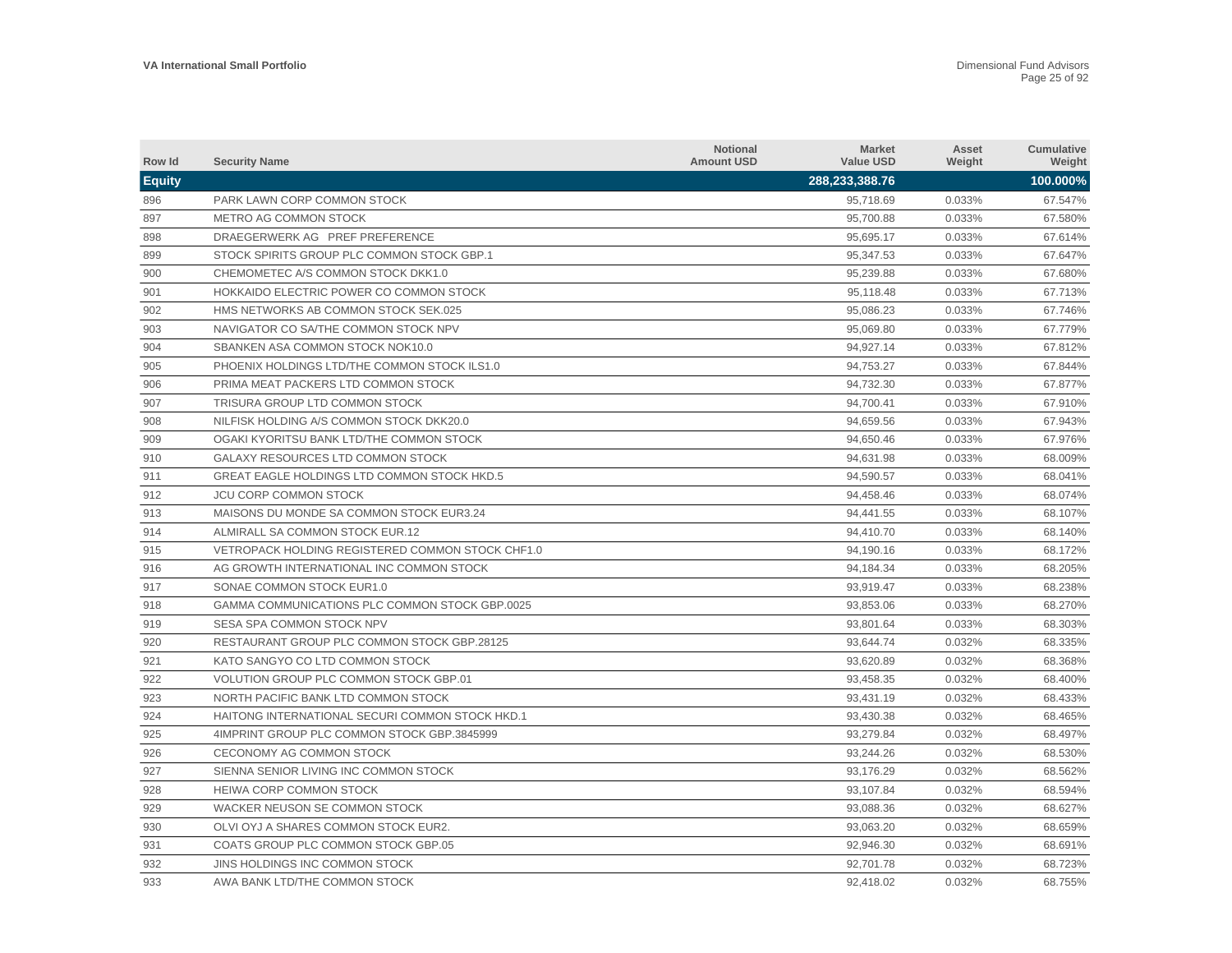| Row Id        | <b>Security Name</b>                                    | <b>Notional</b><br><b>Amount USD</b> | <b>Market</b><br><b>Value USD</b> | Asset<br>Weight | <b>Cumulative</b><br>Weight |
|---------------|---------------------------------------------------------|--------------------------------------|-----------------------------------|-----------------|-----------------------------|
| <b>Equity</b> |                                                         |                                      | 288,233,388.76                    |                 | 100.000%                    |
| 934           | MITSUI HIGH TEC INC COMMON STOCK                        |                                      | 92,347.21                         | 0.032%          | 68.787%                     |
| 935           | ELECTRA LTD COMMON STOCK ILS1.                          |                                      | 92,332.00                         | 0.032%          | 68.820%                     |
| 936           | NOVA MEASURING INSTRUMENTS COMMON STOCK ILS.01          |                                      | 92,330.65                         | 0.032%          | 68.852%                     |
| 937           | VAUDOISE ASSURANCES HOL COMMON STOCK CHF25.0            |                                      | 92,240.50                         | 0.032%          | 68.884%                     |
| 938           | TOKAI TOKYO FINANCIAL HOLDIN COMMON STOCK               |                                      | 92,058.80                         | 0.032%          | 68.916%                     |
| 939           | <b>FUGRO NV CVA DUTCH CERT EUR.05</b>                   |                                      | 91,976.13                         | 0.032%          | 68.947%                     |
| 940           | SOTETSU HOLDINGS INC COMMON STOCK                       |                                      | 91,950.50                         | 0.032%          | 68.979%                     |
| 941           | AFI PROPERTIES LTD COMMON STOCK ILS1.0                  |                                      | 91,931.93                         | 0.032%          | 69.011%                     |
| 942           | SAN IN GODO BANK LTD/THE COMMON STOCK                   |                                      | 91,805.63                         | 0.032%          | 69.043%                     |
| 943           | MEDIASET ESPANA COMUNICACION COMMON STOCK EUR.5         |                                      | 91,726.62                         | 0.032%          | 69.075%                     |
| 944           | SAN AI OIL CO LTD COMMON STOCK                          |                                      | 91,576.46                         | 0.032%          | 69.107%                     |
| 945           | NISSHIN OILLIO GROUP LTD/THE COMMON STOCK               |                                      | 91,424.32                         | 0.032%          | 69.138%                     |
| 946           | CAFE DE CORAL HOLDINGS LTD COMMON STOCK HKD.1           |                                      | 91.287.89                         | 0.032%          | 69.170%                     |
| 947           | DOMAIN HOLDINGS AUSTRALIA LT COMMON STOCK               |                                      | 91,237.34                         | 0.032%          | 69.202%                     |
| 948           | TOKYOTOKEIBA CO LTD COMMON STOCK                        |                                      | 91,061.99                         | 0.032%          | 69.233%                     |
| 949           | JOST WERKE AG COMMON STOCK                              |                                      | 91,048.91                         | 0.032%          | 69.265%                     |
| 950           | BIFFA PLC COMMON STOCK GBP.0001                         |                                      | 90,817.76                         | 0.032%          | 69.296%                     |
| 951           | <b>ERAMET COMMON STOCK EUR3.05</b>                      |                                      | 90,673.08                         | 0.031%          | 69.328%                     |
| 952           | NETWEALTH GROUP LTD COMMON STOCK                        |                                      | 90,665.01                         | 0.031%          | 69.359%                     |
| 953           | TOCALO CO LTD COMMON STOCK                              |                                      | 90,594.49                         | 0.031%          | 69.391%                     |
| 954           | <b>BURCKHARDT COMPRESSION HOLDI COMMON STOCK CHF2.5</b> |                                      | 90,553.11                         | 0.031%          | 69.422%                     |
| 955           | REDDE NORTHGATE PLC COMMON STOCK GBP.5                  |                                      | 90,509.50                         | 0.031%          | 69.454%                     |
| 956           | L OCCITANE INTERNATIONAL SA COMMON STOCK EUR.03         |                                      | 90,285.60                         | 0.031%          | 69.485%                     |
| 957           | CLOETTA AB B SHS COMMON STOCK SEK5.0                    |                                      | 90,129.68                         | 0.031%          | 69.516%                     |
| 958           | EVN AG COMMON STOCK                                     |                                      | 90,058.24                         | 0.031%          | 69.547%                     |
| 959           | OOH MEDIA LTD COMMON STOCK                              |                                      | 89,930.60                         | 0.031%          | 69.579%                     |
| 960           | PARTNER COMMUNICATIONS CO COMMON STOCK ILS.01           |                                      | 89,843.75                         | 0.031%          | 69.610%                     |
| 961           | FIRST NATIONAL FINANCIAL COR COMMON STOCK               |                                      | 89,770.35                         | 0.031%          | 69.641%                     |
| 962           | CFE COMMON STOCK                                        |                                      | 89,558.29                         | 0.031%          | 69.672%                     |
| 963           | LIBERBANK SA COMMON STOCK EUR.02                        |                                      | 89,503.44                         | 0.031%          | 69.703%                     |
| 964           | BPOST SA COMMON STOCK                                   |                                      | 89,434.55                         | 0.031%          | 69.734%                     |
| 965           | KATITAS CO LTD COMMON STOCK                             |                                      | 89,427.08                         | 0.031%          | 69.765%                     |
| 966           | EMIS GROUP PLC COMMON STOCK GBP.01                      |                                      | 89,386.39                         | 0.031%          | 69.796%                     |
| 967           | HELICAL PLC COMMON STOCK GBP.01                         |                                      | 89,115.30                         | 0.031%          | 69.827%                     |
| 968           | KNOW IT AB COMMON STOCK SEK1.0                          |                                      | 88,925.91                         | 0.031%          | 69.858%                     |
| 969           | BEIJER ALMA AB COMMON STOCK SEK2.09                     |                                      | 88,848.36                         | 0.031%          | 69.889%                     |
| 970           | RAFFLES MEDICAL GROUP LTD COMMON STOCK                  |                                      | 88.585.14                         | 0.031%          | 69.919%                     |
| 971           | INABATA + CO LTD COMMON STOCK                           |                                      | 88.504.95                         | 0.031%          | 69.950%                     |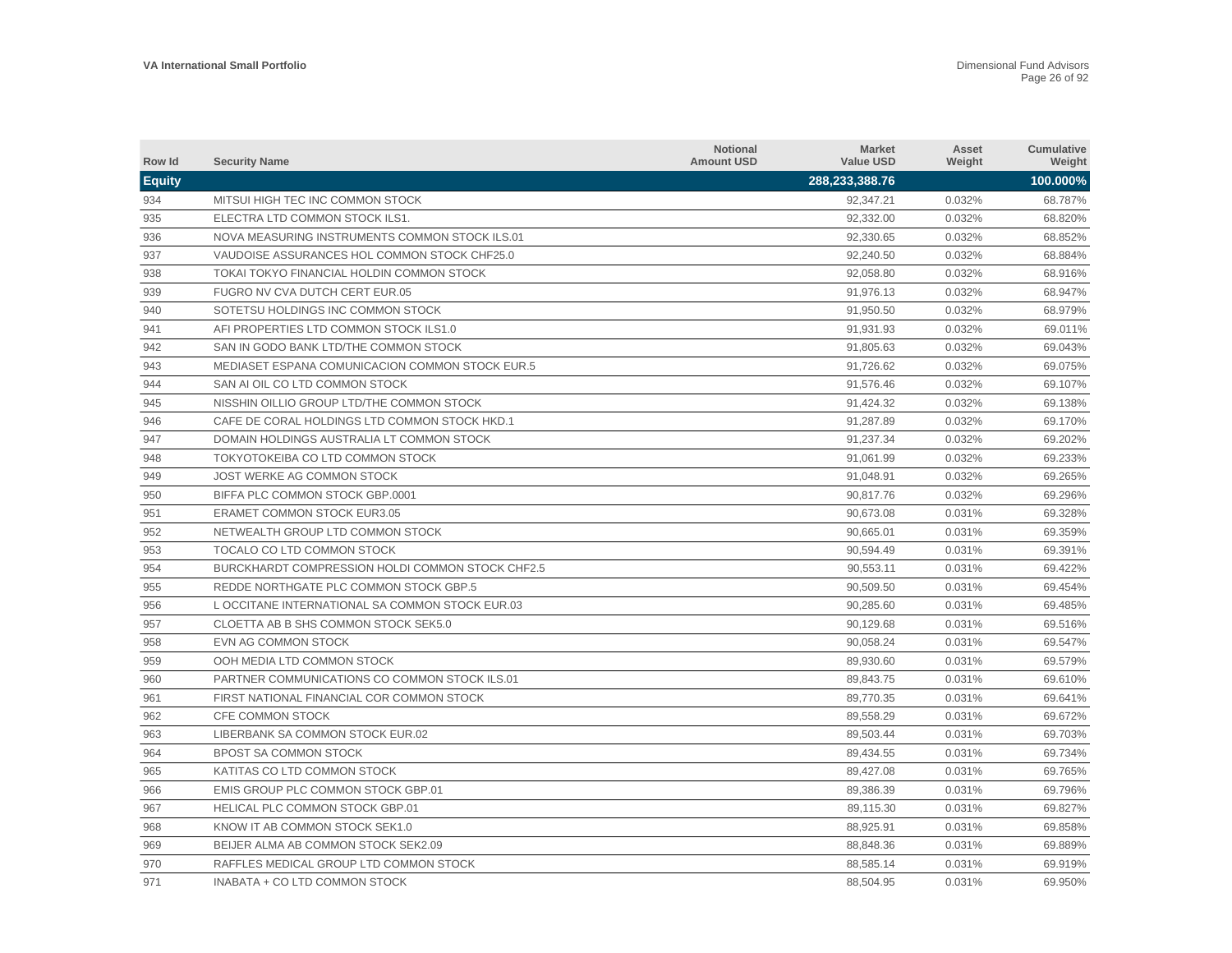| Row Id        | <b>Security Name</b>                              | <b>Notional</b><br><b>Amount USD</b> | <b>Market</b><br><b>Value USD</b> | Asset<br>Weight | <b>Cumulative</b><br>Weight |
|---------------|---------------------------------------------------|--------------------------------------|-----------------------------------|-----------------|-----------------------------|
| <b>Equity</b> |                                                   |                                      | 288,233,388.76                    |                 | 100.000%                    |
| 972           | AO WORLD PLC COMMON STOCK GBP.0025                |                                      | 88.504.43                         | 0.031%          | 69.981%                     |
| 973           | KANDENKO CO LTD COMMON STOCK                      |                                      | 88,499.59                         | 0.031%          | 70.012%                     |
| 974           | LABORATORIOS FARMACEUTICOS R COMMON STOCK EUR.06  |                                      | 88,491.17                         | 0.031%          | 70.042%                     |
| 975           | NIPPON SODA CO LTD COMMON STOCK                   |                                      | 88,482.50                         | 0.031%          | 70.073%                     |
| 976           | <b>VOPAK COMMON STOCK EUR.5</b>                   |                                      | 88,369.27                         | 0.031%          | 70.104%                     |
| 977           | SELECT HARVESTS LTD COMMON STOCK                  |                                      | 88,296.97                         | 0.031%          | 70.134%                     |
| 978           | HACHIJUNI BANK LTD/THE COMMON STOCK               |                                      | 88,122.11                         | 0.031%          | 70.165%                     |
| 979           | DIGITAL ARTS INC COMMON STOCK                     |                                      | 87,962.62                         | 0.031%          | 70.195%                     |
| 980           | BALOISE HOLDING AG REG COMMON STOCK CHF.1         |                                      | 87,916.76                         | 0.031%          | 70.226%                     |
| 981           | WEST HOLDINGS CORP COMMON STOCK                   |                                      | 87,889.83                         | 0.030%          | 70.256%                     |
| 982           | LECTRA COMMON STOCK EUR1.0                        |                                      | 87,884.26                         | 0.030%          | 70.287%                     |
| 983           | <b>G8 EDUCATION LTD COMMON STOCK</b>              |                                      | 87,749.05                         | 0.030%          | 70.317%                     |
| 984           | HANSEN TECHNOLOGIES LTD COMMON STOCK              |                                      | 87,748.50                         | 0.030%          | 70.348%                     |
| 985           | JUNGFRAUBAHN HOLDING AG REG COMMON STOCK CHF1.5   |                                      | 87,689.98                         | 0.030%          | 70.378%                     |
| 986           | <b>HEXPOL AB COMMON STOCK SEK.2</b>               |                                      | 87,459.71                         | 0.030%          | 70.408%                     |
| 987           | JAPAN PETROLEUM EXPLORATION COMMON STOCK          |                                      | 87.384.54                         | 0.030%          | 70.439%                     |
| 988           | CMC MARKETS PLC COMMON STOCK GBP.25               |                                      | 87,376.58                         | 0.030%          | 70.469%                     |
| 989           | ONTEX GROUP NV COMMON STOCK                       |                                      | 87,360.44                         | 0.030%          | 70.499%                     |
| 990           | HILAN LTD COMMON STOCK ILS1.                      |                                      | 87,358.13                         | 0.030%          | 70.530%                     |
| 991           | MIZUHO LEASING CO LTD COMMON STOCK                |                                      | 87,188.06                         | 0.030%          | 70.560%                     |
| 992           | WESTSHORE TERMINALS INVESTME COMMON STOCK         |                                      | 87,097.00                         | 0.030%          | 70.590%                     |
| 993           | UNICAJA BANCO SA COMMON STOCK EUR1.0              |                                      | 87,032.12                         | 0.030%          | 70.620%                     |
| 994           | PROTECTOR FORSIKRING ASA COMMON STOCK NOK1.       |                                      | 86,917.79                         | 0.030%          | 70.651%                     |
| 995           | DTS CORP COMMON STOCK                             |                                      | 86,909.00                         | 0.030%          | 70.681%                     |
| 996           | BIOTEST AG VORZUGSAKTIEN PREFERRED STOCK          |                                      | 86,603.77                         | 0.030%          | 70.711%                     |
| 997           | FOMENTO DE CONSTRUC Y CONTRA COMMON STOCK EUR1.   |                                      | 86,510.47                         | 0.030%          | 70.741%                     |
| 998           | INTRUM AB COMMON STOCK SEK.02                     |                                      | 86,477.97                         | 0.030%          | 70.771%                     |
| 999           | KONINKLIJKE BAM GROEP NV COMMON STOCK EUR.1       |                                      | 86,468.12                         | 0.030%          | 70.801%                     |
| 1000          | NOEVIR HOLDING CO COMMON STOCK                    |                                      | 86,316.72                         | 0.030%          | 70.831%                     |
| 1001          | CRESCENT POINT ENERGY CORP COMMON STOCK NPV       |                                      | 86,311.77                         | 0.030%          | 70.861%                     |
| 1002          | TESSENDERLO GROUP COMMON STOCK                    |                                      | 86,297.31                         | 0.030%          | 70.891%                     |
| 1003          | TOKEN CORP COMMON STOCK                           |                                      | 85,966.24                         | 0.030%          | 70.920%                     |
| 1004          | SUMITOMO MITSUI CONSTRUCTION COMMON STOCK         |                                      | 85,597.09                         | 0.030%          | 70.950%                     |
| 1005          | CLAL INSURANCE ENTERPR HLDGS COMMON STOCK ILS1.0  |                                      | 85,506.23                         | 0.030%          | 70.980%                     |
| 1006          | ARYZTA AG COMMON STOCK CHF.02                     |                                      | 85,393.98                         | 0.030%          | 71.009%                     |
| 1007          | PARAMOUNT BED HOLDINGS CO LT COMMON STOCK         |                                      | 85,253.13                         | 0.030%          | 71.039%                     |
| 1008          | ZUG ESTATES HOLDING AG B SHR COMMON STOCK CHF25.0 |                                      | 85.236.43                         | 0.030%          | 71.069%                     |
| 1009          | OKUMURA CORP COMMON STOCK                         |                                      | 85.087.30                         | 0.030%          | 71.098%                     |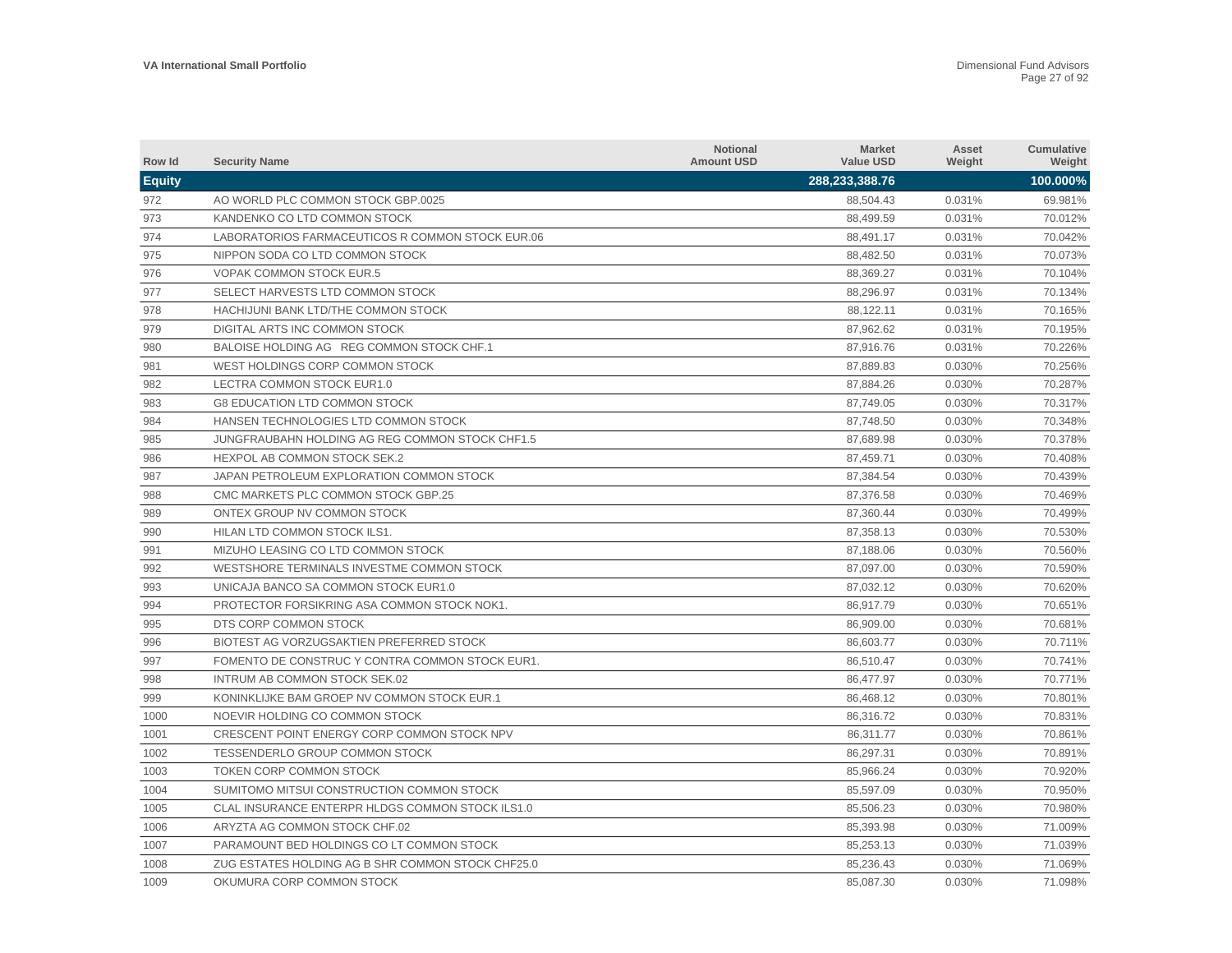| Row Id        | <b>Security Name</b>                            | <b>Notional</b><br><b>Amount USD</b> | <b>Market</b><br><b>Value USD</b> | Asset<br>Weight | Cumulative<br>Weight |
|---------------|-------------------------------------------------|--------------------------------------|-----------------------------------|-----------------|----------------------|
| <b>Equity</b> |                                                 |                                      | 288,233,388.76                    |                 | 100.000%             |
| 1010          | SANGETSU CORP COMMON STOCK                      |                                      | 85,060.48                         | 0.030%          | 71.128%              |
| 1011          | PLAZZA AG REG A COMMON STOCK CHF.5              |                                      | 84,942.22                         | 0.029%          | 71.157%              |
| 1012          | ACADEMEDIA AB COMMON STOCK SEK1.0               |                                      | 84,902.89                         | 0.029%          | 71.187%              |
| 1013          | ABSOLUTE SOFTWARE CORPORATIO COMMON STOCK       |                                      | 84,702.00                         | 0.029%          | 71.216%              |
| 1014          | UACJ CORP COMMON STOCK                          |                                      | 84.700.80                         | 0.029%          | 71.245%              |
| 1015          | TOYO INK SC HOLDINGS CO LTD COMMON STOCK        |                                      | 84,572.87                         | 0.029%          | 71.275%              |
| 1016          | EQUINITI GROUP PLC COMMON STOCK GBP.00001       |                                      | 84,569.01                         | 0.029%          | 71.304%              |
| 1017          | BAYWA BAYERISCHE WARENVERMIT COMMON STOCK       |                                      | 84.515.54                         | 0.029%          | 71.333%              |
| 1018          | ID LOGISTICS GROUP COMMON STOCK EUR.5           |                                      | 84,508.01                         | 0.029%          | 71.363%              |
| 1019          | DIOS FASTIGHETER AB COMMON STOCK SEK2.0         |                                      | 84,356.03                         | 0.029%          | 71.392%              |
| 1020          | STARTS CORP INC COMMON STOCK                    |                                      | 84,174.95                         | 0.029%          | 71.421%              |
| 1021          | WING TAI HOLDINGS LTD COMMON STOCK              |                                      | 84,062.79                         | 0.029%          | 71.450%              |
| 1022          | DAIHO CORP COMMON STOCK                         |                                      | 83,954.16                         | 0.029%          | 71.479%              |
| 1023          | TOMY COMPANY LTD COMMON STOCK                   |                                      | 83,935.89                         | 0.029%          | 71.508%              |
| 1024          | DENISON MINES CORP COMMON STOCK                 |                                      | 83,907.19                         | 0.029%          | 71.538%              |
| 1025          | MONADELPHOUS GROUP LTD COMMON STOCK             |                                      | 83,563.88                         | 0.029%          | 71.567%              |
| 1026          | PIAGGIO + C. S.P.A. COMMON STOCK                |                                      | 83.538.42                         | 0.029%          | 71.596%              |
| 1027          | SAN A CO LTD COMMON STOCK                       |                                      | 83,340.33                         | 0.029%          | 71.624%              |
| 1028          | PER AARSLEFF HOLDING A/S COMMON STOCK DKK2.0    |                                      | 83,339.16                         | 0.029%          | 71.653%              |
| 1029          | POLAR CAPITAL HOLDINGS PLC COMMON STOCK GBP.025 |                                      | 83,199.49                         | 0.029%          | 71.682%              |
| 1030          | CHUDENKO CORP COMMON STOCK                      |                                      | 83,177.88                         | 0.029%          | 71.711%              |
| 1031          | EVENT HOSPITALITY AND ENTERT COMMON STOCK       |                                      | 83,175.37                         | 0.029%          | 71.740%              |
| 1032          | FRONTLINE LTD COMMON STOCK USD1.0               |                                      | 83,147.48                         | 0.029%          | 71.769%              |
| 1033          | <b>BML INC COMMON STOCK</b>                     |                                      | 83,098.21                         | 0.029%          | 71.798%              |
| 1034          | PEYTO EXPLORATION + DEV CORP COMMON STOCK       |                                      | 82,954.94                         | 0.029%          | 71.826%              |
| 1035          | <b>GUNZE LTD COMMON STOCK</b>                   |                                      | 82,666.51                         | 0.029%          | 71.855%              |
| 1036          | CAPITA PLC COMMON STOCK GBP.020667              |                                      | 82.551.70                         | 0.029%          | 71.884%              |
| 1037          | SLIGRO FOOD GROUP NV COMMON STOCK EUR.06        |                                      | 82,403.94                         | 0.029%          | 71.912%              |
| 1038          | MAXELL HOLDINGS LTD COMMON STOCK                |                                      | 82.380.09                         | 0.029%          | 71.941%              |
| 1039          | HEADLAM GROUP PLC COMMON STOCK GBP.05           |                                      | 82,372.94                         | 0.029%          | 71.970%              |
| 1040          | LEON S FURNITURE LTD COMMON STOCK               |                                      | 82,322.75                         | 0.029%          | 71.998%              |
| 1041          | MATRIX IT LTD COMMON STOCK ILS1.0               |                                      | 82,194.57                         | 0.029%          | 72.027%              |
| 1042          | NRW HOLDINGS LTD COMMON STOCK                   |                                      | 82,132.47                         | 0.028%          | 72.055%              |
| 1043          | BIRCHCLIFF ENERGY LTD COMMON STOCK              |                                      | 82,063.28                         | 0.028%          | 72.084%              |
| 1044          | KISSEI PHARMACEUTICAL CO LTD COMMON STOCK       |                                      | 82,026.44                         | 0.028%          | 72.112%              |
| 1045          | <b>JUROKU BANK LTD/THE COMMON STOCK</b>         |                                      | 81,909.06                         | 0.028%          | 72.140%              |
| 1046          | UNIPOLSAI ASSICURAZIONI SPA COMMON STOCK        |                                      | 81.545.26                         | 0.028%          | 72.169%              |
| 1047          | JAPAN AVIATION ELECTRONICS COMMON STOCK         |                                      | 81.396.95                         | 0.028%          | 72.197%              |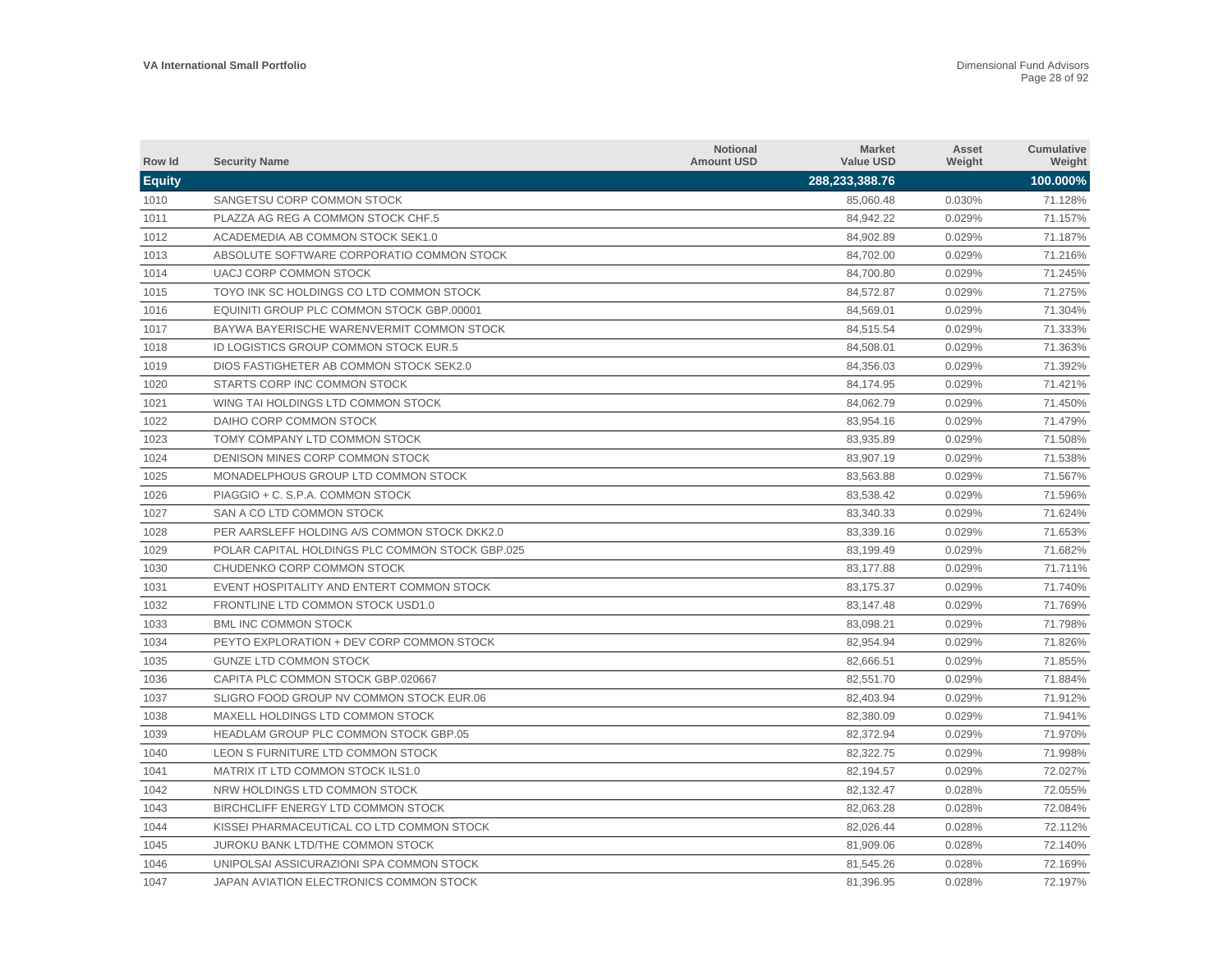| Row Id        | <b>Security Name</b>                            | <b>Notional</b><br><b>Amount USD</b> | <b>Market</b><br><b>Value USD</b> | Asset<br>Weight | Cumulative<br>Weight |
|---------------|-------------------------------------------------|--------------------------------------|-----------------------------------|-----------------|----------------------|
| <b>Equity</b> |                                                 |                                      | 288,233,388.76                    |                 | 100.000%             |
| 1048          | NICKEL MINES LTD COMMON STOCK                   |                                      | 81,370.18                         | 0.028%          | 72.225%              |
| 1049          | BOBST GROUP SA REG COMMON STOCK CHF1.0          |                                      | 81,362.77                         | 0.028%          | 72.253%              |
| 1050          | RAMELIUS RESOURCES LTD COMMON STOCK             |                                      | 81,335.84                         | 0.028%          | 72.282%              |
| 1051          | OKASAN SECURITIES GROUP INC COMMON STOCK        |                                      | 81,263.68                         | 0.028%          | 72.310%              |
| 1052          | BELLUNA CO LTD COMMON STOCK                     |                                      | 81,173.38                         | 0.028%          | 72.338%              |
| 1053          | <b>HYAKUGO BANK LTD/THE COMMON STOCK</b>        |                                      | 81,166.01                         | 0.028%          | 72.366%              |
| 1054          | TRICAN WELL SERVICE LTD COMMON STOCK            |                                      | 81,162.71                         | 0.028%          | 72.394%              |
| 1055          | PILBARA MINERALS LTD COMMON STOCK               |                                      | 81,145.57                         | 0.028%          | 72.422%              |
| 1056          | SANDFIRE RESOURCES LTD COMMON STOCK             |                                      | 81,142.89                         | 0.028%          | 72.451%              |
| 1057          | SANYO CHEMICAL INDUSTRIES COMMON STOCK          |                                      | 81,082.96                         | 0.028%          | 72.479%              |
| 1058          | AEGON N.V. NY REG SHR NY REG SHRS               |                                      | 80,717.45                         | 0.028%          | 72.507%              |
| 1059          | ICHIGO INC COMMON STOCK                         |                                      | 80,714.48                         | 0.028%          | 72.535%              |
| 1060          | KADOKAWA CORP COMMON STOCK                      |                                      | 80,522.70                         | 0.028%          | 72.563%              |
| 1061          | ATTENDO AB COMMON STOCK                         |                                      | 80,318.16                         | 0.028%          | 72.591%              |
| 1062          | SAIBU GAS HOLDINGS CO LTD COMMON STOCK          |                                      | 80,285.29                         | 0.028%          | 72.618%              |
| 1063          | BELL FOOD GROUP AG REG COMMON STOCK CHF.5       |                                      | 80,219.63                         | 0.028%          | 72.646%              |
| 1064          | WACOM CO LTD COMMON STOCK                       |                                      | 80,197.27                         | 0.028%          | 72.674%              |
| 1065          | J FRONT RETAILING CO LTD COMMON STOCK           |                                      | 80,129.26                         | 0.028%          | 72.702%              |
| 1066          | ROCKWOOL INTL A/S A SHS COMMON STOCK DKK10.     |                                      | 80,076.39                         | 0.028%          | 72.730%              |
| 1067          | RAITO KOGYO CO LTD COMMON STOCK                 |                                      | 80,014.54                         | 0.028%          | 72.757%              |
| 1068          | OMNI BRIDGEWAY LTD COMMON STOCK                 |                                      | 79,940.86                         | 0.028%          | 72.785%              |
| 1069          | PILOT CORP COMMON STOCK                         |                                      | 79,915.41                         | 0.028%          | 72.813%              |
| 1070          | ENDEAVOUR SILVER CORP COMMON STOCK              |                                      | 79.686.48                         | 0.028%          | 72.841%              |
| 1071          | DEUTSCHE BETEILIGUNGS AG COMMON STOCK           |                                      | 79,623.75                         | 0.028%          | 72.868%              |
| 1072          | DISCOVERIE GROUP PLC COMMON STOCK GBP.05        |                                      | 79,498.15                         | 0.028%          | 72.896%              |
| 1073          | BENEXT YUMESHIN GROUP CO COMMON STOCK           |                                      | 79.288.79                         | 0.028%          | 72.923%              |
| 1074          | <b>GUNGHO ONLINE ENTERTAINMENT COMMON STOCK</b> |                                      | 79.246.58                         | 0.027%          | 72.951%              |
| 1075          | SKY PERFECT JSAT HOLDINGS COMMON STOCK          |                                      | 79.211.49                         | 0.027%          | 72.978%              |
| 1076          | FUJITEC CO LTD COMMON STOCK                     |                                      | 79,022.46                         | 0.027%          | 73.006%              |
| 1077          | NOJIMA CO LTD COMMON STOCK                      |                                      | 78.948.74                         | 0.027%          | 73.033%              |
| 1078          | OKINAWA ELECTRIC POWER CO COMMON STOCK          |                                      | 78,917.99                         | 0.027%          | 73.060%              |
| 1079          | BANK OF OKINAWA LTD/THE COMMON STOCK            |                                      | 78,905.00                         | 0.027%          | 73.088%              |
| 1080          | PASON SYSTEMS INC COMMON STOCK                  |                                      | 78.801.43                         | 0.027%          | 73.115%              |
| 1081          | NICHIHA CORP COMMON STOCK                       |                                      | 78,722.45                         | 0.027%          | 73.142%              |
| 1082          | JAPAN SECURITIES FINANCE CO COMMON STOCK        |                                      | 78,624.34                         | 0.027%          | 73.170%              |
| 1083          | ELECTRA CONSUMER PRODUCTS 19 COMMON STOCK ILS1. |                                      | 78.559.37                         | 0.027%          | 73.197%              |
| 1084          | HOSIDEN CORP COMMON STOCK                       |                                      | 78,493.94                         | 0.027%          | 73.224%              |
| 1085          | PROSEGUR COMP SEGURIDAD COMMON STOCK EUR.06     |                                      | 78.474.50                         | 0.027%          | 73.251%              |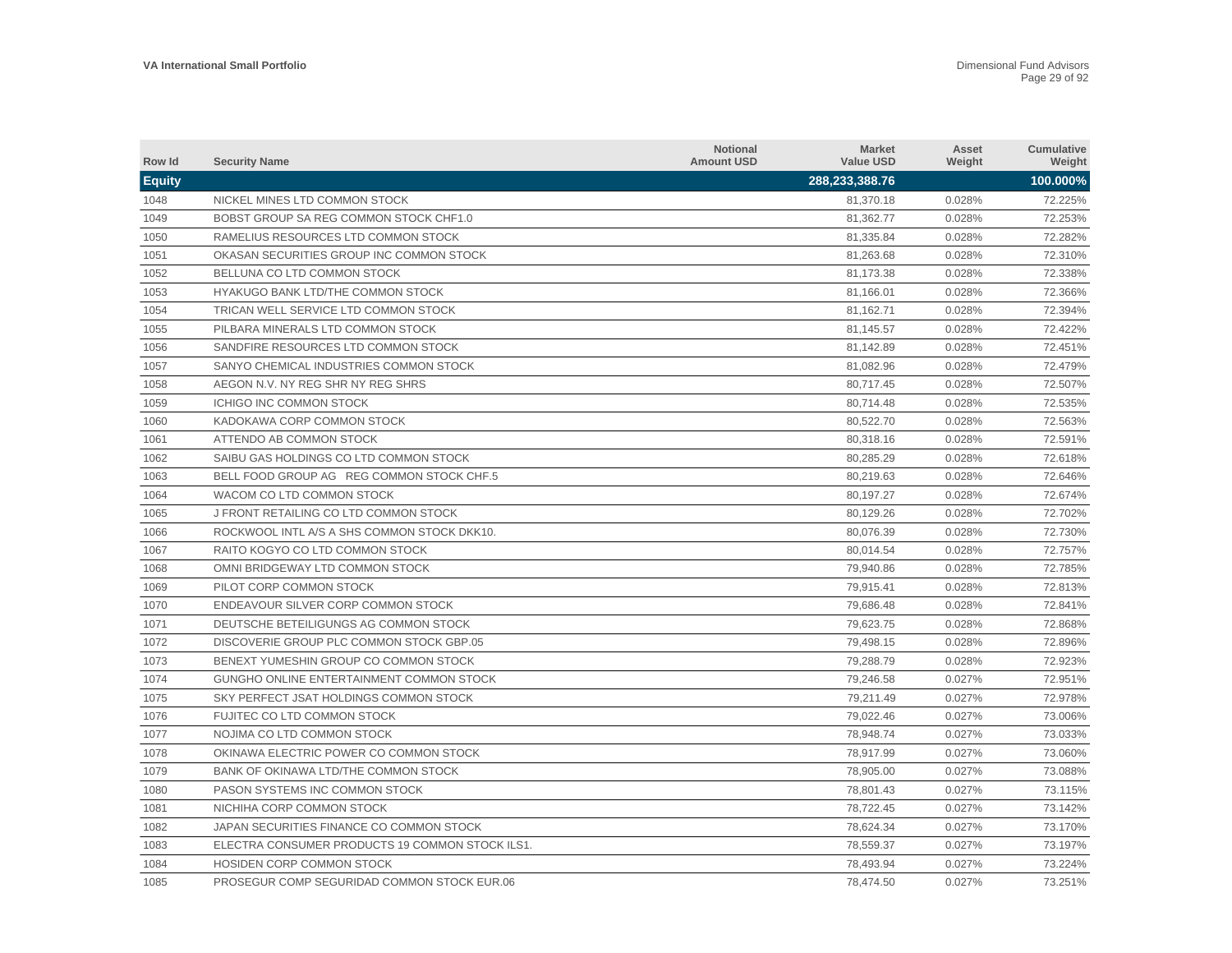| Row Id        | <b>Security Name</b>                            | <b>Notional</b><br><b>Amount USD</b> | <b>Market</b><br><b>Value USD</b> | Asset<br>Weight | <b>Cumulative</b><br>Weight |
|---------------|-------------------------------------------------|--------------------------------------|-----------------------------------|-----------------|-----------------------------|
| <b>Equity</b> |                                                 |                                      | 288,233,388.76                    |                 | 100.000%                    |
| 1086          | STELCO HOLDINGS INC COMMON STOCK                |                                      | 78,455.48                         | 0.027%          | 73.279%                     |
| 1087          | AXIAL RETAILING INC COMMON STOCK                |                                      | 78,455.43                         | 0.027%          | 73.306%                     |
| 1088          | KYORIN HOLDINGS INC COMMON STOCK                |                                      | 78,449.30                         | 0.027%          | 73.333%                     |
| 1089          | CREDIT SAISON CO LTD COMMON STOCK               |                                      | 78,346.44                         | 0.027%          | 73.360%                     |
| 1090          | TAKKT AG COMMON STOCK                           |                                      | 78,292.62                         | 0.027%          | 73.387%                     |
| 1091          | PLATZER FASTIGHETER HOLD B COMMON STOCK SEK.1   |                                      | 78,290.90                         | 0.027%          | 73.415%                     |
| 1092          | DUSTIN GROUP AB COMMON STOCK SEK5.0             |                                      | 78,222.16                         | 0.027%          | 73.442%                     |
| 1093          | PVA TEPLA AG COMMON STOCK                       |                                      | 78.216.48                         | 0.027%          | 73.469%                     |
| 1094          | BW LPG LTD COMMON STOCK USD.01                  |                                      | 78,179.25                         | 0.027%          | 73.496%                     |
| 1095          | MONOGATARI CORP COMMON STOCK                    |                                      | 78,148.67                         | 0.027%          | 73.523%                     |
| 1096          | INFO SERVICES INTL DENTSU COMMON STOCK          |                                      | 78,118.14                         | 0.027%          | 73.550%                     |
| 1097          | BELC CO LTD COMMON STOCK                        |                                      | 78,110.92                         | 0.027%          | 73.577%                     |
| 1098          | VALEO SA COMMON STOCK EUR1.0                    |                                      | 78,032.84                         | 0.027%          | 73.604%                     |
| 1099          | NIPPN CORP COMMON STOCK                         |                                      | 77,891.94                         | 0.027%          | 73.631%                     |
| 1100          | TOKAI HOLDINGS CORP COMMON STOCK                |                                      | 77,876.75                         | 0.027%          | 73.658%                     |
| 1101          | NEW WORK SE COMMON STOCK NPV                    |                                      | 77,860.30                         | 0.027%          | 73.685%                     |
| 1102          | WESTERN FOREST PRODUCTS INC COMMON STOCK        |                                      | 77.674.31                         | 0.027%          | 73.712%                     |
| 1103          | FUJIMORI KOGYO CO LTD COMMON STOCK              |                                      | 77,481.73                         | 0.027%          | 73.739%                     |
| 1104          | YIT OYJ COMMON STOCK                            |                                      | 77,440.01                         | 0.027%          | 73.766%                     |
| 1105          | TOKYO STEEL MFG CO LTD COMMON STOCK             |                                      | 77,411.59                         | 0.027%          | 73.793%                     |
| 1106          | PALFINGER AG COMMON STOCK                       |                                      | 77,125.21                         | 0.027%          | 73.820%                     |
| 1107          | KENON HOLDINGS LTD COMMON STOCK                 |                                      | 77,055.35                         | 0.027%          | 73.846%                     |
| 1108          | HUNTING PLC COMMON STOCK GBP.25                 |                                      | 77,017.91                         | 0.027%          | 73.873%                     |
| 1109          | FORTERRA PLC COMMON STOCK                       |                                      | 76,890.09                         | 0.027%          | 73.900%                     |
| 1110          | TRI CHEMICAL LABORATORIES IN COMMON STOCK       |                                      | 76,785.63                         | 0.027%          | 73.926%                     |
| 1111          | AZORIM INVESTMENT DEVELOPMEN COMMON STOCK ILS1. |                                      | 76,656.13                         | 0.027%          | 73.953%                     |
| 1112          | A.G. BARR PLC COMMON STOCK GBP.04167            |                                      | 76,638.69                         | 0.027%          | 73.980%                     |
| 1113          | SHENG SIONG GROUP LTD COMMON STOCK              |                                      | 76,523.29                         | 0.027%          | 74.006%                     |
| 1114          | SIERRA WIRELESS INC COMMON STOCK                |                                      | 76.508.32                         | 0.027%          | 74.033%                     |
| 1115          | COLTENE HOLDING AG REG COMMON STOCK CHF.1       |                                      | 76,433.98                         | 0.027%          | 74.059%                     |
| 1116          | DIP CORP COMMON STOCK                           |                                      | 76,295.16                         | 0.026%          | 74.086%                     |
| 1117          | HONG LEONG FINANCE LTD COMMON STOCK             |                                      | 76,258.99                         | 0.026%          | 74.112%                     |
| 1118          | AUSTAL LTD COMMON STOCK                         |                                      | 76,189.20                         | 0.026%          | 74.139%                     |
| 1119          | RAIFFEISEN BANK INTERNATIONA COMMON STOCK       |                                      | 76,088.52                         | 0.026%          | 74.165%                     |
| 1120          | FINGERPRINT CARDS AB B COMMON STOCK SEK.04      |                                      | 76,059.24                         | 0.026%          | 74.191%                     |
| 1121          | SUESS MICROTEC SE COMMON STOCK                  |                                      | 76,002.75                         | 0.026%          | 74.218%                     |
| 1122          | MCMILLAN SHAKESPEARE LTD COMMON STOCK           |                                      | 75.983.81                         | 0.026%          | 74.244%                     |
| 1123          | UT GROUP CO LTD COMMON STOCK                    |                                      | 75,905.71                         | 0.026%          | 74.271%                     |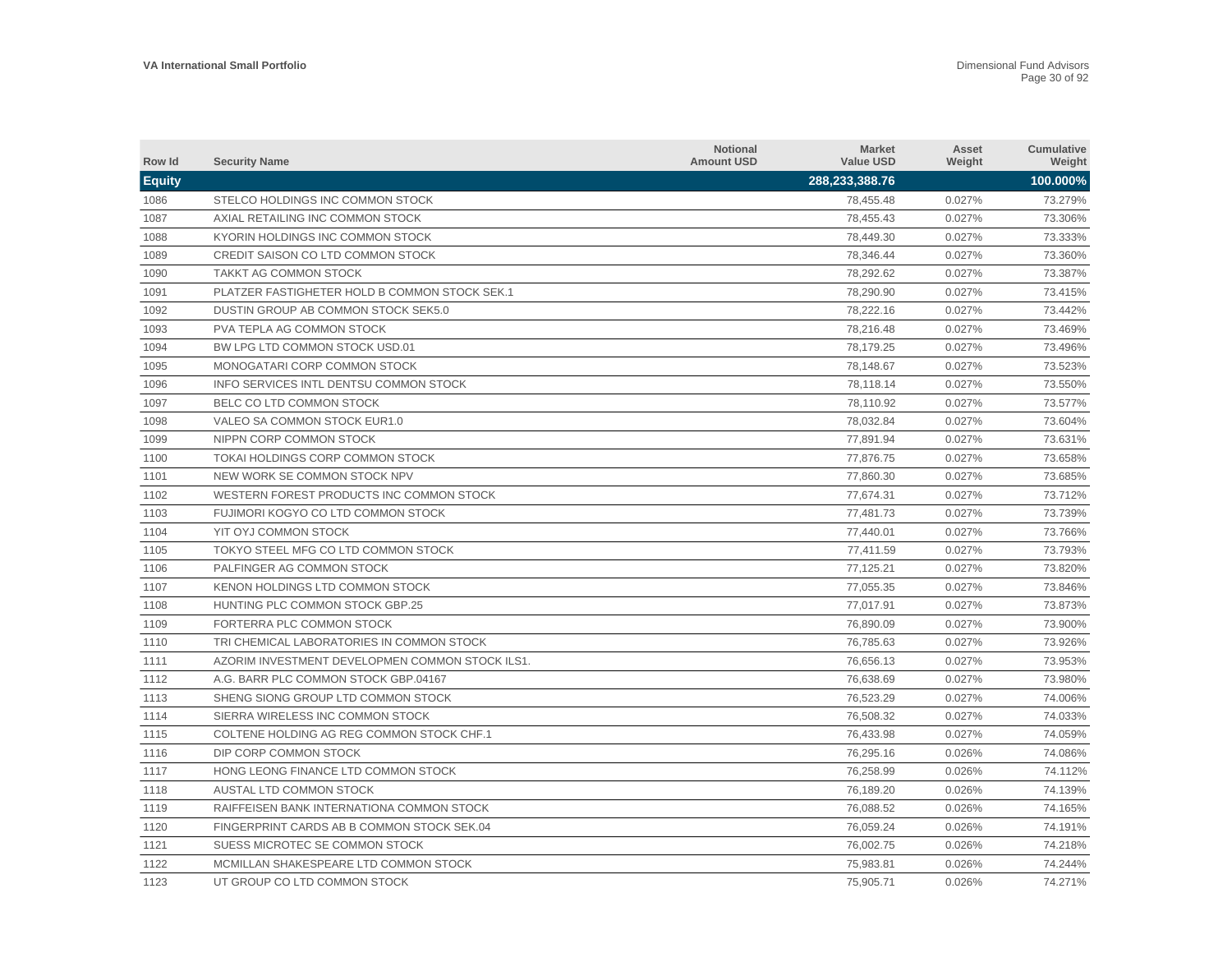| Row Id        | <b>Security Name</b>                             | <b>Notional</b><br><b>Amount USD</b> | <b>Market</b><br><b>Value USD</b> | Asset<br>Weight | Cumulative<br>Weight |
|---------------|--------------------------------------------------|--------------------------------------|-----------------------------------|-----------------|----------------------|
| <b>Equity</b> |                                                  |                                      | 288,233,388.76                    |                 | 100.000%             |
| 1124          | CHOW SANG SANG HLDG COMMON STOCK HKD.25          |                                      | 75,849.10                         | 0.026%          | 74.297%              |
| 1125          | UNIVERSAL ENTERTAINMENT CORP COMMON STOCK        |                                      | 75,722.59                         | 0.026%          | 74.323%              |
| 1126          | EIZO CORP COMMON STOCK                           |                                      | 75,632.86                         | 0.026%          | 74.349%              |
| 1127          | MEKONOMEN AB COMMON STOCK SEK2.5                 |                                      | 75,613.40                         | 0.026%          | 74.376%              |
| 1128          | D/S NORDEN COMMON STOCK DKK1.                    |                                      | 75,465.49                         | 0.026%          | 74.402%              |
| 1129          | NP3 FASTIGHETER AB COMMON STOCK SEK3.5           |                                      | 75,456.44                         | 0.026%          | 74.428%              |
| 1130          | <b>TSUGAMI CORP COMMON STOCK</b>                 |                                      | 75,396.12                         | 0.026%          | 74.454%              |
| 1131          | INTERNET INITIATIVE JAPAN COMMON STOCK           |                                      | 75.289.34                         | 0.026%          | 74.480%              |
| 1132          | NIPPON STEEL TRADING CORP COMMON STOCK           |                                      | 75.269.78                         | 0.026%          | 74.506%              |
| 1133          | MIXI INC COMMON STOCK                            |                                      | 75,217.56                         | 0.026%          | 74.532%              |
| 1134          | KUMIAI CHEMICAL INDUSTRY CO COMMON STOCK         |                                      | 75,154.43                         | 0.026%          | 74.558%              |
| 1135          | NAKANISHI INC COMMON STOCK                       |                                      | 75,045.32                         | 0.026%          | 74.585%              |
| 1136          | TECAN GROUP AG REG COMMON STOCK CHF.1            |                                      | 74,975.10                         | 0.026%          | 74.611%              |
| 1137          | M+A CAPITAL PARTNERS CO LTD COMMON STOCK         |                                      | 74,855.76                         | 0.026%          | 74.637%              |
| 1138          | ARROW GLOBAL GROUP PLC COMMON STOCK GBP.01       |                                      | 74,815.65                         | 0.026%          | 74.662%              |
| 1139          | TERVEYSTALO OYJ COMMON STOCK NPV                 |                                      | 74,700.10                         | 0.026%          | 74.688%              |
| 1140          | MITANI CORP COMMON STOCK                         |                                      | 74,649.97                         | 0.026%          | 74.714%              |
| 1141          | ALIMAK GROUP AB COMMON STOCK SEK.02              |                                      | 74,594.66                         | 0.026%          | 74.740%              |
| 1142          | SPAREBANK 1 SR BANK ASA COMMON STOCK NOK25.0     |                                      | 74,580.20                         | 0.026%          | 74.766%              |
| 1143          | AKTIA BANK OYJ COMMON STOCK NPV                  |                                      | 74,562.48                         | 0.026%          | 74.792%              |
| 1144          | ATRIUM LJUNGBERG AB B SHS COMMON STOCK SEK2.5    |                                      | 74.556.89                         | 0.026%          | 74.818%              |
| 1145          | KAKEN PHARMACEUTICAL CO LTD COMMON STOCK         |                                      | 74,447.25                         | 0.026%          | 74.844%              |
| 1146          | SHIMA SEIKI MFG LTD COMMON STOCK                 |                                      | 74.309.51                         | 0.026%          | 74.869%              |
| 1147          | NACHI FUJIKOSHI CORP COMMON STOCK                |                                      | 74,131.47                         | 0.026%          | 74.895%              |
| 1148          | FCC CO LTD COMMON STOCK                          |                                      | 74,108.10                         | 0.026%          | 74.921%              |
| 1149          | JTC PLC COMMON STOCK GBP.01                      |                                      | 73,975.48                         | 0.026%          | 74.946%              |
| 1150          | DAIBIRU CORP COMMON STOCK                        |                                      | 73,740.63                         | 0.026%          | 74.972%              |
| 1151          | MENORA MIVTACHIM HOLDINGS LT COMMON STOCK ILS1.0 |                                      | 73,671.74                         | 0.026%          | 74.998%              |
| 1152          | LISI COMMON STOCK EUR.4                          |                                      | 73,664.50                         | 0.026%          | 75.023%              |
| 1153          | ADVA OPTICAL NETWORKING SE COMMON STOCK          |                                      | 73,543.49                         | 0.026%          | 75.049%              |
| 1154          | NEXTAGE CO LTD COMMON STOCK                      |                                      | 73,526.90                         | 0.026%          | 75.074%              |
| 1155          | <b>ESPRINET SPA COMMON STOCK EUR.15</b>          |                                      | 73,465.75                         | 0.025%          | 75.100%              |
| 1156          | GULF KEYSTONE PETROLEUM LTD COMMON STOCK USD1.0  |                                      | 73,420.59                         | 0.025%          | 75.125%              |
| 1157          | AOZORA BANK LTD COMMON STOCK                     |                                      | 73,372.10                         | 0.025%          | 75.151%              |
| 1158          | SYSTEMAIR AB COMMON STOCK SEK1.0                 |                                      | 73.310.62                         | 0.025%          | 75.176%              |
| 1159          | TAKASAGO THERMAL ENGINEERING COMMON STOCK        |                                      | 73,302.81                         | 0.025%          | 75.201%              |
| 1160          | JAPAN ELEVATOR SERVICE HOLDI COMMON STOCK        |                                      | 73.268.61                         | 0.025%          | 75.227%              |
| 1161          | <b>HEXAGON COMPOSITES ASA COMMON STOCK NOK.1</b> |                                      | 73.241.54                         | 0.025%          | 75.252%              |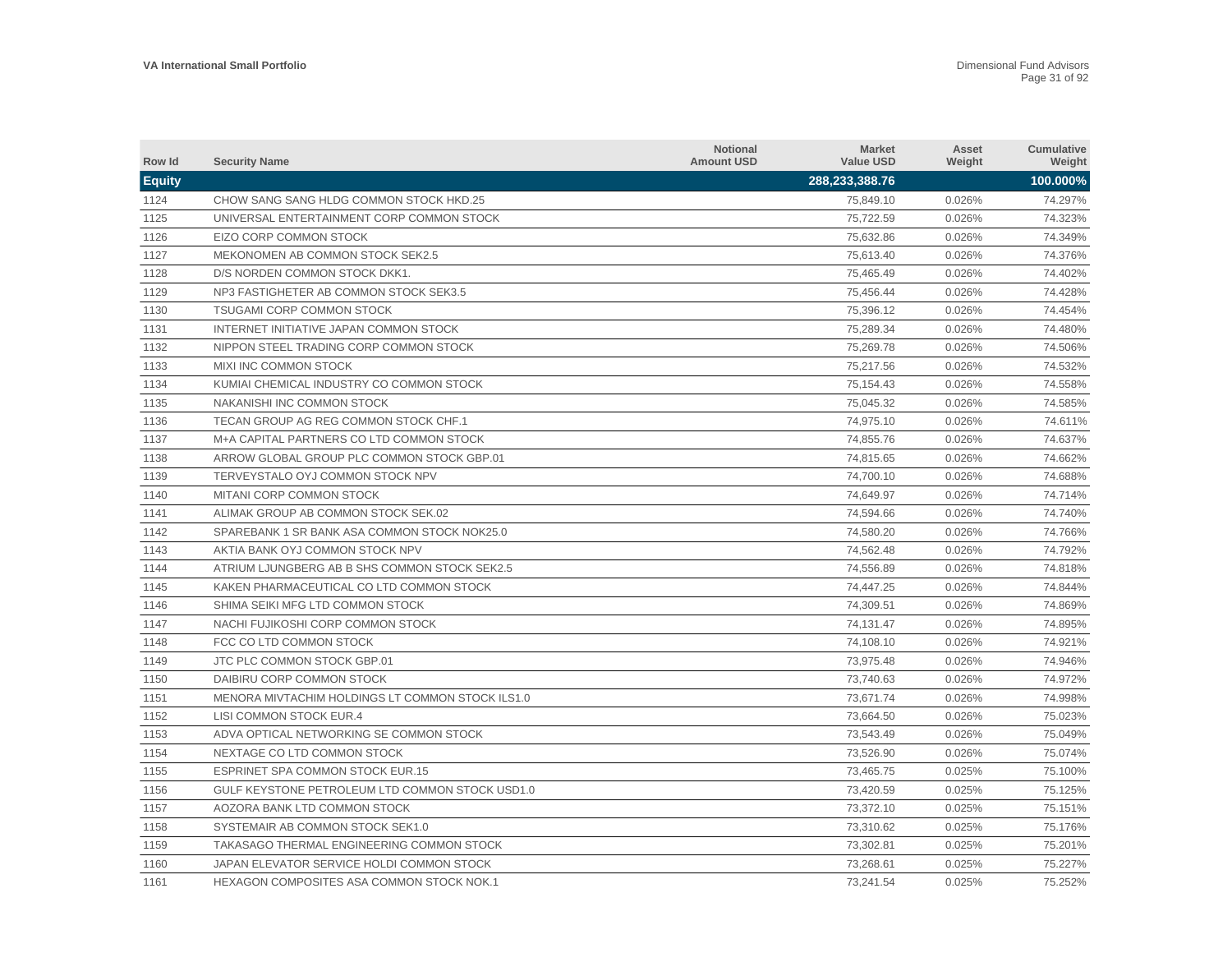| Row Id        | <b>Security Name</b>                            | <b>Notional</b><br><b>Amount USD</b> | <b>Market</b><br><b>Value USD</b> | Asset<br>Weight | <b>Cumulative</b><br>Weight |
|---------------|-------------------------------------------------|--------------------------------------|-----------------------------------|-----------------|-----------------------------|
| <b>Equity</b> |                                                 |                                      | 288,233,388.76                    |                 | 100.000%                    |
| 1162          | HEIWADO CO LTD COMMON STOCK                     |                                      | 73,147.51                         | 0.025%          | 75.278%                     |
| 1163          | SIG PLC COMMON STOCK GBP.1                      |                                      | 73,097.31                         | 0.025%          | 75.303%                     |
| 1164          | PACIFIC TEXTILES HOLDINGS COMMON STOCK HKD.001  |                                      | 73,078.57                         | 0.025%          | 75.328%                     |
| 1165          | TOMTOM NV COMMON STOCK EUR.2                    |                                      | 72,990.68                         | 0.025%          | 75.354%                     |
| 1166          | NAKED WINES PLC COMMON STOCK GBP.075            |                                      | 72,860.18                         | 0.025%          | 75.379%                     |
| 1167          | ASKUL CORP COMMON STOCK                         |                                      | 72,759.22                         | 0.025%          | 75.404%                     |
| 1168          | <b>Z ENERGY LTD COMMON STOCK</b>                |                                      | 72,696.59                         | 0.025%          | 75.429%                     |
| 1169          | VSTECS HOLDINGS LTD COMMON STOCK HKD.1          |                                      | 72.601.42                         | 0.025%          | 75.455%                     |
| 1170          | <b>ITOHAM YONEKYU HOLDINGS INC COMMON STOCK</b> |                                      | 72,574.90                         | 0.025%          | 75.480%                     |
| 1171          | CENTRAL GLASS CO LTD COMMON STOCK               |                                      | 72,477.17                         | 0.025%          | 75.505%                     |
| 1172          | DREAM UNLIMITED CL A SUB VOT COMMON STOCK       |                                      | 72,416.05                         | 0.025%          | 75.530%                     |
| 1173          | EARTH CORP COMMON STOCK                         |                                      | 72,298.64                         | 0.025%          | 75.555%                     |
| 1174          | TINEXTA SPA COMMON STOCK NPV                    |                                      | 72,022.31                         | 0.025%          | 75.580%                     |
| 1175          | TURQUOISE HILL RESOURCES LTD COMMON STOCK       |                                      | 71,825.76                         | 0.025%          | 75.605%                     |
| 1176          | SOL SPA COMMON STOCK EUR.52                     |                                      | 71,638.86                         | 0.025%          | 75.630%                     |
| 1177          | RESONA HOLDINGS INC COMMON STOCK                |                                      | 71,576.58                         | 0.025%          | 75.655%                     |
| 1178          | CHARGEURS SA COMMON STOCK EUR.16                |                                      | 71.533.39                         | 0.025%          | 75.680%                     |
| 1179          | PRESTIGE INTERNATIONAL INC COMMON STOCK         |                                      | 71,488.75                         | 0.025%          | 75.704%                     |
| 1180          | CEMENTIR HOLDING NV COMMON STOCK EUR1.0         |                                      | 71,483.52                         | 0.025%          | 75.729%                     |
| 1181          | PACT GROUP HOLDINGS LTD COMMON STOCK            |                                      | 71,451.22                         | 0.025%          | 75.754%                     |
| 1182          | AUTOCANADA INC COMMON STOCK                     |                                      | 71,441.39                         | 0.025%          | 75.779%                     |
| 1183          | MOBILEZONE HOLDING AG REG COMMON STOCK CHF.01   |                                      | 71,387.76                         | 0.025%          | 75.804%                     |
| 1184          | ATOM CORP COMMON STOCK                          |                                      | 71,297.43                         | 0.025%          | 75.828%                     |
| 1185          | NANTO BANK LTD/THE COMMON STOCK                 |                                      | 71,284.44                         | 0.025%          | 75.853%                     |
| 1186          | MERSEN COMMON STOCK EUR2.0                      |                                      | 71,174.90                         | 0.025%          | 75.878%                     |
| 1187          | KOMEDA HOLDINGS CO LTD COMMON STOCK             |                                      | 71,133.60                         | 0.025%          | 75.902%                     |
| 1188          | VALUE PARTNERS GROUP LTD COMMON STOCK HKD.1     |                                      | 71,041.11                         | 0.025%          | 75.927%                     |
| 1189          | THERMADOR GROUPE COMMON STOCK EUR8.0            |                                      | 70,988.73                         | 0.025%          | 75.952%                     |
| 1190          | CHESNARA PLC COMMON STOCK GBP.05                |                                      | 70,909.21                         | 0.025%          | 75.976%                     |
| 1191          | KINEPOLIS COMMON STOCK                          |                                      | 70,792.55                         | 0.025%          | 76.001%                     |
| 1192          | TSUBAKI NAKASHIMA CO LTD COMMON STOCK           |                                      | 70,693.03                         | 0.025%          | 76.025%                     |
| 1193          | DFS FURNITURE PLC COMMON STOCK GBP.1            |                                      | 70,660.36                         | 0.025%          | 76.050%                     |
| 1194          | RECTICEL COMMON STOCK                           |                                      | 70,550.17                         | 0.024%          | 76.074%                     |
| 1195          | FENIX OUTDOOR INTERNATIONAL COMMON STOCK CHF1.0 |                                      | 70,531.69                         | 0.024%          | 76.099%                     |
| 1196          | CIR SPA COMPAGNIE INDUSTRIAL COMMON STOCK EUR.5 |                                      | 70,518.66                         | 0.024%          | 76.123%                     |
| 1197          | SATO HOLDINGS CORP COMMON STOCK                 |                                      | 70,503.03                         | 0.024%          | 76.148%                     |
| 1198          | AIRBOSS OF AMERICA CORP COMMON STOCK            |                                      | 70,462.32                         | 0.024%          | 76.172%                     |
| 1199          | CREATE RESTAURANTS HOLDINGS COMMON STOCK        |                                      | 70,379.09                         | 0.024%          | 76.197%                     |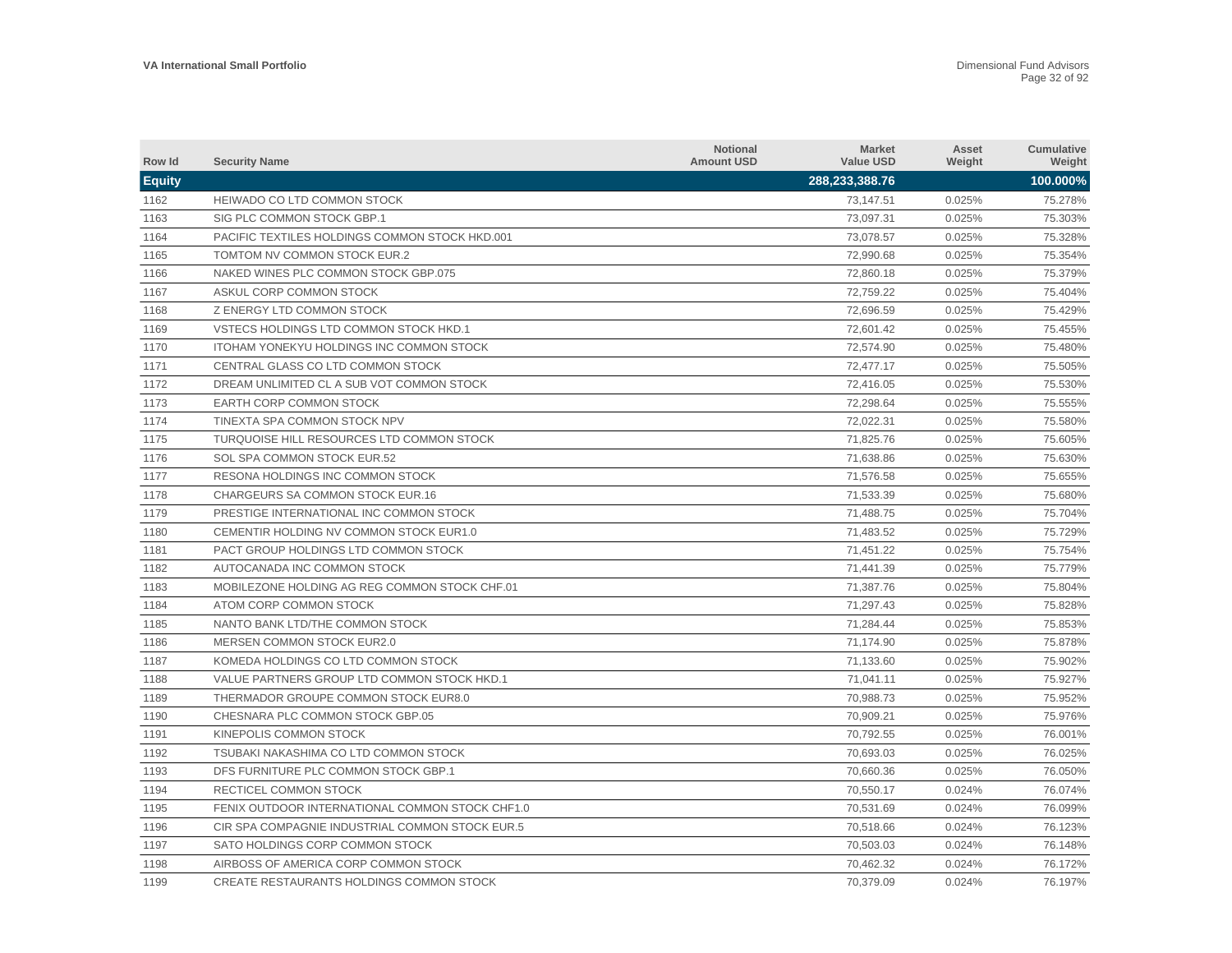| Row Id        | <b>Security Name</b>                             | <b>Notional</b><br><b>Amount USD</b> | <b>Market</b><br><b>Value USD</b> | Asset<br>Weight | Cumulative<br>Weight |
|---------------|--------------------------------------------------|--------------------------------------|-----------------------------------|-----------------|----------------------|
| <b>Equity</b> |                                                  |                                      | 288,233,388.76                    |                 | 100.000%             |
| 1200          | COOR SERVICE MANAGEMENT COMMON STOCK SEK1.0      |                                      | 70,358.89                         | 0.024%          | 76.221%              |
| 1201          | PACIFIC INDUSTRIAL CO LTD COMMON STOCK           |                                      | 70,351.30                         | 0.024%          | 76.245%              |
| 1202          | BANK OF GEORGIA GROUP PLC COMMON STOCK GBP.01    |                                      | 70,346.77                         | 0.024%          | 76.270%              |
| 1203          | STHREE PLC COMMON STOCK GBP.01                   |                                      | 70,296.66                         | 0.024%          | 76.294%              |
| 1204          | SEKISUI JUSHI CORP COMMON STOCK                  |                                      | 70,224.47                         | 0.024%          | 76.319%              |
| 1205          | PREMIER GOLD MINES LTD COMMON STOCK              |                                      | 70,178.02                         | 0.024%          | 76.343%              |
| 1206          | CATHAY PACIFIC AIRWAYS COMMON STOCK              |                                      | 70,177.40                         | 0.024%          | 76.367%              |
| 1207          | ATRIUM EUROPEAN REAL ESTATE COMMON STOCK         |                                      | 70.158.72                         | 0.024%          | 76.392%              |
| 1208          | <b>VERALLIA COMMON STOCK EUR1.0</b>              |                                      | 70,104.03                         | 0.024%          | 76.416%              |
| 1209          | BYGGMAX GROUP AB COMMON STOCK SEK.33             |                                      | 70,076.61                         | 0.024%          | 76.440%              |
| 1210          | VERMILION ENERGY INC COMMON STOCK                |                                      | 69,991.58                         | 0.024%          | 76.465%              |
| 1211          | EXTENDICARE INC COMMON STOCK                     |                                      | 69,910.88                         | 0.024%          | 76.489%              |
| 1212          | HOKUETSU CORP COMMON STOCK                       |                                      | 69,888.73                         | 0.024%          | 76.513%              |
| 1213          | SABRE INSURANCE GROUP PLC COMMON STOCK GBP.001   |                                      | 69,871.34                         | 0.024%          | 76.537%              |
| 1214          | LEIFHEIT AG COMMON STOCK                         |                                      | 69,792.62                         | 0.024%          | 76.561%              |
| 1215          | SHURGARD SELF STORAGE SA COMMON STOCK            |                                      | 69,775.22                         | 0.024%          | 76.586%              |
| 1216          | <b>GWA GROUP LTD COMMON STOCK</b>                |                                      | 69,771.23                         | 0.024%          | 76.610%              |
| 1217          | ONE SOFTWARE TECHNOLOGIES LT COMMON STOCK ILS.01 |                                      | 69,705.64                         | 0.024%          | 76.634%              |
| 1218          | HONGKONG + SHANGHAI HOTELS COMMON STOCK          |                                      | 69,605.32                         | 0.024%          | 76.658%              |
| 1219          | TOHO BANK LTD/THE COMMON STOCK                   |                                      | 69,573.79                         | 0.024%          | 76.682%              |
| 1220          | STELLA INTERNATIONAL COMMON STOCK HKD.1          |                                      | 69.566.10                         | 0.024%          | 76.707%              |
| 1221          | NISHI NIPPON RAILROAD CO LTD COMMON STOCK        |                                      | 69,555.35                         | 0.024%          | 76.731%              |
| 1222          | MICRO FOCUS INTERNATIONAL COMMON STOCK GBP.1     |                                      | 69.471.65                         | 0.024%          | 76.755%              |
| 1223          | ALTIUS MINERALS CORPORATION COMMON STOCK         |                                      | 69,275.09                         | 0.024%          | 76.779%              |
| 1224          | CAIRN HOMES PLC COMMON STOCK EUR.001             |                                      | 69,254.06                         | 0.024%          | 76.803%              |
| 1225          | INVISIO AB COMMON STOCK SEK1.0                   |                                      | 69,156.84                         | 0.024%          | 76.827%              |
| 1226          | TOKYU CONSTRUCTION CO LTD COMMON STOCK           |                                      | 69,137.82                         | 0.024%          | 76.851%              |
| 1227          | OKINAWA CELLULAR TELEPHONE COMMON STOCK          |                                      | 68,910.06                         | 0.024%          | 76.875%              |
| 1228          | T HASEGAWA CO LTD COMMON STOCK                   |                                      | 68,861.64                         | 0.024%          | 76.899%              |
| 1229          | NISSIN ELECTRIC CO LTD COMMON STOCK              |                                      | 68,770.81                         | 0.024%          | 76.922%              |
| 1230          | VAISALA OYJ A SHS COMMON STOCK                   |                                      | 68,678.21                         | 0.024%          | 76.946%              |
| 1231          | TAIKISHA LTD COMMON STOCK                        |                                      | 68,621.43                         | 0.024%          | 76.970%              |
| 1232          | SMARTGROUP CORP LTD COMMON STOCK                 |                                      | 68,606.11                         | 0.024%          | 76.994%              |
| 1233          | MLP SE COMMON STOCK                              |                                      | 68,536.21                         | 0.024%          | 77.018%              |
| 1234          | S FOODS INC COMMON STOCK                         |                                      | 68.520.38                         | 0.024%          | 77.041%              |
| 1235          | SUMMIT REAL ESTATE HOLDING REIT ILS1.0           |                                      | 68,446.95                         | 0.024%          | 77.065%              |
| 1236          | WARTECK INVEST AG REG COMMON STOCK CHF10.0       |                                      | 68.437.96                         | 0.024%          | 77.089%              |
| 1237          | SUNEVISION HOLDINGS COMMON STOCK HKD.1           |                                      | 68.381.97                         | 0.024%          | 77.113%              |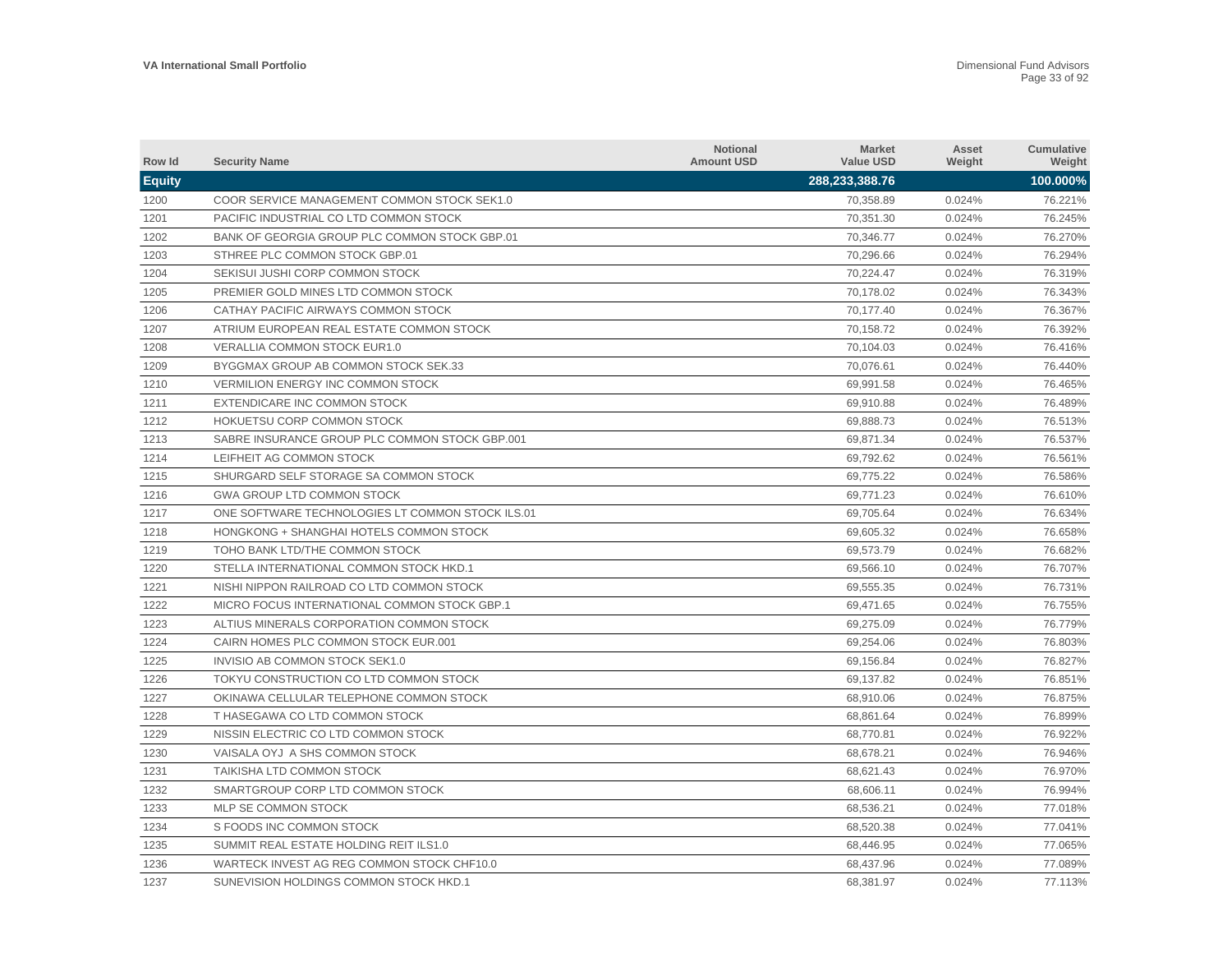| Row Id        | <b>Security Name</b>                             | <b>Notional</b><br><b>Amount USD</b> | <b>Market</b><br><b>Value USD</b> | Asset<br>Weight | <b>Cumulative</b><br>Weight |
|---------------|--------------------------------------------------|--------------------------------------|-----------------------------------|-----------------|-----------------------------|
| <b>Equity</b> |                                                  |                                      | 288,233,388.76                    |                 | 100.000%                    |
| 1238          | STO SE + CO. KGAA PREF SHRS PREFERENCE           |                                      | 68,218.95                         | 0.024%          | 77.136%                     |
| 1239          | BIG SHOPPING CENTERS 2004 LT COMMON STOCK ILS.01 |                                      | 68,194.56                         | 0.024%          | 77.160%                     |
| 1240          | <b>TARKETT COMMON STOCK EUR5.0</b>               |                                      | 68,078.86                         | 0.024%          | 77.184%                     |
| 1241          | <b>GRANDVISION NV COMMON STOCK</b>               |                                      | 67,954.39                         | 0.024%          | 77.207%                     |
| 1242          | NITTO KOGYO CORP COMMON STOCK                    |                                      | 67,931.35                         | 0.024%          | 77.231%                     |
| 1243          | ELRINGKLINGER AG COMMON STOCK                    |                                      | 67,907.57                         | 0.024%          | 77.254%                     |
| 1244          | SAIZERIYA CO LTD COMMON STOCK                    |                                      | 67,887.26                         | 0.024%          | 77.278%                     |
| 1245          | CLINIGEN GROUP PLC COMMON STOCK GBP.001          |                                      | 67,761.69                         | 0.024%          | 77.301%                     |
| 1246          | MUSASHINO BANK LTD/THE COMMON STOCK              |                                      | 67,752.87                         | 0.024%          | 77.325%                     |
| 1247          | PARAMOUNT RESOURCES LTD A COMMON STOCK           |                                      | 67,528.09                         | 0.023%          | 77.348%                     |
| 1248          | TELEVISION FRANCAISE (T.F.1) COMMON STOCK EUR.2  |                                      | 67,503.83                         | 0.023%          | 77.372%                     |
| 1249          | NIPPON SEIKI CO LTD COMMON STOCK                 |                                      | 67,440.49                         | 0.023%          | 77.395%                     |
| 1250          | FIERA CAPITAL CORP COMMON STOCK                  |                                      | 67,434.55                         | 0.023%          | 77.419%                     |
| 1251          | SIGMA HEALTHCARE LTD COMMON STOCK                |                                      | 67,423.99                         | 0.023%          | 77.442%                     |
| 1252          | DYDO GROUP HOLDINGS INC COMMON STOCK             |                                      | 67,398.87                         | 0.023%          | 77.465%                     |
| 1253          | ZIGNAGO VETRO SPA COMMON STOCK EUR.1             |                                      | 67,299.31                         | 0.023%          | 77.489%                     |
| 1254          | ROBERTET SA COMMON STOCK EUR2.5                  |                                      | 67,292.41                         | 0.023%          | 77.512%                     |
| 1255          | <b>ITOCHU ENEX CO LTD COMMON STOCK</b>           |                                      | 67,205.28                         | 0.023%          | 77.535%                     |
| 1256          | FREEHOLD ROYALTIES LTD COMMON STOCK              |                                      | 67,203.99                         | 0.023%          | 77.559%                     |
| 1257          | VIVA ENERGY GROUP LTD COMMON STOCK               |                                      | 67,195.81                         | 0.023%          | 77.582%                     |
| 1258          | HOGY MEDICAL CO LTD COMMON STOCK                 |                                      | 67,120.79                         | 0.023%          | 77.605%                     |
| 1259          | ARGONAUT GOLD INC COMMON STOCK                   |                                      | 67,080.46                         | 0.023%          | 77.628%                     |
| 1260          | SAWAI PHARMACEUTICAL CO LTD COMMON STOCK         |                                      | 67,076.09                         | 0.023%          | 77.652%                     |
| 1261          | RAISIO OYJ V SHS COMMON STOCK                    |                                      | 67,002.70                         | 0.023%          | 77.675%                     |
| 1262          | GUARDIAN CAP GRP LTD CL A COMMON STOCK           |                                      | 66,901.41                         | 0.023%          | 77.698%                     |
| 1263          | <b>GREE INC COMMON STOCK</b>                     |                                      | 66,833.97                         | 0.023%          | 77.721%                     |
| 1264          | AIB GROUP PLC COMMON STOCK EUR.625               |                                      | 66,827.64                         | 0.023%          | 77.745%                     |
| 1265          | CTT CORREIOS DE PORTUGAL COMMON STOCK EUR.17     |                                      | 66,788.61                         | 0.023%          | 77.768%                     |
| 1266          | BANG + OLUFSEN A/S COMMON STOCK DKK5.0           |                                      | 66,739.05                         | 0.023%          | 77.791%                     |
| 1267          | BONHEUR ASA COMMON STOCK NOK1.25                 |                                      | 66,726.85                         | 0.023%          | 77.814%                     |
| 1268          | ORIOR AG COMMON STOCK CHF4.0                     |                                      | 66,715.44                         | 0.023%          | 77.837%                     |
| 1269          | ENERFLEX LTD COMMON STOCK                        |                                      | 66,702.44                         | 0.023%          | 77.860%                     |
| 1270          | LOVISA HOLDINGS LTD COMMON STOCK                 |                                      | 66,586.63                         | 0.023%          | 77.883%                     |
| 1271          | BUNKA SHUTTER CO LTD COMMON STOCK                |                                      | 66,578.04                         | 0.023%          | 77.907%                     |
| 1272          | ECLIPX GROUP LTD COMMON STOCK                    |                                      | 66,497.81                         | 0.023%          | 77.930%                     |
| 1273          | GOLD ROAD RESOURCES LTD COMMON STOCK             |                                      | 66,479.15                         | 0.023%          | 77.953%                     |
| 1274          | INTEGRAL DIAGNOSTICS LTD COMMON STOCK            |                                      | 66.431.97                         | 0.023%          | 77.976%                     |
| 1275          | UNITED SUPER MARKETS HOLDING COMMON STOCK        |                                      | 66,421.49                         | 0.023%          | 77.999%                     |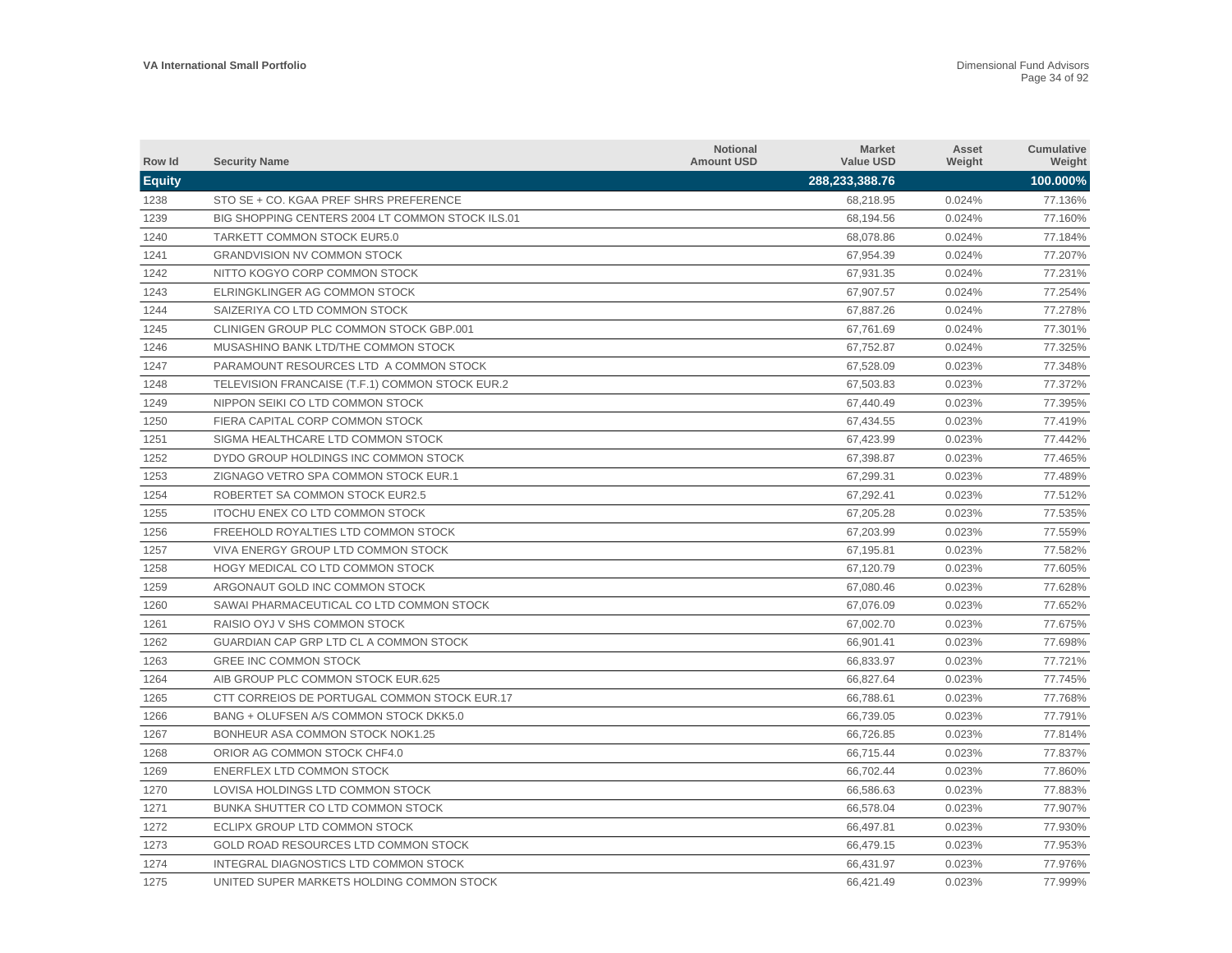| Row Id        | <b>Security Name</b>                             | <b>Notional</b><br><b>Amount USD</b> | <b>Market</b><br><b>Value USD</b> | Asset<br>Weight | Cumulative<br>Weight |
|---------------|--------------------------------------------------|--------------------------------------|-----------------------------------|-----------------|----------------------|
| <b>Equity</b> |                                                  |                                      | 288,233,388.76                    |                 | 100.000%             |
| 1276          | FAR EAST CONSORTIUM INTERNAT COMMON STOCK HKD.1  |                                      | 66,406.74                         | 0.023%          | 78.022%              |
| 1277          | SANKYO CO LTD COMMON STOCK                       |                                      | 66,299.57                         | 0.023%          | 78.045%              |
| 1278          | TOWA PHARMACEUTICAL CO LTD COMMON STOCK          |                                      | 66,294.40                         | 0.023%          | 78.068%              |
| 1279          | KOHNAN SHOJI CO LTD COMMON STOCK                 |                                      | 66,276.11                         | 0.023%          | 78.091%              |
| 1280          | CREDITO EMILIANO SPA COMMON STOCK EUR1.0         |                                      | 66,231.01                         | 0.023%          | 78.114%              |
| 1281          | IRISH CONTINENTAL GROUP PLC UNIT EUR.065         |                                      | 66.170.52                         | 0.023%          | 78.137%              |
| 1282          | BURFORD CAPITAL LTD COMMON STOCK                 |                                      | 66,156.58                         | 0.023%          | 78.160%              |
| 1283          | SAMTY CO LTD COMMON STOCK                        |                                      | 66,133.35                         | 0.023%          | 78.183%              |
| 1284          | VITEC GROUP PLC/THE COMMON STOCK GBP.2           |                                      | 66,093.53                         | 0.023%          | 78.206%              |
| 1285          | RAMI LEVY CHAIN STORES HASHI COMMON STOCK ILS.01 |                                      | 66,060.58                         | 0.023%          | 78.228%              |
| 1286          | OISIX RA DAICHI INC COMMON STOCK                 |                                      | 66,041.04                         | 0.023%          | 78.251%              |
| 1287          | GUALA CLOSURES SPA COMMON STOCK NPV              |                                      | 65,851.13                         | 0.023%          | 78.274%              |
| 1288          | ENERGIEDIENST HOLDING AG REG COMMON STOCK CHF.1  |                                      | 65,666.02                         | 0.023%          | 78.297%              |
| 1289          | SANKI ENGINEERING CO LTD COMMON STOCK            |                                      | 65,530.66                         | 0.023%          | 78.320%              |
| 1290          | KAROON ENERGY LTD COMMON STOCK                   |                                      | 65,417.71                         | 0.023%          | 78.342%              |
| 1291          | H H INTERNATIONAL A/S B COMMON STOCK DKK10.0     |                                      | 65,355.07                         | 0.023%          | 78.365%              |
| 1292          | DO + CO AG COMMON STOCK                          |                                      | 65.236.76                         | 0.023%          | 78.388%              |
| 1293          | AGF MANAGEMENT LTD CLASS B COMMON STOCK          |                                      | 65,161.27                         | 0.023%          | 78.410%              |
| 1294          | WUESTENROT + WUERTTEMBERG COMMON STOCK           |                                      | 65,156.84                         | 0.023%          | 78.433%              |
| 1295          | <b>TASSAL GROUP LTD COMMON STOCK</b>             |                                      | 64,983.69                         | 0.023%          | 78.456%              |
| 1296          | KONISHI CO LTD COMMON STOCK                      |                                      | 64,949.74                         | 0.023%          | 78.478%              |
| 1297          | TT ELECTRONICS PLC COMMON STOCK GBP.25           |                                      | 64,941.05                         | 0.023%          | 78.501%              |
| 1298          | NORITSU KOKI CO LTD COMMON STOCK                 |                                      | 64,935.55                         | 0.023%          | 78.523%              |
| 1299          | NIPPON DENSETSU KOGYO CO LTD COMMON STOCK        |                                      | 64,847.42                         | 0.022%          | 78.546%              |
| 1300          | ALARIS EQUITY PARTNERS INCOM UNIT                |                                      | 64,842.44                         | 0.022%          | 78.568%              |
| 1301          | GENWORTH MORTGAGE INSURANCE COMMON STOCK         |                                      | 64,793.97                         | 0.022%          | 78.591%              |
| 1302          | CAREL INDUSTRIES SPA COMMON STOCK NPV            |                                      | 64,752.07                         | 0.022%          | 78.613%              |
| 1303          | JAPAN LIFELINE CO LTD COMMON STOCK               |                                      | 64,724.57                         | 0.022%          | 78.636%              |
| 1304          | HAMAKYOREX CO LTD COMMON STOCK                   |                                      | 64,652.10                         | 0.022%          | 78.658%              |
| 1305          | SOLASTO CORP COMMON STOCK                        |                                      | 64,633.17                         | 0.022%          | 78.680%              |
| 1306          | ADAPTEO OYJ COMMON STOCK                         |                                      | 64,562.38                         | 0.022%          | 78.703%              |
| 1307          | MCJ CO LTD COMMON STOCK                          |                                      | 64,531.80                         | 0.022%          | 78.725%              |
| 1308          | <b>IDEC CORP COMMON STOCK</b>                    |                                      | 64,348.67                         | 0.022%          | 78.747%              |
| 1309          | AEON DELIGHT CO LTD COMMON STOCK                 |                                      | 64,209.35                         | 0.022%          | 78.770%              |
| 1310          | MJ GLEESON PLC COMMON STOCK GBP.02               |                                      | 64,195.39                         | 0.022%          | 78.792%              |
| 1311          | SHIBUYA CORPORATION COMMON STOCK                 |                                      | 64,150.21                         | 0.022%          | 78.814%              |
| 1312          | PUSHPAY HOLDINGS LTD COMMON STOCK                |                                      | 64.135.21                         | 0.022%          | 78.837%              |
| 1313          | JAPAN MATERIAL CO LTD COMMON STOCK               |                                      | 64,091.37                         | 0.022%          | 78.859%              |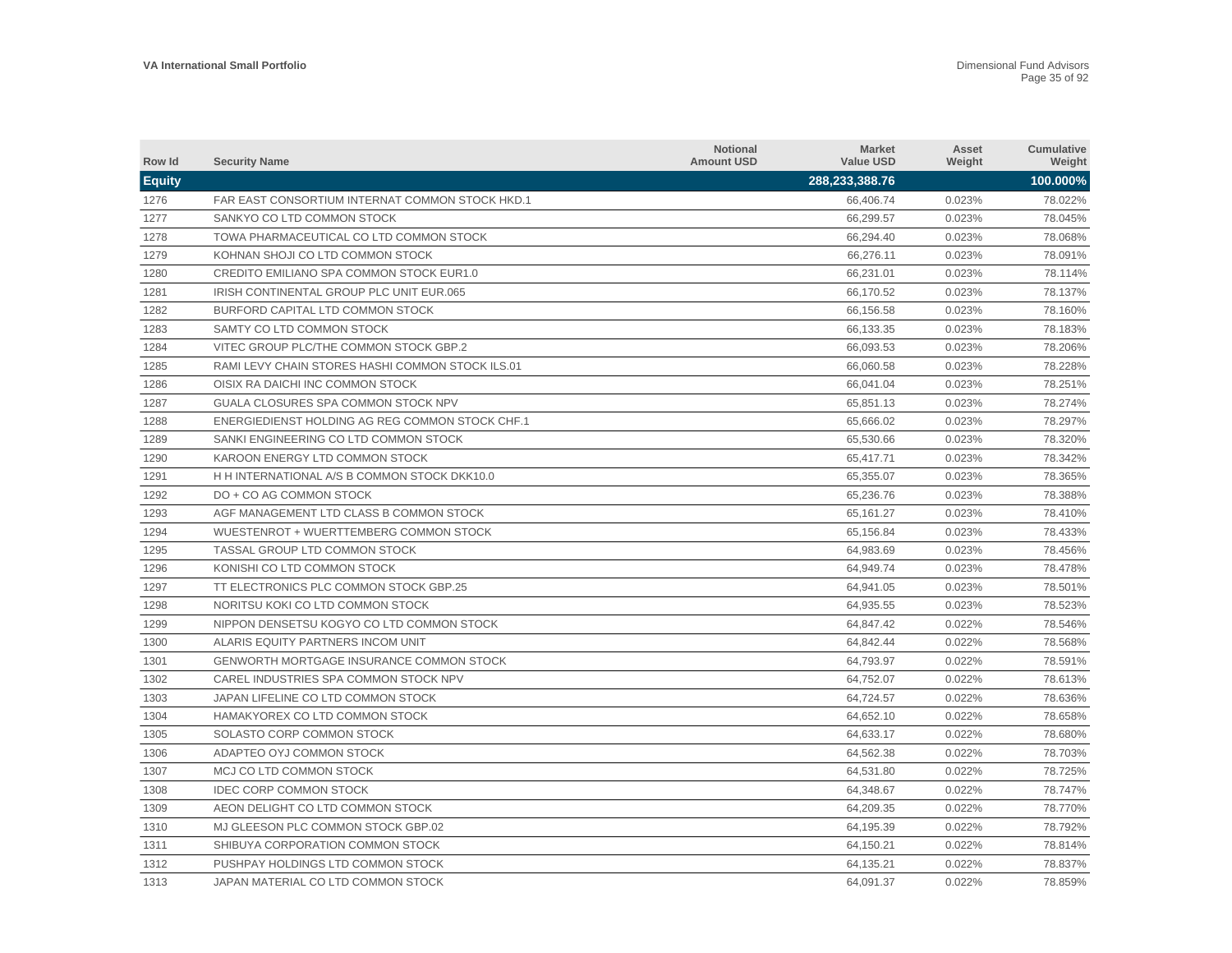| Row Id        | <b>Security Name</b>                              | <b>Notional</b><br><b>Amount USD</b> | <b>Market</b><br><b>Value USD</b> | Asset<br>Weight | Cumulative<br>Weight |
|---------------|---------------------------------------------------|--------------------------------------|-----------------------------------|-----------------|----------------------|
| <b>Equity</b> |                                                   |                                      | 288,233,388.76                    |                 | 100.000%             |
| 1314          | TV ASAHI HOLDINGS CORP COMMON STOCK               |                                      | 64,076.13                         | 0.022%          | 78.881%              |
| 1315          | SKISTAR AB COMMON STOCK SEK.5                     |                                      | 63,917.06                         | 0.022%          | 78.903%              |
| 1316          | FINNAIR OYJ COMMON STOCK EUR.85                   |                                      | 63,669.20                         | 0.022%          | 78.925%              |
| 1317          | EXEDY CORP COMMON STOCK                           |                                      | 63,639.64                         | 0.022%          | 78.947%              |
| 1318          | RESURS HOLDING AB COMMON STOCK SEK.005            |                                      | 63.633.55                         | 0.022%          | 78.969%              |
| 1319          | TIMBERCREEK FINANCIAL CORP COMMON STOCK           |                                      | 63,602.42                         | 0.022%          | 78.992%              |
| 1320          | AI HOLDINGS CORP COMMON STOCK                     |                                      | 63,596.85                         | 0.022%          | 79.014%              |
| 1321          | TURQUOISE HILL RESOURCES LTD COMMON STOCK         |                                      | 63.567.49                         | 0.022%          | 79.036%              |
| 1322          | BANQUE CANTONALE DE GENEV BR COMMON STOCK CHF50.0 |                                      | 63,528.02                         | 0.022%          | 79.058%              |
| 1323          | PRICER AB B SHS COMMON STOCK SEK1.0               |                                      | 63,503.17                         | 0.022%          | 79.080%              |
| 1324          | VITEC SOFTWARE GROUP AB B SH COMMON STOCK SEK.5   |                                      | 63,474.16                         | 0.022%          | 79.102%              |
| 1325          | ELKEM ASA COMMON STOCK NOK5.0                     |                                      | 63,431.52                         | 0.022%          | 79.124%              |
| 1326          | TAKARA STANDARD CO LTD COMMON STOCK               |                                      | 63,354.05                         | 0.022%          | 79.146%              |
| 1327          | PAYPOINT PLC COMMON STOCK GBP.003333333           |                                      | 63,342.94                         | 0.022%          | 79.168%              |
| 1328          | FUKUSHIMA GALILEI CO LTD COMMON STOCK             |                                      | 63,249.34                         | 0.022%          | 79.190%              |
| 1329          | DATA 3 LTD COMMON STOCK                           |                                      | 63,203.20                         | 0.022%          | 79.212%              |
| 1330          | WINCANTON PLC COMMON STOCK GBP.1                  |                                      | 63.196.09                         | 0.022%          | 79.233%              |
| 1331          | OHSHO FOOD SERVICE CORP COMMON STOCK              |                                      | 63,172.51                         | 0.022%          | 79.255%              |
| 1332          | KNIGHT THERAPEUTICS INC COMMON STOCK              |                                      | 63,153.40                         | 0.022%          | 79.277%              |
| 1333          | EASYJET PLC COMMON STOCK GBP.2728571              |                                      | 63,151.31                         | 0.022%          | 79.299%              |
| 1334          | AVEX INC COMMON STOCK                             |                                      | 63,107.15                         | 0.022%          | 79.321%              |
| 1335          | NOMURA CO LTD COMMON STOCK                        |                                      | 63,021.31                         | 0.022%          | 79.343%              |
| 1336          | KYB CORP COMMON STOCK                             |                                      | 62,987.19                         | 0.022%          | 79.365%              |
| 1337          | JOSHIN DENKI CO LTD COMMON STOCK                  |                                      | 62,947.92                         | 0.022%          | 79.387%              |
| 1338          | MORITA HOLDINGS CORP COMMON STOCK                 |                                      | 62,947.84                         | 0.022%          | 79.409%              |
| 1339          | DANIELI + CO COMMON STOCK EUR1.                   |                                      | 62,911.49                         | 0.022%          | 79.430%              |
| 1340          | CRAYON GROUP HOLDING AS COMMON STOCK NOK1.0       |                                      | 62,725.85                         | 0.022%          | 79.452%              |
| 1341          | VILMORIN + CIE COMMON STOCK EUR15.25              |                                      | 62.690.20                         | 0.022%          | 79.474%              |
| 1342          | SCHOELLER BLECKMANN OILFIELD COMMON STOCK EUR1.   |                                      | 62,684.92                         | 0.022%          | 79.496%              |
| 1343          | EIKEN CHEMICAL CO LTD COMMON STOCK                |                                      | 62,620.09                         | 0.022%          | 79.517%              |
| 1344          | ENENTO GROUP OYJ COMMON STOCK                     |                                      | 62,535.17                         | 0.022%          | 79.539%              |
| 1345          | ENEA AB COMMON STOCK SEK1.0                       |                                      | 62,450.53                         | 0.022%          | 79.561%              |
| 1346          | LPKF LASER + ELECTRONICS COMMON STOCK             |                                      | 62,431.31                         | 0.022%          | 79.582%              |
| 1347          | RANK GROUP PLC COMMON STOCK GBP.1388889           |                                      | 62,414.80                         | 0.022%          | 79.604%              |
| 1348          | WESTERN AREAS LTD COMMON STOCK                    |                                      | 62,313.87                         | 0.022%          | 79.626%              |
| 1349          | JTOWER INC COMMON STOCK                           |                                      | 62,285.61                         | 0.022%          | 79.647%              |
| 1350          | <b>ITV PLC COMMON STOCK GBP.1</b>                 |                                      | 62.263.47                         | 0.022%          | 79.669%              |
| 1351          | YAMAZEN CORP COMMON STOCK                         |                                      | 62,257.28                         | 0.022%          | 79.690%              |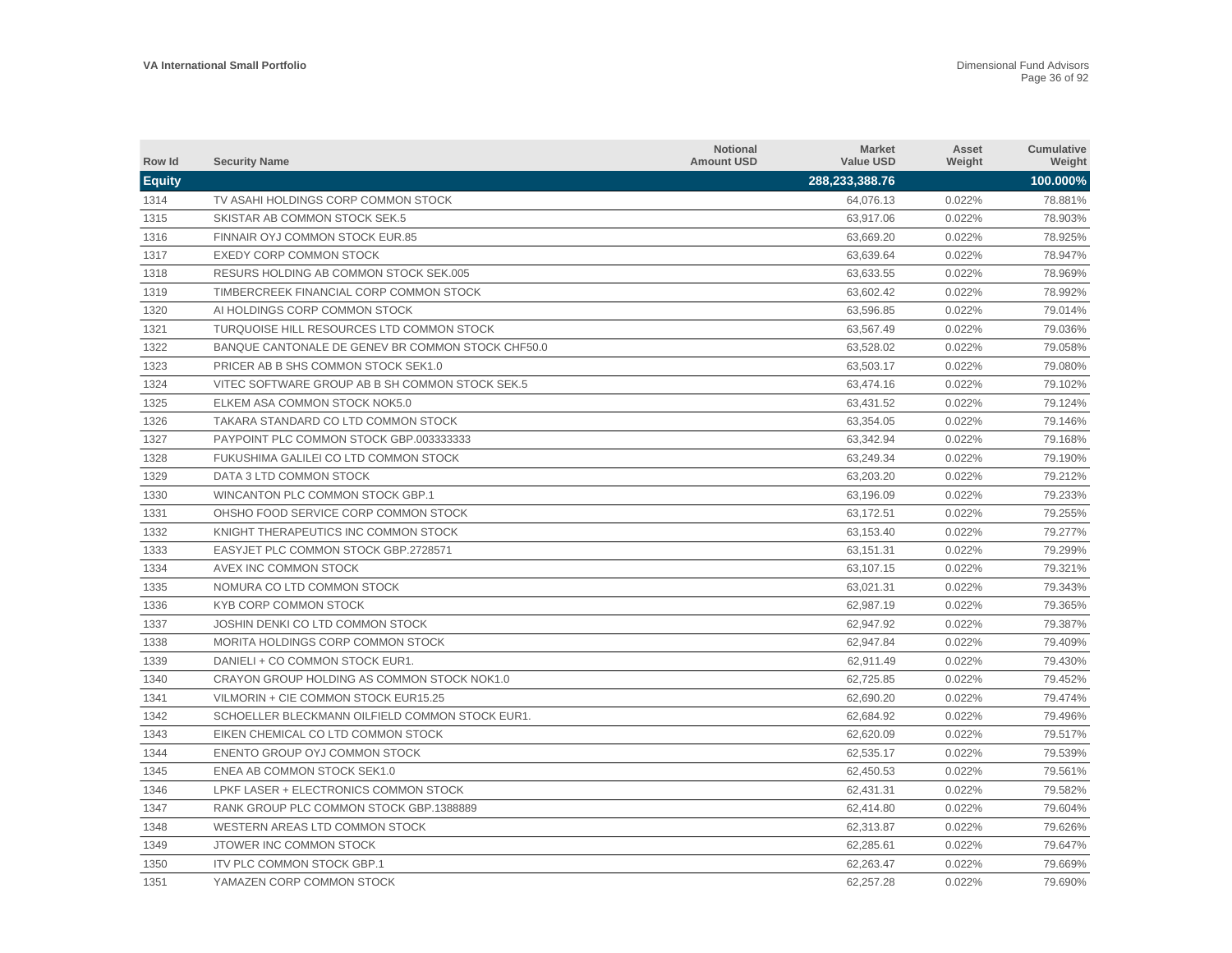| Row Id        | <b>Security Name</b>                             | <b>Notional</b><br><b>Amount USD</b> | <b>Market</b><br><b>Value USD</b> | Asset<br>Weight | Cumulative<br>Weight |
|---------------|--------------------------------------------------|--------------------------------------|-----------------------------------|-----------------|----------------------|
| <b>Equity</b> |                                                  |                                      | 288,233,388.76                    |                 | 100.000%             |
| 1352          | ELECOM CO LTD COMMON STOCK                       |                                      | 62,241.67                         | 0.022%          | 79.712%              |
| 1353          | RELIA INC COMMON STOCK                           |                                      | 62,232.35                         | 0.022%          | 79.734%              |
| 1354          | NORITZ CORP COMMON STOCK                         |                                      | 62,230.42                         | 0.022%          | 79.755%              |
| 1355          | TOTETSU KOGYO CO LTD COMMON STOCK                |                                      | 62,223.42                         | 0.022%          | 79.777%              |
| 1356          | NIPPON SIGNAL COMPANY LTD COMMON STOCK           |                                      | 62,175.79                         | 0.022%          | 79.798%              |
| 1357          | NITTA CORP COMMON STOCK                          |                                      | 61,972.25                         | 0.022%          | 79.820%              |
| 1358          | DUNI AB COMMON STOCK SEK1.25                     |                                      | 61,945.56                         | 0.021%          | 79.841%              |
| 1359          | FUKUYAMA TRANSPORTING CO LTD COMMON STOCK        |                                      | 61,932.87                         | 0.021%          | 79.863%              |
| 1360          | ALD SA COMMON STOCK EUR1.5                       |                                      | 61,883.92                         | 0.021%          | 79.884%              |
| 1361          | ON THE BEACH GROUP PLC COMMON STOCK GBP.01       |                                      | 61,882.85                         | 0.021%          | 79.906%              |
| 1362          | HAMBURGER HAFEN UND LOGISTIK COMMON STOCK        |                                      | 61,878.64                         | 0.021%          | 79.927%              |
| 1363          | WAJAX CORP COMMON STOCK                          |                                      | 61,807.15                         | 0.021%          | 79.949%              |
| 1364          | COGECO INC COMMON STOCK                          |                                      | 61,717.20                         | 0.021%          | 79.970%              |
| 1365          | TOPPAN FORMS CO LTD COMMON STOCK                 |                                      | 61,700.46                         | 0.021%          | 79.992%              |
| 1366          | YELLOW HAT LTD COMMON STOCK                      |                                      | 61,691.16                         | 0.021%          | 80.013%              |
| 1367          | RIETER HOLDING AG REG COMMON STOCK CHF5.0        |                                      | 61,665.23                         | 0.021%          | 80.034%              |
| 1368          | <b>HEARTLAND GROUP HOLDINGS LTD COMMON STOCK</b> |                                      | 61.641.67                         | 0.021%          | 80.056%              |
| 1369          | <b>RENEWI PLC COMMON STOCK GBP.1</b>             |                                      | 61,437.59                         | 0.021%          | 80.077%              |
| 1370          | KEIYO BANK LTD/THE COMMON STOCK                  |                                      | 61,323.51                         | 0.021%          | 80.098%              |
| 1371          | CLS HOLDINGS PLC COMMON STOCK GBP.025            |                                      | 61,308.33                         | 0.021%          | 80.120%              |
| 1372          | YOKOGAWA BRIDGE HOLDINGS COR COMMON STOCK        |                                      | 61,170.58                         | 0.021%          | 80.141%              |
| 1373          | AIDA ENGINEERING LTD COMMON STOCK                |                                      | 61,126.79                         | 0.021%          | 80.162%              |
| 1374          | GAM HOLDING AG COMMON STOCK CHF.05               |                                      | 61,095.50                         | 0.021%          | 80.183%              |
| 1375          | ICHIBANYA CO LTD COMMON STOCK                    |                                      | 61,054.33                         | 0.021%          | 80.204%              |
| 1376          | VESTJYSK BANK A/S COMMON STOCK DKK1.0            |                                      | 61,014.40                         | 0.021%          | 80.226%              |
| 1377          | BERTRANDT AG COMMON STOCK                        |                                      | 60,922.48                         | 0.021%          | 80.247%              |
| 1378          | CITYCON OYJ COMMON STOCK                         |                                      | 60.900.97                         | 0.021%          | 80.268%              |
| 1379          | NISSHA CO LTD COMMON STOCK                       |                                      | 60,877.41                         | 0.021%          | 80.289%              |
| 1380          | TOPRE CORP COMMON STOCK                          |                                      | 60,848.99                         | 0.021%          | 80.310%              |
| 1381          | <b>BASLER AG COMMON STOCK</b>                    |                                      | 60,799.29                         | 0.021%          | 80.331%              |
| 1382          | VOSSLOH AG COMMON STOCK                          |                                      | 60,780.95                         | 0.021%          | 80.352%              |
| 1383          | CORTICEIRA AMORIM SA COMMON STOCK EUR1.          |                                      | 60,767.68                         | 0.021%          | 80.373%              |
| 1384          | ALTRI SGPS SA COMMON STOCK EUR.125               |                                      | 60,761.99                         | 0.021%          | 80.394%              |
| 1385          | HOSOKAWA MICRON CORP COMMON STOCK                |                                      | 60,735.30                         | 0.021%          | 80.415%              |
| 1386          | FISKARS OYJ ABP COMMON STOCK                     |                                      | 60,697.74                         | 0.021%          | 80.437%              |
| 1387          | BIC CAMERA INC COMMON STOCK                      |                                      | 60,671.17                         | 0.021%          | 80.458%              |
| 1388          | OSAKA ORGANIC CHEMICAL IND COMMON STOCK          |                                      | 60.612.36                         | 0.021%          | 80.479%              |
| 1389          | VOLEX PLC COMMON STOCK GBP.25                    |                                      | 60.480.98                         | 0.021%          | 80.500%              |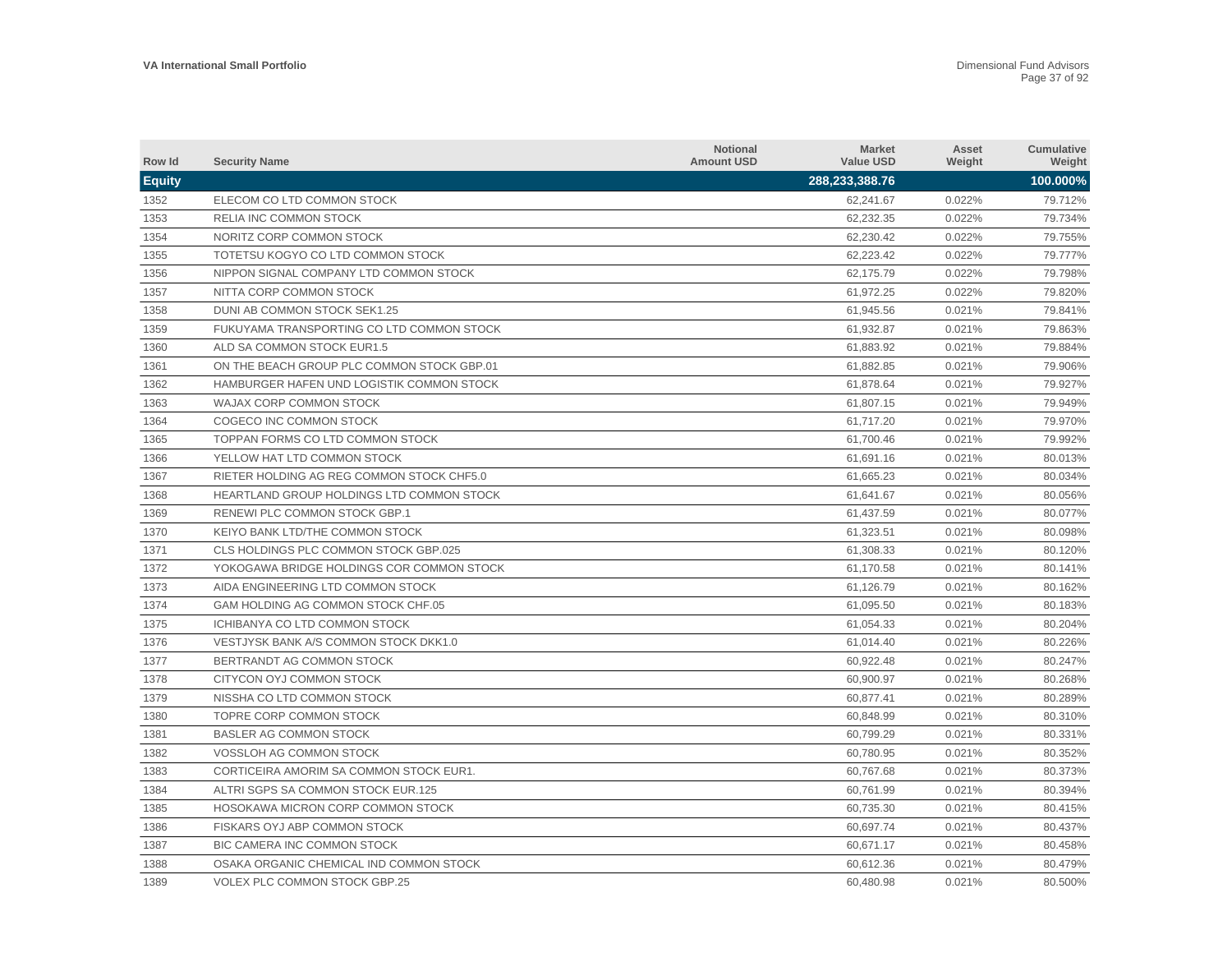| Row Id        | <b>Security Name</b>                             | <b>Notional</b><br><b>Amount USD</b> | <b>Market</b><br><b>Value USD</b> | Asset<br>Weight | Cumulative<br>Weight |
|---------------|--------------------------------------------------|--------------------------------------|-----------------------------------|-----------------|----------------------|
| <b>Equity</b> |                                                  |                                      | 288,233,388.76                    |                 | 100.000%             |
| 1390          | <b>IMDEX LTD COMMON STOCK</b>                    |                                      | 60.351.88                         | 0.021%          | 80.521%              |
| 1391          | ACCENT GROUP LTD COMMON STOCK                    |                                      | 60,303.60                         | 0.021%          | 80.541%              |
| 1392          | F SECURE OYJ COMMON STOCK                        |                                      | 60,192.96                         | 0.021%          | 80.562%              |
| 1393          | MEGA OR HOLDINGS LTD COMMON STOCK ILS.01         |                                      | 60,188.91                         | 0.021%          | 80.583%              |
| 1394          | ZEAL NETWORK SE COMMON STOCK                     |                                      | 60,131.24                         | 0.021%          | 80.604%              |
| 1395          | ATLANTIC SAPPHIRE ASA COMMON STOCK NOK.1         |                                      | 60,061.13                         | 0.021%          | 80.625%              |
| 1396          | TASEKO MINES LTD COMMON STOCK                    |                                      | 60,050.13                         | 0.021%          | 80.646%              |
| 1397          | NICHICON CORPORATION COMMON STOCK                |                                      | 60,043.82                         | 0.021%          | 80.667%              |
| 1398          | LASSILA + TIKANOJA OYJ COMMON STOCK              |                                      | 59,955.24                         | 0.021%          | 80.687%              |
| 1399          | OKAMURA CORP COMMON STOCK                        |                                      | 59,945.34                         | 0.021%          | 80.708%              |
| 1400          | DAH SING BANKING GROUP LTD COMMON STOCK          |                                      | 59,903.41                         | 0.021%          | 80.729%              |
| 1401          | STAR MICRONICS CO LTD COMMON STOCK               |                                      | 59,769.80                         | 0.021%          | 80.750%              |
| 1402          | TS TECH CO LTD COMMON STOCK                      |                                      | 59,765.57                         | 0.021%          | 80.770%              |
| 1403          | BORUSSIA DORTMUND GMBH + CO COMMON STOCK         |                                      | 59,699.94                         | 0.021%          | 80.791%              |
| 1404          | ROMANDE ENERGIE HOLDING REG COMMON STOCK CHF25.0 |                                      | 59,671.89                         | 0.021%          | 80.812%              |
| 1405          | RICOH LEASING CO LTD COMMON STOCK                |                                      | 59,653.18                         | 0.021%          | 80.833%              |
| 1406          | MAIRE TECNIMONT SPA COMMON STOCK                 |                                      | 59,601.00                         | 0.021%          | 80.853%              |
| 1407          | GUOTAI JUNAN INTERNATIONAL COMMON STOCK          |                                      | 59,537.65                         | 0.021%          | 80.874%              |
| 1408          | STRIX GROUP PLC COMMON STOCK GBP.01              |                                      | 59,517.99                         | 0.021%          | 80.895%              |
| 1409          | CHUGOKU MARINE PAINTS LTD COMMON STOCK           |                                      | 59,486.08                         | 0.021%          | 80.915%              |
| 1410          | FUNAI SOKEN HOLDINGS INC COMMON STOCK            |                                      | 59,483.73                         | 0.021%          | 80.936%              |
| 1411          | RAI WAY SPA COMMON STOCK NPV                     |                                      | 59,478.16                         | 0.021%          | 80.956%              |
| 1412          | AOMORI BANK LTD/THE COMMON STOCK                 |                                      | 59,354.54                         | 0.021%          | 80.977%              |
| 1413          | V TECHNOLOGY CO LTD COMMON STOCK                 |                                      | 59,302.93                         | 0.021%          | 80.998%              |
| 1414          | MAX CO LTD COMMON STOCK                          |                                      | 59,239.22                         | 0.021%          | 81.018%              |
| 1415          | SAKATA SEED CORP COMMON STOCK                    |                                      | 59,232.58                         | 0.021%          | 81.039%              |
| 1416          | MOMENTUM GROUP AB CLASS B COMMON STOCK           |                                      | 59,215.01                         | 0.021%          | 81.059%              |
| 1417          | U BLOX HOLDING AG COMMON STOCK CHF15.4           |                                      | 59,155.65                         | 0.021%          | 81.080%              |
| 1418          | <b>EQUITAL LTD COMMON STOCK ILS1.0</b>           |                                      | 59.150.49                         | 0.021%          | 81.100%              |
| 1419          | MENICON CO LTD COMMON STOCK                      |                                      | 59.128.74                         | 0.021%          | 81.121%              |
| 1420          | <b>IMPLENIA AG REG COMMON STOCK CHF1.02</b>      |                                      | 59,091.79                         | 0.021%          | 81.141%              |
| 1421          | PERENTI GLOBAL LTD COMMON STOCK                  |                                      | 58,975.64                         | 0.020%          | 81.162%              |
| 1422          | MAJOR DRILLING GROUP INTL COMMON STOCK           |                                      | 58,938.29                         | 0.020%          | 81.182%              |
| 1423          | FIRST RESOURCES LTD COMMON STOCK                 |                                      | 58,878.98                         | 0.020%          | 81.203%              |
| 1424          | DAH SING FINANCIAL HOLDINGS COMMON STOCK         |                                      | 58,751.70                         | 0.020%          | 81.223%              |
| 1425          | HOKKOKU BANK LTD/THE COMMON STOCK                |                                      | 58,703.67                         | 0.020%          | 81.243%              |
| 1426          | <b>GIKEN LTD COMMON STOCK</b>                    |                                      | 58,633.87                         | 0.020%          | 81.264%              |
| 1427          | BABY BUNTING GROUP LTD COMMON STOCK              |                                      | 58.609.43                         | 0.020%          | 81.284%              |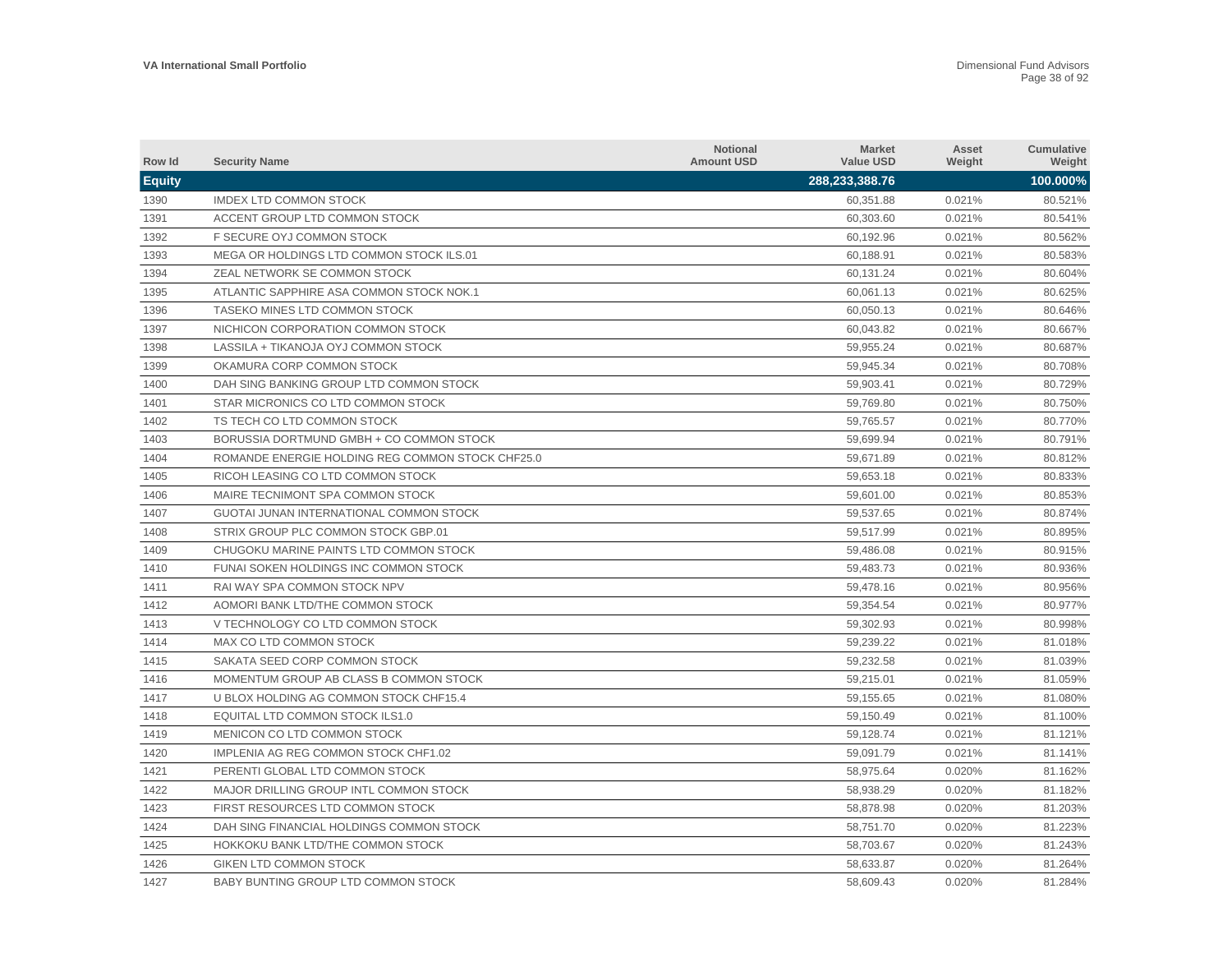| Row Id        | <b>Security Name</b>                             | <b>Notional</b><br><b>Amount USD</b> | <b>Market</b><br><b>Value USD</b> | Asset<br>Weight | Cumulative<br>Weight |
|---------------|--------------------------------------------------|--------------------------------------|-----------------------------------|-----------------|----------------------|
| <b>Equity</b> |                                                  |                                      | 288,233,388.76                    |                 | 100.000%             |
| 1428          | WESTGOLD RESOURCES LTD COMMON STOCK NPV          |                                      | 58,576.75                         | 0.020%          | 81.304%              |
| 1429          | REC SILICON ASA COMMON STOCK NOK1.0              |                                      | 58,437.59                         | 0.020%          | 81.325%              |
| 1430          | MEIKO ELECTRONICS CO LTD COMMON STOCK            |                                      | 58,399.77                         | 0.020%          | 81.345%              |
| 1431          | ELMOS SEMICONDUCTOR SE COMMON STOCK              |                                      | 58,363.13                         | 0.020%          | 81.365%              |
| 1432          | SHUN TAK HOLDINGS LTD COMMON STOCK               |                                      | 58,319.89                         | 0.020%          | 81.385%              |
| 1433          | SHIBAURA MACHINE CO LTD COMMON STOCK             |                                      | 58,181.57                         | 0.020%          | 81.406%              |
| 1434          | ADLER GROUP SA COMMON STOCK                      |                                      | 58,162.87                         | 0.020%          | 81.426%              |
| 1435          | AMSTERDAM COMMODITIES NV COMMON STOCK EUR.45     |                                      | 58,026.87                         | 0.020%          | 81.446%              |
| 1436          | SECURE ENERGY SERVICES INC COMMON STOCK          |                                      | 58,007.21                         | 0.020%          | 81.466%              |
| 1437          | GLOBAL DOMINION ACCESS SA COMMON STOCK EUR1.0    |                                      | 57,996.30                         | 0.020%          | 81.486%              |
| 1438          | OSHIDORI INTERNATIONAL HOLDI COMMON STOCK HKD.05 |                                      | 57,947.33                         | 0.020%          | 81.506%              |
| 1439          | MITSUBISHI PENCIL CO LTD COMMON STOCK            |                                      | 57,897.75                         | 0.020%          | 81.526%              |
| 1440          | AUTONEUM HOLDING AG COMMON STOCK CHF.05          |                                      | 57,837.58                         | 0.020%          | 81.546%              |
| 1441          | PAN AFRICAN RESOURCES PLC COMMON STOCK GBP.01    |                                      | 57,776.72                         | 0.020%          | 81.566%              |
| 1442          | ADASTRIA CO LTD COMMON STOCK                     |                                      | 57,707.27                         | 0.020%          | 81.586%              |
| 1443          | ARATA CORP COMMON STOCK                          |                                      | 57,700.69                         | 0.020%          | 81.606%              |
| 1444          | SBS HOLDINGS INC COMMON STOCK                    |                                      | 57,675.72                         | 0.020%          | 81.626%              |
| 1445          | OEM INTERNATIONAL AB B SHS COMMON STOCK SEK.83   |                                      | 57,576.70                         | 0.020%          | 81.646%              |
| 1446          | SHOEI FOODS CORP COMMON STOCK                    |                                      | 57,533.38                         | 0.020%          | 81.666%              |
| 1447          | JACCS CO LTD COMMON STOCK                        |                                      | 57,513.66                         | 0.020%          | 81.686%              |
| 1448          | NISHIMATSUYA CHAIN CO LTD COMMON STOCK           |                                      | 57.485.89                         | 0.020%          | 81.706%              |
| 1449          | PIOLAX INC COMMON STOCK                          |                                      | 57,390.99                         | 0.020%          | 81.726%              |
| 1450          | MAEDA KOSEN CO LTD COMMON STOCK                  |                                      | 57.279.18                         | 0.020%          | 81.746%              |
| 1451          | VIRTUS HEALTH LTD COMMON STOCK                   |                                      | 57,274.20                         | 0.020%          | 81.766%              |
| 1452          | <b>HEBA FASTIGHETS AB B COMMON STOCK SEK.833</b> |                                      | 57,267.06                         | 0.020%          | 81.786%              |
| 1453          | AKER SOLUTIONS ASA COMMON STOCK NOK1.08          |                                      | 57,253.44                         | 0.020%          | 81.806%              |
| 1454          | KIN AND CARTA PLC COMMON STOCK GBP.1             |                                      | 57,191.48                         | 0.020%          | 81.826%              |
| 1455          | YPSOMED HOLDING AG REG COMMON STOCK CHF14.15     |                                      | 57,146.51                         | 0.020%          | 81.845%              |
| 1456          | SAVENCIA SA COMMON STOCK EUR1.0                  |                                      | 57,100.59                         | 0.020%          | 81.865%              |
| 1457          | BERGMAN + BEVING AKTIEBOLAG COMMON STOCK SEK2.0  |                                      | 57,077.67                         | 0.020%          | 81.885%              |
| 1458          | BUKIT SEMBAWANG ESTATES LTD COMMON STOCK         |                                      | 57,043.12                         | 0.020%          | 81.905%              |
| 1459          | C UYEMURA + CO LTD COMMON STOCK                  |                                      | 57,034.56                         | 0.020%          | 81.925%              |
| 1460          | THE UNITED LABORATORIES INTE COMMON STOCK HKD.01 |                                      | 57,031.85                         | 0.020%          | 81.944%              |
| 1461          | MITSUI SOKO HOLDINGS CO LTD COMMON STOCK         |                                      | 56,945.59                         | 0.020%          | 81.964%              |
| 1462          | NISHIO RENT ALL CO LTD COMMON STOCK              |                                      | 56,926.40                         | 0.020%          | 81.984%              |
| 1463          | KYOKUTO KAIHATSU KOGYO CO COMMON STOCK           |                                      | 56,853.12                         | 0.020%          | 82.004%              |
| 1464          | FIH MOBILE LTD COMMON STOCK USD.04               |                                      | 56.835.16                         | 0.020%          | 82.023%              |
| 1465          | TRANSPORT INTL HLDG LTD COMMON STOCK HKD1.0      |                                      | 56.794.43                         | 0.020%          | 82.043%              |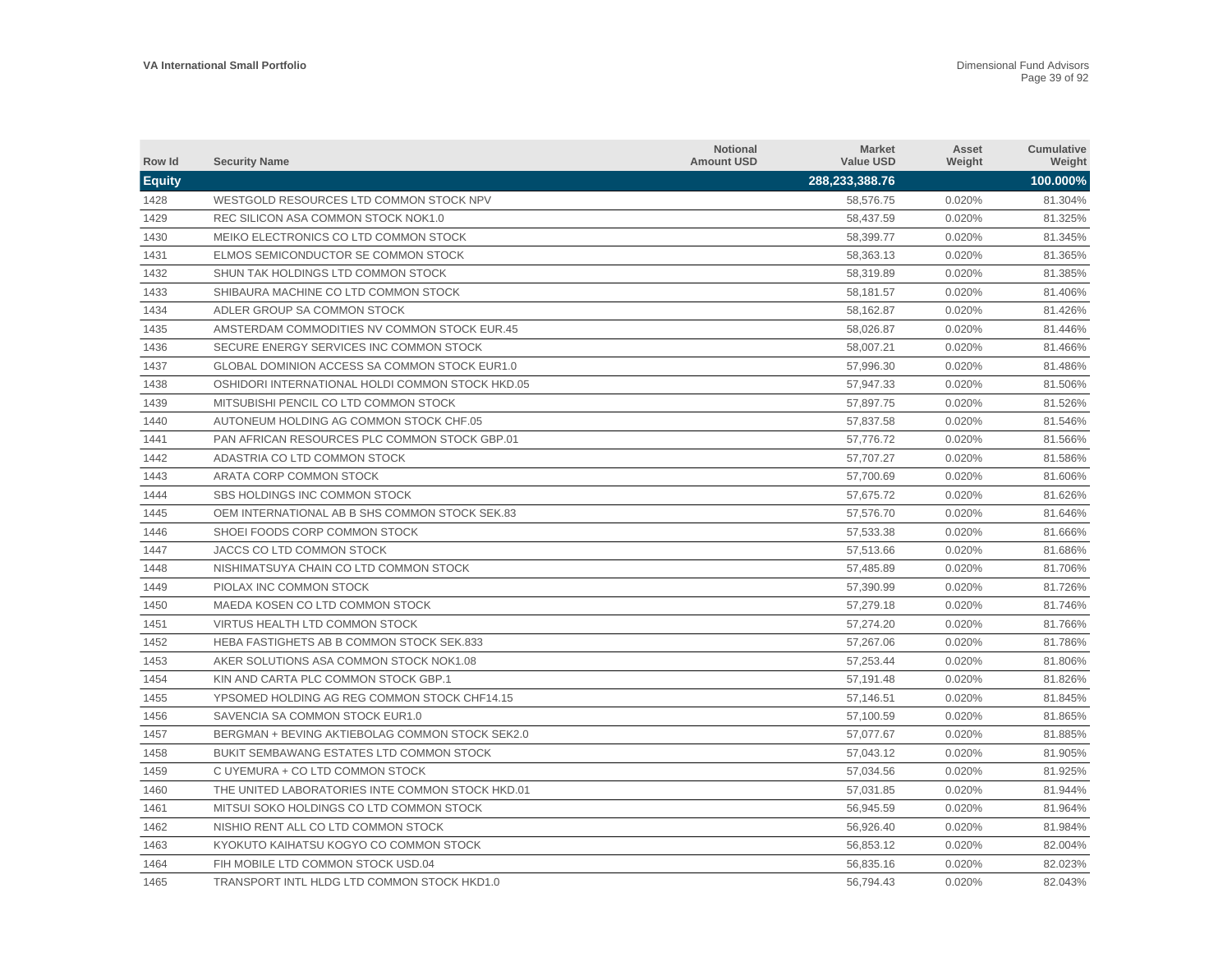| Row Id        | <b>Security Name</b>                            | <b>Notional</b><br><b>Amount USD</b> | <b>Market</b><br><b>Value USD</b> | Asset<br>Weight | Cumulative<br>Weight |
|---------------|-------------------------------------------------|--------------------------------------|-----------------------------------|-----------------|----------------------|
| <b>Equity</b> |                                                 |                                      | 288,233,388.76                    |                 | 100.000%             |
| 1466          | YUASA TRADING CO LTD COMMON STOCK               |                                      | 56.524.90                         | 0.020%          | 82.063%              |
| 1467          | NUVISTA ENERGY LTD COMMON STOCK                 |                                      | 56,501.31                         | 0.020%          | 82.082%              |
| 1468          | MITSUBOSHI BELTING LTD COMMON STOCK             |                                      | 56,409.95                         | 0.020%          | 82.102%              |
| 1469          | HO BEE LAND LTD COMMON STOCK                    |                                      | 56,316.20                         | 0.020%          | 82.121%              |
| 1470          | CARETECH HOLDINGS PLC COMMON STOCK GBP.005      |                                      | 56,245.91                         | 0.020%          | 82.141%              |
| 1471          | <b>GENESIS ENERGY LTD COMMON STOCK</b>          |                                      | 56,149.95                         | 0.019%          | 82.160%              |
| 1472          | SHOWA SANGYO CO LTD COMMON STOCK                |                                      | 56,109.07                         | 0.019%          | 82.180%              |
| 1473          | SEIKO HOLDINGS CORP COMMON STOCK                |                                      | 56,105.04                         | 0.019%          | 82.199%              |
| 1474          | NIKKISO CO LTD COMMON STOCK                     |                                      | 56,088.57                         | 0.019%          | 82.219%              |
| 1475          | BLUE SQUARE REAL ESTATE LTD COMMON STOCK ILS1.0 |                                      | 56,028.99                         | 0.019%          | 82.238%              |
| 1476          | CROPENERGIES AG COMMON STOCK                    |                                      | 56,013.45                         | 0.019%          | 82.258%              |
| 1477          | KENDRION NV COMMON STOCK EUR2.0                 |                                      | 55,970.52                         | 0.019%          | 82.277%              |
| 1478          | JAPAN WOOL TEXTILE CO LTD COMMON STOCK          |                                      | 55,928.65                         | 0.019%          | 82.296%              |
| 1479          | TRANCOM CO LTD COMMON STOCK                     |                                      | 55,918.89                         | 0.019%          | 82.316%              |
| 1480          | HEROUX DEVTEK INC COMMON STOCK                  |                                      | 55,911.16                         | 0.019%          | 82.335%              |
| 1481          | WASHTEC AG COMMON STOCK                         |                                      | 55,870.34                         | 0.019%          | 82.355%              |
| 1482          | MORGUARD CORP COMMON STOCK                      |                                      | 55,860.59                         | 0.019%          | 82.374%              |
| 1483          | METALL ZUG AG SHS B REG COMMON STOCK CHF25.0    |                                      | 55,704.39                         | 0.019%          | 82.393%              |
| 1484          | MONEY3 CORP LTD COMMON STOCK                    |                                      | 55,688.34                         | 0.019%          | 82.413%              |
| 1485          | NEW HOPE CORP LTD COMMON STOCK                  |                                      | 55,674.48                         | 0.019%          | 82.432%              |
| 1486          | <b>IDOM INC COMMON STOCK</b>                    |                                      | 55,592.43                         | 0.019%          | 82.451%              |
| 1487          | NISSAN SHATAI CO LTD COMMON STOCK               |                                      | 55,522.44                         | 0.019%          | 82.470%              |
| 1488          | NEW WAVE GROUP AB B SHS COMMON STOCK SEK3.0     |                                      | 55,518.77                         | 0.019%          | 82.490%              |
| 1489          | ECONOCOM GROUP COMMON STOCK                     |                                      | 55,510.13                         | 0.019%          | 82.509%              |
| 1490          | DNO ASA COMMON STOCK NOK.25                     |                                      | 55,477.01                         | 0.019%          | 82.528%              |
| 1491          | EDREAMS ODIGEO SL COMMON STOCK EUR.1            |                                      | 55,424.14                         | 0.019%          | 82.547%              |
| 1492          | YOKOHAMA REITO CO LTD COMMON STOCK              |                                      | 55,341.95                         | 0.019%          | 82.567%              |
| 1493          | STRABAG SE BR COMMON STOCK                      |                                      | 55,334.80                         | 0.019%          | 82.586%              |
| 1494          | HORNBACH BAUMARKT AG COMMON STOCK               |                                      | 55,306.47                         | 0.019%          | 82.605%              |
| 1495          | KEIHANSHIN BUILDING CO LTD COMMON STOCK         |                                      | 55.212.72                         | 0.019%          | 82.624%              |
| 1496          | SURUGA BANK LTD COMMON STOCK                    |                                      | 55,212.38                         | 0.019%          | 82.643%              |
| 1497          | ROGERS SUGAR INC COMMON STOCK                   |                                      | 55,161.93                         | 0.019%          | 82.663%              |
| 1498          | DE LA RUE PLC COMMON STOCK GBP.4486857          |                                      | 55,152.67                         | 0.019%          | 82.682%              |
| 1499          | SIA ENGINEERING CO LTD COMMON STOCK             |                                      | 54,974.00                         | 0.019%          | 82.701%              |
| 1500          | MESOBLAST LTD COMMON STOCK                      |                                      | 54,910.12                         | 0.019%          | 82.720%              |
| 1501          | ADVANTAGE OIL + GAS LTD COMMON STOCK            |                                      | 54,843.61                         | 0.019%          | 82.739%              |
| 1502          | STEF COMMON STOCK EUR1.0                        |                                      | 54,759.60                         | 0.019%          | 82.758%              |
| 1503          | LASSONDE INDS INC CLASS A COMMON STOCK          |                                      | 54.746.56                         | 0.019%          | 82.777%              |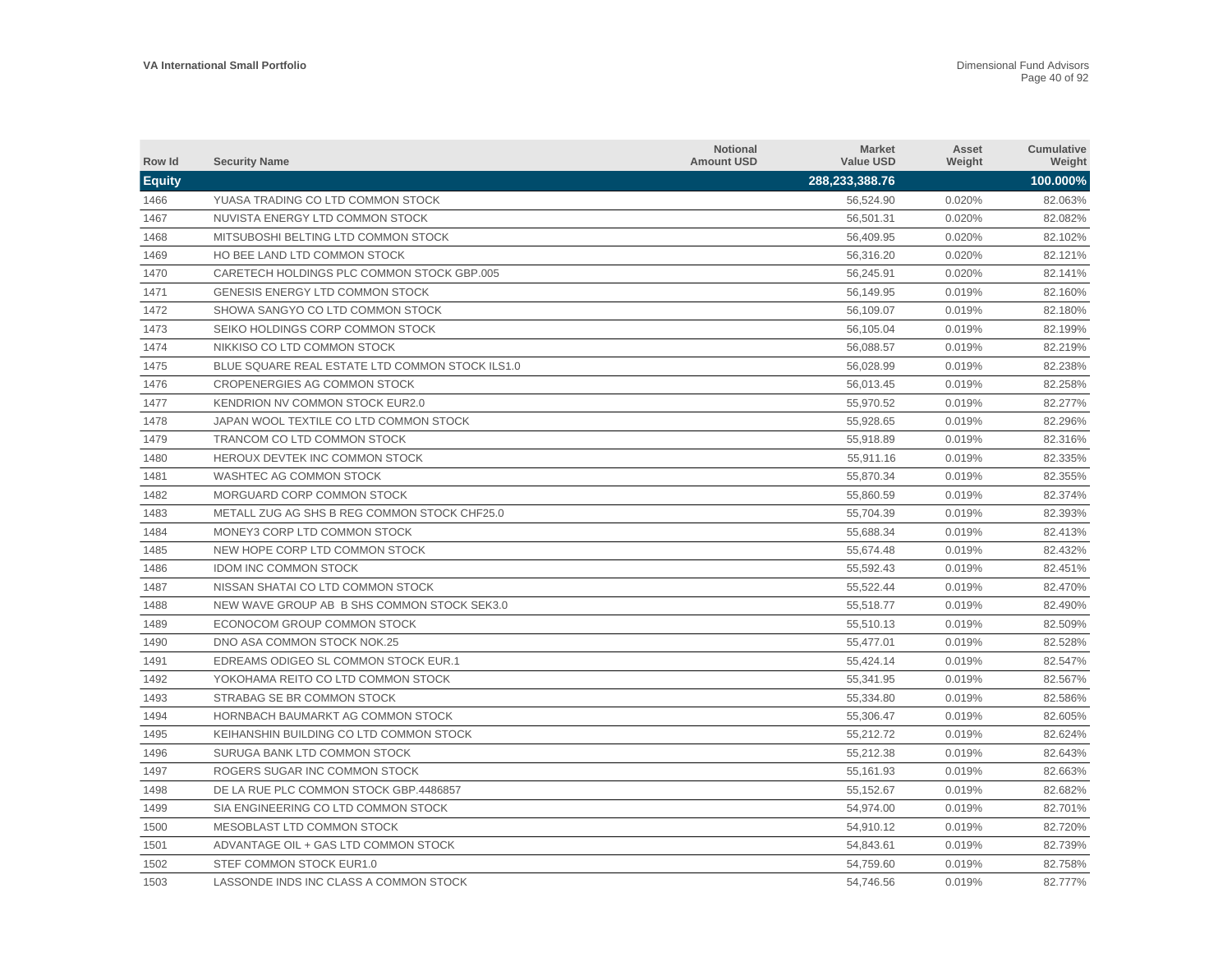| Row Id        | <b>Security Name</b>                           | <b>Notional</b><br><b>Amount USD</b> | <b>Market</b><br><b>Value USD</b> | Asset<br>Weight | Cumulative<br>Weight |
|---------------|------------------------------------------------|--------------------------------------|-----------------------------------|-----------------|----------------------|
| <b>Equity</b> |                                                |                                      | 288,233,388.76                    |                 | 100.000%             |
| 1504          | BENETEAU COMMON STOCK EUR.1                    |                                      | 54,711.56                         | 0.019%          | 82.796%              |
| 1505          | OBARA GROUP INC COMMON STOCK                   |                                      | 54,671.36                         | 0.019%          | 82.815%              |
| 1506          | CAVERION OYJ COMMON STOCK                      |                                      | 54,665.04                         | 0.019%          | 82.834%              |
| 1507          | CITIC TELECOM INTERNATIONAL COMMON STOCK       |                                      | 54,553.00                         | 0.019%          | 82.853%              |
| 1508          | NOHMI BOSAI LTD COMMON STOCK                   |                                      | 54,538.45                         | 0.019%          | 82.872%              |
| 1509          | REDBUBBLE LTD COMMON STOCK                     |                                      | 54,370.47                         | 0.019%          | 82.890%              |
| 1510          | FUJIBO HOLDINGS INC COMMON STOCK               |                                      | 54,353.25                         | 0.019%          | 82.909%              |
| 1511          | BRAVURA SOLUTIONS LTD COMMON STOCK             |                                      | 54,244.27                         | 0.019%          | 82.928%              |
| 1512          | GRIEG SEAFOOD ASA COMMON STOCK NOK4.           |                                      | 54,219.30                         | 0.019%          | 82.947%              |
| 1513          | SEMAPA SOCIEDADE DE INVESTIM COMMON STOCK NPV  |                                      | 54,198.89                         | 0.019%          | 82.966%              |
| 1514          | WALLISER KANTONALBANK REG COMMON STOCK CHF10.0 |                                      | 54,194.84                         | 0.019%          | 82.985%              |
| 1515          | SODICK CO LTD COMMON STOCK                     |                                      | 54,158.70                         | 0.019%          | 83.003%              |
| 1516          | MITSUUROKO HOLDINGS CO LTD COMMON STOCK        |                                      | 54,041.55                         | 0.019%          | 83.022%              |
| 1517          | SHIZUOKA GAS CO LTD COMMON STOCK               |                                      | 54,020.13                         | 0.019%          | 83.041%              |
| 1518          | SMART METERING SYSTEMS PLC COMMON STOCK GBP.01 |                                      | 54,017.44                         | 0.019%          | 83.060%              |
| 1519          | HUNTER DOUGLAS NV COMMON STOCK EUR.24          |                                      | 53,980.00                         | 0.019%          | 83.078%              |
| 1520          | TOYO CONSTRUCTION CO LTD COMMON STOCK          |                                      | 53,972.46                         | 0.019%          | 83.097%              |
| 1521          | ENERGIEKONTOR AG COMMON STOCK                  |                                      | 53,946.55                         | 0.019%          | 83.116%              |
| 1522          | <b>LEONI AG COMMON STOCK</b>                   |                                      | 53,831.86                         | 0.019%          | 83.134%              |
| 1523          | JUVENTUS FOOTBALL CLUB SPA COMMON STOCK        |                                      | 53,794.59                         | 0.019%          | 83.153%              |
| 1524          | JAMES HALSTEAD PLC COMMON STOCK GBP.05         |                                      | 53,782.93                         | 0.019%          | 83.172%              |
| 1525          | PIZZA PIZZA ROYALTY CORP COMMON STOCK          |                                      | 53,739.95                         | 0.019%          | 83.190%              |
| 1526          | MANITOU BF COMMON STOCK EUR1.0                 |                                      | 53,652.88                         | 0.019%          | 83.209%              |
| 1527          | INFOCOM CORP COMMON STOCK                      |                                      | 53,624.90                         | 0.019%          | 83.228%              |
| 1528          | NICHI IKO PHARMACEUTICAL CO COMMON STOCK       |                                      | 53,591.08                         | 0.019%          | 83.246%              |
| 1529          | MENZIES (JOHN) PLC COMMON STOCK GBP.25         |                                      | 53,589.53                         | 0.019%          | 83.265%              |
| 1530          | MEDIA DO CO LTD COMMON STOCK                   |                                      | 53,550.34                         | 0.019%          | 83.283%              |
| 1531          | VIOHALCO SA COMMON STOCK                       |                                      | 53,479.44                         | 0.019%          | 83.302%              |
| 1532          | BONDUELLE SCA COMMON STOCK EUR1.75             |                                      | 53,470.31                         | 0.019%          | 83.320%              |
| 1533          | POLLARD BANKNOTE LTD COMMON STOCK              |                                      | 53,398.58                         | 0.019%          | 83.339%              |
| 1534          | SANYO DENKI CO LTD COMMON STOCK                |                                      | 53,363.16                         | 0.019%          | 83.357%              |
| 1535          | BIGBEN INTERACTIVE COMMON STOCK EUR2.0         |                                      | 53,336.18                         | 0.019%          | 83.376%              |
| 1536          | WAKITA + CO LTD COMMON STOCK                   |                                      | 53,326.42                         | 0.019%          | 83.394%              |
| 1537          | TOYO TIRE CORP COMMON STOCK                    |                                      | 53,289.24                         | 0.018%          | 83.413%              |
| 1538          | KATHMANDU HOLDINGS LTD COMMON STOCK            |                                      | 53,279.74                         | 0.018%          | 83.431%              |
| 1539          | YODOGAWA STEEL WORKS LTD COMMON STOCK          |                                      | 53,272.10                         | 0.018%          | 83.450%              |
| 1540          | SIIX CORP COMMON STOCK                         |                                      | 53,213.53                         | 0.018%          | 83.468%              |
| 1541          | MITSUBISHI SHOKUHIN CO LTD COMMON STOCK        |                                      | 53.207.47                         | 0.018%          | 83.487%              |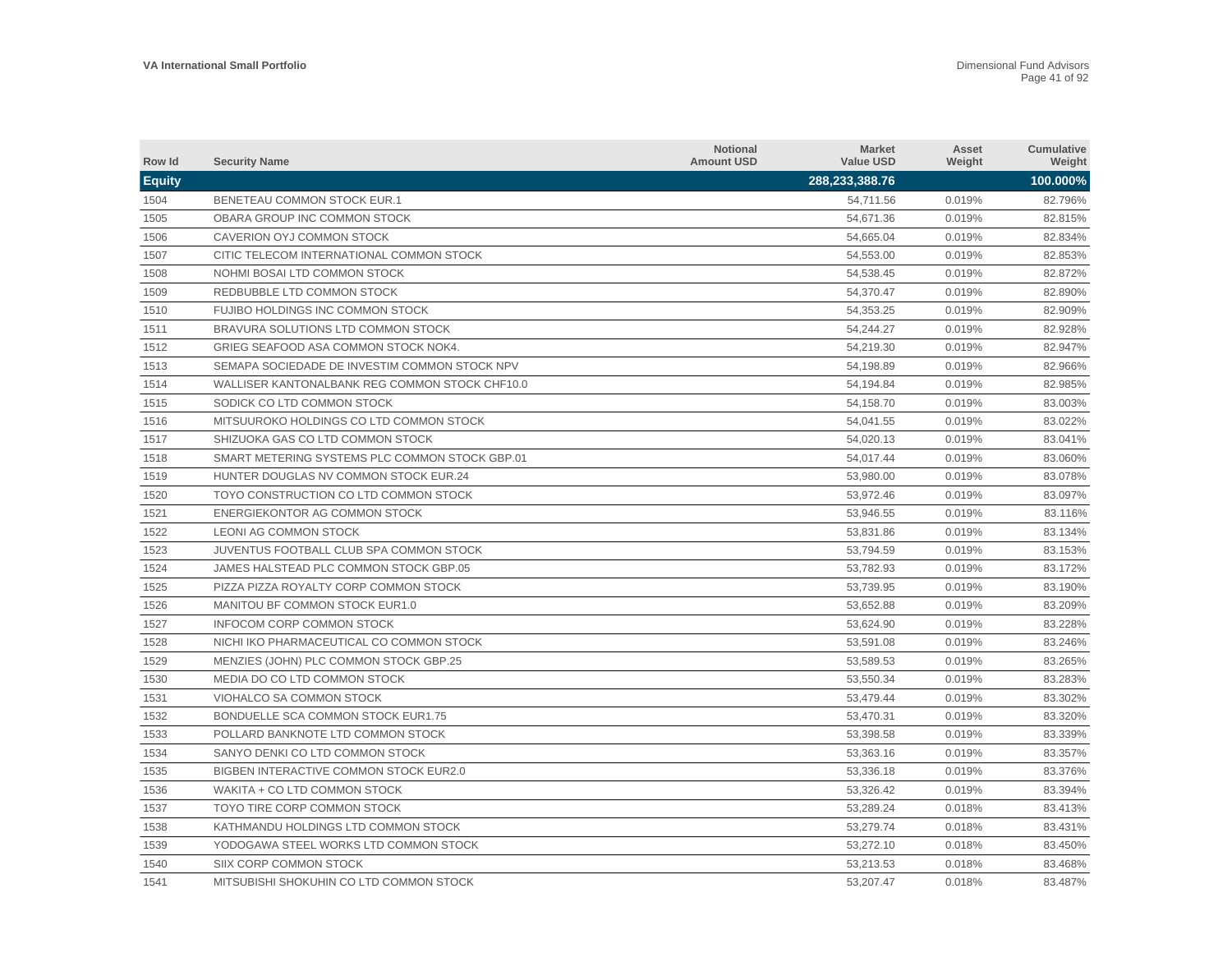| Row Id        | <b>Security Name</b>                             | <b>Notional</b><br><b>Amount USD</b> | <b>Market</b><br><b>Value USD</b> | Asset<br>Weight | Cumulative<br>Weight |
|---------------|--------------------------------------------------|--------------------------------------|-----------------------------------|-----------------|----------------------|
| <b>Equity</b> |                                                  |                                      | 288,233,388.76                    |                 | 100.000%             |
| 1542          | TOA CORP COMMON STOCK                            |                                      | 53,028.73                         | 0.018%          | 83.505%              |
| 1543          | UNIPRES CORP COMMON STOCK                        |                                      | 53,014.15                         | 0.018%          | 83.524%              |
| 1544          | SUBSEA 7 SA COMMON STOCK USD2.                   |                                      | 53,005.22                         | 0.018%          | 83.542%              |
| 1545          | SENEX ENERGY LTD COMMON STOCK                    |                                      | 52,949.37                         | 0.018%          | 83.560%              |
| 1546          | JAPAN PULP + PAPER CO LTD COMMON STOCK           |                                      | 52.832.47                         | 0.018%          | 83.579%              |
| 1547          | HOKUTO CORP COMMON STOCK                         |                                      | 52,802.50                         | 0.018%          | 83.597%              |
| 1548          | ALTAMIR COMMON STOCK EUR6.0                      |                                      | 52,710.23                         | 0.018%          | 83.615%              |
| 1549          | SHIKOKU CHEMICALS CORP COMMON STOCK              |                                      | 52.691.52                         | 0.018%          | 83.634%              |
| 1550          | DAIKOKUTENBUSSAN CO LTD COMMON STOCK             |                                      | 52,647.24                         | 0.018%          | 83.652%              |
| 1551          | MARUICHI STEEL TUBE LTD COMMON STOCK             |                                      | 52.575.59                         | 0.018%          | 83.670%              |
| 1552          | FUTURE CORP COMMON STOCK                         |                                      | 52,521.73                         | 0.018%          | 83.688%              |
| 1553          | SKELLERUP HOLDINGS LTD COMMON STOCK              |                                      | 52,455.29                         | 0.018%          | 83.707%              |
| 1554          | MANDARIN ORIENTAL INTL LTD COMMON STOCK USD.05   |                                      | 52,398.44                         | 0.018%          | 83.725%              |
| 1555          | INSOURCE CO LTD COMMON STOCK                     |                                      | 52,359.32                         | 0.018%          | 83.743%              |
| 1556          | ASSOC INTERNATIONAL HOTELS COMMON STOCK          |                                      | 52,338.50                         | 0.018%          | 83.761%              |
| 1557          | OPTORUN CO LTD COMMON STOCK                      |                                      | 52.329.59                         | 0.018%          | 83.779%              |
| 1558          | HI LEX CORP COMMON STOCK                         |                                      | 52.305.24                         | 0.018%          | 83.797%              |
| 1559          | KAMEDA SEIKA CO LTD COMMON STOCK                 |                                      | 52,290.18                         | 0.018%          | 83.816%              |
| 1560          | PONSSE OYJ COMMON STOCK                          |                                      | 52,266.42                         | 0.018%          | 83.834%              |
| 1561          | <b>FAGERHULT AB COMMON STOCK SEK.57</b>          |                                      | 52,225.36                         | 0.018%          | 83.852%              |
| 1562          | ONWARD HOLDINGS CO LTD COMMON STOCK              |                                      | 52,225.12                         | 0.018%          | 83.870%              |
| 1563          | CREATE SD HOLDINGS CO COMMON STOCK               |                                      | 52,114.05                         | 0.018%          | 83.888%              |
| 1564          | TODA CORP COMMON STOCK                           |                                      | 52,091.81                         | 0.018%          | 83.906%              |
| 1565          | FULLER SMITH + TURNER A COMMON STOCK GBP.4       |                                      | 52,052.62                         | 0.018%          | 83.924%              |
| 1566          | NIPPON ROAD CO LTD COMMON STOCK                  |                                      | 52,040.31                         | 0.018%          | 83.942%              |
| 1567          | METAWATER CO LTD COMMON STOCK                    |                                      | 52,038.42                         | 0.018%          | 83.960%              |
| 1568          | HYAKUJUSHI BANK LTD/THE COMMON STOCK             |                                      | 51.968.18                         | 0.018%          | 83.978%              |
| 1569          | MIGDAL INSURANCE + FINANCIAL COMMON STOCK ILS.01 |                                      | 51,955.27                         | 0.018%          | 83.996%              |
| 1570          | SABINA GOLD + SILVER CORP COMMON STOCK           |                                      | 51,877.45                         | 0.018%          | 84.014%              |
| 1571          | KANTO DENKA KOGYO CO LTD COMMON STOCK            |                                      | 51,862.86                         | 0.018%          | 84.032%              |
| 1572          | TECHMATRIX CORPORATION COMMON STOCK              |                                      | 51,828.74                         | 0.018%          | 84.050%              |
| 1573          | ARGO GRAPHICS INC COMMON STOCK                   |                                      | 51,764.56                         | 0.018%          | 84.068%              |
| 1574          | SHINMAYWA INDUSTRIES LTD COMMON STOCK            |                                      | 51,755.20                         | 0.018%          | 84.086%              |
| 1575          | ARNOLDO MONDADORI EDITORE COMMON STOCK EUR.26    |                                      | 51,739.47                         | 0.018%          | 84.104%              |
| 1576          | CANACOL ENERGY LTD COMMON STOCK                  |                                      | 51,706.85                         | 0.018%          | 84.122%              |
| 1577          | RESTAR HOLDINGS CORP COMMON STOCK                |                                      | 51,670.42                         | 0.018%          | 84.140%              |
| 1578          | VP BANK AG REG COMMON STOCK CHF10.0              |                                      | 51.645.76                         | 0.018%          | 84.158%              |
| 1579          | GUOCOLAND LTD COMMON STOCK                       |                                      | 51,641.09                         | 0.018%          | 84.176%              |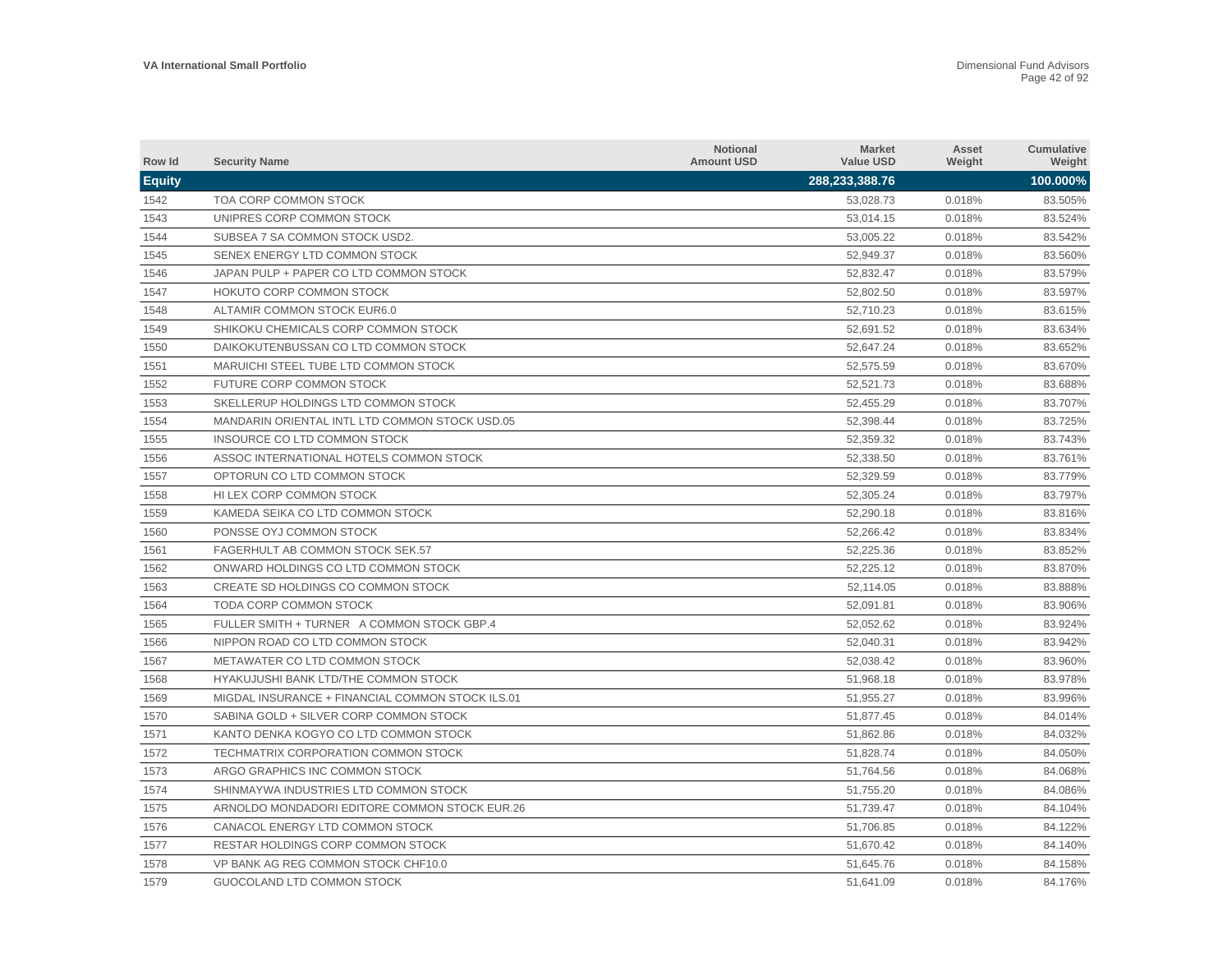| Row Id        | <b>Security Name</b>                             | <b>Notional</b><br><b>Amount USD</b> | <b>Market</b><br><b>Value USD</b> | Asset<br>Weight | <b>Cumulative</b><br>Weight |
|---------------|--------------------------------------------------|--------------------------------------|-----------------------------------|-----------------|-----------------------------|
| <b>Equity</b> |                                                  |                                      | 288,233,388.76                    |                 | 100.000%                    |
| 1580          | FUSO CHEMICAL CO LTD COMMON STOCK                |                                      | 51,540.65                         | 0.018%          | 84.194%                     |
| 1581          | ARDENT LEISURE GROUP LTD COMMON STOCK            |                                      | 51,538.70                         | 0.018%          | 84.212%                     |
| 1582          | DIGNITY PLC COMMON STOCK GBP.123357              |                                      | 51.518.93                         | 0.018%          | 84.229%                     |
| 1583          | NZX LTD COMMON STOCK                             |                                      | 51,308.15                         | 0.018%          | 84.247%                     |
| 1584          | AUSTRALIAN PHARMA INDUS LTD COMMON STOCK         |                                      | 51,198.78                         | 0.018%          | 84.265%                     |
| 1585          | COOPER ENERGY LTD COMMON STOCK                   |                                      | 51,198.52                         | 0.018%          | 84.283%                     |
| 1586          | GESTAMP AUTOMOCION SA COMMON STOCK EUR.5         |                                      | 51,169.94                         | 0.018%          | 84.301%                     |
| 1587          | AFRICA OIL CORP COMMON STOCK                     |                                      | 51,139.44                         | 0.018%          | 84.318%                     |
| 1588          | <b>INVESTIS HOLDING SA COMMON STOCK CHF.1</b>    |                                      | 51,138.23                         | 0.018%          | 84.336%                     |
| 1589          | AIRPORT CITY LTD COMMON STOCK ILS.01             |                                      | 51,115.43                         | 0.018%          | 84.354%                     |
| 1590          | RPS GROUP PLC COMMON STOCK GBP.03                |                                      | 51,078.60                         | 0.018%          | 84.371%                     |
| 1591          | NEARMAP LTD COMMON STOCK                         |                                      | 51,005.94                         | 0.018%          | 84.389%                     |
| 1592          | <b>HT+E LTD COMMON STOCK</b>                     |                                      | 51,005.94                         | 0.018%          | 84.407%                     |
| 1593          | <b>TAMURA CORP COMMON STOCK</b>                  |                                      | 50,972.48                         | 0.018%          | 84.425%                     |
| 1594          | ELECNOR SA COMMON STOCK EUR.1                    |                                      | 50,930.82                         | 0.018%          | 84.442%                     |
| 1595          | KOMORI CORP COMMON STOCK                         |                                      | 50,880.28                         | 0.018%          | 84.460%                     |
| 1596          | MEARS GROUP PLC COMMON STOCK GBP.01              |                                      | 50,853.22                         | 0.018%          | 84.477%                     |
| 1597          | HYVE GROUP PLC COMMON STOCK GBP.01               |                                      | 50,834.81                         | 0.018%          | 84.495%                     |
| 1598          | DELEK AUTOMOTIVE SYSTEMS LTD COMMON STOCK ILS1.  |                                      | 50,714.37                         | 0.018%          | 84.513%                     |
| 1599          | MITSUI E+S HOLDINGS CO LTD COMMON STOCK          |                                      | 50,579.37                         | 0.018%          | 84.530%                     |
| 1600          | FUJI CO LTD COMMON STOCK                         |                                      | 50,547.19                         | 0.018%          | 84.548%                     |
| 1601          | TOYO GOSEI CO LTD COMMON STOCK                   |                                      | 50,517.16                         | 0.018%          | 84.565%                     |
| 1602          | ALLOT LTD COMMON STOCK USD.01                    |                                      | 50,513.99                         | 0.018%          | 84.583%                     |
| 1603          | <b>GDI INTEGRATED FACILITY SERV COMMON STOCK</b> |                                      | 50,446.41                         | 0.018%          | 84.600%                     |
| 1604          | BELLEVUE GROUP AG COMMON STOCK CHF.1             |                                      | 50,423.01                         | 0.017%          | 84.618%                     |
| 1605          | AICHI STEEL CORP COMMON STOCK                    |                                      | 50,401.13                         | 0.017%          | 84.635%                     |
| 1606          | TALGO SA COMMON STOCK EUR.301                    |                                      | 50,228.58                         | 0.017%          | 84.653%                     |
| 1607          | SAVARIA CORP COMMON STOCK                        |                                      | 50,217.24                         | 0.017%          | 84.670%                     |
| 1608          | DEXTERRA GROUP INC COMMON STOCK                  |                                      | 50,197.25                         | 0.017%          | 84.688%                     |
| 1609          | SAKATA INX CORP COMMON STOCK                     |                                      | 50,127.29                         | 0.017%          | 84.705%                     |
| 1610          | MORINAGA + CO LTD COMMON STOCK                   |                                      | 50,094.24                         | 0.017%          | 84.722%                     |
| 1611          | ION BEAM APPLICATIONS COMMON STOCK               |                                      | 50,084.75                         | 0.017%          | 84.740%                     |
| 1612          | BANCA IFIS SPA COMMON STOCK EUR1.0               |                                      | 50,056.82                         | 0.017%          | 84.757%                     |
| 1613          | K BRO LINEN INC COMMON STOCK                     |                                      | 50,047.74                         | 0.017%          | 84.774%                     |
| 1614          | ABG SUNDAL COLLIER HOLDING COMMON STOCK NOK.23   |                                      | 49,990.52                         | 0.017%          | 84.792%                     |
| 1615          | TAKASAGO INTERNATIONAL CORP COMMON STOCK         |                                      | 49.958.60                         | 0.017%          | 84.809%                     |
| 1616          | AIMIA INC COMMON STOCK                           |                                      | 49,914.55                         | 0.017%          | 84.826%                     |
| 1617          | <b>IINO KAIUN KAISHA LTD COMMON STOCK</b>        |                                      | 49.864.27                         | 0.017%          | 84.844%                     |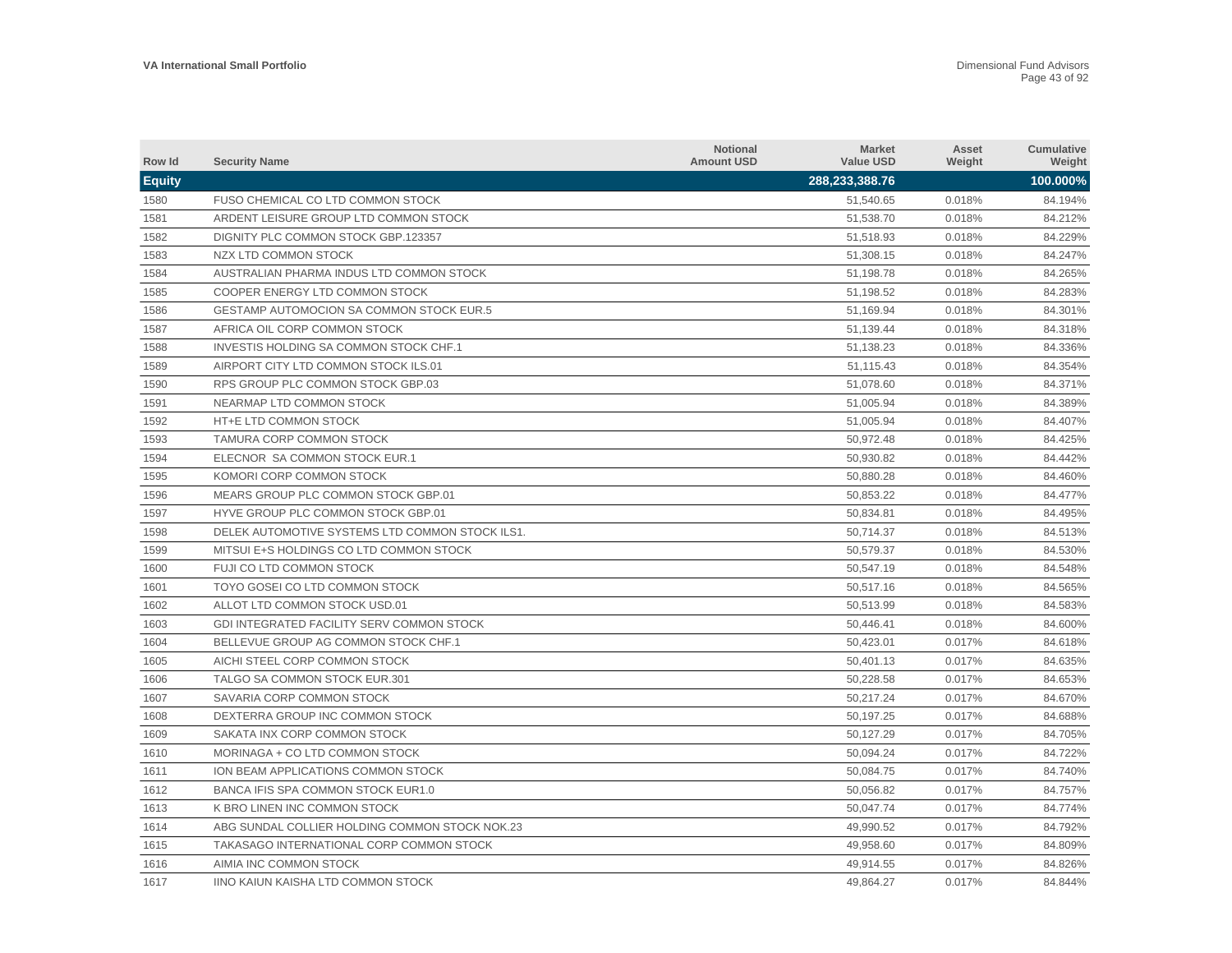| Row Id        | <b>Security Name</b>                         | <b>Notional</b><br><b>Amount USD</b> | <b>Market</b><br><b>Value USD</b> | Asset<br>Weight | <b>Cumulative</b><br>Weight |
|---------------|----------------------------------------------|--------------------------------------|-----------------------------------|-----------------|-----------------------------|
| <b>Equity</b> |                                              |                                      | 288,233,388.76                    |                 | 100.000%                    |
| 1618          | RIKEN KEIKI CO LTD COMMON STOCK              |                                      | 49,853.05                         | 0.017%          | 84.861%                     |
| 1619          | SNOW PEAK INC COMMON STOCK                   |                                      | 49,827.39                         | 0.017%          | 84.878%                     |
| 1620          | SECUNET SECURITY NETWORKS AG COMMON STOCK    |                                      | 49,822.97                         | 0.017%          | 84.896%                     |
| 1621          | TOKYO KIRABOSHI FINANCIAL GR COMMON STOCK    |                                      | 49,703.18                         | 0.017%          | 84.913%                     |
| 1622          | AIRTEL AFRICA PLC COMMON STOCK USD.5         |                                      | 49,698.60                         | 0.017%          | 84.930%                     |
| 1623          | KOA CORP COMMON STOCK                        |                                      | 49,697.36                         | 0.017%          | 84.947%                     |
| 1624          | RAIZNEXT CORP COMMON STOCK                   |                                      | 49,689.15                         | 0.017%          | 84.965%                     |
| 1625          | DEVRO PLC COMMON STOCK GBP.1                 |                                      | 49,673.84                         | 0.017%          | 84.982%                     |
| 1626          | STAGECOACH GROUP PLC COMMON STOCK GBP.005482 |                                      | 49,668.75                         | 0.017%          | 84.999%                     |
| 1627          | ALLIANCE PHARMA PLC COMMON STOCK GBP.01      |                                      | 49.631.50                         | 0.017%          | 85.016%                     |
| 1628          | HARVIA OYJ COMMON STOCK NPV                  |                                      | 49,616.55                         | 0.017%          | 85.034%                     |
| 1629          | INROM CONSTRUCTION INDUSTRIE COMMON STOCK    |                                      | 49,596.36                         | 0.017%          | 85.051%                     |
| 1630          | TOENEC CORP COMMON STOCK                     |                                      | 49,576.60                         | 0.017%          | 85.068%                     |
| 1631          | FURUKAWA CO LTD COMMON STOCK                 |                                      | 49,551.98                         | 0.017%          | 85.085%                     |
| 1632          | SARAS SPA COMMON STOCK                       |                                      | 49,513.46                         | 0.017%          | 85.102%                     |
| 1633          | NITTETSU MINING CO LTD COMMON STOCK          |                                      | 49.345.37                         | 0.017%          | 85.119%                     |
| 1634          | SAKAI MOVING SERVICE CO LTD COMMON STOCK     |                                      | 49,336.86                         | 0.017%          | 85.137%                     |
| 1635          | OPTEX GROUP CO LTD COMMON STOCK              |                                      | 49,275.47                         | 0.017%          | 85.154%                     |
| 1636          | TOMONY HOLDINGS INC COMMON STOCK             |                                      | 49,239.96                         | 0.017%          | 85.171%                     |
| 1637          | MIZUNO CORP COMMON STOCK                     |                                      | 49,227.18                         | 0.017%          | 85.188%                     |
| 1638          | OSJB HOLDINGS CORP COMMON STOCK              |                                      | 49,188.53                         | 0.017%          | 85.205%                     |
| 1639          | DOSHISHA CO LTD COMMON STOCK                 |                                      | 49,087.28                         | 0.017%          | 85.222%                     |
| 1640          | RYOSAN CO LTD COMMON STOCK                   |                                      | 49,085.45                         | 0.017%          | 85.239%                     |
| 1641          | CRH MEDICAL CORP COMMON STOCK                |                                      | 49,039.55                         | 0.017%          | 85.256%                     |
| 1642          | TAMARACK VALLEY ENERGY LTD COMMON STOCK      |                                      | 48,995.46                         | 0.017%          | 85.273%                     |
| 1643          | NIPPON PILLAR PACKING CO LTD COMMON STOCK    |                                      | 48,930.58                         | 0.017%          | 85.290%                     |
| 1644          | MATSUI SECURITIES CO LTD COMMON STOCK        |                                      | 48.915.16                         | 0.017%          | 85.307%                     |
| 1645          | RESOLUTE MINING LTD COMMON STOCK             |                                      | 48,889.62                         | 0.017%          | 85.324%                     |
| 1646          | VALUECOMMERCE CO LTD COMMON STOCK            |                                      | 48,863.41                         | 0.017%          | 85.341%                     |
| 1647          | G5 ENTERTAINMENT AB COMMON STOCK SEK.1       |                                      | 48,859.37                         | 0.017%          | 85.358%                     |
| 1648          | <b>ITALMOBILIARE SPA COMMON STOCK NPV</b>    |                                      | 48,786.10                         | 0.017%          | 85.375%                     |
| 1649          | TECNICAS REUNIDAS SA COMMON STOCK EUR.1      |                                      | 48,758.20                         | 0.017%          | 85.392%                     |
| 1650          | BOOT (HENRY) PLC COMMON STOCK GBP.1          |                                      | 48,667.45                         | 0.017%          | 85.408%                     |
| 1651          | SEIKAGAKU CORP COMMON STOCK                  |                                      | 48,667.02                         | 0.017%          | 85.425%                     |
| 1652          | NICK SCALI LTD COMMON STOCK                  |                                      | 48,644.67                         | 0.017%          | 85.442%                     |
| 1653          | MACROMILL INC COMMON STOCK                   |                                      | 48,621.39                         | 0.017%          | 85.459%                     |
| 1654          | DAIKI ALUMINIUM INDUSTRY CO COMMON STOCK     |                                      | 48.596.67                         | 0.017%          | 85.476%                     |
| 1655          | TOWA CORP COMMON STOCK                       |                                      | 48,539.53                         | 0.017%          | 85.493%                     |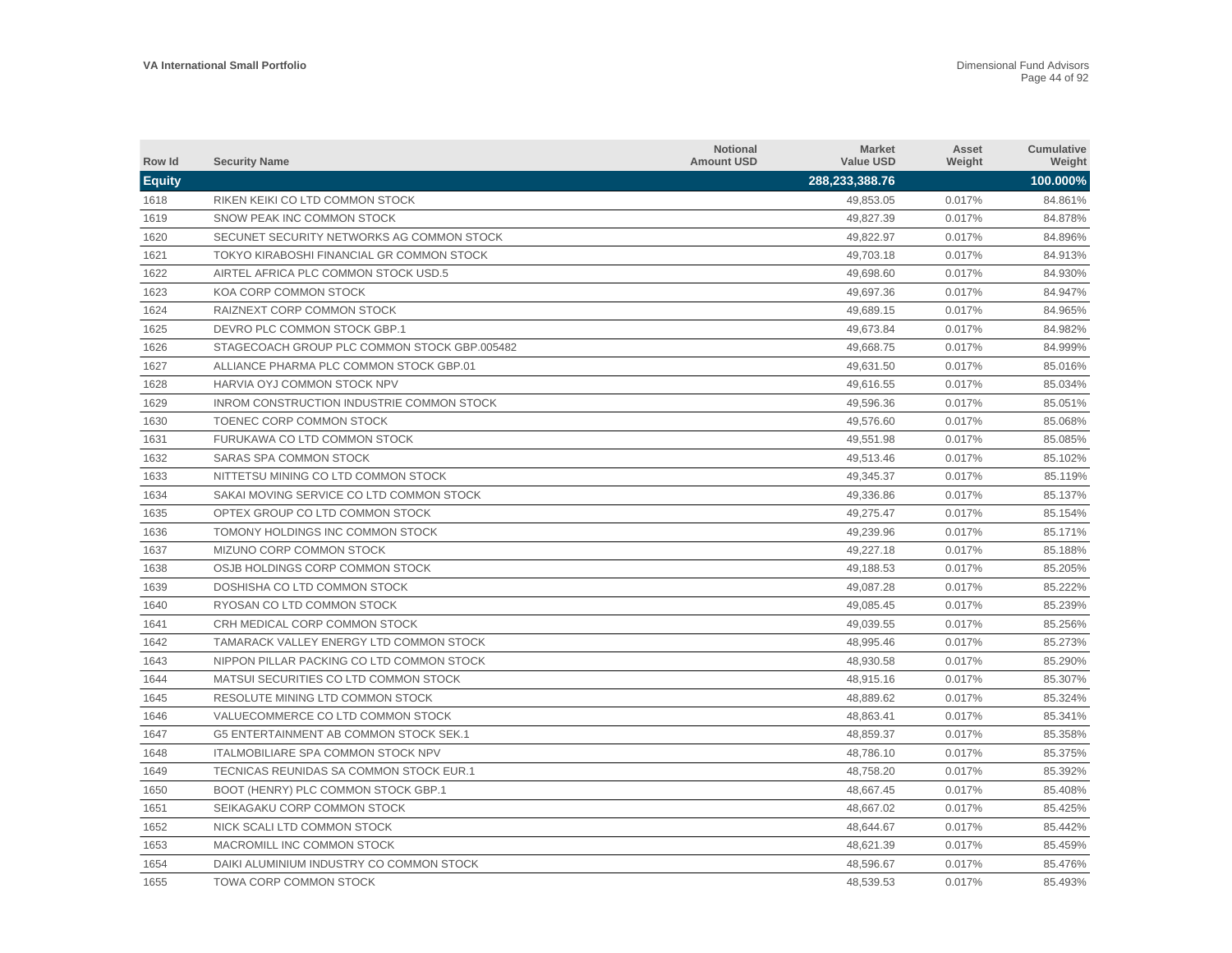| Row Id        | <b>Security Name</b>                           | <b>Notional</b><br><b>Amount USD</b> | <b>Market</b><br><b>Value USD</b> | Asset<br>Weight | <b>Cumulative</b><br>Weight |
|---------------|------------------------------------------------|--------------------------------------|-----------------------------------|-----------------|-----------------------------|
| <b>Equity</b> |                                                |                                      | 288,233,388.76                    |                 | 100.000%                    |
| 1656          | AUSTRALIAN FINANCE GROUP LTD COMMON STOCK      |                                      | 48.525.46                         | 0.017%          | 85.510%                     |
| 1657          | HEIJMANS N.V. CVA DUTCH CERT EUR.3             |                                      | 48,478.03                         | 0.017%          | 85.526%                     |
| 1658          | DOUTOR NICHIRES HOLDINGS CO COMMON STOCK       |                                      | 48,405.20                         | 0.017%          | 85.543%                     |
| 1659          | MAGIC SOFTWARE ENTERPRISES COMMON STOCK ILS.1  |                                      | 48,367.80                         | 0.017%          | 85.560%                     |
| 1660          | <b>GENUS PLC COMMON STOCK GBP.1</b>            |                                      | 48,348.19                         | 0.017%          | 85.577%                     |
| 1661          | BRP INC/CA SUB VOTING COMMON STOCK             |                                      | 48,327.52                         | 0.017%          | 85.594%                     |
| 1662          | NIPPON KOEI CO LTD COMMON STOCK                |                                      | 48,301.13                         | 0.017%          | 85.610%                     |
| 1663          | CLAS OHLSON AB B SHS COMMON STOCK SEK1.25      |                                      | 48,279.09                         | 0.017%          | 85.627%                     |
| 1664          | SEMPERIT AG HOLDING COMMON STOCK               |                                      | 48,268.06                         | 0.017%          | 85.644%                     |
| 1665          | RYOBI LTD COMMON STOCK                         |                                      | 48,182.23                         | 0.017%          | 85.661%                     |
| 1666          | LIFESTYLE INTL HLDGS LTD COMMON STOCK HKD.005  |                                      | 48,049.44                         | 0.017%          | 85.677%                     |
| 1667          | TPR CO LTD COMMON STOCK                        |                                      | 48,028.46                         | 0.017%          | 85.694%                     |
| 1668          | ORGANO CORP COMMON STOCK                       |                                      | 48.027.82                         | 0.017%          | 85.711%                     |
| 1669          | HARDWOODS DISTRIBUTION INC COMMON STOCK        |                                      | 47,952.26                         | 0.017%          | 85.727%                     |
| 1670          | ROBERT WALTERS PLC COMMON STOCK GBP.2          |                                      | 47,915.03                         | 0.017%          | 85.744%                     |
| 1671          | SUMITOMO DENSETSU CO LTD COMMON STOCK          |                                      | 47.902.10                         | 0.017%          | 85.760%                     |
| 1672          | LEARNING TECHNOLOGIES GROUP COMMON STOCK       |                                      | 47,882.84                         | 0.017%          | 85.777%                     |
| 1673          | LSL PROPERTY SERVICES PLC COMMON STOCK GBP.002 |                                      | 47,881.09                         | 0.017%          | 85.794%                     |
| 1674          | FUKUI BANK LTD/THE COMMON STOCK                |                                      | 47,863.86                         | 0.017%          | 85.810%                     |
| 1675          | TAIHEI DENGYO KAISHA LTD COMMON STOCK          |                                      | 47,806.84                         | 0.017%          | 85.827%                     |
| 1676          | FINCANTIERI SPA COMMON STOCK NPV               |                                      | 47,802.91                         | 0.017%          | 85.843%                     |
| 1677          | FUKUDA CORP COMMON STOCK                       |                                      | 47,775.26                         | 0.017%          | 85.860%                     |
| 1678          | SANNE GROUP PLC COMMON STOCK GBP.01            |                                      | 47,682.44                         | 0.017%          | 85.877%                     |
| 1679          | OSAKA SODA CO LTD COMMON STOCK                 |                                      | 47,678.77                         | 0.017%          | 85.893%                     |
| 1680          | NISSEI ASB MACHINE CO LTD COMMON STOCK         |                                      | 47,588.74                         | 0.017%          | 85.910%                     |
| 1681          | MATAS A/S COMMON STOCK DKK2.5                  |                                      | 47,540.22                         | 0.016%          | 85.926%                     |
| 1682          | NEDERMAN HOLDING AB COMMON STOCK SEK.03        |                                      | 47,354.08                         | 0.016%          | 85.943%                     |
| 1683          | <b>AUBAY COMMON STOCK EUR.5</b>                |                                      | 47,293.92                         | 0.016%          | 85.959%                     |
| 1684          | SINKO INDUSTRIES LTD COMMON STOCK              |                                      | 47,270.41                         | 0.016%          | 85.975%                     |
| 1685          | FORTUNA SILVER MINES INC COMMON STOCK          |                                      | 47,231.00                         | 0.016%          | 85.992%                     |
| 1686          | AIZAWA SECURITIES CO LTD COMMON STOCK          |                                      | 47,201.97                         | 0.016%          | 86.008%                     |
| 1687          | ALMA MEDIA CORP COMMON STOCK                   |                                      | 47,187.16                         | 0.016%          | 86.024%                     |
| 1688          | DAITO PHARMACEUTICAL CO LTD COMMON STOCK       |                                      | 47,175.19                         | 0.016%          | 86.041%                     |
| 1689          | MODEC INC COMMON STOCK                         |                                      | 47,172.21                         | 0.016%          | 86.057%                     |
| 1690          | NIPPON DENKO CO LTD COMMON STOCK               |                                      | 47,161.72                         | 0.016%          | 86.074%                     |
| 1691          | MARUZEN SHOWA UNYU CO LTD COMMON STOCK         |                                      | 46,999.45                         | 0.016%          | 86.090%                     |
| 1692          | ACUITYADS HOLDING INC COMMON STOCK             |                                      | 46.990.55                         | 0.016%          | 86.106%                     |
| 1693          | SENSHU IKEDA HOLDINGS INC COMMON STOCK         |                                      | 46.972.60                         | 0.016%          | 86.122%                     |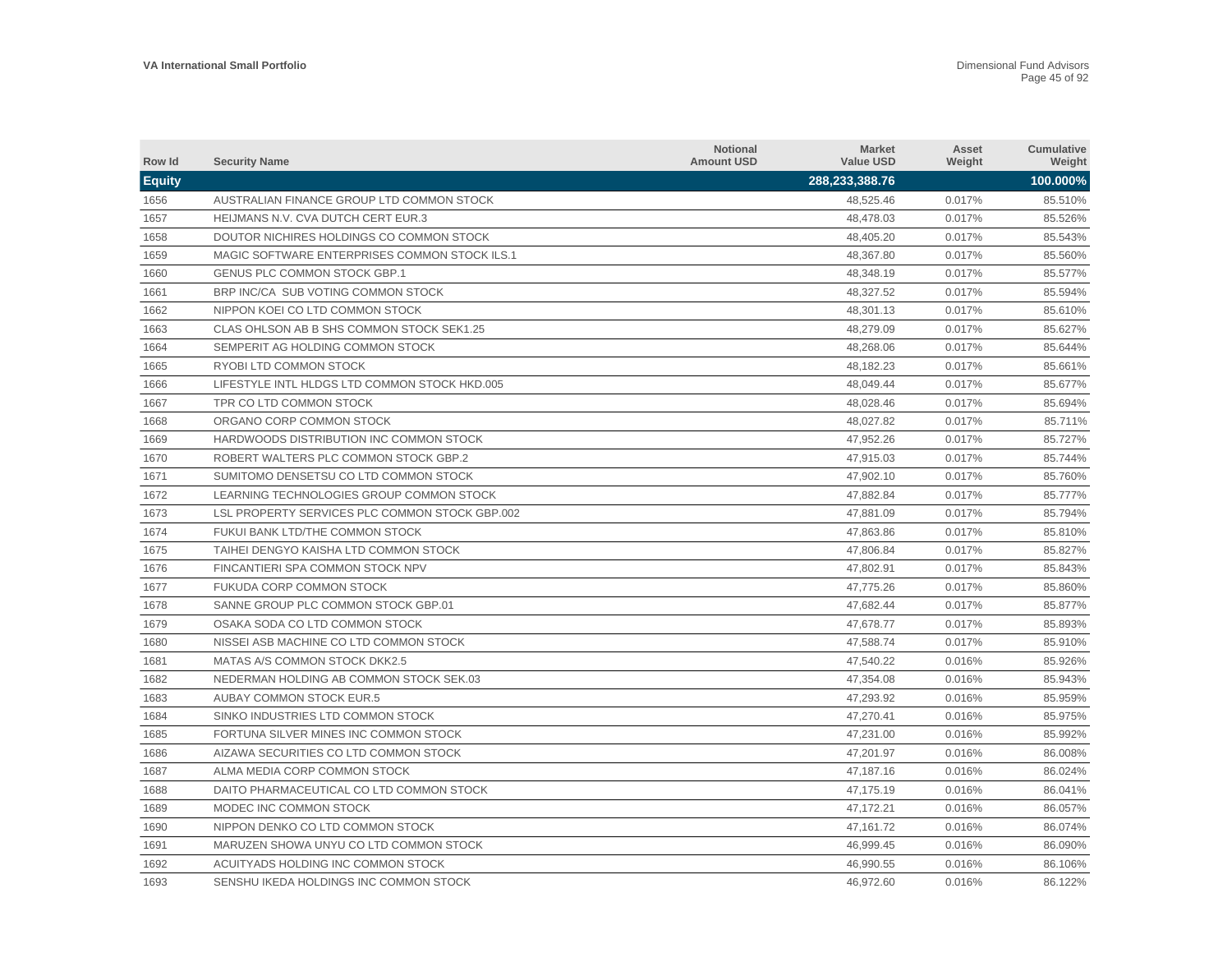| Row Id        | <b>Security Name</b>                        | <b>Notional</b><br><b>Amount USD</b> | <b>Market</b><br><b>Value USD</b> | Asset<br>Weight | Cumulative<br>Weight |
|---------------|---------------------------------------------|--------------------------------------|-----------------------------------|-----------------|----------------------|
| <b>Equity</b> |                                             |                                      | 288,233,388.76                    |                 | 100.000%             |
| 1694          | FRENCKEN GROUP LTD COMMON STOCK             |                                      | 46,923.78                         | 0.016%          | 86.139%              |
| 1695          | MITSUBISHI LOGISNEXT CO LTD COMMON STOCK    |                                      | 46,891.22                         | 0.016%          | 86.155%              |
| 1696          | SOUTHERN CROSS MEDIA GROUP L COMMON STOCK   |                                      | 46,885.68                         | 0.016%          | 86.171%              |
| 1697          | FUTABA INDUSTRIAL CO LTD COMMON STOCK       |                                      | 46,744.45                         | 0.016%          | 86.187%              |
| 1698          | TACHI S CO LTD COMMON STOCK                 |                                      | 46,720.36                         | 0.016%          | 86.204%              |
| 1699          | TEIKOKU SEN I CO LTD COMMON STOCK           |                                      | 46,672.95                         | 0.016%          | 86.220%              |
| 1700          | FUTABA CORP COMMON STOCK                    |                                      | 46,653.48                         | 0.016%          | 86.236%              |
| 1701          | JACQUET METALS SA COMMON STOCK              |                                      | 46,601.10                         | 0.016%          | 86.252%              |
| 1702          | TORIDOLL HOLDINGS CORP COMMON STOCK         |                                      | 46,586.67                         | 0.016%          | 86.268%              |
| 1703          | KOENIG + BAUER AG COMMON STOCK NPV          |                                      | 46,456.66                         | 0.016%          | 86.285%              |
| 1704          | BOOHOO GROUP PLC COMMON STOCK GBP.01        |                                      | 46,454.19                         | 0.016%          | 86.301%              |
| 1705          | TSUKISHIMA KIKAI CO LTD COMMON STOCK        |                                      | 46,454.14                         | 0.016%          | 86.317%              |
| 1706          | RS TECHNOLOGIES CO LTD COMMON STOCK         |                                      | 46,398.72                         | 0.016%          | 86.333%              |
| 1707          | ESTIA HEALTH LTD COMMON STOCK               |                                      | 46,398.20                         | 0.016%          | 86.349%              |
| 1708          | <b>IWAICOSMO HOLDINGS INC COMMON STOCK</b>  |                                      | 46,384.39                         | 0.016%          | 86.365%              |
| 1709          | VALQUA LTD COMMON STOCK                     |                                      | 46,341.38                         | 0.016%          | 86.381%              |
| 1710          | WATKIN JONES PLC COMMON STOCK GBP.01        |                                      | 46,316.05                         | 0.016%          | 86.397%              |
| 1711          | UNITED INTL ENTERPRISES COMMON STOCK USD10. |                                      | 46,234.30                         | 0.016%          | 86.413%              |
| 1712          | NIPPON CARBON CO LTD COMMON STOCK           |                                      | 46,223.47                         | 0.016%          | 86.429%              |
| 1713          | ARISAWA MFG CO LTD COMMON STOCK             |                                      | 46,175.44                         | 0.016%          | 86.445%              |
| 1714          | PHOENIX MECANO AG BR COMMON STOCK CHF1.0    |                                      | 46,098.19                         | 0.016%          | 86.461%              |
| 1715          | SOLAR A/S B SHS COMMON STOCK DKK100.        |                                      | 46,044.68                         | 0.016%          | 86.477%              |
| 1716          | CEDAR WOODS PROPERTIES LTD COMMON STOCK     |                                      | 46,033.96                         | 0.016%          | 86.493%              |
| 1717          | JVCKENWOOD CORP COMMON STOCK                |                                      | 45.931.49                         | 0.016%          | 86.509%              |
| 1718          | MEC CO LTD COMMON STOCK                     |                                      | 45,872.49                         | 0.016%          | 86.525%              |
| 1719          | ALTECH CORP COMMON STOCK                    |                                      | 45.870.08                         | 0.016%          | 86.541%              |
| 1720          | KITZ CORP COMMON STOCK                      |                                      | 45,855.82                         | 0.016%          | 86.557%              |
| 1721          | ORANGE BELGIUM COMMON STOCK                 |                                      | 45,806.23                         | 0.016%          | 86.573%              |
| 1722          | ARVIDA GROUP LTD COMMON STOCK               |                                      | 45,769.35                         | 0.016%          | 86.589%              |
| 1723          | EOLUS VIND AB B SHS COMMON STOCK SEK1.0     |                                      | 45,697.58                         | 0.016%          | 86.605%              |
| 1724          | AF GRUPPEN ASA COMMON STOCK NOK.05          |                                      | 45,655.49                         | 0.016%          | 86.620%              |
| 1725          | VT HOLDINGS CO LTD COMMON STOCK             |                                      | 45,634.99                         | 0.016%          | 86.636%              |
| 1726          | OKAMOTO INDUSTRIES INC COMMON STOCK         |                                      | 45,631.65                         | 0.016%          | 86.652%              |
| 1727          | ZENRIN CO LTD COMMON STOCK                  |                                      | 45,626.13                         | 0.016%          | 86.668%              |
| 1728          | MIQUEL Y COSTAS COMMON STOCK EUR2.0         |                                      | 45,615.72                         | 0.016%          | 86.684%              |
| 1729          | FUKUDA DENSHI CO LTD COMMON STOCK           |                                      | 45.615.16                         | 0.016%          | 86.700%              |
| 1730          | OILES CORP COMMON STOCK                     |                                      | 45,605.00                         | 0.016%          | 86.715%              |
| 1731          | TELEVISION BROADCASTS LTD COMMON STOCK      |                                      | 45.465.47                         | 0.016%          | 86.731%              |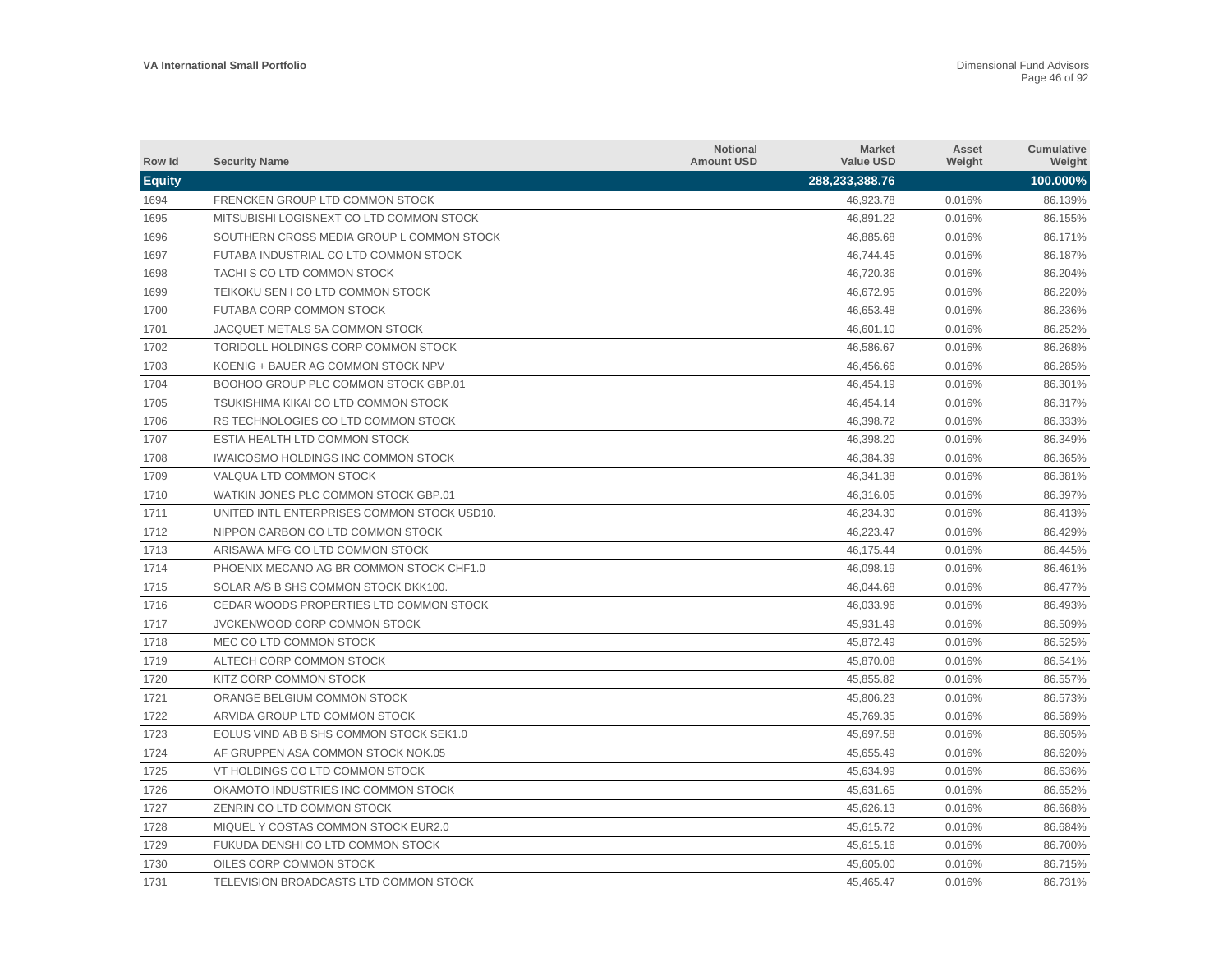| Row Id        | <b>Security Name</b>                                   | <b>Notional</b><br><b>Amount USD</b> | <b>Market</b><br><b>Value USD</b> | Asset<br>Weight | Cumulative<br>Weight |
|---------------|--------------------------------------------------------|--------------------------------------|-----------------------------------|-----------------|----------------------|
| <b>Equity</b> |                                                        |                                      | 288,233,388.76                    |                 | 100.000%             |
| 1732          | CAMTEK LTD COMMON STOCK ILS.01                         |                                      | 45,376.19                         | 0.016%          | 86.747%              |
| 1733          | TIKEHAU CAPITAL COMMON STOCK EUR12.0                   |                                      | 45,283.69                         | 0.016%          | 86.763%              |
| 1734          | CHOFU SEISAKUSHO CO LTD COMMON STOCK                   |                                      | 45,250.53                         | 0.016%          | 86.778%              |
| 1735          | PSI SOFTWARE AG COMMON STOCK                           |                                      | 45,197.88                         | 0.016%          | 86.794%              |
| 1736          | <b>GILAT SATELLITE NETWORKS LTD COMMON STOCK ILS.2</b> |                                      | 45,183.22                         | 0.016%          | 86.810%              |
| 1737          | NEINOR HOMES SA COMMON STOCK EUR10.0                   |                                      | 45,179.08                         | 0.016%          | 86.825%              |
| 1738          | UNI SELECT INC COMMON STOCK                            |                                      | 45,144.31                         | 0.016%          | 86.841%              |
| 1739          | KOWLOON DEVELOPMENT CO LTD COMMON STOCK                |                                      | 45,130.50                         | 0.016%          | 86.857%              |
| 1740          | MANZ AG COMMON STOCK                                   |                                      | 45,120.81                         | 0.016%          | 86.872%              |
| 1741          | AICHI CORP COMMON STOCK                                |                                      | 45,112.39                         | 0.016%          | 86.888%              |
| 1742          | KITANOTATSUJIN CORP COMMON STOCK                       |                                      | 45,015.00                         | 0.016%          | 86.904%              |
| 1743          | OUE LTD COMMON STOCK                                   |                                      | 45,012.21                         | 0.016%          | 86.919%              |
| 1744          | <b>G TEKT CORP COMMON STOCK</b>                        |                                      | 44,980.97                         | 0.016%          | 86.935%              |
| 1745          | NORITAKE CO LTD COMMON STOCK                           |                                      | 44.980.60                         | 0.016%          | 86.950%              |
| 1746          | TAKARA HOLDINGS INC COMMON STOCK                       |                                      | 44,967.83                         | 0.016%          | 86.966%              |
| 1747          | MAYNE PHARMA GROUP LTD COMMON STOCK                    |                                      | 44.949.39                         | 0.016%          | 86.982%              |
| 1748          | HOLLYWOOD BOWL GROUP PLC COMMON STOCK GBP.01           |                                      | 44,940.72                         | 0.016%          | 86.997%              |
| 1749          | YURTEC CORP COMMON STOCK                               |                                      | 44,917.40                         | 0.016%          | 87.013%              |
| 1750          | TORM PLC COMMON STOCK USD.01                           |                                      | 44,897.65                         | 0.016%          | 87.028%              |
| 1751          | OVS SPA COMMON STOCK NPV                               |                                      | 44,896.50                         | 0.016%          | 87.044%              |
| 1752          | SHIN ETSU POLYMER CO LTD COMMON STOCK                  |                                      | 44,888.62                         | 0.016%          | 87.059%              |
| 1753          | <b>SGL CARBON SE COMMON STOCK</b>                      |                                      | 44,879.30                         | 0.016%          | 87.075%              |
| 1754          | OROCOBRE LTD COMMON STOCK                              |                                      | 44,856.47                         | 0.016%          | 87.091%              |
| 1755          | FASTPARTNER AB A COMMON STOCK SEK10.0                  |                                      | 44,814.96                         | 0.016%          | 87.106%              |
| 1756          | JEUDAN A/S COMMON STOCK DKK20.0                        |                                      | 44,807.61                         | 0.016%          | 87.122%              |
| 1757          | MEGACHIPS CORP COMMON STOCK                            |                                      | 44,807.30                         | 0.016%          | 87.137%              |
| 1758          | SHINOKEN GROUP CO LTD COMMON STOCK                     |                                      | 44,758.29                         | 0.016%          | 87.153%              |
| 1759          | INTAGE HOLDINGS INC COMMON STOCK                       |                                      | 44,738.52                         | 0.016%          | 87.168%              |
| 1760          | IOMART GROUP PLC COMMON STOCK GBP.01                   |                                      | 44,671.87                         | 0.015%          | 87.184%              |
| 1761          | KITO CORPORATION COMMON STOCK                          |                                      | 44,657.23                         | 0.015%          | 87.199%              |
| 1762          | ITOCHU SHOKUHIN CO LTD COMMON STOCK                    |                                      | 44.643.79                         | 0.015%          | 87.215%              |
| 1763          | <b>EASTNINE AB COMMON STOCK</b>                        |                                      | 44,619.24                         | 0.015%          | 87.230%              |
| 1764          | MAEDA ROAD CONSTRUCTION CO COMMON STOCK                |                                      | 44,590.51                         | 0.015%          | 87.246%              |
| 1765          | UOB KAY HIAN HOLDINGS LTD COMMON STOCK                 |                                      | 44,537.56                         | 0.015%          | 87.261%              |
| 1766          | BW OFFSHORE LTD COMMON STOCK USD.5                     |                                      | 44.525.61                         | 0.015%          | 87.277%              |
| 1767          | <b>WEBUILD COMMON STOCK</b>                            |                                      | 44.504.32                         | 0.015%          | 87.292%              |
| 1768          | GYM GROUP PLC/THE COMMON STOCK GBP.0001                |                                      | 44,501.97                         | 0.015%          | 87.307%              |
| 1769          | EHIME BANK LTD/THE COMMON STOCK                        |                                      | 44.475.73                         | 0.015%          | 87.323%              |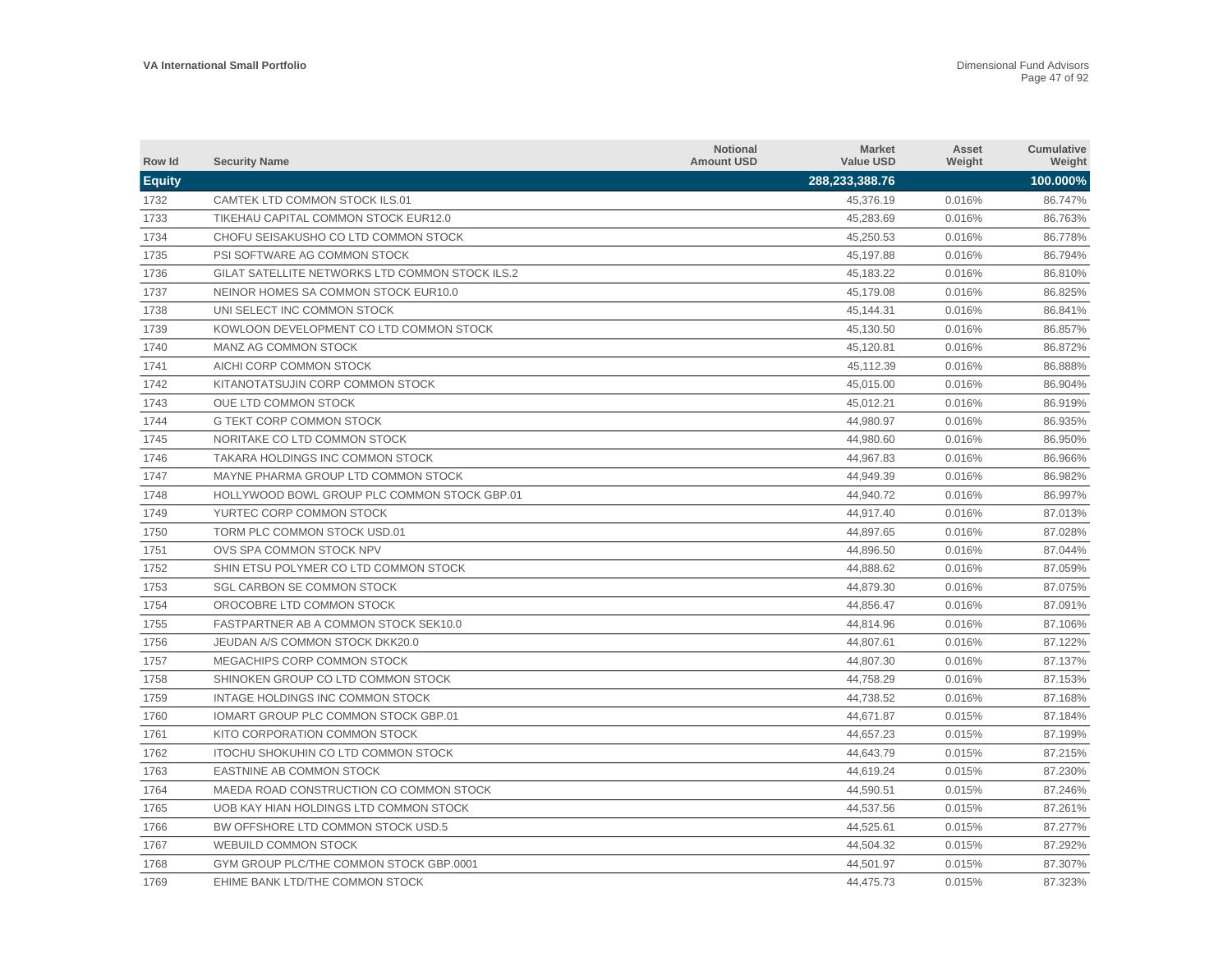| Row Id        | <b>Security Name</b>                             | <b>Notional</b><br><b>Amount USD</b> | <b>Market</b><br><b>Value USD</b> | Asset<br>Weight | Cumulative<br>Weight |
|---------------|--------------------------------------------------|--------------------------------------|-----------------------------------|-----------------|----------------------|
| <b>Equity</b> |                                                  |                                      | 288,233,388.76                    |                 | 100.000%             |
| 1770          | KEIYO CO LTD COMMON STOCK                        |                                      | 44,440.70                         | 0.015%          | 87.338%              |
| 1771          | SANYO SPECIAL STEEL CO LTD COMMON STOCK          |                                      | 44,345.36                         | 0.015%          | 87.354%              |
| 1772          | S POOL INC COMMON STOCK                          |                                      | 44,334.80                         | 0.015%          | 87.369%              |
| 1773          | AOYAMA TRADING CO LTD COMMON STOCK               |                                      | 44,273.02                         | 0.015%          | 87.384%              |
| 1774          | EAGLE INDUSTRY CO LTD COMMON STOCK               |                                      | 44,225.49                         | 0.015%          | 87.400%              |
| 1775          | K WAH INTL HOLDINGS COMMON STOCK HKD.1           |                                      | 44,159.12                         | 0.015%          | 87.415%              |
| 1776          | AGRANA BETEILIGUNGS AG COMMON STOCK              |                                      | 44,139.41                         | 0.015%          | 87.430%              |
| 1777          | NEXT FIFTEEN COMMUNICATIONS COMMON STOCK GBP.025 |                                      | 44,106.72                         | 0.015%          | 87.446%              |
| 1778          | YAMABIKO CORP COMMON STOCK                       |                                      | 44,027.02                         | 0.015%          | 87.461%              |
| 1779          | EPS HOLDINGS INC COMMON STOCK                    |                                      | 43,975.52                         | 0.015%          | 87.476%              |
| 1780          | CITY CHIC COLLECTIVE LTD COMMON STOCK            |                                      | 43,926.08                         | 0.015%          | 87.492%              |
| 1781          | STARZEN CO LTD COMMON STOCK                      |                                      | 43,916.09                         | 0.015%          | 87.507%              |
| 1782          | NEDAP N.V. COMMON STOCK EUR.1                    |                                      | 43.897.01                         | 0.015%          | 87.522%              |
| 1783          | <b>HEADWATER EXPLORATION INC COMMON STOCK</b>    |                                      | 43,869.66                         | 0.015%          | 87.537%              |
| 1784          | AEM HOLDINGS LTD 1 COMMON STOCK                  |                                      | 43.859.16                         | 0.015%          | 87.552%              |
| 1785          | BROADLEAF CO LTD COMMON STOCK                    |                                      | 43.784.50                         | 0.015%          | 87.568%              |
| 1786          | <b>INVESTORE PROPERTY LTD COMMON STOCK</b>       |                                      | 43,672.01                         | 0.015%          | 87.583%              |
| 1787          | BOMBARDIER INC B COMMON STOCK                    |                                      | 43,656.56                         | 0.015%          | 87.598%              |
| 1788          | ASKA PHARMACEUTICAL CO LTD COMMON STOCK          |                                      | 43,632.42                         | 0.015%          | 87.613%              |
| 1789          | COMTURE CORP COMMON STOCK                        |                                      | 43,612.22                         | 0.015%          | 87.628%              |
| 1790          | TOC CO LTD COMMON STOCK                          |                                      | 43,550.06                         | 0.015%          | 87.643%              |
| 1791          | KYOEI STEEL LTD COMMON STOCK                     |                                      | 43,524.04                         | 0.015%          | 87.658%              |
| 1792          | JUPITER MINES LTD COMMON STOCK                   |                                      | 43.512.10                         | 0.015%          | 87.673%              |
| 1793          | MAGIC SOFTWARE ENTERPRISES COMMON STOCK ILS.1    |                                      | 43,501.28                         | 0.015%          | 87.689%              |
| 1794          | LNA SANTE COMMON STOCK EUR2.0                    |                                      | 43,457.38                         | 0.015%          | 87.704%              |
| 1795          | MITANI SEKISAN CO LTD COMMON STOCK               |                                      | 43,448.63                         | 0.015%          | 87.719%              |
| 1796          | TORII PHARMACEUTICAL CO LTD COMMON STOCK         |                                      | 43,440.94                         | 0.015%          | 87.734%              |
| 1797          | EGUARANTEE INC COMMON STOCK                      |                                      | 43,406.39                         | 0.015%          | 87.749%              |
| 1798          | NORDIC WATERPROOFING HOLD AB COMMON STOCK        |                                      | 43,357.47                         | 0.015%          | 87.764%              |
| 1799          | ROXGOLD INC COMMON STOCK                         |                                      | 43,341.29                         | 0.015%          | 87.779%              |
| 1800          | STELLA CHEMIFA CORP COMMON STOCK                 |                                      | 43,321.27                         | 0.015%          | 87.794%              |
| 1801          | ASAHI DIAMOND INDUSTRIAL CO COMMON STOCK         |                                      | 43,277.22                         | 0.015%          | 87.809%              |
| 1802          | ORDINA NV COMMON STOCK EUR.1                     |                                      | 43,224.78                         | 0.015%          | 87.824%              |
| 1803          | BANK OF IWATE LTD/THE COMMON STOCK               |                                      | 43,205.68                         | 0.015%          | 87.839%              |
| 1804          | <b>IMMOBEL COMMON STOCK</b>                      |                                      | 43.184.75                         | 0.015%          | 87.854%              |
| 1805          | VP PLC COMMON STOCK GBP.05                       |                                      | 43,183.74                         | 0.015%          | 87.869%              |
| 1806          | STARHUB LTD COMMON STOCK                         |                                      | 43.171.99                         | 0.015%          | 87.884%              |
| 1807          | SCANDI STANDARD AB COMMON STOCK SEK.01           |                                      | 43.049.26                         | 0.015%          | 87.899%              |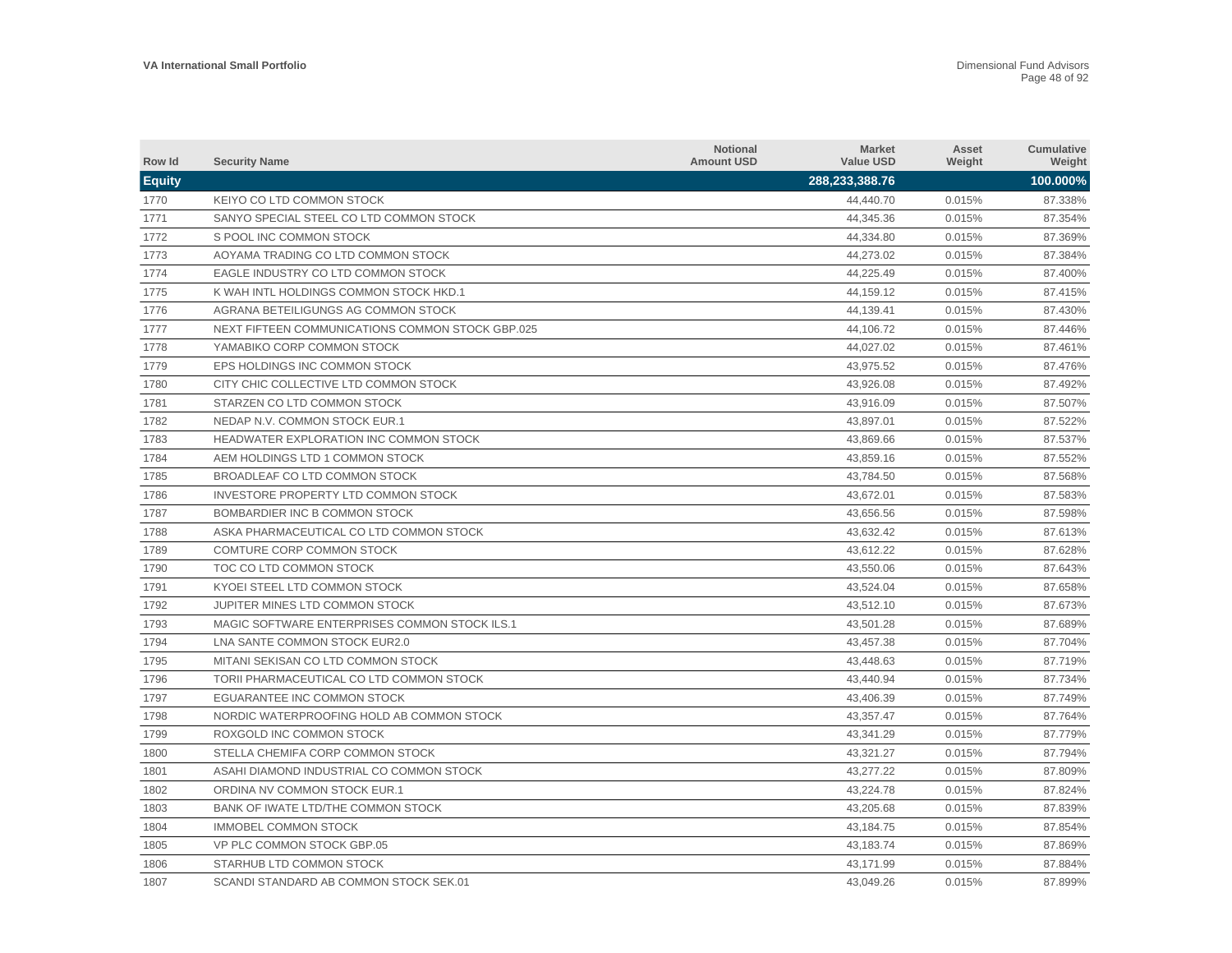| Row Id        | <b>Security Name</b>                             | <b>Notional</b><br><b>Amount USD</b> | <b>Market</b><br><b>Value USD</b> | Asset<br>Weight | Cumulative<br>Weight |
|---------------|--------------------------------------------------|--------------------------------------|-----------------------------------|-----------------|----------------------|
| <b>Equity</b> |                                                  |                                      | 288,233,388.76                    |                 | 100.000%             |
| 1808          | AUSTRALIAN AGRICULTURAL CO COMMON STOCK          |                                      | 43,040.90                         | 0.015%          | 87.914%              |
| 1809          | DENA CO LTD COMMON STOCK                         |                                      | 43,033.51                         | 0.015%          | 87.929%              |
| 1810          | CLIPPER LOGISTICS PLC COMMON STOCK GBP.0005      |                                      | 42,994.92                         | 0.015%          | 87.944%              |
| 1811          | DAIWA INDUSTRIES LTD COMMON STOCK                |                                      | 42,987.83                         | 0.015%          | 87.959%              |
| 1812          | ALPEN CO LTD COMMON STOCK                        |                                      | 42.966.95                         | 0.015%          | 87.973%              |
| 1813          | BANQUE NATIONALE DE BELGIQUE COMMON STOCK        |                                      | 42,924.60                         | 0.015%          | 87.988%              |
| 1814          | SINFONIA TECHNOLOGY CO LTD COMMON STOCK          |                                      | 42,900.80                         | 0.015%          | 88.003%              |
| 1815          | PEET LTD COMMON STOCK                            |                                      | 42.878.67                         | 0.015%          | 88.018%              |
| 1816          | HIOKI E E CORP COMMON STOCK                      |                                      | 42,748.99                         | 0.015%          | 88.033%              |
| 1817          | DAIICHIKOSHO CO LTD COMMON STOCK                 |                                      | 42,735.11                         | 0.015%          | 88.048%              |
| 1818          | KAGA ELECTRONICS CO LTD COMMON STOCK             |                                      | 42,710.02                         | 0.015%          | 88.063%              |
| 1819          | MITSUI SUGAR CO LTD COMMON STOCK                 |                                      | 42,558.49                         | 0.015%          | 88.077%              |
| 1820          | TOSEI CORP COMMON STOCK                          |                                      | 42,547.33                         | 0.015%          | 88.092%              |
| 1821          | FUJI KYUKO CO LTD COMMON STOCK                   |                                      | 42,530.87                         | 0.015%          | 88.107%              |
| 1822          | MIMASU SEMICONDUCTOR INDUST COMMON STOCK         |                                      | 42,481.60                         | 0.015%          | 88.122%              |
| 1823          | SEVEN WEST MEDIA LTD COMMON STOCK                |                                      | 42,424.58                         | 0.015%          | 88.136%              |
| 1824          | POLETOWIN PITCREW HOLDINGS COMMON STOCK          |                                      | 42.409.56                         | 0.015%          | 88.151%              |
| 1825          | ERCROS SA COMMON STOCK EUR.3                     |                                      | 42,390.87                         | 0.015%          | 88.166%              |
| 1826          | TOKYO ELECTRON DEVICE LTD COMMON STOCK           |                                      | 42,376.14                         | 0.015%          | 88.180%              |
| 1827          | MANUTAN INTERNATIONAL COMMON STOCK EUR2.0        |                                      | 42,258.12                         | 0.015%          | 88.195%              |
| 1828          | MIYAZAKI BANK LTD/THE COMMON STOCK               |                                      | 42,250.34                         | 0.015%          | 88.210%              |
| 1829          | VALNEVA SE COMMON STOCK EUR.15                   |                                      | 42,213.01                         | 0.015%          | 88.224%              |
| 1830          | AMP LTD COMMON STOCK                             |                                      | 42,189.94                         | 0.015%          | 88.239%              |
| 1831          | HIBIYA ENGINEERING LTD COMMON STOCK              |                                      | 42,140.96                         | 0.015%          | 88.254%              |
| 1832          | YAMAICHI ELECTRONICS CO LTD COMMON STOCK         |                                      | 42,127.04                         | 0.015%          | 88.268%              |
| 1833          | VITAL KSK HOLDINGS INC COMMON STOCK              |                                      | 42,087.57                         | 0.015%          | 88.283%              |
| 1834          | NORTH AMERICAN CONSTRUCTION COMMON STOCK         |                                      | 42.019.58                         | 0.015%          | 88.297%              |
| 1835          | COMPAGNIE DES ALPES COMMON STOCK                 |                                      | 41,993.52                         | 0.015%          | 88.312%              |
| 1836          | ISRAEL CANADA T.R LTD COMMON STOCK ILS1.0        |                                      | 41,988.72                         | 0.015%          | 88.327%              |
| 1837          | EURONAV NV COMMON STOCK NPV                      |                                      | 41,916.15                         | 0.015%          | 88.341%              |
| 1838          | MARUSAN SECURITIES CO LTD COMMON STOCK           |                                      | 41,915.47                         | 0.015%          | 88.356%              |
| 1839          | GRACE TECHNOLOGY INC COMMON STOCK                |                                      | 41,913.59                         | 0.015%          | 88.370%              |
| 1840          | ARKO CORP COMMON STOCK USD.0001                  |                                      | 41,850.00                         | 0.015%          | 88.385%              |
| 1841          | ATRESMEDIA CORP DE MEDIOS DE COMMON STOCK EUR.75 |                                      | 41,839.70                         | 0.015%          | 88.399%              |
| 1842          | YOKOWO CO LTD COMMON STOCK                       |                                      | 41,805.77                         | 0.015%          | 88.414%              |
| 1843          | SOCIETE DES BAINS DE MER COMMON STOCK EUR1.      |                                      | 41,736.12                         | 0.014%          | 88.428%              |
| 1844          | HKR INTERNATIONAL LTD COMMON STOCK HKD.25        |                                      | 41.697.32                         | 0.014%          | 88.443%              |
| 1845          | PRECISION DRILLING CORP COMMON STOCK             |                                      | 41.685.31                         | 0.014%          | 88.457%              |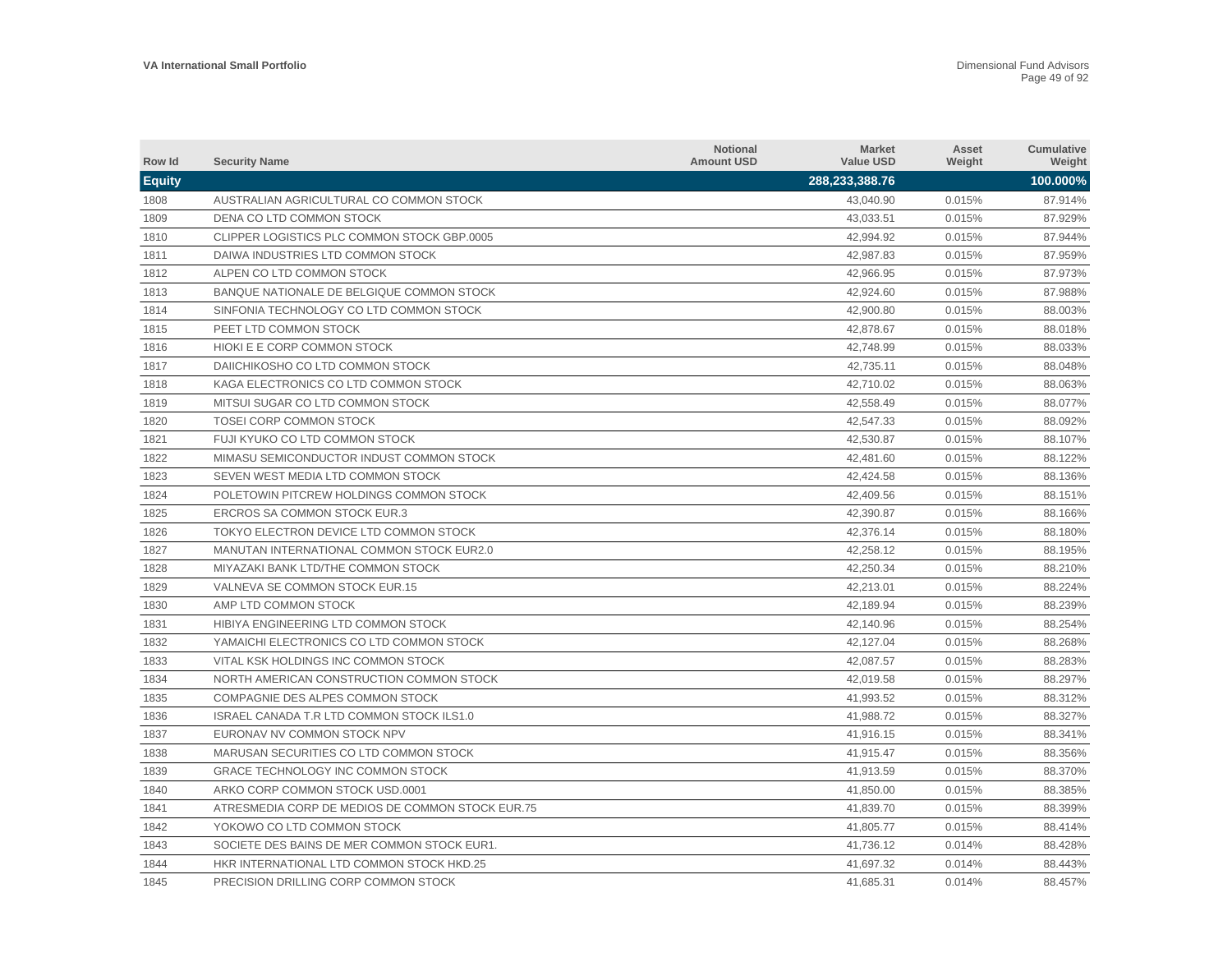| Row Id        | <b>Security Name</b>                              | <b>Notional</b><br><b>Amount USD</b> | <b>Market</b><br><b>Value USD</b> | Asset<br>Weight | Cumulative<br>Weight |
|---------------|---------------------------------------------------|--------------------------------------|-----------------------------------|-----------------|----------------------|
| <b>Equity</b> |                                                   |                                      | 288,233,388.76                    |                 | 100.000%             |
| 1846          | CAWACHI LTD COMMON STOCK                          |                                      | 41.684.86                         | 0.014%          | 88.472%              |
| 1847          | OBERBANK AG COMMON STOCK                          |                                      | 41,653.92                         | 0.014%          | 88.486%              |
| 1848          | EBARA JITSUGYO CO LTD COMMON STOCK                |                                      | 41,628.33                         | 0.014%          | 88.501%              |
| 1849          | AIR CANADA COMMON STOCK                           |                                      | 41,616.93                         | 0.014%          | 88.515%              |
| 1850          | SSAB AB A SHARES COMMON STOCK                     |                                      | 41,572.62                         | 0.014%          | 88.529%              |
| 1851          | CHUBU SHIRYO CO LTD COMMON STOCK                  |                                      | 41,554.31                         | 0.014%          | 88.544%              |
| 1852          | DICKER DATA LTD COMMON STOCK                      |                                      | 41,491.49                         | 0.014%          | 88.558%              |
| 1853          | AKWEL COMMON STOCK EUR.8                          |                                      | 41.405.05                         | 0.014%          | 88.573%              |
| 1854          | SWCC SHOWA HOLDINGS CO LTD COMMON STOCK           |                                      | 41,357.28                         | 0.014%          | 88.587%              |
| 1855          | SHINDENGEN ELECTRIC MFG COMMON STOCK              |                                      | 41.242.87                         | 0.014%          | 88.601%              |
| 1856          | KAWAI MUSICAL INSTRUMENTS MF COMMON STOCK         |                                      | 41,199.47                         | 0.014%          | 88.616%              |
| 1857          | HYPOTHEKARBANK LENZBURG REG COMMON STOCK CHF260.0 |                                      | 41,157.68                         | 0.014%          | 88.630%              |
| 1858          | PENDRAGON PLC COMMON STOCK GBP.05                 |                                      | 41,153.64                         | 0.014%          | 88.644%              |
| 1859          | BELLSYSTEM24 HOLDINGS INC COMMON STOCK            |                                      | 41,119.15                         | 0.014%          | 88.658%              |
| 1860          | MITSUBISHI RESEARCH INSTITUT COMMON STOCK         |                                      | 41,018.76                         | 0.014%          | 88.673%              |
| 1861          | CALIAN GROUP LTD COMMON STOCK                     |                                      | 41,000.24                         | 0.014%          | 88.687%              |
| 1862          | AURELIA METALS LTD COMMON STOCK                   |                                      | 40,964.39                         | 0.014%          | 88.701%              |
| 1863          | TAKAMATSU CONSTRUCTION GROUP COMMON STOCK         |                                      | 40,911.35                         | 0.014%          | 88.715%              |
| 1864          | VETOQUINOL SA COMMON STOCK EUR2.5                 |                                      | 40,892.35                         | 0.014%          | 88.729%              |
| 1865          | ASALEO CARE LTD COMMON STOCK                      |                                      | 40,870.82                         | 0.014%          | 88.744%              |
| 1866          | <b>GEO HOLDINGS CORP COMMON STOCK</b>             |                                      | 40.858.41                         | 0.014%          | 88.758%              |
| 1867          | ASSYSTEM COMMON STOCK EUR1.0                      |                                      | 40.794.77                         | 0.014%          | 88.772%              |
| 1868          | NAFCO CO LTD COMMON STOCK                         |                                      | 40.648.80                         | 0.014%          | 88.786%              |
| 1869          | SOLOCAL GROUP COMMON STOCK EUR.01                 |                                      | 40,637.96                         | 0.014%          | 88.800%              |
| 1870          | BASWARE OYJ COMMON STOCK                          |                                      | 40,571.59                         | 0.014%          | 88.814%              |
| 1871          | CANON ELECTRONICS INC COMMON STOCK                |                                      | 40,542.63                         | 0.014%          | 88.828%              |
| 1872          | <b>SALA CORP COMMON STOCK</b>                     |                                      | 40,503.37                         | 0.014%          | 88.842%              |
| 1873          | KAMEI CORP COMMON STOCK                           |                                      | 40,480.70                         | 0.014%          | 88.856%              |
| 1874          | TOKUSHU TOKAI PAPER CO LTD COMMON STOCK           |                                      | 40,474.11                         | 0.014%          | 88.870%              |
| 1875          | CYBOZU INC COMMON STOCK                           |                                      | 40,471.96                         | 0.014%          | 88.884%              |
| 1876          | MOUNT GIBSON IRON LTD COMMON STOCK                |                                      | 40,430.49                         | 0.014%          | 88.898%              |
| 1877          | MARUDAI FOOD CO LTD COMMON STOCK                  |                                      | 40,344.15                         | 0.014%          | 88.912%              |
| 1878          | FOSTER ELECTRIC CO LTD COMMON STOCK               |                                      | 40,260.36                         | 0.014%          | 88.926%              |
| 1879          | <b>TENMA CORP COMMON STOCK</b>                    |                                      | 40,240.01                         | 0.014%          | 88.940%              |
| 1880          | DAI DAN CO LTD COMMON STOCK                       |                                      | 40,228.82                         | 0.014%          | 88.954%              |
| 1881          | FNAC DARTY SA COMMON STOCK EUR1.0                 |                                      | 40,218.88                         | 0.014%          | 88.968%              |
| 1882          | KI STAR REAL ESTATE CO LTD COMMON STOCK           |                                      | 40.214.03                         | 0.014%          | 88.982%              |
| 1883          | CENTRAL AUTOMOTIVE PRODUCTS COMMON STOCK          |                                      | 40,210.47                         | 0.014%          | 88.996%              |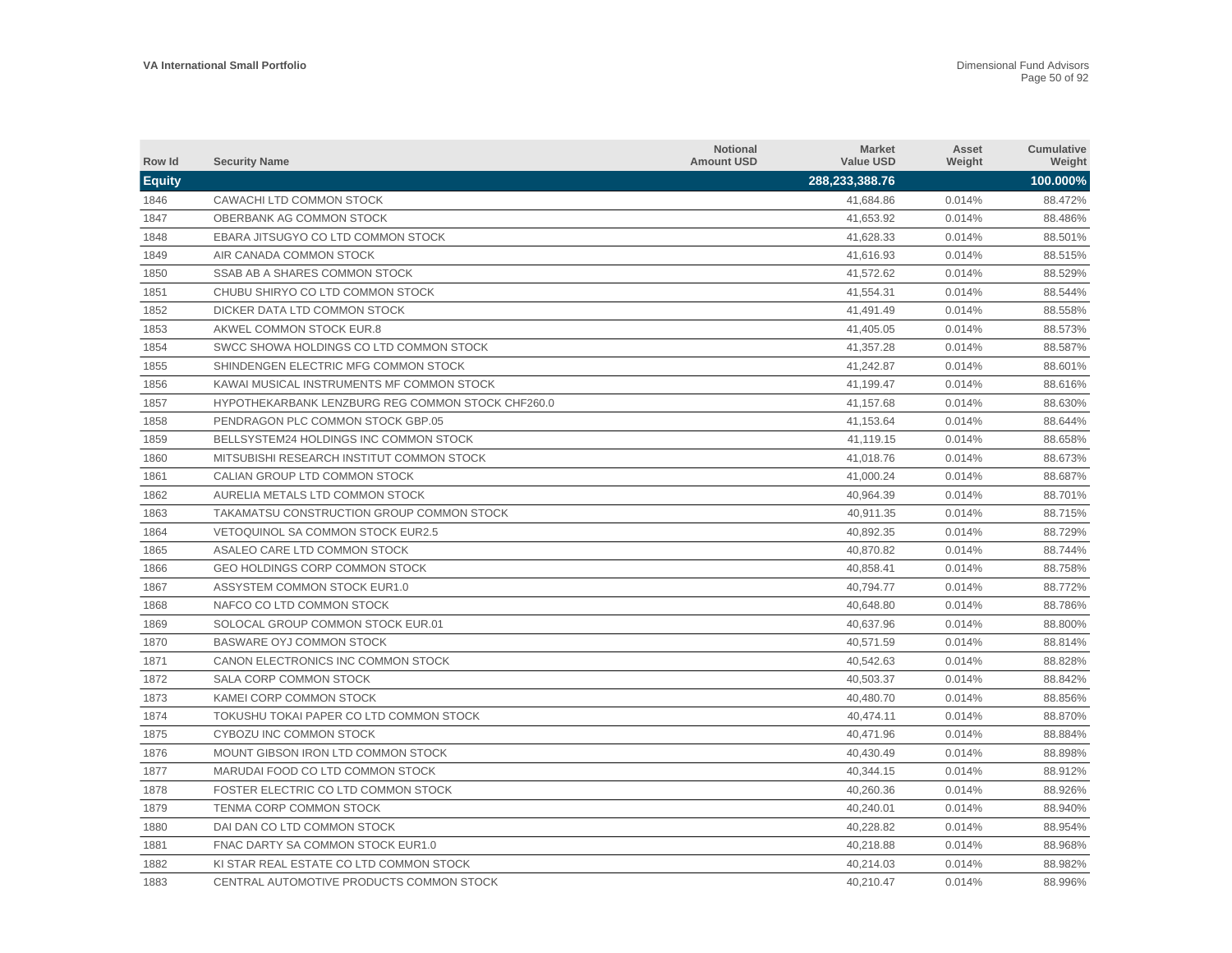| Row Id        | <b>Security Name</b>                             | <b>Notional</b><br><b>Amount USD</b> | <b>Market</b><br><b>Value USD</b> | Asset<br>Weight | <b>Cumulative</b><br>Weight |
|---------------|--------------------------------------------------|--------------------------------------|-----------------------------------|-----------------|-----------------------------|
| <b>Equity</b> |                                                  |                                      | 288,233,388.76                    |                 | 100.000%                    |
| 1884          | GOGOLD RESOURCES INC COMMON STOCK                |                                      | 40.204.50                         | 0.014%          | 89.010%                     |
| 1885          | ESPEC CORP COMMON STOCK                          |                                      | 40,176.02                         | 0.014%          | 89.024%                     |
| 1886          | CURVES HOLDINGS CO LTD COMMON STOCK              |                                      | 40,098.28                         | 0.014%          | 89.038%                     |
| 1887          | YONDOSHI HOLDINGS INC COMMON STOCK               |                                      | 40,047.31                         | 0.014%          | 89.052%                     |
| 1888          | EMECO HOLDINGS LTD COMMON STOCK                  |                                      | 39,987.99                         | 0.014%          | 89.066%                     |
| 1889          | COMPUTER MODELLING GROUP LTD COMMON STOCK        |                                      | 39,980.50                         | 0.014%          | 89.080%                     |
| 1890          | ALROV PROPERTIES AND LODGING COMMON STOCK ILS1.0 |                                      | 39,974.77                         | 0.014%          | 89.093%                     |
| 1891          | SEA HOLDINGS LTD COMMON STOCK HKD.1              |                                      | 39,964.85                         | 0.014%          | 89.107%                     |
| 1892          | CES ENERGY SOLUTIONS CORP COMMON STOCK           |                                      | 39,941.89                         | 0.014%          | 89.121%                     |
| 1893          | 5N PLUS INC COMMON STOCK                         |                                      | 39,898.15                         | 0.014%          | 89.135%                     |
| 1894          | BANK OF NAGOYA LTD/THE COMMON STOCK              |                                      | 39,880.26                         | 0.014%          | 89.149%                     |
| 1895          | YA MAN LTD COMMON STOCK                          |                                      | 39,854.98                         | 0.014%          | 89.163%                     |
| 1896          | OIL REFINERIES LTD COMMON STOCK ILS1.            |                                      | 39,846.59                         | 0.014%          | 89.177%                     |
| 1897          | XEBIO HOLDINGS CO LTD COMMON STOCK               |                                      | 39,823.28                         | 0.014%          | 89.190%                     |
| 1898          | GOLDCREST CO LTD COMMON STOCK                    |                                      | 39,769.69                         | 0.014%          | 89.204%                     |
| 1899          | MANDOM CORP COMMON STOCK                         |                                      | 39,709.04                         | 0.014%          | 89.218%                     |
| 1900          | PROVIDENT FINANCIAL PLC COMMON STOCK GBP.2072727 |                                      | 39,684.38                         | 0.014%          | 89.232%                     |
| 1901          | STOLT NIELSEN LTD COMMON STOCK USD1.             |                                      | 39,657.84                         | 0.014%          | 89.245%                     |
| 1902          | ALLIANCE AVIATION SERVICES L COMMON STOCK        |                                      | 39,657.69                         | 0.014%          | 89.259%                     |
| 1903          | J OIL MILLS INC COMMON STOCK                     |                                      | 39,634.74                         | 0.014%          | 89.273%                     |
| 1904          | SYNERGIE SA COMMON STOCK EUR5.0                  |                                      | 39,586.92                         | 0.014%          | 89.287%                     |
| 1905          | ICHIYOSHI SECURITIES CO LTD COMMON STOCK         |                                      | 39,505.00                         | 0.014%          | 89.300%                     |
| 1906          | ARCLAND SERVICE HOLDINGS CO COMMON STOCK         |                                      | 39,498.90                         | 0.014%          | 89.314%                     |
| 1907          | AKKA TECHNOLOGIES COMMON STOCK EUR1.53           |                                      | 39,496.74                         | 0.014%          | 89.328%                     |
| 1908          | CHIYODA CO LTD COMMON STOCK                      |                                      | 39,475.12                         | 0.014%          | 89.342%                     |
| 1909          | YH DIMRI CONSTRUCT + DEVELOP COMMON STOCK ILS1.0 |                                      | 39,455.86                         | 0.014%          | 89.355%                     |
| 1910          | LASTMINUTE.COM NV COMMON STOCK EUR.01            |                                      | 39,432.58                         | 0.014%          | 89.369%                     |
| 1911          | TSUMURA + CO COMMON STOCK                        |                                      | 39,381.13                         | 0.014%          | 89.383%                     |
| 1912          | M6 METROPOLE TELEVISION COMMON STOCK EUR.4       |                                      | 39,380.45                         | 0.014%          | 89.396%                     |
| 1913          | MIRAMAR HOTEL + INVESTMENT COMMON STOCK          |                                      | 39,371.94                         | 0.014%          | 89.410%                     |
| 1914          | DENKI KOGYO CO LTD COMMON STOCK                  |                                      | 39,356.28                         | 0.014%          | 89.424%                     |
| 1915          | LA DORIA SPA COMMON STOCK EUR1.22                |                                      | 39,342.77                         | 0.014%          | 89.437%                     |
| 1916          | CI TAKIRON CORP COMMON STOCK                     |                                      | 39,325.55                         | 0.014%          | 89.451%                     |
| 1917          | <b>JIG SAW INC COMMON STOCK</b>                  |                                      | 39,311.19                         | 0.014%          | 89.464%                     |
| 1918          | ORIOLA CORP B COMMON STOCK                       |                                      | 39,285.86                         | 0.014%          | 89.478%                     |
| 1919          | TOKAI CORP/GIFU COMMON STOCK                     |                                      | 39,283.45                         | 0.014%          | 89.492%                     |
| 1920          | NIHON FLUSH CO LTD COMMON STOCK                  |                                      | 39.277.61                         | 0.014%          | 89.505%                     |
| 1921          | SOFTWARE SERVICE INC COMMON STOCK                |                                      | 39,223.57                         | 0.014%          | 89.519%                     |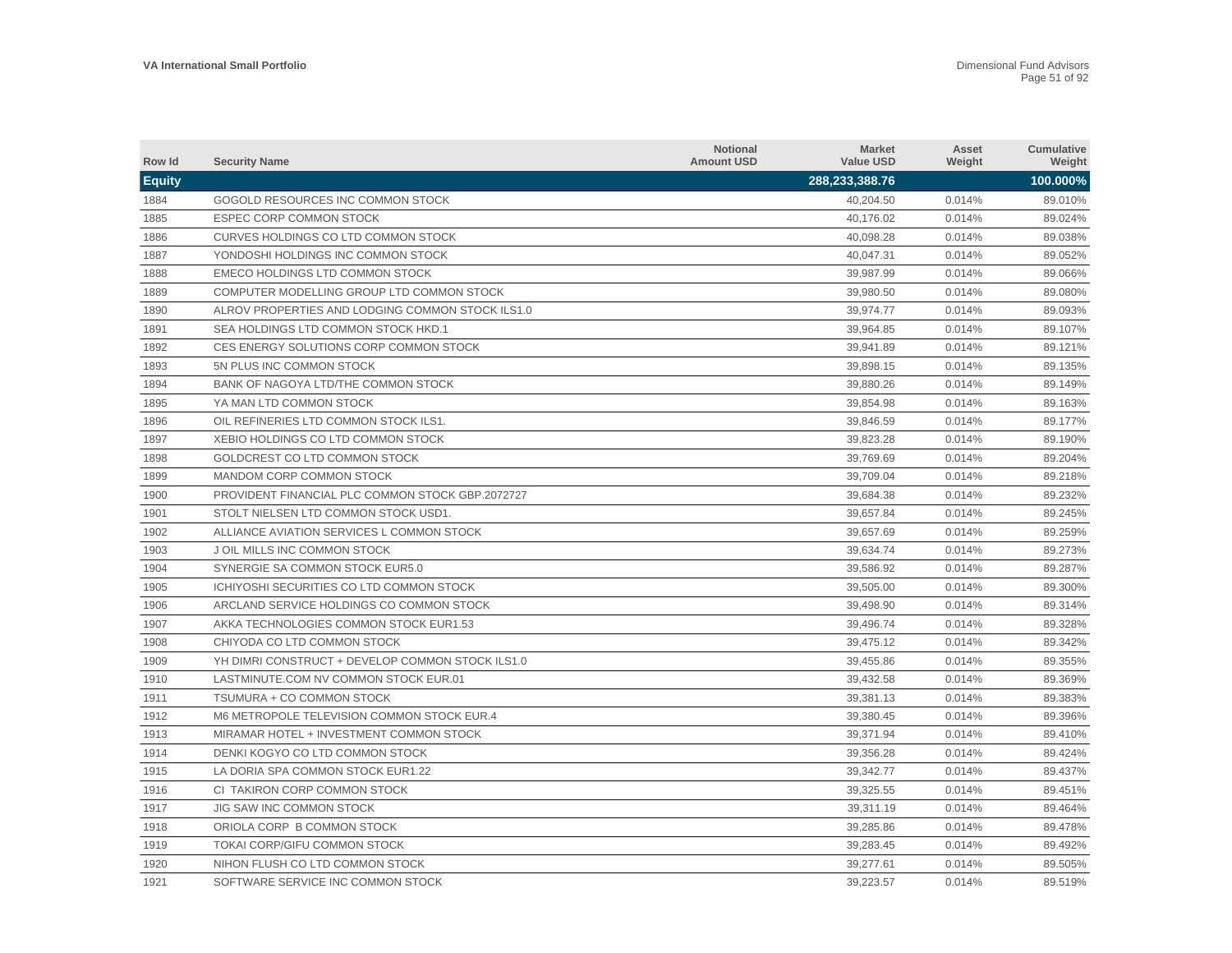| Row Id        | <b>Security Name</b>                            | <b>Notional</b><br><b>Amount USD</b> | <b>Market</b><br><b>Value USD</b> | Asset<br>Weight | <b>Cumulative</b><br>Weight |
|---------------|-------------------------------------------------|--------------------------------------|-----------------------------------|-----------------|-----------------------------|
| <b>Equity</b> |                                                 |                                      | 288,233,388.76                    |                 | 100.000%                    |
| 1922          | MATSUDA SANGYO CO LTD COMMON STOCK              |                                      | 39.218.04                         | 0.014%          | 89.533%                     |
| 1923          | BLOOMSBURY PUBLISHING PLC COMMON STOCK GBP.0125 |                                      | 39,159.84                         | 0.014%          | 89.546%                     |
| 1924          | SENSHU ELECTRIC CO LTD COMMON STOCK             |                                      | 39,089.90                         | 0.014%          | 89.560%                     |
| 1925          | TYMAN PLC COMMON STOCK GBP.05                   |                                      | 39,070.64                         | 0.014%          | 89.573%                     |
| 1926          | TAMRON CO LTD COMMON STOCK                      |                                      | 39,032.39                         | 0.014%          | 89.587%                     |
| 1927          | ANGLO PACIFIC GROUP PLC COMMON STOCK GBP.02     |                                      | 39,027.70                         | 0.014%          | 89.600%                     |
| 1928          | TONAMI HOLDINGS CO LTD COMMON STOCK             |                                      | 39,003.85                         | 0.014%          | 89.614%                     |
| 1929          | NIPPON THOMPSON CO LTD COMMON STOCK             |                                      | 38,986.95                         | 0.014%          | 89.627%                     |
| 1930          | POLYTEC ASSET HOLDINGS LTD COMMON STOCK HKD.1   |                                      | 38,957.23                         | 0.014%          | 89.641%                     |
| 1931          | ALCONIX CORP COMMON STOCK                       |                                      | 38,951.55                         | 0.014%          | 89.654%                     |
| 1932          | KOGAN.COM LTD COMMON STOCK                      |                                      | 38,940.17                         | 0.014%          | 89.668%                     |
| 1933          | PASONA GROUP INC COMMON STOCK                   |                                      | 38,909.96                         | 0.013%          | 89.681%                     |
| 1934          | EXCO TECHNOLOGIES LTD COMMON STOCK              |                                      | 38,909.84                         | 0.013%          | 89.695%                     |
| 1935          | HAPPINET CORP COMMON STOCK                      |                                      | 38,900.00                         | 0.013%          | 89.708%                     |
| 1936          | PAL GROUP HOLDINGS CO LTD COMMON STOCK          |                                      | 38.829.50                         | 0.013%          | 89.722%                     |
| 1937          | KIER GROUP PLC COMMON STOCK GBP.01              |                                      | 38,824.39                         | 0.013%          | 89.735%                     |
| 1938          | VAN LANSCHOT KEMPEN NV DUTCH CERT EUR1.0        |                                      | 38,816.29                         | 0.013%          | 89.749%                     |
| 1939          | <b>VECTOR INC COMMON STOCK</b>                  |                                      | 38,791.13                         | 0.013%          | 89.762%                     |
| 1940          | FUJICCO CO LTD COMMON STOCK                     |                                      | 38,789.43                         | 0.013%          | 89.776%                     |
| 1941          | UNITIKA LTD COMMON STOCK                        |                                      | 38,745.08                         | 0.013%          | 89.789%                     |
| 1942          | <b>GLOBERIDE INC COMMON STOCK</b>               |                                      | 38,714.42                         | 0.013%          | 89.803%                     |
| 1943          | SYRAH RESOURCES LTD COMMON STOCK                |                                      | 38,705.16                         | 0.013%          | 89.816%                     |
| 1944          | <b>INFOMEDIA LTD COMMON STOCK</b>               |                                      | 38,677.20                         | 0.013%          | 89.829%                     |
| 1945          | HEIDELBERGER DRUCKMASCHINEN COMMON STOCK        |                                      | 38,582.64                         | 0.013%          | 89.843%                     |
| 1946          | SELVAAG BOLIG ASA COMMON STOCK NOK2.0           |                                      | 38,537.52                         | 0.013%          | 89.856%                     |
| 1947          | EREX CO LTD COMMON STOCK                        |                                      | 38,511.18                         | 0.013%          | 89.870%                     |
| 1948          | MAINSTREET EQUITY CORP COMMON STOCK             |                                      | 38,395.80                         | 0.013%          | 89.883%                     |
| 1949          | JAPAN MEDICAL DYNAMIC MKT COMMON STOCK          |                                      | 38,378.69                         | 0.013%          | 89.896%                     |
| 1950          | AMPER SA COMMON STOCK EUR.05                    |                                      | 38,277.42                         | 0.013%          | 89.910%                     |
| 1951          | <b>BWX LTD COMMON STOCK</b>                     |                                      | 38,263.59                         | 0.013%          | 89.923%                     |
| 1952          | YAMANASHI CHUO BANK LTD/THE COMMON STOCK        |                                      | 38,239.75                         | 0.013%          | 89.936%                     |
| 1953          | PACK CORP/THE COMMON STOCK                      |                                      | 38,235.13                         | 0.013%          | 89.949%                     |
| 1954          | EVERTZ TECHNOLOGIES LTD COMMON STOCK            |                                      | 38,204.09                         | 0.013%          | 89.963%                     |
| 1955          | WARABEYA NICHIYO HOLDINGS CO COMMON STOCK       |                                      | 38,177.81                         | 0.013%          | 89.976%                     |
| 1956          | SHIKOKU BANK LTD/THE COMMON STOCK               |                                      | 38,151.57                         | 0.013%          | 89.989%                     |
| 1957          | RION CO LTD COMMON STOCK                        |                                      | 38,041.13                         | 0.013%          | 90.002%                     |
| 1958          | SUN HUNG KAI + CO LTD COMMON STOCK              |                                      | 37.953.80                         | 0.013%          | 90.015%                     |
| 1959          | ICHINEN HOLDINGS CO LTD COMMON STOCK            |                                      | 37.847.77                         | 0.013%          | 90.029%                     |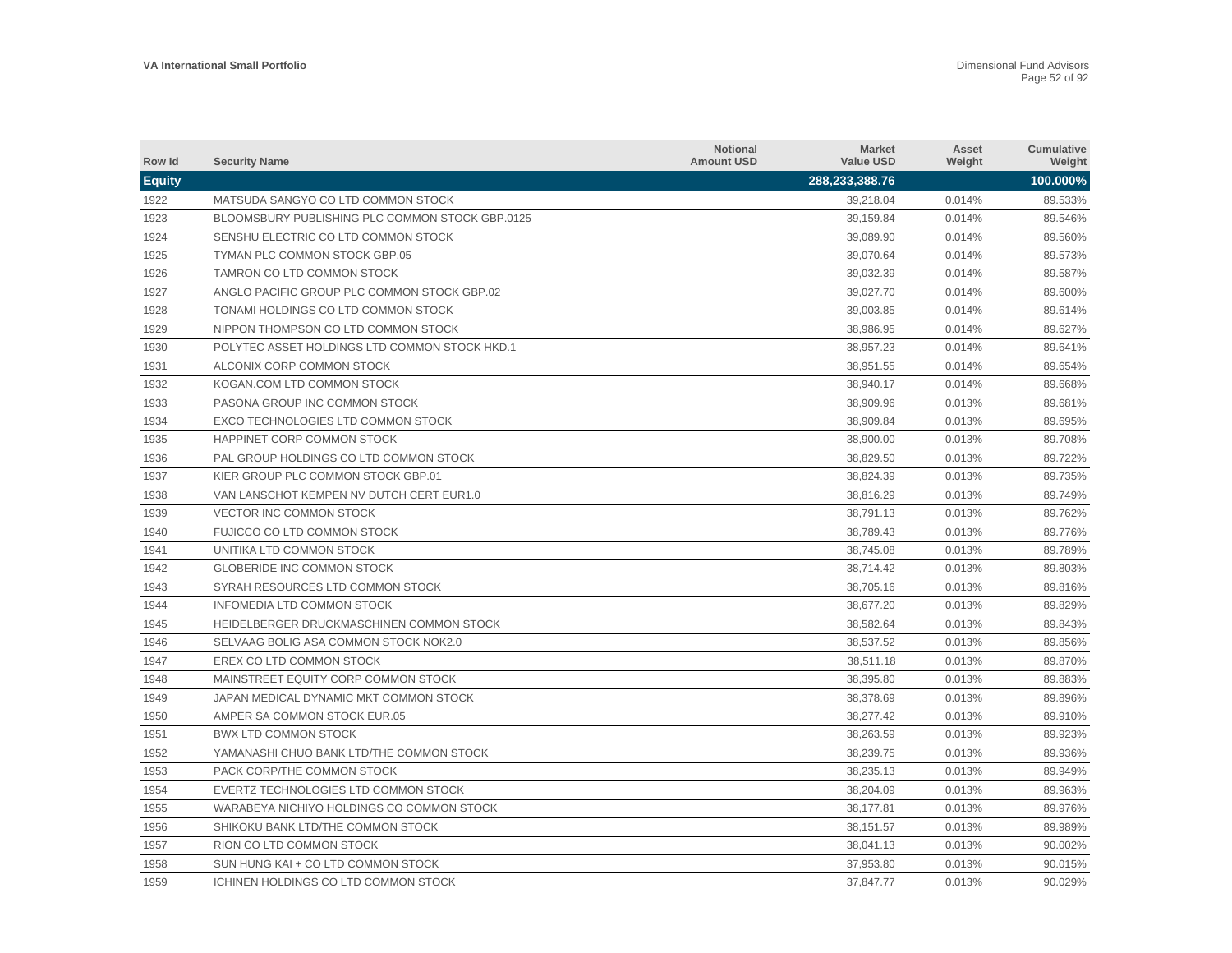| Row Id        | <b>Security Name</b>                                    | <b>Notional</b><br><b>Amount USD</b> | <b>Market</b><br><b>Value USD</b> | Asset<br>Weight | <b>Cumulative</b><br>Weight |
|---------------|---------------------------------------------------------|--------------------------------------|-----------------------------------|-----------------|-----------------------------|
| <b>Equity</b> |                                                         |                                      | 288,233,388.76                    |                 | 100.000%                    |
| 1960          | DAIICHI JITSUGYO CO LTD COMMON STOCK                    |                                      | 37,821.86                         | 0.013%          | 90.042%                     |
| 1961          | TAMA HOME CO LTD COMMON STOCK                           |                                      | 37,786.40                         | 0.013%          | 90.055%                     |
| 1962          | EQT HOLDINGS LTD COMMON STOCK                           |                                      | 37,783.18                         | 0.013%          | 90.068%                     |
| 1963          | FIDEA HOLDINGS CO LTD COMMON STOCK                      |                                      | 37,780.85                         | 0.013%          | 90.081%                     |
| 1964          | DENYO CO LTD COMMON STOCK                               |                                      | 37,742.72                         | 0.013%          | 90.094%                     |
| 1965          | PICKLES CORP COMMON STOCK                               |                                      | 37,722.75                         | 0.013%          | 90.107%                     |
| 1966          | AUSTRALIAN STRATEGIC MATERIA COMMON STOCK               |                                      | 37,699.94                         | 0.013%          | 90.120%                     |
| 1967          | SHINKO SHOJI CO LTD COMMON STOCK                        |                                      | 37,639.12                         | 0.013%          | 90.133%                     |
| 1968          | EVS BROADCAST EQUIPMENT S.A. COMMON STOCK               |                                      | 37,636.38                         | 0.013%          | 90.146%                     |
| 1969          | KFC HOLDINGS JAPAN LTD COMMON STOCK                     |                                      | 37,623.79                         | 0.013%          | 90.159%                     |
| 1970          | RENEW HOLDINGS PLC COMMON STOCK GBP.1                   |                                      | 37,576.48                         | 0.013%          | 90.172%                     |
| 1971          | <b>IFAST CORP LTD COMMON STOCK</b>                      |                                      | 37,568.06                         | 0.013%          | 90.186%                     |
| 1972          | TUBACEX SA COMMON STOCK EUR.45                          |                                      | 37.544.69                         | 0.013%          | 90.199%                     |
| 1973          | AISAN INDUSTRY CO LTD COMMON STOCK                      |                                      | 37,502.25                         | 0.013%          | 90.212%                     |
| 1974          | <b>ENPLAS CORP COMMON STOCK</b>                         |                                      | 37,480.50                         | 0.013%          | 90.225%                     |
| 1975          | <b>ICOM INC COMMON STOCK</b>                            |                                      | 37,463.91                         | 0.013%          | 90.238%                     |
| 1976          | WORLD CO LTD COMMON STOCK                               |                                      | 37,447.99                         | 0.013%          | 90.251%                     |
| 1977          | RIVERSTONE HOLDINGS LTD COMMON STOCK                    |                                      | 37,381.19                         | 0.013%          | 90.264%                     |
| 1978          | DOREL INDUSTRIES CL B COMMON STOCK                      |                                      | 37,362.14                         | 0.013%          | 90.276%                     |
| 1979          | SPEEDY HIRE PLC COMMON STOCK GBP.05                     |                                      | 37,335.80                         | 0.013%          | 90.289%                     |
| 1980          | SINTOKOGIO LTD COMMON STOCK                             |                                      | 37,319.59                         | 0.013%          | 90.302%                     |
| 1981          | ISEKI + CO LTD COMMON STOCK                             |                                      | 37,316.10                         | 0.013%          | 90.315%                     |
| 1982          | DRILLING CO OF 1972/THE COMMON STOCK DKK10.0            |                                      | 37,306.66                         | 0.013%          | 90.328%                     |
| 1983          | FURUKAWA BATTERY CO LTD COMMON STOCK                    |                                      | 37,232.92                         | 0.013%          | 90.341%                     |
| 1984          | TOBISHIMA CORP COMMON STOCK                             |                                      | 37,200.21                         | 0.013%          | 90.354%                     |
| 1985          | PETROFAC LTD COMMON STOCK USD.02                        |                                      | 37,178.55                         | 0.013%          | 90.367%                     |
| 1986          | MYSTATE LTD COMMON STOCK                                |                                      | 37,169.07                         | 0.013%          | 90.380%                     |
| 1987          | KANEMATSU ELECTRONICS LTD COMMON STOCK                  |                                      | 37,132.33                         | 0.013%          | 90.393%                     |
| 1988          | ST CORP COMMON STOCK                                    |                                      | 37,110.72                         | 0.013%          | 90.406%                     |
| 1989          | TEIKOKU ELECTRIC MFG CO LTD COMMON STOCK                |                                      | 37,089.11                         | 0.013%          | 90.418%                     |
| 1990          | GRAN TIERRA ENERGY INC COMMON STOCK USD.001             |                                      | 37,059.15                         | 0.013%          | 90.431%                     |
| 1991          | ANDREW PELLER LTD A COMMON STOCK                        |                                      | 37,056.58                         | 0.013%          | 90.444%                     |
| 1992          | OLAV THON EIENDOMSSELSKAP AS COMMON STOCK NOK1.0        |                                      | 37,040.31                         | 0.013%          | 90.457%                     |
| 1993          | YAMAGATA BANK LTD/THE COMMON STOCK                      |                                      | 37,012.27                         | 0.013%          | 90.470%                     |
| 1994          | <b>ISRAS INVESTMENT COMPANY LTD COMMON STOCK ILS1.0</b> |                                      | 36,998.41                         | 0.013%          | 90.483%                     |
| 1995          | DAICEL CORP COMMON STOCK                                |                                      | 36,984.20                         | 0.013%          | 90.496%                     |
| 1996          | TOYO TANSO CO LTD COMMON STOCK                          |                                      | 36.918.17                         | 0.013%          | 90.508%                     |
| 1997          | TOHO ZINC CO LTD COMMON STOCK                           |                                      | 36.909.18                         | 0.013%          | 90.521%                     |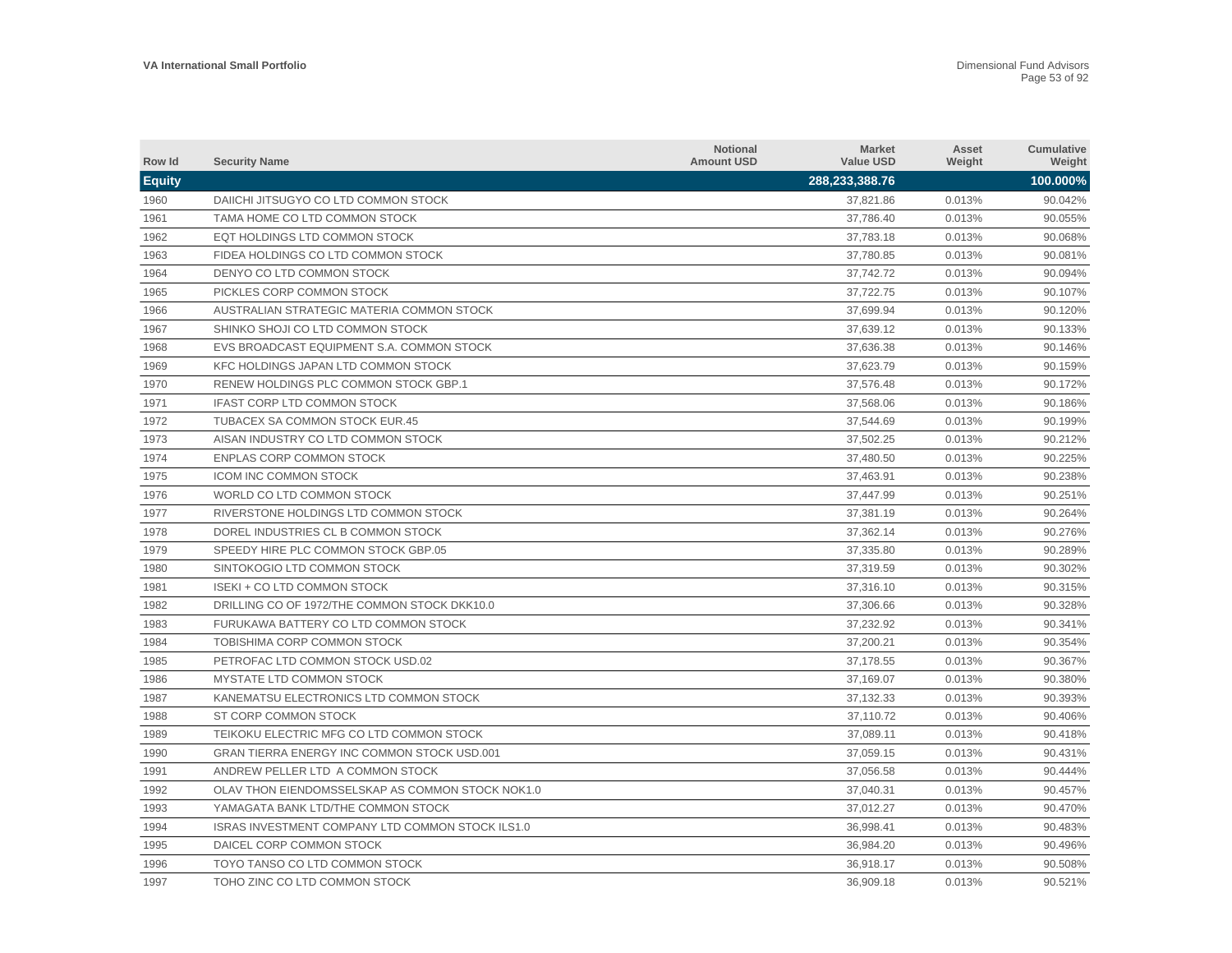| Row Id        | <b>Security Name</b>                             | <b>Notional</b><br><b>Amount USD</b> | <b>Market</b><br><b>Value USD</b> | Asset<br>Weight | Cumulative<br>Weight |
|---------------|--------------------------------------------------|--------------------------------------|-----------------------------------|-----------------|----------------------|
| <b>Equity</b> |                                                  |                                      | 288,233,388.76                    |                 | 100.000%             |
| 1998          | SCANDIC HOTELS GROUP AB COMMON STOCK SEK.25      |                                      | 36,898.19                         | 0.013%          | 90.534%              |
| 1999          | LAURENT PERRIER GROUP COMMON STOCK EUR3.8        |                                      | 36,875.27                         | 0.013%          | 90.547%              |
| 2000          | KAMUX CORP COMMON STOCK NPV                      |                                      | 36,846.14                         | 0.013%          | 90.560%              |
| 2001          | COSCO SHIPPING INTERNATIONAL COMMON STOCK        |                                      | 36,633.73                         | 0.013%          | 90.572%              |
| 2002          | QOL HOLDINGS CO LTD COMMON STOCK                 |                                      | 36,633.39                         | 0.013%          | 90.585%              |
| 2003          | ZUMTOBEL GROUP AG COMMON STOCK                   |                                      | 36.597.63                         | 0.013%          | 90.598%              |
| 2004          | <b>GROUPE CRIT COMMON STOCK EUR.36</b>           |                                      | 36,596.72                         | 0.013%          | 90.610%              |
| 2005          | TACHIBANA ELETECH CO LTD COMMON STOCK            |                                      | 36.516.81                         | 0.013%          | 90.623%              |
| 2006          | T GAIA CORP COMMON STOCK                         |                                      | 36,444.76                         | 0.013%          | 90.636%              |
| 2007          | PGS ASA COMMON STOCK NOK3.0                      |                                      | 36,428.95                         | 0.013%          | 90.648%              |
| 2008          | MALAM TEAM LTD COMMON STOCK ILS1.                |                                      | 36,420.01                         | 0.013%          | 90.661%              |
| 2009          | DAETWYLER HOLDING AG BR COMMON STOCK CHF.05      |                                      | 36,330.25                         | 0.013%          | 90.674%              |
| 2010          | TOD S SPA COMMON STOCK EUR2.0                    |                                      | 36,324.86                         | 0.013%          | 90.686%              |
| 2011          | DECEUNINCK NV COMMON STOCK                       |                                      | 36,317.02                         | 0.013%          | 90.699%              |
| 2012          | ISHIHARA SANGYO KAISHA LTD COMMON STOCK          |                                      | 36,293.71                         | 0.013%          | 90.711%              |
| 2013          | SANSHIN ELECTRONICS CO LTD COMMON STOCK          |                                      | 36,290.53                         | 0.013%          | 90.724%              |
| 2014          | <b>GUERBET COMMON STOCK EUR1.0</b>               |                                      | 36,278.94                         | 0.013%          | 90.737%              |
| 2015          | GMO FINANCIAL HOLDINGS INC COMMON STOCK          |                                      | 36,268.61                         | 0.013%          | 90.749%              |
| 2016          | FULLCAST HOLDINGS CO LTD COMMON STOCK            |                                      | 36,267.08                         | 0.013%          | 90.762%              |
| 2017          | SEIKITOKYU KOGYO CO LTD COMMON STOCK             |                                      | 36,222.05                         | 0.013%          | 90.774%              |
| 2018          | ONOKEN CO LTD COMMON STOCK                       |                                      | 36.217.45                         | 0.013%          | 90.787%              |
| 2019          | ALCANNA INC COMMON STOCK                         |                                      | 36,175.30                         | 0.013%          | 90.799%              |
| 2020          | IMPAX ASSET MANAGEMENT GROUP COMMON STOCK GBP.01 |                                      | 36.168.72                         | 0.013%          | 90.812%              |
| 2021          | CARD FACTORY PLC COMMON STOCK                    |                                      | 36,111.19                         | 0.013%          | 90.824%              |
| 2022          | UBM DEVELOPMENT AG COMMON STOCK                  |                                      | 36,101.12                         | 0.013%          | 90.837%              |
| 2023          | COMPAGNIE FINANCIERE TRAD BR COMMON STOCK CHF2.5 |                                      | 36,031.33                         | 0.013%          | 90.849%              |
| 2024          | PERION NETWORK LTD COMMON STOCK ILS.03           |                                      | 36,023.12                         | 0.012%          | 90.862%              |
| 2025          | LUNDIN GOLD INC COMMON STOCK                     |                                      | 35,947.67                         | 0.012%          | 90.874%              |
| 2026          | BOE VARITRONIX LTD COMMON STOCK HKD.25           |                                      | 35,947.21                         | 0.012%          | 90.887%              |
| 2027          | GOLDEN OCEAN GROUP LTD COMMON STOCK USD.05       |                                      | 35,888.58                         | 0.012%          | 90.899%              |
| 2028          | DANIELI + CO RSP PREFERRED STOCK                 |                                      | 35,853.57                         | 0.012%          | 90.912%              |
| 2029          | KEEPER TECHNICAL LABORATORY COMMON STOCK         |                                      | 35,827.42                         | 0.012%          | 90.924%              |
| 2030          | SINANEN HOLDINGS CO LTD COMMON STOCK             |                                      | 35,792.03                         | 0.012%          | 90.937%              |
| 2031          | DAINICHISEIKA COLOR + CHEM COMMON STOCK          |                                      | 35,768.29                         | 0.012%          | 90.949%              |
| 2032          | POLARIS INFRASTRUCTURE INC COMMON STOCK          |                                      | 35.760.32                         | 0.012%          | 90.961%              |
| 2033          | UCHIDA YOKO CO LTD COMMON STOCK                  |                                      | 35,717.27                         | 0.012%          | 90.974%              |
| 2034          | FRONTIER DEVELOPMENTS PLC COMMON STOCK GBP.005   |                                      | 35.662.33                         | 0.012%          | 90.986%              |
| 2035          | HONG FOK CORP LTD COMMON STOCK                   |                                      | 35.650.80                         | 0.012%          | 90.999%              |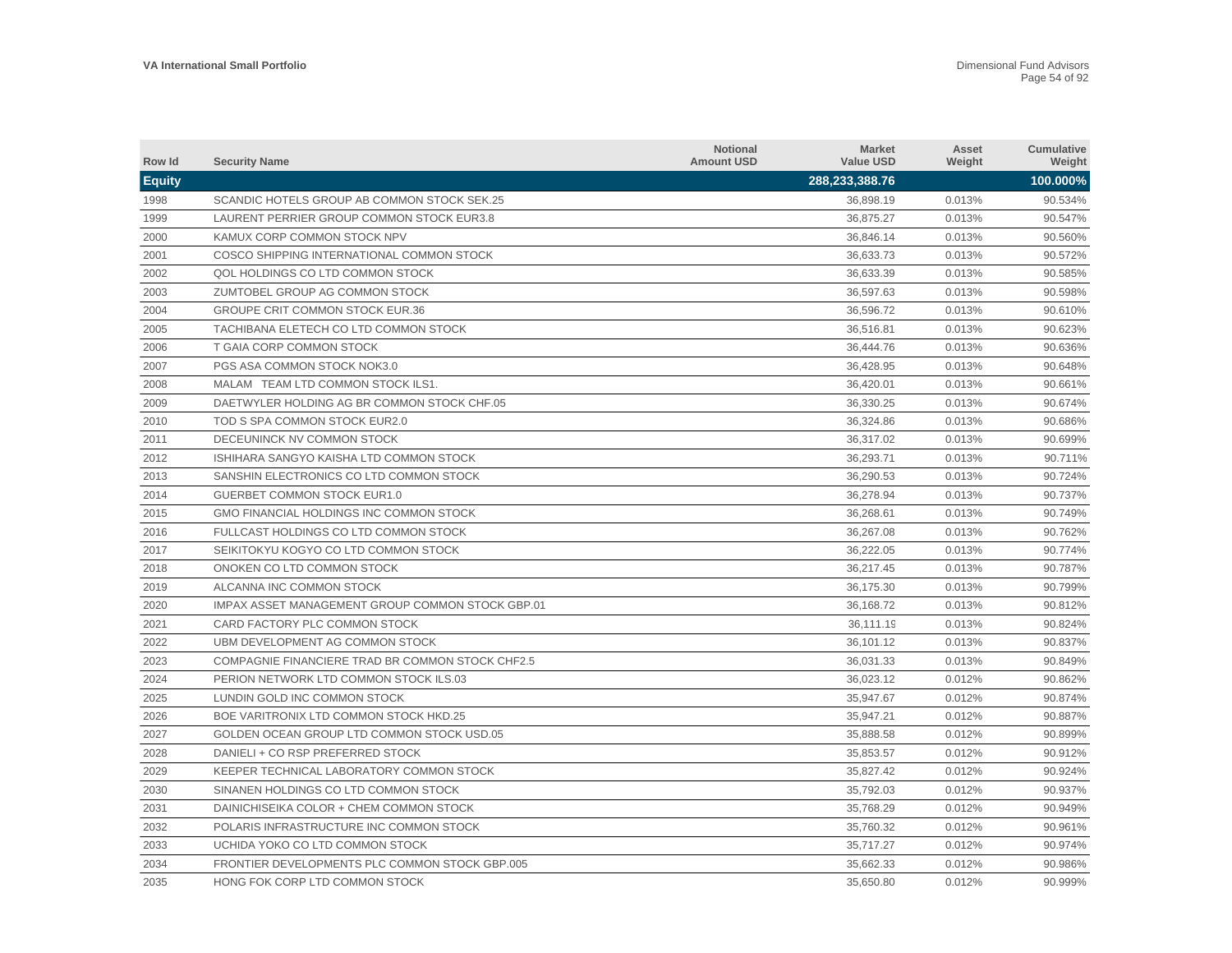| Row Id        | <b>Security Name</b>                          | <b>Notional</b><br><b>Amount USD</b> | <b>Market</b><br><b>Value USD</b> | Asset<br>Weight | Cumulative<br>Weight |
|---------------|-----------------------------------------------|--------------------------------------|-----------------------------------|-----------------|----------------------|
| <b>Equity</b> |                                               |                                      | 288,233,388.76                    |                 | 100.000%             |
| 2036          | CENTURIA CAPITAL GROUP STAPLED SECURITY       |                                      | 35.630.64                         | 0.012%          | 91.011%              |
| 2037          | NICHIDEN CORP COMMON STOCK                    |                                      | 35,627.74                         | 0.012%          | 91.023%              |
| 2038          | RECIPE UNLIMITED CORP COMMON STOCK            |                                      | 35,590.04                         | 0.012%          | 91.036%              |
| 2039          | MEDPEER INC COMMON STOCK                      |                                      | 35,570.49                         | 0.012%          | 91.048%              |
| 2040          | <b>ISRACARD LTD COMMON STOCK</b>              |                                      | 35,514.23                         | 0.012%          | 91.060%              |
| 2041          | KATAKURA INDUSTRIES CO LTD COMMON STOCK       |                                      | 35,508.67                         | 0.012%          | 91.073%              |
| 2042          | ATENOR COMMON STOCK                           |                                      | 35,505.31                         | 0.012%          | 91.085%              |
| 2043          | GFT TECHNOLOGIES SE COMMON STOCK              |                                      | 35,503.67                         | 0.012%          | 91.097%              |
| 2044          | KROSAKI HARIMA CORP COMMON STOCK              |                                      | 35,458.29                         | 0.012%          | 91.110%              |
| 2045          | LEC INC COMMON STOCK                          |                                      | 35,417.40                         | 0.012%          | 91.122%              |
| 2046          | <b>HOOSIERS HOLDINGS COMMON STOCK</b>         |                                      | 35,350.90                         | 0.012%          | 91.134%              |
| 2047          | NIPPON CHEMI CON CORP COMMON STOCK            |                                      | 35,247.50                         | 0.012%          | 91.146%              |
| 2048          | RENO DE MEDICI SPA COMMON STOCK EUR.49        |                                      | 35,219.23                         | 0.012%          | 91.159%              |
| 2049          | KOMATSU MATERE CO LTD COMMON STOCK            |                                      | 35,201.40                         | 0.012%          | 91.171%              |
| 2050          | SANOH INDUSTRIAL CO LTD COMMON STOCK          |                                      | 35,171.12                         | 0.012%          | 91.183%              |
| 2051          | COMPUTER ENGINEER + CONSULT COMMON STOCK      |                                      | 35.166.17                         | 0.012%          | 91.195%              |
| 2052          | TOHO TITANIUM CO LTD COMMON STOCK             |                                      | 35,126.82                         | 0.012%          | 91.207%              |
| 2053          | APG SGA SA COMMON STOCK CHF2.6                |                                      | 35,106.47                         | 0.012%          | 91.220%              |
| 2054          | MCBRIDE PLC COMMON STOCK GBP.1                |                                      | 35,063.03                         | 0.012%          | 91.232%              |
| 2055          | TX GROUP AG COMMON STOCK CHF10.0              |                                      | 35,057.35                         | 0.012%          | 91.244%              |
| 2056          | NIPPON CHEMICAL INDUSTRIAL COMMON STOCK       |                                      | 35,048.85                         | 0.012%          | 91.256%              |
| 2057          | MEISEI INDUSTRIAL CO LTD COMMON STOCK         |                                      | 35,035.81                         | 0.012%          | 91.268%              |
| 2058          | HOTEL GRAND CENTRAL LTD COMMON STOCK          |                                      | 35,008.17                         | 0.012%          | 91.280%              |
| 2059          | HOKKO CHEMICAL INDUSTRY CO COMMON STOCK       |                                      | 35,001.39                         | 0.012%          | 91.293%              |
| 2060          | HODOGAYA CHEMICAL CO LTD COMMON STOCK         |                                      | 34,992.01                         | 0.012%          | 91.305%              |
| 2061          | PREMIUM GROUP CO LTD COMMON STOCK             |                                      | 34,924.05                         | 0.012%          | 91.317%              |
| 2062          | SABAF SPA COMMON STOCK EUR1.0                 |                                      | 34,902.72                         | 0.012%          | 91.329%              |
| 2063          | FUJI CORP LTD COMMON STOCK                    |                                      | 34,865.81                         | 0.012%          | 91.341%              |
| 2064          | NISSIN SUGAR CO LTD COMMON STOCK              |                                      | 34,823.92                         | 0.012%          | 91.353%              |
| 2065          | CALIDA HOLDING REG COMMON STOCK CHF.1         |                                      | 34,662.47                         | 0.012%          | 91.365%              |
| 2066          | FURUNO ELECTRIC CO LTD COMMON STOCK           |                                      | 34,654.24                         | 0.012%          | 91.377%              |
| 2067          | IVU TRAFFIC TECHNOLOGIES AG COMMON STOCK      |                                      | 34,594.35                         | 0.012%          | 91.389%              |
| 2068          | CENTRAL ASIA METALS PLC COMMON STOCK          |                                      | 34,585.08                         | 0.012%          | 91.401%              |
| 2069          | GENKY DRUGSTORES CO LTD COMMON STOCK          |                                      | 34,565.51                         | 0.012%          | 91.413%              |
| 2070          | NORWAY ROYAL SALMON ASA COMMON STOCK NOK1.    |                                      | 34,547.19                         | 0.012%          | 91.425%              |
| 2071          | ATRIA OYJ COMMON STOCK EUR1.7                 |                                      | 34,545.46                         | 0.012%          | 91.437%              |
| 2072          | HUMM GROUP LTD COMMON STOCK                   |                                      | 34.544.74                         | 0.012%          | 91.449%              |
| 2073          | <b>BANDO CHEMICAL INDUSTRIES COMMON STOCK</b> |                                      | 34,478.73                         | 0.012%          | 91.461%              |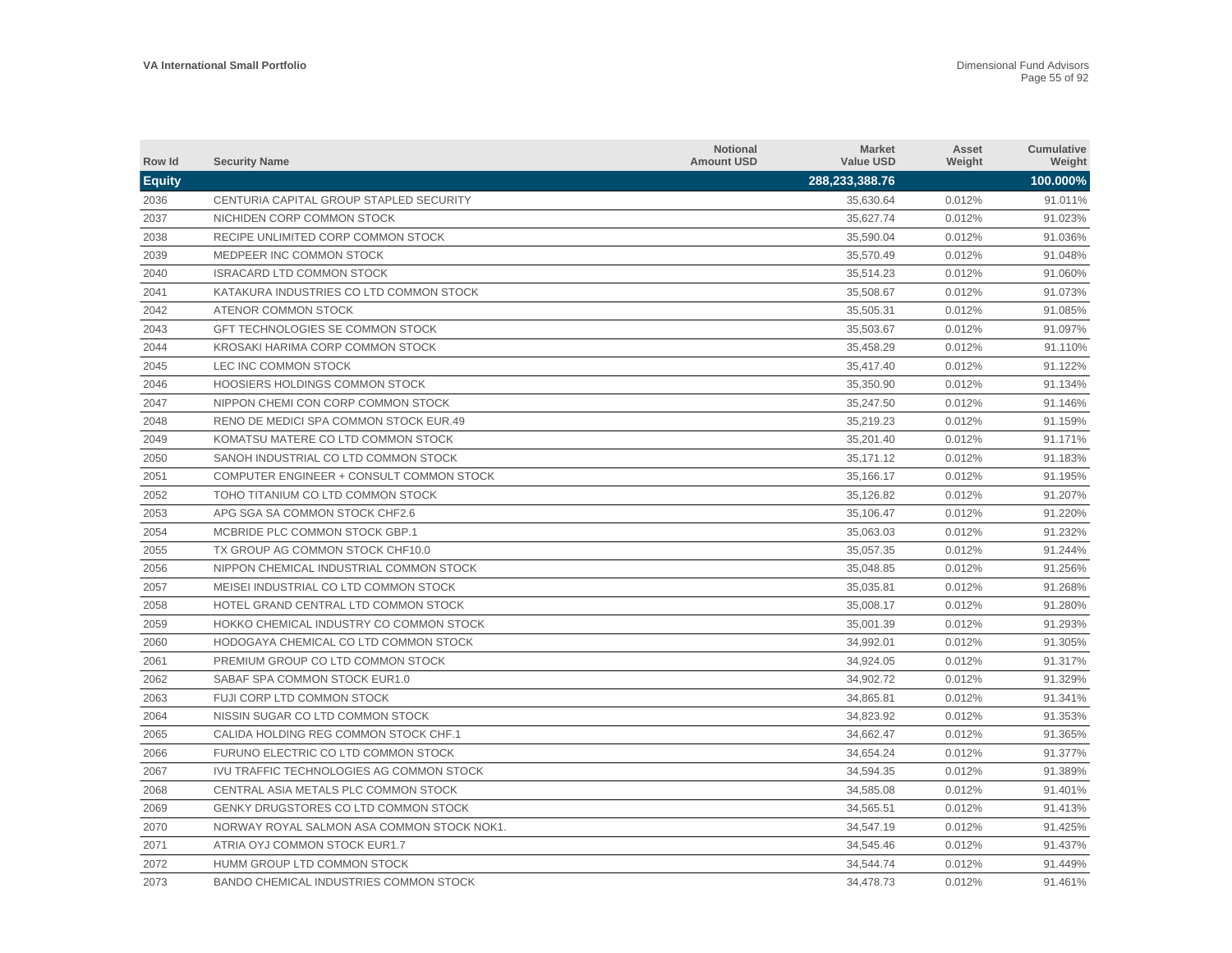| Row Id        | <b>Security Name</b>                            | <b>Notional</b><br><b>Amount USD</b> | <b>Market</b><br><b>Value USD</b> | Asset<br>Weight | <b>Cumulative</b><br>Weight |
|---------------|-------------------------------------------------|--------------------------------------|-----------------------------------|-----------------|-----------------------------|
| <b>Equity</b> |                                                 |                                      | 288,233,388.76                    |                 | 100.000%                    |
| 2074          | BETTER COLLECTIVE A/S COMMON STOCK EUR.01       |                                      | 34,450.23                         | 0.012%          | 91.473%                     |
| 2075          | SIPEF NV COMMON STOCK                           |                                      | 34,400.37                         | 0.012%          | 91.485%                     |
| 2076          | NUMIS CORPORATION PLC COMMON STOCK GBP.05       |                                      | 34,389.54                         | 0.012%          | 91.497%                     |
| 2077          | FORFARMERS NV COMMON STOCK                      |                                      | 34,363.31                         | 0.012%          | 91.509%                     |
| 2078          | PERFECT SHAPE MEDICAL LTD COMMON STOCK HKD.1    |                                      | 34,350.87                         | 0.012%          | 91.521%                     |
| 2079          | UNITED ARROWS LTD COMMON STOCK                  |                                      | 34,345.38                         | 0.012%          | 91.533%                     |
| 2080          | INTERNATIONAL PERSONAL FINAN COMMON STOCK GBP.1 |                                      | 34,338.42                         | 0.012%          | 91.545%                     |
| 2081          | RYODEN CORP COMMON STOCK                        |                                      | 34.304.37                         | 0.012%          | 91.556%                     |
| 2082          | NICHIREKI CO LTD COMMON STOCK                   |                                      | 34,295.26                         | 0.012%          | 91.568%                     |
| 2083          | GALLIFORD TRY HOLDINGS PLC COMMON STOCK         |                                      | 34,245.63                         | 0.012%          | 91.580%                     |
| 2084          | <b>MACA LTD COMMON STOCK</b>                    |                                      | 34,212.29                         | 0.012%          | 91.592%                     |
| 2085          | ELANDERS AB B SHS COMMON STOCK SEK10.0          |                                      | 34,197.51                         | 0.012%          | 91.604%                     |
| 2086          | KENKO MAYONNAISE CO LTD COMMON STOCK            |                                      | 34,160.49                         | 0.012%          | 91.616%                     |
| 2087          | SANYO ELECTRIC RAILWAY CO COMMON STOCK          |                                      | 34,147.79                         | 0.012%          | 91.628%                     |
| 2088          | LIONTRUST ASSET MANAGEMENT COMMON STOCK GBP.01  |                                      | 34,074.79                         | 0.012%          | 91.639%                     |
| 2089          | <b>ENQUEST PLC COMMON STOCK GBP.05</b>          |                                      | 34,023.97                         | 0.012%          | 91.651%                     |
| 2090          | SAN JU SAN FINANCIAL GROUP I COMMON STOCK       |                                      | 33,985.00                         | 0.012%          | 91.663%                     |
| 2091          | MARKLINES CO LTD COMMON STOCK                   |                                      | 33,970.48                         | 0.012%          | 91.675%                     |
| 2092          | TOKYO ENERGY + SYSTEMS INC COMMON STOCK         |                                      | 33,963.89                         | 0.012%          | 91.687%                     |
| 2093          | MEMBERS CO LTD COMMON STOCK                     |                                      | 33,959.25                         | 0.012%          | 91.698%                     |
| 2094          | <b>GENEL ENERGY PLC COMMON STOCK GBP.1</b>      |                                      | 33,917.00                         | 0.012%          | 91.710%                     |
| 2095          | OHB SE COMMON STOCK                             |                                      | 33.916.83                         | 0.012%          | 91.722%                     |
| 2096          | KOJIMA CO LTD COMMON STOCK                      |                                      | 33.904.98                         | 0.012%          | 91.734%                     |
| 2097          | INTER ACTION CORP COMMON STOCK                  |                                      | 33,893.72                         | 0.012%          | 91.745%                     |
| 2098          | A+D CO LTD COMMON STOCK                         |                                      | 33,873.58                         | 0.012%          | 91.757%                     |
| 2099          | VBG GROUP AB B SHS COMMON STOCK                 |                                      | 33,865.55                         | 0.012%          | 91.769%                     |
| 2100          | TECHNOTRANS SE COMMON STOCK                     |                                      | 33,861.50                         | 0.012%          | 91.781%                     |
| 2101          | SPACE VALUE HOLDINGS CO LTD COMMON STOCK        |                                      | 33,831.41                         | 0.012%          | 91.792%                     |
| 2102          | SERVICE STREAM LTD COMMON STOCK                 |                                      | 33,744.40                         | 0.012%          | 91.804%                     |
| 2103          | CANWEL BUILDING MATERIALS COMMON STOCK          |                                      | 33,659.58                         | 0.012%          | 91.816%                     |
| 2104          | FUDO TETRA CORP COMMON STOCK                    |                                      | 33,566.21                         | 0.012%          | 91.827%                     |
| 2105          | SHAWCOR LTD COMMON STOCK                        |                                      | 33,557.75                         | 0.012%          | 91.839%                     |
| 2106          | VARIA US PROPERTIES AG COMMON STOCK CHF1.0      |                                      | 33,520.15                         | 0.012%          | 91.851%                     |
| 2107          | JUMBO INTERACTIVE LTD COMMON STOCK              |                                      | 33,451.32                         | 0.012%          | 91.862%                     |
| 2108          | FJORDKRAFT HOLDING ASA COMMON STOCK NOK.3       |                                      | 33,438.00                         | 0.012%          | 91.874%                     |
| 2109          | BANK OF SAGA LTD/THE COMMON STOCK               |                                      | 33,362.60                         | 0.012%          | 91.886%                     |
| 2110          | WEATHERNEWS INC COMMON STOCK                    |                                      | 33.359.09                         | 0.012%          | 91.897%                     |
| 2111          | TEMPLE + WEBSTER GROUP LTD COMMON STOCK         |                                      | 33,341.18                         | 0.012%          | 91.909%                     |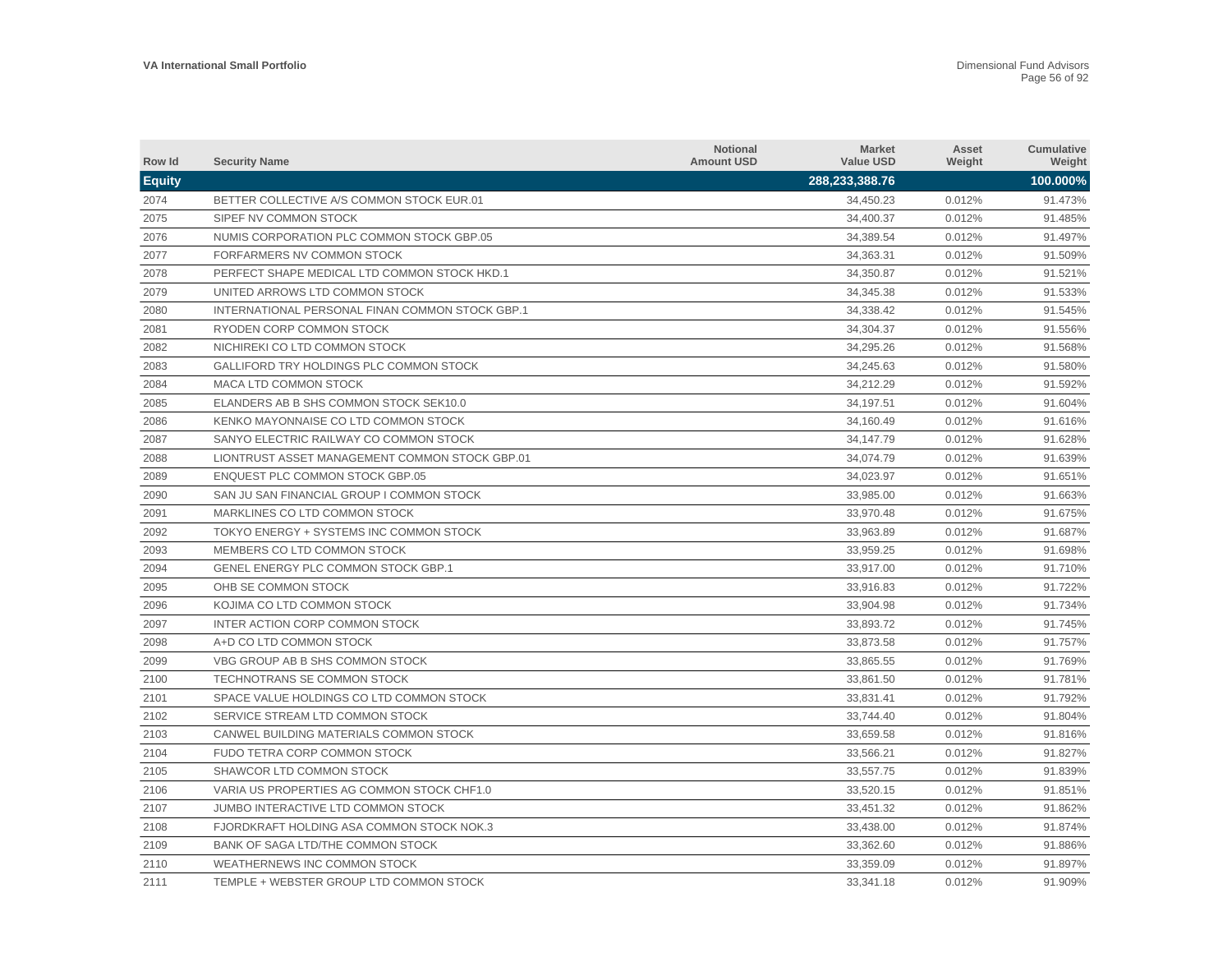| Row Id        | <b>Security Name</b>                             | Notional<br><b>Amount USD</b> | <b>Market</b><br><b>Value USD</b> | Asset<br>Weight | Cumulative<br>Weight |
|---------------|--------------------------------------------------|-------------------------------|-----------------------------------|-----------------|----------------------|
| <b>Equity</b> |                                                  |                               | 288,233,388.76                    |                 | 100.000%             |
| 2112          | FRANCE BED HOLDINGS CO LTD COMMON STOCK          |                               | 33,297.56                         | 0.012%          | 91.920%              |
| 2113          | REALIA BUSINESS SA COMMON STOCK EUR.24           |                               | 33,274.27                         | 0.012%          | 91.932%              |
| 2114          | BURKHALTER HOLDING AG COMMON STOCK CHF.04        |                               | 33,234.87                         | 0.012%          | 91.943%              |
| 2115          | SURTECO GROUP SE COMMON STOCK                    |                               | 33,191.74                         | 0.012%          | 91.955%              |
| 2116          | PACIFIC METALS CO LTD COMMON STOCK               |                               | 33,125.70                         | 0.011%          | 91.966%              |
| 2117          | OSAKI ELECTRIC CO LTD COMMON STOCK               |                               | 33,094.83                         | 0.011%          | 91.978%              |
| 2118          | ELAN CORP COMMON STOCK                           |                               | 33,063.45                         | 0.011%          | 91.989%              |
| 2119          | STORM RESOURCES LTD COMMON STOCK                 |                               | 33.004.61                         | 0.011%          | 92.001%              |
| 2120          | HOIST FINANCE AB COMMON STOCK SEK.3333333        |                               | 32,983.87                         | 0.011%          | 92.012%              |
| 2121          | CHINA STAR ENTERTAINMENT LTD COMMON STOCK HKD.01 |                               | 32,978.78                         | 0.011%          | 92.024%              |
| 2122          | NITTO SEIKO CO LTD COMMON STOCK                  |                               | 32,958.03                         | 0.011%          | 92.035%              |
| 2123          | MTI LTD COMMON STOCK                             |                               | 32,951.04                         | 0.011%          | 92.046%              |
| 2124          | AIR NEW ZEALAND LTD COMMON STOCK                 |                               | 32,904.17                         | 0.011%          | 92.058%              |
| 2125          | SUMITOMO SEIKA CHEMICALS CO COMMON STOCK         |                               | 32,888.55                         | 0.011%          | 92.069%              |
| 2126          | OKUWA CO LTD COMMON STOCK                        |                               | 32,854.84                         | 0.011%          | 92.081%              |
| 2127          | TSURUMI MANUFACTURING CO LTD COMMON STOCK        |                               | 32,846.25                         | 0.011%          | 92.092%              |
| 2128          | BRUNEL INTERNATIONAL COMMON STOCK EUR.03         |                               | 32,841.79                         | 0.011%          | 92.103%              |
| 2129          | NITTO BOSEKI CO LTD COMMON STOCK                 |                               | 32,803.80                         | 0.011%          | 92.115%              |
| 2130          | CORESTATE CAPITAL HOLDING S. COMMON STOCK        |                               | 32,801.53                         | 0.011%          | 92.126%              |
| 2131          | AICHI BANK LTD/THE COMMON STOCK                  |                               | 32,750.78                         | 0.011%          | 92.138%              |
| 2132          | UNITED INDUSTRIAL CORP LTD COMMON STOCK          |                               | 32,735.21                         | 0.011%          | 92.149%              |
| 2133          | DELTA GALIL INDUSTRIES COMMON STOCK ILS1.        |                               | 32,715.16                         | 0.011%          | 92.160%              |
| 2134          | DELEK GROUP LTD COMMON STOCK ILS1.               |                               | 32.701.06                         | 0.011%          | 92.172%              |
| 2135          | CHIYODA INTEGRE CO LTD COMMON STOCK              |                               | 32,651.68                         | 0.011%          | 92.183%              |
| 2136          | TOCHIGI BANK LTD/THE COMMON STOCK                |                               | 32,606.56                         | 0.011%          | 92.194%              |
| 2137          | ENIGMO INC COMMON STOCK                          |                               | 32,599.19                         | 0.011%          | 92.206%              |
| 2138          | <b>GESCO AG COMMON STOCK</b>                     |                               | 32,581.79                         | 0.011%          | 92.217%              |
| 2139          | HEXATRONIC GROUP AB COMMON STOCK SEK.05          |                               | 32,569.44                         | 0.011%          | 92.228%              |
| 2140          | BOIRON SA COMMON STOCK EUR1.0                    |                               | 32,557.53                         | 0.011%          | 92.240%              |
| 2141          | NIPPON PARKING DEVELOPMENT C COMMON STOCK        |                               | 32,513.29                         | 0.011%          | 92.251%              |
| 2142          | RISO KYOIKU CO LTD COMMON STOCK                  |                               | 32,475.81                         | 0.011%          | 92.262%              |
| 2143          | TRANSCOSMOS INC COMMON STOCK                     |                               | 32,461.19                         | 0.011%          | 92.273%              |
| 2144          | FEED ONE CO LTD COMMON STOCK                     |                               | 32,437.08                         | 0.011%          | 92.285%              |
| 2145          | SUN FRONTIER FUDOUSAN CO LTD COMMON STOCK        |                               | 32,432.72                         | 0.011%          | 92.296%              |
| 2146          | OTELLO CORP ASA COMMON STOCK NOK.02              |                               | 32,423.16                         | 0.011%          | 92.307%              |
| 2147          | OPTIM CORP COMMON STOCK                          |                               | 32,407.02                         | 0.011%          | 92.318%              |
| 2148          | TV TOKYO HOLDINGS CORP COMMON STOCK              |                               | 32.401.45                         | 0.011%          | 92.330%              |
| 2149          | ASANUMA CORP COMMON STOCK                        |                               | 32,375.37                         | 0.011%          | 92.341%              |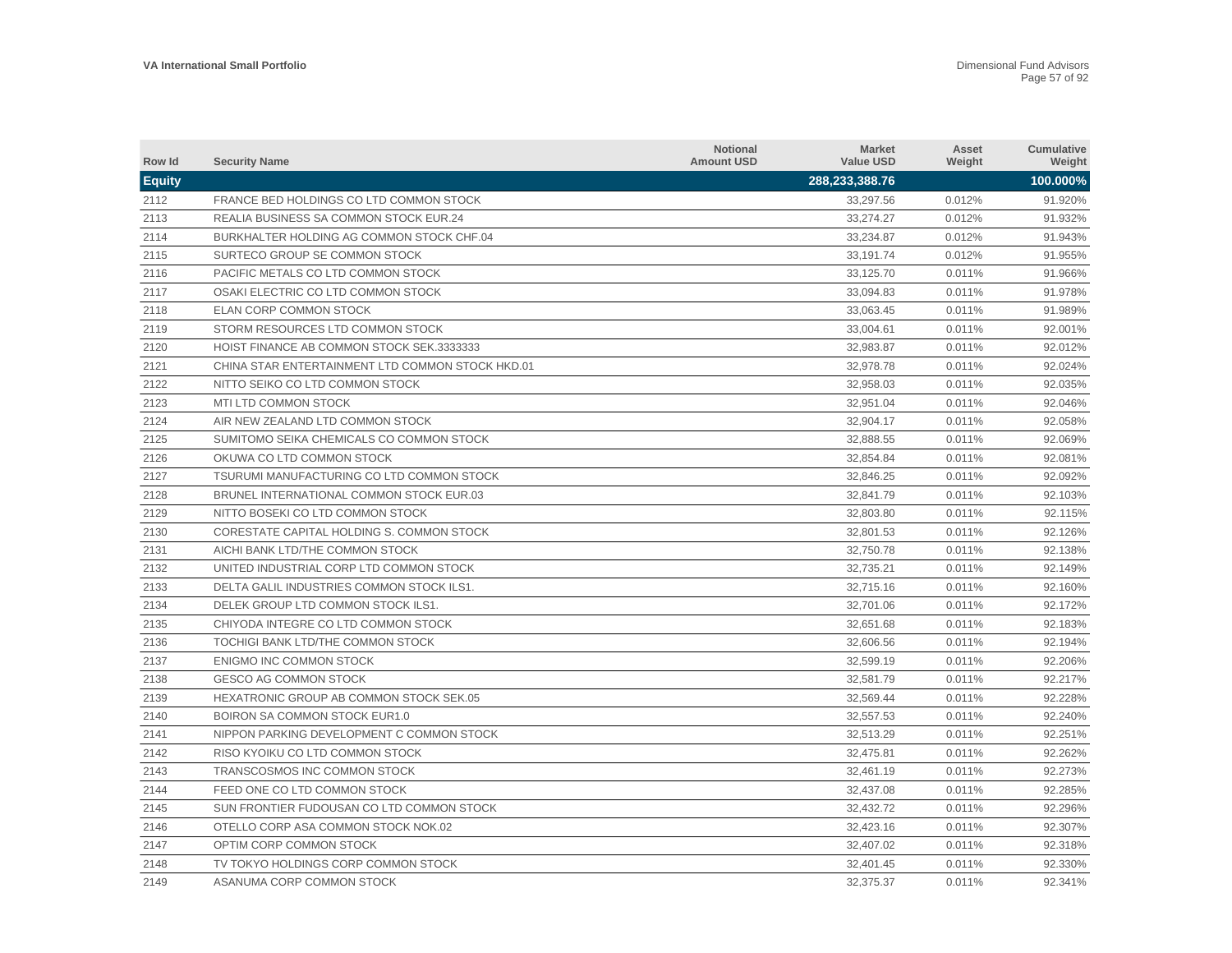| Row Id        | <b>Security Name</b>                            | <b>Notional</b><br><b>Amount USD</b> | <b>Market</b><br><b>Value USD</b> | Asset<br>Weight | Cumulative<br>Weight |
|---------------|-------------------------------------------------|--------------------------------------|-----------------------------------|-----------------|----------------------|
| <b>Equity</b> |                                                 |                                      | 288,233,388.76                    |                 | 100.000%             |
| 2150          | KINTETSU DEPT STORE CO LTD COMMON STOCK         |                                      | 32,362.91                         | 0.011%          | 92.352%              |
| 2151          | SEABRIDGE GOLD INC COMMON STOCK                 |                                      | 32,322.75                         | 0.011%          | 92.363%              |
| 2152          | FUKUI COMPUTER HOLDINGS INC COMMON STOCK        |                                      | 32,310.39                         | 0.011%          | 92.374%              |
| 2153          | DR HOENLE AG COMMON STOCK                       |                                      | 32,306.10                         | 0.011%          | 92.386%              |
| 2154          | SUMITOMO RIKO COMPANY LTD COMMON STOCK          |                                      | 32,304.65                         | 0.011%          | 92.397%              |
| 2155          | RICARDO PLC COMMON STOCK GBP.25                 |                                      | 32,295.12                         | 0.011%          | 92.408%              |
| 2156          | SOCIETE POUR L INFORMATIQUE COMMON STOCK EUR2.0 |                                      | 32,279.03                         | 0.011%          | 92.419%              |
| 2157          | KUDELSKI SA BR COMMON STOCK CHF8.0              |                                      | 32.248.68                         | 0.011%          | 92.430%              |
| 2158          | HISAKA WORKS LTD COMMON STOCK                   |                                      | 32,244.17                         | 0.011%          | 92.442%              |
| 2159          | NAGAWA CO LTD COMMON STOCK                      |                                      | 32,242.93                         | 0.011%          | 92.453%              |
| 2160          | SAGA PLC COMMON STOCK GBP.15                    |                                      | 32,173.75                         | 0.011%          | 92.464%              |
| 2161          | KELT EXPLORATION LTD COMMON STOCK               |                                      | 32,147.75                         | 0.011%          | 92.475%              |
| 2162          | SUGIMOTO + CO LTD COMMON STOCK                  |                                      | 32,144.31                         | 0.011%          | 92.486%              |
| 2163          | <b>TEKKEN CORP COMMON STOCK</b>                 |                                      | 32,133.91                         | 0.011%          | 92.497%              |
| 2164          | SECHE ENVIRONNEMENT COMMON STOCK EUR.2          |                                      | 32,098.10                         | 0.011%          | 92.509%              |
| 2165          | RTX A/S COMMON STOCK DKK5.                      |                                      | 32,090.54                         | 0.011%          | 92.520%              |
| 2166          | CHINESE ESTATES HOLDINGS LTD COMMON STOCK HKD.1 |                                      | 32.071.19                         | 0.011%          | 92.531%              |
| 2167          | KONGSBERG AUTOMOTIVE ASA COMMON STOCK NOK1.0    |                                      | 32,066.87                         | 0.011%          | 92.542%              |
| 2168          | JOHNSON SERVICE GROUP PLC COMMON STOCK GBP.1    |                                      | 32,058.98                         | 0.011%          | 92.553%              |
| 2169          | GIORDANO INTERNATIONAL LTD COMMON STOCK HKD.05  |                                      | 32,052.13                         | 0.011%          | 92.564%              |
| 2170          | PHOTO ME INTERNATIONAL PLC COMMON STOCK GBP.005 |                                      | 32,042.79                         | 0.011%          | 92.575%              |
| 2171          | ROCK FIELD CO LTD COMMON STOCK                  |                                      | 32,032.60                         | 0.011%          | 92.586%              |
| 2172          | INTERNATIONAL PETROLEUM CORP COMMON STOCK       |                                      | 32,017.12                         | 0.011%          | 92.598%              |
| 2173          | <b>JSP CORP COMMON STOCK</b>                    |                                      | 31,965.23                         | 0.011%          | 92.609%              |
| 2174          | CTI ENGINEERING CO LTD COMMON STOCK             |                                      | 31,922.12                         | 0.011%          | 92.620%              |
| 2175          | YAHAGI CONSTRUCTION CO LTD COMMON STOCK         |                                      | 31,906.63                         | 0.011%          | 92.631%              |
| 2176          | SPARX GROUP CO LTD COMMON STOCK                 |                                      | 31,896.01                         | 0.011%          | 92.642%              |
| 2177          | AEON HOKKAIDO CORP COMMON STOCK                 |                                      | 31.801.69                         | 0.011%          | 92.653%              |
| 2178          | AKITA BANK LTD/THE COMMON STOCK                 |                                      | 31,791.44                         | 0.011%          | 92.664%              |
| 2179          | KONOIKE TRANSPORT CO LTD COMMON STOCK           |                                      | 31,743.43                         | 0.011%          | 92.675%              |
| 2180          | KURIMOTO LTD COMMON STOCK                       |                                      | 31,671.24                         | 0.011%          | 92.686%              |
| 2181          | OCEANIA HEALTHCARE LTD COMMON STOCK             |                                      | 31,602.30                         | 0.011%          | 92.697%              |
| 2182          | BITTIUM OYJ COMMON STOCK                        |                                      | 31,601.77                         | 0.011%          | 92.708%              |
| 2183          | FLEX LNG LTD COMMON STOCK USD.1                 |                                      | 31,574.40                         | 0.011%          | 92.719%              |
| 2184          | OYO CORP COMMON STOCK                           |                                      | 31,554.73                         | 0.011%          | 92.730%              |
| 2185          | TOTECH CORP COMMON STOCK                        |                                      | 31,495.49                         | 0.011%          | 92.741%              |
| 2186          | <b>GODO STEEL LTD COMMON STOCK</b>              |                                      | 31.494.59                         | 0.011%          | 92.752%              |
| 2187          | MELCO HOLDINGS INC COMMON STOCK                 |                                      | 31,454.75                         | 0.011%          | 92.762%              |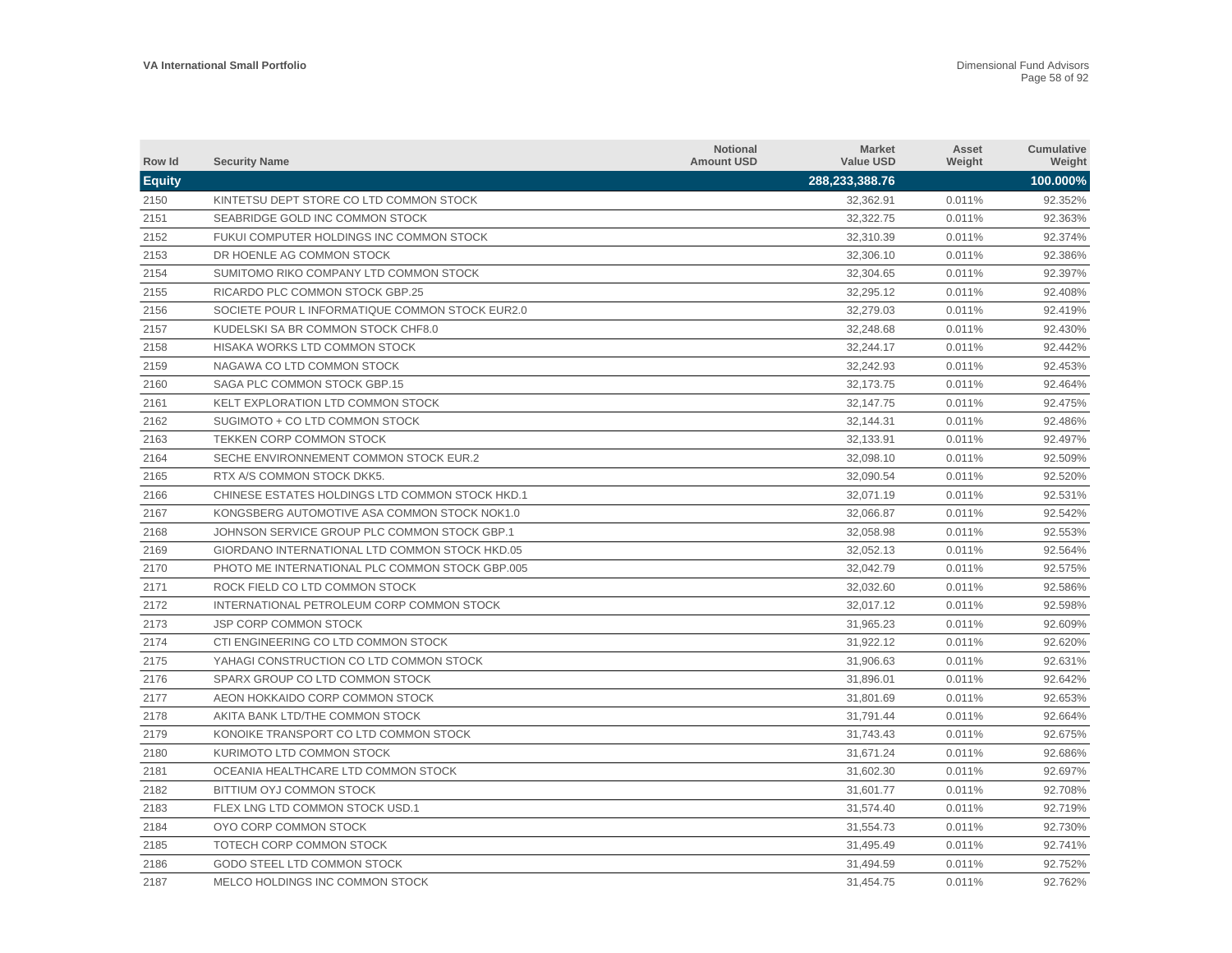| Row Id        | <b>Security Name</b>                             | <b>Notional</b><br><b>Amount USD</b> | <b>Market</b><br><b>Value USD</b> | Asset<br>Weight | Cumulative<br>Weight |
|---------------|--------------------------------------------------|--------------------------------------|-----------------------------------|-----------------|----------------------|
| <b>Equity</b> |                                                  |                                      | 288,233,388.76                    |                 | 100.000%             |
| 2188          | TAKARA LEBEN CO LTD COMMON STOCK                 |                                      | 31,425.40                         | 0.011%          | 92.773%              |
| 2189          | PORR AG COMMON STOCK                             |                                      | 31,391.37                         | 0.011%          | 92.784%              |
| 2190          | SHINAGAWA REFRACTORIES CO COMMON STOCK           |                                      | 31,320.45                         | 0.011%          | 92.795%              |
| 2191          | NIPPON CONCRETE INDUSTRIES COMMON STOCK          |                                      | 31,305.82                         | 0.011%          | 92.806%              |
| 2192          | FIRM CAPITAL MORTGAGE INVEST COMMON STOCK        |                                      | 31,304.21                         | 0.011%          | 92.817%              |
| 2193          | ASAHI YUKIZAI CORP COMMON STOCK                  |                                      | 31,222.02                         | 0.011%          | 92.828%              |
| 2194          | KURABO INDUSTRIES LTD COMMON STOCK               |                                      | 31,217.80                         | 0.011%          | 92.839%              |
| 2195          | SECOM JOSHINETSU CO LTD COMMON STOCK             |                                      | 31,214.98                         | 0.011%          | 92.849%              |
| 2196          | OITA BANK LTD/THE COMMON STOCK                   |                                      | 31,174.07                         | 0.011%          | 92.860%              |
| 2197          | JOYFUL HONDA CO LTD COMMON STOCK                 |                                      | 31,166.57                         | 0.011%          | 92.871%              |
| 2198          | RIDLEY CORP LTD COMMON STOCK                     |                                      | 31,079.12                         | 0.011%          | 92.882%              |
| 2199          | ARAKAWA CHEMICAL INDUSTRIES COMMON STOCK         |                                      | 31,032.72                         | 0.011%          | 92.893%              |
| 2200          | UMS HOLDINGS LTD COMMON STOCK                    |                                      | 31,003.29                         | 0.011%          | 92.903%              |
| 2201          | WING TAI PROPERTIES LTD COMMON STOCK HKD.5       |                                      | 30,994.12                         | 0.011%          | 92.914%              |
| 2202          | AD SOL NISSIN CORP COMMON STOCK                  |                                      | 30,964.61                         | 0.011%          | 92.925%              |
| 2203          | WING ON CO INTERNATIONAL LTD COMMON STOCK HKD.1  |                                      | 30.950.06                         | 0.011%          | 92.936%              |
| 2204          | CHINA MOTOR BUS CO COMMON STOCK                  |                                      | 30,924.50                         | 0.011%          | 92.946%              |
| 2205          | NIPPON YAKIN KOGYO CO LTD COMMON STOCK           |                                      | 30,899.99                         | 0.011%          | 92.957%              |
| 2206          | HUTCHISON TELECOMM HONG KONG COMMON STOCK HKD.25 |                                      | 30,892.15                         | 0.011%          | 92.968%              |
| 2207          | CENTRAL SECURITY PATROLS CO COMMON STOCK         |                                      | 30,847.26                         | 0.011%          | 92.978%              |
| 2208          | JOHNS LYNG GROUP LTD COMMON STOCK                |                                      | 30,837.89                         | 0.011%          | 92.989%              |
| 2209          | SEVERFIELD PLC COMMON STOCK GBP.025              |                                      | 30,815.40                         | 0.011%          | 93.000%              |
| 2210          | TOA OIL CO LTD COMMON STOCK                      |                                      | 30,787.33                         | 0.011%          | 93.010%              |
| 2211          | ALANTRA PARTNERS SA COMMON STOCK EUR3.0          |                                      | 30,730.96                         | 0.011%          | 93.021%              |
| 2212          | MITSUBA CORP COMMON STOCK                        |                                      | 30,724.74                         | 0.011%          | 93.032%              |
| 2213          | WILH WILHELMSEN HOLDING A COMMON STOCK NOK20.    |                                      | 30,719.07                         | 0.011%          | 93.042%              |
| 2214          | V ZUG HOLDING AG COMMON STOCK CHF.27             |                                      | 30,637.95                         | 0.011%          | 93.053%              |
| 2215          | RISO KAGAKU CORP COMMON STOCK                    |                                      | 30,632.64                         | 0.011%          | 93.064%              |
| 2216          | MITO SECURITIES CO LTD COMMON STOCK              |                                      | 30,629.46                         | 0.011%          | 93.074%              |
| 2217          | HUMANA AB COMMON STOCK SEK.022                   |                                      | 30,565.65                         | 0.011%          | 93.085%              |
| 2218          | EKF DIAGNOSTICS HOLDINGS PLC COMMON STOCK GBP.01 |                                      | 30,561.79                         | 0.011%          | 93.096%              |
| 2219          | LIFULL CO LTD COMMON STOCK                       |                                      | 30,558.86                         | 0.011%          | 93.106%              |
| 2220          | K+O ENERGY GROUP INC COMMON STOCK                |                                      | 30,535.22                         | 0.011%          | 93.117%              |
| 2221          | <b>BAUER AG COMMON STOCK</b>                     |                                      | 30,496.53                         | 0.011%          | 93.127%              |
| 2222          | RAYSEARCH LABORATORIES AB COMMON STOCK SEK.5     |                                      | 30.434.79                         | 0.011%          | 93.138%              |
| 2223          | TANSEISHA CO LTD COMMON STOCK                    |                                      | 30,391.07                         | 0.011%          | 93.148%              |
| 2224          | KYOKUYO CO LTD COMMON STOCK                      |                                      | 30.373.06                         | 0.011%          | 93.159%              |
| 2225          | ENERGY FUELS INC COMMON STOCK                    |                                      | 30,370.66                         | 0.011%          | 93.170%              |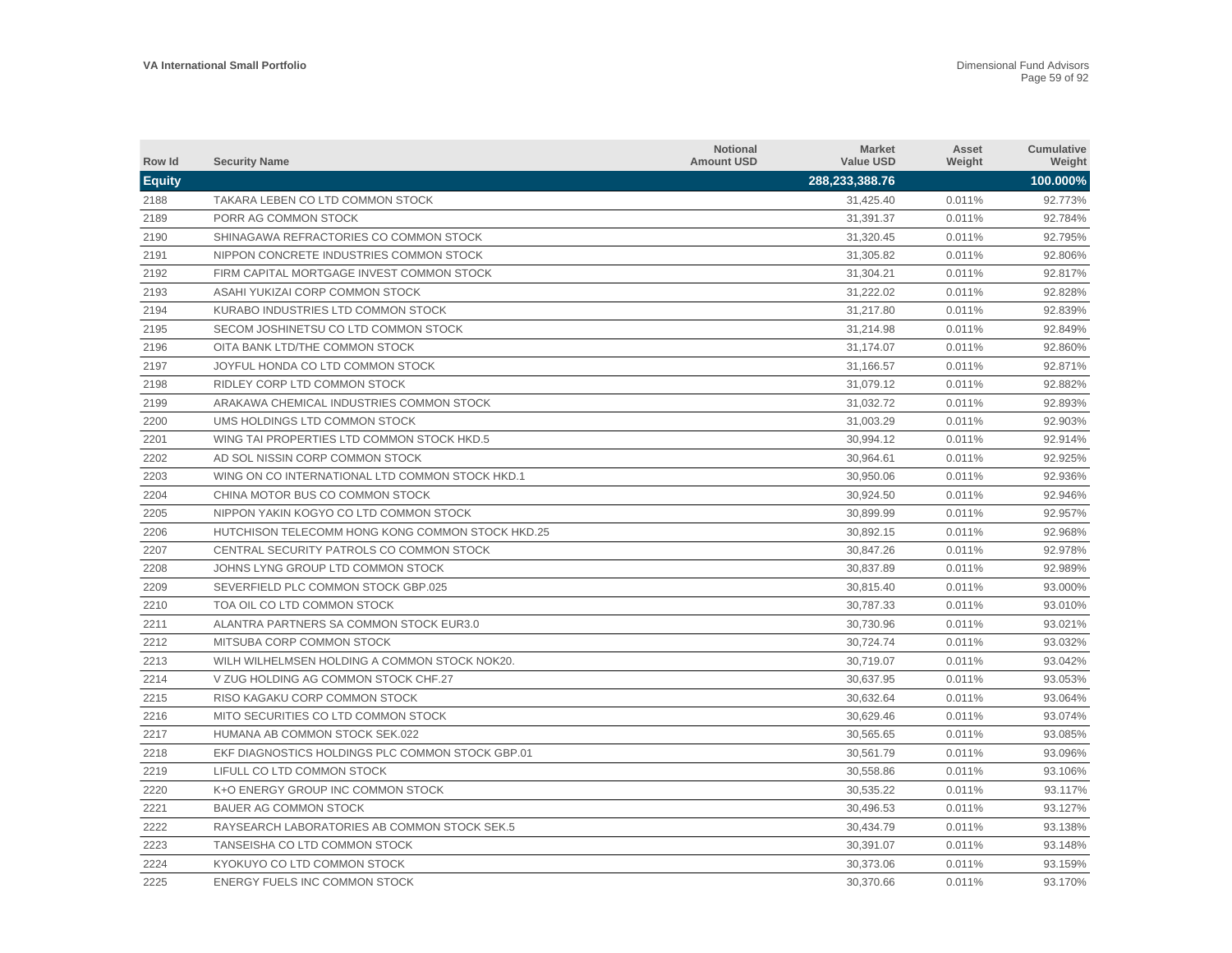| Row Id        | <b>Security Name</b>                         | <b>Notional</b><br><b>Amount USD</b> | <b>Market</b><br><b>Value USD</b> | Asset<br>Weight | Cumulative<br>Weight |
|---------------|----------------------------------------------|--------------------------------------|-----------------------------------|-----------------|----------------------|
| <b>Equity</b> |                                              |                                      | 288,233,388.76                    |                 | 100.000%             |
| 2226          | EUROTECH SPA COMMON STOCK                    |                                      | 30,343.62                         | 0.011%          | 93.180%              |
| 2227          | BOUSTEAD SINGAPORE LTD COMMON STOCK          |                                      | 30,300.34                         | 0.011%          | 93.191%              |
| 2228          | COPPER MOUNTAIN MINING CORP COMMON STOCK     |                                      | 30,278.39                         | 0.011%          | 93.201%              |
| 2229          | CONVATEC GROUP PLC COMMON STOCK GBP.1        |                                      | 30,277.15                         | 0.011%          | 93.212%              |
| 2230          | EXCHANGE INCOME CORP COMMON STOCK            |                                      | 30,195.21                         | 0.010%          | 93.222%              |
| 2231          | NS TOOL CO LTD COMMON STOCK                  |                                      | 30,149.96                         | 0.010%          | 93.232%              |
| 2232          | LUCARA DIAMOND CORP COMMON STOCK             |                                      | 30,140.08                         | 0.010%          | 93.243%              |
| 2233          | CONEXIO CORP COMMON STOCK                    |                                      | 30,117.06                         | 0.010%          | 93.253%              |
| 2234          | AIPHONE CO LTD COMMON STOCK                  |                                      | 30,087.50                         | 0.010%          | 93.264%              |
| 2235          | VIEL ET COMPAGNIE COMMON STOCK EUR.2         |                                      | 30,070.84                         | 0.010%          | 93.274%              |
| 2236          | NIHON NOHYAKU CO LTD COMMON STOCK            |                                      | 30,016.68                         | 0.010%          | 93.285%              |
| 2237          | FUNAI ELECTRIC CO LTD COMMON STOCK           |                                      | 29,964.02                         | 0.010%          | 93.295%              |
| 2238          | <b>KLAB INC COMMON STOCK</b>                 |                                      | 29,961.00                         | 0.010%          | 93.305%              |
| 2239          | FOXTONS GROUP PLC COMMON STOCK GBP.01        |                                      | 29,934.96                         | 0.010%          | 93.316%              |
| 2240          | MRMAX HOLDINGS LTD COMMON STOCK              |                                      | 29,934.53                         | 0.010%          | 93.326%              |
| 2241          | MIROKU JYOHO SERVICE CO LTD COMMON STOCK     |                                      | 29,880.62                         | 0.010%          | 93.337%              |
| 2242          | NNIT A/S COMMON STOCK DKK10.0                |                                      | 29.833.94                         | 0.010%          | 93.347%              |
| 2243          | KOBE ELECTRIC RAILWAY CO LTD COMMON STOCK    |                                      | 29,807.29                         | 0.010%          | 93.357%              |
| 2244          | TELIT COMMUNICATIONS PLC COMMON STOCK GBP.01 |                                      | 29,781.99                         | 0.010%          | 93.368%              |
| 2245          | <b>JUKI CORP COMMON STOCK</b>                |                                      | 29,770.09                         | 0.010%          | 93.378%              |
| 2246          | TOYO SEIKAN GROUP HOLDINGS L COMMON STOCK    |                                      | 29,757.35                         | 0.010%          | 93.388%              |
| 2247          | BURELLE SA COMMON STOCK EUR15.0              |                                      | 29,667.95                         | 0.010%          | 93.399%              |
| 2248          | AOKI HOLDINGS INC COMMON STOCK               |                                      | 29,631.37                         | 0.010%          | 93.409%              |
| 2249          | TATSUTA ELEC WIRE + CABLE COMMON STOCK       |                                      | 29,608.83                         | 0.010%          | 93.419%              |
| 2250          | DAIICHI KIGENSO KAGAKU KOGYO COMMON STOCK    |                                      | 29,572.55                         | 0.010%          | 93.429%              |
| 2251          | MEDICAL FACILITIES CORP COMMON STOCK         |                                      | 29,544.04                         | 0.010%          | 93.440%              |
| 2252          | WIN PARTNERS CO LTD COMMON STOCK             |                                      | 29,520.69                         | 0.010%          | 93.450%              |
| 2253          | ROLAND DG CORP COMMON STOCK                  |                                      | 29,515.58                         | 0.010%          | 93.460%              |
| 2254          | LEOVEGAS AB COMMON STOCK EUR.012             |                                      | 29,506.65                         | 0.010%          | 93.470%              |
| 2255          | DAIKYONISHIKAWA CORP COMMON STOCK            |                                      | 29,485.56                         | 0.010%          | 93.481%              |
| 2256          | TOYO KANETSU K K COMMON STOCK                |                                      | 29,468.94                         | 0.010%          | 93.491%              |
| 2257          | CHILLED + FROZEN LOGISTICS H COMMON STOCK    |                                      | 29,464.93                         | 0.010%          | 93.501%              |
| 2258          | LOOKERS PLC COMMON STOCK GBP.05              |                                      | 29,438.26                         | 0.010%          | 93.511%              |
| 2259          | RIKEN CORP COMMON STOCK                      |                                      | 29,430.43                         | 0.010%          | 93.521%              |
| 2260          | NORCROS PLC COMMON STOCK GBP.1               |                                      | 29,420.19                         | 0.010%          | 93.532%              |
| 2261          | DAIDO METAL CO LTD COMMON STOCK              |                                      | 29,275.84                         | 0.010%          | 93.542%              |
| 2262          | LIKE CO LTD COMMON STOCK                     |                                      | 29.193.04                         | 0.010%          | 93.552%              |
| 2263          | TOYO CORP COMMON STOCK                       |                                      | 29,082.23                         | 0.010%          | 93.562%              |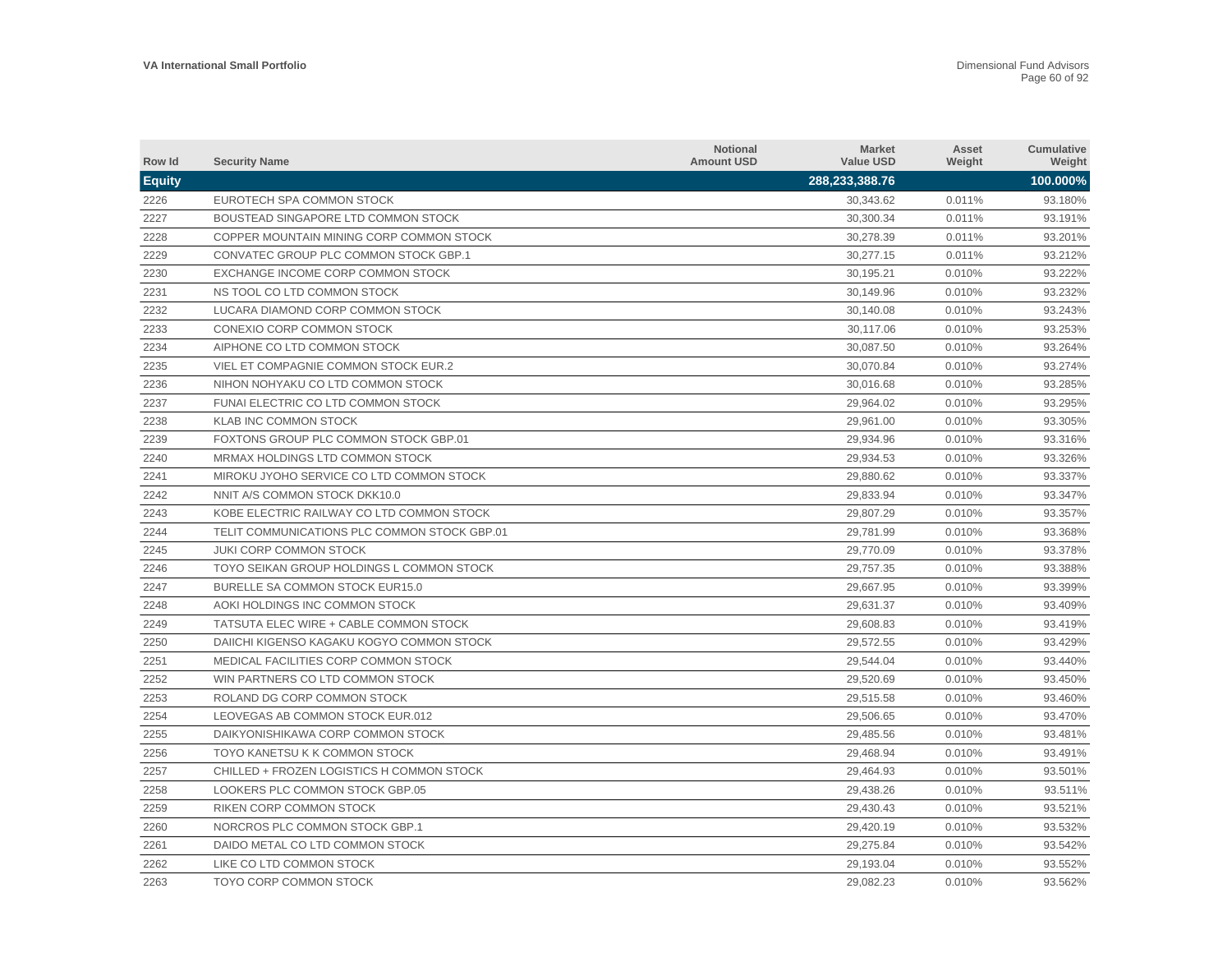| Row Id        | <b>Security Name</b>                              | <b>Notional</b><br><b>Amount USD</b> | <b>Market</b><br><b>Value USD</b> | Asset<br>Weight | Cumulative<br>Weight |
|---------------|---------------------------------------------------|--------------------------------------|-----------------------------------|-----------------|----------------------|
| <b>Equity</b> |                                                   |                                      | 288,233,388.76                    |                 | 100.000%             |
| 2264          | DIVERSIFIED GAS + OIL PLC COMMON STOCK GBP.01     |                                      | 29,067.60                         | 0.010%          | 93.572%              |
| 2265          | H ONE CO LTD COMMON STOCK                         |                                      | 29,025.27                         | 0.010%          | 93.582%              |
| 2266          | OSISKO MINING INC COMMON STOCK                    |                                      | 29,009.31                         | 0.010%          | 93.592%              |
| 2267          | MURAKAMI CORP COMMON STOCK                        |                                      | 29,002.84                         | 0.010%          | 93.602%              |
| 2268          | METRO HOLDINGS LTD COMMON STOCK                   |                                      | 28,999.34                         | 0.010%          | 93.612%              |
| 2269          | GOLDEN STAR RESOURCES LTD COMMON STOCK            |                                      | 28,975.61                         | 0.010%          | 93.622%              |
| 2270          | NISSIN CORP COMMON STOCK                          |                                      | 28,964.85                         | 0.010%          | 93.632%              |
| 2271          | HAKUTO CO LTD COMMON STOCK                        |                                      | 28,959.96                         | 0.010%          | 93.643%              |
| 2272          | TIDEWATER MIDSTREAM AND INFR COMMON STOCK         |                                      | 28,932.12                         | 0.010%          | 93.653%              |
| 2273          | <b>HALOWS CO LTD COMMON STOCK</b>                 |                                      | 28,920.26                         | 0.010%          | 93.663%              |
| 2274          | HIRANO TECSEED CO (KINZOKU) COMMON STOCK          |                                      | 28,920.16                         | 0.010%          | 93.673%              |
| 2275          | INNOTECH CORP COMMON STOCK                        |                                      | 28,846.71                         | 0.010%          | 93.683%              |
| 2276          | E GUARDIAN INC COMMON STOCK                       |                                      | 28,791.65                         | 0.010%          | 93.693%              |
| 2277          | TIVOLI A/S COMMON STOCK DKK10.0                   |                                      | 28,767.08                         | 0.010%          | 93.703%              |
| 2278          | <b>ITMEDIA INC COMMON STOCK</b>                   |                                      | 28,744.57                         | 0.010%          | 93.713%              |
| 2279          | ADAIRS LTD COMMON STOCK                           |                                      | 28,707.63                         | 0.010%          | 93.723%              |
| 2280          | UNION TOOL CO COMMON STOCK                        |                                      | 28,702.75                         | 0.010%          | 93.733%              |
| 2281          | OSAKA TITANIUM TECHNOLOGIES COMMON STOCK          |                                      | 28,690.31                         | 0.010%          | 93.742%              |
| 2282          | SIGMAXYZ INC COMMON STOCK                         |                                      | 28,676.68                         | 0.010%          | 93.752%              |
| 2283          | CHUKYO BANK LTD/THE COMMON STOCK                  |                                      | 28,600.95                         | 0.010%          | 93.762%              |
| 2284          | ADVAN CO LTD COMMON STOCK                         |                                      | 28,548.81                         | 0.010%          | 93.772%              |
| 2285          | JAPAN DISPLAY INC COMMON STOCK                    |                                      | 28,513.13                         | 0.010%          | 93.782%              |
| 2286          | PWR HOLDINGS LTD COMMON STOCK                     |                                      | 28,505.27                         | 0.010%          | 93.792%              |
| 2287          | LIU CHONG HING INVESTMENT COMMON STOCK            |                                      | 28,470.56                         | 0.010%          | 93.802%              |
| 2288          | AMA GROUP LTD COMMON STOCK                        |                                      | 28,447.51                         | 0.010%          | 93.812%              |
| 2289          | MORTGAGE ADVICE BUREAU HOLDI COMMON STOCK GBP.001 |                                      | 28,435.18                         | 0.010%          | 93.822%              |
| 2290          | TRANSACTION CO LTD COMMON STOCK                   |                                      | 28,419.19                         | 0.010%          | 93.831%              |
| 2291          | WILDBRAIN LTD COMMON STOCK                        |                                      | 28,406.78                         | 0.010%          | 93.841%              |
| 2292          | WAI KEE HOLDINGS LTD COMMON STOCK HKD.1           |                                      | 28,303.27                         | 0.010%          | 93.851%              |
| 2293          | FIRST DERIVATIVES PLC COMMON STOCK GBP.005        |                                      | 28,253.55                         | 0.010%          | 93.861%              |
| 2294          | OKABE CO LTD COMMON STOCK                         |                                      | 28,227.79                         | 0.010%          | 93.871%              |
| 2295          | ASIA FINANCIAL HLDGS LTD COMMON STOCK HKD1.       |                                      | 28,223.61                         | 0.010%          | 93.881%              |
| 2296          | TRIFAST PLC COMMON STOCK GBP.05                   |                                      | 28,149.58                         | 0.010%          | 93.890%              |
| 2297          | MAXVALU TOKAI CO LTD COMMON STOCK                 |                                      | 28,145.50                         | 0.010%          | 93.900%              |
| 2298          | SANFORD LIMITED COMMON STOCK                      |                                      | 28,132.95                         | 0.010%          | 93.910%              |
| 2299          | ALLGEIER SE COMMON STOCK                          |                                      | 28,130.13                         | 0.010%          | 93.920%              |
| 2300          | <b>FIXSTARS CORP COMMON STOCK</b>                 |                                      | 28.108.64                         | 0.010%          | 93.929%              |
| 2301          | MEDITERRANEAN TOWERS LTD COMMON STOCK ILS.01      |                                      | 28.098.68                         | 0.010%          | 93.939%              |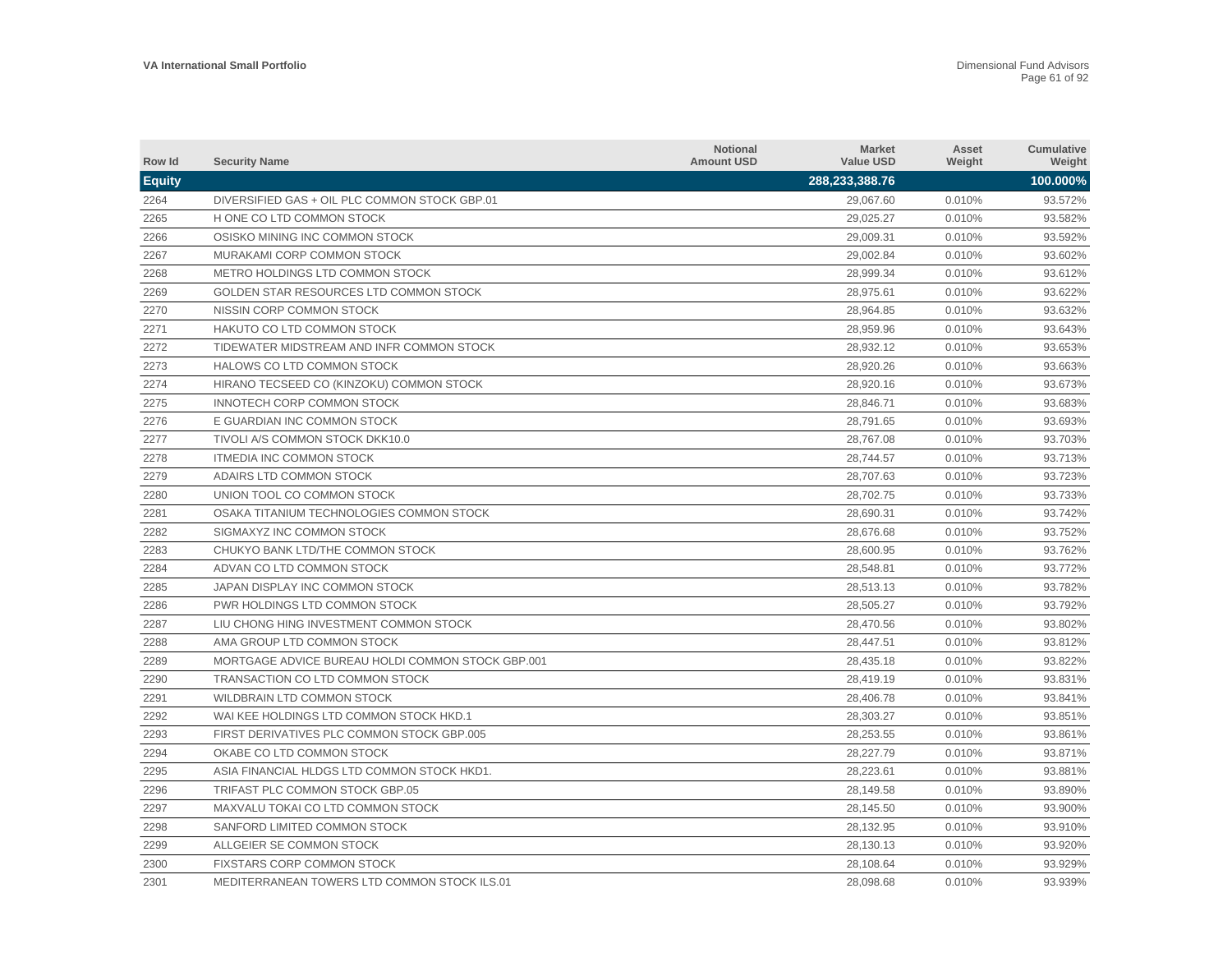| Row Id        | <b>Security Name</b>                              | <b>Notional</b><br><b>Amount USD</b> | <b>Market</b><br><b>Value USD</b> | Asset<br>Weight | <b>Cumulative</b><br>Weight |
|---------------|---------------------------------------------------|--------------------------------------|-----------------------------------|-----------------|-----------------------------|
| <b>Equity</b> |                                                   |                                      | 288,233,388.76                    |                 | 100.000%                    |
| 2302          | ANEST IWATA CORP COMMON STOCK                     |                                      | 28,067.38                         | 0.010%          | 93.949%                     |
| 2303          | VALLOUREC SA COMMON STOCK EUR.02                  |                                      | 28,063.13                         | 0.010%          | 93.959%                     |
| 2304          | KONDOTEC INC COMMON STOCK                         |                                      | 28,003.49                         | 0.010%          | 93.968%                     |
| 2305          | BRACK CAPITAL PROPERTIES NV COMMON STOCK EUR.01   |                                      | 27,948.79                         | 0.010%          | 93.978%                     |
| 2306          | ASPO OYJ COMMON STOCK                             |                                      | 27,945.08                         | 0.010%          | 93.988%                     |
| 2307          | DAI NIPPON TORYO CO LTD COMMON STOCK              |                                      | 27,942.51                         | 0.010%          | 93.997%                     |
| 2308          | DAIKEN CORP COMMON STOCK                          |                                      | 27,912.52                         | 0.010%          | 94.007%                     |
| 2309          | YOTAI REFRACTORIES CO LTD COMMON STOCK            |                                      | 27,889.61                         | 0.010%          | 94.017%                     |
| 2310          | CARDINAL ENERGY LTD COMMON STOCK                  |                                      | 27,859.86                         | 0.010%          | 94.026%                     |
| 2311          | HALLENSTEIN GLASSON HOLDINGS COMMON STOCK         |                                      | 27,852.22                         | 0.010%          | 94.036%                     |
| 2312          | CMK CORP COMMON STOCK                             |                                      | 27,825.34                         | 0.010%          | 94.046%                     |
| 2313          | U AND I GROUP PLC COMMON STOCK GBP.5              |                                      | 27,814.59                         | 0.010%          | 94.055%                     |
| 2314          | Q.BEYOND AG COMMON STOCK                          |                                      | 27,784.20                         | 0.010%          | 94.065%                     |
| 2315          | TRUSTPOWER LTD COMMON STOCK                       |                                      | 27,758.33                         | 0.010%          | 94.075%                     |
| 2316          | AJIS CO LTD COMMON STOCK                          |                                      | 27,730.83                         | 0.010%          | 94.084%                     |
| 2317          | CSI PROPERTIES LTD COMMON STOCK HKD.008           |                                      | 27.667.33                         | 0.010%          | 94.094%                     |
| 2318          | BOUVET ASA COMMON STOCK NOK1.                     |                                      | 27,662.18                         | 0.010%          | 94.103%                     |
| 2319          | <b>SCALES CORP LTD COMMON STOCK</b>               |                                      | 27,594.05                         | 0.010%          | 94.113%                     |
| 2320          | ICHIKOH INDUSTRIES LTD COMMON STOCK               |                                      | 27,560.18                         | 0.010%          | 94.123%                     |
| 2321          | CINEPLEX INC COMMON STOCK                         |                                      | 27,531.27                         | 0.010%          | 94.132%                     |
| 2322          | ALKANE RESOURCES LTD COMMON STOCK                 |                                      | 27,506.85                         | 0.010%          | 94.142%                     |
| 2323          | JAPAN ASIA GROUP LTD COMMON STOCK                 |                                      | 27,432.62                         | 0.010%          | 94.151%                     |
| 2324          | HOKUETSU INDUSTRIES CO LTD COMMON STOCK           |                                      | 27,426.31                         | 0.010%          | 94.161%                     |
| 2325          | RESTAURANT BRANDS NZ LTD COMMON STOCK             |                                      | 27,279.63                         | 0.009%          | 94.170%                     |
| 2326          | KANAGAWA CHUO KOTSU CO LTD COMMON STOCK           |                                      | 27,274.89                         | 0.009%          | 94.180%                     |
| 2327          | RM PLC COMMON STOCK GBP.022857                    |                                      | 27,228.09                         | 0.009%          | 94.189%                     |
| 2328          | MIE KOTSU GROUP HOLDINGS INC COMMON STOCK         |                                      | 27,207.07                         | 0.009%          | 94.199%                     |
| 2329          | X FAB SILICON FOUNDRIES SE COMMON STOCK           |                                      | 27,185.71                         | 0.009%          | 94.208%                     |
| 2330          | MOCHIDA PHARMACEUTICAL CO COMMON STOCK            |                                      | 27,168.03                         | 0.009%          | 94.217%                     |
| 2331          | PRESS KOGYO CO LTD COMMON STOCK                   |                                      | 27,163.34                         | 0.009%          | 94.227%                     |
| 2332          | RIKEN VITAMIN CO LTD COMMON STOCK                 |                                      | 27,154.42                         | 0.009%          | 94.236%                     |
| 2333          | SHINNIHON CORP COMMON STOCK                       |                                      | 27,153.77                         | 0.009%          | 94.246%                     |
| 2334          | VISTA GROUP INTERNATIONAL LT COMMON STOCK         |                                      | 27,125.01                         | 0.009%          | 94.255%                     |
| 2335          | SANYO TRADING CO LTD COMMON STOCK                 |                                      | 27,101.87                         | 0.009%          | 94.264%                     |
| 2336          | <b>ITFOR INC COMMON STOCK</b>                     |                                      | 27,092.56                         | 0.009%          | 94.274%                     |
| 2337          | NTG NORDIC TRANSPORT GROUP A COMMON STOCK DKK20.0 |                                      | 27,091.96                         | 0.009%          | 94.283%                     |
| 2338          | PREMIER OIL PLC COMMON STOCK GBP.000001           |                                      | 27.039.44                         | 0.009%          | 94.293%                     |
| 2339          | NIPPON SHARYO LTD COMMON STOCK                    |                                      | 27.027.03                         | 0.009%          | 94.302%                     |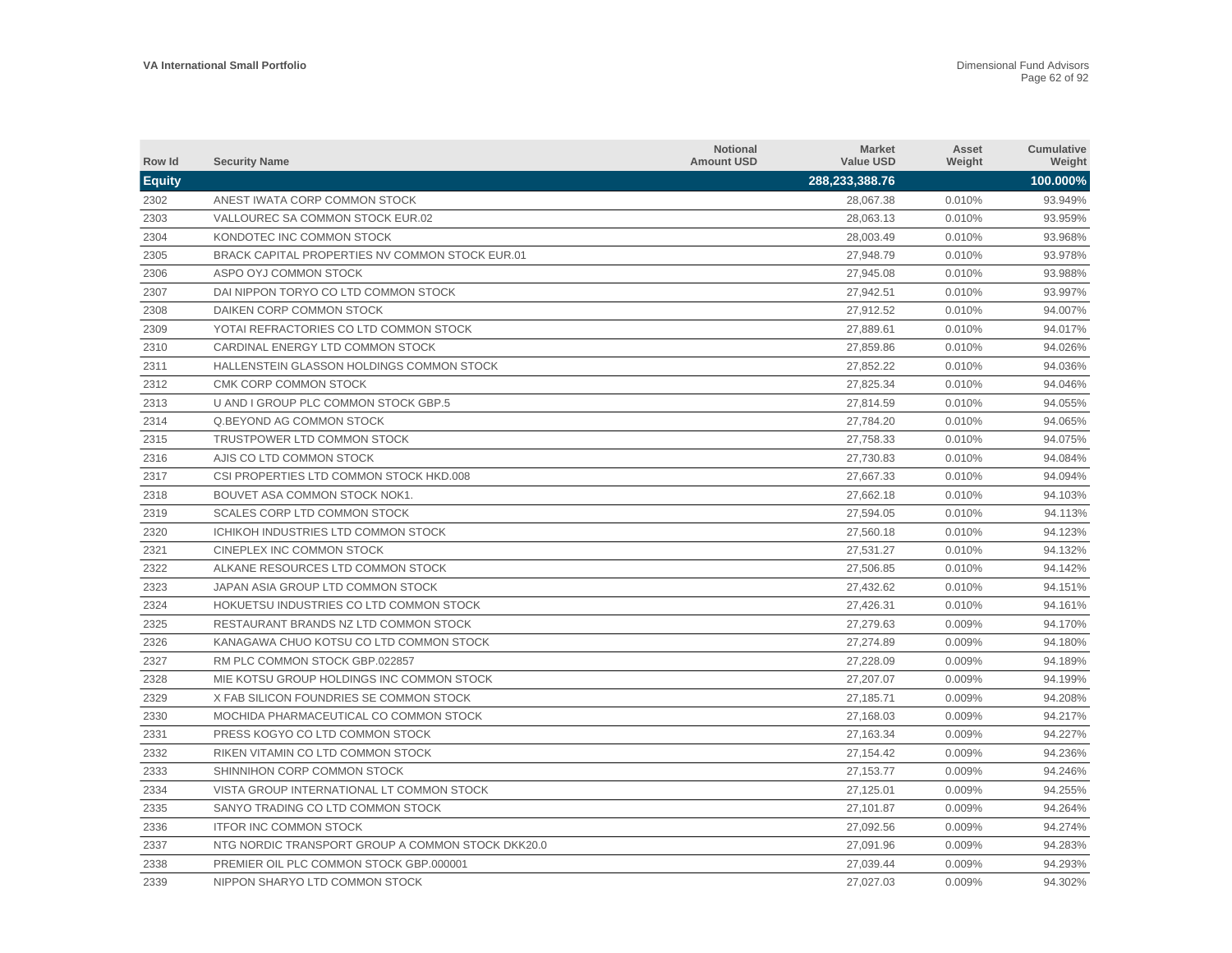| Row Id        | <b>Security Name</b>                           | <b>Notional</b><br><b>Amount USD</b> | <b>Market</b><br><b>Value USD</b> | Asset<br>Weight | Cumulative<br>Weight |
|---------------|------------------------------------------------|--------------------------------------|-----------------------------------|-----------------|----------------------|
| <b>Equity</b> |                                                |                                      | 288,233,388.76                    |                 | 100.000%             |
| 2340          | TADIRAN HOLDINGS LTD COMMON STOCK ILS1.0       |                                      | 27,020.98                         | 0.009%          | 94.311%              |
| 2341          | TI FLUID SYSTEMS PLC COMMON STOCK GBP.01       |                                      | 26,964.35                         | 0.009%          | 94.321%              |
| 2342          | CELLCOM ISRAEL LTD COMMON STOCK ILS.01         |                                      | 26,962.01                         | 0.009%          | 94.330%              |
| 2343          | BROWN (N) GROUP PLC COMMON STOCK GBP.1105263   |                                      | 26,949.42                         | 0.009%          | 94.339%              |
| 2344          | SAMSE SA COMMON STOCK EUR1.0                   |                                      | 26.929.57                         | 0.009%          | 94.349%              |
| 2345          | BIESSE SPA COMMON STOCK EUR1.                  |                                      | 26,889.81                         | 0.009%          | 94.358%              |
| 2346          | MARS GROUP HOLDINGS CORP COMMON STOCK          |                                      | 26,887.46                         | 0.009%          | 94.367%              |
| 2347          | SOFT99 CORP COMMON STOCK                       |                                      | 26,871.45                         | 0.009%          | 94.377%              |
| 2348          | <b>JBCC HOLDINGS INC COMMON STOCK</b>          |                                      | 26,840.60                         | 0.009%          | 94.386%              |
| 2349          | FRASER AND NEAVE LTD COMMON STOCK              |                                      | 26,761.20                         | 0.009%          | 94.395%              |
| 2350          | TOWA BANK LTD/THE COMMON STOCK                 |                                      | 26,753.07                         | 0.009%          | 94.405%              |
| 2351          | AXACTOR SE COMMON STOCK EUR.52342              |                                      | 26,733.00                         | 0.009%          | 94.414%              |
| 2352          | NIPPON BEET SUGAR MFG CO LTD COMMON STOCK      |                                      | 26,691.55                         | 0.009%          | 94.423%              |
| 2353          | ZUIKO CORP COMMON STOCK                        |                                      | 26,673.61                         | 0.009%          | 94.432%              |
| 2354          | CHONG HING BANK LTD COMMON STOCK               |                                      | 26,645.62                         | 0.009%          | 94.442%              |
| 2355          | PORVAIR PLC COMMON STOCK GBP.02                |                                      | 26,635.98                         | 0.009%          | 94.451%              |
| 2356          | SAKAI CHEMICAL INDUSTRY CO COMMON STOCK        |                                      | 26.621.42                         | 0.009%          | 94.460%              |
| 2357          | MOTORPOINT GROUP PLC COMMON STOCK GBP.01       |                                      | 26,618.38                         | 0.009%          | 94.469%              |
| 2358          | PRIORTECH LTD COMMON STOCK ILS1.               |                                      | 26,602.02                         | 0.009%          | 94.479%              |
| 2359          | SAINT MARC HOLDINGS CO LTD COMMON STOCK        |                                      | 26,463.60                         | 0.009%          | 94.488%              |
| 2360          | GEORGIA CAPITAL PLC COMMON STOCK GBP.01        |                                      | 26,458.65                         | 0.009%          | 94.497%              |
| 2361          | BEENOS INC COMMON STOCK                        |                                      | 26,407.21                         | 0.009%          | 94.506%              |
| 2362          | GAKKEN HOLDINGS CO LTD COMMON STOCK            |                                      | 26,388.21                         | 0.009%          | 94.515%              |
| 2363          | AXWAY SOFTWARE SA COMMON STOCK                 |                                      | 26,368.14                         | 0.009%          | 94.524%              |
| 2364          | S + B FOODS INC COMMON STOCK                   |                                      | 26,352.00                         | 0.009%          | 94.534%              |
| 2365          | CRESCO LTD COMMON STOCK                        |                                      | 26,289.50                         | 0.009%          | 94.543%              |
| 2366          | KAKIYASU HONTEN CO LTD COMMON STOCK            |                                      | 26,265.60                         | 0.009%          | 94.552%              |
| 2367          | NITTOC CONSTRUCTION CO LTD COMMON STOCK        |                                      | 26,251.83                         | 0.009%          | 94.561%              |
| 2368          | EVOGENE LTD COMMON STOCK ILS.02                |                                      | 26,208.00                         | 0.009%          | 94.570%              |
| 2369          | HONEYS HOLDINGS CO LTD COMMON STOCK            |                                      | 26,165.96                         | 0.009%          | 94.579%              |
| 2370          | AVANCE GAS HOLDING LTD COMMON STOCK USD1.0     |                                      | 26,162.12                         | 0.009%          | 94.588%              |
| 2371          | RIKEN TECHNOS CORP COMMON STOCK                |                                      | 26,151.76                         | 0.009%          | 94.597%              |
| 2372          | OKURA INDUSTRIAL CO LTD COMMON STOCK           |                                      | 26,117.82                         | 0.009%          | 94.606%              |
| 2373          | DAITRON CO LTD COMMON STOCK                    |                                      | 26,106.19                         | 0.009%          | 94.615%              |
| 2374          | TOKYU RECREATION CO LTD COMMON STOCK           |                                      | 26,075.50                         | 0.009%          | 94.624%              |
| 2375          | ROKKO BUTTER CO LTD COMMON STOCK               |                                      | 25,994.88                         | 0.009%          | 94.633%              |
| 2376          | <b>PROACT IT GROUP AB COMMON STOCK SEK1.14</b> |                                      | 25.976.30                         | 0.009%          | 94.642%              |
| 2377          | TAIKO PHARMACEUTICAL CO LTD COMMON STOCK       |                                      | 25,964.96                         | 0.009%          | 94.651%              |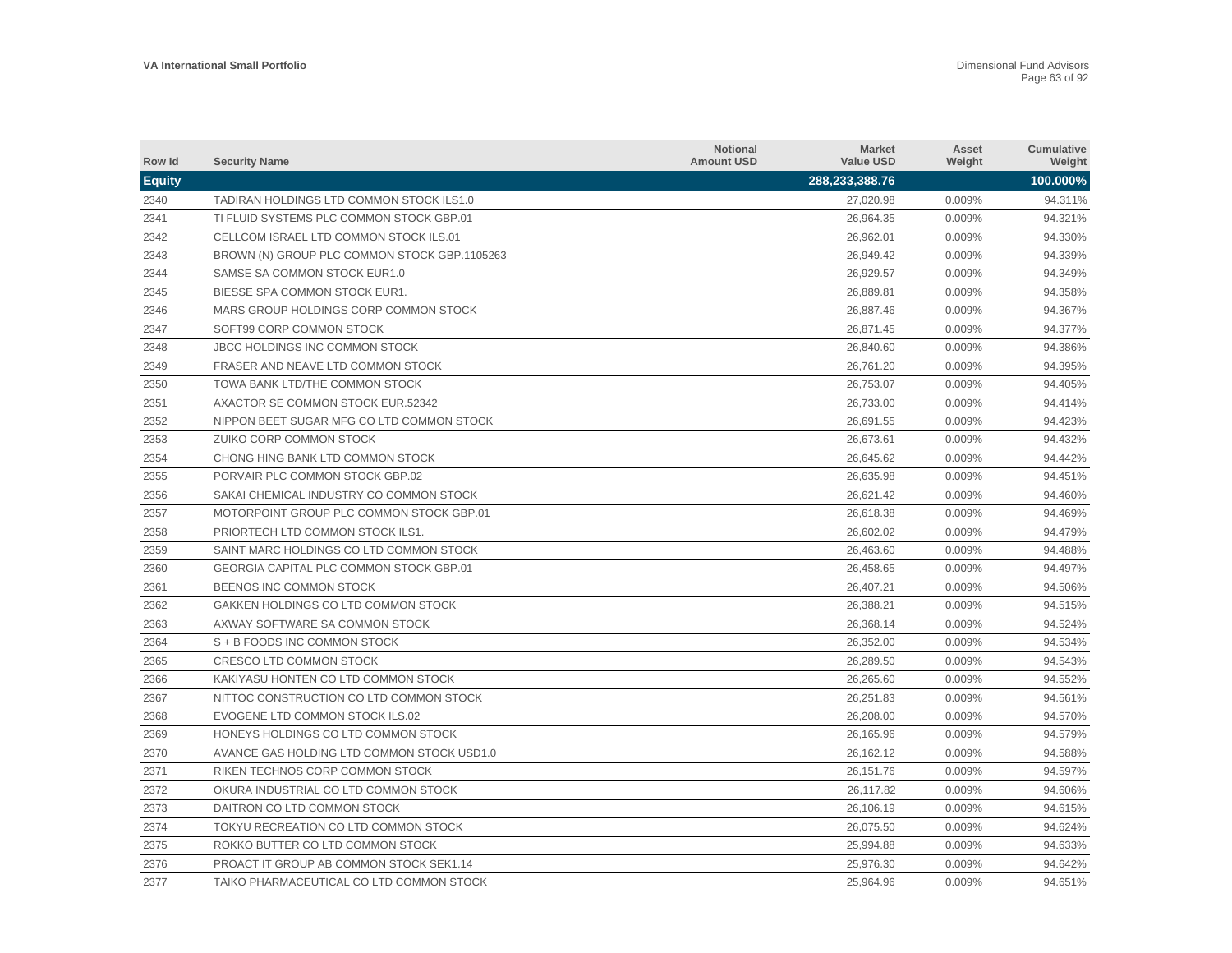| Row Id        | <b>Security Name</b>                           | <b>Notional</b><br><b>Amount USD</b> | <b>Market</b><br><b>Value USD</b> | Asset<br>Weight | Cumulative<br>Weight |
|---------------|------------------------------------------------|--------------------------------------|-----------------------------------|-----------------|----------------------|
| <b>Equity</b> |                                                |                                      | 288,233,388.76                    |                 | 100.000%             |
| 2378          | WORLD HOLDINGS CO LTD COMMON STOCK             |                                      | 25.954.53                         | 0.009%          | 94.660%              |
| 2379          | NICHIBAN CO LTD COMMON STOCK                   |                                      | 25,951.71                         | 0.009%          | 94.669%              |
| 2380          | NISHIKAWA RUBBER CO LTD COMMON STOCK           |                                      | 25,889.07                         | 0.009%          | 94.678%              |
| 2381          | CARNARVON PETROLEUM LTD COMMON STOCK           |                                      | 25,830.12                         | 0.009%          | 94.687%              |
| 2382          | KING JIM CO LTD COMMON STOCK                   |                                      | 25,788.88                         | 0.009%          | 94.696%              |
| 2383          | NIPPON FINE CHEMICAL CO LTD COMMON STOCK       |                                      | 25,768.15                         | 0.009%          | 94.705%              |
| 2384          | WALLENIUS WILHELMSEN ASA COMMON STOCK NOK.52   |                                      | 25,764.69                         | 0.009%          | 94.714%              |
| 2385          | DOTDIGITAL GROUP PLC COMMON STOCK GBP.005      |                                      | 25,752.52                         | 0.009%          | 94.723%              |
| 2386          | TEXWINCA HOLDINGS LTD COMMON STOCK HKD.05      |                                      | 25,718.90                         | 0.009%          | 94.732%              |
| 2387          | MARVELOUS INC COMMON STOCK                     |                                      | 25,714.71                         | 0.009%          | 94.741%              |
| 2388          | AVIO SPA COMMON STOCK NPV                      |                                      | 25,671.86                         | 0.009%          | 94.750%              |
| 2389          | <b>I PEX INC COMMON STOCK</b>                  |                                      | 25,669.18                         | 0.009%          | 94.759%              |
| 2390          | REGIS HEALTHCARE LTD COMMON STOCK              |                                      | 25.653.27                         | 0.009%          | 94.768%              |
| 2391          | TOKYO TEKKO CO LTD COMMON STOCK                |                                      | 25,621.54                         | 0.009%          | 94.777%              |
| 2392          | NS UNITED KAIUN KAISHA LTD COMMON STOCK        |                                      | 25,620.56                         | 0.009%          | 94.786%              |
| 2393          | ES CON JAPAN LTD COMMON STOCK                  |                                      | 25.610.95                         | 0.009%          | 94.794%              |
| 2394          | TAYCA CORP COMMON STOCK                        |                                      | 25,573.88                         | 0.009%          | 94.803%              |
| 2395          | MITSUBISHI KAKOKI KAISHA LTD COMMON STOCK      |                                      | 25,572.39                         | 0.009%          | 94.812%              |
| 2396          | KAWADA TECHNOLOGIES INC COMMON STOCK           |                                      | 25,571.92                         | 0.009%          | 94.821%              |
| 2397          | ESPRIT HOLDINGS LTD COMMON STOCK HKD.1         |                                      | 25,556.70                         | 0.009%          | 94.830%              |
| 2398          | SATO SHOJI CORP COMMON STOCK                   |                                      | 25,546.84                         | 0.009%          | 94.839%              |
| 2399          | AVANT CORP COMMON STOCK                        |                                      | 25,502.98                         | 0.009%          | 94.848%              |
| 2400          | FURUYA METAL CO LTD COMMON STOCK               |                                      | 25,479.43                         | 0.009%          | 94.856%              |
| 2401          | FLETCHER BUILDING LTD COMMON STOCK             |                                      | 25,467.29                         | 0.009%          | 94.865%              |
| 2402          | BANK OF THE RYUKYUS LTD COMMON STOCK           |                                      | 25,395.15                         | 0.009%          | 94.874%              |
| 2403          | FUSO PHARMACEUTICAL INDUST COMMON STOCK        |                                      | 25,319.36                         | 0.009%          | 94.883%              |
| 2404          | MATSUYAFOODS HOLDINGS CO LTD COMMON STOCK      |                                      | 25,314.98                         | 0.009%          | 94.892%              |
| 2405          | JAC RECRUITMENT CO LTD COMMON STOCK            |                                      | 25,307.13                         | 0.009%          | 94.900%              |
| 2406          | <b>FACC AG COMMON STOCK</b>                    |                                      | 25,270.99                         | 0.009%          | 94.909%              |
| 2407          | LAI SUN DEVELOPMENT COMMON STOCK               |                                      | 25,269.59                         | 0.009%          | 94.918%              |
| 2408          | IMURAYA GROUP CO LTD COMMON STOCK              |                                      | 25,265.46                         | 0.009%          | 94.927%              |
| 2409          | PRONEXUS INC COMMON STOCK                      |                                      | 25,262.82                         | 0.009%          | 94.936%              |
| 2410          | YAKUODO HOLDINGS CO LTD COMMON STOCK           |                                      | 25,259.61                         | 0.009%          | 94.944%              |
| 2411          | SUNLAND GROUP LTD COMMON STOCK                 |                                      | 25,247.47                         | 0.009%          | 94.953%              |
| 2412          | HALDEX AB COMMON STOCK SEK5.0                  |                                      | 25,230.77                         | 0.009%          | 94.962%              |
| 2413          | RETAIL PARTNERS CO LTD COMMON STOCK            |                                      | 25,162.51                         | 0.009%          | 94.971%              |
| 2414          | SMARTONE TELECOMMUNICATIONS COMMON STOCK HKD.1 |                                      | 25.123.28                         | 0.009%          | 94.979%              |
| 2415          | TOMOKU CO LTD COMMON STOCK                     |                                      | 25.107.95                         | 0.009%          | 94.988%              |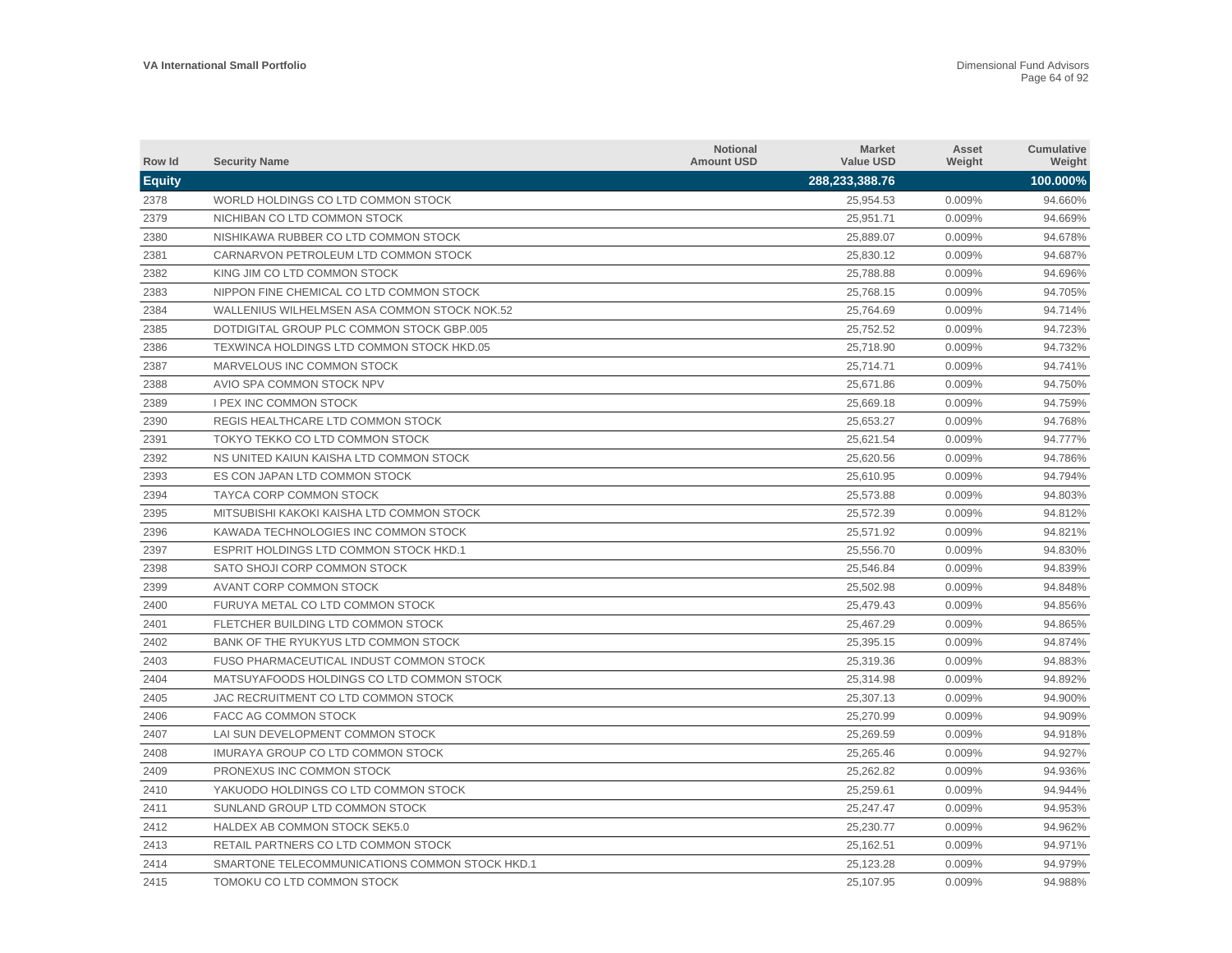| Row Id        | <b>Security Name</b>                            | <b>Notional</b><br><b>Amount USD</b> | <b>Market</b><br><b>Value USD</b> | Asset<br>Weight | Cumulative<br>Weight |
|---------------|-------------------------------------------------|--------------------------------------|-----------------------------------|-----------------|----------------------|
| <b>Equity</b> |                                                 |                                      | 288,233,388.76                    |                 | 100.000%             |
| 2416          | WAVESTONE COMMON STOCK EUR.025                  |                                      | 25,046.66                         | 0.009%          | 94.997%              |
| 2417          | MARUZEN CO LTD COMMON STOCK                     |                                      | 25,001.39                         | 0.009%          | 95.005%              |
| 2418          | DIGIA OYJ COMMON STOCK EUR.1                    |                                      | 24,995.70                         | 0.009%          | 95.014%              |
| 2419          | IDI INSURANCE CO LTD COMMON STOCK ILS.01        |                                      | 24,913.44                         | 0.009%          | 95.023%              |
| 2420          | ACCESS CO LTD COMMON STOCK                      |                                      | 24,907.48                         | 0.009%          | 95.031%              |
| 2421          | NIPPON COMMERCIAL DEVELOPMEN COMMON STOCK       |                                      | 24,869.45                         | 0.009%          | 95.040%              |
| 2422          | ATHABASCA OIL CORP COMMON STOCK                 |                                      | 24,859.43                         | 0.009%          | 95.049%              |
| 2423          | <b>BRAINPAD INC COMMON STOCK</b>                |                                      | 24.849.53                         | 0.009%          | 95.057%              |
| 2424          | AKEBONO BRAKE INDUSTRY CO COMMON STOCK          |                                      | 24,849.03                         | 0.009%          | 95.066%              |
| 2425          | MAEZAWA KYUSO INDUSTRIES CO COMMON STOCK        |                                      | 24,832.09                         | 0.009%          | 95.074%              |
| 2426          | NAGAILEBEN CO LTD COMMON STOCK                  |                                      | 24,794.94                         | 0.009%          | 95.083%              |
| 2427          | EVOLVA HOLDING SA COMMON STOCK CHF.05           |                                      | 24,784.33                         | 0.009%          | 95.092%              |
| 2428          | CTS CO LTD COMMON STOCK                         |                                      | 24,782.03                         | 0.009%          | 95.100%              |
| 2429          | FIRST SENSOR AG COMMON STOCK                    |                                      | 24,762.08                         | 0.009%          | 95.109%              |
| 2430          | COSEL CO LTD COMMON STOCK                       |                                      | 24,752.86                         | 0.009%          | 95.117%              |
| 2431          | GMO GLOBALSIGN HOLDINGS KK COMMON STOCK         |                                      | 24,655.10                         | 0.009%          | 95.126%              |
| 2432          | MACMAHON HOLDINGS LTD COMMON STOCK              |                                      | 24.635.78                         | 0.009%          | 95.134%              |
| 2433          | HIGH LINER FOODS INC COMMON STOCK               |                                      | 24,597.76                         | 0.009%          | 95.143%              |
| 2434          | SHIBUSAWA WAREHOUSE CO LTD COMMON STOCK         |                                      | 24,572.30                         | 0.009%          | 95.152%              |
| 2435          | CASTINGS PLC COMMON STOCK GBP.1                 |                                      | 24,568.47                         | 0.009%          | 95.160%              |
| 2436          | CATENA MEDIA PLC COMMON STOCK EUR.0015          |                                      | 24,560.95                         | 0.009%          | 95.169%              |
| 2437          | SRA HOLDINGS INC COMMON STOCK                   |                                      | 24,549.11                         | 0.009%          | 95.177%              |
| 2438          | TAOKA CHEMICAL CO LTD COMMON STOCK              |                                      | 24,524.81                         | 0.009%          | 95.186%              |
| 2439          | PROMOTORA DE INFORMACIONES A COMMON STOCK EUR.1 |                                      | 24,494.53                         | 0.008%          | 95.194%              |
| 2440          | CEGEDIM SA COMMON STOCK EUR.9528                |                                      | 24,345.30                         | 0.008%          | 95.203%              |
| 2441          | KYODO PRINTING CO LTD COMMON STOCK              |                                      | 24,278.00                         | 0.008%          | 95.211%              |
| 2442          | LARGO RESOURCES LTD COMMON STOCK                |                                      | 24.274.43                         | 0.008%          | 95.219%              |
| 2443          | INUI GLOBAL LOGISTICS CO LTD COMMON STOCK       |                                      | 24,251.04                         | 0.008%          | 95.228%              |
| 2444          | ORO CO LTD COMMON STOCK                         |                                      | 24,188.38                         | 0.008%          | 95.236%              |
| 2445          | ACHILLES CORP COMMON STOCK                      |                                      | 24,178.00                         | 0.008%          | 95.245%              |
| 2446          | YOROZU CORP COMMON STOCK                        |                                      | 24,173.21                         | 0.008%          | 95.253%              |
| 2447          | OHASHI TECHNICA INC COMMON STOCK                |                                      | 24,160.95                         | 0.008%          | 95.261%              |
| 2448          | OCEANUS GROUP LTD 20 COMMON STOCK               |                                      | 24,116.26                         | 0.008%          | 95.270%              |
| 2449          | HELIOS TOWERS PLC COMMON STOCK GBP.01           |                                      | 24,082.65                         | 0.008%          | 95.278%              |
| 2450          | INES CORP COMMON STOCK                          |                                      | 24,066.85                         | 0.008%          | 95.286%              |
| 2451          | VISION INC/TOKYO JAPAN COMMON STOCK             |                                      | 24,059.25                         | 0.008%          | 95.295%              |
| 2452          | TOYO ENGINEERING CORP COMMON STOCK              |                                      | 24.052.94                         | 0.008%          | 95.303%              |
| 2453          | OFX GROUP LTD COMMON STOCK                      |                                      | 24,021.87                         | 0.008%          | 95.311%              |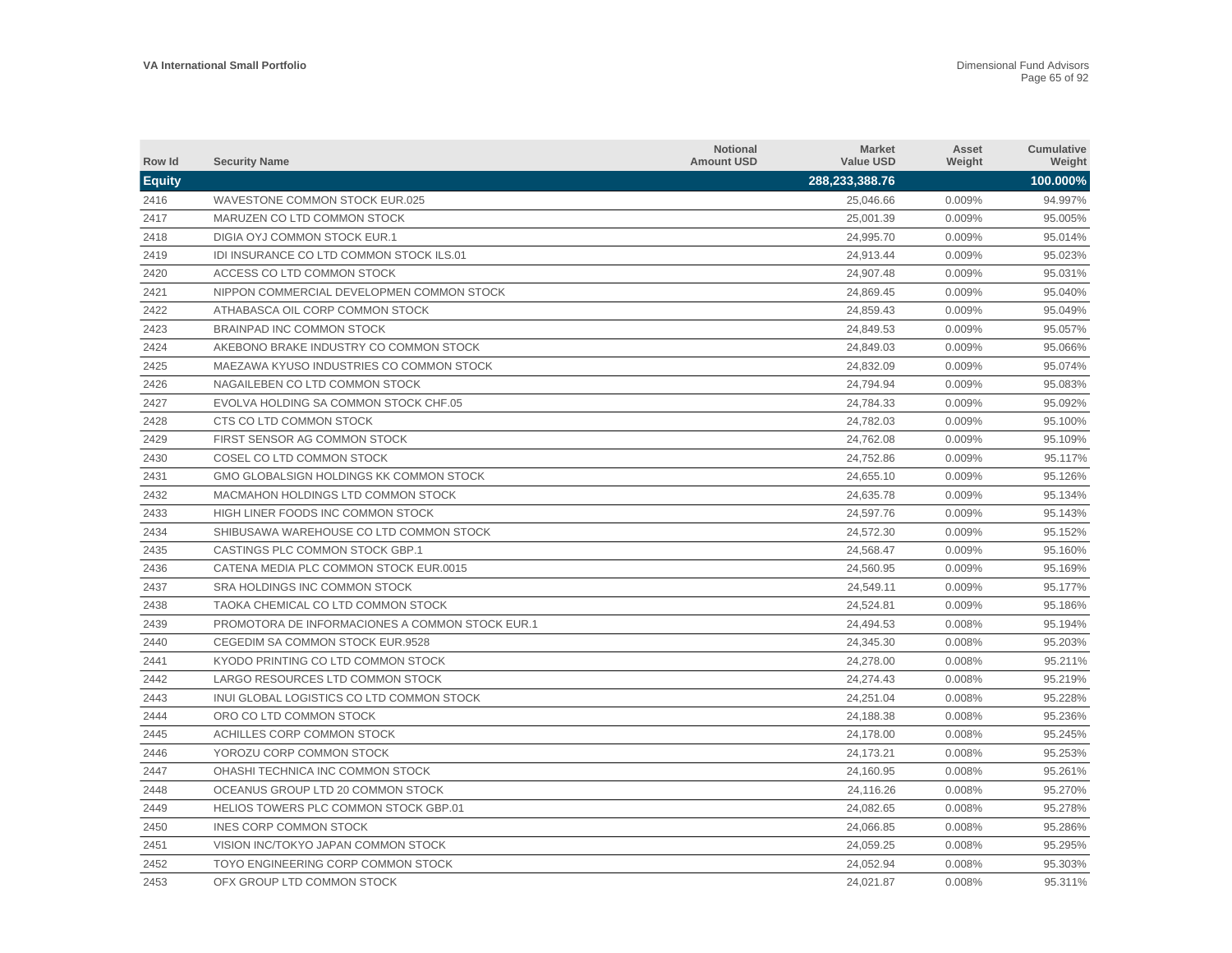| Row Id        | <b>Security Name</b>                             | <b>Notional</b><br><b>Amount USD</b> | <b>Market</b><br><b>Value USD</b> | Asset<br>Weight | <b>Cumulative</b><br>Weight |
|---------------|--------------------------------------------------|--------------------------------------|-----------------------------------|-----------------|-----------------------------|
| <b>Equity</b> |                                                  |                                      | 288,233,388.76                    |                 | 100.000%                    |
| 2454          | STRIKE CO LTD COMMON STOCK                       |                                      | 23,999.81                         | 0.008%          | 95.320%                     |
| 2455          | KOATSU GAS KOGYO CO LTD COMMON STOCK             |                                      | 23,953.03                         | 0.008%          | 95.328%                     |
| 2456          | GB GROUP PLC COMMON STOCK GBP.025                |                                      | 23,903.08                         | 0.008%          | 95.336%                     |
| 2457          | G 7 HOLDINGS INC COMMON STOCK                    |                                      | 23,895.91                         | 0.008%          | 95.345%                     |
| 2458          | VICTORIA GOLD CORP COMMON STOCK                  |                                      | 23,883.98                         | 0.008%          | 95.353%                     |
| 2459          | KARORA RESOURCES INC COMMON STOCK                |                                      | 23,867.84                         | 0.008%          | 95.361%                     |
| 2460          | NISSHIN GROUP HOLDINGS CO LT COMMON STOCK        |                                      | 23,862.45                         | 0.008%          | 95.369%                     |
| 2461          | J TRUST CO LTD COMMON STOCK                      |                                      | 23.853.87                         | 0.008%          | 95.378%                     |
| 2462          | GOODBABY INTERNATIONAL HOLDI COMMON STOCK HKD.01 |                                      | 23,814.45                         | 0.008%          | 95.386%                     |
| 2463          | SHIFT INC COMMON STOCK                           |                                      | 23.788.42                         | 0.008%          | 95.394%                     |
| 2464          | MUNTERS GROUP AB COMMON STOCK SEK.03             |                                      | 23,767.10                         | 0.008%          | 95.403%                     |
| 2465          | HAGIWARA ELECTRIC HOLDINGS COMMON STOCK          |                                      | 23,757.11                         | 0.008%          | 95.411%                     |
| 2466          | KOSHIDAKA HOLDINGS CO LTD COMMON STOCK           |                                      | 23,736.95                         | 0.008%          | 95.419%                     |
| 2467          | MINISTOP CO LTD COMMON STOCK                     |                                      | 23,721.07                         | 0.008%          | 95.427%                     |
| 2468          | TOSHO CO LTD COMMON STOCK                        |                                      | 23,702.23                         | 0.008%          | 95.435%                     |
| 2469          | JAPAN ASSET MARKETING CO LTD COMMON STOCK        |                                      | 23,685.76                         | 0.008%          | 95.444%                     |
| 2470          | BENGO4.COM INC COMMON STOCK                      |                                      | 23.673.49                         | 0.008%          | 95.452%                     |
| 2471          | TAI CHEUNG HOLDINGS COMMON STOCK HKD.1           |                                      | 23,651.06                         | 0.008%          | 95.460%                     |
| 2472          | DIRTT ENVIRONMENTAL SOLUTION COMMON STOCK        |                                      | 23,650.83                         | 0.008%          | 95.468%                     |
| 2473          | CHINA STRATEGIC HLDGS LTD COMMON STOCK           |                                      | 23,608.50                         | 0.008%          | 95.476%                     |
| 2474          | TSI HOLDINGS CO LTD COMMON STOCK                 |                                      | 23,605.24                         | 0.008%          | 95.485%                     |
| 2475          | MICHINOKU BANK LTD/THE COMMON STOCK              |                                      | 23,575.94                         | 0.008%          | 95.493%                     |
| 2476          | FRONTERA ENERGY CORP COMMON STOCK                |                                      | 23,565.05                         | 0.008%          | 95.501%                     |
| 2477          | WATAHAN + CO LTD COMMON STOCK                    |                                      | 23,548.14                         | 0.008%          | 95.509%                     |
| 2478          | SUMIDA CORP COMMON STOCK                         |                                      | 23,517.19                         | 0.008%          | 95.517%                     |
| 2479          | IBI GROUP INC COMMON STOCK                       |                                      | 23,491.68                         | 0.008%          | 95.526%                     |
| 2480          | BLACKBERRY LTD COMMON STOCK                      |                                      | 23,483.73                         | 0.008%          | 95.534%                     |
| 2481          | YASHIMA DENKI CO LTD COMMON STOCK                |                                      | 23,435.92                         | 0.008%          | 95.542%                     |
| 2482          | CHINA AVIATION OIL SINGAPORE COMMON STOCK        |                                      | 23,389.67                         | 0.008%          | 95.550%                     |
| 2483          | FISSION URANIUM CORP COMMON STOCK                |                                      | 23,378.69                         | 0.008%          | 95.558%                     |
| 2484          | UNIDEN HOLDINGS CORP COMMON STOCK                |                                      | 23,334.15                         | 0.008%          | 95.566%                     |
| 2485          | LAC CO LTD COMMON STOCK                          |                                      | 23,308.46                         | 0.008%          | 95.574%                     |
| 2486          | DKS CO LTD COMMON STOCK                          |                                      | 23,296.16                         | 0.008%          | 95.582%                     |
| 2487          | MEDICAL DATA VISION CO LTD COMMON STOCK          |                                      | 23,288.79                         | 0.008%          | 95.590%                     |
| 2488          | DRAEGERWERK AG COMMON STOCK                      |                                      | 23,282.39                         | 0.008%          | 95.598%                     |
| 2489          | DOTTIKON ES HOLDING AG REG COMMON STOCK CHF.01   |                                      | 23,270.12                         | 0.008%          | 95.607%                     |
| 2490          | ODFJELL DRILLING LTD COMMON STOCK USD.01         |                                      | 23,236.71                         | 0.008%          | 95.615%                     |
| 2491          | PROPEL FUNERAL PARTNERS LTD COMMON STOCK         |                                      | 23.228.22                         | 0.008%          | 95.623%                     |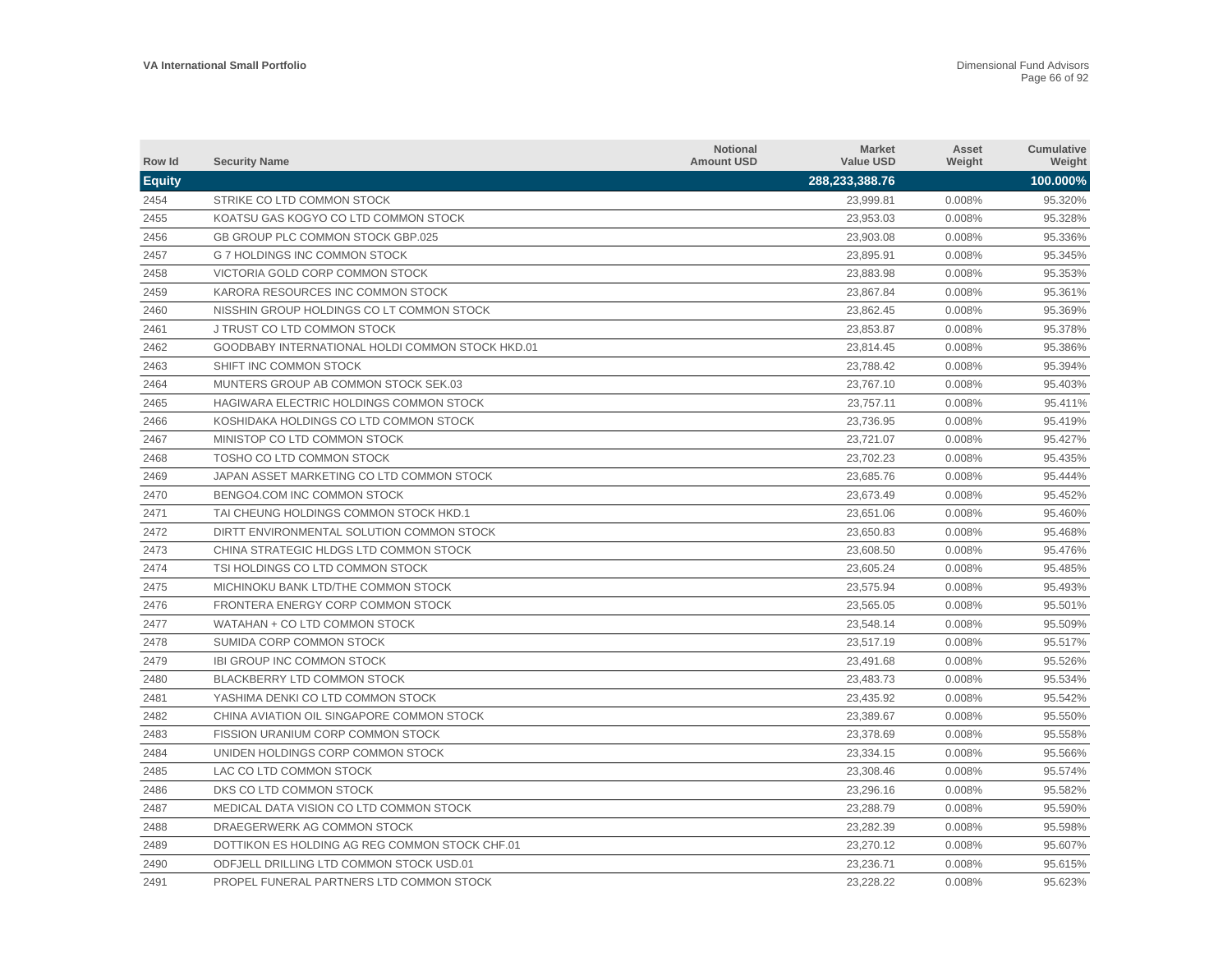| Row Id        | <b>Security Name</b>                      | <b>Notional</b><br><b>Amount USD</b> | <b>Market</b><br><b>Value USD</b> | Asset<br>Weight | <b>Cumulative</b><br>Weight |
|---------------|-------------------------------------------|--------------------------------------|-----------------------------------|-----------------|-----------------------------|
| <b>Equity</b> |                                           |                                      | 288,233,388.76                    |                 | 100.000%                    |
| 2492          | SHIBAURA ELECTRONICS CO LTD COMMON STOCK  |                                      | 23,218.90                         | 0.008%          | 95.631%                     |
| 2493          | ASAHI CO LTD COMMON STOCK                 |                                      | 23,208.02                         | 0.008%          | 95.639%                     |
| 2494          | XXL ASA COMMON STOCK NOK.4                |                                      | 23,194.46                         | 0.008%          | 95.647%                     |
| 2495          | HOKKAIDO GAS CO LTD COMMON STOCK          |                                      | 23,192.65                         | 0.008%          | 95.655%                     |
| 2496          | AOYAMA ZAISAN NETWORKS CO LT COMMON STOCK |                                      | 23.185.98                         | 0.008%          | 95.663%                     |
| 2497          | PC DEPOT CORP COMMON STOCK                |                                      | 23,128.01                         | 0.008%          | 95.671%                     |
| 2498          | FAN COMMUNICATIONS INC COMMON STOCK       |                                      | 23,127.23                         | 0.008%          | 95.679%                     |
| 2499          | NICHIRIN CO LTD COMMON STOCK              |                                      | 23,112.64                         | 0.008%          | 95.687%                     |
| 2500          | FUJI PHARMA CO LTD COMMON STOCK           |                                      | 23,057.28                         | 0.008%          | 95.695%                     |
| 2501          | INABA SEISAKUSHO CO LTD COMMON STOCK      |                                      | 23,053.13                         | 0.008%          | 95.703%                     |
| 2502          | MATSUI CONSTRUCTION CO LTD COMMON STOCK   |                                      | 23,042.98                         | 0.008%          | 95.711%                     |
| 2503          | FAIRWOOD HOLDINGS LTD COMMON STOCK HKD1.  |                                      | 23,025.48                         | 0.008%          | 95.719%                     |
| 2504          | DEAR LIFE CO LTD COMMON STOCK             |                                      | 23,023.23                         | 0.008%          | 95.727%                     |
| 2505          | CAIRO COMMUNICATIONS SPA COMMON STOCK     |                                      | 22,970.39                         | 0.008%          | 95.735%                     |
| 2506          | HIROSHIMA GAS CO LTD COMMON STOCK         |                                      | 22,938.67                         | 0.008%          | 95.743%                     |
| 2507          | COTA CO LTD COMMON STOCK                  |                                      | 22.910.42                         | 0.008%          | 95.751%                     |
| 2508          | KITAGAWA CORP COMMON STOCK                |                                      | 22.909.35                         | 0.008%          | 95.759%                     |
| 2509          | NIPPON HUME CORP COMMON STOCK             |                                      | 22,836.48                         | 0.008%          | 95.767%                     |
| 2510          | ANICOM HOLDINGS INC COMMON STOCK          |                                      | 22,783.30                         | 0.008%          | 95.775%                     |
| 2511          | TOPY INDUSTRIES LTD COMMON STOCK          |                                      | 22,721.37                         | 0.008%          | 95.782%                     |
| 2512          | <b>TOWER LTD COMMON STOCK</b>             |                                      | 22,710.62                         | 0.008%          | 95.790%                     |
| 2513          | TOA CORP COMMON STOCK                     |                                      | 22,669.79                         | 0.008%          | 95.798%                     |
| 2514          | NIPPON SYSTEMWARE CO LTD COMMON STOCK     |                                      | 22,667.28                         | 0.008%          | 95.806%                     |
| 2515          | <b>SCROLL CORP COMMON STOCK</b>           |                                      | 22,658.46                         | 0.008%          | 95.814%                     |
| 2516          | NAWI BROTHERS LTD COMMON STOCK ILS1.      |                                      | 22,639.01                         | 0.008%          | 95.822%                     |
| 2517          | SOLITON SYSTEMS KK COMMON STOCK           |                                      | 22,614.69                         | 0.008%          | 95.830%                     |
| 2518          | NIHON CHOUZAI CO LTD COMMON STOCK         |                                      | 22,599.56                         | 0.008%          | 95.837%                     |
| 2519          | <b>HEXAOM COMMON STOCK</b>                |                                      | 22,599.30                         | 0.008%          | 95.845%                     |
| 2520          | NITTO KOHKI CO LTD COMMON STOCK           |                                      | 22,596.64                         | 0.008%          | 95.853%                     |
| 2521          | SAWADA HOLDINGS CO LTD COMMON STOCK       |                                      | 22,563.71                         | 0.008%          | 95.861%                     |
| 2522          | QUEBECOR INC CL B COMMON STOCK            |                                      | 22,525.55                         | 0.008%          | 95.869%                     |
| 2523          | PANORAMIC RESOURCES LTD COMMON STOCK      |                                      | 22,524.28                         | 0.008%          | 95.877%                     |
| 2524          | FBD HOLDINGS PLC COMMON STOCK EUR.6       |                                      | 22,515.96                         | 0.008%          | 95.884%                     |
| 2525          | RPMGLOBAL HOLDINGS LTD COMMON STOCK       |                                      | 22,494.39                         | 0.008%          | 95.892%                     |
| 2526          | <b>IDOX PLC COMMON STOCK GBP.01</b>       |                                      | 22,440.91                         | 0.008%          | 95.900%                     |
| 2527          | SEIKA CORP COMMON STOCK                   |                                      | 22,412.79                         | 0.008%          | 95.908%                     |
| 2528          | CORONA CORP COMMON STOCK                  |                                      | 22,403.12                         | 0.008%          | 95.916%                     |
| 2529          | EDULAB INC COMMON STOCK                   |                                      | 22,365.00                         | 0.008%          | 95.923%                     |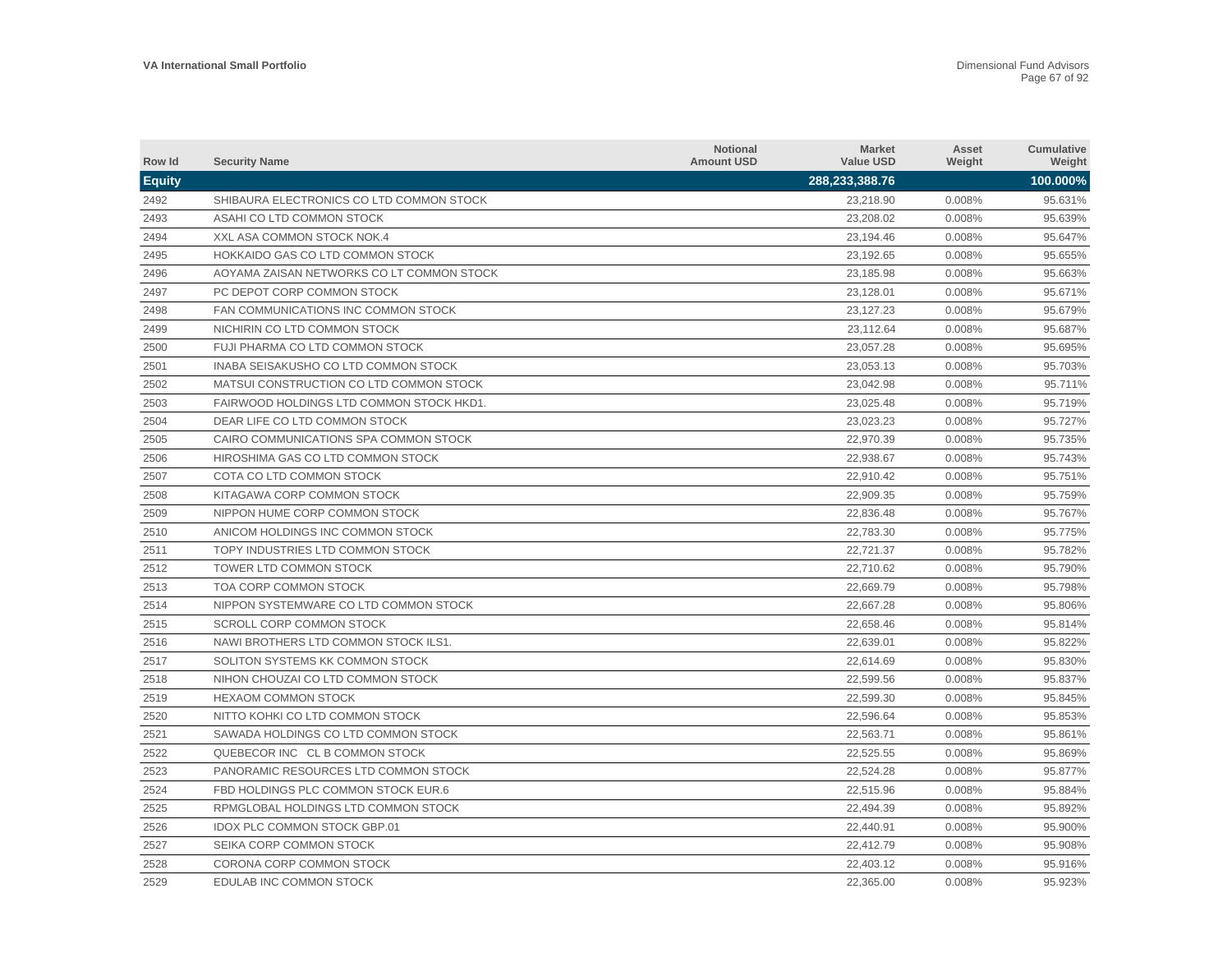| Row Id        | <b>Security Name</b>                            | <b>Notional</b><br><b>Amount USD</b> | <b>Market</b><br><b>Value USD</b> | Asset<br>Weight | Cumulative<br>Weight |
|---------------|-------------------------------------------------|--------------------------------------|-----------------------------------|-----------------|----------------------|
| <b>Equity</b> |                                                 |                                      | 288,233,388.76                    |                 | 100.000%             |
| 2530          | BIRD CONSTRUCTION INC COMMON STOCK              |                                      | 22,348.29                         | 0.008%          | 95.931%              |
| 2531          | UBICOM HOLDINGS INC COMMON STOCK                |                                      | 22,341.31                         | 0.008%          | 95.939%              |
| 2532          | STEEL + TUBE HOLDINGS LTD COMMON STOCK          |                                      | 22,293.15                         | 0.008%          | 95.947%              |
| 2533          | <b>QUARTERHILL INC COMMON STOCK</b>             |                                      | 22,290.92                         | 0.008%          | 95.954%              |
| 2534          | MYER HOLDINGS LTD COMMON STOCK                  |                                      | 22,268.12                         | 0.008%          | 95.962%              |
| 2535          | VIEMED HEALTHCARE INC COMMON STOCK              |                                      | 22.264.00                         | 0.008%          | 95.970%              |
| 2536          | CANFOR PULP PRODUCTS INC COMMON STOCK           |                                      | 22,258.85                         | 0.008%          | 95.977%              |
| 2537          | <b>GCA CORP COMMON STOCK</b>                    |                                      | 22.258.10                         | 0.008%          | 95.985%              |
| 2538          | MITSUBISHI PAPER MILLS LTD COMMON STOCK         |                                      | 22.255.66                         | 0.008%          | 95.993%              |
| 2539          | TOURISM HOLDINGS LIMITED COMMON STOCK           |                                      | 22.227.70                         | 0.008%          | 96.001%              |
| 2540          | <b>GL EVENTS COMMON STOCK EUR4.0</b>            |                                      | 22,211.90                         | 0.008%          | 96.008%              |
| 2541          | TAKEEI CORP COMMON STOCK                        |                                      | 22,209.52                         | 0.008%          | 96.016%              |
| 2542          | FALCO HOLDINGS CO LTD COMMON STOCK              |                                      | 22,179.99                         | 0.008%          | 96.024%              |
| 2543          | CAC HOLDINGS CORP COMMON STOCK                  |                                      | 22,141.58                         | 0.008%          | 96.031%              |
| 2544          | SUPERLOOP LTD COMMON STOCK                      |                                      | 22,129.58                         | 0.008%          | 96.039%              |
| 2545          | CREEK + RIVER CO LTD COMMON STOCK               |                                      | 22,064.01                         | 0.008%          | 96.047%              |
| 2546          | I NET CORP COMMON STOCK                         |                                      | 22,060.72                         | 0.008%          | 96.054%              |
| 2547          | KERUR HOLDINGS LTD COMMON STOCK ILS1.0          |                                      | 22,037.79                         | 0.008%          | 96.062%              |
| 2548          | KYOWA ELECTRONIC INSTRUMENTS COMMON STOCK       |                                      | 22,031.12                         | 0.008%          | 96.070%              |
| 2549          | HOKKAIDO COCA COLA BOTTLING COMMON STOCK        |                                      | 22,022.68                         | 0.008%          | 96.077%              |
| 2550          | CELLSOURCE CO LTD COMMON STOCK                  |                                      | 21.989.93                         | 0.008%          | 96.085%              |
| 2551          | LINEDATA SERVICES COMMON STOCK EUR1.0           |                                      | 21,969.96                         | 0.008%          | 96.093%              |
| 2552          | ALGOMA CENTRAL CORP COMMON STOCK                |                                      | 21.898.62                         | 0.008%          | 96.100%              |
| 2553          | <b>BOURBON CORP COMMON STOCK</b>                |                                      | 21,885.99                         | 0.008%          | 96.108%              |
| 2554          | PS MITSUBISHI CONSTRUCTION COMMON STOCK         |                                      | 21,882.44                         | 0.008%          | 96.115%              |
| 2555          | <b>JAPFA LTD COMMON STOCK</b>                   |                                      | 21,876.75                         | 0.008%          | 96.123%              |
| 2556          | KOMATSU WALL INDUSTRY CO LTD COMMON STOCK       |                                      | 21,876.40                         | 0.008%          | 96.131%              |
| 2557          | TEN ENTERTAINMENT GROUP PLC COMMON STOCK GBP.01 |                                      | 21,828.60                         | 0.008%          | 96.138%              |
| 2558          | TOKYO RAKUTENCHI CO LTD COMMON STOCK            |                                      | 21,809.02                         | 0.008%          | 96.146%              |
| 2559          | ATEAM INC COMMON STOCK                          |                                      | 21,758.42                         | 0.008%          | 96.153%              |
| 2560          | SCOPE METALS GROUP LTD COMMON STOCK ILS.01      |                                      | 21,741.49                         | 0.008%          | 96.161%              |
| 2561          | SAKAI OVEX CO LTD COMMON STOCK                  |                                      | 21,726.19                         | 0.008%          | 96.168%              |
| 2562          | NIHON DENGI CO LTD COMMON STOCK                 |                                      | 21,708.55                         | 0.008%          | 96.176%              |
| 2563          | KAMADA LTD COMMON STOCK ILS1.                   |                                      | 21,681.06                         | 0.008%          | 96.183%              |
| 2564          | AICA KOGYO CO LTD COMMON STOCK                  |                                      | 21.669.74                         | 0.008%          | 96.191%              |
| 2565          | ADESSO SE COMMON STOCK                          |                                      | 21,653.48                         | 0.008%          | 96.198%              |
| 2566          | NIHON KAGAKU SANGYO CO LTD COMMON STOCK         |                                      | 21.621.37                         | 0.008%          | 96.206%              |
| 2567          | MORY INDUSTRIES INC COMMON STOCK                |                                      | 21,557.56                         | 0.007%          | 96.213%              |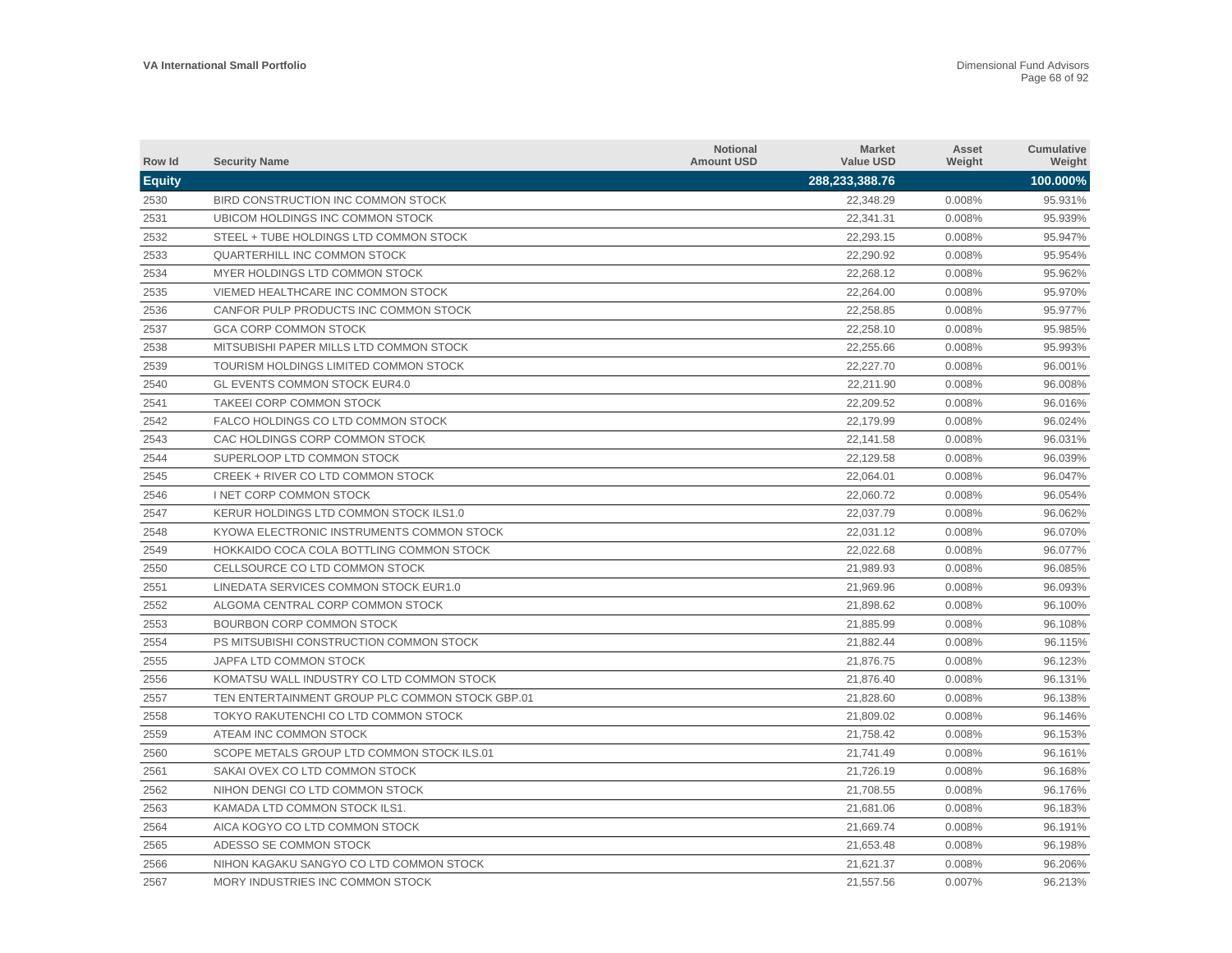| Row Id        | <b>Security Name</b>                                 | <b>Notional</b><br><b>Amount USD</b> | <b>Market</b><br><b>Value USD</b> | Asset<br>Weight | Cumulative<br>Weight |
|---------------|------------------------------------------------------|--------------------------------------|-----------------------------------|-----------------|----------------------|
| <b>Equity</b> |                                                      |                                      | 288,233,388.76                    |                 | 100.000%             |
| 2568          | ARCLAND SAKAMOTO CO LTD COMMON STOCK                 |                                      | 21,543.38                         | 0.007%          | 96.221%              |
| 2569          | HADERA PAPER LTD COMMON STOCK ILS.01                 |                                      | 21,539.70                         | 0.007%          | 96.228%              |
| 2570          | <b>IBERPAPEL GESTION SA COMMON STOCK EUR.6</b>       |                                      | 21,535.29                         | 0.007%          | 96.236%              |
| 2571          | PRESSANCE CORP COMMON STOCK                          |                                      | 21,419.61                         | 0.007%          | 96.243%              |
| 2572          | GLENVEAGH PROPERTIES PLC COMMON STOCK EUR.001        |                                      | 21,384.16                         | 0.007%          | 96.251%              |
| 2573          | CHORI CO LTD COMMON STOCK                            |                                      | 21,353.93                         | 0.007%          | 96.258%              |
| 2574          | HARIMA CHEMICALS GROUP INC COMMON STOCK              |                                      | 21,347.51                         | 0.007%          | 96.265%              |
| 2575          | MOTA ENGIL SGPS SA COMMON STOCK EUR1.                |                                      | 21,312.40                         | 0.007%          | 96.273%              |
| 2576          | STEP CO LTD COMMON STOCK                             |                                      | 21,285.87                         | 0.007%          | 96.280%              |
| 2577          | LINK AND MOTIVATION INC COMMON STOCK                 |                                      | 21,260.19                         | 0.007%          | 96.288%              |
| 2578          | CLOVER CORP LTD COMMON STOCK                         |                                      | 21,259.43                         | 0.007%          | 96.295%              |
| 2579          | RHEON AUTOMATIC MACHINERY COMMON STOCK               |                                      | 21,258.89                         | 0.007%          | 96.302%              |
| 2580          | UNIEURO SPA COMMON STOCK NPV                         |                                      | 21,232.62                         | 0.007%          | 96.310%              |
| 2581          | PROTO CORP COMMON STOCK                              |                                      | 21,218.34                         | 0.007%          | 96.317%              |
| 2582          | SANKYO FRONTIER CO LTD COMMON STOCK                  |                                      | 21,187.85                         | 0.007%          | 96.324%              |
| 2583          | VERTU MOTORS PLC COMMON STOCK GBP.1                  |                                      | 21,187.32                         | 0.007%          | 96.332%              |
| 2584          | BET AT HOME.COM AG COMMON STOCK                      |                                      | 21,121.58                         | 0.007%          | 96.339%              |
| 2585          | KU HOLDINGS CO LTD COMMON STOCK                      |                                      | 21,112.74                         | 0.007%          | 96.346%              |
| 2586          | NAGATANIEN HOLDINGS CO LTD COMMON STOCK              |                                      | 21,096.70                         | 0.007%          | 96.354%              |
| 2587          | TOTAL ENERGY SERVICES INC COMMON STOCK               |                                      | 21,088.40                         | 0.007%          | 96.361%              |
| 2588          | ENSIGN ENERGY SERVICES INC COMMON STOCK              |                                      | 21,077.43                         | 0.007%          | 96.368%              |
| 2589          | HOCHIKI CORP COMMON STOCK                            |                                      | 21,069.94                         | 0.007%          | 96.376%              |
| 2590          | WAKACHIKU CONSTRUCTION COMMON STOCK                  |                                      | 21,069.89                         | 0.007%          | 96.383%              |
| 2591          | NAKAMURAYA CO LTD COMMON STOCK                       |                                      | 21,067.76                         | 0.007%          | 96.390%              |
| 2592          | TOYO SECURITIES CO LTD COMMON STOCK                  |                                      | 21,066.08                         | 0.007%          | 96.398%              |
| 2593          | VAN DE VELDE NV COMMON STOCK                         |                                      | 21,025.81                         | 0.007%          | 96.405%              |
| 2594          | NETUREN CO LTD COMMON STOCK                          |                                      | 20,962.67                         | 0.007%          | 96.412%              |
| 2595          | LANGHAM HOSPITALITY INV SS STAPLED SECURITY HKD.0005 |                                      | 20,945.37                         | 0.007%          | 96.419%              |
| 2596          | SWISS STEEL HOLDING AG COMMON STOCK CHF.15           |                                      | 20,938.17                         | 0.007%          | 96.427%              |
| 2597          | MAUREL ET PROM COMMON STOCK EUR.77                   |                                      | 20,930.78                         | 0.007%          | 96.434%              |
| 2598          | CMIC HOLDINGS CO LTD COMMON STOCK                    |                                      | 20,898.42                         | 0.007%          | 96.441%              |
| 2599          | SANKYO TATEYAMA INC COMMON STOCK                     |                                      | 20,863.90                         | 0.007%          | 96.448%              |
| 2600          | KANADEN CORP COMMON STOCK                            |                                      | 20,859.26                         | 0.007%          | 96.456%              |
| 2601          | STUDIO ALICE CO LTD COMMON STOCK                     |                                      | 20,839.02                         | 0.007%          | 96.463%              |
| 2602          | CENIT AG COMMON STOCK                                |                                      | 20,803.48                         | 0.007%          | 96.470%              |
| 2603          | AUSWIDE BANK LTD COMMON STOCK                        |                                      | 20,796.64                         | 0.007%          | 96.477%              |
| 2604          | SANEI ARCHITECTURE PLANNING COMMON STOCK             |                                      | 20.769.34                         | 0.007%          | 96.485%              |
| 2605          | INTERTAIN GROUP LTD/THE COMMON STOCK                 |                                      | 20,726.63                         | 0.007%          | 96.492%              |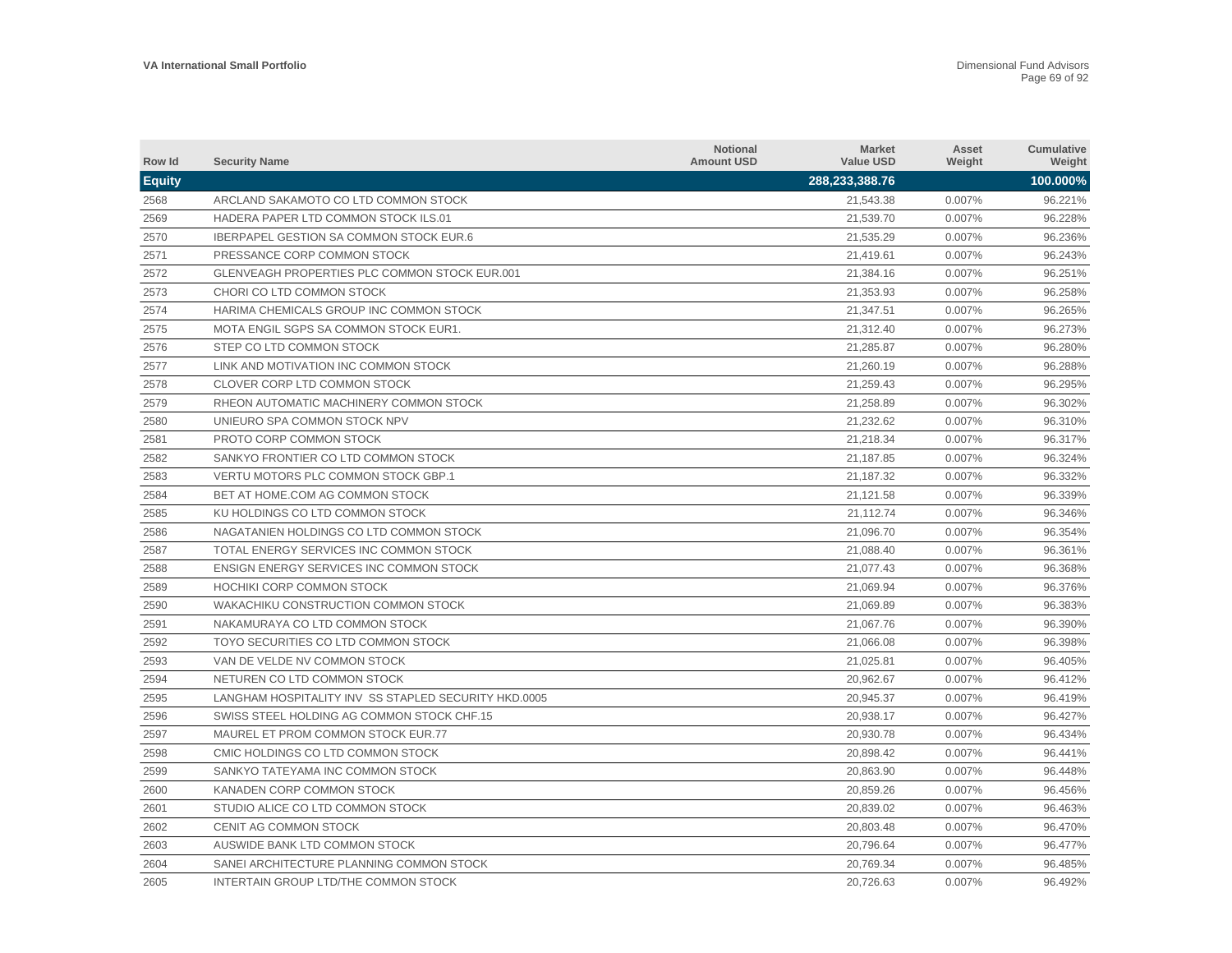| Row Id        | <b>Security Name</b>                             | <b>Notional</b><br><b>Amount USD</b> | <b>Market</b><br><b>Value USD</b> | Asset<br>Weight | <b>Cumulative</b><br>Weight |
|---------------|--------------------------------------------------|--------------------------------------|-----------------------------------|-----------------|-----------------------------|
| <b>Equity</b> |                                                  |                                      | 288,233,388.76                    |                 | 100.000%                    |
| 2606          | NISHIMOTO CO LTD COMMON STOCK                    |                                      | 20,706.72                         | 0.007%          | 96.499%                     |
| 2607          | <b>INTEGRATED RESEARCH LTD COMMON STOCK</b>      |                                      | 20,685.86                         | 0.007%          | 96.506%                     |
| 2608          | PICANOL COMMON STOCK                             |                                      | 20,678.57                         | 0.007%          | 96.513%                     |
| 2609          | TAISEI LAMICK CO LTD COMMON STOCK                |                                      | 20,673.94                         | 0.007%          | 96.520%                     |
| 2610          | DMG MORI AG COMMON STOCK                         |                                      | 20,648.12                         | 0.007%          | 96.528%                     |
| 2611          | PINNACLE RENEWABLE ENERGY IN COMMON STOCK        |                                      | 20,626.24                         | 0.007%          | 96.535%                     |
| 2612          | TOUKEI COMPUTER CO LTD COMMON STOCK              |                                      | 20,579.50                         | 0.007%          | 96.542%                     |
| 2613          | YUNFENG FINANCIAL GROUP LTD COMMON STOCK         |                                      | 20,505.48                         | 0.007%          | 96.549%                     |
| 2614          | XAAR PLC COMMON STOCK GBP.1                      |                                      | 20,479.01                         | 0.007%          | 96.556%                     |
| 2615          | KYOKUTO SECURITIES COMMON STOCK                  |                                      | 20,474.99                         | 0.007%          | 96.563%                     |
| 2616          | SOFTCREATE HOLDINGS CORP COMMON STOCK            |                                      | 20,451.95                         | 0.007%          | 96.570%                     |
| 2617          | AMERICAN SHIPPING COMPANY AS COMMON STOCK NOK10. |                                      | 20,437.44                         | 0.007%          | 96.577%                     |
| 2618          | SA SA INTERNATIONAL HLDGS COMMON STOCK HKD.1     |                                      | 20.430.74                         | 0.007%          | 96.585%                     |
| 2619          | CENTRAL SPORTS CO LTD COMMON STOCK               |                                      | 20,379.23                         | 0.007%          | 96.592%                     |
| 2620          | SB TECHNOLOGY CORP COMMON STOCK                  |                                      | 20.375.65                         | 0.007%          | 96.599%                     |
| 2621          | SHINSHO CORP COMMON STOCK                        |                                      | 20.366.97                         | 0.007%          | 96.606%                     |
| 2622          | T RAD CO LTD COMMON STOCK                        |                                      | 20,334.96                         | 0.007%          | 96.613%                     |
| 2623          | WOWOW INC COMMON STOCK                           |                                      | 20,332.58                         | 0.007%          | 96.620%                     |
| 2624          | AKATSUKI INC COMMON STOCK                        |                                      | 20,287.91                         | 0.007%          | 96.627%                     |
| 2625          | SHIN NIPPON BIOMEDICAL LABOR COMMON STOCK        |                                      | 20,258.69                         | 0.007%          | 96.634%                     |
| 2626          | SHUFERSAL LTD COMMON STOCK ILS.1                 |                                      | 20,247.40                         | 0.007%          | 96.641%                     |
| 2627          | SOLARPACK CORP TECNOLOGICA S COMMON STOCK        |                                      | 20,241.27                         | 0.007%          | 96.648%                     |
| 2628          | DELEGAT GROUP LTD COMMON STOCK                   |                                      | 20,238.77                         | 0.007%          | 96.655%                     |
| 2629          | FUJIKURA KASEI CO LTD COMMON STOCK               |                                      | 20,233.99                         | 0.007%          | 96.662%                     |
| 2630          | MACQUARIE TELECOM GROUP LTD COMMON STOCK         |                                      | 20,174.20                         | 0.007%          | 96.669%                     |
| 2631          | SHIBAURA MECHATRONICS CORP COMMON STOCK          |                                      | 20,142.12                         | 0.007%          | 96.676%                     |
| 2632          | POLYTEC HOLDING AG COMMON STOCK                  |                                      | 20,140.14                         | 0.007%          | 96.683%                     |
| 2633          | ATSUGI CO LTD COMMON STOCK                       |                                      | 20,121.27                         | 0.007%          | 96.690%                     |
| 2634          | TOPPS TILES PLC COMMON STOCK GBP.0333333         |                                      | 20,105.99                         | 0.007%          | 96.697%                     |
| 2635          | <b>BIJOU BRIGITTE MODI ACCESS COMMON STOCK</b>   |                                      | 20,101.00                         | 0.007%          | 96.704%                     |
| 2636          | VILLEROY + BOCH AG PREF PREFERENCE               |                                      | 20,088.42                         | 0.007%          | 96.711%                     |
| 2637          | ESKEN LTD COMMON STOCK GBP.1                     |                                      | 20,045.99                         | 0.007%          | 96.718%                     |
| 2638          | ROSENBAUER INTERNATIONAL AG COMMON STOCK         |                                      | 20,043.38                         | 0.007%          | 96.725%                     |
| 2639          | EMPEROR INTL HLDG LTD COMMON STOCK HKD.01        |                                      | 20,039.83                         | 0.007%          | 96.732%                     |
| 2640          | I.T LTD COMMON STOCK HKD.1                       |                                      | 19,998.46                         | 0.007%          | 96.739%                     |
| 2641          | <b>I ROM GROUP CO LTD COMMON STOCK</b>           |                                      | 19,922.74                         | 0.007%          | 96.746%                     |
| 2642          | YELLOW PAGES LTD/CANADA COMMON STOCK             |                                      | 19.917.88                         | 0.007%          | 96.753%                     |
| 2643          | SANKYO SEIKO CO LTD COMMON STOCK                 |                                      | 19,910.11                         | 0.007%          | 96.759%                     |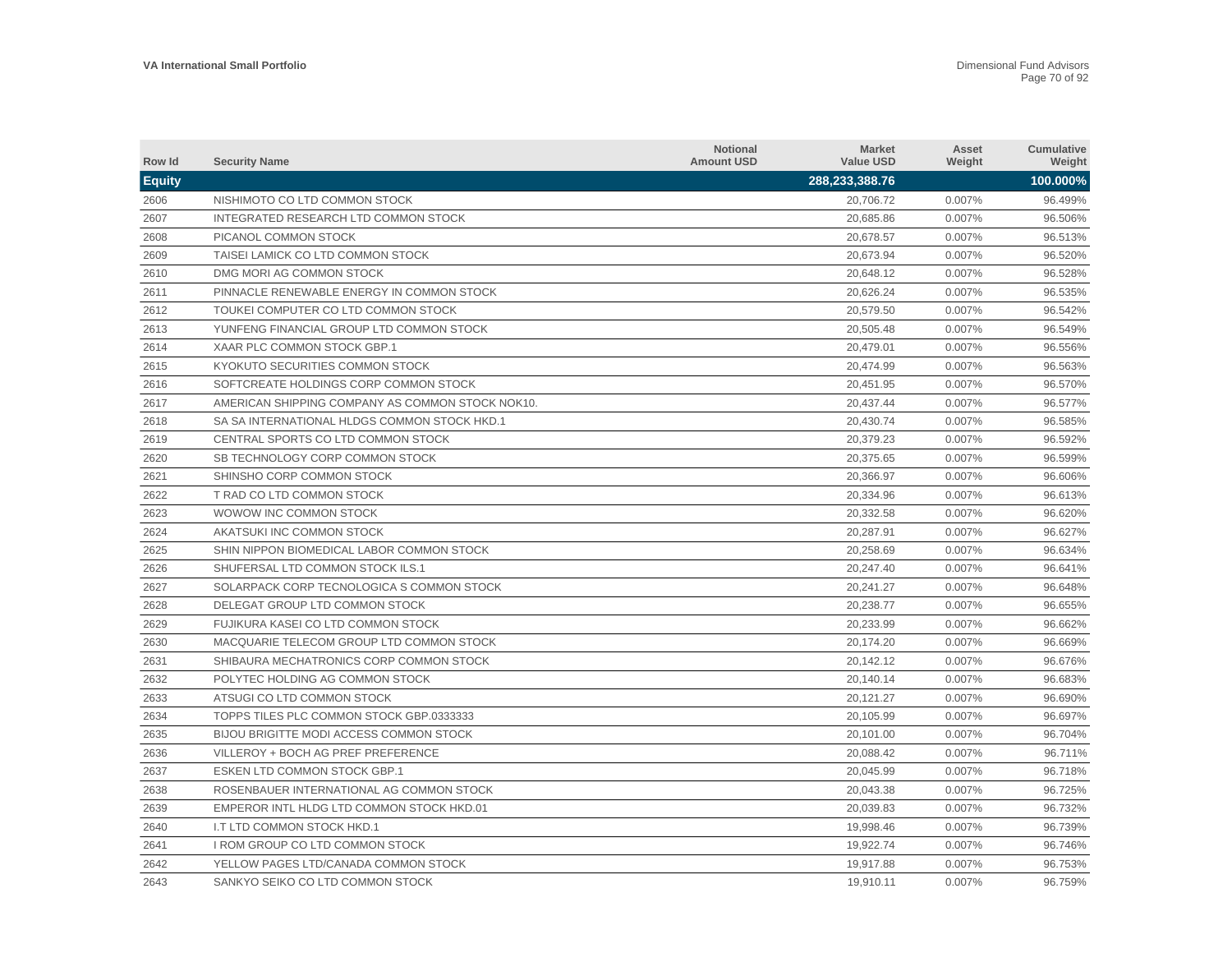| Row Id        | <b>Security Name</b>                             | Notional<br><b>Amount USD</b> | <b>Market</b><br><b>Value USD</b> | Asset<br>Weight | Cumulative<br>Weight |
|---------------|--------------------------------------------------|-------------------------------|-----------------------------------|-----------------|----------------------|
| <b>Equity</b> |                                                  |                               | 288,233,388.76                    |                 | 100.000%             |
| 2644          | CHIBA KOGYO BANK LTD/THE COMMON STOCK            |                               | 19,880.36                         | 0.007%          | 96.766%              |
| 2645          | <b>SBS TRANSIT LTD COMMON STOCK</b>              |                               | 19,862.10                         | 0.007%          | 96.773%              |
| 2646          | JK HOLDINGS CO LTD COMMON STOCK                  |                               | 19,850.47                         | 0.007%          | 96.780%              |
| 2647          | ASIA PILE HOLDINGS CORP COMMON STOCK             |                               | 19,817.88                         | 0.007%          | 96.787%              |
| 2648          | STAR MICA HOLDINGS CO LTD COMMON STOCK           |                               | 19,778.92                         | 0.007%          | 96.794%              |
| 2649          | STUDIO RETAIL GROUP PLC COMMON STOCK GBP.1       |                               | 19,778.02                         | 0.007%          | 96.801%              |
| 2650          | FURUSATO INDUSTRIES LTD COMMON STOCK             |                               | 19,751.31                         | 0.007%          | 96.808%              |
| 2651          | ORCHESTRA HOLDINGS INC COMMON STOCK              |                               | 19,733.22                         | 0.007%          | 96.814%              |
| 2652          | FIERA MILANO SPA COMMON STOCK                    |                               | 19,705.38                         | 0.007%          | 96.821%              |
| 2653          | MAGELLAN AEROSPACE CORP COMMON STOCK             |                               | 19,699.21                         | 0.007%          | 96.828%              |
| 2654          | PRORED PARTNERS CO LTD COMMON STOCK              |                               | 19,645.20                         | 0.007%          | 96.835%              |
| 2655          | TOMOE ENGINEERING CO LTD COMMON STOCK            |                               | 19,636.76                         | 0.007%          | 96.842%              |
| 2656          | EBARA FOODS INDUSTRY INC COMMON STOCK            |                               | 19,570.15                         | 0.007%          | 96.848%              |
| 2657          | ALINCO INC COMMON STOCK                          |                               | 19,568.48                         | 0.007%          | 96.855%              |
| 2658          | SURGE ENERGY INC COMMON STOCK                    |                               | 19,560.58                         | 0.007%          | 96.862%              |
| 2659          | MNF GROUP LTD COMMON STOCK                       |                               | 19,556.65                         | 0.007%          | 96.869%              |
| 2660          | ASANTE INC COMMON STOCK                          |                               | 19,509.85                         | 0.007%          | 96.876%              |
| 2661          | IWATSUKA CONFECTIONERY CO COMMON STOCK           |                               | 19,507.93                         | 0.007%          | 96.882%              |
| 2662          | <b>JMS CO LTD COMMON STOCK</b>                   |                               | 19,476.66                         | 0.007%          | 96.889%              |
| 2663          | <b>GRENKE AG COMMON STOCK</b>                    |                               | 19.466.57                         | 0.007%          | 96.896%              |
| 2664          | CYBERLINKS CO LTD COMMON STOCK                   |                               | 19,461.27                         | 0.007%          | 96.903%              |
| 2665          | AFRICA ISRAEL RESIDENCES LTD COMMON STOCK ILS1.0 |                               | 19,456.25                         | 0.007%          | 96.909%              |
| 2666          | MAEZAWA KASEI INDUSTRIES CO COMMON STOCK         |                               | 19,344.30                         | 0.007%          | 96.916%              |
| 2667          | HOUR GLASS LTD/THE COMMON STOCK                  |                               | 19,332.92                         | 0.007%          | 96.923%              |
| 2668          | OSAKA STEEL CO LTD COMMON STOCK                  |                               | 19,314.93                         | 0.007%          | 96.930%              |
| 2669          | MIYAJI ENGINEERING GROUP INC COMMON STOCK        |                               | 19,292.65                         | 0.007%          | 96.936%              |
| 2670          | DAIICHI KENSETSU CORP COMMON STOCK               |                               | 19,269.09                         | 0.007%          | 96.943%              |
| 2671          | WPP AUNZ LTD COMMON STOCK                        |                               | 19.265.17                         | 0.007%          | 96.950%              |
| 2672          | PACIFIC CURRENT GROUP LTD COMMON STOCK           |                               | 19.261.95                         | 0.007%          | 96.956%              |
| 2673          | METALS X LTD COMMON STOCK                        |                               | 19,206.86                         | 0.007%          | 96.963%              |
| 2674          | FLEETWOOD LTD COMMON STOCK                       |                               | 19,165.61                         | 0.007%          | 96.970%              |
| 2675          | ITAMAR MEDICAL LTD COMMON STOCK ILS.01           |                               | 19,132.94                         | 0.007%          | 96.976%              |
| 2676          | GENKI SUSHI CO LTD COMMON STOCK                  |                               | 19,112.90                         | 0.007%          | 96.983%              |
| 2677          | OCEAN YIELD ASA COMMON STOCK NOK10.0             |                               | 19,092.54                         | 0.007%          | 96.989%              |
| 2678          | HAWESKO HOLDING AG COMMON STOCK                  |                               | 19,051.99                         | 0.007%          | 96.996%              |
| 2679          | TAKEBISHI CORP COMMON STOCK                      |                               | 19,049.81                         | 0.007%          | 97.003%              |
| 2680          | HITO COMMUNICATIONS HOLDINGS COMMON STOCK        |                               | 19.041.79                         | 0.007%          | 97.009%              |
| 2681          | DEA CAPITAL SPA COMMON STOCK EUR1.0              |                               | 18,966.80                         | 0.007%          | 97.016%              |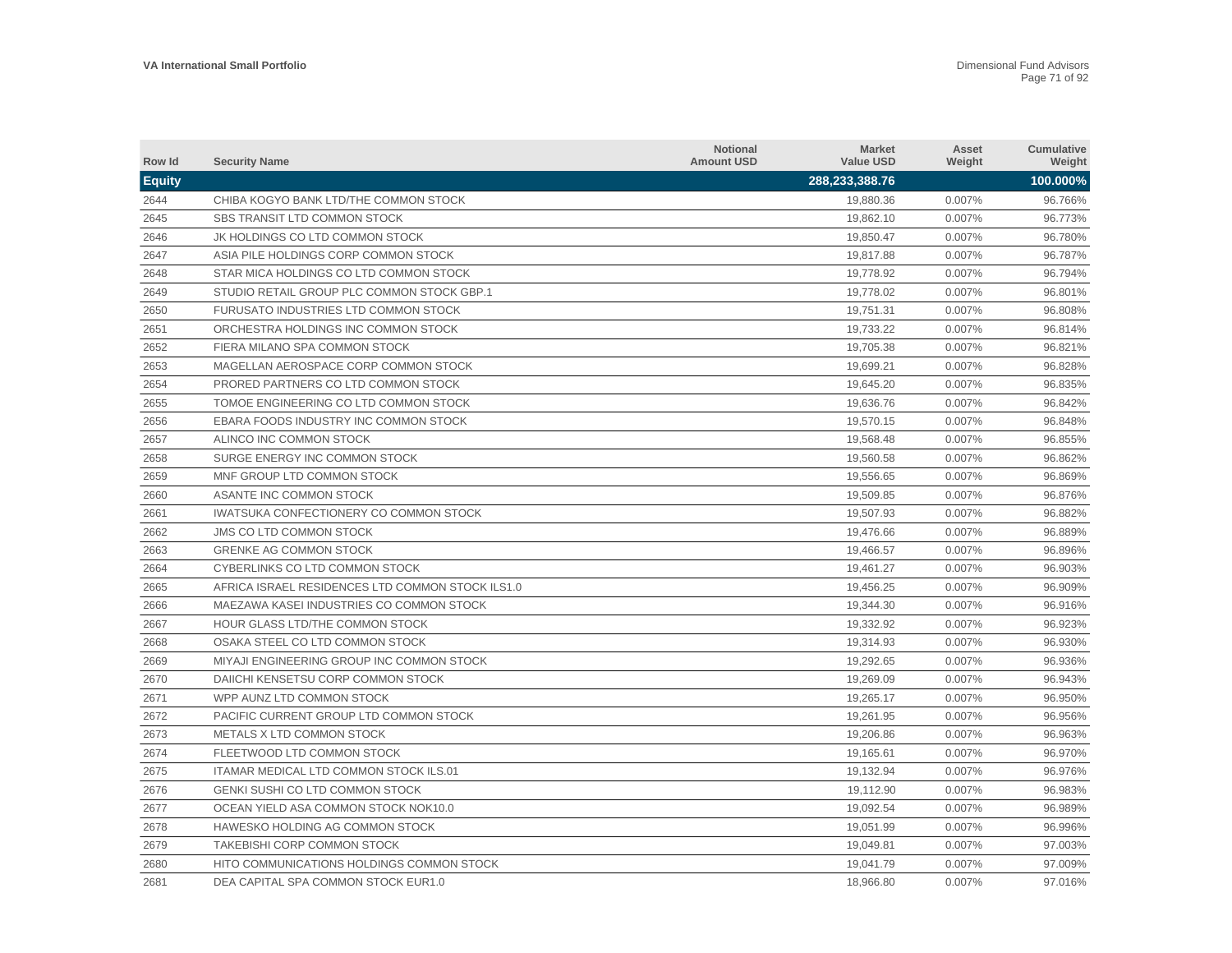| Row Id        | <b>Security Name</b>                              | <b>Notional</b><br><b>Amount USD</b> | <b>Market</b><br><b>Value USD</b> | Asset<br>Weight | <b>Cumulative</b><br>Weight |
|---------------|---------------------------------------------------|--------------------------------------|-----------------------------------|-----------------|-----------------------------|
| <b>Equity</b> |                                                   |                                      | 288,233,388.76                    |                 | 100.000%                    |
| 2682          | SCAPA GROUP PLC COMMON STOCK GBP.05               |                                      | 18,940.53                         | 0.007%          | 97.022%                     |
| 2683          | RCS MEDIAGROUP SPA COMMON STOCK                   |                                      | 18,934.57                         | 0.007%          | 97.029%                     |
| 2684          | TORIGOE CO LTD/THE COMMON STOCK                   |                                      | 18,912.51                         | 0.007%          | 97.036%                     |
| 2685          | ARCTICZYMES TECHNOLOGIES ASA COMMON STOCK NOK1.0  |                                      | 18,906.81                         | 0.007%          | 97.042%                     |
| 2686          | NAPHTHA ISRAEL PETROLEUM CRP COMMON STOCK ILS2.0  |                                      | 18,899.50                         | 0.007%          | 97.049%                     |
| 2687          | SEKISUI KASEI CO LTD COMMON STOCK                 |                                      | 18,880.14                         | 0.007%          | 97.055%                     |
| 2688          | MEIJI ELECTRIC INDUSTRIES CO COMMON STOCK         |                                      | 18,879.58                         | 0.007%          | 97.062%                     |
| 2689          | SG FLEET GROUP LTD COMMON STOCK                   |                                      | 18,873.28                         | 0.007%          | 97.068%                     |
| 2690          | MIVTACH SHAMIR HOLDINGS LTD COMMON STOCK ILS1.    |                                      | 18,872.95                         | 0.007%          | 97.075%                     |
| 2691          | IRISH CONTINENTAL GROUP PLC UNIT EUR.065          |                                      | 18,859.22                         | 0.007%          | 97.081%                     |
| 2692          | <b>BIOCARTIS GROUP NV COMMON STOCK</b>            |                                      | 18,857.49                         | 0.007%          | 97.088%                     |
| 2693          | EXMAR NV COMMON STOCK                             |                                      | 18,857.07                         | 0.007%          | 97.095%                     |
| 2694          | SATORI ELECTRIC CO LTD COMMON STOCK               |                                      | 18.847.79                         | 0.007%          | 97.101%                     |
| 2695          | <b>CLEANUP CORP COMMON STOCK</b>                  |                                      | 18,681.59                         | 0.006%          | 97.108%                     |
| 2696          | KYOSAN ELECTRIC MFG CO LTD COMMON STOCK           |                                      | 18,660.47                         | 0.006%          | 97.114%                     |
| 2697          | NAGANO KEIKI CO LTD COMMON STOCK                  |                                      | 18.655.01                         | 0.006%          | 97.120%                     |
| 2698          | ZENITAKA CORP COMMON STOCK                        |                                      | 18,613.93                         | 0.006%          | 97.127%                     |
| 2699          | AIRPORT FACILITIES CO LTD COMMON STOCK            |                                      | 18,583.63                         | 0.006%          | 97.133%                     |
| 2700          | AMBEA AB COMMON STOCK SEK.024968                  |                                      | 18,555.39                         | 0.006%          | 97.140%                     |
| 2701          | AOI TYO HOLDINGS INC COMMON STOCK                 |                                      | 18,552.45                         | 0.006%          | 97.146%                     |
| 2702          | LAMPRELL PLC COMMON STOCK GBP.05                  |                                      | 18,539.87                         | 0.006%          | 97.153%                     |
| 2703          | ZHAOBANGJI PROPERTIES HOLDIN COMMON STOCK HKD.002 |                                      | 18,531.61                         | 0.006%          | 97.159%                     |
| 2704          | <b>FUJI CORP COMMON STOCK</b>                     |                                      | 18,526.73                         | 0.006%          | 97.166%                     |
| 2705          | SINARMAS LAND LTD COMMON STOCK                    |                                      | 18,522.09                         | 0.006%          | 97.172%                     |
| 2706          | WILMINGTON PLC COMMON STOCK GBP.05                |                                      | 18,498.37                         | 0.006%          | 97.178%                     |
| 2707          | OENON HOLDINGS INC COMMON STOCK                   |                                      | 18,497.48                         | 0.006%          | 97.185%                     |
| 2708          | FIBERGATE INC/JAPAN COMMON STOCK                  |                                      | 18,492.04                         | 0.006%          | 97.191%                     |
| 2709          | HAGIHARA INDUSTRIES INC COMMON STOCK              |                                      | 18,470.46                         | 0.006%          | 97.198%                     |
| 2710          | SUMINOE TEXTILE CO LTD COMMON STOCK               |                                      | 18,469.68                         | 0.006%          | 97.204%                     |
| 2711          | <b>IHARA SCIENCE CORP COMMON STOCK</b>            |                                      | 18,438.23                         | 0.006%          | 97.210%                     |
| 2712          | TAIHO KOGYO CO COMMON STOCK                       |                                      | 18,403.09                         | 0.006%          | 97.217%                     |
| 2713          | SUNNINGDALE TECH LTD COMMON STOCK                 |                                      | 18,398.75                         | 0.006%          | 97.223%                     |
| 2714          | MORIROKU HOLDINGS CO LTD COMMON STOCK             |                                      | 18,385.92                         | 0.006%          | 97.230%                     |
| 2715          | GREENYARD NV COMMON STOCK                         |                                      | 18,384.97                         | 0.006%          | 97.236%                     |
| 2716          | NAKABAYASHI CO LTD COMMON STOCK                   |                                      | 18,364.84                         | 0.006%          | 97.242%                     |
| 2717          | RIDE ON EXPRESS HOLDINGS CO COMMON STOCK          |                                      | 18,323.71                         | 0.006%          | 97.249%                     |
| 2718          | KANSAI SUPER MARKET LTD COMMON STOCK              |                                      | 18.284.98                         | 0.006%          | 97.255%                     |
| 2719          | ALEXCO RESOURCE CORP COMMON STOCK                 |                                      | 18,257.95                         | 0.006%          | 97.261%                     |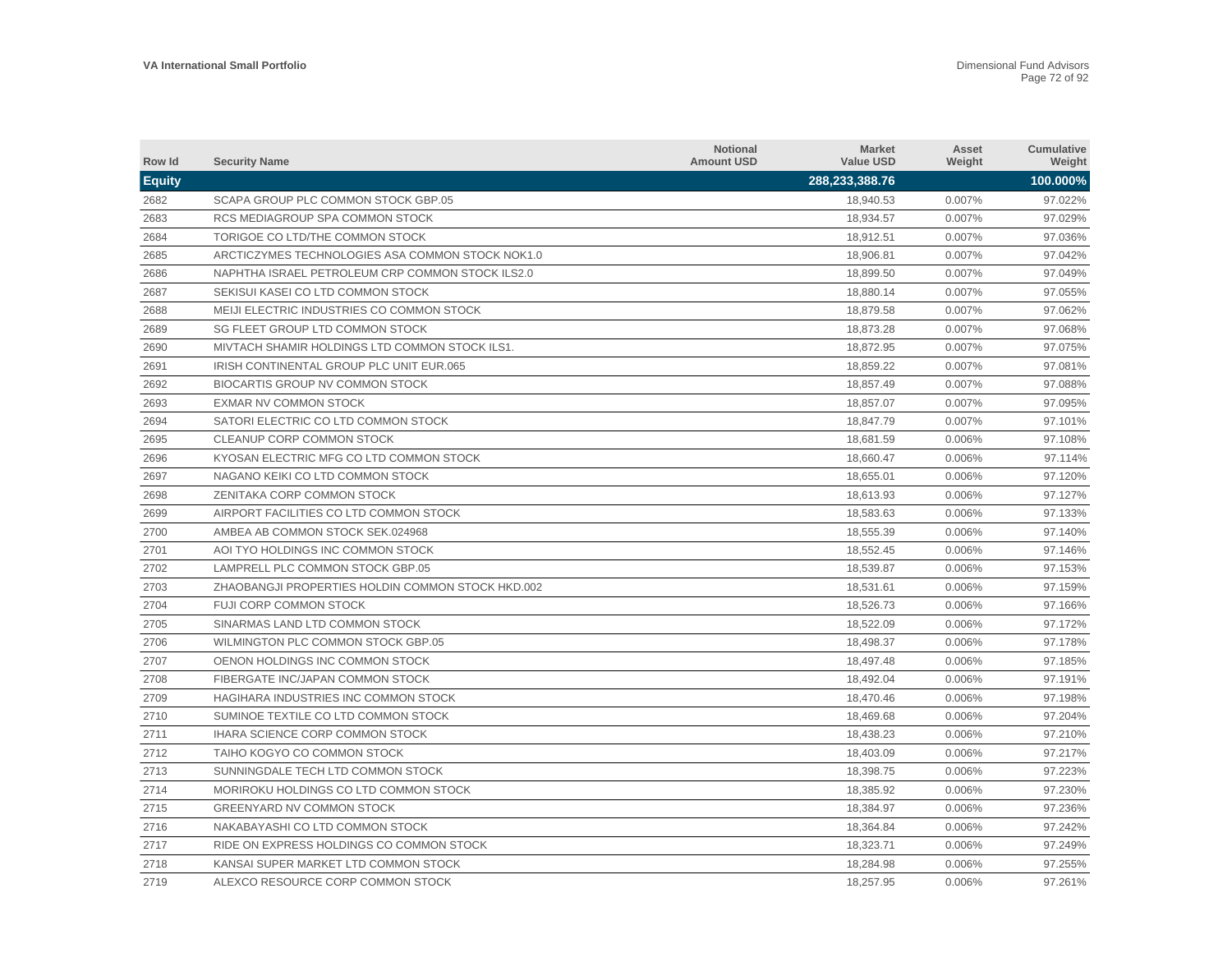| Row Id        | <b>Security Name</b>                              | Notional<br><b>Amount USD</b> | <b>Market</b><br><b>Value USD</b> | Asset<br>Weight | <b>Cumulative</b><br>Weight |
|---------------|---------------------------------------------------|-------------------------------|-----------------------------------|-----------------|-----------------------------|
| <b>Equity</b> |                                                   |                               | 288,233,388.76                    |                 | 100.000%                    |
| 2720          | JAPAN CASH MACHINE CO LTD COMMON STOCK            |                               | 18,254.76                         | 0.006%          | 97.268%                     |
| 2721          | NIPPON AIR CONDITIONING SERV COMMON STOCK         |                               | 18,249.99                         | 0.006%          | 97.274%                     |
| 2722          | MITSUBISHI STEEL MFG CO LTD COMMON STOCK          |                               | 18,231.35                         | 0.006%          | 97.280%                     |
| 2723          | SIERRA METALS INC COMMON STOCK                    |                               | 18,230.29                         | 0.006%          | 97.287%                     |
| 2724          | MEIWA CORP COMMON STOCK                           |                               | 18,220.17                         | 0.006%          | 97.293%                     |
| 2725          | BET SHEMESH ENGINES HOLDINGS COMMON STOCK ILS1.   |                               | 18,201.59                         | 0.006%          | 97.299%                     |
| 2726          | CAN DO CO LTD COMMON STOCK                        |                               | 18,183.32                         | 0.006%          | 97.306%                     |
| 2727          | FREEBIT CO LTD COMMON STOCK                       |                               | 18,139.20                         | 0.006%          | 97.312%                     |
| 2728          | ELECTRICITE DE STRASBOURG RG COMMON STOCK EUR10.0 |                               | 18,111.92                         | 0.006%          | 97.318%                     |
| 2729          | CHUO SPRING CO LTD COMMON STOCK                   |                               | 18,107.85                         | 0.006%          | 97.324%                     |
| 2730          | KITA NIPPON BANK LTD/THE COMMON STOCK             |                               | 18,094.24                         | 0.006%          | 97.331%                     |
| 2731          | SHIN KEISEI ELECTRIC RAILWAY COMMON STOCK         |                               | 18,078.00                         | 0.006%          | 97.337%                     |
| 2732          | MITSUI MATSUSHIMA HOLDINGS C COMMON STOCK         |                               | 18,032.46                         | 0.006%          | 97.343%                     |
| 2733          | ORIENT CORP COMMON STOCK                          |                               | 17,981.08                         | 0.006%          | 97.350%                     |
| 2734          | ORASCOM DEVELOPMENT HOLDING COMMON STOCK CHF5.0   |                               | 17,945.74                         | 0.006%          | 97.356%                     |
| 2735          | SHOFU INC COMMON STOCK                            |                               | 17,944.96                         | 0.006%          | 97.362%                     |
| 2736          | SANYO SHOKAI LTD COMMON STOCK                     |                               | 17.915.78                         | 0.006%          | 97.368%                     |
| 2737          | <b>JSB CO LTD COMMON STOCK</b>                    |                               | 17,899.43                         | 0.006%          | 97.374%                     |
| 2738          | EUROZ LTD COMMON STOCK                            |                               | 17,897.76                         | 0.006%          | 97.381%                     |
| 2739          | <b>IMPERIAL METALS CORP COMMON STOCK</b>          |                               | 17,864.25                         | 0.006%          | 97.387%                     |
| 2740          | CONTOURGLOBAL PLC COMMON STOCK GBP.01             |                               | 17,853.59                         | 0.006%          | 97.393%                     |
| 2741          | ALBIS CO LTD COMMON STOCK                         |                               | 17,816.92                         | 0.006%          | 97.399%                     |
| 2742          | HONG KONG FERRY (HOLDINGS)CO. COMMON STOCK        |                               | 17,809.55                         | 0.006%          | 97.405%                     |
| 2743          | MIDWICH GROUP PLC COMMON STOCK GBP.01             |                               | 17,802.36                         | 0.006%          | 97.412%                     |
| 2744          | SAC S BAR HOLDINGS INC COMMON STOCK               |                               | 17,787.85                         | 0.006%          | 97.418%                     |
| 2745          | PHOTON CONTROL INC COMMON STOCK                   |                               | 17,782.57                         | 0.006%          | 97.424%                     |
| 2746          | T+K TOKA CO LTD COMMON STOCK                      |                               | 17,765.70                         | 0.006%          | 97.430%                     |
| 2747          | SHINWA CO LTD COMMON STOCK                        |                               | 17,724.25                         | 0.006%          | 97.436%                     |
| 2748          | DIGITAL HEARTS HOLDINGS CO L COMMON STOCK         |                               | 17,654.33                         | 0.006%          | 97.442%                     |
| 2749          | SCHAFFNER HOLDING AG REG COMMON STOCK CHF32.5     |                               | 17,617.93                         | 0.006%          | 97.448%                     |
| 2750          | INFORMATION SERVICES CORP COMMON STOCK            |                               | 17,610.41                         | 0.006%          | 97.455%                     |
| 2751          | DENSAN SYSTEM CO LTD COMMON STOCK                 |                               | 17,600.28                         | 0.006%          | 97.461%                     |
| 2752          | AEON FANTASY CO LTD COMMON STOCK                  |                               | 17,592.40                         | 0.006%          | 97.467%                     |
| 2753          | YASUDA LOGISTICS CORP COMMON STOCK                |                               | 17,569.11                         | 0.006%          | 97.473%                     |
| 2754          | SKY NETWORK TELEVISION LTD COMMON STOCK           |                               | 17,569.02                         | 0.006%          | 97.479%                     |
| 2755          | KITRON ASA COMMON STOCK NOK.1                     |                               | 17,558.85                         | 0.006%          | 97.485%                     |
| 2756          | JP HOLDINGS INC COMMON STOCK                      |                               | 17.540.65                         | 0.006%          | 97.491%                     |
| 2757          | KOHSOKU CORP COMMON STOCK                         |                               | 17,515.43                         | 0.006%          | 97.497%                     |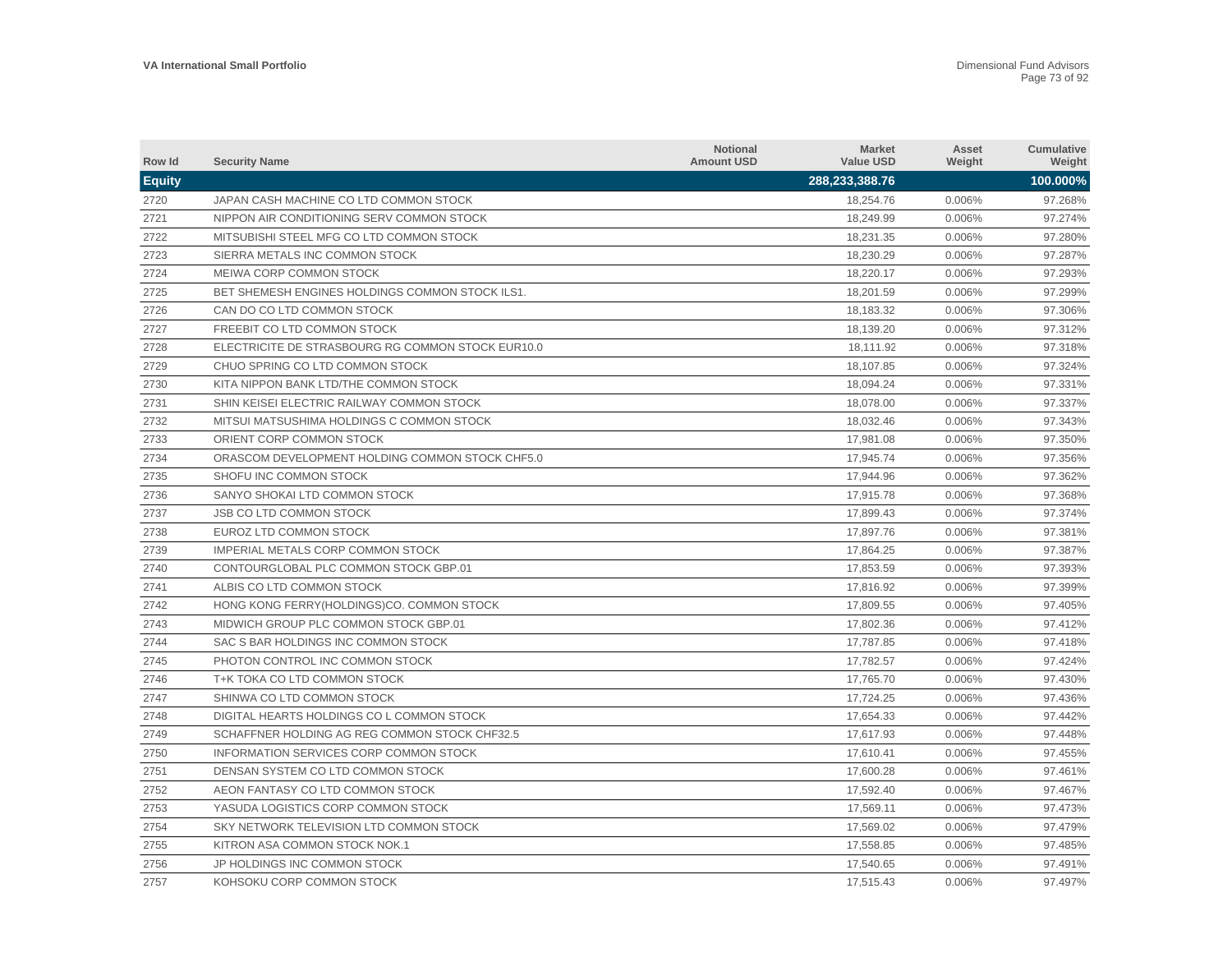| Row Id        | <b>Security Name</b>                           | <b>Notional</b><br><b>Amount USD</b> | <b>Market</b><br><b>Value USD</b> | Asset<br>Weight | <b>Cumulative</b><br>Weight |
|---------------|------------------------------------------------|--------------------------------------|-----------------------------------|-----------------|-----------------------------|
| <b>Equity</b> |                                                |                                      | 288,233,388.76                    |                 | 100.000%                    |
| 2758          | BUSINESS BRAIN SHOWA OTA INC COMMON STOCK      |                                      | 17,482.54                         | 0.006%          | 97.503%                     |
| 2759          | SURALA NET CO LTD COMMON STOCK                 |                                      | 17,476.88                         | 0.006%          | 97.509%                     |
| 2760          | GECOSS CORP COMMON STOCK                       |                                      | 17,417.70                         | 0.006%          | 97.515%                     |
| 2761          | JANOME SEWING MACHINE CO LTD COMMON STOCK      |                                      | 17,376.59                         | 0.006%          | 97.521%                     |
| 2762          | <b>PAN AMERICAN SILVER CORP EXP 22FEB29</b>    |                                      | 17,307.78                         | 0.006%          | 97.527%                     |
| 2763          | FUJI OIL CO LTD COMMON STOCK                   |                                      | 17.287.50                         | 0.006%          | 97.533%                     |
| 2764          | HASHIMOTO SOGYO HOLDINGS CO COMMON STOCK       |                                      | 17,277.37                         | 0.006%          | 97.539%                     |
| 2765          | HOWA MACHINERY LTD COMMON STOCK                |                                      | 17.261.05                         | 0.006%          | 97.545%                     |
| 2766          | CARLIT HOLDINGS CO LTD COMMON STOCK            |                                      | 17,241.17                         | 0.006%          | 97.551%                     |
| 2767          | YOMEISHU SEIZO CO LTD COMMON STOCK             |                                      | 17,221.51                         | 0.006%          | 97.557%                     |
| 2768          | NIHON HOUSE HOLDINGS CO LTD COMMON STOCK       |                                      | 17,188.99                         | 0.006%          | 97.563%                     |
| 2769          | SYSTEM INFORMATION CO LTD COMMON STOCK         |                                      | 17,179.05                         | 0.006%          | 97.569%                     |
| 2770          | ALPS LOGISTICS CO LTD COMMON STOCK             |                                      | 17,176.40                         | 0.006%          | 97.575%                     |
| 2771          | CAPITOL HEALTH LTD COMMON STOCK                |                                      | 17,166.24                         | 0.006%          | 97.581%                     |
| 2772          | NAVIGATOR GLOBAL INVESTMENTS COMMON STOCK      |                                      | 17,161.67                         | 0.006%          | 97.587%                     |
| 2773          | TAKAOKA TOKO CO LTD COMMON STOCK               |                                      | 17,151.19                         | 0.006%          | 97.593%                     |
| 2774          | CHINA SUNSINE CHEMICAL HLDGS COMMON STOCK      |                                      | 17.118.99                         | 0.006%          | 97.599%                     |
| 2775          | MONASH IVF GROUP LTD COMMON STOCK              |                                      | 17,095.94                         | 0.006%          | 97.605%                     |
| 2776          | <b>ITOKI CORP COMMON STOCK</b>                 |                                      | 17,018.75                         | 0.006%          | 97.611%                     |
| 2777          | RENAISSANCE INC COMMON STOCK                   |                                      | 16,990.63                         | 0.006%          | 97.617%                     |
| 2778          | <b>RESILUX COMMON STOCK</b>                    |                                      | 16,927.49                         | 0.006%          | 97.623%                     |
| 2779          | TOREX SEMICONDUCTOR LTD COMMON STOCK           |                                      | 16,886.84                         | 0.006%          | 97.628%                     |
| 2780          | PPHE HOTEL GROUP LTD COMMON STOCK              |                                      | 16,872.99                         | 0.006%          | 97.634%                     |
| 2781          | FMS ENTERPRISES MIGUN LTD COMMON STOCK ILS1.   |                                      | 16,852.86                         | 0.006%          | 97.640%                     |
| 2782          | SHIMIZU BANK LTD/THE COMMON STOCK              |                                      | 16,849.34                         | 0.006%          | 97.646%                     |
| 2783          | GOLDMONEY INC COMMON STOCK                     |                                      | 16,828.20                         | 0.006%          | 97.652%                     |
| 2784          | MAVERIX METALS INC COMMON STOCK                |                                      | 16.805.92                         | 0.006%          | 97.658%                     |
| 2785          | NRJ GROUP COMMON STOCK                         |                                      | 16,802.15                         | 0.006%          | 97.664%                     |
| 2786          | BRODRENE HARTMANN A/S COMMON STOCK DKK20.      |                                      | 16,786.60                         | 0.006%          | 97.669%                     |
| 2787          | QUICK CO LTD COMMON STOCK                      |                                      | 16,762.81                         | 0.006%          | 97.675%                     |
| 2788          | JAPAN INVESTMENT ADVISER CO COMMON STOCK       |                                      | 16,742.79                         | 0.006%          | 97.681%                     |
| 2789          | FINDEX INC COMMON STOCK                        |                                      | 16,741.30                         | 0.006%          | 97.687%                     |
| 2790          | GRUPO EMPRESARIAL SAN JOSE COMMON STOCK EUR.03 |                                      | 16,713.29                         | 0.006%          | 97.693%                     |
| 2791          | CARDNO LTD COMMON STOCK                        |                                      | 16,697.35                         | 0.006%          | 97.698%                     |
| 2792          | TRAFFIC SYSTEMS SE COMMON STOCK                |                                      | 16,693.69                         | 0.006%          | 97.704%                     |
| 2793          | SYUPPIN CO LTD COMMON STOCK                    |                                      | 16,688.66                         | 0.006%          | 97.710%                     |
| 2794          | KATO WORKS CO LTD COMMON STOCK                 |                                      | 16.678.68                         | 0.006%          | 97.716%                     |
| 2795          | HOKURIKU ELECTRICAL CONST COMMON STOCK         |                                      | 16.663.03                         | 0.006%          | 97.722%                     |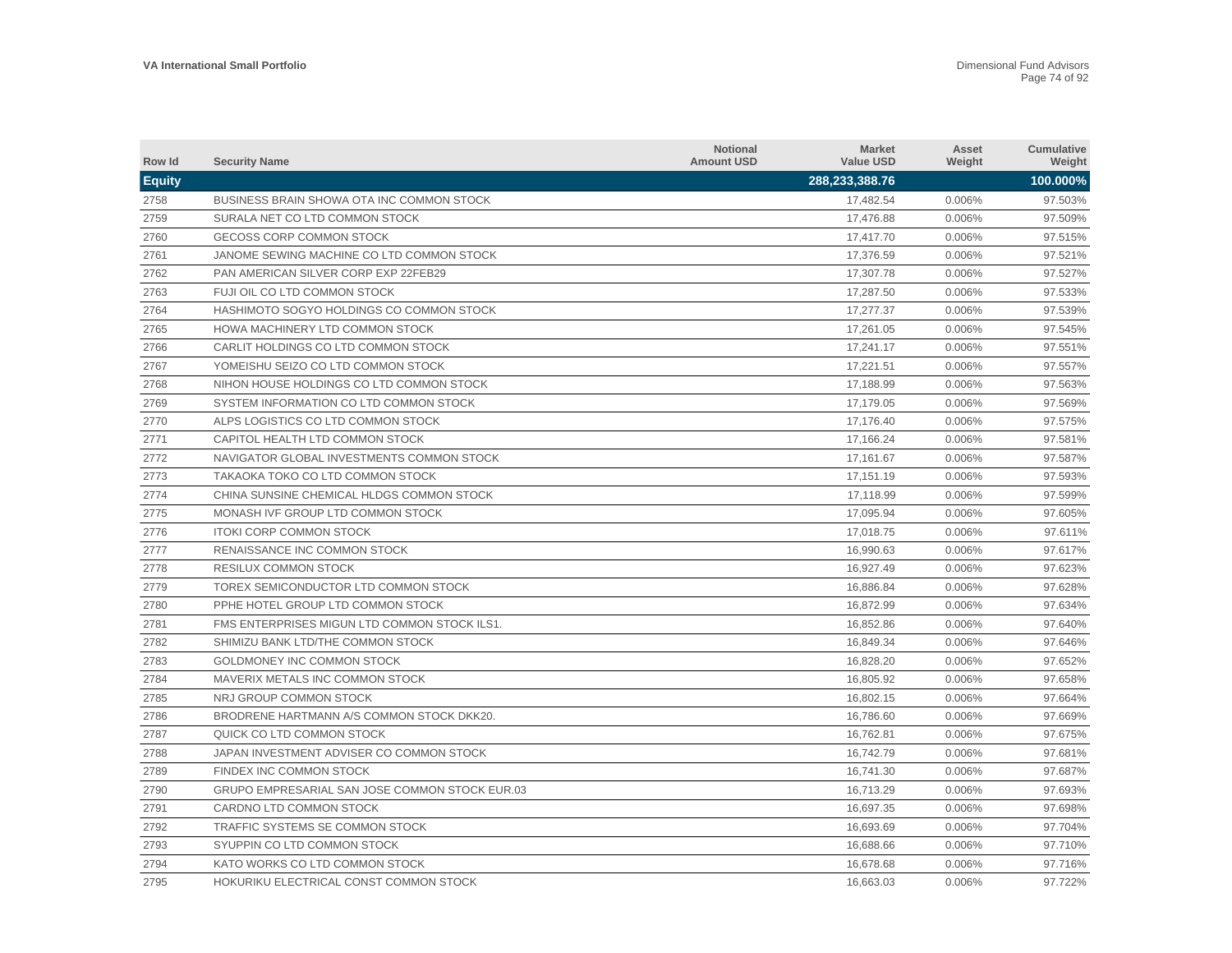| Row Id        | <b>Security Name</b>                             | <b>Notional</b><br><b>Amount USD</b> | <b>Market</b><br><b>Value USD</b> | Asset<br>Weight | <b>Cumulative</b><br>Weight |
|---------------|--------------------------------------------------|--------------------------------------|-----------------------------------|-----------------|-----------------------------|
| <b>Equity</b> |                                                  |                                      | 288,233,388.76                    |                 | 100.000%                    |
| 2796          | DIGITAL INFORMATION TECHNOLO COMMON STOCK        |                                      | 16,632.62                         | 0.006%          | 97.727%                     |
| 2797          | SYNLAIT MILK LTD COMMON STOCK                    |                                      | 16,600.70                         | 0.006%          | 97.733%                     |
| 2798          | ELEMATEC CORP COMMON STOCK                       |                                      | 16,578.58                         | 0.006%          | 97.739%                     |
| 2799          | 3P LEARNING LTD COMMON STOCK                     |                                      | 16,558.71                         | 0.006%          | 97.745%                     |
| 2800          | ASAHI KOGYOSHA CO LTD COMMON STOCK               |                                      | 16,545.69                         | 0.006%          | 97.750%                     |
| 2801          | BE SHAPING THE FUTURE SPA COMMON STOCK           |                                      | 16,533.98                         | 0.006%          | 97.756%                     |
| 2802          | BEIJER ELECTRONICS GROUP AB COMMON STOCK SEK.33  |                                      | 16,531.31                         | 0.006%          | 97.762%                     |
| 2803          | NIKKO CO LTD COMMON STOCK                        |                                      | 16.530.02                         | 0.006%          | 97.768%                     |
| 2804          | SEMCON AB COMMON STOCK SEK1.0                    |                                      | 16,526.94                         | 0.006%          | 97.773%                     |
| 2805          | NEC CAPITAL SOLUTIONS LTD COMMON STOCK           |                                      | 16,498.16                         | 0.006%          | 97.779%                     |
| 2806          | HABA LABORATORIES INC COMMON STOCK               |                                      | 16,485.89                         | 0.006%          | 97.785%                     |
| 2807          | 7C SOLARPARKEN AG COMMON STOCK EUR1.0            |                                      | 16,463.76                         | 0.006%          | 97.790%                     |
| 2808          | <b>IPSEN COMMON STOCK EUR1.0</b>                 |                                      | 16,459.14                         | 0.006%          | 97.796%                     |
| 2809          | PEACH PROPERTY GROUP AG COMMON STOCK CHF1.0      |                                      | 16,455.67                         | 0.006%          | 97.802%                     |
| 2810          | CHIP ENG SENG CORP LTD COMMON STOCK              |                                      | 16,402.12                         | 0.006%          | 97.808%                     |
| 2811          | COLUMBUS A/S COMMON STOCK DKK1.25                |                                      | 16,394.56                         | 0.006%          | 97.813%                     |
| 2812          | MEITO SANGYO CO LTD COMMON STOCK                 |                                      | 16.385.07                         | 0.006%          | 97.819%                     |
| 2813          | SUPERDRY PLC COMMON STOCK GBP.05                 |                                      | 16,363.35                         | 0.006%          | 97.825%                     |
| 2814          | <b>BULTEN AB COMMON STOCK SEK.5</b>              |                                      | 16,328.76                         | 0.006%          | 97.830%                     |
| 2815          | NAGANO BANK LTD/THE COMMON STOCK                 |                                      | 16,305.34                         | 0.006%          | 97.836%                     |
| 2816          | RHIPE LTD COMMON STOCK                           |                                      | 16,208.29                         | 0.006%          | 97.841%                     |
| 2817          | OXURION NV COMMON STOCK                          |                                      | 16,146.52                         | 0.006%          | 97.847%                     |
| 2818          | TOWN HEALTH INTERNATIONAL ME COMMON STOCK HKD.01 |                                      | 16,130.48                         | 0.006%          | 97.853%                     |
| 2819          | UPBEST GROUP LTD COMMON STOCK HKD.01             |                                      | 16,115.50                         | 0.006%          | 97.858%                     |
| 2820          | BANCO DESIO E DELLA BRIANZA COMMON STOCK EUR.52  |                                      | 16,111.42                         | 0.006%          | 97.864%                     |
| 2821          | SODA NIKKA CO LTD COMMON STOCK                   |                                      | 16,088.41                         | 0.006%          | 97.869%                     |
| 2822          | NAMURA SHIPBUILDING CO LTD COMMON STOCK          |                                      | 16.087.81                         | 0.006%          | 97.875%                     |
| 2823          | CHUETSU PULP + PAPER CO LTD COMMON STOCK         |                                      | 16,048.06                         | 0.006%          | 97.881%                     |
| 2824          | KITANO CONSTRUCTION CORP COMMON STOCK            |                                      | 16,047.38                         | 0.006%          | 97.886%                     |
| 2825          | FNM SPA COMMON STOCK                             |                                      | 16,047.13                         | 0.006%          | 97.892%                     |
| 2826          | NIPPON SEISEN CO LTD COMMON STOCK                |                                      | 16,038.75                         | 0.006%          | 97.897%                     |
| 2827          | GUN EI CHEMICAL INDUSTRY CO COMMON STOCK         |                                      | 15,996.20                         | 0.006%          | 97.903%                     |
| 2828          | G RESOURCES GROUP LTD COMMON STOCK HKD.01        |                                      | 15,987.54                         | 0.006%          | 97.908%                     |
| 2829          | VICTORY SUPERMARKET CHAIN LT COMMON STOCK ILS.01 |                                      | 15,939.63                         | 0.006%          | 97.914%                     |
| 2830          | RAPALA VMC OYJ COMMON STOCK                      |                                      | 15,869.36                         | 0.006%          | 97.919%                     |
| 2831          | ARTIZA NETWORKS INC COMMON STOCK                 |                                      | 15,867.99                         | 0.006%          | 97.925%                     |
| 2832          | PHARMAGEST INTERACTIVE COMMON STOCK EUR.2        |                                      | 15.867.67                         | 0.006%          | 97.930%                     |
| 2833          | HOKKAN HOLDINGS LTD COMMON STOCK                 |                                      | 15.863.94                         | 0.006%          | 97.936%                     |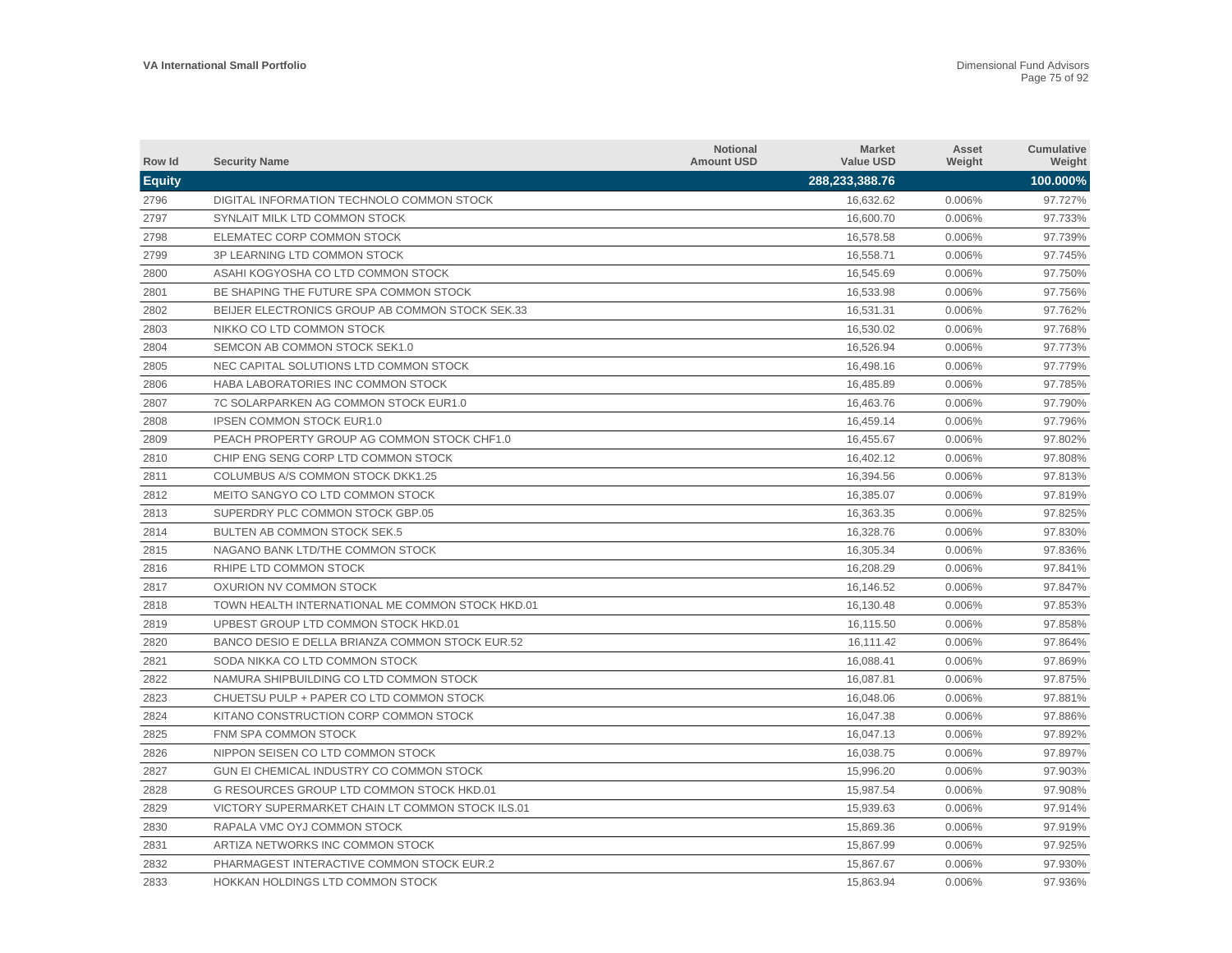| Row Id        | <b>Security Name</b>                           | Notional<br><b>Amount USD</b> | <b>Market</b><br><b>Value USD</b> | Asset<br>Weight | <b>Cumulative</b><br>Weight |
|---------------|------------------------------------------------|-------------------------------|-----------------------------------|-----------------|-----------------------------|
| <b>Equity</b> |                                                |                               | 288,233,388.76                    |                 | 100.000%                    |
| 2834          | SOKEN CHEMICAL + ENGINEERING COMMON STOCK      |                               | 15,822.46                         | 0.005%          | 97.941%                     |
| 2835          | SERVCORP LTD COMMON STOCK                      |                               | 15,811.96                         | 0.005%          | 97.947%                     |
| 2836          | BP CASTROL KK COMMON STOCK                     |                               | 15,804.49                         | 0.005%          | 97.952%                     |
| 2837          | TOKYO SANGYO CO LTD COMMON STOCK               |                               | 15,784.06                         | 0.005%          | 97.958%                     |
| 2838          | MEDISTIM ASA COMMON STOCK NOK.25               |                               | 15,781.05                         | 0.005%          | 97.963%                     |
| 2839          | MOROZOFF LTD COMMON STOCK                      |                               | 15,764.33                         | 0.005%          | 97.969%                     |
| 2840          | TOTAL GABON COMMON STOCK USD17.                |                               | 15,756.37                         | 0.005%          | 97.974%                     |
| 2841          | OXLEY HOLDINGS LTD COMMON STOCK                |                               | 15,750.38                         | 0.005%          | 97.980%                     |
| 2842          | IES HOLDINGS LTD COMMON STOCK ILS1.0           |                               | 15,744.03                         | 0.005%          | 97.985%                     |
| 2843          | TSUTSUMI JEWELRY CO LTD COMMON STOCK           |                               | 15,726.60                         | 0.005%          | 97.991%                     |
| 2844          | TORISHIMA PUMP MFG CO LTD COMMON STOCK         |                               | 15,711.44                         | 0.005%          | 97.996%                     |
| 2845          | JENSEN GROUP NV COMMON STOCK                   |                               | 15,669.82                         | 0.005%          | 98.002%                     |
| 2846          | FIELDS CORP COMMON STOCK                       |                               | 15,665.32                         | 0.005%          | 98.007%                     |
| 2847          | OHMOTO GUMI CO LTD COMMON STOCK                |                               | 15,621.08                         | 0.005%          | 98.012%                     |
| 2848          | B2 HOLDING ASA COMMON STOCK NOK.1              |                               | 15,593.82                         | 0.005%          | 98.018%                     |
| 2849          | COMPUTER INSTITUTE OF JAPAN COMMON STOCK       |                               | 15,560.62                         | 0.005%          | 98.023%                     |
| 2850          | WILL GROUP INC COMMON STOCK                    |                               | 15.540.12                         | 0.005%          | 98.029%                     |
| 2851          | RAYSUM CO LTD COMMON STOCK                     |                               | 15,513.15                         | 0.005%          | 98.034%                     |
| 2852          | CSE GLOBAL LTD COMMON STOCK                    |                               | 15,478.50                         | 0.005%          | 98.039%                     |
| 2853          | MEDICAL SYSTEM NETWORK CO COMMON STOCK         |                               | 15,467.88                         | 0.005%          | 98.045%                     |
| 2854          | ROZETTA CORP COMMON STOCK                      |                               | 15,456.96                         | 0.005%          | 98.050%                     |
| 2855          | EBASE CO LTD COMMON STOCK                      |                               | 15,432.81                         | 0.005%          | 98.055%                     |
| 2856          | DAIKEN MEDICAL CO LTD COMMON STOCK             |                               | 15,431.84                         | 0.005%          | 98.061%                     |
| 2857          | TOKYO KEIKI INC COMMON STOCK                   |                               | 15,388.94                         | 0.005%          | 98.066%                     |
| 2858          | TOHO CO LTD COMMON STOCK                       |                               | 15,359.15                         | 0.005%          | 98.071%                     |
| 2859          | NORDIC NANOVECTOR ASA COMMON STOCK NOK.2       |                               | 15,356.20                         | 0.005%          | 98.077%                     |
| 2860          | GRUPO EZENTIS SA COMMON STOCK EUR.3            |                               | 15,337.43                         | 0.005%          | 98.082%                     |
| 2861          | RASA INDUSTRIES LTD COMMON STOCK               |                               | 15,305.91                         | 0.005%          | 98.087%                     |
| 2862          | TOKYO BASE CO LTD COMMON STOCK                 |                               | 15,291.51                         | 0.005%          | 98.093%                     |
| 2863          | ACACIA PHARMA GROUP PLC COMMON STOCK GBP.02    |                               | 15,284.12                         | 0.005%          | 98.098%                     |
| 2864          | MICRONICS JAPAN CO LTD COMMON STOCK            |                               | 15,278.83                         | 0.005%          | 98.103%                     |
| 2865          | PICO FAR EAST HOLDINGS LTD COMMON STOCK HKD.05 |                               | 15,277.52                         | 0.005%          | 98.109%                     |
| 2866          | BASTIDE LE CONFORT MEDICAL COMMON STOCK EUR.45 |                               | 15,260.31                         | 0.005%          | 98.114%                     |
| 2867          | JAPAN TRANSCITY CORP COMMON STOCK              |                               | 15,232.95                         | 0.005%          | 98.119%                     |
| 2868          | ESLEAD CORP COMMON STOCK                       |                               | 15,229.52                         | 0.005%          | 98.125%                     |
| 2869          | KADOYA SESAME MILLS INC COMMON STOCK           |                               | 15,212.97                         | 0.005%          | 98.130%                     |
| 2870          | FOCUS SYSTEMS CORP COMMON STOCK                |                               | 15,201.01                         | 0.005%          | 98.135%                     |
| 2871          | MORITO CO LTD COMMON STOCK                     |                               | 15,182.12                         | 0.005%          | 98.140%                     |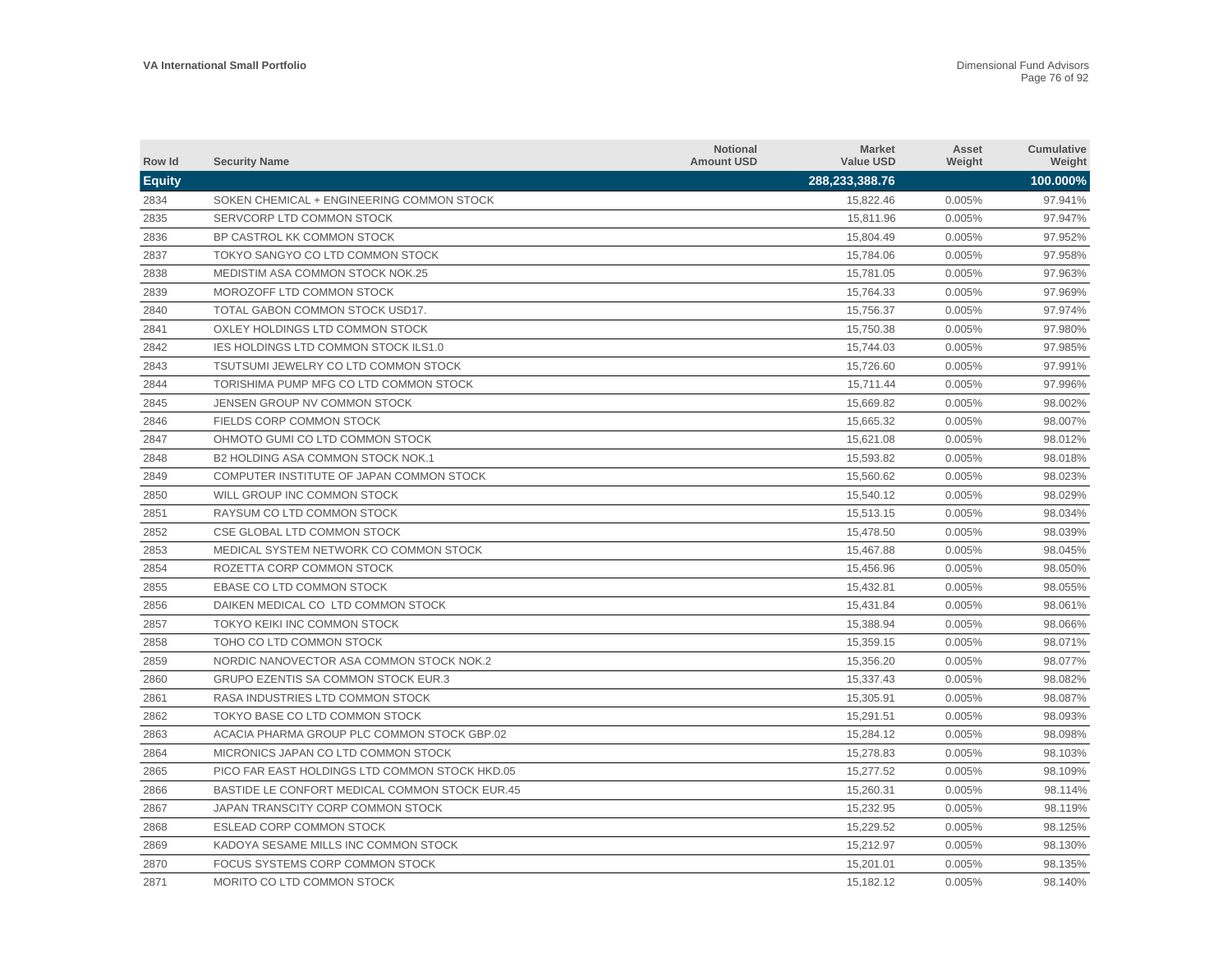| Row Id        | <b>Security Name</b>                         | <b>Notional</b><br><b>Amount USD</b> | <b>Market</b><br><b>Value USD</b> | Asset<br>Weight | Cumulative<br>Weight |
|---------------|----------------------------------------------|--------------------------------------|-----------------------------------|-----------------|----------------------|
| <b>Equity</b> |                                              |                                      | 288,233,388.76                    |                 | 100.000%             |
| 2872          | JIMOTO HOLDINGS INC COMMON STOCK             |                                      | 15,151.95                         | 0.005%          | 98.146%              |
| 2873          | HOTLAND CO LTD COMMON STOCK                  |                                      | 15,146.71                         | 0.005%          | 98.151%              |
| 2874          | MITANI SANGYO CO LTD COMMON STOCK            |                                      | 15,139.81                         | 0.005%          | 98.156%              |
| 2875          | UNITED INC COMMON STOCK                      |                                      | 15,139.54                         | 0.005%          | 98.161%              |
| 2876          | CELLCOM ISRAEL LTD COMMON STOCK ILS.01       |                                      | 15,107.33                         | 0.005%          | 98.167%              |
| 2877          | <b>KRS CORP COMMON STOCK</b>                 |                                      | 15,101.15                         | 0.005%          | 98.172%              |
| 2878          | AZKOYEN SA COMMON STOCK EUR.6                |                                      | 15,085.85                         | 0.005%          | 98.177%              |
| 2879          | ORIOLA CORP A<br>S COMMON STOCK              |                                      | 15,031.83                         | 0.005%          | 98.182%              |
| 2880          | ID HOLDINGS CORP COMMON STOCK                |                                      | 15,006.10                         | 0.005%          | 98.187%              |
| 2881          | SK ELECTRONICS LTD COMMON STOCK              |                                      | 14,989.46                         | 0.005%          | 98.193%              |
| 2882          | STRAITS TRADING CO LTD COMMON STOCK          |                                      | 14,961.20                         | 0.005%          | 98.198%              |
| 2883          | TAIKO BANK LTD/THE COMMON STOCK              |                                      | 14,953.86                         | 0.005%          | 98.203%              |
| 2884          | SENSIRION HOLDING AG COMMON STOCK            |                                      | 14.940.94                         | 0.005%          | 98.208%              |
| 2885          | TORIKIZOKU HOLDINGS CO LTD COMMON STOCK      |                                      | 14,899.53                         | 0.005%          | 98.213%              |
| 2886          | LITALICO INC COMMON STOCK                    |                                      | 14.865.66                         | 0.005%          | 98.219%              |
| 2887          | HIRAKAWA HEWTECH CORP COMMON STOCK           |                                      | 14.827.37                         | 0.005%          | 98.224%              |
| 2888          | DOR ALON ENERGY IN ISRAEL COMMON STOCK ILS1. |                                      | 14,819.03                         | 0.005%          | 98.229%              |
| 2889          | GARO AB COMMON STOCK SEK2.0                  |                                      | 14,811.86                         | 0.005%          | 98.234%              |
| 2890          | ADVENTURE INC COMMON STOCK                   |                                      | 14,798.79                         | 0.005%          | 98.239%              |
| 2891          | AKASTOR ASA COMMON STOCK NOK.592             |                                      | 14,795.03                         | 0.005%          | 98.244%              |
| 2892          | TDC SOFT INC COMMON STOCK                    |                                      | 14,766.51                         | 0.005%          | 98.249%              |
| 2893          | <b>VERTEX CORP/JAPAN COMMON STOCK</b>        |                                      | 14,754.91                         | 0.005%          | 98.255%              |
| 2894          | MASON GROUP HOLDINGS LTD COMMON STOCK        |                                      | 14,731.26                         | 0.005%          | 98.260%              |
| 2895          | NIPPON RIETEC CO LTD COMMON STOCK            |                                      | 14,708.01                         | 0.005%          | 98.265%              |
| 2896          | SUBARU ENTERPRISE CO LTD COMMON STOCK        |                                      | 14,700.96                         | 0.005%          | 98.270%              |
| 2897          | SUN WA TECHNOS CORP COMMON STOCK             |                                      | 14,673.24                         | 0.005%          | 98.275%              |
| 2898          | AMADEUS FIRE AG COMMON STOCK                 |                                      | 14,644.49                         | 0.005%          | 98.280%              |
| 2899          | MARUKA CORP COMMON STOCK                     |                                      | 14,582.57                         | 0.005%          | 98.285%              |
| 2900          | GALIANO GOLD INC COMMON STOCK                |                                      | 14,566.27                         | 0.005%          | 98.290%              |
| 2901          | CHODAI CO LTD COMMON STOCK                   |                                      | 14,564.93                         | 0.005%          | 98.295%              |
| 2902          | TOMEN DEVICES CORP COMMON STOCK              |                                      | 14,552.83                         | 0.005%          | 98.300%              |
| 2903          | JAPARA HEALTHCARE LTD COMMON STOCK           |                                      | 14,537.68                         | 0.005%          | 98.305%              |
| 2904          | SCHALTBAU HOLDING AG COMMON STOCK            |                                      | 14,505.23                         | 0.005%          | 98.310%              |
| 2905          | EXEL INDUSTRIES SA A SHS COMMON STOCK EUR2.5 |                                      | 14,456.51                         | 0.005%          | 98.315%              |
| 2906          | WAREHOUSE GROUP LIMITED/THE COMMON STOCK     |                                      | 14.452.34                         | 0.005%          | 98.320%              |
| 2907          | JOBAN KOSAN CO LTD COMMON STOCK              |                                      | 14,386.77                         | 0.005%          | 98.325%              |
| 2908          | <b>IMMSI SPA COMMON STOCK</b>                |                                      | 14.355.56                         | 0.005%          | 98.330%              |
| 2909          | PUNCH INDUSTRY CO LTD COMMON STOCK           |                                      | 14,314.66                         | 0.005%          | 98.335%              |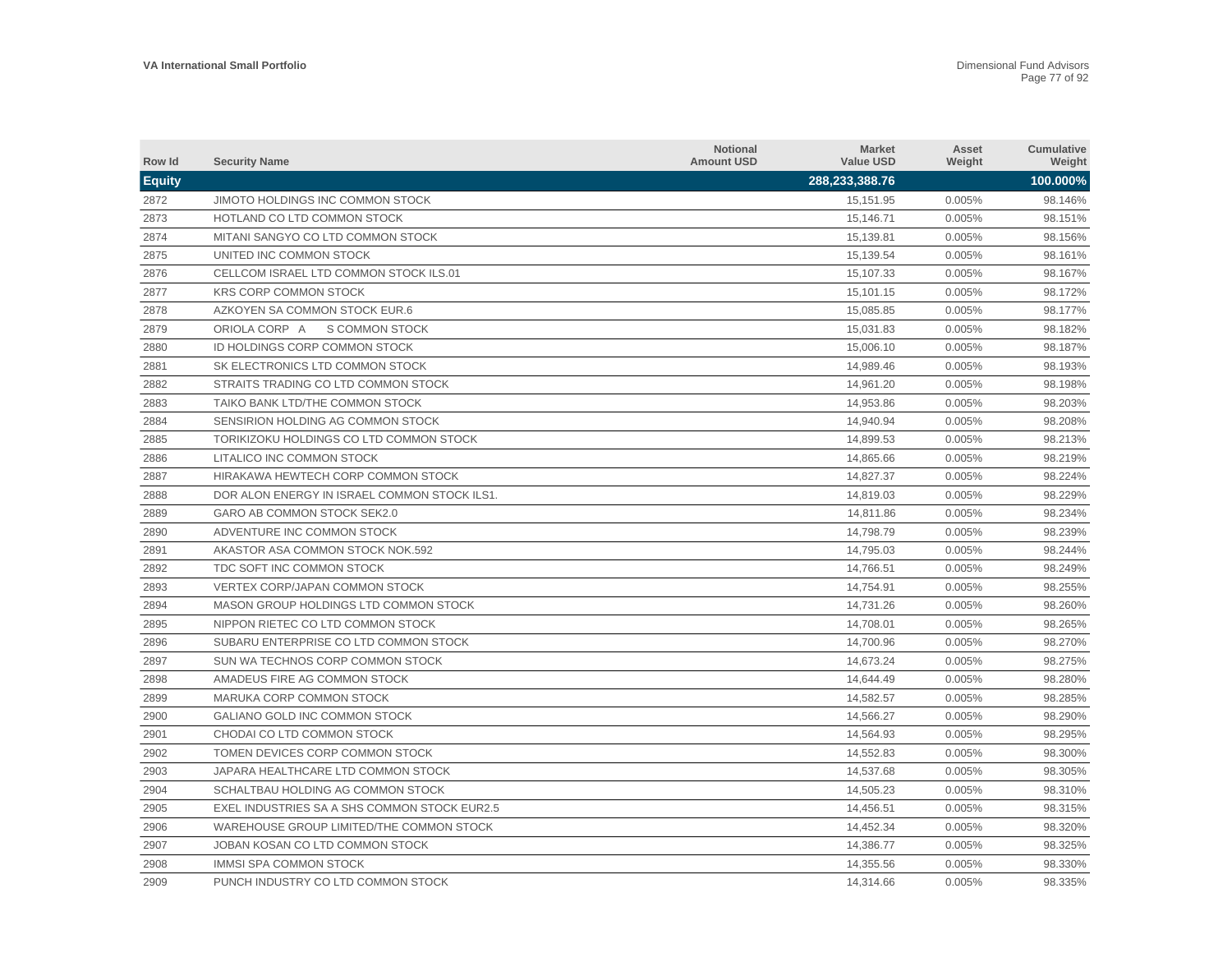| Row Id        | <b>Security Name</b>                             | <b>Notional</b><br><b>Amount USD</b> | <b>Market</b><br><b>Value USD</b> | Asset<br>Weight | <b>Cumulative</b><br>Weight |
|---------------|--------------------------------------------------|--------------------------------------|-----------------------------------|-----------------|-----------------------------|
| <b>Equity</b> |                                                  |                                      | 288,233,388.76                    |                 | 100.000%                    |
| 2910          | PROSPECT CO LTD COMMON STOCK                     |                                      | 14,309.73                         | 0.005%          | 98.340%                     |
| 2911          | STV GROUP PLC COMMON STOCK GBP.5                 |                                      | 14,297.93                         | 0.005%          | 98.345%                     |
| 2912          | ISHIHARA CHEMICAL CO LTD COMMON STOCK            |                                      | 14,294.12                         | 0.005%          | 98.350%                     |
| 2913          | SBI INSURANCE GROUP CO LTD COMMON STOCK          |                                      | 14,284.48                         | 0.005%          | 98.355%                     |
| 2914          | VICOM LTD COMMON STOCK                           |                                      | 14,273.86                         | 0.005%          | 98.360%                     |
| 2915          | CHUAN HUP HOLDINGS LTD COMMON STOCK              |                                      | 14,220.22                         | 0.005%          | 98.365%                     |
| 2916          | CICOR TECHNOLOGIES REG COMMON STOCK CHF10.0      |                                      | 14,183.81                         | 0.005%          | 98.370%                     |
| 2917          | ECO S CO LTD COMMON STOCK                        |                                      | 14.130.62                         | 0.005%          | 98.375%                     |
| 2918          | NOVAVEST REAL ESTATE AG COMMON STOCK             |                                      | 14,120.32                         | 0.005%          | 98.380%                     |
| 2919          | FTGROUP CO LTD COMMON STOCK                      |                                      | 14,111.69                         | 0.005%          | 98.385%                     |
| 2920          | WDB HOLDINGS CO LTD COMMON STOCK                 |                                      | 14,078.75                         | 0.005%          | 98.389%                     |
| 2921          | ABIST CO LTD COMMON STOCK                        |                                      | 14,071.35                         | 0.005%          | 98.394%                     |
| 2922          | VERMILION ENERGY INC COMMON STOCK                |                                      | 14,057.68                         | 0.005%          | 98.399%                     |
| 2923          | OM HOLDINGS LTD COMMON STOCK AUD.1               |                                      | 14,054.65                         | 0.005%          | 98.404%                     |
| 2924          | MEIKO NETWORK JAPAN CO LTD COMMON STOCK          |                                      | 14,038.14                         | 0.005%          | 98.409%                     |
| 2925          | SHIMOJIMA CO LTD COMMON STOCK                    |                                      | 13.987.14                         | 0.005%          | 98.414%                     |
| 2926          | FDK CORP COMMON STOCK                            |                                      | 13.987.00                         | 0.005%          | 98.419%                     |
| 2927          | INTERNATIONAL HOUSEWARES RET COMMON STOCK HKD.1  |                                      | 13,937.70                         | 0.005%          | 98.424%                     |
| 2928          | SERKO LTD COMMON STOCK                           |                                      | 13,910.71                         | 0.005%          | 98.428%                     |
| 2929          | ASIA STANDARD INTL.GROUP COMMON STOCK HKD.01     |                                      | 13,907.98                         | 0.005%          | 98.433%                     |
| 2930          | FEINTOOL INTL HOLDING REG COMMON STOCK CHF10.0   |                                      | 13,842.77                         | 0.005%          | 98.438%                     |
| 2931          | ORYZON GENOMICS COMMON STOCK EUR.05              |                                      | 13,840.53                         | 0.005%          | 98.443%                     |
| 2932          | SUZUKI CO LTD COMMON STOCK                       |                                      | 13,823.23                         | 0.005%          | 98.448%                     |
| 2933          | NAKAYAMA STEEL WORKS LTD COMMON STOCK            |                                      | 13,815.63                         | 0.005%          | 98.452%                     |
| 2934          | NITTO FUJI FLOUR MILLING CO COMMON STOCK         |                                      | 13,788.49                         | 0.005%          | 98.457%                     |
| 2935          | YAMATANE CORP COMMON STOCK                       |                                      | 13,747.53                         | 0.005%          | 98.462%                     |
| 2936          | TSUBAKIMOTO KOGYO CO LTD COMMON STOCK            |                                      | 13,745.07                         | 0.005%          | 98.467%                     |
| 2937          | TACHIKAWA CORP COMMON STOCK                      |                                      | 13,735.89                         | 0.005%          | 98.471%                     |
| 2938          | <b>JAMCO CORP COMMON STOCK</b>                   |                                      | 13,734.42                         | 0.005%          | 98.476%                     |
| 2939          | ELECTRA REAL ESTATE LTD COMMON STOCK ILS.0001    |                                      | 13,732.47                         | 0.005%          | 98.481%                     |
| 2940          | RTL GROUP COMMON STOCK                           |                                      | 13,722.42                         | 0.005%          | 98.486%                     |
| 2941          | DOVALUE SPA COMMON STOCK NPV                     |                                      | 13,711.02                         | 0.005%          | 98.491%                     |
| 2942          | TODA KOGYO CORP COMMON STOCK                     |                                      | 13,710.15                         | 0.005%          | 98.495%                     |
| 2943          | MEITAV DASH INVESTMENTS LTD COMMON STOCK ILS1.0  |                                      | 13,679.43                         | 0.005%          | 98.500%                     |
| 2944          | CHUANG S CONSORTIUM INTL LTD COMMON STOCK HKD.25 |                                      | 13,670.10                         | 0.005%          | 98.505%                     |
| 2945          | NIHON TOKUSHU TORYO CO LTD COMMON STOCK          |                                      | 13,647.01                         | 0.005%          | 98.509%                     |
| 2946          | ADVANCE CREATE CO LTD COMMON STOCK               |                                      | 13.645.40                         | 0.005%          | 98.514%                     |
| 2947          | HARBOUR CENTRE DEVELOPMENT COMMON STOCK          |                                      | 13,630.00                         | 0.005%          | 98.519%                     |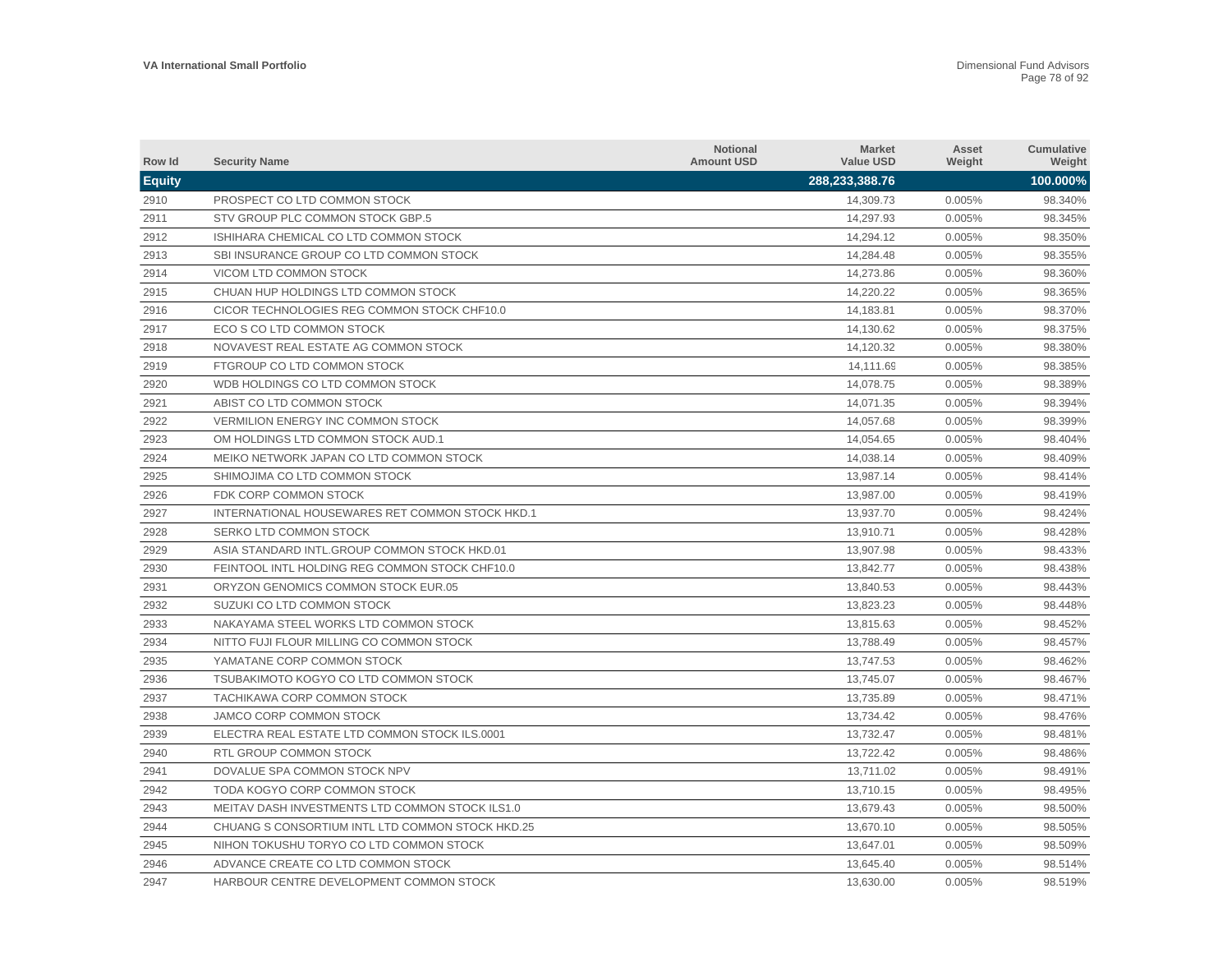| Row Id        | <b>Security Name</b>                              | <b>Notional</b><br><b>Amount USD</b> | <b>Market</b><br><b>Value USD</b> | Asset<br>Weight | <b>Cumulative</b><br>Weight |
|---------------|---------------------------------------------------|--------------------------------------|-----------------------------------|-----------------|-----------------------------|
| <b>Equity</b> |                                                   |                                      | 288,233,388.76                    |                 | 100.000%                    |
| 2948          | NOK CORP COMMON STOCK                             |                                      | 13,620.63                         | 0.005%          | 98.524%                     |
| 2949          | PERMANENT TSB GROUP HOLDINGS COMMON STOCK EUR.5   |                                      | 13,615.27                         | 0.005%          | 98.528%                     |
| 2950          | REDCAPE HOTEL GROUP STAPLED SECURITY              |                                      | 13,607.29                         | 0.005%          | 98.533%                     |
| 2951          | VITA GROUP LTD COMMON STOCK                       |                                      | 13,596.86                         | 0.005%          | 98.538%                     |
| 2952          | TOLI CORP COMMON STOCK                            |                                      | 13,560.65                         | 0.005%          | 98.543%                     |
| 2953          | <b>GEM DIAMONDS LTD COMMON STOCK USD.01</b>       |                                      | 13,555.66                         | 0.005%          | 98.547%                     |
| 2954          | <b>GL SCIENCES INC COMMON STOCK</b>               |                                      | 13,552.66                         | 0.005%          | 98.552%                     |
| 2955          | CYBERNET SYSTEMS CO COMMON STOCK                  |                                      | 13.515.29                         | 0.005%          | 98.557%                     |
| 2956          | OBRASCON HUARTE LAIN S.A. COMMON STOCK EUR.6      |                                      | 13,482.38                         | 0.005%          | 98.561%                     |
| 2957          | PRETIUM RESOURCES INC COMMON STOCK                |                                      | 13,481.00                         | 0.005%          | 98.566%                     |
| 2958          | SILVER LIFE CO LTD COMMON STOCK                   |                                      | 13,477.35                         | 0.005%          | 98.571%                     |
| 2959          | ILL INC COMMON STOCK                              |                                      | 13,465.40                         | 0.005%          | 98.575%                     |
| 2960          | OUG HOLDINGS INC COMMON STOCK                     |                                      | 13,464.29                         | 0.005%          | 98.580%                     |
| 2961          | PLASSON INDUSTRIES LTD COMMON STOCK ILS1.         |                                      | 13,458.80                         | 0.005%          | 98.585%                     |
| 2962          | <b>HENNGE KK COMMON STOCK</b>                     |                                      | 13,448.14                         | 0.005%          | 98.589%                     |
| 2963          | SEC CARBON LTD COMMON STOCK                       |                                      | 13,436.91                         | 0.005%          | 98.594%                     |
| 2964          | VALUETRONICS HOLDINGS LTD COMMON STOCK HKD.1      |                                      | 13.429.27                         | 0.005%          | 98.599%                     |
| 2965          | CHUGAI RO CO LTD COMMON STOCK                     |                                      | 13,424.33                         | 0.005%          | 98.603%                     |
| 2966          | SEALINK TRAVEL GROUP LTD COMMON STOCK             |                                      | 13,408.15                         | 0.005%          | 98.608%                     |
| 2967          | ORIENTAL WATCH HOLDINGS COMMON STOCK HKD.1        |                                      | 13,387.39                         | 0.005%          | 98.613%                     |
| 2968          | NIPPON CARBIDE INDUSTRIES CO COMMON STOCK         |                                      | 13,358.57                         | 0.005%          | 98.617%                     |
| 2969          | FIRST BANK OF TOYAMA LTD/THE COMMON STOCK         |                                      | 13,351.64                         | 0.005%          | 98.622%                     |
| 2970          | ALFA FINANCIAL SOFTWARE HOLD COMMON STOCK GBP.001 |                                      | 13,324.45                         | 0.005%          | 98.627%                     |
| 2971          | MITHRA PHARMACEUTICALS COMMON STOCK               |                                      | 13,301.13                         | 0.005%          | 98.631%                     |
| 2972          | JAPAN FOUNDATION ENGINEERING COMMON STOCK         |                                      | 13,289.81                         | 0.005%          | 98.636%                     |
| 2973          | AGRO KANESHO CO LTD COMMON STOCK                  |                                      | 13,267.59                         | 0.005%          | 98.640%                     |
| 2974          | H+R GMBH + CO KGAA COMMON STOCK                   |                                      | 13.260.20                         | 0.005%          | 98.645%                     |
| 2975          | THURGAUER KANTONALBANK CERT COMMON STOCK CHF20.0  |                                      | 13,241.31                         | 0.005%          | 98.650%                     |
| 2976          | KAPSCH TRAFFICCOM AG COMMON STOCK                 |                                      | 13,234.06                         | 0.005%          | 98.654%                     |
| 2977          | KANEKO SEEDS CO LTD COMMON STOCK                  |                                      | 13,216.06                         | 0.005%          | 98.659%                     |
| 2978          | FJ NEXT CO LTD COMMON STOCK                       |                                      | 13,203.01                         | 0.005%          | 98.663%                     |
| 2979          | VOCENTO SA COMMON STOCK EUR.2                     |                                      | 13,195.34                         | 0.005%          | 98.668%                     |
| 2980          | IMAGICA GROUP INC COMMON STOCK                    |                                      | 13,185.47                         | 0.005%          | 98.672%                     |
| 2981          | SHINWA CO LTD/GIFU COMMON STOCK                   |                                      | 13,177.32                         | 0.005%          | 98.677%                     |
| 2982          | CARASSO MOTORS LTD COMMON STOCK ILS.001           |                                      | 13,163.38                         | 0.005%          | 98.682%                     |
| 2983          | <b>INFOTEL COMMON STOCK EUR.4</b>                 |                                      | 13,138.56                         | 0.005%          | 98.686%                     |
| 2984          | NJS CO LTD COMMON STOCK                           |                                      | 13.097.78                         | 0.005%          | 98.691%                     |
| 2985          | JASTEC CO LTD COMMON STOCK                        |                                      | 13,094.36                         | 0.005%          | 98.695%                     |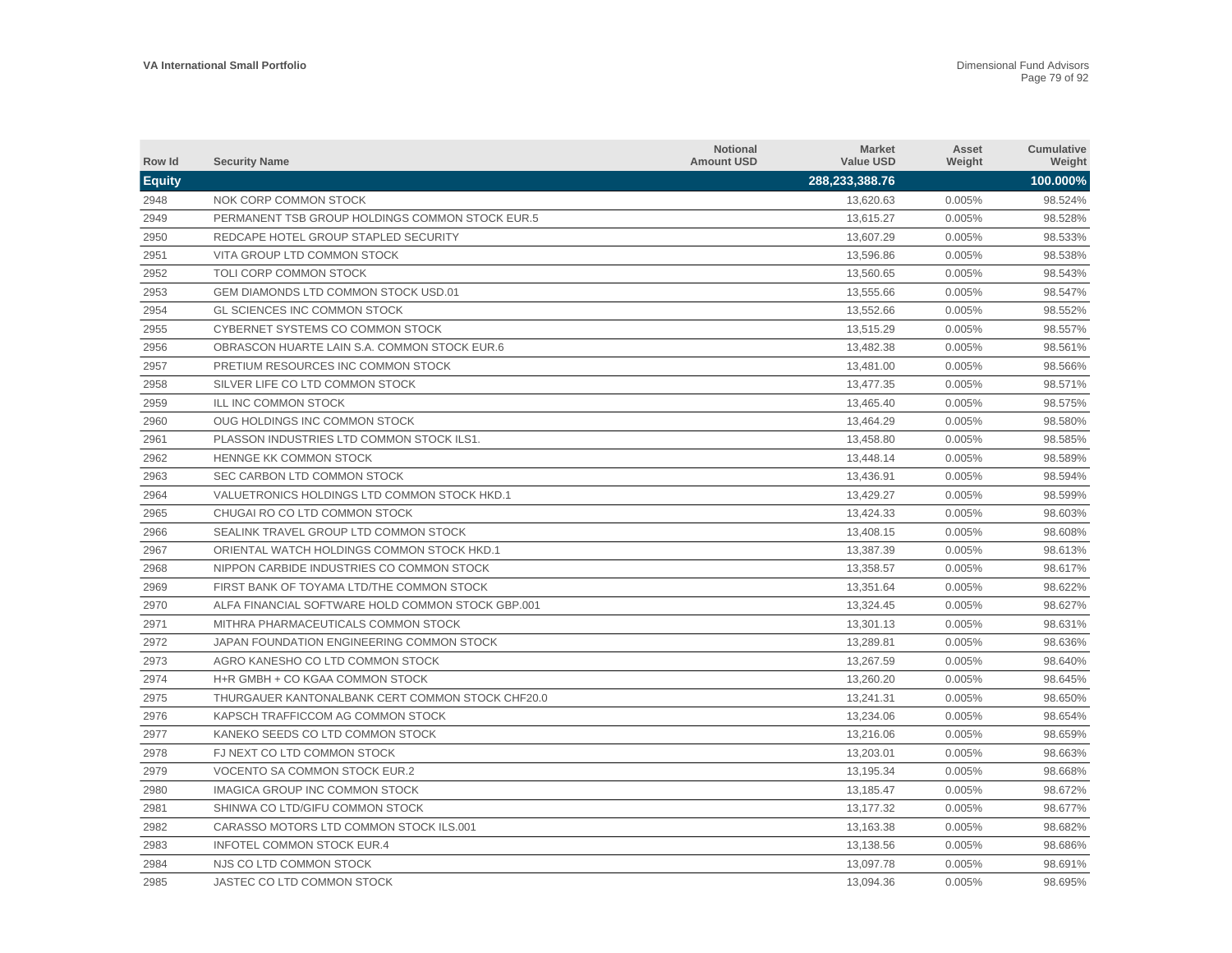| Row Id        | <b>Security Name</b>                             | <b>Notional</b><br><b>Amount USD</b> | <b>Market</b><br><b>Value USD</b> | Asset<br>Weight | Cumulative<br>Weight |
|---------------|--------------------------------------------------|--------------------------------------|-----------------------------------|-----------------|----------------------|
| <b>Equity</b> |                                                  |                                      | 288,233,388.76                    |                 | 100.000%             |
| 2986          | SHIN NIPPON AIR TECHNOLOGIES COMMON STOCK        |                                      | 13,063.85                         | 0.005%          | 98.700%              |
| 2987          | WEALTHKING INVESTMENTS LTD COMMON STOCK HKD.1    |                                      | 13,010.08                         | 0.005%          | 98.704%              |
| 2988          | KOTOBUKI SPIRITS CO LTD COMMON STOCK             |                                      | 13,009.97                         | 0.005%          | 98.709%              |
| 2989          | TCM GROUP A/S COMMON STOCK DKK.1                 |                                      | 13.006.82                         | 0.005%          | 98.713%              |
| 2990          | <b>ICHIKEN CO LTD COMMON STOCK</b>               |                                      | 12,964.84                         | 0.004%          | 98.718%              |
| 2991          | CELLAVISION AB COMMON STOCK SEK.15               |                                      | 12,936.66                         | 0.004%          | 98.722%              |
| 2992          | EWORK GROUP AB COMMON STOCK SEK.13               |                                      | 12,935.78                         | 0.004%          | 98.727%              |
| 2993          | TED BAKER PLC COMMON STOCK GBP.05                |                                      | 12,934.13                         | 0.004%          | 98.731%              |
| 2994          | <b>HOLIDAYCHECK GROUP AG COMMON STOCK</b>        |                                      | 12,929.71                         | 0.004%          | 98.736%              |
| 2995          | HWA HONG CORP LTD COMMON STOCK                   |                                      | 12,929.43                         | 0.004%          | 98.740%              |
| 2996          | NISSEI PLASTIC INDUSTRIAL CO COMMON STOCK        |                                      | 12,927.95                         | 0.004%          | 98.745%              |
| 2997          | KOZO KEIKAKU ENGINEERING INC COMMON STOCK        |                                      | 12,926.41                         | 0.004%          | 98.749%              |
| 2998          | EUROPCAR MOBILITY GROUP COMMON STOCK EUR.01      |                                      | 12,918.87                         | 0.004%          | 98.754%              |
| 2999          | NIPPON COKE + ENGINEERING CO COMMON STOCK        |                                      | 12,915.06                         | 0.004%          | 98.758%              |
| 3000          | EDAG ENGINEERING GROUP AG COMMON STOCK CHF.04    |                                      | 12.912.35                         | 0.004%          | 98.763%              |
| 3001          | <b>EXFO INC COMMON STOCK</b>                     |                                      | 12.907.80                         | 0.004%          | 98.767%              |
| 3002          | HAKUDO CO LTD COMMON STOCK                       |                                      | 12,893.89                         | 0.004%          | 98.772%              |
| 3003          | MIYOSHI OIL + FAT CO LTD COMMON STOCK            |                                      | 12,864.82                         | 0.004%          | 98.776%              |
| 3004          | SUMITOMO PRECISION PRODUCTS COMMON STOCK         |                                      | 12,864.50                         | 0.004%          | 98.781%              |
| 3005          | GK GOH HOLDINGS LTD COMMON STOCK                 |                                      | 12,854.27                         | 0.004%          | 98.785%              |
| 3006          | ICHIMASA KAMABOKO CO LTD COMMON STOCK            |                                      | 12,849.68                         | 0.004%          | 98.789%              |
| 3007          | SMK CORP COMMON STOCK                            |                                      | 12,830.81                         | 0.004%          | 98.794%              |
| 3008          | REGINA MIRACLE INTERNATIONAL COMMON STOCK USD.01 |                                      | 12,812.47                         | 0.004%          | 98.798%              |
| 3009          | FABASOFT AG COMMON STOCK                         |                                      | 12,790.52                         | 0.004%          | 98.803%              |
| 3010          | KASAI KOGYO CO LTD COMMON STOCK                  |                                      | 12,747.50                         | 0.004%          | 98.807%              |
| 3011          | TOMOE CORP COMMON STOCK                          |                                      | 12,700.95                         | 0.004%          | 98.812%              |
| 3012          | MIRAIAL CO LTD COMMON STOCK                      |                                      | 12,656.45                         | 0.004%          | 98.816%              |
| 3013          | NICHOLS PLC COMMON STOCK GBP.1                   |                                      | 12,644.88                         | 0.004%          | 98.820%              |
| 3014          | TUAN SING HOLDINGS LTD COMMON STOCK              |                                      | 12,633.81                         | 0.004%          | 98.825%              |
| 3015          | ARTEMIS RESOURCES LTD COMMON STOCK               |                                      | 12.631.40                         | 0.004%          | 98.829%              |
| 3016          | BEGBIES TRAYNOR GROUP PLC COMMON STOCK GBP.05    |                                      | 12,617.46                         | 0.004%          | 98.834%              |
| 3017          | GAVAZZI CARLO HOLDING AG BR COMMON STOCK CHF15.0 |                                      | 12,610.84                         | 0.004%          | 98.838%              |
| 3018          | NISSUI PHARMACEUTICAL CO LTD COMMON STOCK        |                                      | 12,596.32                         | 0.004%          | 98.842%              |
| 3019          | CORBY SPIRIT AND WINE LTD COMMON STOCK           |                                      | 12,582.96                         | 0.004%          | 98.847%              |
| 3020          | CERVUS EQUIPMENT CORP COMMON STOCK               |                                      | 12,580.57                         | 0.004%          | 98.851%              |
| 3021          | USER LOCAL INC COMMON STOCK                      |                                      | 12,528.88                         | 0.004%          | 98.855%              |
| 3022          | ASAHI NET INC COMMON STOCK                       |                                      | 12.440.41                         | 0.004%          | 98.860%              |
| 3023          | HANDSMAN CO LTD COMMON STOCK                     |                                      | 12.426.13                         | 0.004%          | 98.864%              |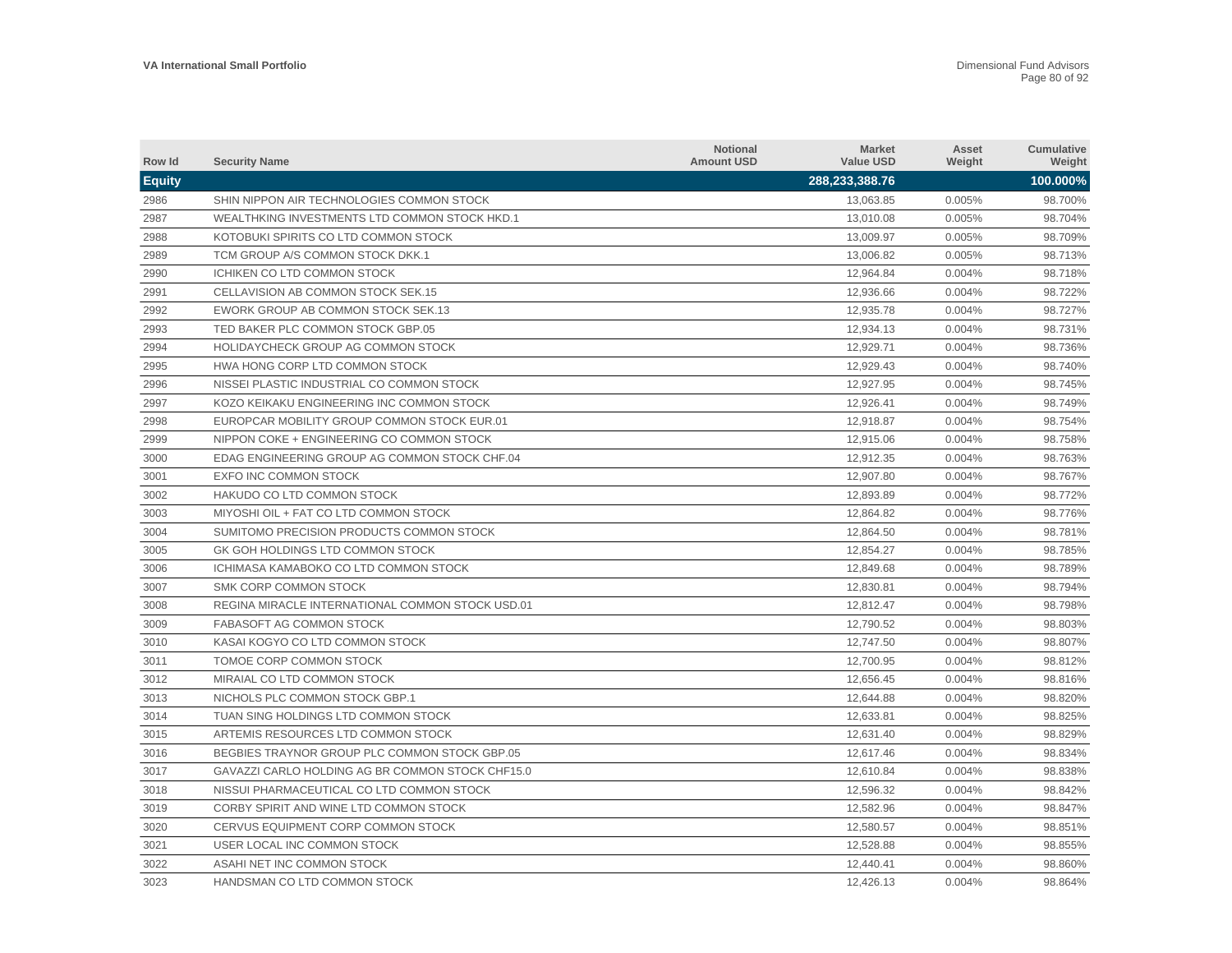| Row Id        | <b>Security Name</b>                      | <b>Notional</b><br><b>Amount USD</b> | <b>Market</b><br><b>Value USD</b> | Asset<br>Weight | <b>Cumulative</b><br>Weight |
|---------------|-------------------------------------------|--------------------------------------|-----------------------------------|-----------------|-----------------------------|
| <b>Equity</b> |                                           |                                      | 288,233,388.76                    |                 | 100.000%                    |
| 3024          | ATRAE INC COMMON STOCK                    |                                      | 12,420.87                         | 0.004%          | 98.868%                     |
| 3025          | NATORI CO LTD COMMON STOCK                |                                      | 12,417.19                         | 0.004%          | 98.873%                     |
| 3026          | PREMIUM WATER HOLDINGS INC COMMON STOCK   |                                      | 12,367.48                         | 0.004%          | 98.877%                     |
| 3027          | MAV BEAUTY BRANDS INC COMMON STOCK        |                                      | 12,365.72                         | 0.004%          | 98.881%                     |
| 3028          | NET INSIGHT AB B COMMON STOCK SEK.04      |                                      | 12,365.64                         | 0.004%          | 98.885%                     |
| 3029          | MICRO MECHANICS HOLDINGS LTD COMMON STOCK |                                      | 12.346.94                         | 0.004%          | 98.890%                     |
| 3030          | AVJENNINGS LTD COMMON STOCK               |                                      | 12,336.59                         | 0.004%          | 98.894%                     |
| 3031          | AKATSUKI CORP COMMON STOCK                |                                      | 12.330.22                         | 0.004%          | 98.898%                     |
| 3032          | BTS GROUP AB B SHARES COMMON STOCK SEK.33 |                                      | 12,324.34                         | 0.004%          | 98.903%                     |
| 3033          | LIAN BENG GROUP LTD COMMON STOCK          |                                      | 12.318.19                         | 0.004%          | 98.907%                     |
| 3034          | ASCOPIAVE SPA COMMON STOCK EUR1.          |                                      | 12,304.53                         | 0.004%          | 98.911%                     |
| 3035          | PRAEMIUM LTD COMMON STOCK                 |                                      | 12,304.03                         | 0.004%          | 98.915%                     |
| 3036          | <b>IVS GROUP COMMON STOCK NPV</b>         |                                      | 12,257.69                         | 0.004%          | 98.920%                     |
| 3037          | INVESQUE INC COMMON STOCK                 |                                      | 12,255.00                         | 0.004%          | 98.924%                     |
| 3038          | SAKAI HEAVY INDUSTRIES LTD COMMON STOCK   |                                      | 12,197.77                         | 0.004%          | 98.928%                     |
| 3039          | MATSUOKA CORP COMMON STOCK                |                                      | 12,192.53                         | 0.004%          | 98.932%                     |
| 3040          | NICOX SA COMMON STOCK EUR.2               |                                      | 12.169.40                         | 0.004%          | 98.937%                     |
| 3041          | NITTA GELATIN INC COMMON STOCK            |                                      | 12,130.94                         | 0.004%          | 98.941%                     |
| 3042          | BAROQUE JAPAN LTD COMMON STOCK            |                                      | 12,104.21                         | 0.004%          | 98.945%                     |
| 3043          | KANAMIC NETWORK CO LTD COMMON STOCK       |                                      | 12,092.67                         | 0.004%          | 98.949%                     |
| 3044          | FREUND CORP COMMON STOCK                  |                                      | 12,080.52                         | 0.004%          | 98.953%                     |
| 3045          | <b>FRASERS PROPERTY LTD COMMON STOCK</b>  |                                      | 12,055.98                         | 0.004%          | 98.958%                     |
| 3046          | DELFI LTD COMMON STOCK                    |                                      | 12,053.14                         | 0.004%          | 98.962%                     |
| 3047          | SAKURA INTERNET INC COMMON STOCK          |                                      | 12,048.78                         | 0.004%          | 98.966%                     |
| 3048          | GAKKYUSHA CO LTD COMMON STOCK             |                                      | 12,029.79                         | 0.004%          | 98.970%                     |
| 3049          | AERIA INC COMMON STOCK                    |                                      | 11,939.09                         | 0.004%          | 98.974%                     |
| 3050          | TOHOKUSHINSHA FILM CORP COMMON STOCK      |                                      | 11,935.76                         | 0.004%          | 98.978%                     |
| 3051          | NICHIA STEEL WORKS LTD COMMON STOCK       |                                      | 11,915.76                         | 0.004%          | 98.983%                     |
| 3052          | RASA CORPORATION COMMON STOCK             |                                      | 11,915.59                         | 0.004%          | 98.987%                     |
| 3053          | SEPTENI HOLDINGS CO LTD COMMON STOCK      |                                      | 11,915.01                         | 0.004%          | 98.991%                     |
| 3054          | TOYO DENKI SEIZO TOYO ELEC COMMON STOCK   |                                      | 11,838.69                         | 0.004%          | 98.995%                     |
| 3055          | <b>JALUX INC COMMON STOCK</b>             |                                      | 11,835.65                         | 0.004%          | 98.999%                     |
| 3056          | CHINO CORP COMMON STOCK                   |                                      | 11,833.89                         | 0.004%          | 99.003%                     |
| 3057          | TECHNO RYOWA LTD COMMON STOCK             |                                      | 11,831.63                         | 0.004%          | 99.007%                     |
| 3058          | AHRESTY CORP COMMON STOCK                 |                                      | 11,803.24                         | 0.004%          | 99.011%                     |
| 3059          | AICHI TOKEI DENKI CO LTD COMMON STOCK     |                                      | 11,786.46                         | 0.004%          | 99.015%                     |
| 3060          | BETER BED HOLDING NV COMMON STOCK EUR.02  |                                      | 11,775.36                         | 0.004%          | 99.019%                     |
| 3061          | TOYO MACHINERY + METAL CO COMMON STOCK    |                                      | 11,757.64                         | 0.004%          | 99.024%                     |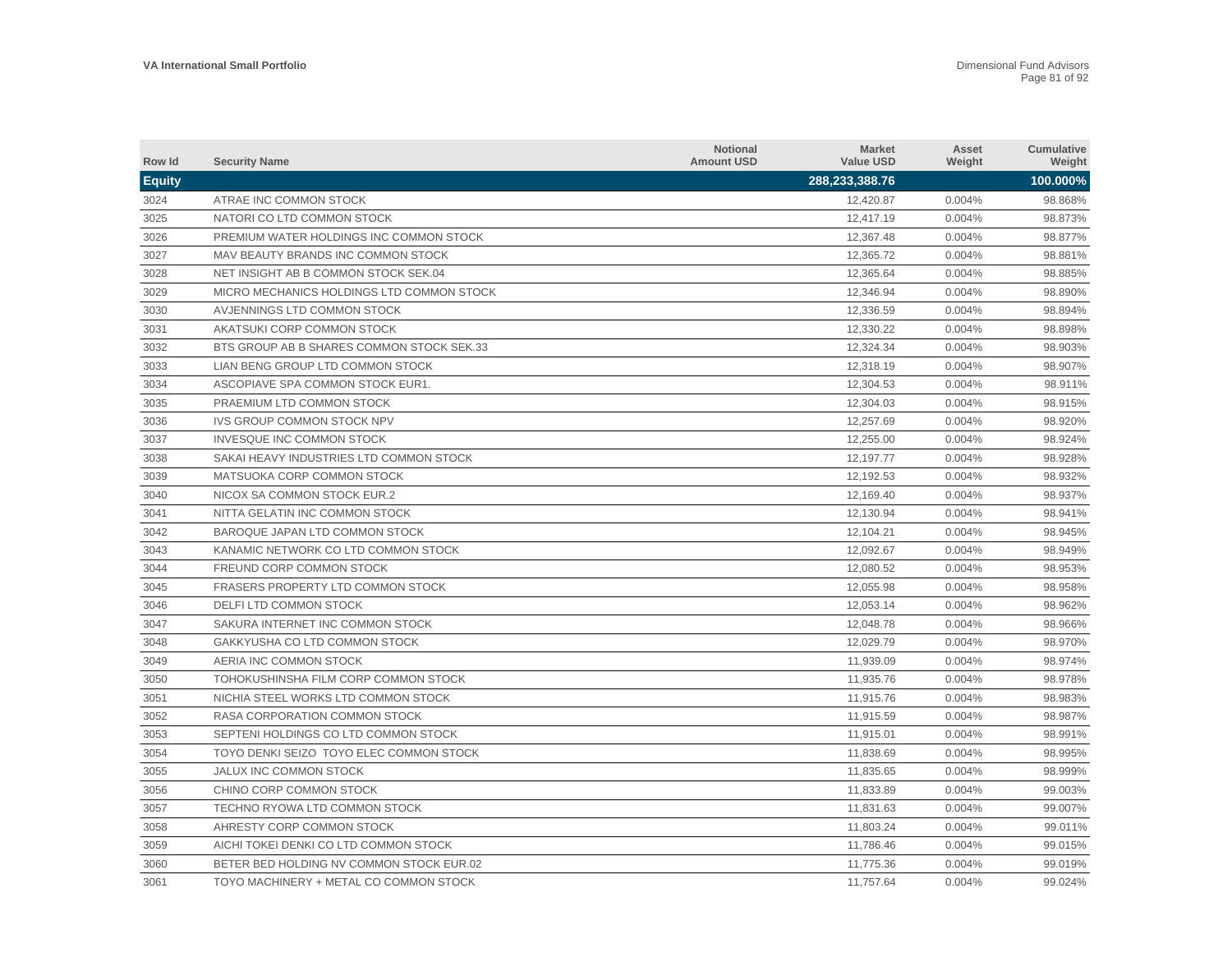| Row Id        | <b>Security Name</b>                                | <b>Notional</b><br><b>Amount USD</b> | <b>Market</b><br><b>Value USD</b> | Asset<br>Weight | <b>Cumulative</b><br>Weight |
|---------------|-----------------------------------------------------|--------------------------------------|-----------------------------------|-----------------|-----------------------------|
| <b>Equity</b> |                                                     |                                      | 288,233,388.76                    |                 | 100.000%                    |
| 3062          | GOLF DIGEST ONLINE INC COMMON STOCK                 |                                      | 11,717.03                         | 0.004%          | 99.028%                     |
| 3063          | PSC INSURANCE GROUP LTD COMMON STOCK                |                                      | 11,707.48                         | 0.004%          | 99.032%                     |
| 3064          | SPK CORP COMMON STOCK                               |                                      | 11,685.11                         | 0.004%          | 99.036%                     |
| 3065          | PRIMA INDUSTRIE SPA COMMON STOCK EUR2.5             |                                      | 11,679.34                         | 0.004%          | 99.040%                     |
| 3066          | IJTT CO LTD COMMON STOCK                            |                                      | 11,666.55                         | 0.004%          | 99.044%                     |
| 3067          | YOSHIMURA FOOD HOLDINGS KK COMMON STOCK             |                                      | 11,659.87                         | 0.004%          | 99.048%                     |
| 3068          | YONDENKO CORP COMMON STOCK                          |                                      | 11,652.36                         | 0.004%          | 99.052%                     |
| 3069          | WAGNERS HOLDING CO LTD COMMON STOCK                 |                                      | 11,647.72                         | 0.004%          | 99.056%                     |
| 3070          | TELE COLUMBUS AG TEND COMMON STOCK                  |                                      | 11,571.79                         | 0.004%          | 99.060%                     |
| 3071          | PCA CORP COMMON STOCK                               |                                      | 11,553.66                         | 0.004%          | 99.064%                     |
| 3072          | TK GROUP HOLDINGS LTD COMMON STOCK HKD.1            |                                      | 11,550.11                         | 0.004%          | 99.068%                     |
| 3073          | GOOD COM ASSET CO LTD COMMON STOCK                  |                                      | 11,538.93                         | 0.004%          | 99.072%                     |
| 3074          | <b>HELLOWORLD TRAVEL LTD COMMON STOCK</b>           |                                      | 11,533.99                         | 0.004%          | 99.076%                     |
| 3075          | AMUSE INC COMMON STOCK                              |                                      | 11,518.47                         | 0.004%          | 99.080%                     |
| 3076          | POINTS INTERNATIONAL LTD COMMON STOCK               |                                      | 11,505.53                         | 0.004%          | 99.084%                     |
| 3077          | REGAL HOTELS INTL HLDGS LTD COMMON STOCK HKD.1      |                                      | 11,494.30                         | 0.004%          | 99.088%                     |
| 3078          | IVF HARTMANN HOLDING AG REG COMMON STOCK CHF1.75    |                                      | 11,488.08                         | 0.004%          | 99.092%                     |
| 3079          | TOA ROAD CORP COMMON STOCK                          |                                      | 11,486.65                         | 0.004%          | 99.096%                     |
| 3080          | LANDSEA GREEN GROUP CO LTD COMMON STOCK HKD.01      |                                      | 11,464.54                         | 0.004%          | 99.100%                     |
| 3081          | TBK CO LTD COMMON STOCK                             |                                      | 11,420.51                         | 0.004%          | 99.104%                     |
| 3082          | GAKUJO CO LTD COMMON STOCK                          |                                      | 11,415.87                         | 0.004%          | 99.108%                     |
| 3083          | LINICAL CO LTD COMMON STOCK                         |                                      | 11,378.98                         | 0.004%          | 99.112%                     |
| 3084          | VA Q TEC AG COMMON STOCK                            |                                      | 11,376.69                         | 0.004%          | 99.116%                     |
| 3085          | UNION MEDICAL HEALTHCARE LTD COMMON STOCK HKD.00001 |                                      | 11,363.52                         | 0.004%          | 99.120%                     |
| 3086          | FIRST JUKEN CO LTD COMMON STOCK                     |                                      | 11,356.26                         | 0.004%          | 99.124%                     |
| 3087          | ISRAEL LAND DEVELOPMENT UR COMMON STOCK ILS.01      |                                      | 11,350.29                         | 0.004%          | 99.128%                     |
| 3088          | TAKISAWA MACHINE TOOL CO LTD COMMON STOCK           |                                      | 11,349.62                         | 0.004%          | 99.131%                     |
| 3089          | UNION FINANCIERE DE FRANCE COMMON STOCK             |                                      | 11,316.73                         | 0.004%          | 99.135%                     |
| 3090          | NIPPON KODOSHI CORP COMMON STOCK                    |                                      | 11,307.93                         | 0.004%          | 99.139%                     |
| 3091          | MORESCO CORP COMMON STOCK                           |                                      | 11,246.25                         | 0.004%          | 99.143%                     |
| 3092          | GAMEHOST INC COMMON STOCK                           |                                      | 11,235.78                         | 0.004%          | 99.147%                     |
| 3093          | AURA MINERALS INC COMMON STOCK                      |                                      | 11,212.70                         | 0.004%          | 99.151%                     |
| 3094          | SOIKEN HOLDINGS INC COMMON STOCK                    |                                      | 11,211.08                         | 0.004%          | 99.155%                     |
| 3095          | AIRTECH JAPAN LTD COMMON STOCK                      |                                      | 11,202.98                         | 0.004%          | 99.159%                     |
| 3096          | LIPPO CHINA RESOURCES LTD COMMON STOCK              |                                      | 11,173.66                         | 0.004%          | 99.163%                     |
| 3097          | AUCNET INC COMMON STOCK                             |                                      | 11,157.54                         | 0.004%          | 99.167%                     |
| 3098          | FILA SPA COMMON STOCK NPV                           |                                      | 11.119.25                         | 0.004%          | 99.170%                     |
| 3099          | MODERN DENTAL GROUP LTD COMMON STOCK USD.01         |                                      | 11.116.44                         | 0.004%          | 99.174%                     |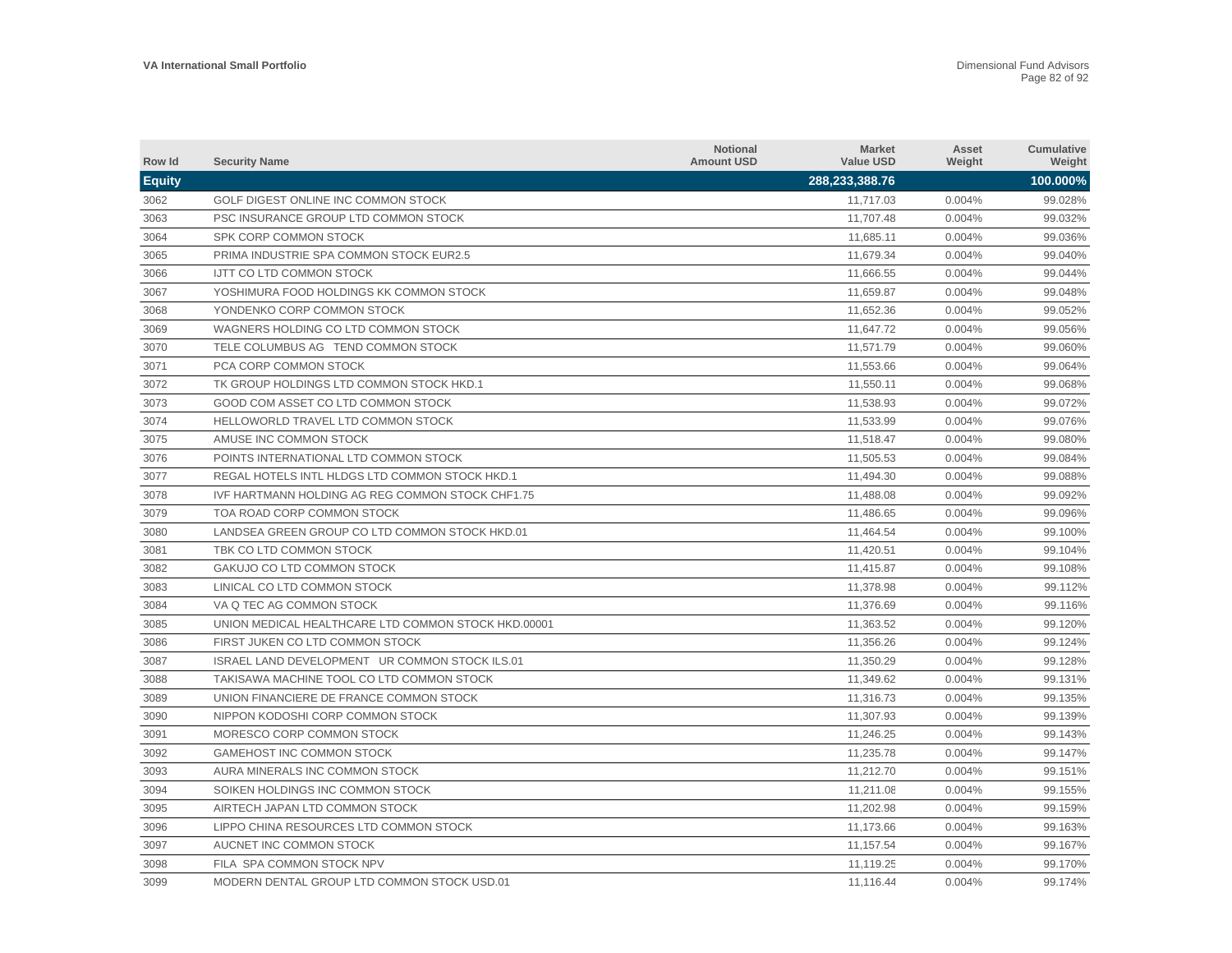| Row Id        | <b>Security Name</b>                             | <b>Notional</b><br><b>Amount USD</b> | <b>Market</b><br><b>Value USD</b> | Asset<br>Weight | Cumulative<br>Weight |
|---------------|--------------------------------------------------|--------------------------------------|-----------------------------------|-----------------|----------------------|
| <b>Equity</b> |                                                  |                                      | 288,233,388.76                    |                 | 100.000%             |
| 3100          | NF HOLDINGS CORP COMMON STOCK                    |                                      | 11,072.89                         | 0.004%          | 99.178%              |
| 3101          | AMVIS HOLDINGS INC COMMON STOCK                  |                                      | 11,045.46                         | 0.004%          | 99.182%              |
| 3102          | SERCO GROUP PLC COMMON STOCK GBP.02              |                                      | 11,045.18                         | 0.004%          | 99.186%              |
| 3103          | KSB SE + CO KGAA COMMON STOCK                    |                                      | 10,981.50                         | 0.004%          | 99.190%              |
| 3104          | S + U PLC COMMON STOCK GBP.125                   |                                      | 10,972.79                         | 0.004%          | 99.193%              |
| 3105          | CORE CORP COMMON STOCK                           |                                      | 10.946.85                         | 0.004%          | 99.197%              |
| 3106          | OZU CORP COMMON STOCK                            |                                      | 10,928.90                         | 0.004%          | 99.201%              |
| 3107          | COSMO PHARMACEUTICALS NV COMMON STOCK            |                                      | 10.903.86                         | 0.004%          | 99.205%              |
| 3108          | OPC ENERGY LTD COMMON STOCK                      |                                      | 10,893.87                         | 0.004%          | 99.209%              |
| 3109          | F TECH INC COMMON STOCK                          |                                      | 10,889.58                         | 0.004%          | 99.212%              |
| 3110          | SANDEN HOLDINGS CORP COMMON STOCK                |                                      | 10,883.88                         | 0.004%          | 99.216%              |
| 3111          | DAIHATSU DIESEL MFG CO LTD COMMON STOCK          |                                      | 10,876.76                         | 0.004%          | 99.220%              |
| 3112          | FUNDAMENTA REAL ESTATE COMMON STOCK CHF6.0       |                                      | 10,866.53                         | 0.004%          | 99.224%              |
| 3113          | <b>INTEGA GROUP LTD COMMON STOCK</b>             |                                      | 10,854.11                         | 0.004%          | 99.227%              |
| 3114          | ANGLO EASTERN PLANTATIONS COMMON STOCK GBP.25    |                                      | 10,852.57                         | 0.004%          | 99.231%              |
| 3115          | KYOKUTO BOEKI KAISHA LTD COMMON STOCK            |                                      | 10,825.95                         | 0.004%          | 99.235%              |
| 3116          | <b>SCALA INC COMMON STOCK</b>                    |                                      | 10.809.85                         | 0.004%          | 99.239%              |
| 3117          | OBJECTIVE CORPORATION LTD COMMON STOCK           |                                      | 10,804.29                         | 0.004%          | 99.242%              |
| 3118          | MIMAKI ENGINEERING CO LTD COMMON STOCK           |                                      | 10,803.50                         | 0.004%          | 99.246%              |
| 3119          | PEGASUS SEWING MACHINE MFG COMMON STOCK          |                                      | 10,795.45                         | 0.004%          | 99.250%              |
| 3120          | ENM HOLDINGS LTD COMMON STOCK                    |                                      | 10,780.73                         | 0.004%          | 99.254%              |
| 3121          | EF ON INC COMMON STOCK                           |                                      | 10,765.93                         | 0.004%          | 99.257%              |
| 3122          | YASUNAGA CORP COMMON STOCK                       |                                      | 10,761.24                         | 0.004%          | 99.261%              |
| 3123          | MECOM POWER AND CONSTRUCTION COMMON STOCK HKD.01 |                                      | 10,759.27                         | 0.004%          | 99.265%              |
| 3124          | SEED CO LTD/TOKYO COMMON STOCK                   |                                      | 10,729.61                         | 0.004%          | 99.269%              |
| 3125          | COLLECTOR AB COMMON STOCK SEK.1                  |                                      | 10,714.61                         | 0.004%          | 99.272%              |
| 3126          | OHARA INC COMMON STOCK                           |                                      | 10,700.26                         | 0.004%          | 99.276%              |
| 3127          | AVANTIA CO LTD COMMON STOCK                      |                                      | 10.669.94                         | 0.004%          | 99.280%              |
| 3128          | <b>IWAKI CO LTD COMMON STOCK</b>                 |                                      | 10,624.87                         | 0.004%          | 99.283%              |
| 3129          | FBD HOLDINGS PLC COMMON STOCK EUR.6              |                                      | 10,596.88                         | 0.004%          | 99.287%              |
| 3130          | SHINNIHONSEIYAKU CO LTD COMMON STOCK             |                                      | 10,591.02                         | 0.004%          | 99.291%              |
| 3131          | AMERIGO RESOURCES LTD COMMON STOCK               |                                      | 10,572.13                         | 0.004%          | 99.294%              |
| 3132          | AUDINATE GROUP LTD COMMON STOCK                  |                                      | 10,545.74                         | 0.004%          | 99.298%              |
| 3133          | JAPAN PROPERTY MANAGEMENT CE COMMON STOCK        |                                      | 10,541.71                         | 0.004%          | 99.302%              |
| 3134          | WEIR GROUP PLC/THE COMMON STOCK GBP.125          |                                      | 10,539.40                         | 0.004%          | 99.305%              |
| 3135          | POINTS INTERNATIONAL LTD COMMON STOCK            |                                      | 10,507.00                         | 0.004%          | 99.309%              |
| 3136          | <b>EMAK SPA COMMON STOCK EUR.26</b>              |                                      | 10.506.24                         | 0.004%          | 99.313%              |
| 3137          | FLUGHAFEN WIEN AG COMMON STOCK                   |                                      | 10,505.96                         | 0.004%          | 99.316%              |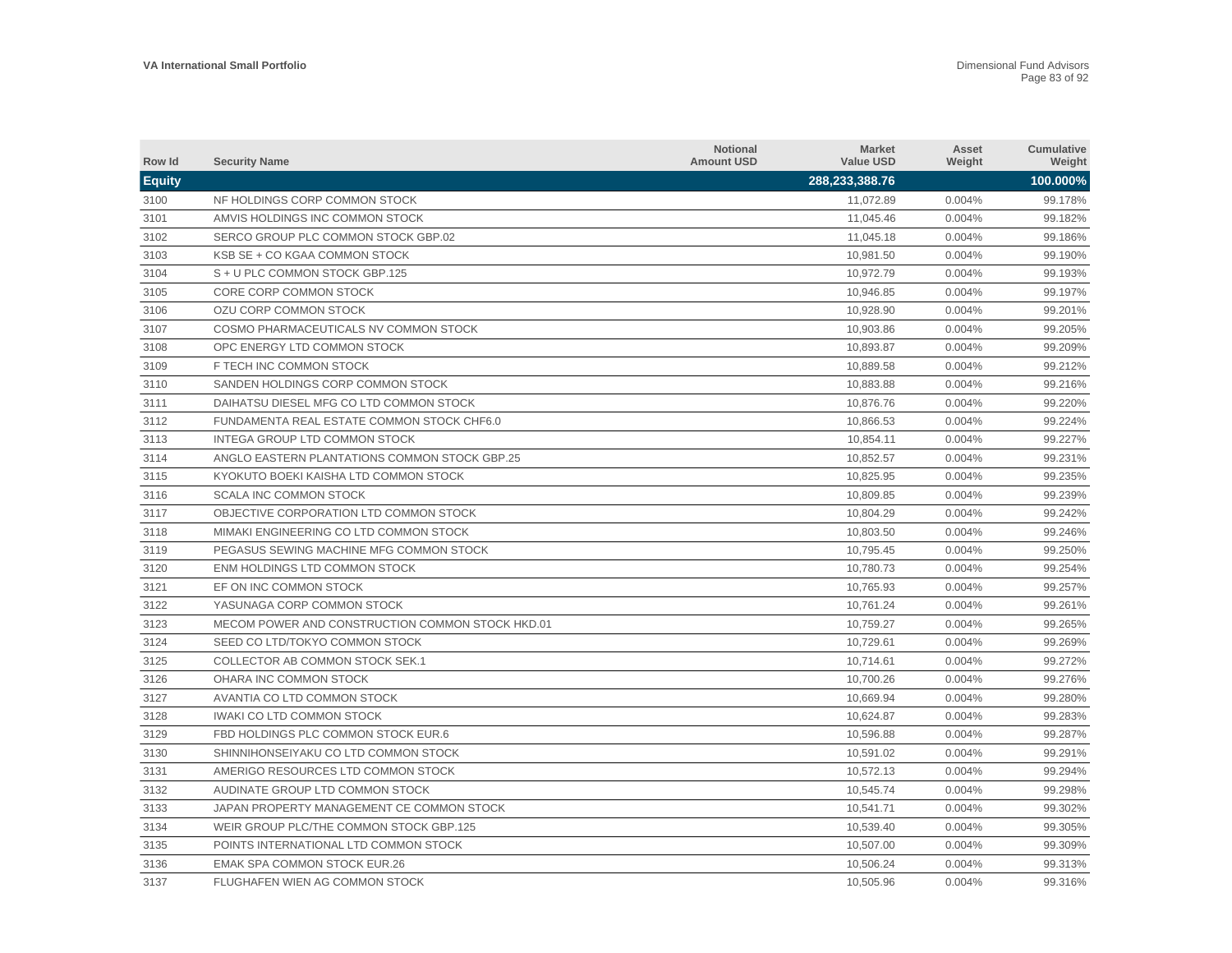| Row Id        | <b>Security Name</b>                            | <b>Notional</b><br><b>Amount USD</b> | <b>Market</b><br><b>Value USD</b> | Asset<br>Weight | <b>Cumulative</b><br>Weight |
|---------------|-------------------------------------------------|--------------------------------------|-----------------------------------|-----------------|-----------------------------|
| <b>Equity</b> |                                                 |                                      | 288,233,388.76                    |                 | 100.000%                    |
| 3138          | ARAD LTD COMMON STOCK ILS.1                     |                                      | 10.505.87                         | 0.004%          | 99.320%                     |
| 3139          | AREALINK CO LTD COMMON STOCK                    |                                      | 10,492.76                         | 0.004%          | 99.324%                     |
| 3140          | ADVANCED MEDICAL SOLUTIONS COMMON STOCK GBP.05  |                                      | 10,476.40                         | 0.004%          | 99.327%                     |
| 3141          | ENDO LIGHTING CORP COMMON STOCK                 |                                      | 10,464.06                         | 0.004%          | 99.331%                     |
| 3142          | QB NET HOLDINGS CO LTD COMMON STOCK             |                                      | 10,462.71                         | 0.004%          | 99.335%                     |
| 3143          | DELTA PLUS GROUP COMMON STOCK EUR1.0            |                                      | 10,452.11                         | 0.004%          | 99.338%                     |
| 3144          | ASCENTECH KK COMMON STOCK                       |                                      | 10,441.88                         | 0.004%          | 99.342%                     |
| 3145          | PACIFIC EDGE LTD COMMON STOCK                   |                                      | 10.429.43                         | 0.004%          | 99.345%                     |
| 3146          | AOI ELECTRONICS CO LTD COMMON STOCK             |                                      | 10,427.82                         | 0.004%          | 99.349%                     |
| 3147          | RAVEN PROPERTY GROUP LTD COMMON STOCK GBP.01    |                                      | 10.411.14                         | 0.004%          | 99.353%                     |
| 3148          | YUSHIRO CHEMICAL INDUSTRY CO COMMON STOCK       |                                      | 10,410.91                         | 0.004%          | 99.356%                     |
| 3149          | ARTERIA NETWORKS CORP COMMON STOCK              |                                      | 10,404.53                         | 0.004%          | 99.360%                     |
| 3150          | OHBA CO LTD COMMON STOCK                        |                                      | 10,376.34                         | 0.004%          | 99.363%                     |
| 3151          | LUNG KEE BERMUDA HLDG LTD COMMON STOCK HKD.1    |                                      | 10,367.07                         | 0.004%          | 99.367%                     |
| 3152          | <b>IPS INC COMMON STOCK</b>                     |                                      | 10,329.11                         | 0.004%          | 99.371%                     |
| 3153          | BIOFERMIN PHARMACEUTICAL CO COMMON STOCK        |                                      | 10.319.76                         | 0.004%          | 99.374%                     |
| 3154          | PRIM SA COMMON STOCK EUR.25                     |                                      | 10.316.92                         | 0.004%          | 99.378%                     |
| 3155          | COLOWIDE CO LTD COMMON STOCK                    |                                      | 10,313.26                         | 0.004%          | 99.381%                     |
| 3156          | WATERLOO BREWING LTD COMMON STOCK               |                                      | 10,310.34                         | 0.004%          | 99.385%                     |
| 3157          | JM HOLDINGS CO LTD COMMON STOCK                 |                                      | 10,301.84                         | 0.004%          | 99.389%                     |
| 3158          | NETO ME HOLDINGS LTD COMMON STOCK ILS1.         |                                      | 10,292.66                         | 0.004%          | 99.392%                     |
| 3159          | <b>FUJIYA CO LTD COMMON STOCK</b>               |                                      | 10,261.01                         | 0.004%          | 99.396%                     |
| 3160          | SIF HOLDING NV COMMON STOCK EUR.2               |                                      | 10,236.12                         | 0.004%          | 99.399%                     |
| 3161          | SNT CORP COMMON STOCK                           |                                      | 10,233.34                         | 0.004%          | 99.403%                     |
| 3162          | LACTO JAPAN CO LTD COMMON STOCK                 |                                      | 10,232.17                         | 0.004%          | 99.406%                     |
| 3163          | CHUO WAREHOUSE CO LTD COMMON STOCK              |                                      | 10,226.79                         | 0.004%          | 99.410%                     |
| 3164          | SUMMIT ASCENT HOLDINGS LTD COMMON STOCK HKD.025 |                                      | 10,215.29                         | 0.004%          | 99.413%                     |
| 3165          | SWORD GROUP COMMON STOCK EUR1.0                 |                                      | 10,187.85                         | 0.004%          | 99.417%                     |
| 3166          | ALL FOR ONE GROUP SE COMMON STOCK               |                                      | 10,170.96                         | 0.004%          | 99.420%                     |
| 3167          | SAGAMI RUBBER INDUSTRIES CO COMMON STOCK        |                                      | 10,168.53                         | 0.004%          | 99.424%                     |
| 3168          | ABC ARBITRAGE COMMON STOCK EUR.016              |                                      | 10,153.68                         | 0.004%          | 99.427%                     |
| 3169          | SENSHUKAI CO LTD COMMON STOCK                   |                                      | 10,138.12                         | 0.004%          | 99.431%                     |
| 3170          | NEW ART HOLDINGS CO LTD COMMON STOCK            |                                      | 9,992.68                          | 0.003%          | 99.434%                     |
| 3171          | YAIZU SUISANKAGAKU INDUSTRY COMMON STOCK        |                                      | 9,982.78                          | 0.003%          | 99.438%                     |
| 3172          | ESI GROUP COMMON STOCK EUR3.0                   |                                      | 9,979.68                          | 0.003%          | 99.441%                     |
| 3173          | INA INVEST HOLDING AG COMMON STOCK CHF.03       |                                      | 9,972.06                          | 0.003%          | 99.445%                     |
| 3174          | SMITHS NEWS PLC COMMON STOCK GBP.05             |                                      | 9.949.83                          | 0.003%          | 99.448%                     |
| 3175          | NOVOLOG LTD COMMON STOCK                        |                                      | 9,917.39                          | 0.003%          | 99.452%                     |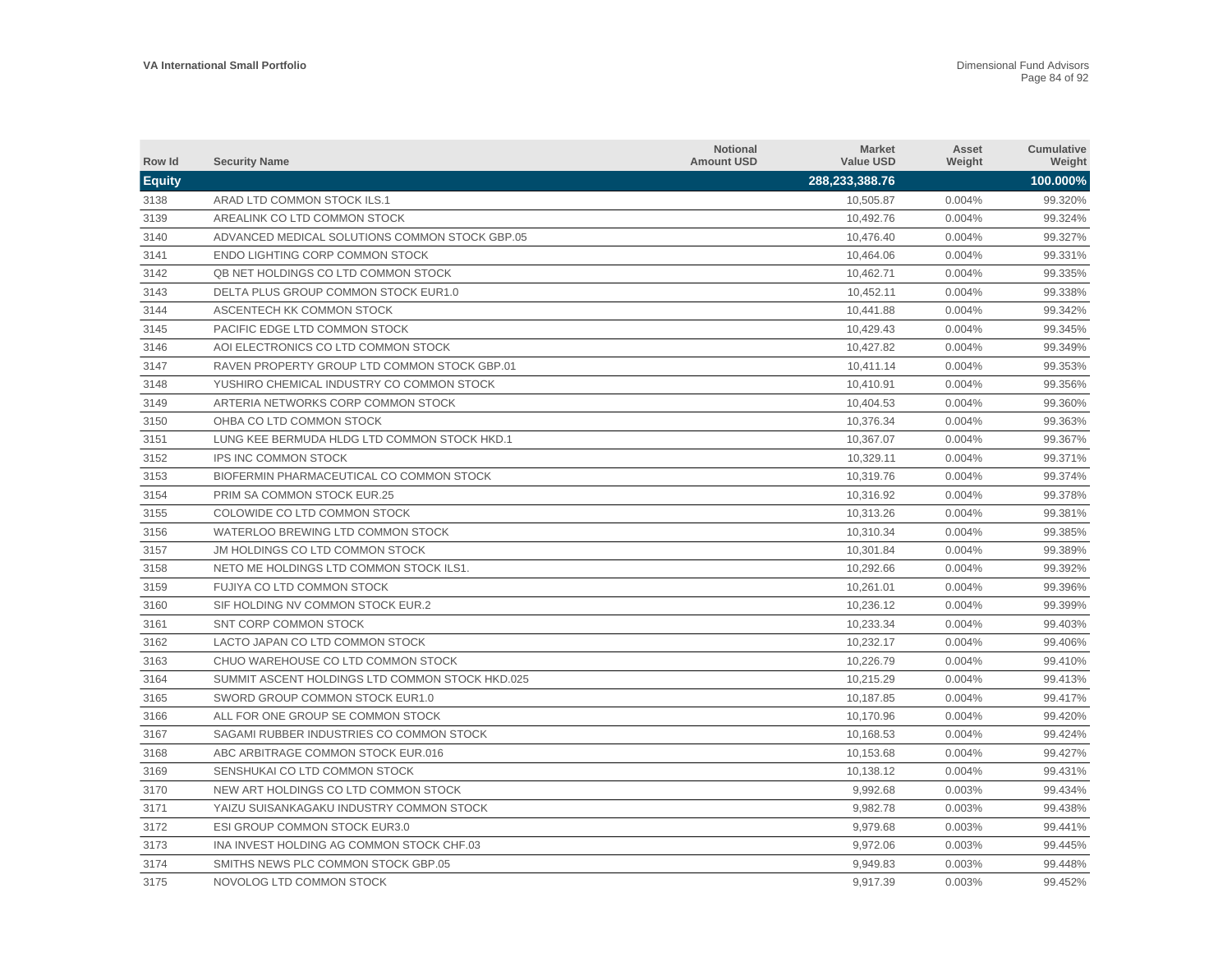| Row Id        | <b>Security Name</b>                             | <b>Notional</b><br><b>Amount USD</b> | <b>Market</b><br><b>Value USD</b> | Asset<br>Weight | Cumulative<br>Weight |
|---------------|--------------------------------------------------|--------------------------------------|-----------------------------------|-----------------|----------------------|
| <b>Equity</b> |                                                  |                                      | 288,233,388.76                    |                 | 100.000%             |
| 3176          | CENTURY CITY INTL COMMON STOCK HKD.1             |                                      | 9.911.76                          | 0.003%          | 99.455%              |
| 3177          | BULL DOG SAUCE CO LTD COMMON STOCK               |                                      | 9,766.33                          | 0.003%          | 99.459%              |
| 3178          | YAMADA CONSULTING GROUP CO L COMMON STOCK        |                                      | 9,752.92                          | 0.003%          | 99.462%              |
| 3179          | APAMAN CO LTD COMMON STOCK                       |                                      | 9,691.38                          | 0.003%          | 99.465%              |
| 3180          | YUSHIN PRECISION EQUIPMENT COMMON STOCK          |                                      | 9,677.33                          | 0.003%          | 99.469%              |
| 3181          | ASETEK A/S COMMON STOCK DKK.1                    |                                      | 9.647.23                          | 0.003%          | 99.472%              |
| 3182          | ESCROW AGENT JAPAN INC COMMON STOCK              |                                      | 9,577.82                          | 0.003%          | 99.475%              |
| 3183          | ROTTNEROS AB COMMON STOCK SEK1.0                 |                                      | 9,571.34                          | 0.003%          | 99.479%              |
| 3184          | NIHON PLAST CO LTD COMMON STOCK                  |                                      | 9,531.69                          | 0.003%          | 99.482%              |
| 3185          | NAC CO LTD COMMON STOCK                          |                                      | 9,493.31                          | 0.003%          | 99.485%              |
| 3186          | <b>IBJ INC COMMON STOCK</b>                      |                                      | 9,490.27                          | 0.003%          | 99.489%              |
| 3187          | <b>ISSTA LINES LTD COMMON STOCK ILS1.0</b>       |                                      | 9,485.69                          | 0.003%          | 99.492%              |
| 3188          | RIGHT ON CO LTD COMMON STOCK                     |                                      | 9,450.72                          | 0.003%          | 99.495%              |
| 3189          | TAKAMIYA CO LTD COMMON STOCK                     |                                      | 9,426.33                          | 0.003%          | 99.498%              |
| 3190          | CLEARVIEW WEALTH LTD COMMON STOCK                |                                      | 9,381.10                          | 0.003%          | 99.502%              |
| 3191          | LIME TECHNOLOGIES AB COMMON STOCK SEK.04         |                                      | 9,379.28                          | 0.003%          | 99.505%              |
| 3192          | FAR EAST ORCHARD LTD COMMON STOCK                |                                      | 9.356.26                          | 0.003%          | 99.508%              |
| 3193          | CHEN HSONG HOLDINGS COMMON STOCK HKD.1           |                                      | 9,355.03                          | 0.003%          | 99.511%              |
| 3194          | KARNOV GROUP AB COMMON STOCK SEK.015385          |                                      | 9,320.49                          | 0.003%          | 99.515%              |
| 3195          | ATREYU CAPITAL MARKETS LTD COMMON STOCK ILS.0001 |                                      | 9,303.23                          | 0.003%          | 99.518%              |
| 3196          | AFCON HOLDINGS LTD COMMON STOCK ILS1.0           |                                      | 9,297.59                          | 0.003%          | 99.521%              |
| 3197          | ASAHI PRINTING CO LTD COMMON STOCK               |                                      | 9,290.94                          | 0.003%          | 99.524%              |
| 3198          | TOMATO BANK LTD COMMON STOCK                     |                                      | 9,280.27                          | 0.003%          | 99.528%              |
| 3199          | JAPAN BEST RESCUE SYSTEM CO COMMON STOCK         |                                      | 9,189.51                          | 0.003%          | 99.531%              |
| 3200          | <b>CLASS LTD COMMON STOCK</b>                    |                                      | 9,185.78                          | 0.003%          | 99.534%              |
| 3201          | BRIDGEMARQ REAL ESTATE SERVI COMMON STOCK        |                                      | 9,140.61                          | 0.003%          | 99.537%              |
| 3202          | TSUKUBA BANK LTD COMMON STOCK                    |                                      | 9.139.77                          | 0.003%          | 99.540%              |
| 3203          | HONG LEONG ASIA LTD COMMON STOCK                 |                                      | 9,137.34                          | 0.003%          | 99.543%              |
| 3204          | MEDUSA MINING LTD COMMON STOCK                   |                                      | 9,122.12                          | 0.003%          | 99.547%              |
| 3205          | MARUBUN CORP COMMON STOCK                        |                                      | 9,121.85                          | 0.003%          | 99.550%              |
| 3206          | HINOKIYA GROUP CO LTD COMMON STOCK               |                                      | 9,102.50                          | 0.003%          | 99.553%              |
| 3207          | REJECT SHOP LTD/THE COMMON STOCK                 |                                      | 9,094.26                          | 0.003%          | 99.556%              |
| 3208          | BANCA SISTEMA SPA COMMON STOCK NPV               |                                      | 9,076.38                          | 0.003%          | 99.559%              |
| 3209          | BOCOM INTERNATIONAL HOLDINGS COMMON STOCK        |                                      | 9,014.28                          | 0.003%          | 99.562%              |
| 3210          | BOOKOFF GROUP HOLDINGS LTD COMMON STOCK          |                                      | 9,004.32                          | 0.003%          | 99.565%              |
| 3211          | KOKUSAI PULP + PAPER CO LTD COMMON STOCK         |                                      | 8,984.08                          | 0.003%          | 99.569%              |
| 3212          | ANNEHEM FASTIGHETER AB B COMMON STOCK SEK.00848  |                                      | 8.977.26                          | 0.003%          | 99.572%              |
| 3213          | UNTRADE.BRIGHTOIL                                |                                      | 8,973.69                          | 0.003%          | 99.575%              |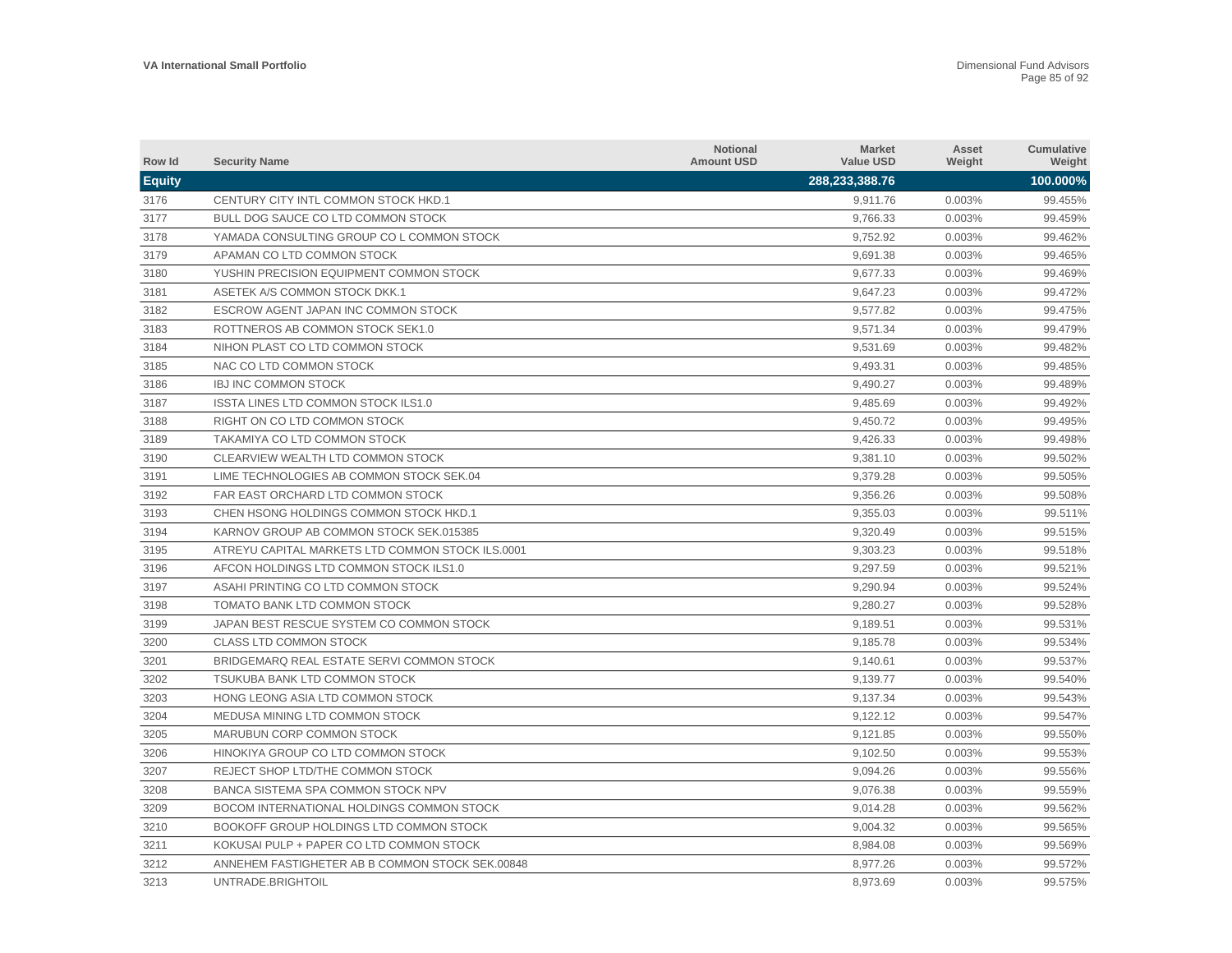| Row Id        | <b>Security Name</b>                             | <b>Notional</b><br><b>Amount USD</b> | <b>Market</b><br><b>Value USD</b> | Asset<br>Weight | Cumulative<br>Weight |
|---------------|--------------------------------------------------|--------------------------------------|-----------------------------------|-----------------|----------------------|
| <b>Equity</b> |                                                  |                                      | 288,233,388.76                    |                 | 100.000%             |
| 3214          | TOKYO INDIVIDUALIZED EDU COMMON STOCK            |                                      | 8,947.64                          | 0.003%          | 99.578%              |
| 3215          | SIIC ENVIRONMENT HOLDINGS LT COMMON STOCK        |                                      | 8,939.12                          | 0.003%          | 99.581%              |
| 3216          | MOELIS AUSTRALIA LTD COMMON STOCK                |                                      | 8,909.43                          | 0.003%          | 99.584%              |
| 3217          | ATEME SA COMMON STOCK EUR.14                     |                                      | 8,880.72                          | 0.003%          | 99.587%              |
| 3218          | TERILOGY CO LTD COMMON STOCK                     |                                      | 8.875.90                          | 0.003%          | 99.590%              |
| 3219          | HAMLET (ISRAEL CANADA) LTD COMMON STOCK ILS1.0   |                                      | 8.849.78                          | 0.003%          | 99.593%              |
| 3220          | DEEP YELLOW LTD COMMON STOCK                     |                                      | 8,786.20                          | 0.003%          | 99.596%              |
| 3221          | SHIZUKI ELECTRIC CO INC COMMON STOCK             |                                      | 8.760.53                          | 0.003%          | 99.599%              |
| 3222          | TECHNO SMART CORP COMMON STOCK                   |                                      | 8,757.14                          | 0.003%          | 99.602%              |
| 3223          | APOLLO FUTURE MOBILITY GRP L COMMON STOCK HKD.1  |                                      | 8,752.70                          | 0.003%          | 99.606%              |
| 3224          | NEWOCEAN ENERGY HLDGS LTD COMMON STOCK HKD.1     |                                      | 8,750.38                          | 0.003%          | 99.609%              |
| 3225          | A2B AUSTRALIA LTD COMMON STOCK                   |                                      | 8,731.23                          | 0.003%          | 99.612%              |
| 3226          | TOW CO LTD COMMON STOCK                          |                                      | 8,716.50                          | 0.003%          | 99.615%              |
| 3227          | TAKE AND GIVE NEEDS CO LTD COMMON STOCK          |                                      | 8,675.16                          | 0.003%          | 99.618%              |
| 3228          | TRADELINK ELEC COMMERCE LTD COMMON STOCK         |                                      | 8,596.01                          | 0.003%          | 99.621%              |
| 3229          | OKAMOTO MACHINE TOOL WORKS COMMON STOCK          |                                      | 8,565.80                          | 0.003%          | 99.624%              |
| 3230          | SANSEI TECHNOLOGIES INC COMMON STOCK             |                                      | 8.559.61                          | 0.003%          | 99.627%              |
| 3231          | VIVO ENERGY PLC COMMON STOCK USD.5               |                                      | 8,556.22                          | 0.003%          | 99.629%              |
| 3232          | YAMATO CORP COMMON STOCK                         |                                      | 8,532.24                          | 0.003%          | 99.632%              |
| 3233          | COSTAIN GROUP PLC COMMON STOCK GBP.5             |                                      | 8,522.11                          | 0.003%          | 99.635%              |
| 3234          | OPENJOBMETIS SPA AGENZIA PER COMMON STOCK EUR1.0 |                                      | 8,520.60                          | 0.003%          | 99.638%              |
| 3235          | ERYTECH PHARMA COMMON STOCK EUR.1                |                                      | 8,507.06                          | 0.003%          | 99.641%              |
| 3236          | MACFARLANE GROUP PLC COMMON STOCK GBP.25         |                                      | 8,478.47                          | 0.003%          | 99.644%              |
| 3237          | MCPHERSON S LTD COMMON STOCK                     |                                      | 8,467.59                          | 0.003%          | 99.647%              |
| 3238          | CHINA ENERGY DEVELOPMENT HOL COMMON STOCK HKD.05 |                                      | 8,462.22                          | 0.003%          | 99.650%              |
| 3239          | AEON CREDIT SERVICE ASIA CO COMMON STOCK         |                                      | 8,440.21                          | 0.003%          | 99.653%              |
| 3240          | DAIKOKU DENKI CO LTD COMMON STOCK                |                                      | 8,362.96                          | 0.003%          | 99.656%              |
| 3241          | KOIKE SANSO KOGYO CO LTD COMMON STOCK            |                                      | 8,356.74                          | 0.003%          | 99.659%              |
| 3242          | HOCHDORF HOLDING AG COMMON STOCK CHF10.0         |                                      | 8.292.98                          | 0.003%          | 99.662%              |
| 3243          | TOHOKU BANK LTD/THE COMMON STOCK                 |                                      | 8,266.28                          | 0.003%          | 99.665%              |
| 3244          | <b>IDEA CONSULTANTS INC COMMON STOCK</b>         |                                      | 8,154.12                          | 0.003%          | 99.667%              |
| 3245          | <b>GEOX SPA COMMON STOCK EUR.1</b>               |                                      | 8,139.45                          | 0.003%          | 99.670%              |
| 3246          | SANIX INC COMMON STOCK                           |                                      | 8,125.26                          | 0.003%          | 99.673%              |
| 3247          | SHIKIBO LTD COMMON STOCK                         |                                      | 8,094.58                          | 0.003%          | 99.676%              |
| 3248          | EIDAI CO LTD COMMON STOCK                        |                                      | 8,086.18                          | 0.003%          | 99.679%              |
| 3249          | AQUAFIL SPA COMMON STOCK NPV                     |                                      | 8,080.06                          | 0.003%          | 99.682%              |
| 3250          | BMTC GROUP INC COMMON STOCK                      |                                      | 8.062.39                          | 0.003%          | 99.684%              |
| 3251          | IQE PLC COMMON STOCK GBP.01                      |                                      | 8.055.42                          | 0.003%          | 99.687%              |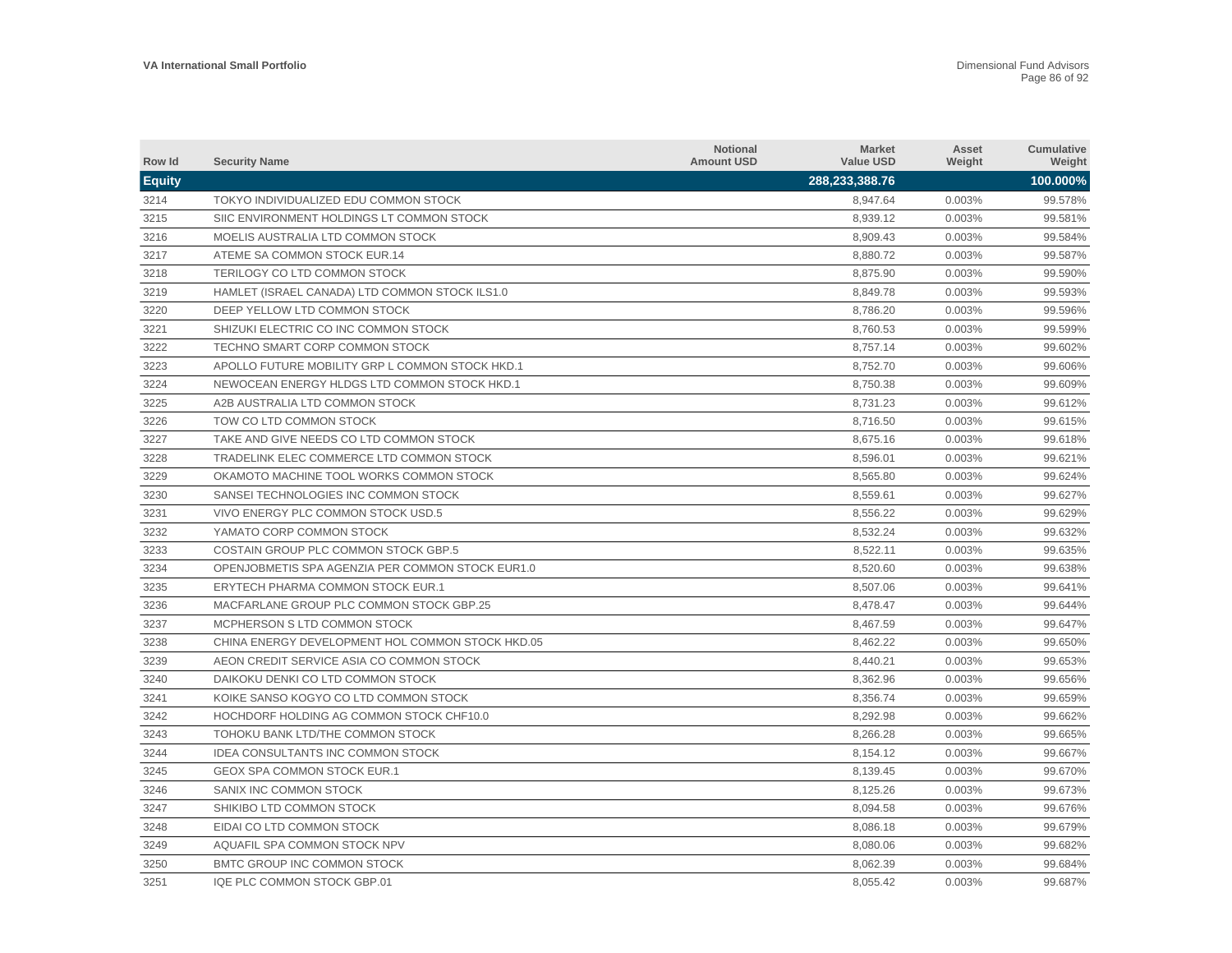| Row Id        | <b>Security Name</b>                             | Notional<br><b>Amount USD</b> | <b>Market</b><br><b>Value USD</b> | Asset<br>Weight | Cumulative<br>Weight |
|---------------|--------------------------------------------------|-------------------------------|-----------------------------------|-----------------|----------------------|
| <b>Equity</b> |                                                  |                               | 288,233,388.76                    |                 | 100.000%             |
| 3252          | AMIYAKI TEI CO LTD COMMON STOCK                  |                               | 8,053.71                          | 0.003%          | 99.690%              |
| 3253          | NZME LTD COMMON STOCK                            |                               | 8,035.02                          | 0.003%          | 99.693%              |
| 3254          | TXT E SOLUTIONS SPA COMMON STOCK EUR.5           |                               | 8,031.41                          | 0.003%          | 99.695%              |
| 3255          | CARR S GROUP PLC COMMON STOCK GBP.025            |                               | 8,004.91                          | 0.003%          | 99.698%              |
| 3256          | SAN HOLDINGS INC COMMON STOCK                    |                               | 7,994.72                          | 0.003%          | 99.701%              |
| 3257          | OREXO AB COMMON STOCK SEK.4                      |                               | 7.981.92                          | 0.003%          | 99.704%              |
| 3258          | NEW ENERGY SOLAR LTD STAPLED SECURITY            |                               | 7,981.31                          | 0.003%          | 99.707%              |
| 3259          | FFRI SECURITY INC COMMON STOCK                   |                               | 7.974.27                          | 0.003%          | 99.709%              |
| 3260          | TEIKOKU TSUSHIN KOGYO CO LTD COMMON STOCK        |                               | 7,955.33                          | 0.003%          | 99.712%              |
| 3261          | HONGKONG CHINESE LTD COMMON STOCK HKD1.0         |                               | 7.881.98                          | 0.003%          | 99.715%              |
| 3262          | FIRST MINING GOLD CORP COMMON STOCK              |                               | 7,877.78                          | 0.003%          | 99.718%              |
| 3263          | DAIDO KOGYO CO LTD COMMON STOCK                  |                               | 7,867.62                          | 0.003%          | 99.720%              |
| 3264          | ORIGIN CO LTD COMMON STOCK                       |                               | 7,857.71                          | 0.003%          | 99.723%              |
| 3265          | SPACE CO LTD COMMON STOCK                        |                               | 7,838.89                          | 0.003%          | 99.726%              |
| 3266          | KOMEHYO HOLDINGS CO LTD COMMON STOCK             |                               | 7,772.68                          | 0.003%          | 99.728%              |
| 3267          | MIKUNI CORP COMMON STOCK                         |                               | 7,770.19                          | 0.003%          | 99.731%              |
| 3268          | ACADIAN TIMBER CORP COMMON STOCK                 |                               | 7.758.41                          | 0.003%          | 99.734%              |
| 3269          | CMBC CAPITAL HOLDINGS LTD COMMON STOCK HKD.01    |                               | 7,755.32                          | 0.003%          | 99.736%              |
| 3270          | DICKSON CONCEPTS INTL LTD COMMON STOCK HKD.3     |                               | 7,725.46                          | 0.003%          | 99.739%              |
| 3271          | M P EVANS GROUP PLC COMMON STOCK GBP.1           |                               | 7,709.97                          | 0.003%          | 99.742%              |
| 3272          | GLORIUS SUN ENTERPRISES COMMON STOCK HKD.1       |                               | 7,704.82                          | 0.003%          | 99.745%              |
| 3273          | PIHLAJALINNA OYJ COMMON STOCK NPV                |                               | 7,659.13                          | 0.003%          | 99.747%              |
| 3274          | TREVALI MINING CORP COMMON STOCK                 |                               | 7,603.25                          | 0.003%          | 99.750%              |
| 3275          | ALMADEN MINERALS LTD B COMMON STOCK              |                               | 7,575.40                          | 0.003%          | 99.752%              |
| 3276          | MUGEN ESTATE CO LTD COMMON STOCK                 |                               | 7,487.16                          | 0.003%          | 99.755%              |
| 3277          | NIHON YAMAMURA GLASS CO LTD COMMON STOCK         |                               | 7,409.62                          | 0.003%          | 99.758%              |
| 3278          | ADGAR INVESTMENT + DEVELOPME COMMON STOCK ILS1.0 |                               | 7.375.86                          | 0.003%          | 99.760%              |
| 3279          | NIPPON PISTON RING CO LTD COMMON STOCK           |                               | 7,375.34                          | 0.003%          | 99.763%              |
| 3280          | NEW ZEALAND REFINING CO LTD COMMON STOCK         |                               | 7,242.72                          | 0.003%          | 99.765%              |
| 3281          | CARRARO SPA COMMON STOCK EUR.52                  |                               | 7,194.09                          | 0.002%          | 99.768%              |
| 3282          | HAULOTTE GROUP COMMON STOCK EUR.13               |                               | 7,187.44                          | 0.002%          | 99.770%              |
| 3283          | LUCAS BOLS NV COMMON STOCK EUR.1                 |                               | 7,129.48                          | 0.002%          | 99.773%              |
| 3284          | INTEK GROUP SPA COMMON STOCK                     |                               | 7,118.76                          | 0.002%          | 99.775%              |
| 3285          | FRAGRANCE GROUP LTD COMMON STOCK                 |                               | 7,044.92                          | 0.002%          | 99.778%              |
| 3286          | BLACK DIAMOND GROUP LTD COMMON STOCK             |                               | 6,930.61                          | 0.002%          | 99.780%              |
| 3287          | JACOBSON PHARMA CORP LTD COMMON STOCK HKD.01     |                               | 6,923.61                          | 0.002%          | 99.782%              |
| 3288          | PALIBURG HOLDINGS LTD COMMON STOCK HKD.1         |                               | 6,901.01                          | 0.002%          | 99.785%              |
| 3289          | TOKYO THEATRES CO INC COMMON STOCK               |                               | 6.894.94                          | 0.002%          | 99.787%              |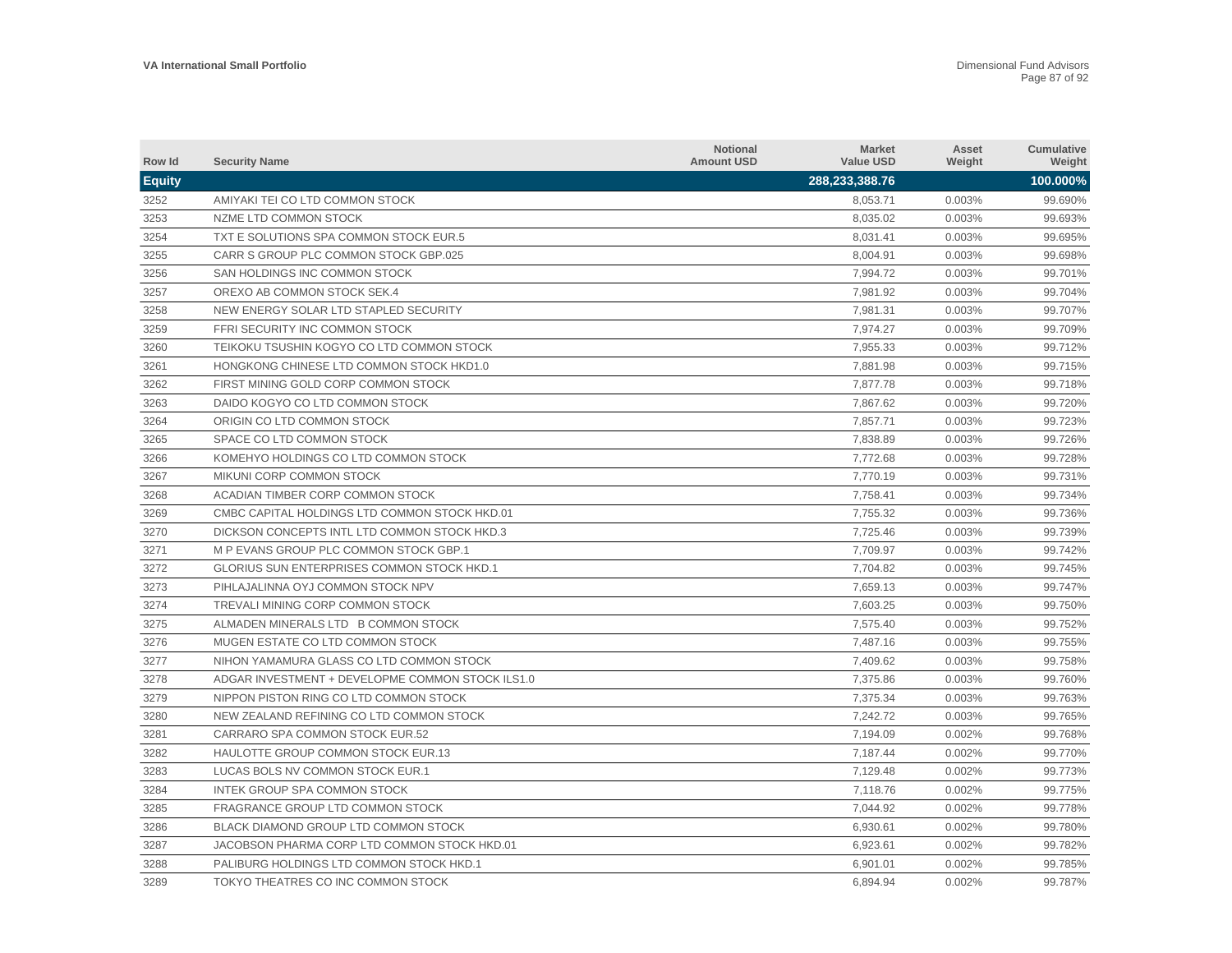| Row Id        | <b>Security Name</b>                             | <b>Notional</b><br><b>Amount USD</b> | <b>Market</b><br><b>Value USD</b> | Asset<br>Weight | <b>Cumulative</b><br>Weight |
|---------------|--------------------------------------------------|--------------------------------------|-----------------------------------|-----------------|-----------------------------|
| <b>Equity</b> |                                                  |                                      | 288,233,388.76                    |                 | 100.000%                    |
| 3290          | RAFFLES EDUCATION CORP LTD COMMON STOCK          |                                      | 6.888.40                          | 0.002%          | 99.790%                     |
| 3291          | WOOD ONE CO LTD COMMON STOCK                     |                                      | 6,885.05                          | 0.002%          | 99.792%                     |
| 3292          | BW ENERGY LTD COMMON STOCK USD.01                |                                      | 6,884.19                          | 0.002%          | 99.794%                     |
| 3293          | LAI SUN GARMENT (INTL) COMMON STOCK              |                                      | 6,858.04                          | 0.002%          | 99.797%                     |
| 3294          | M+C SAATCHI PLC COMMON STOCK GBP.01              |                                      | 6,845.78                          | 0.002%          | 99.799%                     |
| 3295          | PUBLIC FINANCIAL HLDG LTD COMMON STOCK HKD.1     |                                      | 6,741.94                          | 0.002%          | 99.801%                     |
| 3296          | <b>ITOKURO INC COMMON STOCK</b>                  |                                      | 6,631.86                          | 0.002%          | 99.804%                     |
| 3297          | HONDA TSUSHIN KOGYO CO LTD COMMON STOCK          |                                      | 6,628.86                          | 0.002%          | 99.806%                     |
| 3298          | SUNCALL CORP COMMON STOCK                        |                                      | 6,567.72                          | 0.002%          | 99.808%                     |
| 3299          | PHAROS ENERGY PLC COMMON STOCK GBP.05            |                                      | 6,551.09                          | 0.002%          | 99.811%                     |
| 3300          | CALLIDITAS THERAPEUTICS ADR ADR SEK.04           |                                      | 6,548.31                          | 0.002%          | 99.813%                     |
| 3301          | ARUHI CORP COMMON STOCK                          |                                      | 6,531.50                          | 0.002%          | 99.815%                     |
| 3302          | ELTEL AB COMMON STOCK                            |                                      | 6.507.71                          | 0.002%          | 99.817%                     |
| 3303          | APPRECIATE GROUP PLC COMMON STOCK GBP.02         |                                      | 6,477.54                          | 0.002%          | 99.820%                     |
| 3304          | INDOFOOD AGRI RESOURCES LTD COMMON STOCK         |                                      | 6,452.88                          | 0.002%          | 99.822%                     |
| 3305          | TOKYO ROPE MFG CO LTD COMMON STOCK               |                                      | 6,439.72                          | 0.002%          | 99.824%                     |
| 3306          | BR HOLDINGS CORP COMMON STOCK                    |                                      | 6,409.08                          | 0.002%          | 99.826%                     |
| 3307          | IRC LTD COMMON STOCK                             |                                      | 6,406.61                          | 0.002%          | 99.829%                     |
| 3308          | KURIYAMA HOLDINGS CORP COMMON STOCK              |                                      | 6,382.67                          | 0.002%          | 99.831%                     |
| 3309          | ARTNATURE INC COMMON STOCK                       |                                      | 6,378.54                          | 0.002%          | 99.833%                     |
| 3310          | IMASEN ELECTRIC INDUSTRIAL COMMON STOCK          |                                      | 6,378.30                          | 0.002%          | 99.835%                     |
| 3311          | DAITO BANK LTD/THE COMMON STOCK                  |                                      | 6,343.62                          | 0.002%          | 99.837%                     |
| 3312          | HOUSE DO CO LTD COMMON STOCK                     |                                      | 6,303.56                          | 0.002%          | 99.840%                     |
| 3313          | BEST WORLD INTERNATIONAL LTD COMMON STOCK        |                                      | 6,276.78                          | 0.002%          | 99.842%                     |
| 3314          | TOTTORI BANK LTD/THE COMMON STOCK                |                                      | 6,190.74                          | 0.002%          | 99.844%                     |
| 3315          | STAMFORD LAND CORP LTD COMMON STOCK              |                                      | 6,174.13                          | 0.002%          | 99.846%                     |
| 3316          | MATCHING SERVICE JAPAN CO LT COMMON STOCK        |                                      | 6,160.23                          | 0.002%          | 99.848%                     |
| 3317          | KYOWA LEATHER CLOTH CO LTD COMMON STOCK          |                                      | 6,132.06                          | 0.002%          | 99.850%                     |
| 3318          | ZENSUN ENTERPRISES LTD COMMON STOCK              |                                      | 6,113.96                          | 0.002%          | 99.852%                     |
| 3319          | ASUKANET CO LTD COMMON STOCK                     |                                      | 6,090.47                          | 0.002%          | 99.855%                     |
| 3320          | KP TISSUE INC COMMON STOCK                       |                                      | 6,071.46                          | 0.002%          | 99.857%                     |
| 3321          | FUJIKURA COMPOSITES INC COMMON STOCK             |                                      | 6,056.02                          | 0.002%          | 99.859%                     |
| 3322          | MEIER TOBLER GROUP AG COMMON STOCK CHF.1         |                                      | 5,943.09                          | 0.002%          | 99.861%                     |
| 3323          | ACESO LIFE SCIENCE GROUP LTD COMMON STOCK HKD.01 |                                      | 5,934.80                          | 0.002%          | 99.863%                     |
| 3324          | SANSHA ELECTRIC MANUF CO LTD COMMON STOCK        |                                      | 5.916.10                          | 0.002%          | 99.865%                     |
| 3325          | SEIKO PMC CORP COMMON STOCK                      |                                      | 5,900.01                          | 0.002%          | 99.867%                     |
| 3326          | MEDIGENE AG COMMON STOCK                         |                                      | 5.824.03                          | 0.002%          | 99.869%                     |
| 3327          | VPOWER GROUP INTERNATIONAL H COMMON STOCK HKD.1  |                                      | 5.801.19                          | 0.002%          | 99.871%                     |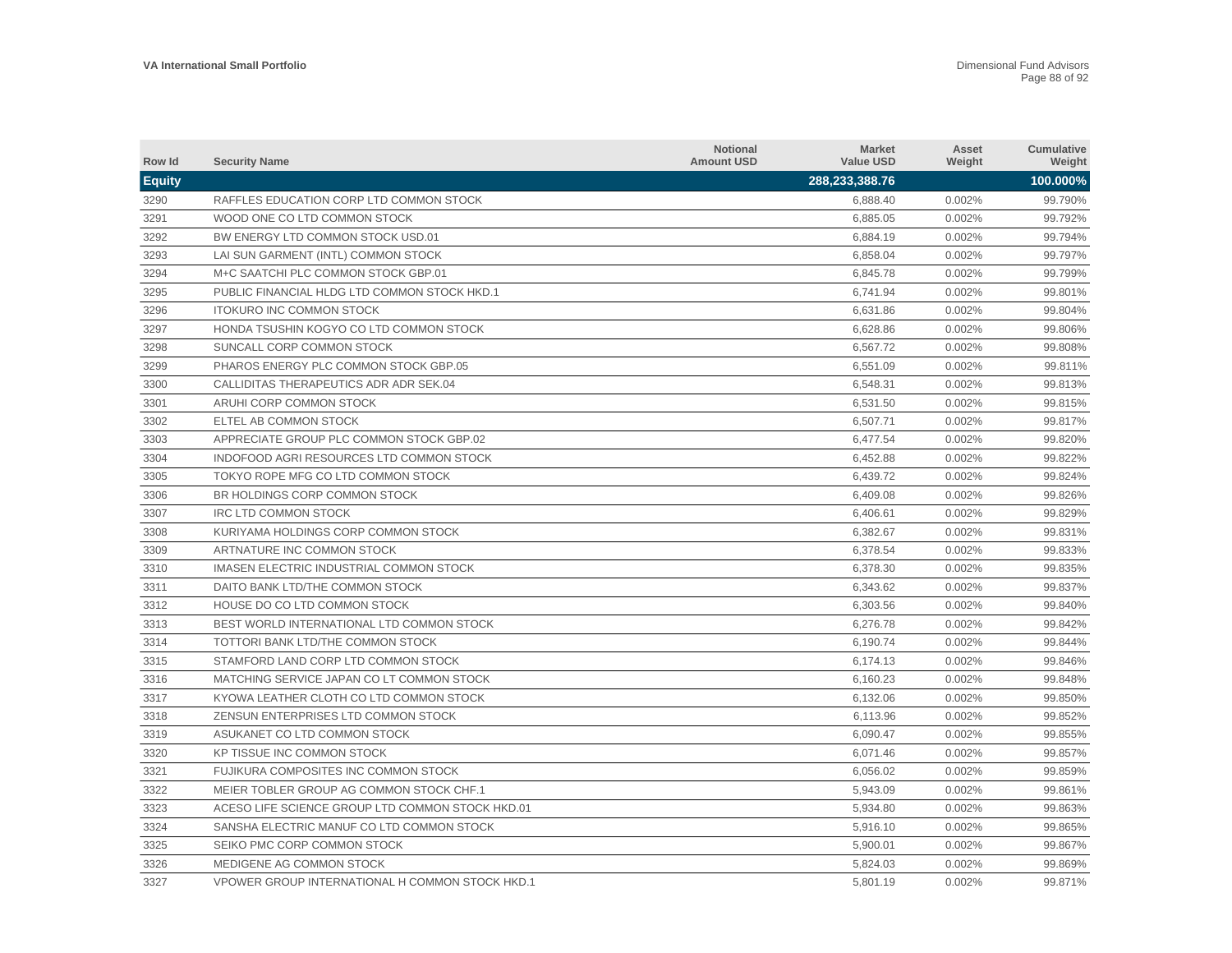| Row Id        | <b>Security Name</b>                                | <b>Notional</b><br><b>Amount USD</b> | <b>Market</b><br><b>Value USD</b> | Asset<br>Weight | Cumulative<br>Weight |
|---------------|-----------------------------------------------------|--------------------------------------|-----------------------------------|-----------------|----------------------|
| <b>Equity</b> |                                                     |                                      | 288,233,388.76                    |                 | 100.000%             |
| 3328          | TSUKADA GLOBAL HOLDINGS INC COMMON STOCK            |                                      | 5,800.83                          | 0.002%          | 99.873%              |
| 3329          | SAXA HOLDINGS INC COMMON STOCK                      |                                      | 5,798.28                          | 0.002%          | 99.875%              |
| 3330          | AMAYSIM AUSTRALIA LTD COMMON STOCK                  |                                      | 5,751.43                          | 0.002%          | 99.877%              |
| 3331          | DIALIGHT PLC COMMON STOCK GBP.0189                  |                                      | 5,656.39                          | 0.002%          | 99.879%              |
| 3332          | IWASAKI ELECTRIC CO LTD COMMON STOCK                |                                      | 5,647.52                          | 0.002%          | 99.881%              |
| 3333          | BYRON ENERGY LTD COMMON STOCK                       |                                      | 5,574.98                          | 0.002%          | 99.883%              |
| 3334          | ALPHA CORP COMMON STOCK                             |                                      | 5,555.78                          | 0.002%          | 99.885%              |
| 3335          | NODA CORP COMMON STOCK                              |                                      | 5,502.87                          | 0.002%          | 99.887%              |
| 3336          | EMPEROR ENTERTAINMENT HOTEL COMMON STOCK HKD.0001   |                                      | 5,466.51                          | 0.002%          | 99.889%              |
| 3337          | GOOCH + HOUSEGO PLC COMMON STOCK GBP.2              |                                      | 5,362.81                          | 0.002%          | 99.891%              |
| 3338          | HALCYON AGRI CORP LTD COMMON STOCK                  |                                      | 5,341.25                          | 0.002%          | 99.892%              |
| 3339          | LANDING INTERNATIONAL DEVELO COMMON STOCK HKD.01    |                                      | 5,330.12                          | 0.002%          | 99.894%              |
| 3340          | KONAKA CO LTD COMMON STOCK                          |                                      | 5,293.68                          | 0.002%          | 99.896%              |
| 3341          | CIRCASSIA GROUP PLC COMMON STOCK GBP.0008           |                                      | 5,170.86                          | 0.002%          | 99.898%              |
| 3342          | KYODEN CO LTD COMMON STOCK                          |                                      | 5,150.18                          | 0.002%          | 99.900%              |
| 3343          | SOLGOLD PLC COMMON STOCK GBP.01                     |                                      | 5,132.39                          | 0.002%          | 99.901%              |
| 3344          | <b>BOUSTEAD PROJECTS LTD COMMON STOCK</b>           |                                      | 5,112.60                          | 0.002%          | 99.903%              |
| 3345          | CHEVALIER INTERNATIONAL HOLD COMMON STOCK HKD1.25   |                                      | 5,067.43                          | 0.002%          | 99.905%              |
| 3346          | SPORTECH PLC COMMON STOCK GBP.2                     |                                      | 5,065.73                          | 0.002%          | 99.907%              |
| 3347          | EMPEROR CAPITAL GROUP LTD COMMON STOCK HKD.01       |                                      | 5,047.90                          | 0.002%          | 99.908%              |
| 3348          | <b>GENTRACK GROUP LTD COMMON STOCK</b>              |                                      | 5,039.19                          | 0.002%          | 99.910%              |
| 3349          | CREATIVE TECHNOLOGY LTD COMMON STOCK                |                                      | 5,016.09                          | 0.002%          | 99.912%              |
| 3350          | SANO BRUNOS ENTERPRISES (1) COMMON STOCK ILS1.      |                                      | 4,985.86                          | 0.002%          | 99.914%              |
| 3351          | PULSE SEISMIC INC COMMON STOCK                      |                                      | 4,934.35                          | 0.002%          | 99.915%              |
| 3352          | <b>QLIRO AB COMMON STOCK SEK1.0</b>                 |                                      | 4,896.60                          | 0.002%          | 99.917%              |
| 3353          | MAGNIFICENT HOTEL INVESTMENT COMMON STOCK           |                                      | 4,841.94                          | 0.002%          | 99.919%              |
| 3354          | CAREER DESIGN CENTER CO LTD COMMON STOCK            |                                      | 4.820.40                          | 0.002%          | 99.920%              |
| 3355          | ALEAFIA HEALTH INC COMMON STOCK                     |                                      | 4,762.47                          | 0.002%          | 99.922%              |
| 3356          | MELCOR DEVELOPMENTS LTD COMMON STOCK                |                                      | 4,734.62                          | 0.002%          | 99.924%              |
| 3357          | APTITUDE SOFTWARE GROUP PLC COMMON STOCK GBP.073333 |                                      | 4,729.15                          | 0.002%          | 99.925%              |
| 3358          | CONVENIENCE RETAIL ASIA LTD COMMON STOCK HKD.1      |                                      | 4,700.25                          | 0.002%          | 99.927%              |
| 3359          | OAK CAPITAL CORP COMMON STOCK                       |                                      | 4,698.52                          | 0.002%          | 99.929%              |
| 3360          | SOGEFI COMMON STOCK EUR.52                          |                                      | 4,688.38                          | 0.002%          | 99.930%              |
| 3361          | BANK OF EAST ASIA LTD COMMON STOCK                  |                                      | 4,686.28                          | 0.002%          | 99.932%              |
| 3362          | SOTOH CO LTD COMMON STOCK                           |                                      | 4,470.41                          | 0.002%          | 99.933%              |
| 3363          | HANISON CONSTRUCTION HOLDING COMMON STOCK HKD.1     |                                      | 4,347.31                          | 0.002%          | 99.935%              |
| 3364          | SOUNDWILL HOLDINGS LTD COMMON STOCK HKD.1           |                                      | 4,337.12                          | 0.002%          | 99.936%              |
| 3365          | AUSTRALIAN STRATEGIC MATERIALS COMMON STOCK NPV     |                                      | 4.271.69                          | 0.001%          | 99.938%              |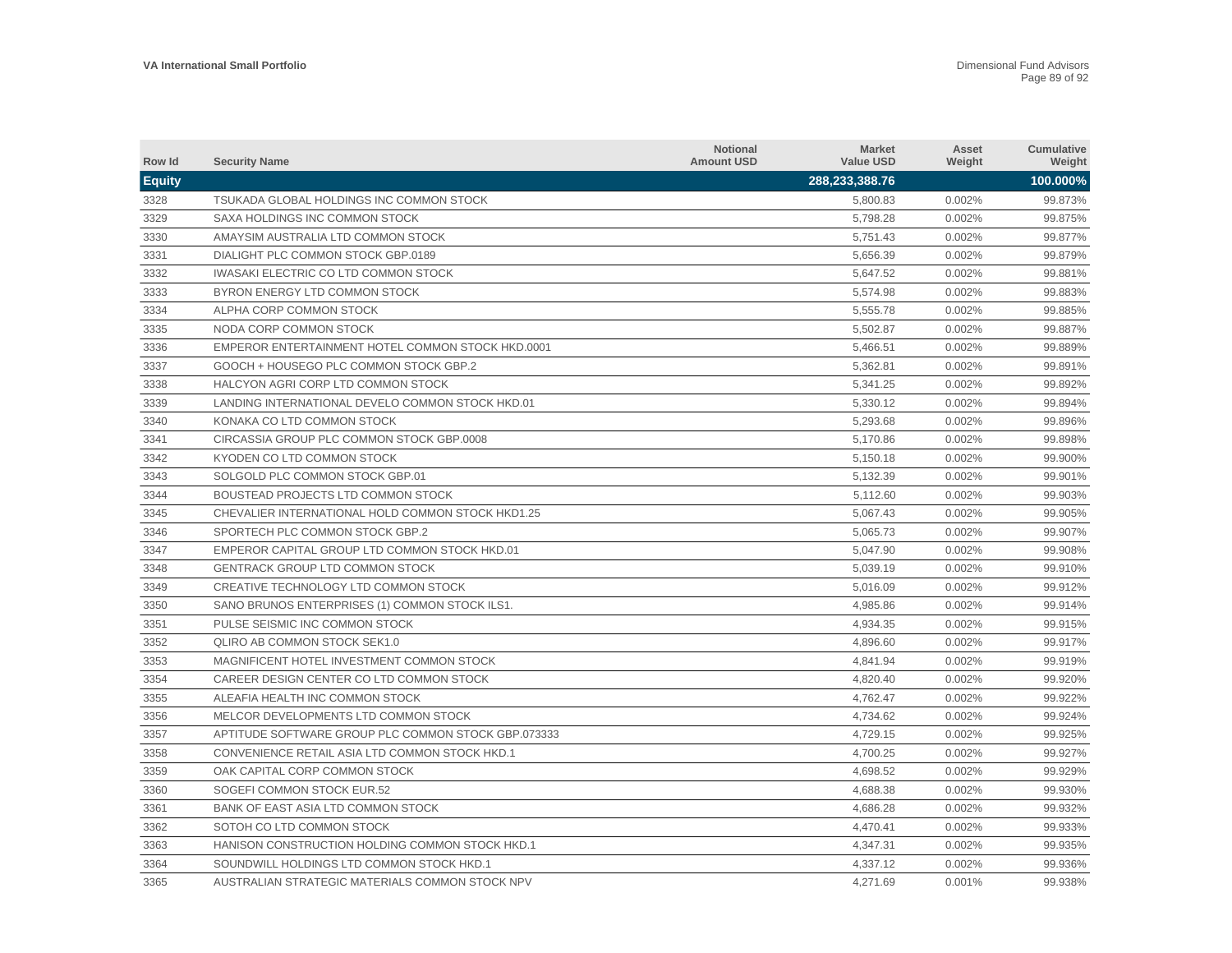| Row Id        | <b>Security Name</b>                               | <b>Notional</b><br><b>Amount USD</b> | <b>Market</b><br><b>Value USD</b> | Asset<br>Weight | Cumulative<br>Weight |
|---------------|----------------------------------------------------|--------------------------------------|-----------------------------------|-----------------|----------------------|
| <b>Equity</b> |                                                    |                                      | 288,233,388.76                    |                 | 100.000%             |
| 3366          | CELYAD ONCOLOGY COMMON STOCK                       |                                      | 4,185.08                          | 0.001%          | 99.939%              |
| 3367          | HKSCAN OYJ A SHS COMMON STOCK                      |                                      | 4,164.03                          | 0.001%          | 99.941%              |
| 3368          | CHINA TONGHAI INTERNATIONAL COMMON STOCK HKD.00333 |                                      | 4,151.28                          | 0.001%          | 99.942%              |
| 3369          | DECMIL GROUP LTD COMMON STOCK                      |                                      | 4,100.66                          | 0.001%          | 99.944%              |
| 3370          | HOSTELWORLD GROUP PLC COMMON STOCK EUR.01          |                                      | 4.084.47                          | 0.001%          | 99.945%              |
| 3371          | YOUNG + CO S BREWERY PLC A COMMON STOCK GBP.125    |                                      | 4.029.69                          | 0.001%          | 99.947%              |
| 3372          | FREEDOM FOODS GROUP LTD COMMON STOCK               |                                      | 4,020.59                          | 0.001%          | 99.948%              |
| 3373          | NEW LOOK VISION GROUP INC COMMON STOCK             |                                      | 3.945.25                          | 0.001%          | 99.949%              |
| 3374          | ONXEO COMMON STOCK EUR.25                          |                                      | 3,897.03                          | 0.001%          | 99.951%              |
| 3375          | NISSEI CORP COMMON STOCK                           |                                      | 3,821.34                          | 0.001%          | 99.952%              |
| 3376          | BANCA PROFILO SPA COMMON STOCK                     |                                      | 3,659.59                          | 0.001%          | 99.953%              |
| 3377          | TREASURE ASA COMMON STOCK NOK.1                    |                                      | 3,547.78                          | 0.001%          | 99.954%              |
| 3378          | NELLY GROUP AB COMMON STOCK                        |                                      | 3,528.53                          | 0.001%          | 99.956%              |
| 3379          | HOKURIKU ELECTRIC INDUSTRY COMMON STOCK            |                                      | 3,465.48                          | 0.001%          | 99.957%              |
| 3380          | POLYMET MINING CORP COMMON STOCK                   |                                      | 3,450.16                          | 0.001%          | 99.958%              |
| 3381          | <b>HYFLUX LTD COMMON STOCK</b>                     |                                      | 3,397.64                          | 0.001%          | 99.959%              |
| 3382          | TAKIHYO CO LTD COMMON STOCK                        |                                      | 3.393.46                          | 0.001%          | 99.960%              |
| 3383          | PLURISTEM THERAPEUTICS INC COMMON STOCK USD.00001  |                                      | 3,361.71                          | 0.001%          | 99.962%              |
| 3384          | COLLECTION HOUSE LTD COMMON STOCK                  |                                      | 3,349.96                          | 0.001%          | 99.963%              |
| 3385          | SHENWAN HONGYUAN HK LTD COMMON STOCK               |                                      | 3,316.11                          | 0.001%          | 99.964%              |
| 3386          | ODFJELL SE A SHS COMMON STOCK NOK2.5               |                                      | 3,290.79                          | 0.001%          | 99.965%              |
| 3387          | HIRAMATSU INC COMMON STOCK                         |                                      | 3,267.58                          | 0.001%          | 99.966%              |
| 3388          | ELANOR INVESTOR GROUP STAPLED SECURITY             |                                      | 3,257.61                          | 0.001%          | 99.967%              |
| 3389          | MORSES CLUB PLC COMMON STOCK GBP.01                |                                      | 3,204.32                          | 0.001%          | 99.968%              |
| 3390          | SAFILO GROUP SPA COMMON STOCK EUR5.                |                                      | 3,197.12                          | 0.001%          | 99.970%              |
| 3391          | MIDAS HOLDINGS LTD COMMON STOCK                    |                                      | 3,050.85                          | 0.001%          | 99.971%              |
| 3392          | ITAB SHOP CONCEPT AB B COMMON STOCK SEK1.25        |                                      | 2.919.73                          | 0.001%          | 99.972%              |
| 3393          | FURYU CORP COMMON STOCK                            |                                      | 2,919.48                          | 0.001%          | 99.973%              |
| 3394          | <b>FAR LTD COMMON STOCK</b>                        |                                      | 2,836.71                          | 0.001%          | 99.974%              |
| 3395          | KINGSWAY FINANCIAL SERVICES COMMON STOCK           |                                      | 2,790.00                          | 0.001%          | 99.975%              |
| 3396          | KINGSTON FINANCIAL GROUP LTD COMMON STOCK HKD.02   |                                      | 2,757.57                          | 0.001%          | 99.976%              |
| 3397          | LERTHAI GROUP LTD COMMON STOCK                     |                                      | 2,747.58                          | 0.001%          | 99.976%              |
| 3398          | <b>TERVITA CORP COMMON STOCK</b>                   |                                      | 2,722.04                          | 0.001%          | 99.977%              |
| 3399          | HURRICANE ENERGY PLC COMMON STOCK GBP.001          |                                      | 2,628.85                          | 0.001%          | 99.978%              |
| 3400          | RF CAPITAL GROUP INC COMMON STOCK                  |                                      | 2,605.81                          | 0.001%          | 99.979%              |
| 3401          | <b>GAUMONT SA COMMON STOCK EUR8.0</b>              |                                      | 2,587.19                          | 0.001%          | 99.980%              |
| 3402          | TECHNICOLOR REGR COMMON STOCK EUR.01               |                                      | 2.568.69                          | 0.001%          | 99.981%              |
| 3403          | PGG WRIGHTSON LTD COMMON STOCK                     |                                      | 2,541.24                          | 0.001%          | 99.982%              |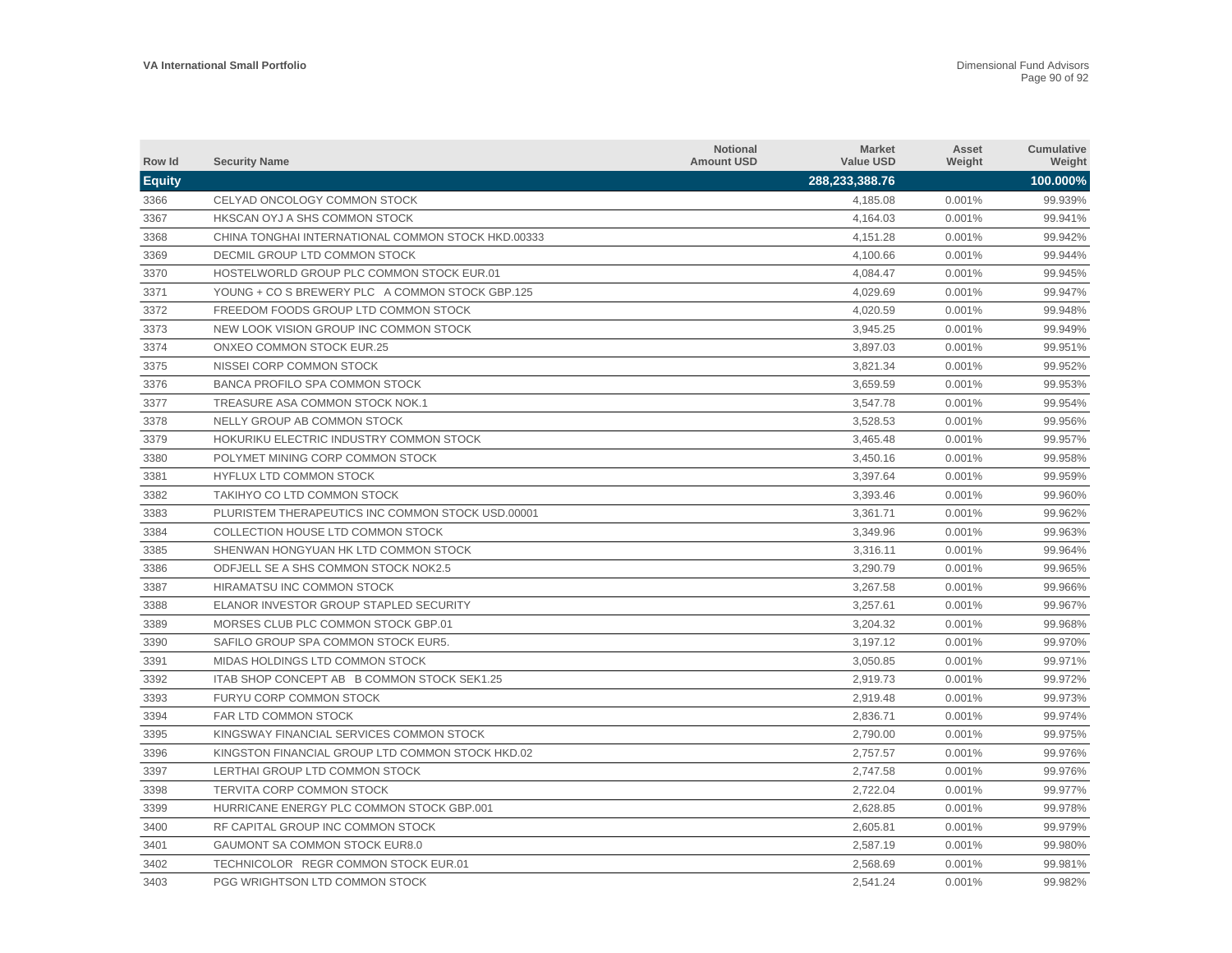| Row Id        | <b>Security Name</b>                            | <b>Notional</b><br><b>Amount USD</b> | <b>Market</b><br><b>Value USD</b> | Asset<br>Weight | <b>Cumulative</b><br>Weight |
|---------------|-------------------------------------------------|--------------------------------------|-----------------------------------|-----------------|-----------------------------|
| <b>Equity</b> |                                                 |                                      | 288,233,388.76                    |                 | 100.000%                    |
| 3404          | MEHADRIN LTD COMMON STOCK ILS1.                 |                                      | 2.498.52                          | 0.001%          | 99.983%                     |
| 3405          | DACIAN GOLD LTD COMMON STOCK                    |                                      | 2,495.02                          | 0.001%          | 99.984%                     |
| 3406          | <b>IWATSU ELECTRIC CO LTD COMMON STOCK</b>      |                                      | 2,444.00                          | 0.001%          | 99.984%                     |
| 3407          | LEHTO GROUP OYJ COMMON STOCK NPV                |                                      | 2,430.47                          | 0.001%          | 99.985%                     |
| 3408          | <b>GENTING HONG KONG LTD COMMON STOCK USD.1</b> |                                      | 2,357.30                          | 0.001%          | 99.986%                     |
| 3409          | UTOC CORP COMMON STOCK                          |                                      | 2,243.76                          | 0.001%          | 99.987%                     |
| 3410          | WANG ON GROUP LTD COMMON STOCK HKD.01           |                                      | 2,210.81                          | 0.001%          | 99.988%                     |
| 3411          | METRO BANK PLC COMMON STOCK GBP.000001          |                                      | 2,170.94                          | 0.001%          | 99.988%                     |
| 3412          | RENCO HOLDINGS GROUP LTD COMMON STOCK HKD.1     |                                      | 2,144.52                          | 0.001%          | 99.989%                     |
| 3413          | MM2 ASIA LTD COMMON STOCK                       |                                      | 2,113.69                          | 0.001%          | 99.990%                     |
| 3414          | CONVOY GLOBAL HOLDINGS LTD COMMON STOCK HKD.1   |                                      | 2,077.51                          | 0.001%          | 99.991%                     |
| 3415          | SHIKUN + BINUI LTD COMMON STOCK ILS1.0          |                                      | 1,927.59                          | 0.001%          | 99.991%                     |
| 3416          | TERAGO INC COMMON STOCK                         |                                      | 1.763.35                          | 0.001%          | 99.992%                     |
| 3417          | YEO HIAP SENG LTD COMMON STOCK                  |                                      | 1,646.47                          | 0.001%          | 99.993%                     |
| 3418          | SING TAO NEWS CORP LTD COMMON STOCK HKD.2       |                                      | 1.626.86                          | 0.001%          | 99.993%                     |
| 3419          | NORWEGIAN PROPERTY ASA COMMON STOCK NOK.5       |                                      | 1,592.13                          | 0.001%          | 99.994%                     |
| 3420          | CENOVUS ENERGY INC CENOVUS ENERGY INC CW26      |                                      | 1,551.68                          | 0.001%          | 99.994%                     |
| 3421          | APAC RESOURCES LTD COMMON STOCK HKD1.0          |                                      | 1,502.16                          | 0.001%          | 99.995%                     |
| 3422          | EZION HOLDINGS LTD COMMON STOCK                 |                                      | 1,465.13                          | 0.001%          | 99.995%                     |
| 3423          | KENMARE RESOURCES PLC COMMON STOCK EUR.001      |                                      | 1,411.34                          | 0.000%          | 99.996%                     |
| 3424          | MARUZEN CHI HOLDINGS CO LTD COMMON STOCK        |                                      | 1,407.05                          | $0.000\%$       | 99.996%                     |
| 3425          | VON ROLL HOLDING AG BR COMMON STOCK CHF.1       |                                      | 1,271.37                          | 0.000%          | 99.997%                     |
| 3426          | <b>JBM HEALTHCARE LTD COMMON STOCK HKD.01</b>   |                                      | 1,206.57                          | $0.000\%$       | 99.997%                     |
| 3427          | MH DEVELOPMENT LTD COMMON STOCK HKD.1           |                                      | 1,119.10                          | 0.000%          | 99.997%                     |
| 3428          | <b>ACCORDIA GOLF TRUST UNIT</b>                 |                                      | 1,038.72                          | 0.000%          | 99.998%                     |
| 3429          | SHUN HO PROPERTY INVESTMENTS COMMON STOCK       |                                      | 926.13                            | 0.000%          | 99.998%                     |
| 3430          | RECYLEX SA COMMON STOCK EUR.37                  |                                      | 711.10                            | 0.000%          | 99.998%                     |
| 3431          | ZENITH CAPITAL CORP/ALBERTA COMMON STOCK        |                                      | 588.71                            | $0.000\%$       | 99.999%                     |
| 3432          | <b>ESPRIT HOLDINGS LTD RIGHT</b>                |                                      | 579.09                            | 0.000%          | 99.999%                     |
| 3433          | GASCOYNE RESOURCES LTD COMMON STOCK             |                                      | 562.06                            | 0.000%          | 99.999%                     |
| 3434          | BURWILL HOLDINGS LTD COMMON STOCK HKD.1         |                                      | 516.66                            | 0.000%          | 99.999%                     |
| 3435          | DATALEX PLC COMMON STOCK USD.1                  |                                      | 504.55                            | 0.000%          | 99.999%                     |
| 3436          | UNTRADE.PAC ANDES INTL HLDGS                    |                                      | 444.09                            | 0.000%          | 99.999%                     |
| 3437          | EZRA HOLDINGS LTD COMMON STOCK                  |                                      | 352.10                            | $0.000\%$       | 100.000%                    |
| 3438          | CHINA BAOLI TECHNOLOGIES HOL COMMON STOCK HKD.1 |                                      | 330.13                            | $0.000\%$       | 100.000%                    |
| 3439          | SWIBER HOLDINGS LTD COMMON STOCK                |                                      | 261.58                            | 0.000%          | 100.000%                    |
| 3440          | ITC PROPERTIES GROUP LTD COMMON STOCK HKD.01    |                                      | 260.88                            | 0.000%          | 100.000%                    |
| 3441          | <b>MM2 ASIA LTD RIGHT</b>                       |                                      | 214.09                            | 0.000%          | 100.000%                    |